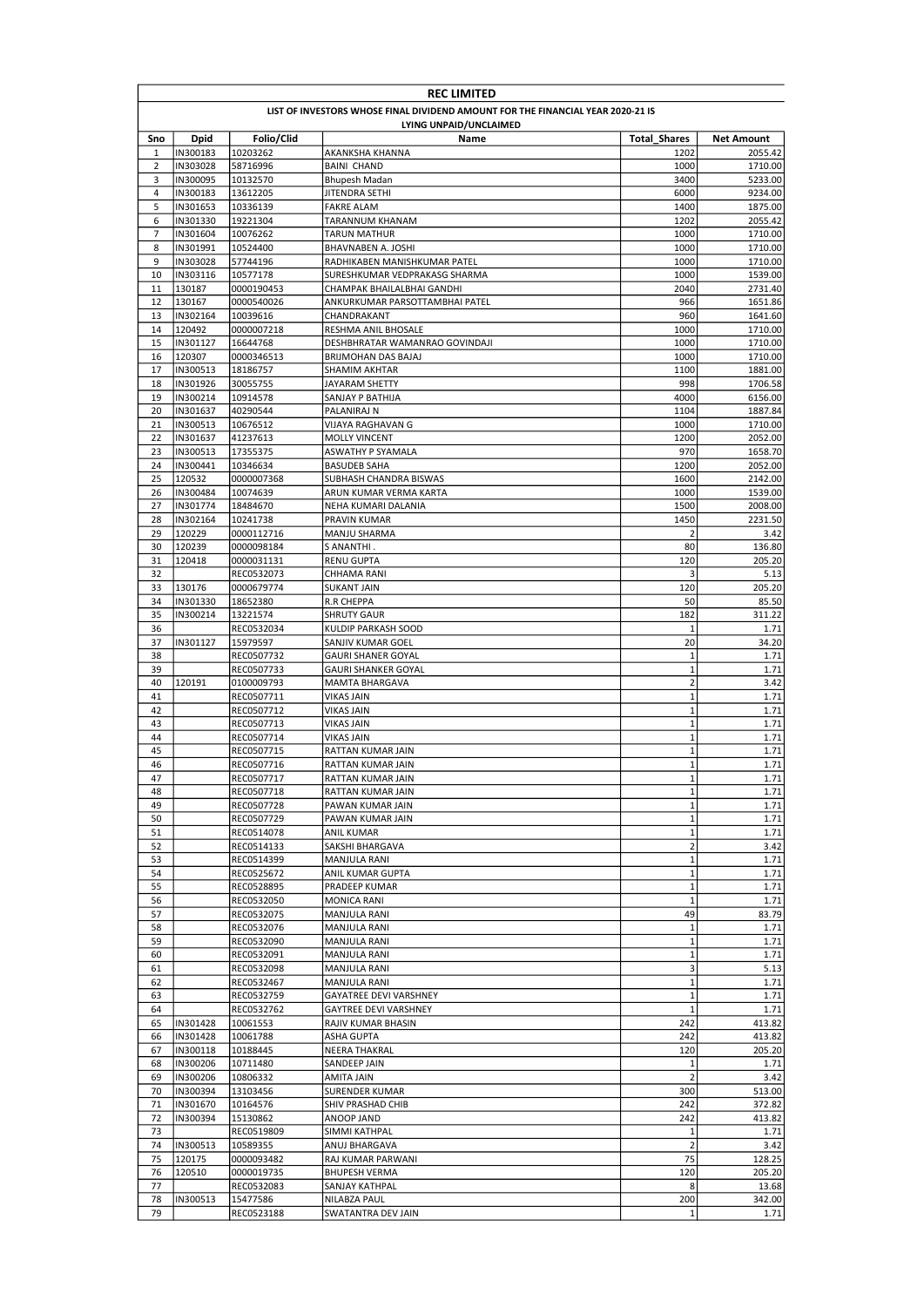|            | <b>REC LIMITED</b> |                          |                                                                                 |                                           |                   |
|------------|--------------------|--------------------------|---------------------------------------------------------------------------------|-------------------------------------------|-------------------|
|            |                    |                          | LIST OF INVESTORS WHOSE FINAL DIVIDEND AMOUNT FOR THE FINANCIAL YEAR 2020-21 IS |                                           |                   |
|            |                    |                          | LYING UNPAID/UNCLAIMED                                                          |                                           |                   |
| Sno        | <b>Dpid</b>        | Folio/Clid               | Name                                                                            | <b>Total Shares</b>                       | <b>Net Amount</b> |
| 80         | IN301330           | 18173922                 | MR RAVINDER KISHORE TANDON                                                      | 146                                       | 249.66            |
| 81         | IN303237           | 10026964                 | <b>BISHAMBER DASS DOGRA</b>                                                     | 120                                       | 205.20            |
| 82         | IN300940           | 10074880                 | <b>AJAY AJMANI</b>                                                              | 16                                        | 27.36             |
| 83         | IN301774           | 11183097                 | DEEPA MAHAJAN                                                                   | 120                                       | 205.20            |
| 84<br>85   | IN300394           | 13662004                 | V K POPLI                                                                       | 130<br>50                                 | 222.30            |
| 86         | IN302986           | 40004457<br>REC0510344   | RAM KISHORE ARORA<br>HIMANSHU CHADHA                                            | 1                                         | 85.50<br>1.71     |
| 87         |                    | REC0511978               | <b>AJAY AJMANI</b>                                                              | $\mathbf 2$                               | 3.42              |
| 88         |                    | REC0511979               | AJAY AJMANI                                                                     | $\mathbf 2$                               | 3.42              |
| 89         |                    | REC0511980               | <b>AJAY AJMANI</b>                                                              | $\overline{2}$                            | 3.42              |
| 90         |                    | REC0511981               | <b>AJAY AJMANI</b>                                                              | $\mathbf 2$                               | 3.42              |
| 91         |                    | REC0511982               | <b>AJAY AJMANI</b>                                                              | $\mathbf 2$                               | 3.42              |
| 92         |                    | REC0511983               | AJAY AJMANI                                                                     | $\overline{2}$                            | 3.42              |
| 93         |                    | REC0511984               | <b>AJAY AJMANI</b>                                                              | $\mathbf 2$                               | 3.42              |
| 94         |                    | REC0511985               | <b>AJAY AJMANI</b>                                                              | $\mathbf 2$                               | 3.42              |
| 95         |                    | REC0511986               | <b>AJAY AJMANI</b>                                                              | $\mathbf 2$                               | 3.42              |
| 96         |                    | REC0511987               | AJAY AJMANI                                                                     | $\mathbf 2$                               | 3.42              |
| 97         |                    | REC0511988               | AJAY AJMANI                                                                     | $\mathbf 2$                               | 3.42              |
| 98         |                    | REC0511989               | AJAY AJMANI                                                                     | $\mathbf 2$                               | 3.42              |
| 99         |                    | REC0511990               | AJAY AJMANI                                                                     | $\mathbf 2$                               | 3.42              |
| 100        |                    | REC0511991               | <b>AJAY AJMANI</b>                                                              | $\overline{\mathbf{c}}$                   | 3.42              |
| 101        |                    | REC0511992               | AJAY AJMANI                                                                     | $\overline{\mathbf{c}}$                   | 3.42              |
| 102        |                    | REC0511993               | <b>AJAY AJMANI</b>                                                              | $\overline{\mathbf{c}}$                   | 3.42              |
| 103        |                    | REC0511995               | NEELAM AJMANI                                                                   | $\overline{\mathbf{c}}$                   | 3.42              |
| 104        |                    | REC0511996               | NEELAM AJMANI                                                                   | $\overline{\mathbf{c}}$                   | 3.42              |
| 105        |                    | REC0511997               | NEELAM AJMANI                                                                   | $\overline{2}$                            | 3.42              |
| 106        |                    | REC0511998               | NEELAM AJMANI                                                                   | $\overline{\mathbf{c}}$                   | 3.42              |
| 107        |                    | REC0511999               | NEELAM AJMANI                                                                   | $\overline{2}$                            | 3.42              |
| 108        |                    | REC0512000               | NEELAM AJMANI                                                                   | $\mathbf 2$                               | 3.42              |
| 109<br>110 |                    | REC0512001               | NEELAM AJMANI                                                                   | $\overline{\mathbf{c}}$<br>$\overline{2}$ | 3.42<br>3.42      |
| 111        |                    | REC0512002               | NEELAM AJMANI<br>NEELAM AJMANI                                                  | $\overline{2}$                            | 3.42              |
| 112        |                    | REC0512003<br>REC0512004 | NEELAM AJMANI                                                                   | $\overline{\mathbf{c}}$                   | 3.42              |
| 113        |                    | REC0512005               | NEELAM AJMANI                                                                   | $\overline{\mathbf{c}}$                   | 3.42              |
| 114        |                    | REC0512006               | NEELAM AJMANI                                                                   | $\overline{\mathbf{c}}$                   | 3.42              |
| 115        |                    | REC0512007               | NEELAM AJMANI                                                                   | $\overline{\mathbf{c}}$                   | 3.42              |
| 116        |                    | REC0512008               | NEELAM AJMANI                                                                   | $\overline{\mathbf{c}}$                   | 3.42              |
| 117        |                    | REC0512009               | NEELAM AJMANI                                                                   | $\overline{\mathbf{c}}$                   | 3.42              |
| 118        |                    | REC0512010               | NEELAM AJMANI                                                                   | $\overline{2}$                            | 3.42              |
| 119        |                    | REC0512011               | <b>VIJAY AJMANI</b>                                                             | $\mathbf 2$                               | 3.42              |
| 120        |                    | REC0512012               | <b>VIJAY AJMANI</b>                                                             | $\mathbf 2$                               | 3.42              |
| 121        |                    | REC0512013               | VIJAY AJMANI                                                                    | $\mathbf 2$                               | 3.42              |
| 122        |                    | REC0512014               | <b>VIJAY AJMANI</b>                                                             | $\overline{\mathbf{c}}$                   | 3.42              |
| 123        |                    | REC0512015               | VIJAY AJMANI                                                                    | $\overline{2}$                            | 3.42              |
| 124        |                    | REC0512016               | VIJAY AJMANI                                                                    | $\overline{2}$                            | 3.42              |
| 125        |                    | REC0512017               | VIJAY AJMANI                                                                    | $\mathbf 2$                               | 3.42              |
| 126        |                    | REC0512018               | VIJAY AJMANI                                                                    | $\overline{2}$                            | 3.42              |
| 127        |                    | REC0512019               | <b>VIJAY AJMANI</b>                                                             | $\mathbf 2$                               | 3.42              |
| 128        |                    | REC0512020               | VIJAY AJMANI                                                                    | $\mathbf 2$                               | 3.42              |
| 129        |                    | REC0512021               | <b>VIJAY AJMANI</b>                                                             | $\mathbf 2$                               | 3.42              |
| 130        |                    | REC0512022               | <b>VIJAY AJMANI</b>                                                             | $\mathbf 2$                               | 3.42              |
| 131        |                    | REC0512023               | VIJAY AJMANI                                                                    | $\mathbf 2$                               | 3.42              |
| 132        |                    | REC0512024               | VIJAY AJMANI                                                                    | $\mathbf 2$                               | 3.42              |
| 133        |                    | REC0512025               | <b>VIJAY AJMANI</b>                                                             | $\mathbf 2$                               | 3.42              |
| 134<br>135 |                    | REC0512026<br>REC0512027 | VIJAY AJMANI                                                                    | $\mathbf 2$<br>$\mathbf 2$                | 3.42<br>3.42      |
| 136        |                    | REC0512028               | VIJAY AJMANI<br>NARESH AJMANI                                                   | $\mathbf 2$                               | 3.42              |
| 137        |                    | REC0512029               | NARESH AJMANI                                                                   | $\mathbf 2$                               | 3.42              |
| 138        |                    | REC0512030               | NARESH AJMANI                                                                   | $\mathbf 2$                               | 3.42              |
| 139        |                    | REC0512031               | <b>NARESH AJMANI</b>                                                            | $\mathbf 2$                               | 3.42              |
| 140        |                    | REC0512032               | NARESH AJMANI                                                                   | $\mathbf 2$                               | 3.42              |
| 141        |                    | REC0512033               | NARESH AJMANI                                                                   | $\mathbf 2$                               | 3.42              |
| 142        |                    | REC0512034               | NARESH AJMANI                                                                   | $\mathbf 2$                               | 3.42              |
| 143        |                    | REC0512035               | NARESH AJMANI                                                                   | $\mathbf 2$                               | 3.42              |
| 144        |                    | REC0512036               | NARESH AJMANI                                                                   | $\mathbf 2$                               | 3.42              |
| 145        |                    | REC0512037               | NARESH AJMANI                                                                   | $\mathbf 2$                               | 3.42              |
| 146        |                    | REC0512038               | NARESH AJMANI                                                                   | $\mathbf 2$                               | 3.42              |
| 147        |                    | REC0512039               | NARESH AJMANI                                                                   | $\overline{2}$                            | 3.42              |
| 148        |                    | REC0512040               | NARESH AJMANI                                                                   | $\mathbf 2$                               | 3.42              |
| 149        |                    | REC0512041               | NARESH AJMANI                                                                   | $\mathbf 2$                               | 3.42              |
| 150        |                    | REC0512042               | NARESH AJMANI                                                                   | $\mathbf 2$                               | 3.42              |
| 151        |                    | REC0512043               | NARESH AJMANI                                                                   | $\mathbf 2$                               | 3.42              |
| 152        |                    | REC0512044               | NARESH AJMANI                                                                   | $\mathbf 2$                               | 3.42              |
| 153        |                    | REC0512045               | AJAY ARORA                                                                      | $\mathbf 2$                               | 3.42              |
| 154        |                    | REC0512046               | AJAY ARORA                                                                      | $\mathbf 2$                               | 3.42              |
| 155        |                    | REC0512047               | AJAY ARORA                                                                      | $\mathbf 2$                               | 3.42              |
| 156        |                    | REC0512048               | AJAY ARORA                                                                      | $\mathbf 2$                               | 3.42              |
| 157        |                    | REC0512049               | AJAY ARORA                                                                      | $\overline{2}$                            | 3.42              |
| 158        |                    | REC0512050               | AJAY ARORA                                                                      | $\overline{2}$                            | 3.42              |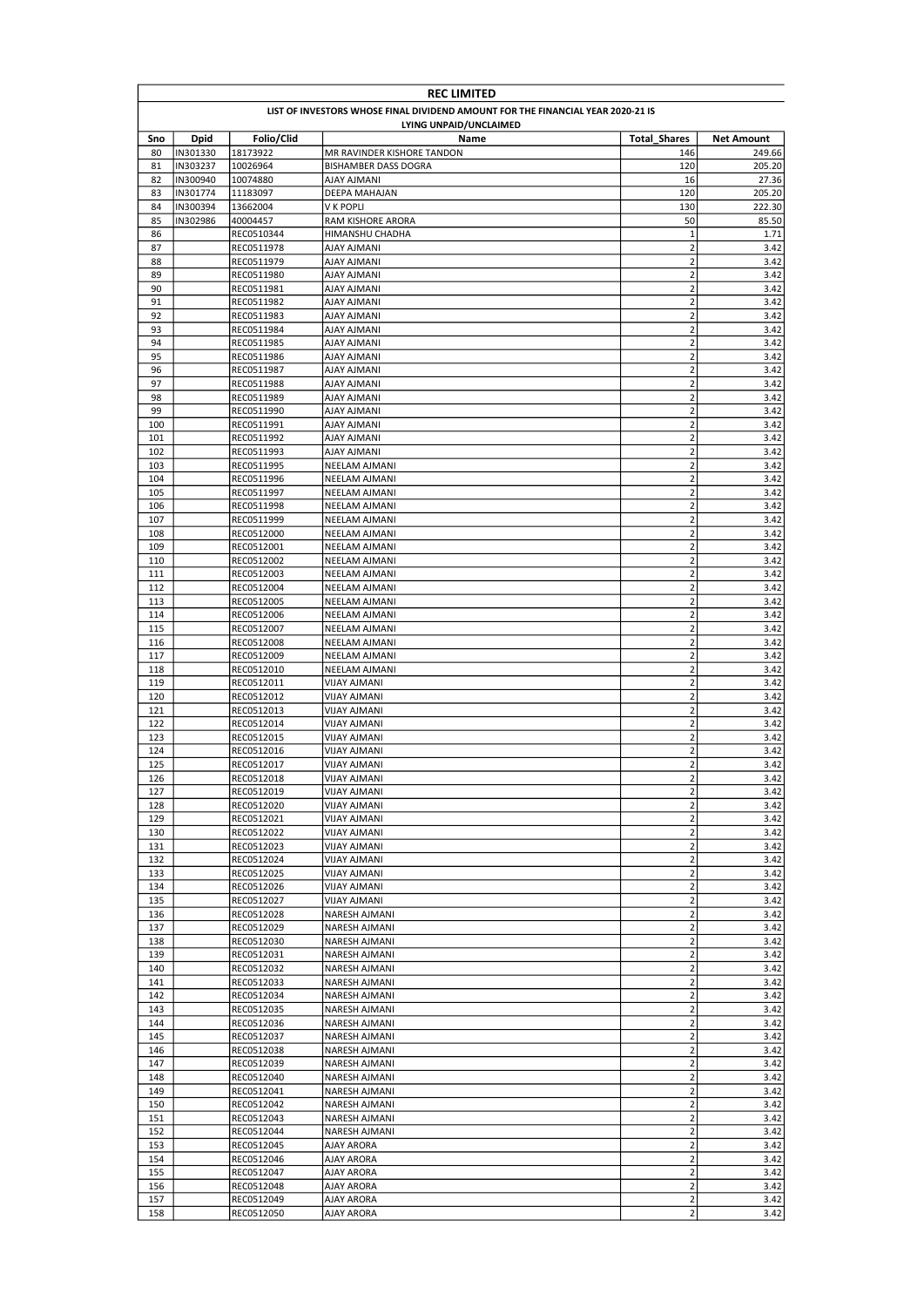| <b>REC LIMITED</b> |                                                                                 |                          |                                        |                                                    |                   |  |  |
|--------------------|---------------------------------------------------------------------------------|--------------------------|----------------------------------------|----------------------------------------------------|-------------------|--|--|
|                    | LIST OF INVESTORS WHOSE FINAL DIVIDEND AMOUNT FOR THE FINANCIAL YEAR 2020-21 IS |                          |                                        |                                                    |                   |  |  |
|                    |                                                                                 |                          | LYING UNPAID/UNCLAIMED                 |                                                    |                   |  |  |
| Sno                | <b>Dpid</b>                                                                     | Folio/Clid               | Name                                   | <b>Total Shares</b>                                | <b>Net Amount</b> |  |  |
| 159                |                                                                                 | REC0512051               | AJAY ARORA                             | $\overline{2}$                                     | 3.42              |  |  |
| 160                |                                                                                 | REC0512052               | <b>AJAY ARORA</b><br><b>AJAY ARORA</b> | $\overline{2}$<br>$\mathbf 2$                      | 3.42              |  |  |
| 161<br>162         |                                                                                 | REC0512053<br>REC0512054 | AJAY ARORA                             | $\mathbf 2$                                        | 3.42<br>3.42      |  |  |
| 163                |                                                                                 | REC0512055               | <b>AJAY ARORA</b>                      | $\mathbf 2$                                        | 3.42              |  |  |
| 164                |                                                                                 | REC0512056               | AJAY ARORA                             | $\mathbf 2$                                        | 3.42              |  |  |
| 165                |                                                                                 | REC0512057               | AJAY ARORA                             | $\overline{2}$                                     | 3.42              |  |  |
| 166                |                                                                                 | REC0512058               | <b>AJAY ARORA</b>                      | $\mathbf 2$                                        | 3.42              |  |  |
| 167                |                                                                                 | REC0512059               | AJAY ARORA                             | $\mathbf 2$                                        | 3.42              |  |  |
| 168                |                                                                                 | REC0512060               | AJAY ARORA                             | $\mathbf 2$                                        | 3.42              |  |  |
| 169                |                                                                                 | REC0512061               | AJAY ARORA                             | $\mathbf 2$                                        | 3.42              |  |  |
| 170                |                                                                                 | REC0513429               | <b>AJAY AJMANI</b>                     | $\overline{\mathbf{c}}$                            | 3.42              |  |  |
| 171                |                                                                                 | REC0513430               | AJAY AJMANI                            | $\overline{\mathbf{c}}$                            | 3.42              |  |  |
| 172                |                                                                                 | REC0513431               | AJAY AJMANI                            | $\overline{\mathbf{c}}$                            | 3.42              |  |  |
| 173                |                                                                                 | REC0513432               | <b>AJAY AJMANI</b>                     | $\overline{2}$                                     | 3.42              |  |  |
| 174                |                                                                                 | REC0513433               | <b>AJAY AJMANI</b>                     | $\overline{\mathbf{c}}$                            | 3.42              |  |  |
| 175                |                                                                                 | REC0513434               | <b>AJAY AJMANI</b>                     | $\overline{2}$                                     | 3.42              |  |  |
| 176                |                                                                                 | REC0513435               | <b>AJAY AJMANI</b>                     | $\overline{2}$                                     | 3.42              |  |  |
| 177                |                                                                                 | REC0513436               | AJAY AJMANI                            | $\mathbf 2$                                        | 3.42              |  |  |
| 178                |                                                                                 | REC0513437               | AJAY AJMANI                            | $\mathbf 2$                                        | 3.42              |  |  |
| 179                |                                                                                 | REC0513438               | AJAY AJMANI                            | $\overline{\mathbf{c}}$<br>$\overline{\mathbf{c}}$ | 3.42              |  |  |
| 180<br>181         |                                                                                 | REC0513439<br>REC0513440 | AJAY AJMANI<br>AJAY AJMANI             | $\overline{\mathbf{c}}$                            | 3.42<br>3.42      |  |  |
| 182                |                                                                                 | REC0513441               | AJAY AJMANI                            | $\overline{\mathbf{c}}$                            | 3.42              |  |  |
| 183                |                                                                                 | REC0513442               | <b>AJAY AJMANI</b>                     | $\overline{\mathbf{c}}$                            | 3.42              |  |  |
| 184                |                                                                                 | REC0513443               | <b>AJAY AJMANI</b>                     | $\overline{2}$                                     | 3.42              |  |  |
| 185                |                                                                                 | REC0513444               | AJAY AJMANI                            | $\overline{\mathbf{c}}$                            | 3.42              |  |  |
| 186                |                                                                                 | REC0513445               | <b>AJAY AJMANI</b>                     | $\overline{2}$                                     | 3.42              |  |  |
| 187                |                                                                                 | REC0513446               | <b>AJAY AJMANI</b>                     | $\overline{\mathbf{c}}$                            | 3.42              |  |  |
| 188                |                                                                                 | REC0513447               | AJAY AJMANI                            | $\mathbf 2$                                        | 3.42              |  |  |
| 189                |                                                                                 | REC0513448               | AJAY AJMANI                            | $\overline{\mathbf{c}}$                            | 3.42              |  |  |
| 190                |                                                                                 | REC0513449               | <b>AJAY AJMANI</b>                     | $\overline{\mathbf{c}}$                            | 3.42              |  |  |
| 191                |                                                                                 | REC0513450               | AJAY AJMANI                            | $\overline{2}$                                     | 3.42              |  |  |
| 192                |                                                                                 | REC0513451               | <b>AJAY AJMANI</b>                     | $\overline{2}$                                     | 3.42              |  |  |
| 193                |                                                                                 | REC0513452               | AJAY AJMANI                            | $\overline{\mathbf{c}}$                            | 3.42              |  |  |
| 194                |                                                                                 | REC0513453               | <b>AJAY AJMANI</b>                     | $\overline{\mathbf{c}}$                            | 3.42              |  |  |
| 195                |                                                                                 | REC0513454               | AJAY AJMANI                            | $\overline{2}$                                     | 3.42              |  |  |
| 196                |                                                                                 | REC0513455               | <b>AJAY AJMANI</b>                     | $\overline{\mathbf{c}}$                            | 3.42              |  |  |
| 197                |                                                                                 | REC0513456               | AJAY AJMANI                            | $\overline{2}$                                     | 3.42              |  |  |
| 198                |                                                                                 | REC0513457               | AJAY AJMANI                            | $\overline{\mathbf{c}}$                            | 3.42              |  |  |
| 199                |                                                                                 | REC0513458               | <b>AJAY AJMANI</b>                     | $\overline{2}$                                     | 3.42              |  |  |
| 200                |                                                                                 | REC0513459               | <b>AJAY AJMANI</b>                     | $\overline{\mathbf{c}}$                            | 3.42              |  |  |
| 201                |                                                                                 | REC0513460               | <b>AJAY AJMANI</b>                     | $\overline{2}$                                     | 3.42              |  |  |
| 202                |                                                                                 | REC0513461               | AJAY AJMANI                            | $\overline{2}$                                     | 3.42              |  |  |
| 203                |                                                                                 | REC0513462               | AJAY AJMANI                            | $\overline{\mathbf{c}}$                            | 3.42              |  |  |
| 204                |                                                                                 | REC0513463               | AJAY AJMANI                            | $\overline{2}$                                     | 3.42              |  |  |
| 205                |                                                                                 | REC0513464               | AJAY AJMANI                            | $\overline{2}$                                     | 3.42              |  |  |
| 206                |                                                                                 | REC0513465               | <b>AJAY AJMANI</b>                     | $\overline{2}$                                     | 3.42              |  |  |
| 207                |                                                                                 | REC0513466               | AJAY AJMANI                            | $\overline{2}$                                     | 3.42              |  |  |
| 208                |                                                                                 | REC0513467               | <b>AJAY AJMANI</b>                     | $\mathbf 2$                                        | 3.42              |  |  |
| 209                |                                                                                 | REC0513468               | AJAY AJMANI                            | $\overline{2}$                                     | 3.42              |  |  |
| 210                |                                                                                 | REC0513469               | AJAY AJMANI                            | $\mathbf 2$                                        | 3.42              |  |  |
| 211                |                                                                                 | REC0513470               | AJAY AJMANI                            | $\overline{2}$                                     | 3.42              |  |  |
| 212                |                                                                                 | REC0513471               | <b>AJAY AJMANI</b>                     | $\mathbf 2$                                        | 3.42              |  |  |
| 213                |                                                                                 | REC0513472               | <b>AJAY AJMANI</b>                     | $\mathbf{2}$                                       | 3.42              |  |  |
| 214                |                                                                                 | REC0513473<br>REC0513474 | AJAY AJMANI                            | $\mathbf 2$<br>$\mathbf{2}$                        | 3.42<br>3.42      |  |  |
| 215<br>216         |                                                                                 | REC0513475               | AJAY AJMANI<br>AJAY AJMANI             | $\mathbf 2$                                        | 3.42              |  |  |
| 217                |                                                                                 | REC0513476               | <b>AJAY AJMANI</b>                     | $\mathbf 2$                                        | 3.42              |  |  |
| 218                |                                                                                 | REC0513477               | AJAY AJMANI                            | $\mathbf 2$                                        | 3.42              |  |  |
| 219                |                                                                                 | REC0513478               | <b>AJAY AJMANI</b>                     | $\overline{\mathbf{c}}$                            | 3.42              |  |  |
| 220                |                                                                                 | REC0513479               | AJAY AJMANI                            | $\overline{\mathbf{c}}$                            | 3.42              |  |  |
| 221                |                                                                                 | REC0513480               | <b>AJAY AJMANI</b>                     | $\overline{\mathbf{c}}$                            | 3.42              |  |  |
| 222                |                                                                                 | REC0513481               | AJAY AJMANI                            | $\overline{\mathbf{c}}$                            | 3.42              |  |  |
| 223                |                                                                                 | REC0513482               | AJAY AJMANI                            | $\mathbf 2$                                        | 3.42              |  |  |
| 224                |                                                                                 | REC0513483               | AJAY AJMANI                            | $\mathbf 2$                                        | 3.42              |  |  |
| 225                |                                                                                 | REC0513484               | <b>AJAY AJMANI</b>                     | $\mathbf 2$                                        | 3.42              |  |  |
| 226                |                                                                                 | REC0513485               | <b>AJAY AJMANI</b>                     | $\mathbf{2}$                                       | 3.42              |  |  |
| 227                |                                                                                 | REC0513486               | AJAY AJMANI                            | $\overline{\mathbf{c}}$                            | 3.42              |  |  |
| 228                |                                                                                 | REC0513487               | AJAY AJMANI                            | $\mathbf{2}$                                       | 3.42              |  |  |
| 229                |                                                                                 | REC0513488               | AJAY AJMANI                            | $\mathbf 2$                                        | 3.42              |  |  |
| 230                |                                                                                 | REC0513489               | AJAY AJMANI                            | $\mathbf 2$                                        | 3.42              |  |  |
| 231                |                                                                                 | REC0513490               | AJAY AJMANI                            | $\overline{\mathbf{c}}$                            | 3.42              |  |  |
| 232                |                                                                                 | REC0513491               | AJAY AJMANI                            | $\overline{\mathbf{c}}$                            | 3.42              |  |  |
| 233                |                                                                                 | REC0513492               | AJAY AJMANI                            | $\overline{\mathbf{c}}$                            | 3.42              |  |  |
| 234                |                                                                                 | REC0513493               | AJAY AJMANI                            | $\overline{2}$                                     | 3.42              |  |  |
| 235                |                                                                                 | REC0513631               | <b>AJAY AJMANI</b>                     | $\overline{2}$                                     | 3.42              |  |  |
| 236                |                                                                                 | REC0513654               | <b>AJAY AJMANI</b>                     | $\mathbf 2$                                        | 3.42              |  |  |
| 237                |                                                                                 | REC0513655               | AJAY AJMANI                            | 2                                                  | 3.42              |  |  |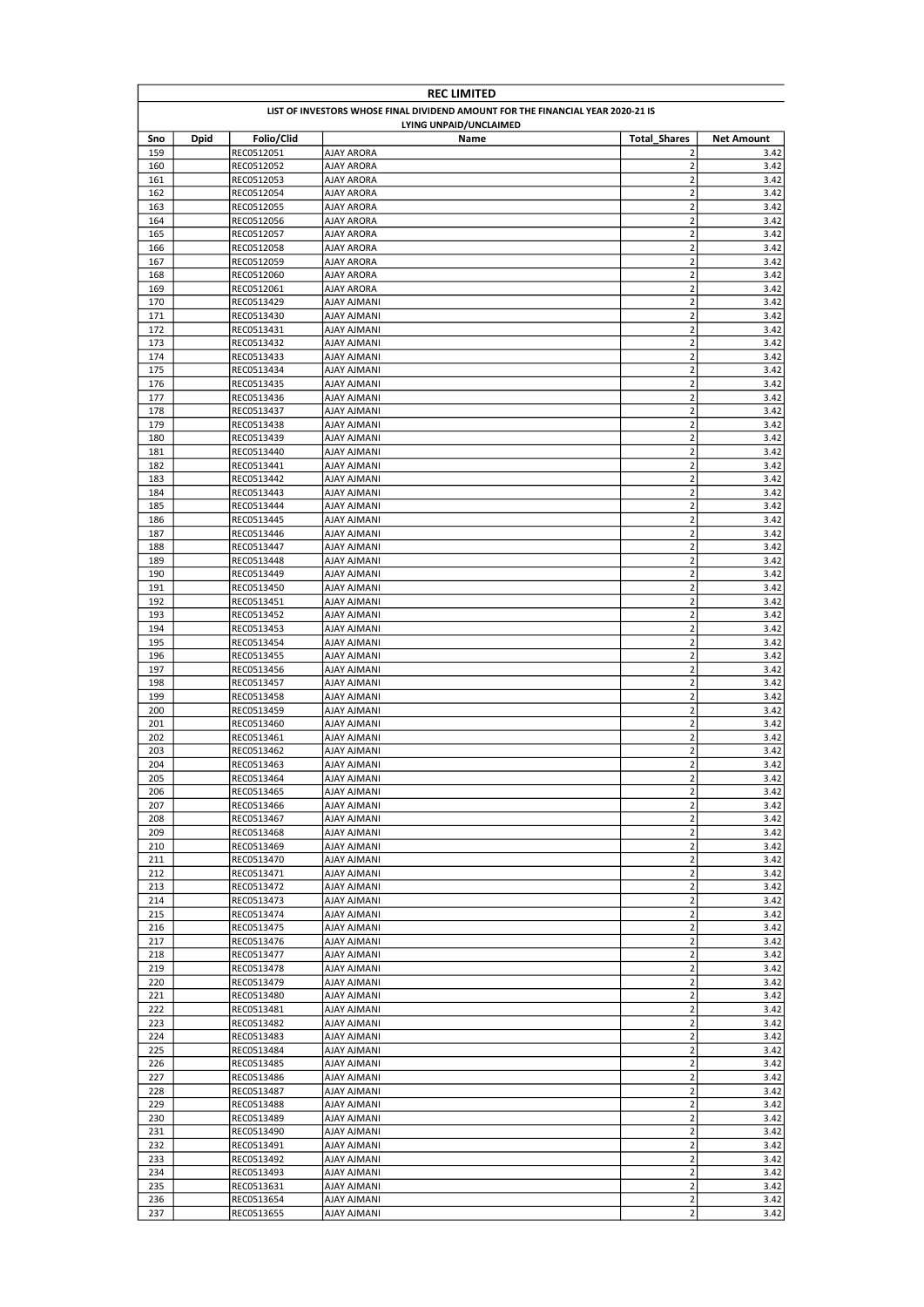| <b>REC LIMITED</b> |                                                                                 |                          |                                          |                                                    |                   |  |  |
|--------------------|---------------------------------------------------------------------------------|--------------------------|------------------------------------------|----------------------------------------------------|-------------------|--|--|
|                    | LIST OF INVESTORS WHOSE FINAL DIVIDEND AMOUNT FOR THE FINANCIAL YEAR 2020-21 IS |                          |                                          |                                                    |                   |  |  |
|                    |                                                                                 |                          | LYING UNPAID/UNCLAIMED                   |                                                    |                   |  |  |
| Sno                | <b>Dpid</b>                                                                     | Folio/Clid               | Name                                     | <b>Total Shares</b>                                | <b>Net Amount</b> |  |  |
| 238                |                                                                                 | REC0513656               | AJAY AJMANI                              | $\overline{2}$                                     | 3.42              |  |  |
| 239                |                                                                                 | REC0513657               | AJAY AJMANI                              | $\overline{2}$<br>$\overline{\mathbf{c}}$          | 3.42              |  |  |
| 240<br>241         |                                                                                 | REC0513658<br>REC0513659 | <b>AJAY AJMANI</b><br><b>AJAY AJMANI</b> | $\overline{2}$                                     | 3.42<br>3.42      |  |  |
| 242                |                                                                                 | REC0516312               | <b>SUNIL AJMANI</b>                      | $\mathbf 2$                                        | 3.42              |  |  |
| 243                |                                                                                 | REC0516457               | AJAY AJMANI                              | $\overline{\mathbf{c}}$                            | 3.42              |  |  |
| 244                |                                                                                 | REC0516458               | AJAY AJMANI                              | $\overline{2}$                                     | 3.42              |  |  |
| 245                |                                                                                 | REC0516459               | <b>AJAY AJMANI</b>                       | $\overline{2}$                                     | 3.42              |  |  |
| 246                |                                                                                 | REC0516460               | AJAY AJMANI                              | 4                                                  | 6.84              |  |  |
| 247                |                                                                                 | REC0516461               | <b>AJAY AJMANI</b>                       | 4                                                  | 6.84              |  |  |
| 248                |                                                                                 | REC0516462               | AJAY AJMANI                              | $\overline{\mathbf{c}}$                            | 3.42              |  |  |
| 249                |                                                                                 | REC0516463               | <b>AJAY AJMANI</b>                       | $\overline{\mathbf{c}}$                            | 3.42              |  |  |
| 250                |                                                                                 | REC0516464               | AJAY AJMANI                              | $\overline{\mathbf{c}}$                            | 3.42              |  |  |
| 251                |                                                                                 | REC0516465               | AJAY AJMANI                              | $\overline{\mathbf{c}}$                            | 3.42              |  |  |
| 252                |                                                                                 | REC0516466               | <b>AJAY AJMANI</b>                       | $\overline{2}$                                     | 3.42              |  |  |
| 253                |                                                                                 | REC0516467               | <b>AJAY AJMANI</b>                       | $\overline{\mathbf{c}}$                            | 3.42              |  |  |
| 254                |                                                                                 | REC0516468               | <b>AJAY AJMANI</b>                       | $\overline{2}$                                     | 3.42              |  |  |
| 255                |                                                                                 | REC0516469               | AJAY AJMANI                              | $\overline{2}$                                     | 3.42              |  |  |
| 256                |                                                                                 | REC0516470               | AJAY AJMANI                              | $\mathbf 2$                                        | 3.42              |  |  |
| 257                |                                                                                 | REC0516471               | AJAY AJMANI                              | $\mathbf 2$                                        | 3.42              |  |  |
| 258                |                                                                                 | REC0516472               | AJAY AJMANI                              | $\overline{\mathbf{c}}$                            | 3.42              |  |  |
| 259                |                                                                                 | REC0516473<br>REC0516474 | <b>AJAY AJMANI</b>                       | $\overline{\mathbf{c}}$<br>$\overline{\mathbf{c}}$ | 3.42<br>3.42      |  |  |
| 260                |                                                                                 |                          | AJAY AJMANI                              | 4                                                  |                   |  |  |
| 261<br>262         |                                                                                 | REC0516475               | AJAY AJMANI<br><b>AJAY AJMANI</b>        | 4                                                  | 6.84<br>6.84      |  |  |
| 263                |                                                                                 | REC0516476<br>REC0516477 | AJAY AJMANI                              | $\overline{2}$                                     | 3.42              |  |  |
| 264                |                                                                                 | REC0516478               | AJAY AJMANI                              | $\overline{\mathbf{c}}$                            | 3.42              |  |  |
| 265                |                                                                                 | REC0516479               | <b>AJAY AJMANI</b>                       | $\overline{2}$                                     | 3.42              |  |  |
| 266                |                                                                                 | REC0516480               | <b>AJAY AJMANI</b>                       | $\overline{\mathbf{c}}$                            | 3.42              |  |  |
| 267                |                                                                                 | REC0516481               | AJAY AJMANI                              | $\mathbf 2$                                        | 3.42              |  |  |
| 268                |                                                                                 | REC0516482               | AJAY AJMANI                              | $\overline{\mathbf{c}}$                            | 3.42              |  |  |
| 269                |                                                                                 | REC0516483               | <b>AJAY AJMANI</b>                       | $\overline{\mathbf{c}}$                            | 3.42              |  |  |
| 270                |                                                                                 | REC0516484               | AJAY AJMANI                              | $\overline{2}$                                     | 3.42              |  |  |
| 271                |                                                                                 | REC0516485               | <b>AJAY AJMANI</b>                       | 4                                                  | 6.84              |  |  |
| 272                |                                                                                 | REC0516486               | AJAY AJMANI                              | $\overline{\mathbf{c}}$                            | 3.42              |  |  |
| 273                |                                                                                 | REC0516487               | <b>AJAY AJMANI</b>                       | $\overline{\mathbf{c}}$                            | 3.42              |  |  |
| 274                |                                                                                 | REC0516488               | AJAY AJMANI                              | $\overline{2}$                                     | 3.42              |  |  |
| 275                |                                                                                 | REC0516489               | <b>AJAY AJMANI</b>                       | $\overline{\mathbf{c}}$                            | 3.42              |  |  |
| 276                |                                                                                 | REC0516490               | AJAY AJMANI                              | $\overline{2}$                                     | 3.42              |  |  |
| 277                |                                                                                 | REC0516491               | AJAY AJMANI                              | $\overline{\mathbf{c}}$                            | 3.42              |  |  |
| 278                |                                                                                 | REC0516492               | <b>AJAY AJMANI</b>                       | $\overline{2}$                                     | 3.42              |  |  |
| 279                |                                                                                 | REC0516493               | <b>AJAY AJMANI</b>                       | $\overline{\mathbf{c}}$                            | 3.42              |  |  |
| 280                |                                                                                 | REC0516494               | <b>AJAY AJMANI</b>                       | $\overline{2}$                                     | 3.42              |  |  |
| 281                |                                                                                 | REC0516495               | AJAY AJMANI                              | $\overline{2}$                                     | 3.42              |  |  |
| 282                |                                                                                 | REC0516496               | <b>AJAY AJMANI</b>                       | $\overline{\mathbf{c}}$                            | 3.42              |  |  |
| 283                |                                                                                 | REC0516497               | AJAY AJMANI                              | $\overline{2}$                                     | 3.42              |  |  |
| 284                |                                                                                 | REC0516498               | AJAY AJMANI                              | $\overline{2}$                                     | 3.42              |  |  |
| 285                |                                                                                 | REC0516499               | <b>AJAY AJMANI</b>                       | $\overline{2}$                                     | 3.42              |  |  |
| 286                |                                                                                 | REC0516500               | AJAY AJMANI                              | $\mathbf 2$                                        | 3.42              |  |  |
| 287                |                                                                                 | REC0516501               | AJAY AJMANI                              | $\mathbf 2$                                        | 3.42              |  |  |
| 288                |                                                                                 | REC0516502               | <b>AJAY AJMANI</b>                       | $\overline{2}$                                     | 3.42              |  |  |
| 289                |                                                                                 | REC0516503               | <b>AJAY AJMANI</b>                       | $\mathbf 2$                                        | 3.42              |  |  |
| 290                |                                                                                 | REC0516504               | AJAY AJMANI                              | $\overline{\mathbf{c}}$                            | 3.42              |  |  |
| 291                |                                                                                 | REC0516505               | <b>AJAY AJMANI</b>                       | $\mathbf 2$                                        | 3.42              |  |  |
| 292                |                                                                                 | REC0516506<br>REC0516507 | <b>AJAY AJMANI</b>                       | $\mathbf 2$<br>$\mathbf 2$                         | 3.42              |  |  |
| 293<br>294         |                                                                                 | REC0516508               | AJAY AJMANI<br>AJAY AJMANI               | $\overline{\mathbf{c}}$                            | 3.42<br>3.42      |  |  |
| 295                |                                                                                 | REC0516509               | AJAY AJMANI                              | $\overline{\mathbf{4}}$                            | 6.84              |  |  |
| 296                |                                                                                 | REC0516510               | AJAY AJMANI                              | $\mathbf 2$                                        | 3.42              |  |  |
| 297                |                                                                                 | REC0516511               | AJAY AJMANI                              | $\mathbf 2$                                        | 3.42              |  |  |
| 298                |                                                                                 | REC0516512               | AJAY AJMANI                              | $\overline{\mathbf{c}}$                            | 3.42              |  |  |
| 299                |                                                                                 | REC0516513               | AJAY AJMANI                              | $\overline{\mathbf{c}}$                            | 3.42              |  |  |
| 300                |                                                                                 | REC0516514               | <b>AJAY AJMANI</b>                       | $\overline{\mathbf{c}}$                            | 3.42              |  |  |
| 301                |                                                                                 | REC0516515               | <b>AJAY AJMANI</b>                       | $\overline{\mathbf{c}}$                            | 3.42              |  |  |
| 302                |                                                                                 | REC0516516               | AJAY AJMANI                              | $\mathbf 2$                                        | 3.42              |  |  |
| 303                |                                                                                 | REC0516517               | AJAY AJMANI                              | $\mathbf 2$                                        | 3.42              |  |  |
| 304                |                                                                                 | REC0516518               | <b>AJAY AJMANI</b>                       | $\mathbf 2$                                        | 3.42              |  |  |
| 305                |                                                                                 | REC0516519               | <b>AJAY AJMANI</b>                       | $\mathbf 2$                                        | 3.42              |  |  |
| 306                |                                                                                 | REC0516520               | AJAY AJMANI                              | $\overline{\mathbf{c}}$                            | 3.42              |  |  |
| 307                |                                                                                 | REC0516521               | AJAY AJMANI                              | $\overline{2}$                                     | 3.42              |  |  |
| 308                |                                                                                 | REC0516522               | AJAY AJMANI                              | $\mathbf 2$                                        | 3.42              |  |  |
| 309                |                                                                                 | REC0516523               | AJAY AJMANI                              | $\mathbf 2$                                        | 3.42              |  |  |
| 310                |                                                                                 | REC0516524               | AJAY AJMANI                              | $\overline{\mathbf{c}}$                            | 3.42              |  |  |
| 311                |                                                                                 | REC0516525               | AJAY AJMANI                              | $\overline{\mathbf{c}}$                            | 3.42              |  |  |
| 312                |                                                                                 | REC0516526               | AJAY AJMANI                              | $\overline{\mathbf{c}}$                            | 3.42              |  |  |
| 313                |                                                                                 | REC0516527               | AJAY AJMANI                              | $\overline{2}$                                     | 3.42              |  |  |
| 314                |                                                                                 | REC0516528               | <b>AJAY AJMANI</b>                       | $\overline{\mathbf{c}}$                            | 3.42              |  |  |
| 315                |                                                                                 | REC0516529               | <b>AJAY AJMANI</b>                       | $\overline{\mathbf{c}}$                            | 3.42              |  |  |
| 316                |                                                                                 | REC0516530               | AJAY AJMANI                              | $\overline{\mathbf{c}}$                            | 3.42              |  |  |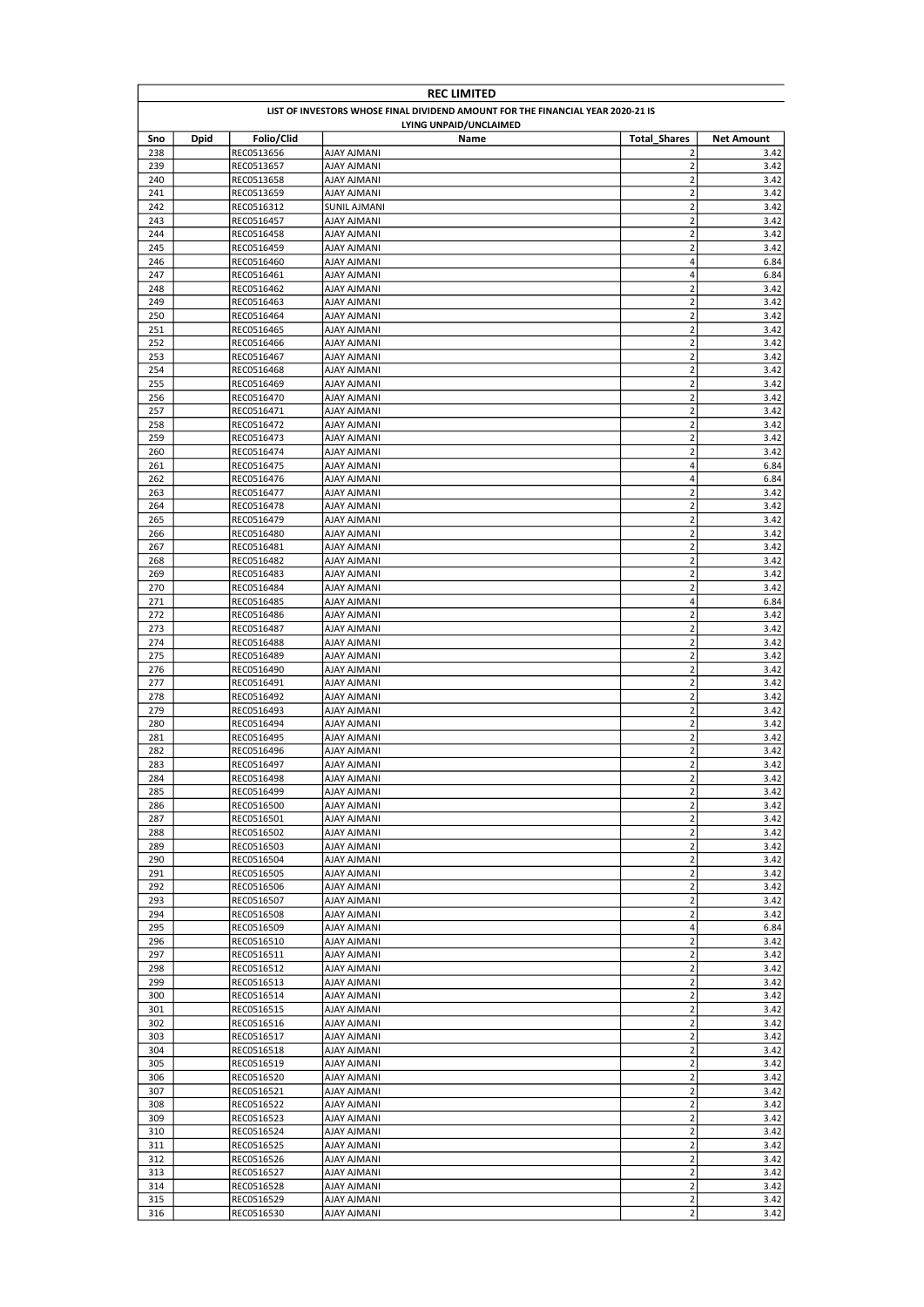|            | <b>REC LIMITED</b>                                                              |                          |                                          |                                                    |                   |  |
|------------|---------------------------------------------------------------------------------|--------------------------|------------------------------------------|----------------------------------------------------|-------------------|--|
|            | LIST OF INVESTORS WHOSE FINAL DIVIDEND AMOUNT FOR THE FINANCIAL YEAR 2020-21 IS |                          |                                          |                                                    |                   |  |
|            |                                                                                 |                          | LYING UNPAID/UNCLAIMED                   |                                                    |                   |  |
| Sno        | <b>Dpid</b>                                                                     | Folio/Clid               | Name                                     | <b>Total Shares</b>                                | <b>Net Amount</b> |  |
| 317        |                                                                                 | REC0516531               | AJAY AJMANI                              | $\overline{2}$                                     | 3.42              |  |
| 318        |                                                                                 | REC0516532               | AJAY AJMANI                              | $\overline{2}$<br>$\overline{\mathbf{c}}$          | 3.42              |  |
| 319<br>320 |                                                                                 | REC0516533<br>REC0516534 | <b>AJAY AJMANI</b><br><b>AJAY AJMANI</b> | $\overline{2}$                                     | 3.42<br>3.42      |  |
| 321        |                                                                                 | REC0516535               | <b>AJAY AJMANI</b>                       | $\overline{\mathbf{c}}$                            | 3.42              |  |
| 322        |                                                                                 | REC0516536               | AJAY AJMANI                              | $\overline{\mathbf{c}}$                            | 3.42              |  |
| 323        |                                                                                 | REC0516537               | AJAY AJMANI                              | $\overline{2}$                                     | 3.42              |  |
| 324        |                                                                                 | REC0516538               | <b>AJAY AJMANI</b>                       | $\overline{2}$                                     | 3.42              |  |
| 325        |                                                                                 | REC0516539               | AJAY AJMANI                              | $\overline{\mathbf{c}}$                            | 3.42              |  |
| 326        |                                                                                 | REC0516540               | <b>AJAY AJMANI</b>                       | $\overline{\mathbf{c}}$                            | 3.42              |  |
| 327        |                                                                                 | REC0516541               | AJAY AJMANI                              | $\overline{\mathbf{c}}$                            | 3.42              |  |
| 328        |                                                                                 | REC0516542               | <b>AJAY AJMANI</b>                       | $\overline{\mathbf{c}}$                            | 3.42              |  |
| 329        |                                                                                 | REC0516543               | AJAY AJMANI                              | $\overline{\mathbf{c}}$                            | 3.42              |  |
| 330        |                                                                                 | REC0516544               | AJAY AJMANI                              | $\overline{\mathbf{c}}$                            | 3.42              |  |
| 331        |                                                                                 | REC0516545               | <b>AJAY AJMANI</b>                       | $\overline{2}$                                     | 3.42              |  |
| 332        |                                                                                 | REC0516546               | <b>AJAY AJMANI</b>                       | $\overline{\mathbf{c}}$                            | 3.42              |  |
| 333        |                                                                                 | REC0516547               | <b>AJAY AJMANI</b>                       | $\overline{2}$                                     | 3.42              |  |
| 334        |                                                                                 | REC0516548               | AJAY AJMANI                              | $\overline{2}$                                     | 3.42              |  |
| 335        |                                                                                 | REC0516549               | AJAY AJMANI                              | $\overline{\mathbf{c}}$                            | 3.42              |  |
| 336        |                                                                                 | REC0516550               | AJAY AJMANI                              | $\overline{2}$                                     | 3.42              |  |
| 337        |                                                                                 | REC0516551               | <b>AJAY AJMANI</b><br><b>AJAY AJMANI</b> | $\overline{\mathbf{c}}$<br>$\overline{\mathbf{c}}$ | 3.42              |  |
| 338<br>339 |                                                                                 | REC0516552<br>REC0516553 | AJAY AJMANI                              | $\overline{\mathbf{c}}$                            | 3.42<br>3.42      |  |
| 340        |                                                                                 |                          | AJAY AJMANI                              | $\overline{\mathbf{c}}$                            |                   |  |
| 341        |                                                                                 | REC0516554<br>REC0516555 | <b>AJAY AJMANI</b>                       | $\overline{\mathbf{c}}$                            | 3.42<br>3.42      |  |
| 342        |                                                                                 | REC0516556               | AJAY AJMANI                              | $\overline{2}$                                     | 3.42              |  |
| 343        |                                                                                 | REC0517619               | SUNIL AJMANI                             | 4                                                  | 6.84              |  |
| 344        |                                                                                 | REC0517620               | <b>AJAY AJMANI</b>                       | $\overline{2}$                                     | 3.42              |  |
| 345        |                                                                                 | REC0517621               | <b>AJAY AJMANI</b>                       | $\overline{\mathbf{c}}$                            | 3.42              |  |
| 346        |                                                                                 | REC0517622               | AJAY AJMANI                              | $\overline{2}$                                     | 3.42              |  |
| 347        |                                                                                 | REC0517623               | AJAY AJMANI                              | $\overline{\mathbf{c}}$                            | 3.42              |  |
| 348        |                                                                                 | REC0517624               | SUNIL AJMANI                             | $\overline{\mathbf{c}}$                            | 3.42              |  |
| 349        |                                                                                 | REC0517625               | SUNIL AJMANI                             | $\overline{\mathbf{4}}$                            | 6.84              |  |
| 350        |                                                                                 | REC0517626               | SUNIL AJMANI                             | $\mathbf 2$                                        | 3.42              |  |
| 351        |                                                                                 | REC0517627               | SUNIL AJMANI                             | $\mathbf 2$                                        | 3.42              |  |
| 352        |                                                                                 | REC0517628               | <b>SUNIL AJMANI</b>                      | $\mathbf 2$                                        | 3.42              |  |
| 353        |                                                                                 | REC0517629               | <b>SUNIL AJMANI</b>                      | $\overline{2}$                                     | 3.42              |  |
| 354        |                                                                                 | REC0517630               | <b>SUNIL AJMANI</b>                      | $\overline{\mathbf{c}}$                            | 3.42              |  |
| 355        |                                                                                 | REC0517631               | SUNIL AJMANI                             | $\overline{2}$                                     | 3.42              |  |
| 356        |                                                                                 | REC0517632               | <b>SUNIL AJMANI</b>                      | $\mathbf 2$                                        | 3.42              |  |
| 357        |                                                                                 | REC0517633               | <b>SUNIL AJMANI</b>                      | $\overline{2}$                                     | 3.42              |  |
| 358        |                                                                                 | REC0517634               | <b>SUNIL AJMANI</b>                      | $\mathbf 2$                                        | 3.42              |  |
| 359        |                                                                                 | REC0517635               | <b>SUNIL AJMANI</b>                      | $\mathbf 2$                                        | 3.42              |  |
| 360        |                                                                                 | REC0517636               | SUNIL AJMANI                             | $\mathbf 2$                                        | 3.42              |  |
| 361        |                                                                                 | REC0517637               | SUNIL AJMANI                             | $\mathbf 2$                                        | 3.42              |  |
| 362        |                                                                                 | REC0517638               | SUNIL AJMANI                             | $\overline{2}$                                     | 3.42              |  |
| 363        |                                                                                 | REC0517639               | <b>SUNIL AJMANI</b>                      | $\overline{2}$                                     | 3.42              |  |
| 364        |                                                                                 | REC0517640               | <b>SUNIL AJMANI</b>                      | $\overline{2}$                                     | 3.42              |  |
| 365        |                                                                                 | REC0517641               | SUNIL AJMANI                             | $\mathbf 2$                                        | 3.42              |  |
| 366        |                                                                                 | REC0517642               | SUNIL AJMANI                             | $\mathbf 2$                                        | 3.42              |  |
| 367        |                                                                                 | REC0517643               | SUNIL AJMANI                             | $\overline{2}$                                     | 3.42              |  |
| 368        |                                                                                 | REC0517644               | SUNIL AJMANI                             | $\sqrt{4}$                                         | 6.84              |  |
| 369        |                                                                                 | REC0517645               | <b>SUNIL AJMANI</b>                      | $\mathbf 2$                                        | 3.42              |  |
| 370        |                                                                                 | REC0517646               | SUNIL AJMANI                             | $\pmb{4}$                                          | 6.84              |  |
| 371        |                                                                                 | REC0517647               | SUNIL AJMANI                             | $\mathbf 2$                                        | 3.42              |  |
| 372<br>373 |                                                                                 | REC0517648               | <b>SUNIL AJMANI</b>                      | $\mathbf 2$<br>$\mathbf 2$                         | 3.42<br>3.42      |  |
| 374        |                                                                                 | REC0517649<br>REC0517650 | SUNIL AJMANI<br>SUNIL AJMANI             | $\mathbf 2$                                        | 3.42              |  |
| 375        |                                                                                 | REC0517651               | SUNIL AJMANI                             | $\mathbf 2$                                        | 3.42              |  |
| 376        |                                                                                 | REC0517652               | SUNIL AJMANI                             | $\mathbf 2$                                        | 3.42              |  |
| 377        |                                                                                 | REC0517653               | SUNIL AJMANI                             | $\overline{\mathbf{c}}$                            | 3.42              |  |
| 378        |                                                                                 | REC0517654               | SUNIL AJMANI                             | $\mathbf 2$                                        | 3.42              |  |
| 379        |                                                                                 | REC0517655               | <b>SUNIL AJMANI</b>                      | $\mathbf 2$                                        | 3.42              |  |
| 380        |                                                                                 | REC0517656               | SUNIL AJMANI                             | $\overline{\mathbf{c}}$                            | 3.42              |  |
| 381        |                                                                                 | REC0517657               | <b>SUNIL AJMANI</b>                      | $\mathbf 2$                                        | 3.42              |  |
| 382        |                                                                                 | REC0517658               | <b>SUNIL AJMANI</b>                      | 4                                                  | 6.84              |  |
| 383        |                                                                                 | REC0517659               | <b>SUNIL AJMANI</b>                      | $\overline{\mathbf{r}}$                            | 6.84              |  |
| 384        |                                                                                 | REC0517660               | <b>SUNIL AJMANI</b>                      | $\mathbf 2$                                        | 3.42              |  |
| 385        |                                                                                 | REC0517661               | SUNIL AJMANI                             | $\overline{\mathbf{4}}$                            | 6.84              |  |
| 386        |                                                                                 | REC0517662               | SUNIL AJMANI                             | $\overline{\mathbf{4}}$                            | 6.84              |  |
| 387        |                                                                                 | REC0517663               | SUNIL AJMANI                             | $\mathbf 2$                                        | 3.42              |  |
| 388        |                                                                                 | REC0517664               | <b>SUNIL AJMANI</b>                      | $\mathbf 2$                                        | 3.42              |  |
| 389        |                                                                                 | REC0517665               | SUNIL AJMANI                             | $\mathbf 2$                                        | 3.42              |  |
| 390        |                                                                                 | REC0517666               | AJAY AJMANI                              | $\overline{\mathbf{c}}$                            | 3.42              |  |
| 391        |                                                                                 | REC0517667               | AJAY AJMANI                              | $\overline{\mathbf{c}}$                            | 3.42              |  |
| 392        |                                                                                 | REC0517668               | <b>SUNIL AJMANI</b>                      | $\mathbf 2$                                        | 3.42              |  |
| 393        |                                                                                 | REC9500150               | <b>AJAY AJMANI</b>                       | $\mathbf 2$                                        | 3.42              |  |
| 394        | IN300360                                                                        | 10465352                 | SAMEER GUPTA                             | 10                                                 | 17.10             |  |
| 395        | IN300214                                                                        | 12676075                 | SEEMA JAIN                               | $\overline{2}$                                     | 3.42              |  |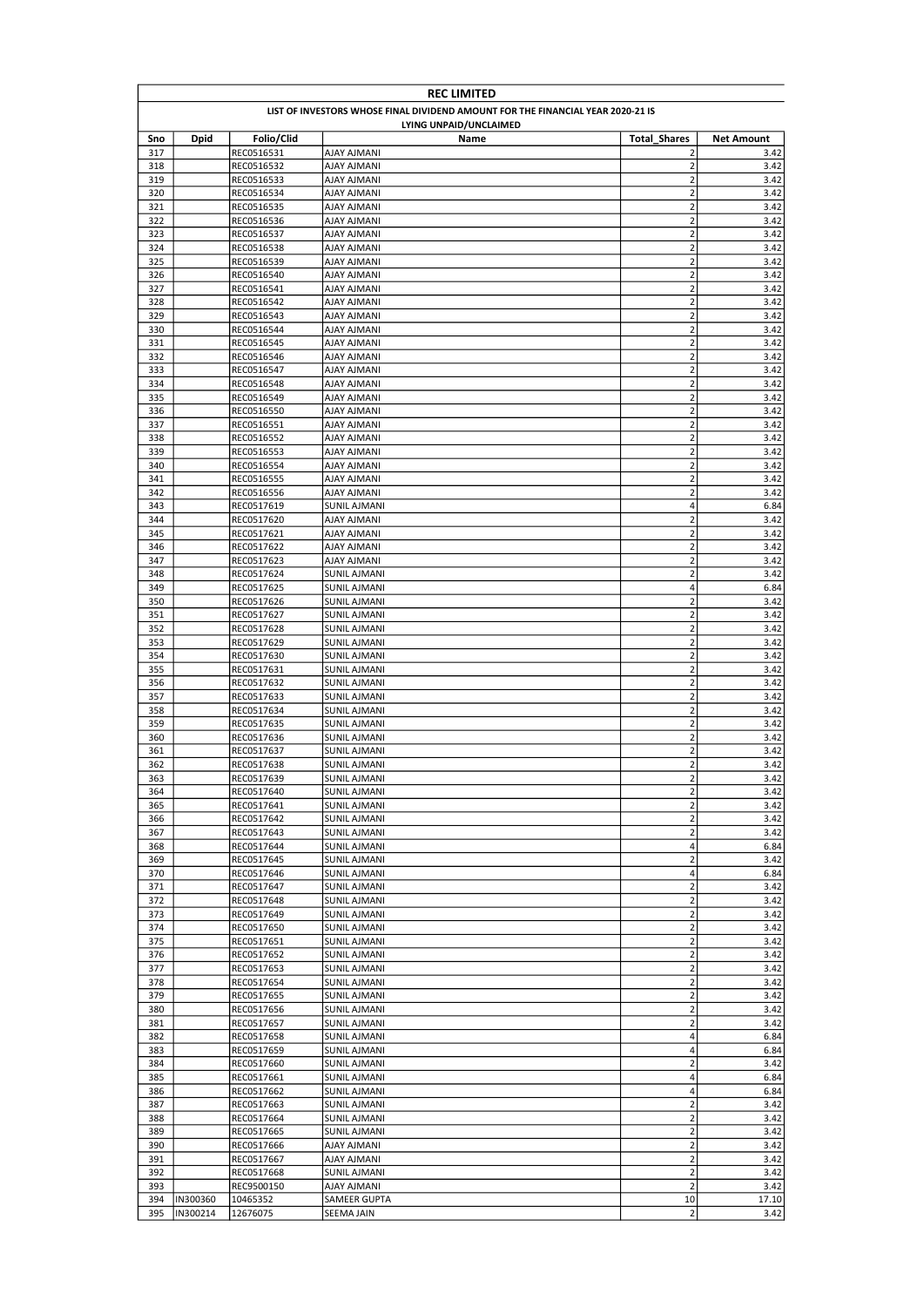|            | <b>REC LIMITED</b>                                                              |                          |                                            |                                        |                   |  |
|------------|---------------------------------------------------------------------------------|--------------------------|--------------------------------------------|----------------------------------------|-------------------|--|
|            | LIST OF INVESTORS WHOSE FINAL DIVIDEND AMOUNT FOR THE FINANCIAL YEAR 2020-21 IS |                          |                                            |                                        |                   |  |
|            |                                                                                 |                          | LYING UNPAID/UNCLAIMED                     |                                        |                   |  |
| Sno        | Dpid                                                                            | Folio/Clid               | Name                                       | <b>Total Shares</b>                    | <b>Net Amount</b> |  |
| 396        | IN301653<br>120206                                                              | 10136168                 | <b>BRIJ SHARMA</b>                         | 120                                    | 205.20            |  |
| 397<br>398 | IN302269                                                                        | 0000007578<br>12475203   | PREM CHAND<br><b>MANISH MITTAL</b>         | 1<br>94                                | 1.71<br>160.74    |  |
| 399        | IN300394                                                                        | 12670310                 | <b>ASHOK ARORA</b>                         | 120                                    | 205.20            |  |
| 400        | IN300394                                                                        | 15307273                 | DURLABH KAUR BIJRAL                        | 120                                    | 205.20            |  |
| 401        | IN300888                                                                        | 13983847                 | SHEEL KUMAR WADHAWAN                       | 120                                    | 205.20            |  |
| 402        | IN300394                                                                        | 14722375                 | YOGESH SHARMA                              | 10                                     | 17.10             |  |
| 403        | IN301330                                                                        | 18635506                 | VIRENDAR KUMAR SAXENA                      | 242                                    | 372.82            |  |
| 404        | IN301774                                                                        | 11349336                 | NIKHIL BHASIN                              | 60                                     | 102.60            |  |
| 405<br>406 | IN301330<br>IN300206                                                            | 20516057<br>10028866     | HARENDRA MAHTO                             | 120<br>$\overline{2}$                  | 205.20<br>3.42    |  |
| 407        | IN300206                                                                        | 10204961                 | JASMEET SINGH<br><b>B LALITHA</b>          | 120                                    | 205.20            |  |
| 408        | IN301127                                                                        | 16413984                 | DR MOHINDER DEWAN                          | 242                                    | 413.82            |  |
| 409        | IN303237                                                                        | 10033278                 | MOHD ALAM                                  | 120                                    | 205.20            |  |
| 410        | IN300940                                                                        | 10118706                 | <b>GIAN KAUR</b>                           | 120                                    | 205.20            |  |
| 411        | IN300118                                                                        | 11190537                 | CHANDRA LEKHA GOSWAMI                      | 242                                    | 413.82            |  |
| 412        | IN301436                                                                        | 10636959                 | SURINDER PAL SINGH                         | 120                                    | 205.20            |  |
| 413        |                                                                                 | REC0506514               | <b>MANISH KAPUR</b>                        | $\overline{2}$                         | 3.42              |  |
| 414        |                                                                                 | REC0506531               | <b>MANISH KAPUR</b>                        | $\overline{2}$                         | 3.42              |  |
| 415        |                                                                                 | REC0506541               | <b>MANISH KAPUR</b>                        | $\mathbf 2$                            | 3.42              |  |
| 416<br>417 |                                                                                 | REC0506553<br>REC0506560 | <b>MANISH KAPUR</b><br><b>MANISH KAPUR</b> | $\mathbf 2$<br>$\mathbf 2$             | 3.42<br>3.42      |  |
| 418        |                                                                                 | REC0506563               | <b>MANISH KAPUR</b>                        | $\overline{2}$                         | 3.42              |  |
| 419        |                                                                                 | REC0506567               | <b>MANISH KAPUR</b>                        | $\overline{\mathbf{c}}$                | 3.42              |  |
| 420        |                                                                                 | REC0506571               | <b>MANISH KAPUR</b>                        | $\mathbf 2$                            | 3.42              |  |
| 421        |                                                                                 | REC0506582               | <b>MANISH KAPUR</b>                        | $\mathbf 2$                            | 3.42              |  |
| 422        |                                                                                 | REC0506587               | <b>MANISH KAPUR</b>                        | $\mathbf 2$                            | 3.42              |  |
| 423        |                                                                                 | REC0506588               | <b>MANISH KAPUR</b>                        | $\overline{2}$                         | 3.42              |  |
| 424        |                                                                                 | REC0506589               | <b>MANISH KAPUR</b>                        | $\mathbf 2$                            | 3.42              |  |
| 425        |                                                                                 | REC0506590               | <b>MANISH KAPUR</b>                        | $\mathbf 2$                            | 3.42              |  |
| 426        |                                                                                 | REC0506591               | <b>MANISH KAPUR</b>                        | $\mathbf 2$<br>$\overline{2}$          | 3.42              |  |
| 427<br>428 |                                                                                 | REC0506593<br>REC0506596 | <b>MANISH KAPUR</b><br><b>MANISH KAPUR</b> | $\overline{2}$                         | 3.42<br>3.42      |  |
| 429        |                                                                                 | REC0506598               | <b>MANISH KAPUR</b>                        | $\overline{2}$                         | 3.42              |  |
| 430        |                                                                                 | REC0506604               | <b>MANISH KAPUR</b>                        | $\mathbf 2$                            | 3.42              |  |
| 431        |                                                                                 | REC0506606               | <b>MANISH KAPUR</b>                        | $\overline{2}$                         | 3.42              |  |
| 432        |                                                                                 | REC0506608               | <b>MANISH KAPUR</b>                        | $\mathbf 2$                            | 3.42              |  |
| 433        |                                                                                 | REC0506611               | <b>MANISH KAPUR</b>                        | $\mathbf 2$                            | 3.42              |  |
| 434        |                                                                                 | REC0506614               | <b>MANISH KAPUR</b>                        | $\mathbf 2$                            | 3.42              |  |
| 435        |                                                                                 | REC0506616               | <b>MANISH KAPUR</b>                        | $\mathbf 2$                            | 3.42              |  |
| 436        |                                                                                 | REC0506621               | <b>MANISH KAPUR</b>                        | $\mathbf 2$                            | 3.42              |  |
| 437        |                                                                                 | REC0506623               | <b>MANISH KAPUR</b>                        | $\overline{\mathbf{c}}$                | 3.42              |  |
| 438<br>439 |                                                                                 | REC0506624<br>REC0506627 | <b>MANISH KAPUR</b><br><b>MANISH KAPUR</b> | $\overline{\mathbf{c}}$<br>$\mathbf 2$ | 3.42<br>3.42      |  |
| 440        |                                                                                 | REC0506629               | <b>MANISH KAPUR</b>                        | $\overline{2}$                         | 3.42              |  |
| 441        |                                                                                 | REC0506633               | <b>MANISH KAPUR</b>                        | $\overline{\mathbf{c}}$                | 3.42              |  |
| 442        |                                                                                 | REC0506634               | <b>MANISH KAPUR</b>                        | $\overline{2}$                         | 3.42              |  |
| 443        |                                                                                 | REC0506635               | <b>MANISH KAPUR</b>                        | $\mathbf 2$                            | 3.42              |  |
| 444        |                                                                                 | REC0506636               | <b>MANISH KAPUR</b>                        | $\overline{\mathbf{c}}$                | 3.42              |  |
| 445        |                                                                                 | REC0506637               | <b>MANISH KAPUR</b>                        | $\mathbf 2$                            | 3.42              |  |
| 446        |                                                                                 | REC0506638               | <b>MANISH KAPUR</b>                        | $\mathbf 2$                            | 3.42              |  |
| 447        |                                                                                 | REC0506639               | <b>MANISH KAPUR</b>                        | $\overline{2}$                         | 3.42              |  |
| 448<br>449 |                                                                                 | REC0506640<br>REC0506641 | <b>MANISH KAPUR</b><br><b>MANISH KAPUR</b> | $\mathbf 2$<br>$\mathbf 2$             | 3.42<br>3.42      |  |
| 450        |                                                                                 | REC0506642               | <b>MANISH KAPUR</b>                        | $\mathbf 2$                            | 3.42              |  |
| 451        |                                                                                 | REC0506643               | <b>MANISH KAPUR</b>                        | $\mathbf 2$                            | 3.42              |  |
| 452        |                                                                                 | REC0506644               | <b>MANISH KAPUR</b>                        | $\mathbf 2$                            | 3.42              |  |
| 453        |                                                                                 | REC0506645               | <b>MANISH KAPUR</b>                        | $\overline{\mathbf{c}}$                | 3.42              |  |
| 454        |                                                                                 | REC0506646               | <b>MANISH KAPUR</b>                        | $\mathbf 2$                            | 3.42              |  |
| 455        |                                                                                 | REC0506647               | <b>MANISH KAPUR</b>                        | $\overline{2}$                         | 3.42              |  |
| 456        |                                                                                 | REC0506648               | <b>MANISH KAPUR</b>                        | $\mathbf 2$                            | 3.42              |  |
| 457        |                                                                                 | REC0506649               | <b>MANISH KAPUR</b>                        | $\overline{2}$                         | 3.42              |  |
| 458<br>459 |                                                                                 | REC0506650<br>REC0506651 | <b>MANISH KAPUR</b><br><b>MANISH KAPUR</b> | $\mathbf 2$<br>$\mathbf 2$             | 3.42<br>3.42      |  |
| 460        |                                                                                 | REC0506695               | <b>MANISH KAPUR</b>                        | $\overline{\mathbf{c}}$                | 3.42              |  |
| 461        |                                                                                 | REC0506702               | <b>MANISH KAPUR</b>                        | $\mathbf 2$                            | 3.42              |  |
| 462        |                                                                                 | REC0506714               | <b>MANISH KAPUR</b>                        | $\mathbf 2$                            | 3.42              |  |
| 463        |                                                                                 | REC0506715               | <b>MANISH KAPUR</b>                        | $\mathbf 2$                            | 3.42              |  |
| 464        |                                                                                 | REC0506781               | <b>MANISH KAPUR</b>                        | $\mathbf 2$                            | 3.42              |  |
| 465        |                                                                                 | REC0506782               | <b>MANISH KAPUR</b>                        | $\mathbf 2$                            | 3.42              |  |
| 466        |                                                                                 | REC0507179               | <b>MANISH KAPUR</b>                        | $\overline{\mathbf{c}}$                | 3.42              |  |
| 467        |                                                                                 | REC0507180               | <b>MANISH KAPUR</b>                        | $\mathbf 2$                            | 3.42              |  |
| 468        |                                                                                 | REC0507201               | <b>MANISH KAPUR</b>                        | $\overline{\mathbf{c}}$                | 3.42              |  |
| 469<br>470 |                                                                                 | REC0507204               | <b>MANISH KAPUR</b>                        | $\mathbf 2$<br>$\overline{\mathbf{c}}$ | 3.42<br>3.42      |  |
| 471        |                                                                                 | REC0507217<br>REC0507218 | <b>MANISH KAPUR</b><br><b>MANISH KAPUR</b> | $\mathbf 2$                            | 3.42              |  |
| 472        |                                                                                 | REC0507220               | <b>MANISH KAPUR</b>                        | $\mathbf 2$                            | 3.42              |  |
| 473        |                                                                                 | REC0507229               | <b>MANISH KAPUR</b>                        | $\mathbf 2$                            | 3.42              |  |
| 474        |                                                                                 | REC0507231               | MANISH KAPUR                               | $\mathbf 2$                            | 3.42              |  |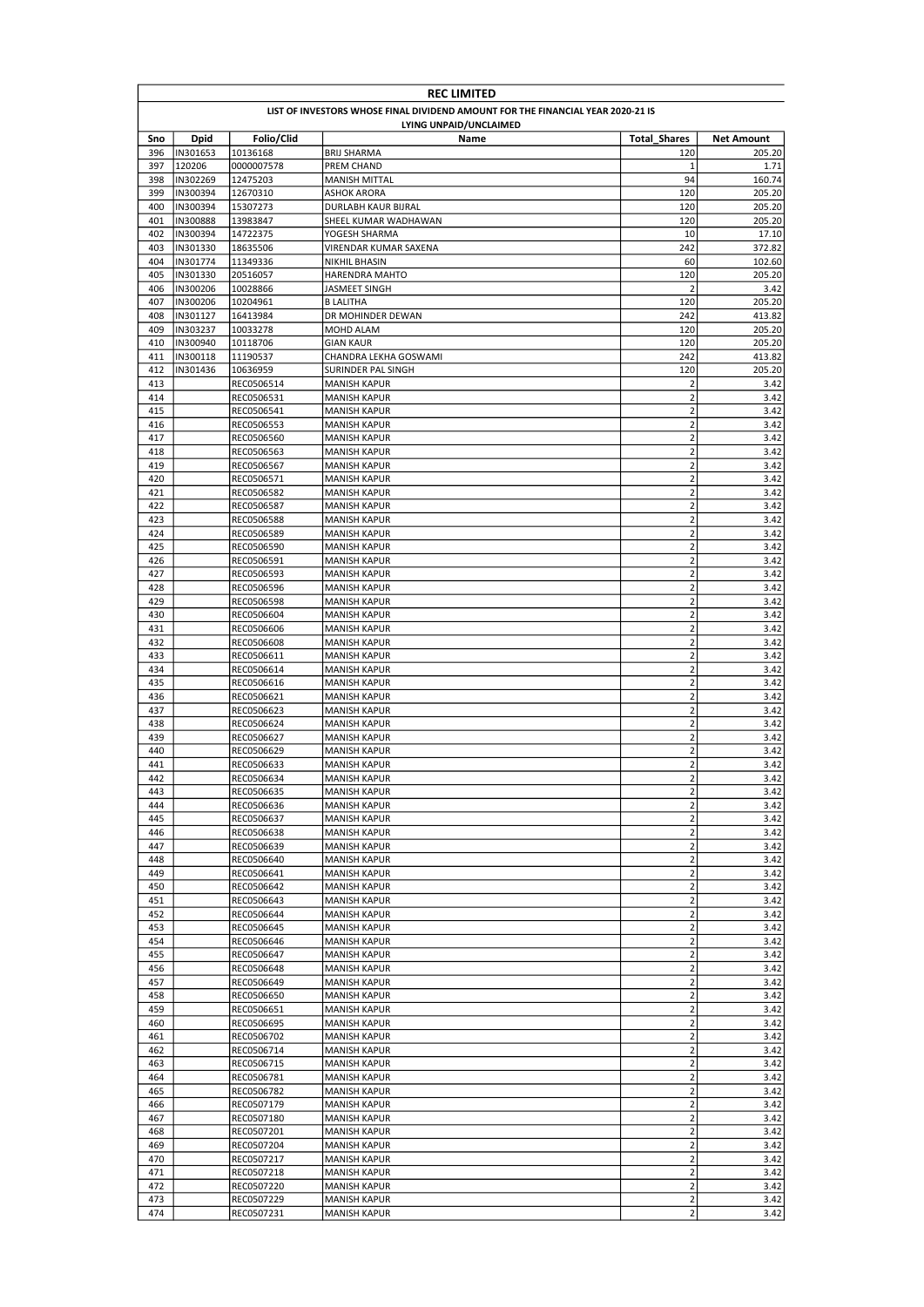|            | <b>REC LIMITED</b>                                                              |                          |                                            |                                  |                   |  |  |
|------------|---------------------------------------------------------------------------------|--------------------------|--------------------------------------------|----------------------------------|-------------------|--|--|
|            | LIST OF INVESTORS WHOSE FINAL DIVIDEND AMOUNT FOR THE FINANCIAL YEAR 2020-21 IS |                          |                                            |                                  |                   |  |  |
|            |                                                                                 |                          | LYING UNPAID/UNCLAIMED                     |                                  |                   |  |  |
| Sno        | <b>Dpid</b>                                                                     | Folio/Clid               | Name                                       | <b>Total Shares</b>              | <b>Net Amount</b> |  |  |
| 475        |                                                                                 | REC0507232               | <b>MANISH KAPUR</b>                        | 2                                | 3.42              |  |  |
| 476<br>477 |                                                                                 | REC0507242<br>REC0507243 | <b>MANISH KAPUR</b><br><b>MANISH KAPUR</b> | $\overline{2}$<br>$\overline{2}$ | 3.42<br>3.42      |  |  |
| 478        |                                                                                 | REC0507249               | MANISH KAPUR                               | $\overline{2}$                   | 3.42              |  |  |
| 479        |                                                                                 | REC0507251               | <b>MANISH KAPUR</b>                        | $\mathbf 2$                      | 3.42              |  |  |
| 480        |                                                                                 | REC0507253               | MANISH KAPUR                               | $\overline{2}$                   | 3.42              |  |  |
| 481        |                                                                                 | REC0507255               | <b>MANISH KAPUR</b>                        | $\overline{2}$                   | 3.42              |  |  |
| 482        |                                                                                 | REC0507256               | <b>MANISH KAPUR</b>                        | $\mathbf 2$                      | 3.42              |  |  |
| 483        |                                                                                 | REC0507261               | <b>MANISH KAPUR</b>                        | $\mathbf 2$                      | 3.42              |  |  |
| 484        |                                                                                 | REC0507262               | <b>MANISH KAPUR</b>                        | $\overline{2}$                   | 3.42              |  |  |
| 485<br>486 |                                                                                 | REC0507264               | <b>MANISH KAPUR</b>                        | $\mathbf 2$<br>$\overline{2}$    | 3.42<br>3.42      |  |  |
| 487        |                                                                                 | REC0507265<br>REC0507335 | <b>MANISH KAPUR</b><br><b>MANISH KAPUR</b> | $\overline{2}$                   | 3.42              |  |  |
| 488        |                                                                                 | REC0507337               | <b>MANISH KAPUR</b>                        | $\mathbf 2$                      | 3.42              |  |  |
| 489        |                                                                                 | REC0507338               | <b>MANISH KAPUR</b>                        | $\mathbf 2$                      | 3.42              |  |  |
| 490        |                                                                                 | REC0507341               | <b>MANISH KAPUR</b>                        | $\mathbf 2$                      | 3.42              |  |  |
| 491        |                                                                                 | REC0507344               | MANISH KAPUR                               | $\mathbf 2$                      | 3.42              |  |  |
| 492        |                                                                                 | REC0507345               | MANISH KAPUR                               | $\mathbf 2$                      | 3.42              |  |  |
| 493        |                                                                                 | REC0507347               | MANISH KAPUR                               | $\mathbf 2$                      | 3.42              |  |  |
| 494        |                                                                                 | REC0507349               | <b>MANISH KAPUR</b>                        | $\mathbf 2$                      | 3.42              |  |  |
| 495<br>496 |                                                                                 | REC0507350               | <b>MANISH KAPUR</b><br><b>MANISH KAPUR</b> | $\mathbf 2$<br>$\mathbf 2$       | 3.42              |  |  |
| 497        |                                                                                 | REC0507351<br>REC0507352 | <b>MANISH KAPUR</b>                        | $\overline{2}$                   | 3.42<br>3.42      |  |  |
| 498        |                                                                                 | REC0507354               | <b>MANISH KAPUR</b>                        | $\overline{\mathbf{c}}$          | 3.42              |  |  |
| 499        |                                                                                 | REC0507355               | <b>MANISH KAPUR</b>                        | $\mathbf 2$                      | 3.42              |  |  |
| 500        |                                                                                 | REC0507356               | <b>MANISH KAPUR</b>                        | $\overline{2}$                   | 3.42              |  |  |
| 501        |                                                                                 | REC0507357               | <b>MANISH KAPUR</b>                        | $\mathbf 2$                      | 3.42              |  |  |
| 502        |                                                                                 | REC0507358               | <b>MANISH KAPUR</b>                        | $\overline{2}$                   | 3.42              |  |  |
| 503        |                                                                                 | REC0507360               | <b>MANISH KAPUR</b>                        | $\mathbf 2$                      | 3.42              |  |  |
| 504        |                                                                                 | REC0507361               | MANISH KAPUR                               | $\mathbf 2$                      | 3.42              |  |  |
| 505        |                                                                                 | REC0507362               | MANISH KAPUR                               | $\overline{2}$                   | 3.42              |  |  |
| 506<br>507 |                                                                                 | REC0507368<br>REC0507369 | <b>MANISH KAPUR</b><br><b>MANISH KAPUR</b> | $\overline{2}$<br>$\mathbf 2$    | 3.42<br>3.42      |  |  |
| 508        |                                                                                 | REC0507371               | <b>MANISH KAPUR</b>                        | $\overline{2}$                   | 3.42              |  |  |
| 509        |                                                                                 | REC0507373               | <b>MANISH KAPUR</b>                        | $\mathbf 2$                      | 3.42              |  |  |
| 510        |                                                                                 | REC0507374               | <b>MANISH KAPUR</b>                        | $\mathbf 2$                      | 3.42              |  |  |
| 511        |                                                                                 | REC0507375               | <b>MANISH KAPUR</b>                        | $\mathbf 2$                      | 3.42              |  |  |
| 512        |                                                                                 | REC0507376               | <b>MANISH KAPUR</b>                        | $\mathbf 2$                      | 3.42              |  |  |
| 513        |                                                                                 | REC0513552               | <b>SUNIL PURI</b>                          | $\mathbf{1}$                     | 1.71              |  |  |
| 514        |                                                                                 | REC0530432               | <b>MANISH KAPUR</b>                        | 249                              | 425.79            |  |  |
| 515        | IN301774                                                                        | 10948713                 | SATVIR SINGH TANWAR                        | 60                               | 102.60            |  |  |
| 516        | 120191                                                                          | 0100662190               | DAVENDER KUMAR                             | 120                              | 205.20            |  |  |
| 517<br>518 | IN300118<br>IN301959                                                            | 11076567<br>10065874     | <b>MUKTA JAIN</b><br>RAJESH KUMAR JAIN     | $\overline{2}$<br>10             | 3.42<br>17.10     |  |  |
| 519        | IN301774                                                                        | 10208911                 | Gaurav Widhani                             | 120                              | 205.20            |  |  |
| 520        | IN302404                                                                        | 10212149                 | <b>ARUN SINGHVI</b>                        | 120                              | 205.20            |  |  |
| 521        | 120191                                                                          | 0100053524               | <b>ADESH JAIN</b>                          | 162                              | 277.02            |  |  |
| 522        | IN301549                                                                        | 16149217                 | RAKESH KUMAR AGGARWAL                      | $\mathbf 2$                      | 3.42              |  |  |
| 523        |                                                                                 | REC0512159               | <b>SUMAN KAPOOR</b>                        | $\mathbf 2$                      | 3.42              |  |  |
| 524        |                                                                                 | REC0514215               | SARVJEET SINGH                             | $\mathbf 1$                      | 1.71              |  |  |
| 525        |                                                                                 | REC0514216               | DAVINDER KAUR                              | 1                                | 1.71              |  |  |
| 526        |                                                                                 | REC0514217               | DAVINDER KAUR                              | $\mathbf 1$                      | 1.71              |  |  |
| 527<br>528 |                                                                                 | REC0514218<br>REC0514219 | <b>MANJIT SINGH</b><br>SARVJEET SINGH      | 1<br>$\mathbf 1$                 | 1.71<br>1.71      |  |  |
| 529        |                                                                                 | REC0514221               | SARVJEET SINGH                             | $\mathbf 1$                      | 1.71              |  |  |
| 530        |                                                                                 | REC0514222               | <b>MANJIT SINGH</b>                        | $\mathbf 1$                      | 1.71              |  |  |
| 531        |                                                                                 | REC0514223               | <b>MANJIT SINGH</b>                        | $1\,$                            | 1.71              |  |  |
| 532        |                                                                                 | REC0514224               | <b>MANJIT SINGH</b>                        | $\mathbf{1}$                     | 1.71              |  |  |
| 533        |                                                                                 | REC0515026               | MANJIT SINGH                               | $\mathbf 1$                      | 1.71              |  |  |
| 534        |                                                                                 | REC0515027               | <b>MANJIT SINGH</b>                        | $\mathbf 1$                      | 1.71              |  |  |
| 535        |                                                                                 | REC0515028               | <b>MANJIT SINGH</b>                        | $\mathbf 1$                      | 1.71              |  |  |
| 536<br>537 |                                                                                 | REC0515029<br>REC0515030 | DAVINDER KAUR<br>DAVINDER KAUR             | $\mathbf 1$<br>$\mathbf 1$       | 1.71<br>1.71      |  |  |
| 538        |                                                                                 | REC0515032               | SARVJEET SINGH                             | $\mathbf 1$                      | 1.71              |  |  |
| 539        |                                                                                 | REC0515033               | SARVJEET SINGH                             | $\mathbf 1$                      | 1.71              |  |  |
| 540        |                                                                                 | REC0515034               | SARVJEET SINGH                             | $\mathbf 1$                      | 1.71              |  |  |
| 541        |                                                                                 | REC0515035               | <b>MANJIT SINGH</b>                        | $\mathbf 1$                      | 1.71              |  |  |
| 542        |                                                                                 | REC0515375               | <b>MANJIT SINGH</b>                        | $\mathbf 2$                      | 3.42              |  |  |
| 543        |                                                                                 | REC0515376               | MANJIT SINGH                               | $\mathbf 2$                      | 3.42              |  |  |
| 544        |                                                                                 | REC0515377               | <b>MANJIT SINGH</b>                        | $\mathbf 2$                      | 3.42              |  |  |
| 545        |                                                                                 | REC0515378               | DAVINDER KAUR                              | $\mathbf 1$                      | 1.71              |  |  |
| 546        |                                                                                 | REC0515381               | SARVJEET SINGH                             | $\mathbf 2$                      | 3.42              |  |  |
| 547<br>548 |                                                                                 | REC0515384<br>REC0515385 | <b>MANJIT SINGH</b><br><b>MANJIT SINGH</b> | $\mathbf{1}$<br>$\mathbf 1$      | 1.71<br>1.71      |  |  |
| 549        |                                                                                 | REC0515386               | <b>MANJIT SINGH</b>                        | $\mathbf 1$                      | 1.71              |  |  |
| 550        |                                                                                 | REC0515387               | <b>MANJIT SINGH</b>                        | $\mathbf 1$                      | 1.71              |  |  |
| 551        |                                                                                 | REC0515388               | <b>MANJIT SINGH</b>                        | $\mathbf 1$                      | 1.71              |  |  |
| 552        |                                                                                 | REC0515389               | <b>MANJIT SINGH</b>                        | $\mathbf 1$                      | 1.71              |  |  |
| 553        |                                                                                 | REC0515390               | MANJIT SINGH                               | 1                                | 1.71              |  |  |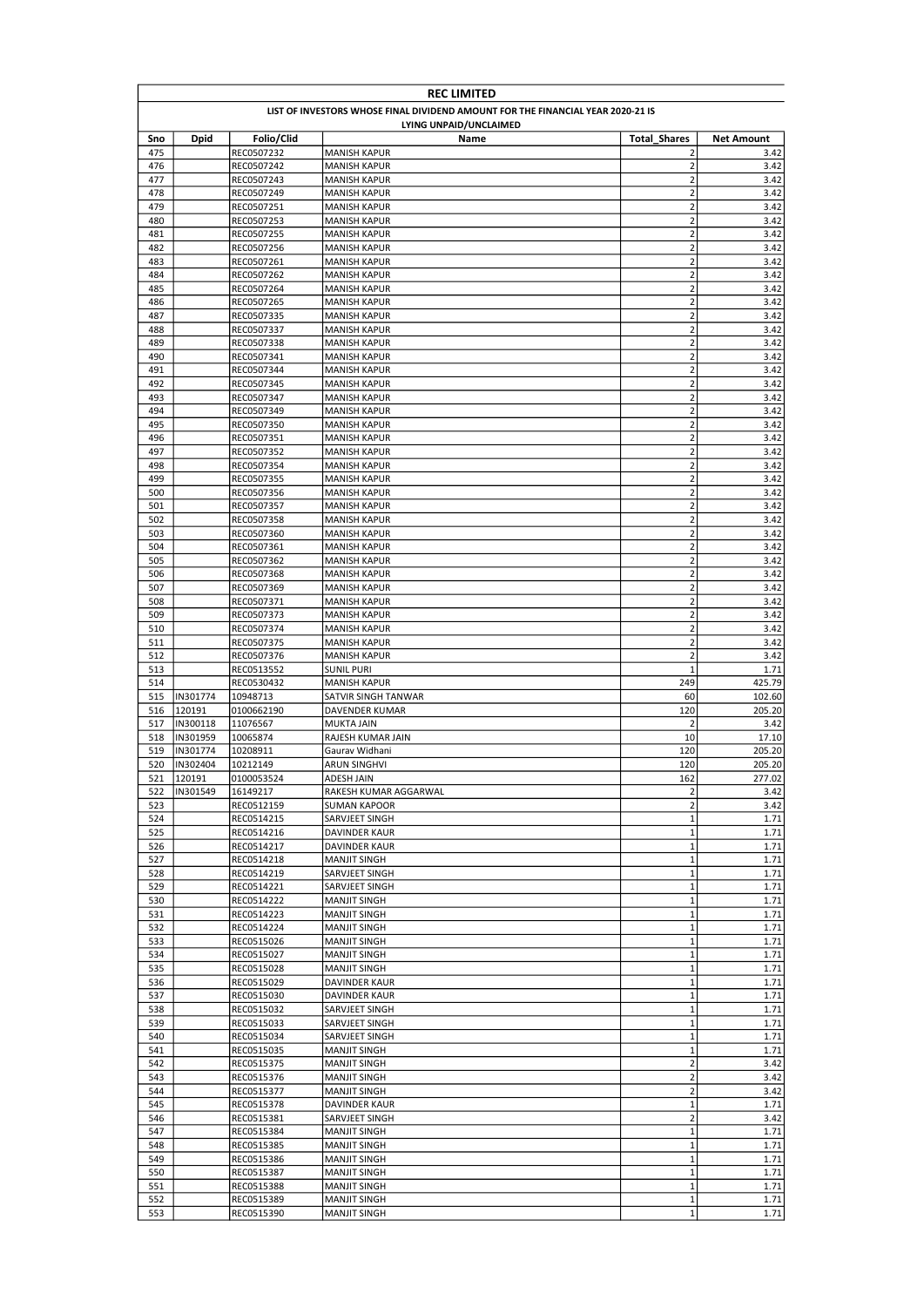|            | <b>REC LIMITED</b>                                                              |                          |                                            |                            |                   |  |
|------------|---------------------------------------------------------------------------------|--------------------------|--------------------------------------------|----------------------------|-------------------|--|
|            | LIST OF INVESTORS WHOSE FINAL DIVIDEND AMOUNT FOR THE FINANCIAL YEAR 2020-21 IS |                          |                                            |                            |                   |  |
|            |                                                                                 |                          | LYING UNPAID/UNCLAIMED                     |                            |                   |  |
| Sno        | <b>Dpid</b>                                                                     | Folio/Clid               | Name                                       | <b>Total Shares</b>        | <b>Net Amount</b> |  |
| 554        |                                                                                 | REC0515391               | SARVJEET SINGH                             | 1                          | 1.71              |  |
| 555        |                                                                                 | REC0515392               | SARVJEET SINGH                             | $\mathbf 1$                | 1.71              |  |
| 556        |                                                                                 | REC0515393               | SARVJEET SINGH                             | $\mathbf 1$                | 1.71              |  |
| 557        |                                                                                 | REC0515404               | <b>MANJIT SINGH</b>                        | $\mathbf 1$<br>$\mathbf 1$ | 1.71              |  |
| 558<br>559 |                                                                                 | REC0515405<br>REC0515406 | <b>MANJIT SINGH</b>                        | $\mathbf 1$                | 1.71<br>1.71      |  |
| 560        |                                                                                 | REC0515407               | <b>MANJIT SINGH</b><br><b>MANJIT SINGH</b> | $\mathbf 1$                | 1.71              |  |
| 561        |                                                                                 | REC0515408               | DAVINDER KAUR                              | $\mathbf 1$                | 1.71              |  |
| 562        |                                                                                 | REC0515409               | <b>DAVINDER KAUR</b>                       | $\mathbf 1$                | 1.71              |  |
| 563        |                                                                                 | REC0515410               | <b>DAVINDER KAUR</b>                       | $\mathbf{1}$               | 1.71              |  |
| 564        |                                                                                 | REC0515411               | SARVJEET SINGH                             | $\mathbf 1$                | 1.71              |  |
| 565        |                                                                                 | REC0515412               | SARVJEET SINGH                             | $\mathbf 1$                | 1.71              |  |
| 566        |                                                                                 | REC0515413               | SARVJEET SINGH                             | $\mathbf 1$                | 1.71              |  |
| 567        |                                                                                 | REC0515414               | <b>MANJIT SINGH</b>                        | $\mathbf 1$                | 1.71              |  |
| 568        |                                                                                 | REC0515416               | SARVJEET SINGH                             | $\mathbf 1$                | 1.71              |  |
| 569        |                                                                                 | REC0515417               | SARVJEET SINGH                             | $\mathbf 1$                | 1.71              |  |
| 570        |                                                                                 | REC0515418               | SARVJEET SINGH                             | $\mathbf 1$                | 1.71              |  |
| 571        |                                                                                 | REC0515419               | SARVJEET SINGH                             | $\mathbf 1$                | 1.71              |  |
| 572        |                                                                                 | REC0515420               | DAVINDER KAUR                              | $\mathbf 1$                | 1.71              |  |
| 573        |                                                                                 | REC0515421               | DAVINDER KAUR                              | $\mathbf 1$                | 1.71              |  |
| 574        |                                                                                 | REC0515422               | DAVINDER KAUR                              | $\mathbf 1$                | 1.71              |  |
| 575        |                                                                                 | REC0515423               | <b>DAVINDER KAUR</b>                       | $\mathbf 1$                | 1.71              |  |
| 576        |                                                                                 | REC0515424               | <b>DAVINDER KAUR</b>                       | $\mathbf 1$                | 1.71              |  |
| 577        |                                                                                 | REC0515425               | DAVINDER KAUR                              | $\mathbf 1$                | 1.71              |  |
| 578        |                                                                                 | REC0529373               | SATYENDRA KUMAR JAIN                       | $\mathbf 1$                | 1.71              |  |
| 579        |                                                                                 | REC0529519               | SATYENDRA KUMAR JAIN                       | $\mathbf 1$                | 1.71              |  |
| 580        |                                                                                 | REC0532025               | SATYENDRA KUMAR JAIN                       | 5                          | 8.55              |  |
| 581        | IN300206                                                                        | 10306820                 | <b>NILESH GARG</b>                         | 242                        | 413.82            |  |
| 582        | IN300206                                                                        | 10858837                 | PRITAM KUMAR                               | 120                        | 205.20            |  |
| 583        | 120191                                                                          | 0102209901               | SURENDRA KUMAR GUPTA                       | $\mathbf 1$                | 1.71              |  |
| 584        | IN300966                                                                        | 10038670                 | PRABHA SARIN                               | 4                          | 6.84              |  |
| 585        | IN300708<br>IN300079                                                            | 10233393                 | KANTA GOSAIN                               | 120<br>130                 | 205.20            |  |
| 586<br>587 | IN301143                                                                        | 10316534<br>10359222     | LATA GUPTA<br>ARCHANA VISHWADEEP           | 242                        | 222.30<br>413.82  |  |
| 588        | IN300206                                                                        | 10511323                 | SANJAY SAXENA                              | 242                        | 413.82            |  |
| 589        | IN301774                                                                        | 11215711                 | RAVINDER SINGH SETHI                       | 120                        | 205.20            |  |
| 590        | 120109                                                                          | 0002426893               | HARVINDER SINGH                            | 130                        | 222.30            |  |
| 591        | IN302236                                                                        | 12277779                 | ROCHAK DHINGRA                             | 165                        | 282.15            |  |
| 592        |                                                                                 | REC9500058               | <b>NIDHI KAUL</b>                          | $\overline{2}$             | 3.42              |  |
| 593        |                                                                                 | REC9500059               | ANIRUDH KAUL                               | $\overline{2}$             | 3.42              |  |
| 594        |                                                                                 | REC9500175               | RAJEEV KUMAR                               | $\overline{2}$             | 3.42              |  |
| 595        |                                                                                 | REC9500186               | OM PARKASH                                 | $\overline{2}$             | 3.42              |  |
| 596        |                                                                                 | REC9500191               | <b>VEENA RANI</b>                          | $\overline{2}$             | 3.42              |  |
| 597        | IN300781                                                                        | 10000828                 | SOM DEV KHURANA(WG CDR)                    | 162                        | 277.02            |  |
| 598        | IN300079                                                                        | 10354642                 | ANIL SAWHNEY                               | 162                        | 277.02            |  |
| 599        | IN301143                                                                        | 10538482                 | <b>SUMIT ARORA</b>                         | 242                        | 413.82            |  |
| 600        | IN300118                                                                        | 11111740                 | <b>RAVI KUMAR</b>                          | $\overline{2}$             | 3.42              |  |
| 601        |                                                                                 | REC0514049               | POONAM GARG                                | $\mathbf 2$                | 3.42              |  |
| 602        |                                                                                 | REC0521594               | NARESH KUMAR GARG                          | $\mathbf 1$                | 1.71              |  |
| 603        |                                                                                 | REC0521595               | RAHUL GARG                                 | $\mathbf 1$                | 1.71              |  |
| 604        |                                                                                 | REC0521596               | RAKESH KUMAR GARG                          | $\mathbf 1$                | 1.71              |  |
| 605        |                                                                                 | REC0522740               | PRABHA RANI                                | $\mathbf 1$                | 1.71              |  |
| 606        |                                                                                 | REC0522743               | PRABHA RANI                                | $\mathbf 1$                | 1.71              |  |
| 607        |                                                                                 | REC0522745               | PRABHA RANI                                | $\mathbf 1$                | 1.71              |  |
| 608        |                                                                                 | REC0523915               | VINOD KUMAR GUPTA                          | $\mathbf 1$                | 1.71              |  |
| 609        |                                                                                 | REC0524008               | <b>VINOD KUMAR GUPTA</b>                   | $\mathbf 1$                | 1.71              |  |
| 610        |                                                                                 | REC0524098               | JYOTI GUPTA                                | $\mathbf 1$<br>$\mathbf 1$ | 1.71              |  |
| 611        |                                                                                 | REC0524187               | JYOTI GUPTA                                |                            | 1.71              |  |
| 612<br>613 |                                                                                 | REC0524982<br>REC0524998 | VANDANA AGGARWAL<br>VANDANA AGGARWAL       | $\mathbf 1$<br>$\mathbf 1$ | 1.71<br>1.71      |  |
| 614        |                                                                                 | REC0525019               | VANDANA AGGARWAL                           | $\mathbf 1$                | 1.71              |  |
| 615        |                                                                                 | REC0525070               | SHEELA DEVI                                | $\mathbf 1$                | 1.71              |  |
| 616        |                                                                                 | REC0525094               | VANDANA AGGARWAL                           | $\mathbf 1$                | 1.71              |  |
| 617        |                                                                                 | REC0525107               | VANDANA AGGARWAL                           | $\mathbf 1$                | 1.71              |  |
| 618        |                                                                                 | REC0525123               | VANDANA AGGARWAL                           | $\mathbf 1$                | 1.71              |  |
| 619        |                                                                                 | REC0525128               | VANDANA AGGARWAL                           | $\mathbf 1$                | 1.71              |  |
| 620        |                                                                                 | REC0525151               | VANDANA AGGARWAL                           | $\mathbf 1$                | 1.71              |  |
| 621        |                                                                                 | REC0525205               | SHEELA DEVI                                | $\mathbf 1$                | 1.71              |  |
| 622        |                                                                                 | REC0525208               | SHEELA DEVI                                | $\mathbf 1$                | 1.71              |  |
| 623        |                                                                                 | REC0525230               | VANDANA AGGARWAL                           | $\mathbf 1$                | 1.71              |  |
| 624        |                                                                                 | REC0527313               | MUKESH KUMAR                               | $\mathbf 1$                | 1.71              |  |
| 625        |                                                                                 | REC0529875               | VIKAS GUPTA                                | $\mathbf 1$                | 1.71              |  |
| 626        |                                                                                 | REC0529892               | <b>VIKAS GUPTA</b>                         | $\mathbf 1$                | 1.71              |  |
| 627        |                                                                                 | REC0529894               | <b>VIKAS GUPTA</b>                         | $\mathbf 1$                | 1.71              |  |
| 628        |                                                                                 | REC0529896               | <b>VIKAS GUPTA</b>                         | $\mathbf 1$                | 1.71              |  |
| 629        |                                                                                 | REC0529971               | <b>VIKAS GUPTA</b>                         | $\mathbf 1$                | 1.71              |  |
| 630        |                                                                                 | REC0530085               | <b>VIKAS GUPTA</b>                         | $\mathbf 1$                | 1.71              |  |
| 631        |                                                                                 | REC0530130               | <b>VIKAS GUPTA</b>                         | $\mathbf 1$                | 1.71              |  |
| 632        |                                                                                 | REC0530138               | VIKAS GUPTA                                | $\mathbf 1$                | 1.71              |  |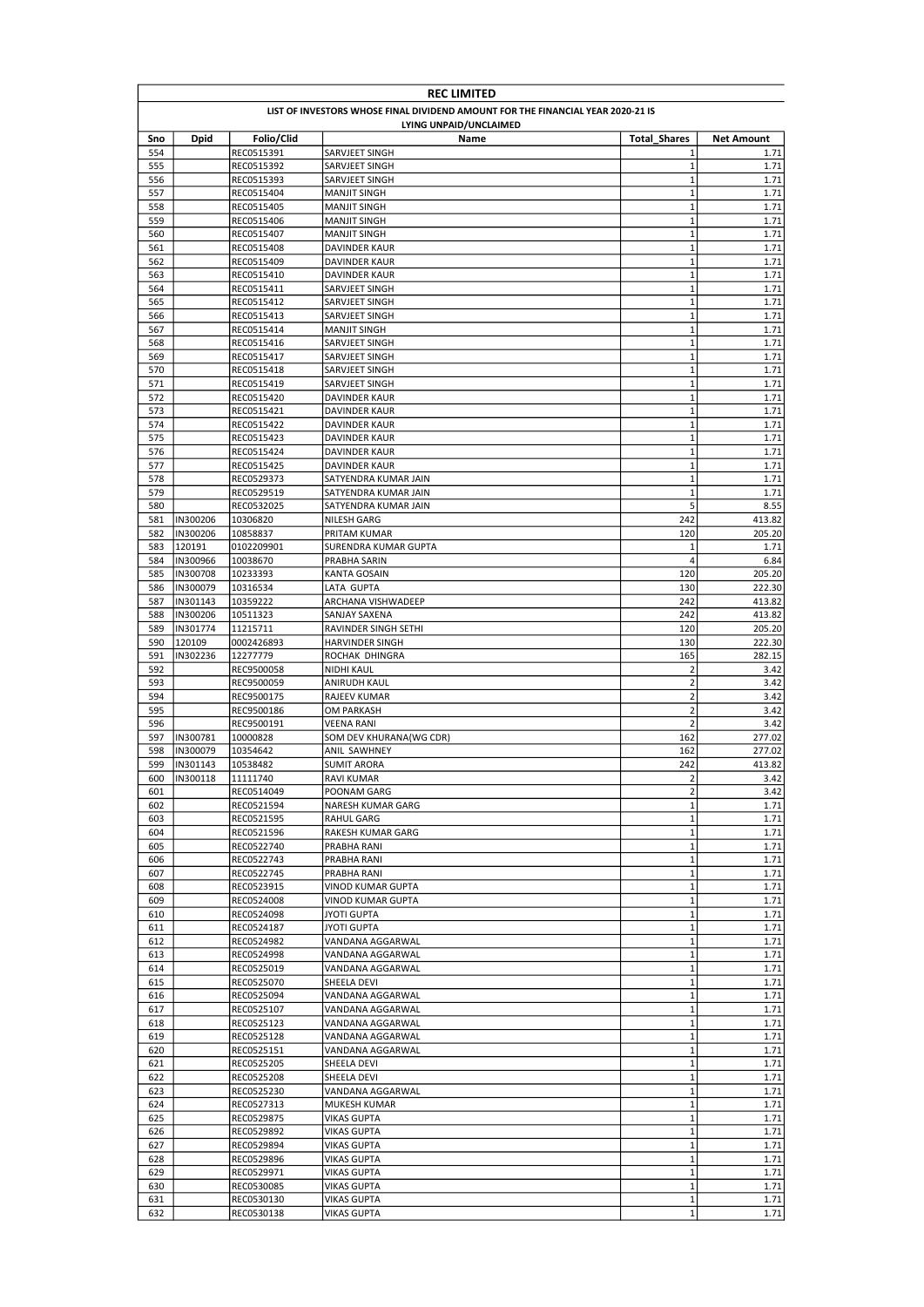|            | <b>REC LIMITED</b>                                                              |                          |                                        |                            |                   |  |  |
|------------|---------------------------------------------------------------------------------|--------------------------|----------------------------------------|----------------------------|-------------------|--|--|
|            | LIST OF INVESTORS WHOSE FINAL DIVIDEND AMOUNT FOR THE FINANCIAL YEAR 2020-21 IS |                          |                                        |                            |                   |  |  |
|            |                                                                                 |                          | LYING UNPAID/UNCLAIMED                 |                            |                   |  |  |
| Sno        | <b>Dpid</b>                                                                     | Folio/Clid               | Name                                   | <b>Total Shares</b>        | <b>Net Amount</b> |  |  |
| 633        |                                                                                 | REC0530233               | SHIVAM GUPTA UG VIKAS GUPTA            | 1                          | 1.71              |  |  |
| 634        |                                                                                 | REC0530323               | SHIVAM GUPTA UG VIKAS GUPTA            | $\mathbf 1$                | 1.71              |  |  |
| 635        |                                                                                 | REC0530334               | SHIVAM GUPTA UG VIKAS GUPTA            | $\mathbf 1$<br>3           | 1.71<br>5.13      |  |  |
| 636<br>637 |                                                                                 | REC0532303               | POONAM GARG                            | $\mathbf 1$                | 1.71              |  |  |
| 638        |                                                                                 | REC0532687<br>REC0532688 | RAKESH KUMAR GARG<br><b>RAHUL GARG</b> | $\overline{\mathbf{c}}$    | 3.42              |  |  |
| 639        |                                                                                 | REC0532689               | NARESH KUMAR GARG                      | $\overline{2}$             | 3.42              |  |  |
| 640        |                                                                                 | REC0532690               | PRABHA RANI                            | $\overline{2}$             | 3.42              |  |  |
| 641        |                                                                                 | REC0532787               | RAKESH KUMAR GARG                      | $\mathbf 1$                | 1.71              |  |  |
| 642        | IN300394                                                                        | 15104482                 | <b>CHANDER MOHAN</b>                   | 120                        | 205.20            |  |  |
| 643        |                                                                                 | REC9500116               | Anupam Gaur                            | $\overline{2}$             | 3.42              |  |  |
| 644        |                                                                                 | REC9500128               | SADHANA SHARMA                         | $\mathbf 2$                | 3.42              |  |  |
| 645        |                                                                                 | REC9500160               | <b>JYOTI GAUR</b>                      | $\overline{2}$             | 3.42              |  |  |
| 646        | IN300118                                                                        | 10451243                 | DUSHYANT KUMAR GAUR                    | 120                        | 205.20            |  |  |
| 647        | IN300118                                                                        | 11372613                 | ANUJ BEHL                              | 100                        | 171.00            |  |  |
| 648        |                                                                                 | REC0520310               | YOGESH KUMAR                           | $\mathbf 1$                | 1.71              |  |  |
| 649        |                                                                                 | REC0520311               | YOGESH KUMAR                           | $\mathbf 1$                | 1.71              |  |  |
| 650        |                                                                                 | REC0520312               | YOGESH KUMAR                           | $\mathbf 1$                | 1.71              |  |  |
| 651        |                                                                                 | REC0520313               | <b>KANTA DEVI</b>                      | $\mathbf 1$                | 1.71              |  |  |
| 652        |                                                                                 | REC0520314               | YOGESH KUMAR                           | $\mathbf 1$                | 1.71              |  |  |
| 653        |                                                                                 | REC0520315               | YOGESH KUMAR                           | $\mathbf 1$                | 1.71              |  |  |
| 654        |                                                                                 | REC0520316               | LATIKA                                 | $\mathbf 1$                | 1.71              |  |  |
| 655        |                                                                                 | REC0521126               | LATIKA                                 | $\mathbf 1$                | 1.71              |  |  |
| 656        |                                                                                 | REC0521128               | YOGESH KUMAR                           | $\mathbf 1$                | 1.71              |  |  |
| 657        |                                                                                 | REC0521130               | YOGESH KUMAR                           | $\mathbf 1$                | 1.71              |  |  |
| 658        |                                                                                 | REC0521131               | LATIKA                                 | $\mathbf 1$                | 1.71              |  |  |
| 659        |                                                                                 | REC0521132               | LATIKA                                 | $\mathbf 1$                | 1.71              |  |  |
| 660        |                                                                                 | REC0521133               | KANTA DEVI                             | $\mathbf 1$<br>$\mathbf 1$ | 1.71              |  |  |
| 661<br>662 |                                                                                 | REC0523884               | KANTA DEVI<br><b>KANTA DEVI</b>        | $\mathbf 1$                | 1.71<br>1.71      |  |  |
| 663        |                                                                                 | REC0523886<br>REC0523887 | LALIT KUMAR                            | $\mathbf 1$                | 1.71              |  |  |
| 664        |                                                                                 | REC0523890               | KANTA DEVI                             | $\mathbf 1$                | 1.71              |  |  |
| 665        |                                                                                 | REC0523893               | LATIKA                                 | $\mathbf 1$                | 1.71              |  |  |
| 666        |                                                                                 | REC0523895               | LATIKA                                 | $\mathbf 1$                | 1.71              |  |  |
| 667        |                                                                                 | REC0523897               | LATIKA                                 | $\mathbf 1$                | 1.71              |  |  |
| 668        |                                                                                 | REC0523899               | LALIT KUMAR                            | $\mathbf 1$                | 1.71              |  |  |
| 669        |                                                                                 | REC0523900               | LATIKA                                 | $\mathbf 1$                | 1.71              |  |  |
| 670        |                                                                                 | REC0523901               | LATIKA                                 | $\mathbf 1$                | 1.71              |  |  |
| 671        |                                                                                 | REC0523902               | LATIKA                                 | $\mathbf 1$                | 1.71              |  |  |
| 672        |                                                                                 | REC0527858               | LALIT KUMAR                            | $\mathbf 1$                | 1.71              |  |  |
| 673        |                                                                                 | REC0532305               | LATIKA                                 | 13                         | 22.23             |  |  |
| 674        |                                                                                 | REC0532306               | LATIKA                                 | 7                          | 11.97             |  |  |
| 675        | IN301670                                                                        | 10053760                 | ANIL KUMAR KAPUR                       | 242                        | 413.82            |  |  |
| 676        | IN301991                                                                        | 10602225                 | RENUKA SINGHAL                         | 120                        | 205.20            |  |  |
| 677        | IN300513                                                                        | 15517387                 | SINCHITA GUPTA                         | $\overline{2}$             | 3.42              |  |  |
| 678        | 120299                                                                          | 0002784851               | KRISHAN KUMAR MISHRA                   | 59                         | 100.89            |  |  |
| 679        | 130259                                                                          | 0001224151               | PRADEEP SINGHAL                        | 120                        | 205.20            |  |  |
| 680        | IN300214                                                                        | 10011607                 | RAMESH CHANDER KHANNA                  | 242                        | 413.82            |  |  |
| 681        | IN301508                                                                        | 10043813                 | RAKESH KHANDELWAL                      | 120                        | 205.20            |  |  |
| 682        | IN300118                                                                        | 10047757                 | VED PARKASH KANDWAL                    | 81                         | 138.51            |  |  |
| 683        | IN302365                                                                        | 10537937                 | SEEMA GUPTA                            | 120                        | 205.20            |  |  |
| 684        | IN300118                                                                        | 11084160                 | PRATEEK BAJAJ                          | 242                        | 413.82            |  |  |
| 685        | IN300118                                                                        | 11146774                 | DALIP KAPOOR                           | 242                        | 372.82            |  |  |
| 686        | IN301774                                                                        | 12672901                 | RAKESH KUMAR GOYAL                     | 120                        | 205.20            |  |  |
| 687        | IN301670                                                                        | 10191849                 | ANAND SHARMA                           | 120                        | 205.20            |  |  |
| 688        |                                                                                 | REC0512457               | PRAVEEN KUMAR JAIN                     | $1\,$                      | 1.71              |  |  |
| 689<br>690 |                                                                                 | REC0513513<br>REC0531806 | ALKA JAIN<br>VARNIKA JAIN              | $\mathbf 1$<br>$\mathbf 1$ | 1.71<br>1.71      |  |  |
| 691        |                                                                                 | REC0531807               | <b>GAURAV JAIN</b>                     | $\mathbf 1$                | 1.71              |  |  |
| 692        |                                                                                 | REC0531808               | SHWETA JAIN                            | $\mathbf 1$                | 1.71              |  |  |
| 693        |                                                                                 | REC0531809               | SUBHASH CHAND JAIN                     | $\mathbf 1$                | 1.71              |  |  |
| 694        |                                                                                 | REC0531978               | VISHAKHA JAIN                          | $\mathbf 1$                | 1.71              |  |  |
| 695        |                                                                                 | REC0531990               | PUSHPA JAIN                            | $\mathbf 1$                | 1.71              |  |  |
| 696        |                                                                                 | REC9500241               | <b>ALKA JAIN</b>                       | $\mathbf 1$                | 1.71              |  |  |
| 697        | IN300888                                                                        | 13289121                 | RAMA KHANDELWAL                        | 178                        | 304.38            |  |  |
| 698        | IN300118                                                                        | 10468123                 | ANUJ AWASTHI                           | 60                         | 102.60            |  |  |
| 699        |                                                                                 | REC9500060               | RAKESH KUMAR LAMBA                     | 4                          | 6.84              |  |  |
| 700        |                                                                                 | REC9500061               | SEEMA LAMBA                            | 4                          | 6.84              |  |  |
| 701        |                                                                                 | REC9500065               | SACHIN LAMBA                           | $\mathbf 2$                | 3.42              |  |  |
| 702        |                                                                                 | REC9500066               | DEEPTI LAMBA                           | $\mathbf 2$                | 3.42              |  |  |
| 703        | IN301862                                                                        | 10094763                 | SONIA NARULA                           | 120                        | 205.20            |  |  |
| 704        | 120332                                                                          | 0001219429               | PAWAN KUMAR AGGARWAL                   | 20                         | 34.20             |  |  |
| 705        | IN302871                                                                        | 20467698                 | Indu Tyagi                             | $\mathbf 2$                | 3.42              |  |  |
| 706        |                                                                                 | REC0506815               | G S REEN                               | $\mathbf 2$                | 3.42              |  |  |
| 707        |                                                                                 | REC0506830               | R S REEN                               | $\mathbf 2$                | 3.42              |  |  |
| 708        |                                                                                 | REC0506831               | R S REEN                               | $\mathbf 2$                | 3.42              |  |  |
| 709        |                                                                                 | REC0506832               | R S REEN                               | $\mathbf 2$                | 3.42              |  |  |
| 710        |                                                                                 | REC0506870               | R S REEN                               | $\mathbf 2$                | 3.42              |  |  |
| 711        |                                                                                 | REC0506872               | NAVNEET KAUR REEN                      | $\overline{2}$             | 3.42              |  |  |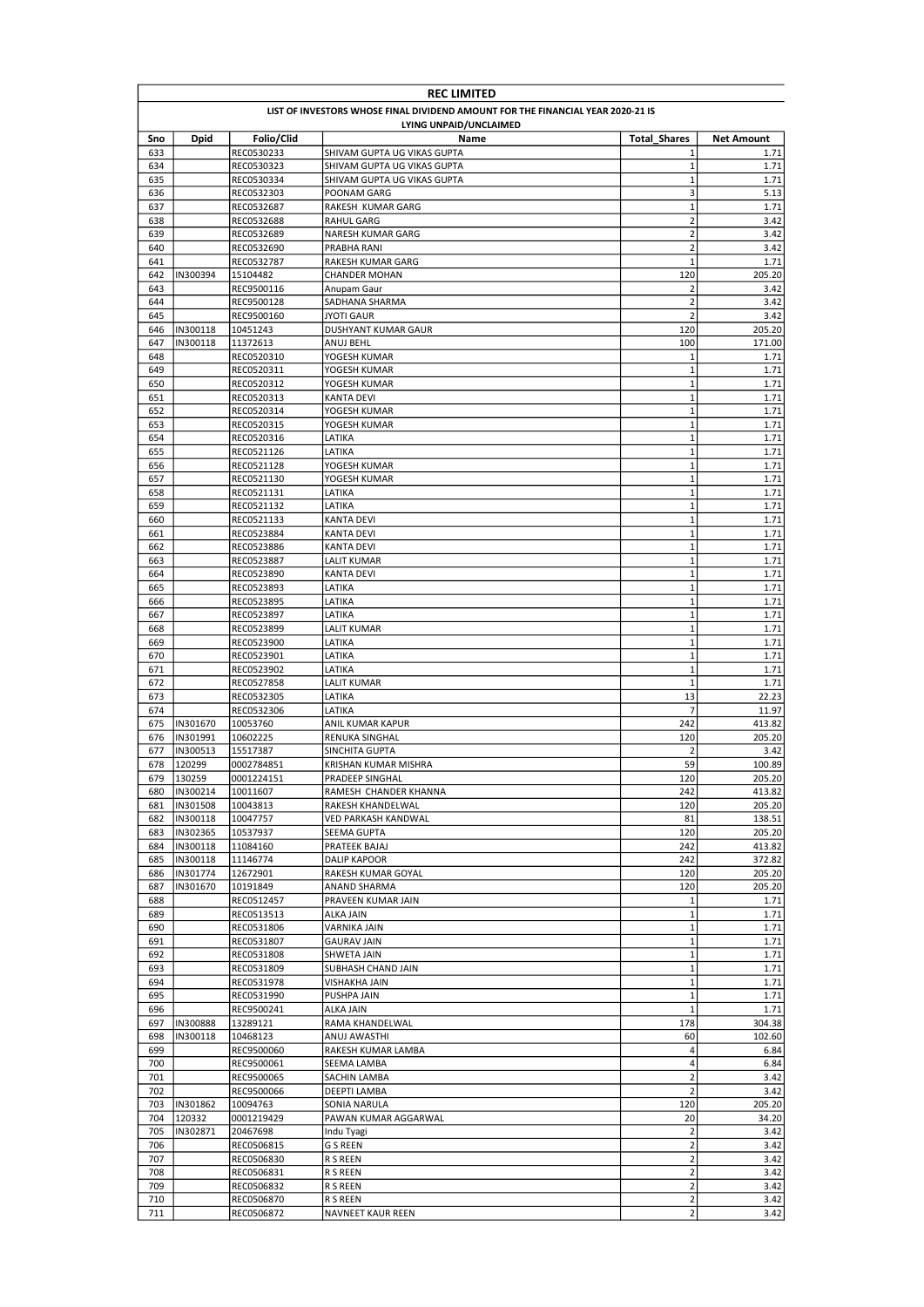| <b>REC LIMITED</b> |                                                                                 |                          |                                                         |                                           |                   |  |  |
|--------------------|---------------------------------------------------------------------------------|--------------------------|---------------------------------------------------------|-------------------------------------------|-------------------|--|--|
|                    | LIST OF INVESTORS WHOSE FINAL DIVIDEND AMOUNT FOR THE FINANCIAL YEAR 2020-21 IS |                          |                                                         |                                           |                   |  |  |
|                    |                                                                                 |                          | LYING UNPAID/UNCLAIMED                                  |                                           |                   |  |  |
| Sno                | Dpid                                                                            | Folio/Clid               | Name                                                    | <b>Total Shares</b>                       | <b>Net Amount</b> |  |  |
| 712                |                                                                                 | REC0506873               | R S REEN                                                | 2                                         | 3.42              |  |  |
| 713<br>714         |                                                                                 | REC0506875<br>REC0506877 | R S REEN<br>R S REEN                                    | $\mathbf 2$<br>$\overline{2}$             | 3.42<br>3.42      |  |  |
| 715                |                                                                                 | REC0506879               | <b>R S REEN</b>                                         | $\overline{2}$                            | 3.42              |  |  |
| 716                |                                                                                 | REC0506880               | R S REEN                                                | $\overline{\mathbf{c}}$                   | 3.42              |  |  |
| 717                |                                                                                 | REC0506882               | R S REEN                                                | $\overline{2}$                            | 3.42              |  |  |
| 718                |                                                                                 | REC0506884               | R S REEN                                                | $\overline{2}$                            | 3.42              |  |  |
| 719                |                                                                                 | REC0506886               | R S REEN                                                | $\overline{2}$                            | 3.42              |  |  |
| 720                |                                                                                 | REC0506887               | R S REEN                                                | $\overline{\mathbf{c}}$                   | 3.42              |  |  |
| 721                |                                                                                 | REC0506894               | <b>BHUPENDRA SINGH REEN</b>                             | 4                                         | 6.84              |  |  |
| 722                |                                                                                 | REC0506898               | BHUPENDRA SINGH REEN                                    | 6                                         | 10.26             |  |  |
| 723<br>724         |                                                                                 | REC0506900<br>REC0506913 | <b>BHUPENDRA SINGH REEN</b><br><b>R S REEN</b>          | 4<br>$\overline{2}$                       | 6.84<br>3.42      |  |  |
| 725                |                                                                                 | REC0506914               | R S REEN                                                | $\mathbf 2$                               | 3.42              |  |  |
| 726                |                                                                                 | REC0506915               | <b>R S REEN</b>                                         | $\mathbf 2$                               | 3.42              |  |  |
| 727                |                                                                                 | REC0506916               | R S REEN                                                | $\mathbf 2$                               | 3.42              |  |  |
| 728                |                                                                                 | REC0506917               | R S REEN                                                | $\mathbf 2$                               | 3.42              |  |  |
| 729                |                                                                                 | REC0506918               | R S REEN                                                | $\mathbf 2$                               | 3.42              |  |  |
| 730                |                                                                                 | REC0506919               | R S REEN                                                | $\mathbf 2$                               | 3.42              |  |  |
| 731                |                                                                                 | REC0506920               | R S REEN                                                | $\mathbf 2$                               | 3.42              |  |  |
| 732                |                                                                                 | REC0510558               | BHUPENDRA SINGH REEN                                    | $\overline{\mathbf{c}}$                   | 3.42              |  |  |
| 733<br>734         |                                                                                 | REC0510559<br>REC0510560 | <b>BHUPENDRA SINGH REEN</b><br><b>NAVNEET KAUR REEN</b> | $\overline{\mathbf{c}}$<br>$\overline{2}$ | 3.42<br>3.42      |  |  |
| 735                |                                                                                 | REC0510563               | BHUPENDRA SINGH REEN                                    | $\overline{\mathbf{c}}$                   | 3.42              |  |  |
| 736                |                                                                                 | REC0510566               | <b>BHUPENDRA SINGH REEN</b>                             | $\overline{\mathbf{c}}$                   | 3.42              |  |  |
| 737                |                                                                                 | REC0511004               | <b>BHUPENDRA SINGH REEN</b>                             | $\mathbf 1$                               | 1.71              |  |  |
| 738                |                                                                                 | REC0511007               | <b>BHUPENDRA SINGH REEN</b>                             | $\mathbf 1$                               | 1.71              |  |  |
| 739                |                                                                                 | REC0511048               | NAVNEET KAUR REEN                                       | $\mathbf 1$                               | 1.71              |  |  |
| 740                |                                                                                 | REC0511049               | <b>NAVNEET KAUR REEN</b>                                | $\mathbf 1$                               | 1.71              |  |  |
| 741                |                                                                                 | REC0511050               | NAVNEET KAUR REEN                                       | $\mathbf 1$                               | 1.71              |  |  |
| 742                |                                                                                 | REC0511051               | NAVNEET KAUR REEN                                       | $\mathbf 1$                               | 1.71              |  |  |
| 743                |                                                                                 | REC0511052               | <b>NAVNEET KAUR REEN</b>                                | $\mathbf{1}$                              | 1.71              |  |  |
| 744<br>745         |                                                                                 | REC0511053<br>REC0511054 | NAVNEET KAUR REEN<br><b>NAVNEET KAUR REEN</b>           | $\mathbf{1}$<br>$\mathbf{1}$              | 1.71<br>1.71      |  |  |
| 746                |                                                                                 | REC0511055               | <b>NAVNEET KAUR REEN</b>                                | $\mathbf 1$                               | 1.71              |  |  |
| 747                |                                                                                 | REC0511056               | <b>NAVNEET KAUR REEN</b>                                | $\mathbf 1$                               | 1.71              |  |  |
| 748                |                                                                                 | REC0511057               | <b>NAVNEET KAUR REEN</b>                                | $\mathbf 1$                               | 1.71              |  |  |
| 749                |                                                                                 | REC0511058               | NAVNEET KAUR REEN                                       | $\mathbf 1$                               | 1.71              |  |  |
| 750                |                                                                                 | REC0511059               | BHUPENDRA SINGH REEN                                    | $\mathbf 1$                               | 1.71              |  |  |
| 751                |                                                                                 | REC0511060               | NAVNEET KAUR REEN                                       | $\mathbf 1$                               | 1.71              |  |  |
| 752                |                                                                                 | REC0511061               | NAVNEET KAUR REEN                                       | $\mathbf 1$                               | 1.71              |  |  |
| 753                |                                                                                 | REC0511062               | NAVNEET KAUR REEN                                       | $\mathbf 1$                               | 1.71              |  |  |
| 754                |                                                                                 | REC0511063               | NAVNEET KAUR REEN                                       | $\mathbf 1$                               | 1.71              |  |  |
| 755<br>756         |                                                                                 | REC0511064<br>REC0511065 | BHUPENDRA SINGH REEN<br>NAVNEET KAUR REEN               | $\mathbf 1$<br>$\mathbf{1}$               | 1.71<br>1.71      |  |  |
| 757                |                                                                                 | REC0511066               | NAVNEET KAUR REEN                                       | $\mathbf{1}$                              | 1.71              |  |  |
| 758                |                                                                                 | REC0511067               | <b>NAVNEET KAUR REEN</b>                                | $\mathbf{1}$                              | 1.71              |  |  |
| 759                |                                                                                 | REC0511068               | NAVNEET KAUR REEN                                       | 1                                         | 1.71              |  |  |
| 760                |                                                                                 | REC0511069               | <b>NAVNEET KAUR REEN</b>                                | $\mathbf{1}$                              | 1.71              |  |  |
| 761                |                                                                                 | REC0511070               | NAVNEET KAUR REEN                                       | $\mathbf 1$                               | 1.71              |  |  |
| 762                |                                                                                 | REC0511071               | NAVNEET KAUR REEN                                       | $\mathbf{1}$                              | 1.71              |  |  |
| 763                |                                                                                 | REC0511072               | NAVNEET KAUR REEN                                       | $\mathbf 2$                               | 3.42              |  |  |
| 764                |                                                                                 | REC0511073               | NAVNEET KAUR REEN                                       | $\mathbf 2$                               | 3.42              |  |  |
| 765<br>766         |                                                                                 | REC0511074<br>REC0511075 | NAVNEET KAUR REEN<br>NAVNEET KAUR REEN                  | $\mathbf 1$<br>$\mathbf 1$                | 1.71<br>1.71      |  |  |
| 767                |                                                                                 | REC0511076               | <b>NAVNEET KAUR REEN</b>                                | $\mathbf 1$                               | 1.71              |  |  |
| 768                |                                                                                 | REC0511077               | <b>NAVNEET KAUR REEN</b>                                | $\mathbf 1$                               | 1.71              |  |  |
| 769                |                                                                                 | REC0511078               | NAVNEET KAUR REEN                                       | $\mathbf{1}$                              | 1.71              |  |  |
| 770                |                                                                                 | REC0511079               | NAVNEET KAUR REEN                                       | $\mathbf 1$                               | 1.71              |  |  |
| 771                |                                                                                 | REC0511080               | <b>NAVNEET KAUR REEN</b>                                | $\overline{\mathbf{c}}$                   | 3.42              |  |  |
| 772                |                                                                                 | REC0511081               | NAVNEET KAUR REEN                                       | $\overline{2}$                            | 3.42              |  |  |
| 773                |                                                                                 | REC0511082               | <b>NAVNEET KAUR REEN</b>                                | $\overline{\mathbf{c}}$                   | 3.42              |  |  |
| 774                |                                                                                 | REC0511083               | NAVNEET KAUR REEN                                       | $\mathbf 2$                               | 3.42              |  |  |
| 775                |                                                                                 | REC0511084               | NAVNEET KAUR REEN                                       | $\mathbf 2$                               | 3.42              |  |  |
| 776<br>777         |                                                                                 | REC0511085<br>REC0511086 | NAVNEET KAUR REEN<br>NAVNEET KAUR REEN                  | $\mathbf 1$<br>$\mathbf 2$                | 1.71<br>3.42      |  |  |
| 778                |                                                                                 | REC0511087               | NAVNEET KAUR REEN                                       | $\mathbf 1$                               | 1.71              |  |  |
| 779                |                                                                                 | REC0511088               | NAVNEET KAUR REEN                                       | $\mathbf 1$                               | 1.71              |  |  |
| 780                |                                                                                 | REC0511089               | NAVNEET KAUR REEN                                       | $\mathbf{1}$                              | 1.71              |  |  |
| 781                |                                                                                 | REC0511090               | NAVNEET KAUR REEN                                       | $\mathbf 1$                               | 1.71              |  |  |
| 782                |                                                                                 | REC0511091               | NAVNEET KAUR REEN                                       | $\mathbf{1}$                              | 1.71              |  |  |
| 783                |                                                                                 | REC0511092               | NAVNEET KAUR REEN                                       | $\mathbf{1}$                              | 1.71              |  |  |
| 784                |                                                                                 | REC0511093               | <b>NAVNEET KAUR REEN</b>                                | $\mathbf{1}$                              | 1.71              |  |  |
| 785                |                                                                                 | REC0511094               | NAVNEET KAUR REEN                                       | $\mathbf 1$                               | 1.71              |  |  |
| 786                |                                                                                 | REC0511095               | <b>NAVNEET KAUR REEN</b>                                | $\mathbf 1$<br>$\mathbf 2$                | 1.71              |  |  |
| 787<br>788         |                                                                                 | REC0511096<br>REC0511097 | NAVNEET KAUR REEN<br>NAVNEET KAUR REEN                  | $\overline{\mathbf{c}}$                   | 3.42<br>3.42      |  |  |
| 789                |                                                                                 | REC0511098               | NAVNEET KAUR REEN                                       | $\mathbf{2}$                              | 3.42              |  |  |
| 790                |                                                                                 | REC0511099               | NAVNEET KAUR REEN                                       | $\overline{2}$                            | 3.42              |  |  |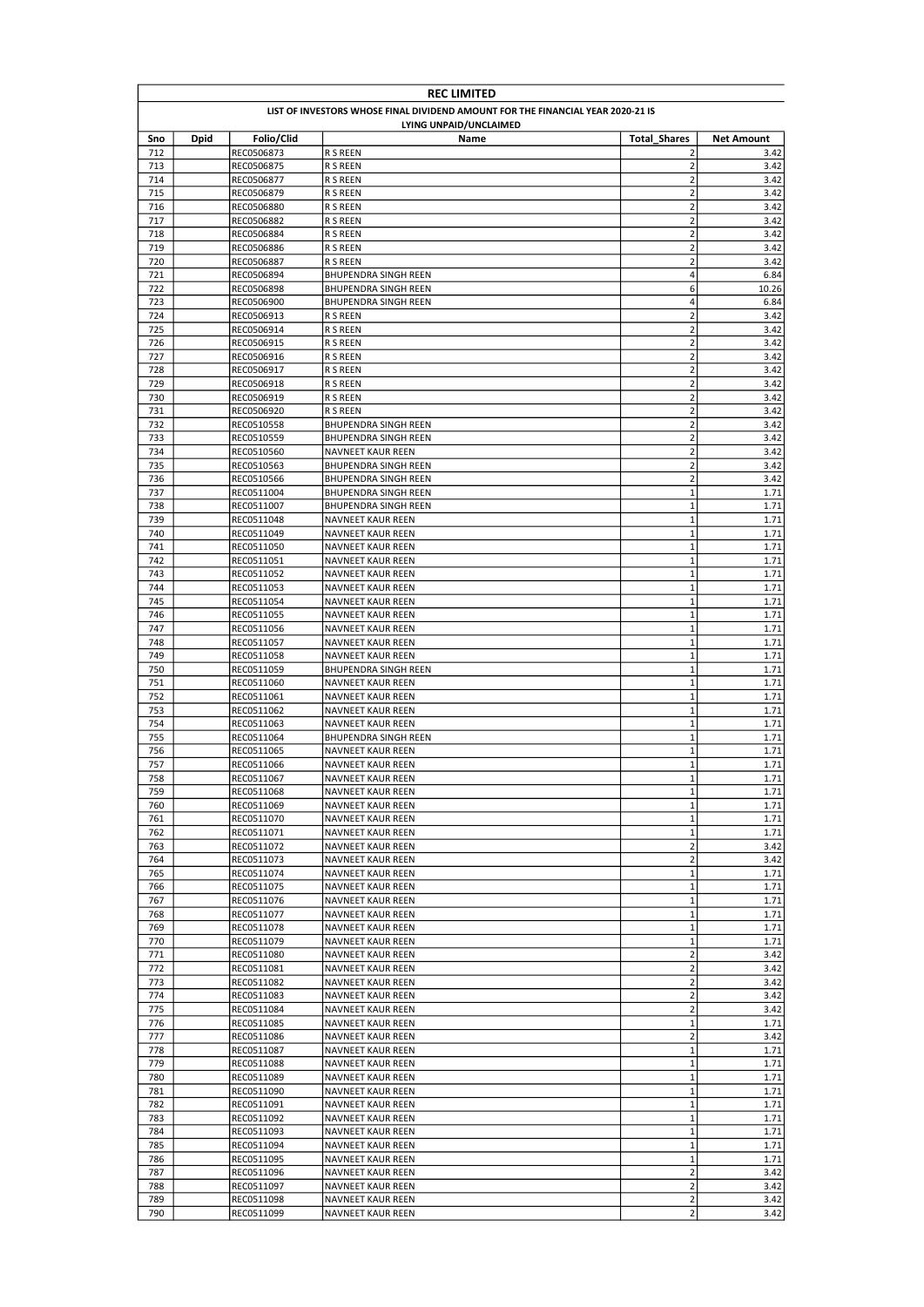| <b>REC LIMITED</b> |                                                                                 |                          |                                                     |                            |                   |  |  |
|--------------------|---------------------------------------------------------------------------------|--------------------------|-----------------------------------------------------|----------------------------|-------------------|--|--|
|                    | LIST OF INVESTORS WHOSE FINAL DIVIDEND AMOUNT FOR THE FINANCIAL YEAR 2020-21 IS |                          |                                                     |                            |                   |  |  |
|                    |                                                                                 |                          | LYING UNPAID/UNCLAIMED                              |                            |                   |  |  |
| Sno                | <b>Dpid</b>                                                                     | Folio/Clid               | Name                                                | <b>Total Shares</b>        | <b>Net Amount</b> |  |  |
| 791                |                                                                                 | REC0511105               | <b>BHUPENDRA SINGH REEN</b>                         | 2                          | 3.42              |  |  |
| 792<br>793         |                                                                                 | REC0511111<br>REC0511162 | BHUPENDRA SINGH REEN<br><b>BHUPENDRA SINGH REEN</b> | $\mathbf 1$<br>1           | 1.71<br>1.71      |  |  |
| 794                |                                                                                 | REC0511172               | <b>BHUPENDRA SINGH REEN</b>                         | $\overline{2}$             | 3.42              |  |  |
| 795                |                                                                                 | REC0511179               | BHUPENDRA SINGH REEN                                | $\mathbf 2$                | 3.42              |  |  |
| 796                |                                                                                 | REC0511181               | BHUPENDRA SINGH REEN                                | $\overline{2}$             | 3.42              |  |  |
| 797                |                                                                                 | REC0511935               | NAVNEET KAUR REEN                                   | $\overline{2}$             | 3.42              |  |  |
| 798                |                                                                                 | REC0511936               | <b>BHUPENDRA SINGH REEN</b>                         | $\overline{\mathbf{c}}$    | 3.42              |  |  |
| 799                |                                                                                 | REC0520296               | GAGANDEEP SINGH REEN                                | $\mathbf 1$                | 1.71              |  |  |
| 800                |                                                                                 | REC0520499               | PALVEE MADAN                                        | $\overline{2}$             | 3.42              |  |  |
| 801                |                                                                                 | REC0520550               | <b>BHUPENDRA SINGH REEN</b>                         | $\overline{2}$             | 3.42              |  |  |
| 802                |                                                                                 | REC0520714               | <b>KULWANT KAUR</b>                                 | $\mathbf 1$                | 1.71              |  |  |
| 803                |                                                                                 | REC0520715               | <b>KULWANT KAUR</b>                                 | $\mathbf 1$                | 1.71              |  |  |
| 804<br>805         |                                                                                 | REC0520961<br>REC0521094 | BHUPENDRA SINGH REEN<br>AMARJIT SINGH               | $\mathbf 1$<br>$\mathbf 1$ | 1.71<br>1.71      |  |  |
| 806                |                                                                                 | REC0521399               | <b>KULWANT KAUR</b>                                 | $\mathbf 1$                | 1.71              |  |  |
| 807                |                                                                                 | REC0522561               | RAMANDEEP SINGH                                     | $\mathbf 1$                | 1.71              |  |  |
| 808                |                                                                                 | REC0522566               | RAMANDEEP SINGH                                     | $\mathbf 1$                | 1.71              |  |  |
| 809                |                                                                                 | REC0522567               | RAMANDEEP SINGH                                     | $\mathbf 1$                | 1.71              |  |  |
| 810                |                                                                                 | REC0522569               | RAMANDEEP SINGH                                     | $\mathbf 1$                | 1.71              |  |  |
| 811                |                                                                                 | REC0522571               | RAMANDEEP SINGH                                     | $\mathbf 1$                | 1.71              |  |  |
| 812                |                                                                                 | REC0522573               | RAMANDEEP SINGH                                     | $\mathbf 1$                | 1.71              |  |  |
| 813                |                                                                                 | REC0522574               | <b>RAMANDEEP SINGH</b>                              | $\mathbf 1$                | 1.71              |  |  |
| 814                |                                                                                 | REC0522649               | RAMANDEEP SINGH                                     | $\mathbf 1$                | 1.71              |  |  |
| 815                |                                                                                 | REC0522721               | RAMANDEEP SINGH                                     | $\mathbf 1$                | 1.71              |  |  |
| 816                |                                                                                 | REC0522966               | PALVEE MADAN                                        | $\mathbf 1$                | 1.71              |  |  |
| 817                |                                                                                 | REC0522967               | PALVEE MADAN                                        | $\mathbf 1$                | 1.71              |  |  |
| 818<br>819         |                                                                                 | REC0522968               | PALVEE MADAN<br>PALVEE MADAN                        | $\mathbf 1$<br>$\mathbf 1$ | 1.71              |  |  |
| 820                |                                                                                 | REC0523004<br>REC0523063 | PALVEE MADAN                                        | $\mathbf 1$                | 1.71<br>1.71      |  |  |
| 821                |                                                                                 | REC0523875               | NIRANJAN SINGH                                      | $\mathbf 1$                | 1.71              |  |  |
| 822                |                                                                                 | REC0523876               | NIRANJAN SINGH                                      | $\mathbf 1$                | 1.71              |  |  |
| 823                |                                                                                 | REC0523877               | NIRANJAN SINGH                                      | $\mathbf 1$                | 1.71              |  |  |
| 824                |                                                                                 | REC0526525               | <b>NAVNEET KAUR REEN</b>                            | $\mathbf 1$                | 1.71              |  |  |
| 825                |                                                                                 | REC0531024               | PALVEE MADAN                                        | $\mathbf 1$                | 1.71              |  |  |
| 826                |                                                                                 | REC0531025               | PALVEE MADAN                                        | $\mathbf 1$                | 1.71              |  |  |
| 827                |                                                                                 | REC0531026               | PALVEE MADAN                                        | $\mathbf 1$                | 1.71              |  |  |
| 828                |                                                                                 | REC0531027               | PALVEE MADAN                                        | $\mathbf 1$                | 1.71              |  |  |
| 829                |                                                                                 | REC0531028               | PALVEE MADAN                                        | $\mathbf 1$                | 1.71              |  |  |
| 830                |                                                                                 | REC0531037               | PALVEE MADAN                                        | $\mathbf 1$                | 1.71              |  |  |
| 831                |                                                                                 | REC0531038               | PALVEE MADAN                                        | $\mathbf 1$                | 1.71              |  |  |
| 832                |                                                                                 | REC0531122               | PALVEE MADAN<br><b>PALVEE MADAN</b>                 | $\mathbf 1$<br>$\mathbf 1$ | 1.71<br>1.71      |  |  |
| 833<br>834         |                                                                                 | REC0532693<br>REC0532694 | PALVEE MADAN                                        | $\overline{2}$             | 3.42              |  |  |
| 835                |                                                                                 | REC0532695               | PALVEE MADAN                                        | $\mathbf 1$                | 1.71              |  |  |
| 836                |                                                                                 | REC0532696               | PALVEE MADAN                                        | $\mathbf 1$                | 1.71              |  |  |
| 837                |                                                                                 | REC0532697               | PALVEE MADAN                                        | $\mathbf{1}$               | 1.71              |  |  |
| 838                |                                                                                 | REC0532698               | PALVEE MADAN                                        | $\mathbf 1$                | 1.71              |  |  |
| 839                |                                                                                 | REC0532699               | PALVEE MADAN                                        | $\mathbf 1$                | 1.71              |  |  |
| 840                |                                                                                 | REC0532700               | PALVEE MADAN                                        | $\mathbf 1$                | 1.71              |  |  |
| 841                |                                                                                 | REC0532701               | PALVEE MADAN                                        | $\mathbf 1$                | 1.71              |  |  |
| 842                |                                                                                 | REC0532702               | PALVEE MADAN                                        | $\mathbf 1$                | 1.71              |  |  |
| 843                |                                                                                 | REC0532703               | PALVEE MADAN                                        | $\mathbf 1$                | 1.71              |  |  |
| 844                |                                                                                 | REC0532704               | PALVEE MADAN                                        | $\mathbf 1$                | 1.71              |  |  |
| 845<br>846         |                                                                                 | REC0532705<br>REC0532706 | PALVEE MADAN                                        | $\mathbf 1$<br>$\mathbf 1$ | 1.71<br>1.71      |  |  |
| 847                |                                                                                 | REC0532707               | PALVEE MADAN<br>PALVEE MADAN                        | $\mathbf 1$                | 1.71              |  |  |
| 848                |                                                                                 | REC0532708               | PALVEE MADAN                                        | $\mathbf 1$                | 1.71              |  |  |
| 849                |                                                                                 | REC0532709               | PALVEE MADAN                                        | $\mathbf 1$                | 1.71              |  |  |
| 850                |                                                                                 | REC0532710               | GAGANDEEP SINGH REEN                                | $\mathbf 1$                | 1.71              |  |  |
| 851                |                                                                                 | REC0532711               | BHUPENDRA SINGH REEN                                | $\mathbf 1$                | 1.71              |  |  |
| 852                |                                                                                 | REC0532712               | BHUPENDRA SINGH REEN                                | $\mathbf 1$                | 1.71              |  |  |
| 853                |                                                                                 | REC0532713               | BHUPENDRA SINGH REEN                                | $\mathbf 1$                | 1.71              |  |  |
| 854                |                                                                                 | REC0532714               | BHUPENDRA SINGH REEN                                | $\mathbf 1$                | 1.71              |  |  |
| 855                |                                                                                 | REC0532715               | BHUPENDRA SINGH REEN                                | $\mathbf 1$                | 1.71              |  |  |
| 856                |                                                                                 | REC0532716               | BHUPENDRA SINGH REEN                                | $\mathbf 1$                | 1.71              |  |  |
| 857                |                                                                                 | REC0532717               | BHUPENDRA SINGH REEN                                | $\mathbf 1$<br>$\mathbf 1$ | 1.71              |  |  |
| 858<br>859         |                                                                                 | REC0532718<br>REC0532719 | PALVEE MADAN<br>PALVEE MADAN                        | $\overline{2}$             | 1.71<br>3.42      |  |  |
| 860                |                                                                                 | REC0532720               | PALVEE MADAN                                        | $\mathbf 1$                | 1.71              |  |  |
| 861                |                                                                                 | REC0532721               | PALVEE MADAN                                        | $\mathbf 1$                | 1.71              |  |  |
| 862                |                                                                                 | REC0532722               | PALVEE MADAN                                        | $\mathbf 1$                | 1.71              |  |  |
| 863                |                                                                                 | REC0532723               | PALVEE MADAN                                        | $\mathbf 1$                | 1.71              |  |  |
| 864                |                                                                                 | REC0532724               | PALVEE MADAN                                        | $\mathbf 1$                | 1.71              |  |  |
| 865                |                                                                                 | REC0532725               | PALVEE MADAN                                        | $\mathbf 1$                | 1.71              |  |  |
| 866                |                                                                                 | REC0532726               | PALVEE MADAN                                        | $\mathbf 1$                | 1.71              |  |  |
| 867                |                                                                                 | REC0532727               | PALVEE MADAN                                        | $\mathbf 1$                | 1.71              |  |  |
| 868                |                                                                                 | REC0532728               | PALVEE MADAN                                        | $\mathbf 1$                | 1.71              |  |  |
| 869                |                                                                                 | REC0532729               | PALVEE MADAN                                        | $\mathbf 1$                | 1.71              |  |  |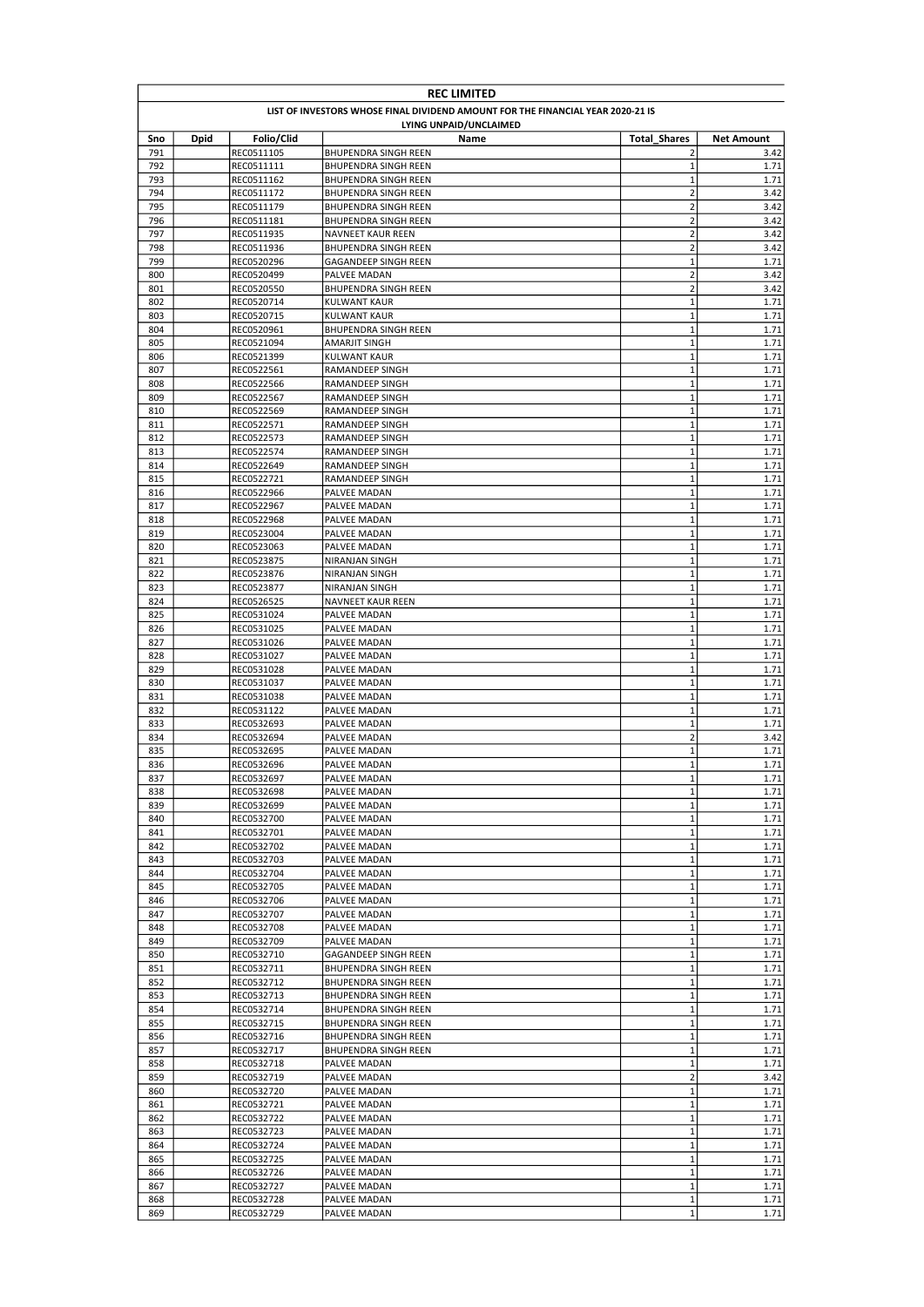| <b>REC LIMITED</b> |                                                                                 |                          |                                                     |                            |                   |  |  |
|--------------------|---------------------------------------------------------------------------------|--------------------------|-----------------------------------------------------|----------------------------|-------------------|--|--|
|                    | LIST OF INVESTORS WHOSE FINAL DIVIDEND AMOUNT FOR THE FINANCIAL YEAR 2020-21 IS |                          |                                                     |                            |                   |  |  |
|                    |                                                                                 |                          | LYING UNPAID/UNCLAIMED                              |                            |                   |  |  |
| Sno                | <b>Dpid</b>                                                                     | Folio/Clid               | Name                                                | <b>Total Shares</b>        | <b>Net Amount</b> |  |  |
| 870                |                                                                                 | REC0532730               | PALVEE MADAN                                        | 1                          | 1.71              |  |  |
| 871                |                                                                                 | REC0532731               | PALVEE MADAN                                        | $\mathbf 1$                | 1.71              |  |  |
| 872                |                                                                                 | REC0532732               | PALVEE MADAN                                        | 1                          | 1.71              |  |  |
| 873                |                                                                                 | REC0532733               | PALVEE MADAN                                        | $\mathbf 1$<br>$\mathbf 1$ | 1.71              |  |  |
| 874<br>875         |                                                                                 | REC0532734               | PALVEE MADAN                                        | $\mathbf 1$                | 1.71<br>1.71      |  |  |
| 876                |                                                                                 | REC0532735<br>REC0532736 | PALVEE MADAN<br>PALVEE MADAN                        | $\mathbf{1}$               | 1.71              |  |  |
| 877                |                                                                                 | REC0532737               | PALVEE MADAN                                        | $\mathbf 1$                | 1.71              |  |  |
| 878                |                                                                                 | REC0532738               | PALVEE MADAN                                        | $\mathbf{1}$               | 1.71              |  |  |
| 879                |                                                                                 | REC0532739               | PALVEE MADAN                                        | $\mathbf{1}$               | 1.71              |  |  |
| 880                |                                                                                 | REC0532740               | PALVEE MADAN                                        | $\mathbf 1$                | 1.71              |  |  |
| 881                |                                                                                 | REC0532741               | PALVEE MADAN                                        | $\mathbf 1$                | 1.71              |  |  |
| 882                |                                                                                 | REC0532742               | PALVEE MADAN                                        | $\mathbf 1$                | 1.71              |  |  |
| 883                |                                                                                 | REC0532743               | PALVEE MADAN                                        | $\mathbf 1$                | 1.71              |  |  |
| 884                |                                                                                 | REC0532744               | PALVEE MADAN                                        | $\mathbf 1$                | 1.71              |  |  |
| 885                |                                                                                 | REC0532745               | PALVEE MADAN                                        | $\mathbf 1$                | 1.71              |  |  |
| 886                |                                                                                 | REC0532746               | PALVEE MADAN                                        | $\mathbf 1$                | 1.71              |  |  |
| 887                |                                                                                 | REC0532747               | PALVEE MADAN                                        | $\mathbf 1$                | 1.71              |  |  |
| 888                |                                                                                 | REC0532748               | PALVEE MADAN                                        | $\mathbf{1}$               | 1.71              |  |  |
| 889                |                                                                                 | REC0532749               | PALVEE MADAN                                        | $\mathbf 1$                | 1.71              |  |  |
| 890                |                                                                                 | REC0532750               | PALVEE MADAN                                        | $\mathbf 1$                | 1.71              |  |  |
| 891                |                                                                                 | REC0532751               | PALVEE MADAN                                        | $\mathbf{1}$               | 1.71              |  |  |
| 892                |                                                                                 | REC0532752               | PALVEE MADAN                                        | $\mathbf{1}$               | 1.71              |  |  |
| 893                |                                                                                 | REC0532753               | PALVEE MADAN                                        | $\mathbf 1$                | 1.71              |  |  |
| 894                |                                                                                 | REC0532754               | PALVEE MADAN                                        | $\mathbf 1$                | 1.71              |  |  |
| 895                |                                                                                 | REC0532755               | PALVEE MADAN                                        | $\mathbf 1$                | 1.71              |  |  |
| 896                |                                                                                 | REC0532756               | BHUPENDRA SINGH REEN                                | $\mathbf 1$                | 1.71              |  |  |
| 897                |                                                                                 | REC0532763               | <b>BHUPENDRA SINGH REEN</b>                         | $\mathbf 1$                | 1.71              |  |  |
| 898                |                                                                                 | REC0532764               | <b>BHUPENDRA SINGH REEN</b>                         | $\mathbf 1$                | 1.71              |  |  |
| 899<br>900         |                                                                                 | REC0532765               | BHUPENDRA SINGH REEN                                | $\mathbf 1$<br>$\mathbf 1$ | 1.71              |  |  |
| 901                |                                                                                 | REC0532767<br>REC0532768 | BHUPENDRA SINGH REEN<br><b>BHUPENDRA SINGH REEN</b> | $\mathbf{1}$               | 1.71<br>1.71      |  |  |
| 902                |                                                                                 | REC0532769               | BHUPENDRA SINGH REEN                                | $\mathbf 1$                | 1.71              |  |  |
| 903                |                                                                                 | REC0532770               | <b>BHUPENDRA SINGH REEN</b>                         | $\mathbf{1}$               | 1.71              |  |  |
| 904                |                                                                                 | REC0532771               | <b>BHUPENDRA SINGH REEN</b>                         | $\mathbf 1$                | 1.71              |  |  |
| 905                |                                                                                 | REC0532772               | <b>BHUPENDRA SINGH REEN</b>                         | $\mathbf 1$                | 1.71              |  |  |
| 906                |                                                                                 | REC0532774               | <b>BHUPENDRA SINGH REEN</b>                         | $\mathbf 1$                | 1.71              |  |  |
| 907                |                                                                                 | REC0532775               | <b>BHUPENDRA SINGH REEN</b>                         | $\mathbf 1$                | 1.71              |  |  |
| 908                |                                                                                 | REC0532776               | <b>BHUPENDRA SINGH REEN</b>                         | $\mathbf 1$                | 1.71              |  |  |
| 909                |                                                                                 | REC0532777               | BHUPENDRA SINGH REEN                                | $\mathbf 1$                | 1.71              |  |  |
| 910                |                                                                                 | REC0532778               | <b>BHUPENDRA SINGH REEN</b>                         | $\mathbf 1$                | 1.71              |  |  |
| 911                |                                                                                 | REC0532779               | BHUPENDRA SINGH REEN                                | $\mathbf 1$                | 1.71              |  |  |
| 912                |                                                                                 | REC0532780               | <b>BHUPENDRA SINGH REEN</b>                         | $\mathbf 1$                | 1.71              |  |  |
| 913                |                                                                                 | REC0532781               | BHUPENDRA SINGH REEN                                | $\mathbf 1$                | 1.71              |  |  |
| 914                |                                                                                 | REC0532782               | <b>BHUPENDRA SINGH REEN</b>                         | $\mathbf{1}$               | 1.71              |  |  |
| 915                |                                                                                 | REC0532783               | <b>BHUPENDRA SINGH REEN</b>                         | $\mathbf 1$                | 1.71              |  |  |
| 916                |                                                                                 | REC0532784               | BHUPENDRA SINGH REEN                                | $\mathbf{1}$               | 1.71              |  |  |
| 917                |                                                                                 | REC0532785               | BHUPENDRA SINGH REEN                                | $\mathbf 1$                | 1.71              |  |  |
| 918                |                                                                                 | REC0532786               | BHUPENDRA SINGH REEN                                | $\mathbf 1$                | 1.71              |  |  |
| 919                | IN300724                                                                        | 10014394                 | NARENDER KUMAR TALWAR                               | 120                        | 205.20            |  |  |
| 920                | IN300394                                                                        | 15164879                 | KUMARESAN                                           | 15                         | 25.65             |  |  |
| 921                |                                                                                 | REC9500157               | <b>AJAY AJMANI</b>                                  | $\overline{2}$             | 3.42              |  |  |
| 922                | IN300118                                                                        | 10951335                 | RENU ARORA                                          | 120                        | 205.20            |  |  |
| 923                | IN300724                                                                        | 10021112                 | PRIYANKA KAPOOR                                     | 200                        | 342.00            |  |  |
| 924<br>925         | IN300441<br>IN301055                                                            | 10767557                 | KANTA BANSAL<br>NIRANJAN PRASAD SHARMA              | 130<br>242                 | 222.30<br>413.82  |  |  |
| 926                | IN301774                                                                        | 10593747<br>12495379     | KAILASH CHANDRA GUPTA                               | 900                        | 1385.00           |  |  |
| 927                | IN300724                                                                        | 10013514                 | RAWAIL KUMARI ANAND                                 | 1                          | 1.71              |  |  |
| 928                | IN300724                                                                        | 10038958                 | SHIV CHANDER ANAND                                  | $\overline{2}$             | 3.42              |  |  |
| 929                | IN300724                                                                        | 10038966                 | ROSHAN LAL ANAND                                    | $\overline{2}$             | 3.42              |  |  |
| 930                | IN301774                                                                        | 12527152                 | <b>KIRAN JAIN</b>                                   | 242                        | 413.82            |  |  |
| 931                | IN301774                                                                        | 12701138                 | ANITA JAIN                                          | 120                        | 205.20            |  |  |
| 932                | IN301774                                                                        | 12819944                 | NIRMAL JAIN                                         | 120                        | 184.20            |  |  |
| 933                | IN300513                                                                        | 15646467                 | <b>TARUN SAWHNEY</b>                                | 130                        | 222.30            |  |  |
| 934                | IN300513                                                                        | 15872837                 | DEVENDER SINGH BEDI                                 | 120                        | 205.20            |  |  |
| 935                | IN301127                                                                        | 16136474                 | <b>DEVI SINGH</b>                                   | 120                        | 205.20            |  |  |
| 936                | IN301143                                                                        | 10448205                 | ASHOK KUMAR SHARMA                                  | 242                        | 413.82            |  |  |
| 937                | IN300214                                                                        | 12007578                 | SANJAY KUMAR JAIN                                   | 1                          | 1.71              |  |  |
| 938                | IN300214                                                                        | 12150834                 | RAJAT JAIN                                          | 150                        | 256.50            |  |  |
| 939                | IN302113                                                                        | 10069393                 | SUNIL KUMAR MURGAI                                  | 200                        | 342.00            |  |  |
| 940                | IN300206                                                                        | 10887395                 | DEEPTI MEHRA                                        | 120                        | 205.20            |  |  |
| 941                | IN300118                                                                        | 11168563                 | RAMANJIT SINGH                                      | 120                        | 205.20            |  |  |
| 942                | IN303399                                                                        | 20008773                 | ASHA GUPTA                                          | 100                        | 171.00            |  |  |
| 943                | 120191                                                                          | 0100545427               | RAJ TALWAR                                          | $\overline{2}$             | 3.42              |  |  |
| 944                | IN301670                                                                        | 10157936                 | HARSH VARDHAN SHARMA                                | 120                        | 205.20            |  |  |
| 945                | 120332                                                                          | 0015233288               | RAMASWAMY GOPALAN                                   | 50                         | 85.50             |  |  |
| 946                | IN300513                                                                        | 15530098                 | SARITA SHARMA                                       | 130                        | 222.30            |  |  |
| 947                | IN301127                                                                        | 16204278                 | DR.RAJU GUPTA                                       | 120                        | 205.20            |  |  |
| 948                | IN300142                                                                        | 10079136                 | SEEMA NAYYAR                                        | 120                        | 205.20            |  |  |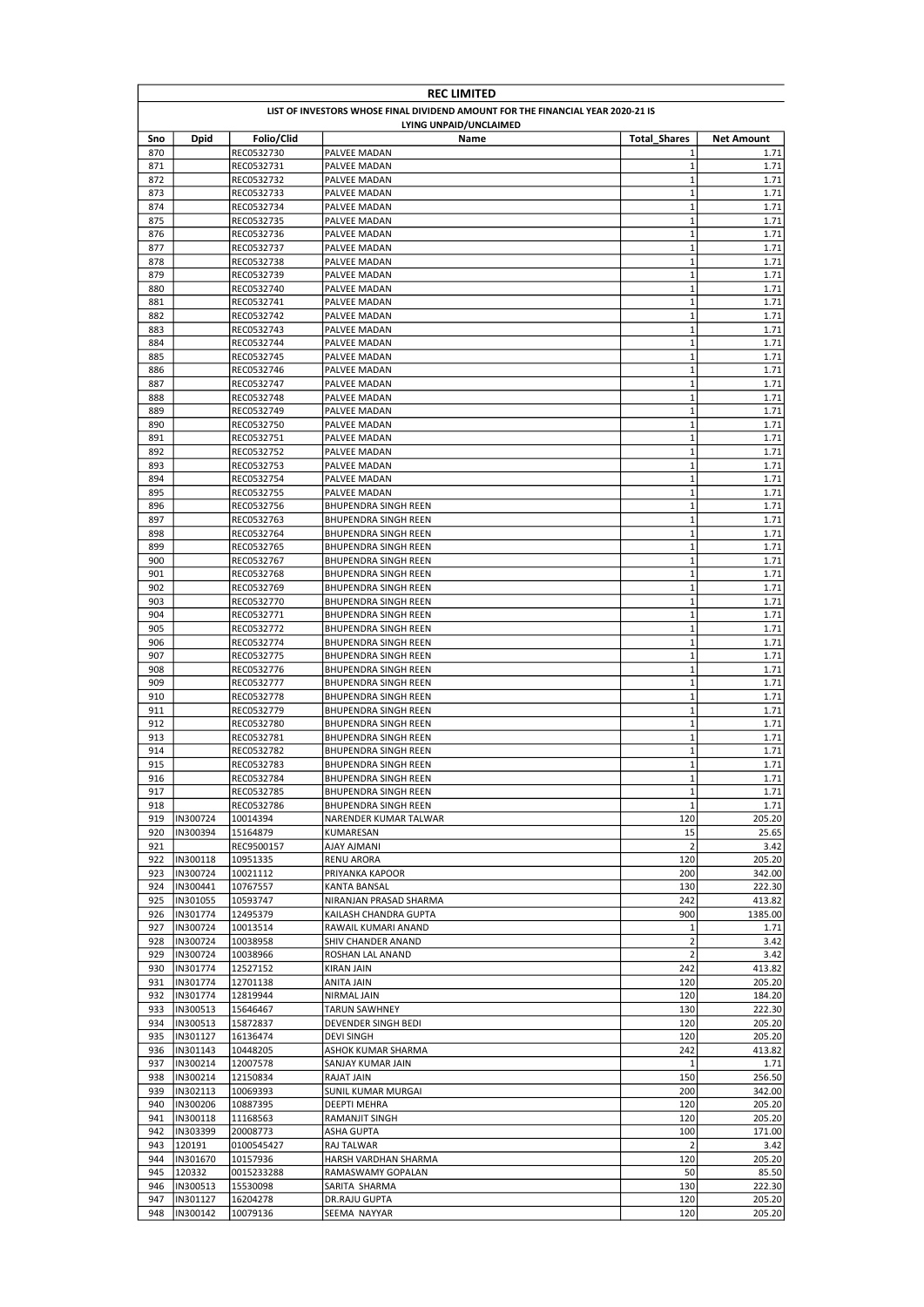|              | <b>REC LIMITED</b>                                                              |                          |                                      |                               |                   |  |  |
|--------------|---------------------------------------------------------------------------------|--------------------------|--------------------------------------|-------------------------------|-------------------|--|--|
|              | LIST OF INVESTORS WHOSE FINAL DIVIDEND AMOUNT FOR THE FINANCIAL YEAR 2020-21 IS |                          |                                      |                               |                   |  |  |
|              |                                                                                 |                          | LYING UNPAID/UNCLAIMED               |                               |                   |  |  |
| Sno          | <b>Dpid</b>                                                                     | Folio/Clid               | Name                                 | <b>Total Shares</b>           | <b>Net Amount</b> |  |  |
| 949          | IN300206                                                                        | 10744089                 | KANTI PRASAD AGARWAL                 | 146                           | 249.66            |  |  |
| 950          | IN300206                                                                        | 10744097                 | MADHU AGARWAL                        | 146                           | 249.66            |  |  |
| 951          | 120186                                                                          | 0000238603               | <b>AKASH JAIN HUF</b>                | 242                           | 372.82            |  |  |
| 952          | 120191                                                                          | 0100610215               | <b>GAUTAM VOHRA</b>                  | 120                           | 205.20            |  |  |
| 953<br>954   | 120299<br>IN300513                                                              | 0005213173               | INDERJEET SINGH ARNEJA<br>MOHD IKRAM | 44<br>242                     | 67.24<br>413.82   |  |  |
| 955          |                                                                                 | 12742000<br>REC0507701   | <b>RUCHI JAIN</b>                    | $\mathbf{1}$                  | 1.71              |  |  |
| 956          |                                                                                 | REC0507702               | <b>RUCHI JAIN</b>                    | $\mathbf 1$                   | 1.71              |  |  |
| 957          |                                                                                 | REC0507703               | SURENDRA KUMAR JAIN                  | $\mathbf{1}$                  | 1.71              |  |  |
| 958          |                                                                                 | REC0507704               | SURENDRA KUMAR JAIN                  | $\overline{1}$                | 1.71              |  |  |
| 959          |                                                                                 | REC0507705               | <b>VIKAS JAIN</b>                    | $\mathbf 1$                   | 1.71              |  |  |
| 960          |                                                                                 | REC0507706               | <b>VIKAS JAIN</b>                    | $\mathbf 1$                   | 1.71              |  |  |
| 961          |                                                                                 | REC0507707               | <b>SWEETY JAIN</b>                   | $\mathbf{1}$                  | 1.71              |  |  |
| 962          |                                                                                 | REC0507708               | SWEETY JAIN                          | $\mathbf 1$                   | 1.71              |  |  |
| 963          |                                                                                 | REC0507709               | SANGITA JAIN                         | $\mathbf 1$                   | 1.71              |  |  |
| 964          |                                                                                 | REC0507710               | SANGITA JAIN                         | $\mathbf 1$                   | 1.71              |  |  |
| 965          |                                                                                 | REC0507719               | RATTAN KUMAR JAIN                    | $\mathbf 1$                   | 1.71              |  |  |
| 966          |                                                                                 | REC0507720               | RATTAN KUMAR JAIN                    | $\mathbf 1$                   | 1.71              |  |  |
| 967          |                                                                                 | REC0507726               | LAXMI NARAYAN SHARMA                 | $\overline{2}$                | 3.42              |  |  |
| 968          |                                                                                 | REC0507734               | KUSUM LATA JAIN                      | $\mathbf 1$                   | 1.71              |  |  |
| 969          |                                                                                 | REC0507735               | <b>KUSUM LATA JAIN</b>               | $\mathbf 1$                   | 1.71              |  |  |
| 970          |                                                                                 | REC0507736               | <b>MAYANK JAIN</b>                   | $\mathbf{1}$                  | 1.71              |  |  |
| 971          |                                                                                 | REC0507737               | <b>MAYANK JAIN</b>                   | $\mathbf{1}$                  | 1.71              |  |  |
| 972          |                                                                                 | REC0508999               | MANJU BHARGAVA                       | $\mathbf 2$                   | 3.42              |  |  |
| 973          |                                                                                 | REC0509001               | <b>MANJU BHARGAVA</b>                | $\mathbf 2$                   | 3.42              |  |  |
| 974          |                                                                                 | REC0511696               | LAXMI NARAYAN SHARMA                 | $\mathbf 2$                   | 3.42              |  |  |
| 975          |                                                                                 | REC0532024               | RATTN KUMAR JAIN                     | $\mathbf 1$                   | 1.71              |  |  |
| 976          |                                                                                 | REC0532027               | <b>VIKAS JAIN</b>                    | $\overline{2}$                | 3.42              |  |  |
| 977          |                                                                                 | REC0532032               | VIKAS JAIN                           | $\mathbf 1$<br>$\overline{2}$ | 1.71              |  |  |
| 978<br>979   |                                                                                 | REC0532033               | RATTN KUMAR JAIN<br>SHIRISH KHANNA   | 120                           | 3.42              |  |  |
| 980          |                                                                                 | REC9500203<br>REC0531132 | JAI KUMAR SHARMA                     | 15                            | 205.20<br>25.65   |  |  |
| 981          |                                                                                 | REC0532468               | SURESH CHAND SHARAMA                 | $\mathbf{1}$                  | 1.71              |  |  |
| 982          | IN302349                                                                        | 10195187                 | <b>RAJAN MALIK</b>                   | 120                           | 205.20            |  |  |
| 983          | IN302349                                                                        | 10196202                 | POONAM MALIK                         | 120                           | 205.20            |  |  |
| 984          | IN302236                                                                        | 10736636                 | KANWARJEET SINGH                     | 242                           | 413.82            |  |  |
| 985          | IN300142                                                                        | 10264770                 | SUSHIL KUMAR                         | 20                            | 34.20             |  |  |
| 986          | 120242                                                                          | 0100029980               | NIRMAL SINGH                         | 120                           | 205.20            |  |  |
| 987          | IN300183                                                                        | 12800640                 | MAHESH KUMAR GUPTA                   | 10                            | 17.10             |  |  |
| 988          | IN301127                                                                        | 15732710                 | B. C. JOSHI                          | 162                           | 277.02            |  |  |
| 989          | IN301774                                                                        | 10687105                 | AJMER SINGH                          | 61                            | 104.31            |  |  |
| 990          | 120491                                                                          | 0000034608               | <b>MOOL CHAND</b>                    | 115                           | 196.65            |  |  |
| 991          | IN301557                                                                        | 21824203                 | JEETINDER CHOPRA                     | 600                           | 1026.00           |  |  |
| 992          | IN302679                                                                        | 35110892                 | RAKESH JAISWAL                       | 162                           | 277.02            |  |  |
| 993          | IN300206                                                                        | 10116504                 | PARVEEN GUPTA                        | 30                            | 51.30             |  |  |
| 994          | IN301774                                                                        | 14931296                 | SANJEEV GUPTA                        | 300                           | 513.00            |  |  |
| 995          | IN300206                                                                        | 10195983                 | PARMOD KRISHAN GOYAL                 | 120                           | 205.20            |  |  |
| 996          | IN300214                                                                        | 13971065                 | NAVNEET KUMAR SINGHAL                | 200                           | 342.00            |  |  |
| 997          | IN300966                                                                        | 10356687                 | VINEET KUMAR DANG                    | 162                           | 277.02            |  |  |
| 998          | IN301774                                                                        | 10164384                 | Pran Nath Wazir                      | 60                            | 102.60            |  |  |
| 999          | IN300360                                                                        | 20139053                 | POONAM HASSIJA                       | 162                           | 277.02            |  |  |
| 1000         | IN300360                                                                        | 20140078                 | RAVINDER NATH HASSIJA                | 162                           | 277.02            |  |  |
| 1001         | IN300360                                                                        | 20143732                 | DHARAMVIR HASSIJA                    | 162                           | 277.02            |  |  |
| 1002         |                                                                                 | REC0515428               | SNEH MOHNOT                          | $\overline{2}$                | 3.42              |  |  |
| 1003         |                                                                                 | REC0515542               | SHRIPAL SINGH MOHNOT                 | $\mathbf 2$                   | 3.42              |  |  |
| 1004         |                                                                                 | REC0532681               | JITENDER KALRA                       | $\mathbf 1$                   | 1.71              |  |  |
|              | 1005  IN300214                                                                  | 12168182                 | SATYA PRAKASH KATARIA                | 30                            | 51.30             |  |  |
| 1006<br>1007 | IN300513<br>IN301151                                                            | 14493469<br>22530538     | MURLI MANOHAR SHUKLA                 | 130<br>120                    | 222.30<br>205.20  |  |  |
| 1008         | IN300966                                                                        | 10292679                 | HARDEEP SINGH<br><b>HARISH ARORA</b> | 242                           | 413.82            |  |  |
| 1009         | IN300513                                                                        | 19582052                 | HARPREET SINGH                       | 109                           | 186.39            |  |  |
| 1010         | IN300394                                                                        | 11968345                 | MANOJ KUMAR TIWARI                   | 100                           | 171.00            |  |  |
| 1011         | 130414                                                                          | 0003121907               | MEENAKSHI KAPILA                     | 155                           | 265.05            |  |  |
| 1012         | IN300708                                                                        | 10276878                 | MADHU JAIN                           | 162                           | 277.02            |  |  |
|              | 1013  IN300708                                                                  | 10277267                 | DEVKI NANDAN JAIN (KARTA)            | 162                           | 249.02            |  |  |
| 1014         | IN301557                                                                        | 22048022                 | KAMLA GARG                           | 120                           | 205.20            |  |  |
| 1015         | IN301557                                                                        | 22048049                 | SAVITA GARG                          | 120                           | 205.20            |  |  |
|              | 1016  IN301774                                                                  | 12288580                 | TARUN GARG                           | 120                           | 205.20            |  |  |
|              | 1017  IN301143                                                                  | 10475234                 | <b>GRIJESH BANSAL</b>                | 242                           | 413.82            |  |  |
| 1018         | IN300214                                                                        | 13020566                 | MAN MOHAN SINGH                      | 90                            | 153.90            |  |  |
| 1019         | IN301557                                                                        | 21974517                 | <b>BHOP SINGH YADAV</b>              | 130                           | 222.30            |  |  |
| 1020         | IN300940                                                                        | 10139104                 | SURENDER KUMAR                       | 120                           | 205.20            |  |  |
| 1021         | IN300940                                                                        | 10158743                 | <b>RAM KUMAR</b>                     | 120                           | 205.20            |  |  |
| 1022         | IN300206                                                                        | 10957137                 | SAVITA KUMARI                        | 120                           | 205.20            |  |  |
| 1023         | IN301774                                                                        | 12420248                 | <b>MANISH KUMAR</b>                  | 18                            | 30.78             |  |  |
|              | 1024  IN301774                                                                  | 12421072                 | PRABHAT AMBASTA                      | 242                           | 413.82            |  |  |
| 1025         | IN301774                                                                        | 12423834                 | ARCHANA SINHA                        | 242                           | 413.82            |  |  |
|              | 1026  IN301774                                                                  | 12728790                 | MAHESH CHAND AGGERWAL                | 120                           | 205.20            |  |  |
| 1027         | IN301774                                                                        | 13231787                 | MAHESH CHAND                         | 50                            | 85.50             |  |  |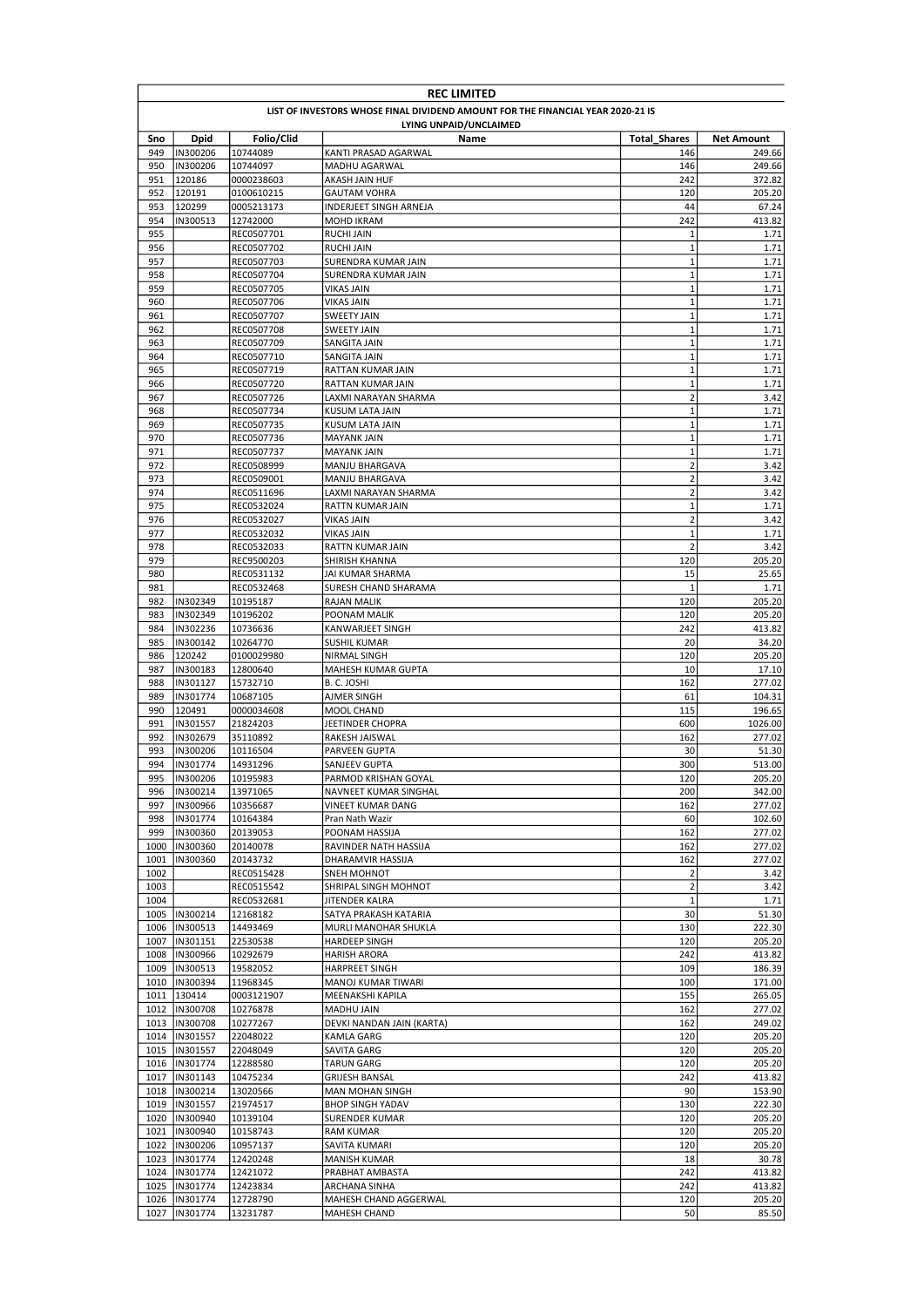|              | <b>REC LIMITED</b>                                                              |                          |                                      |                                        |                   |  |  |
|--------------|---------------------------------------------------------------------------------|--------------------------|--------------------------------------|----------------------------------------|-------------------|--|--|
|              | LIST OF INVESTORS WHOSE FINAL DIVIDEND AMOUNT FOR THE FINANCIAL YEAR 2020-21 IS |                          |                                      |                                        |                   |  |  |
|              |                                                                                 |                          | LYING UNPAID/UNCLAIMED               |                                        |                   |  |  |
| Sno          | <b>Dpid</b>                                                                     | Folio/Clid               | Name                                 | <b>Total Shares</b>                    | <b>Net Amount</b> |  |  |
| 1028         | IN301774                                                                        | 14394921                 | SANTOSH KUMAR                        | 36                                     | 61.56             |  |  |
| 1029         | IN301557                                                                        | 22027288                 | <b>INDU BALA</b>                     | 120                                    | 205.20            |  |  |
| 1030         | IN303108                                                                        | 10013852                 | MEENAKSHI GUPTA                      | 484                                    | 827.64            |  |  |
| 1031<br>1032 | IN300940<br>IN300940                                                            | 10079630                 | MADAN LAL DHINGRA                    | 60<br>242                              | 102.60<br>413.82  |  |  |
| 1033         | IN301143                                                                        | 10171669<br>10464594     | VIKAS BATRA<br>HUKAM CHAND JAIN      | 146                                    | 249.66            |  |  |
| 1034         | IN302365                                                                        | 10497060                 | SHIV KUMAR                           | 120                                    | 205.20            |  |  |
| 1035         | IN302365                                                                        | 10508087                 | MANJEET                              | 120                                    | 205.20            |  |  |
| 1036         | IN302365                                                                        | 10569617                 | <b>USHA</b>                          | 120                                    | 205.20            |  |  |
| 1037         | IN301604                                                                        | 10628303                 | ASHOK KUMAR                          | 120                                    | 205.20            |  |  |
| 1038         | IN300118                                                                        | 11104779                 | PARVEEN KUMAR                        | 130                                    | 222.30            |  |  |
| 1039         | IN301774                                                                        | 11602644                 | <b>BIMLA RANI</b>                    | 130                                    | 222.30            |  |  |
| 1040         | 120229                                                                          | 0000316989               | GOPAL SINGH MALIK                    | 242                                    | 413.82            |  |  |
| 1041         | IN301774                                                                        | 12991448                 | DHARMESH KUMAR                       | 120                                    | 205.20            |  |  |
| 1042         | IN301774                                                                        | 13046671                 | RISHI PARKASH                        | 46                                     | 78.66             |  |  |
| 1043         | IN301774                                                                        | 16081833                 | CHANDER KANTA BAJAJ                  | 100                                    | 171.00            |  |  |
| 1044         | IN302871                                                                        | 20106305                 | Amit Singal                          | 492                                    | 841.32            |  |  |
| 1045         | IN301557                                                                        | 21008054                 | SARIKA MADAAN                        | 242                                    | 413.82            |  |  |
| 1046         | IN301557                                                                        | 21171206                 | AJAY KHATRI                          | 120                                    | 205.20            |  |  |
| 1047         | IN301557                                                                        | 21176768                 | PAWAN KUMAR                          | 120                                    | 205.20            |  |  |
| 1048         | IN301557                                                                        | 21986913                 | RAJ SHARMA                           | 120                                    | 205.20            |  |  |
| 1049         | IN301557                                                                        | 22107811                 | <b>RAJESH KUMAR</b>                  | 3                                      | 5.13              |  |  |
| 1050         | IN302679                                                                        | 31446928                 | <b>NARESH KUMAR</b>                  | 120                                    | 205.20            |  |  |
| 1051         |                                                                                 | REC0508274               | PREM                                 | $\overline{2}$                         | 3.42              |  |  |
| 1052         |                                                                                 | REC0508275               | PREM                                 | $\mathbf 2$                            | 3.42              |  |  |
| 1053         |                                                                                 | REC0508278               | PREM                                 | $\mathbf 2$                            | 3.42              |  |  |
| 1054         |                                                                                 | REC0529845               | <b>GULSHAN RAI</b>                   | $\mathbf 1$<br>$\mathbf 1$             | 1.71              |  |  |
| 1055         |                                                                                 | REC0529846               | PREM                                 |                                        | 1.71              |  |  |
| 1056<br>1057 |                                                                                 | REC0529847               | PREM<br><b>GULSHAN RAI</b>           | $\mathbf 1$<br>$\overline{\mathbf{c}}$ | 1.71<br>3.42      |  |  |
| 1058         |                                                                                 | REC0532026<br>REC0532312 | GULSHAN RAI                          | $\overline{2}$                         | 3.42              |  |  |
| 1059         | IN301774                                                                        | 12421896                 | PAWAN KUMAR BANSAL                   | 116                                    | 198.36            |  |  |
| 1060         |                                                                                 | REC9500200               | VIMAL KUMAR                          | $\overline{2}$                         | 3.42              |  |  |
| 1061         |                                                                                 | REC9500201               | VIMAL KUMAR CHANDAK                  | $\overline{2}$                         | 3.42              |  |  |
| 1062         |                                                                                 | REC9500202               | SUMAN CHANDAK                        | $\overline{2}$                         | 3.42              |  |  |
| 1063         | IN302365                                                                        | 10338755                 | <b>VIKRANT</b>                       | 242                                    | 413.82            |  |  |
| 1064         | IN302365                                                                        | 10371598                 | SANTOSH                              | 242                                    | 413.82            |  |  |
| 1065         | IN302365                                                                        | 10403269                 | LAXMI NARAIN                         | 242                                    | 413.82            |  |  |
| 1066         | IN301143                                                                        | 10575988                 | <b>VIKAS DHAWAN</b>                  | 120                                    | 205.20            |  |  |
| 1067         | IN302365                                                                        | 10588289                 | SHALINI CHETAL                       | 242                                    | 413.82            |  |  |
| 1068         | IN302201                                                                        | 10592129                 | SUNIL KUMAR MEHTA                    | 242                                    | 413.82            |  |  |
| 1069         | 120109                                                                          | 0011229150               | SURINA TANEJA .                      | 130                                    | 222.30            |  |  |
| 1070         | 120109                                                                          | 0011266824               | SANGEETA ARORA                       | 242                                    | 413.82            |  |  |
| 1071         | 120191                                                                          | 0102152478               | ASHA MEHTA                           | 42                                     | 71.82             |  |  |
| 1072         | IN301774                                                                        | 12301423                 | <b>BIMLA DEVI</b>                    | 120                                    | 205.20            |  |  |
|              | 1073  IN301160                                                                  | 30458385                 | SUBHASH CHANDER MALHOTRA             | 120                                    | 205.20            |  |  |
|              | 1074  IN300940                                                                  | 10023389                 | <b>VIPIN ANAND BEDI</b>              | 120                                    | 205.20            |  |  |
| 1075         | IN300861                                                                        | 10044415                 | ASHWANI KUMAR                        | 242                                    | 413.82            |  |  |
| 1076         | IN300940                                                                        | 10104512                 | NEELAM KATHPAL                       | 120                                    | 205.20            |  |  |
| 1077         | IN300940                                                                        | 10124776                 | VIMMY BEDI                           | 242                                    | 413.82            |  |  |
| 1078         | IN302365                                                                        | 10539159                 | SUMAN LATA                           | 120                                    | 205.20            |  |  |
| 1079         | IN302365                                                                        | 10658179                 | YASHBIR SINGH                        | 5                                      | 8.55              |  |  |
| 1080         | IN300513                                                                        | 14731390                 | MUNESH KUMAR ATTRI                   | 90                                     | 153.90            |  |  |
| 1081         | IN300724                                                                        | 10024718                 | SATBIR S. HUDDA                      | 120                                    | 205.20            |  |  |
| 1082<br>1083 | 120191<br>IN300394                                                              | 0102961950<br>16311983   | PARVEEN KUMAR GADDI<br>ASHWANI KUMAR | 120<br>162                             | 205.20<br>277.02  |  |  |
| 1084         | IN300394                                                                        | 16397342                 | RAVI PARKASH KAUSHIK                 | 120                                    | 205.20            |  |  |
| 1085         | IN301774                                                                        | 13054591                 | ANJNA BANSAL                         | 110                                    | 188.10            |  |  |
| 1086         | IN301774                                                                        | 12669939                 | ASHOK KAKKAR                         | 242                                    | 413.82            |  |  |
| 1087         | IN300940                                                                        | 10064538                 | <b>BALWANT RAI</b>                   | 60                                     | 102.60            |  |  |
| 1088         | IN301143                                                                        | 10586594                 | AZAD BANSAL                          | 120                                    | 205.20            |  |  |
| 1089         | 120132                                                                          | 0000409511               | AARTI NAIN .                         | 550                                    | 940.50            |  |  |
| 1090         | 120260                                                                          | 0000010845               | USHA JAIN                            | 111                                    | 189.81            |  |  |
| 1091         | IN302943                                                                        | 10048943                 | RAJ KUMARI                           | 120                                    | 205.20            |  |  |
|              | 1092  IN302943                                                                  | 10049559                 | RAJENDER SINGH                       | 120                                    | 205.20            |  |  |
| 1093         | IN302943                                                                        | 10061951                 | DALE RAM                             | 120                                    | 205.20            |  |  |
| 1094         | IN303108                                                                        | 10036373                 | POONAM                               | 120                                    | 205.20            |  |  |
|              | 1095  IN303108                                                                  | 10038279                 | JAGDEV SINGH                         | 162                                    | 277.02            |  |  |
| 1096         | IN303108                                                                        | 10056684                 | SUBODH KUMAR GUPTA                   | 120                                    | 205.20            |  |  |
| 1097         | IN300940                                                                        | 10292473                 | SAVITRI DEVI PHOGAT                  | 120                                    | 205.20            |  |  |
| 1098         | IN302365                                                                        | 10646452                 | AVINASH                              | 30                                     | 51.30             |  |  |
| 1099         | IN302365                                                                        | 10804549                 | SANJAY ARYA                          | 94                                     | 160.74            |  |  |
| 1100         | IN301983                                                                        | 10961885                 | <b>ARUN MITTAL</b>                   | 200                                    | 342.00            |  |  |
| 1101         | 120384                                                                          | 0000959373               | <b>RAJ RANI</b>                      | $\overline{2}$                         | 3.42              |  |  |
| 1102         | IN302365                                                                        | 10607833                 | CHIRAG                               | 220                                    | 376.20            |  |  |
| 1103         | IN302365                                                                        | 10013354                 | BHAWANA SACHDEVA                     | 120                                    | 205.20            |  |  |
| 1104         | IN301670                                                                        | 10215054                 | PANCHAM CHHABRA                      | 120                                    | 205.20            |  |  |
|              | 1105  IN300159                                                                  | 10646530                 | <b>NEELAM MALIK</b>                  | 242                                    | 413.82            |  |  |
|              | 1106 120206                                                                     | 0001188437               | SULOCHANA .                          | 94                                     | 160.74            |  |  |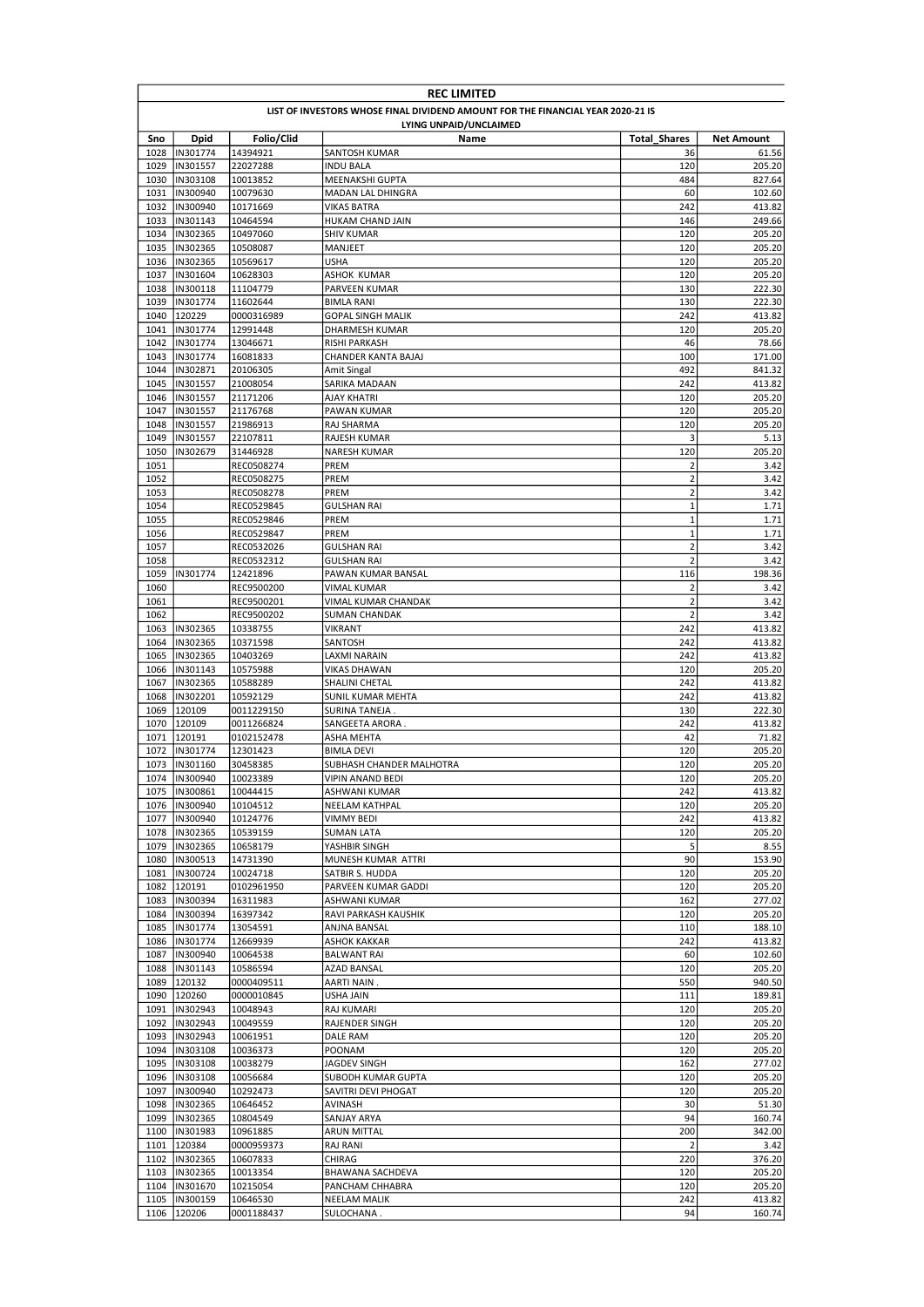|              | <b>REC LIMITED</b>                                                              |                        |                                                   |                     |                   |  |  |
|--------------|---------------------------------------------------------------------------------|------------------------|---------------------------------------------------|---------------------|-------------------|--|--|
|              | LIST OF INVESTORS WHOSE FINAL DIVIDEND AMOUNT FOR THE FINANCIAL YEAR 2020-21 IS |                        |                                                   |                     |                   |  |  |
|              |                                                                                 |                        | LYING UNPAID/UNCLAIMED                            |                     |                   |  |  |
| Sno          | <b>Dpid</b>                                                                     | Folio/Clid             | Name                                              | <b>Total Shares</b> | <b>Net Amount</b> |  |  |
| 1107         | 120335                                                                          | 0001491039             | SURESH KUMAR                                      | 120                 | 205.20            |  |  |
| 1108         | IN301557                                                                        | 22114341               | RAJPAL                                            | 120                 | 205.20            |  |  |
| 1109         | 120191                                                                          | 0102405449             | PARVEEN KUMAR                                     | 70                  | 119.70            |  |  |
| 1111         | 1110  IN300781<br>IN300781                                                      | 10095560<br>10101514   | MINAKSHI DEVI<br>ARUN GARG                        | 120<br>120          | 205.20<br>205.20  |  |  |
| 1112         | IN302365                                                                        | 10139819               | GULSHAN SETIA                                     | 20                  | 34.20             |  |  |
| 1113         | IN302365                                                                        | 10254489               | SATISH KUMAR LAKHINA                              | 120                 | 205.20            |  |  |
| 1114         | IN301983                                                                        | 10376482               | SANJAY KUMAR                                      | 90                  | 153.90            |  |  |
| 1115         | IN302236                                                                        | 10434517               | <b>VEENA RANI</b>                                 | 130                 | 222.30            |  |  |
| 1116         | IN302365                                                                        | 10463309               | <b>BRIJ MOHAN GARG</b>                            | 120                 | 205.20            |  |  |
| 1117         | IN302365                                                                        | 10465497               | M.K. GUPTA                                        | 130                 | 200.30            |  |  |
| 1118         | IN302365                                                                        | 10485888               | NITIKA AHUJA                                      | 130                 | 222.30            |  |  |
| 1119         | IN302269                                                                        | 11173056               | SANJAY GOEL                                       | 87                  | 148.77            |  |  |
| 1120         | IN301774                                                                        | 11482046               | GAYTRI TRIKHA                                     | 226                 | 386.46            |  |  |
| 1121         | 120299                                                                          | 0004067598             | ANJULLA RANI AGGARWAL                             | 5                   | 8.55              |  |  |
|              | 1122 130176                                                                     | 0000676564             | OM PRAKASH GAUR                                   | 194                 | 331.74            |  |  |
|              | 1123 130176                                                                     | 0000723926             | VINOD KUMAR WADHWA                                | 120                 | 205.20            |  |  |
| 1124         | 130176                                                                          | 0000852684             | SAKSHI CHUGH                                      | 120                 | 205.20            |  |  |
| 1125         | IN300214                                                                        | 13795934               | RAMESH KUMAR                                      | 70                  | 119.70            |  |  |
| 1126         | IN300394                                                                        | 17449678               | VIJAY KUMAR                                       | 23                  | 39.33             |  |  |
| 1127         | IN300394                                                                        | 10099071               | <b>SHAM SUNDER</b>                                | 120                 | 205.20            |  |  |
| 1128<br>1129 | IN300861<br>IN302201                                                            | 10012415               | MOHAMMAD IQBAL                                    | 120<br>97           | 205.20            |  |  |
| 1130         | IN302236                                                                        | 10537266<br>10983594   | JASWINDER SINGH LAMBA<br><b>DALIP SINGH CHUGH</b> | 400                 | 165.87<br>684.00  |  |  |
| 1131         | IN301143                                                                        | 10597418               | ORINDER KUMAR                                     | 240                 | 410.40            |  |  |
| 1132         | IN300450                                                                        | 13502056               | KRISHAN KANWAR PARMAR                             | 162                 | 277.02            |  |  |
| 1133         | IN300513                                                                        | 15634517               | JOGINDER SINGH                                    | 24                  | 41.04             |  |  |
| 1134         | IN300513                                                                        | 14728523               | ARUNA GARG                                        | 242                 | 413.82            |  |  |
| 1135         | 120191                                                                          | 0100054002             | RANJNA                                            | 10                  | 17.10             |  |  |
| 1136         | 120242                                                                          | 0100182685             | AJAY SURI                                         | 60                  | 102.60            |  |  |
| 1137         | IN301774                                                                        | 12646806               | NEERAJ KAMBOJ                                     | 60                  | 102.60            |  |  |
| 1138         | IN301774                                                                        | 15073354               | SANJIV PURI                                       | 97                  | 165.87            |  |  |
| 1139         | IN301653                                                                        | 10171638               | CHANDER KISHORE RAY                               | 120                 | 205.20            |  |  |
| 1140         | 120206                                                                          | 0000313276             | NARENDER BATRA                                    | 26                  | 44.46             |  |  |
| 1141         | IN301774                                                                        | 15453193               | PREM CHAND SAINI                                  | 19                  | 32.49             |  |  |
| 1142         | IN300118                                                                        | 10338694               | <b>NARESH K BANSAL</b>                            | 100                 | 171.00            |  |  |
| 1143         | 120206                                                                          | 0000219112             | RAMESH CHAND KHATKAR                              | 200                 | 342.00            |  |  |
| 1144         | IN300394                                                                        | 16027126               | TEJPAL SINGH KANG                                 | 100                 | 171.00            |  |  |
| 1145         | IN301774                                                                        | 11770323               | RAKESH SHARMA                                     | 20                  | 34.20             |  |  |
| 1146         | 120479                                                                          | 0000034732             | ARUNA KUMARI                                      | 120                 | 205.20            |  |  |
| 1147         | IN300394                                                                        | 11043978               | SEEMA CHADHA                                      | 120                 | 205.20            |  |  |
| 1148         | 120229                                                                          | 0000105603             | VIJAY KUMAR JAIN                                  | 130                 | 222.30            |  |  |
| 1149         | 120229                                                                          | 0000121961             | KANWAL KISHORE                                    | 130                 | 222.30            |  |  |
| 1150         | IN301330                                                                        | 20422944               | K C GARG                                          | 120                 | 205.20            |  |  |
| 1151         | IN301330                                                                        | 18593356               | NEERAJ DHAMIJA                                    | 242                 | 372.82            |  |  |
|              | 1152  IN300394<br>1153 120254                                                   | 10471166<br>0000175619 | RAJNEESH KUMAR JAIN<br>LOVKESH KHANNA HUF         | 500<br>242          | 855.00<br>372.82  |  |  |
|              | 1154 130387                                                                     | 0000020663             | RAVINDER KAUR                                     | 120                 | 205.20            |  |  |
|              | 1155  IN300214                                                                  | 15518810               | SAPNA GARG                                        | 100                 | 171.00            |  |  |
|              | 1156  IN301846                                                                  | 10325327               | P. SUMATHI                                        | 100                 | 171.00            |  |  |
|              | 1157  IN301846                                                                  | 10288798               | K. ARUTSELVAN                                     | 150                 | 256.50            |  |  |
| 1158         | 120254                                                                          | 0000211044             | SEEMA DHALL                                       | 120                 | 205.20            |  |  |
| 1159         | IN301330                                                                        | 18700517               | KANTA RANI                                        | 100                 | 171.00            |  |  |
|              | 1160  IN301143                                                                  | 10530757               | <b>GURMAIL SINGH</b>                              | 120                 | 205.20            |  |  |
|              | 1161  IN301774                                                                  | 12375839               | ASHWANI KUMAR                                     | 284                 | 485.64            |  |  |
|              | 1162  IN302365                                                                  | 10444669               | SHIVANI SOOD                                      | 120                 | 205.20            |  |  |
|              | 1163  IN301330                                                                  | 20188298               | KEWAL KUMAR GARG                                  | 120                 | 205.20            |  |  |
|              | 1164  IN301143                                                                  | 10544210               | SANJIV KUMAR                                      | 162                 | 277.02            |  |  |
| 1165         | IN302620                                                                        | 10036162               | SITA RAM                                          | 120                 | 205.20            |  |  |
|              | 1166  IN300183                                                                  | 12919990               | SHARDA RANI CHHABRA                               | 120                 | 205.20            |  |  |
|              | 1167  IN301127                                                                  | 16323480               | INDU GUPTA                                        | 120                 | 205.20            |  |  |
|              | 1168  IN302679                                                                  | 30264339               | PRAKASH MOHINDRU                                  | 120                 | 205.20            |  |  |
| 1169         | IN300394                                                                        | 10456957               | USHA KHERA                                        | 140                 | 239.40            |  |  |
| 1170         | 130259                                                                          | 0000218729             | <b>VIJAY SEN MEHRA</b>                            | 120                 | 205.20            |  |  |
|              | 1171  IN301143                                                                  | 10193042               | <b>KUSAM NANDA</b>                                | 130                 | 222.30            |  |  |
|              | 1172 IN301143                                                                   | 10539418               | LIV YALA                                          | 242                 | 413.82            |  |  |
|              | 1173  IN301143<br>1174  IN301055                                                | 10554004<br>10389242   | RAJESH KUMAR MAHAJAN<br>SAROJINI GAUTAM SHARDA    | 242<br>120          | 413.82<br>205.20  |  |  |
|              | 1175  IN302269                                                                  | 11551053               | DEV KRISHAN                                       | 120                 | 184.20            |  |  |
|              | 1176 130387                                                                     | 0000220612             | DINESH KUMAR                                      | 120                 | 205.20            |  |  |
|              | 1177  IN301127                                                                  | 16265528               | VIJAY SIDANA                                      | 120                 | 205.20            |  |  |
|              | 1178  IN301330                                                                  | 20072913               | ATUL OHRI                                         | 242                 | 413.82            |  |  |
|              | 1179  IN301055                                                                  | 10642799               | HARBANS SINGH TAMBER                              | 162                 | 277.02            |  |  |
|              | 1180  IN301143                                                                  | 10290522               | SUMAN RANI                                        | 120                 | 205.20            |  |  |
| 1181         | IN301055                                                                        | 10656968               | ABHISHEK AGGARWAL                                 | 120                 | 205.20            |  |  |
|              | 1182  IN302365                                                                  | 10209175               | SUDESH GUPTA                                      | 242                 | 413.82            |  |  |
| 1183         | 130414                                                                          | 0003035940             | RAJINDER KUMAR SONI                               | 85                  | 145.35            |  |  |
|              | 1184 IN301846                                                                   | 10142355               | <b>RAM GOPAL</b>                                  | 120                 | 205.20            |  |  |
| 1185         | IN301143                                                                        | 10412849               | VEENA SHARMA                                      | 104                 | 177.84            |  |  |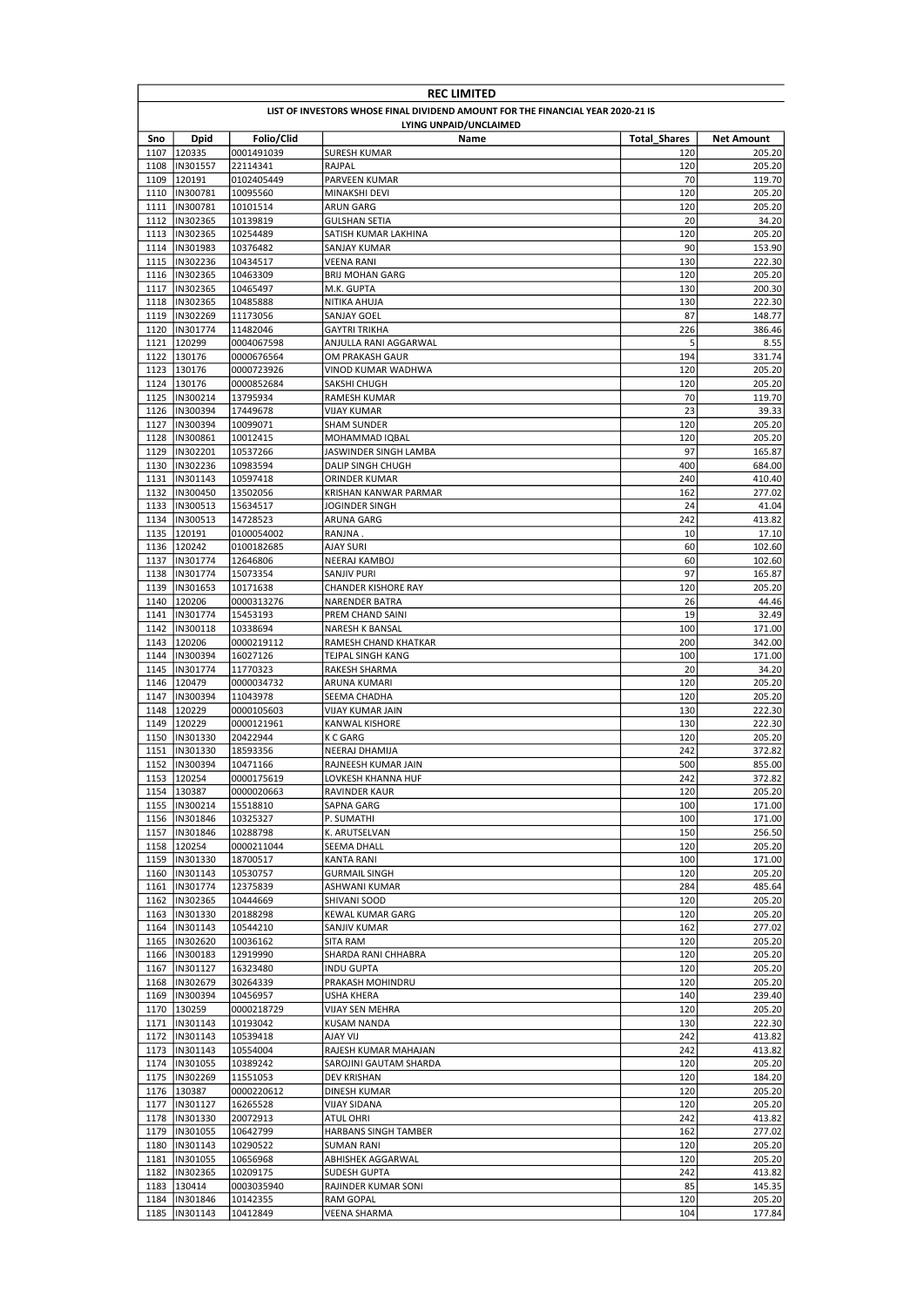| <b>REC LIMITED</b> |                                                                                 |                        |                                          |                     |                   |  |  |
|--------------------|---------------------------------------------------------------------------------|------------------------|------------------------------------------|---------------------|-------------------|--|--|
|                    | LIST OF INVESTORS WHOSE FINAL DIVIDEND AMOUNT FOR THE FINANCIAL YEAR 2020-21 IS |                        |                                          |                     |                   |  |  |
|                    |                                                                                 |                        | LYING UNPAID/UNCLAIMED                   |                     |                   |  |  |
| Sno                | <b>Dpid</b>                                                                     | Folio/Clid             | Name                                     | <b>Total Shares</b> | <b>Net Amount</b> |  |  |
| 1186               | IN302269                                                                        | 12068898               | <b>HARSIMRAT SINGH</b>                   | 200                 | 342.00            |  |  |
| 1187               | IN302236                                                                        | 11588935               | DEEPAK MAHAJAN                           | 55                  | 94.05             |  |  |
| 1188               | 120106                                                                          | 0001287344             | AJAY KUMAR                               | 50                  | 85.50             |  |  |
| 1189<br>1190       | IN302113<br>IN302316                                                            | 10017412               | KAMAL SINGH KATOCH                       | 120<br>30           | 205.20            |  |  |
| 1191               | IN300708                                                                        | 10022995<br>10478999   | PARAMJIT SINGH<br>POONAM JAIN            | 20                  | 51.30<br>34.20    |  |  |
| 1192               | 120299                                                                          | 0000497897             | RAJINDER SINGLA                          | 120                 | 205.20            |  |  |
| 1193               | IN301774                                                                        | 15018846               | JAGPREET SINGH BHALLA                    | 5                   | 8.55              |  |  |
| 1194               | IN301127                                                                        | 15381385               | <b>HARPREET SINGH</b>                    | 200                 | 342.00            |  |  |
| 1195               | IN301774                                                                        | 16282238               | ANCHAL KUMAR SINGH                       | 50                  | 85.50             |  |  |
| 1196               | IN300394                                                                        | 16289079               | GAURAV                                   | 100                 | 171.00            |  |  |
| 1197               | IN300513                                                                        | 17158642               | PRABHNINDER SINGH                        | 6                   | 10.26             |  |  |
| 1198               | IN301774                                                                        | 16153906               | SWARAN JIT KAUR                          | 100                 | 171.00            |  |  |
| 1199               | IN300214                                                                        | 13080768               | <b>RITESH GARG</b>                       | 44                  | 75.24             |  |  |
| 1200               | IN302365                                                                        | 10626239               | MAYA DEVI MITTAL                         | 4                   | 6.84              |  |  |
| 1201               | IN301143                                                                        | 10082342               | SAVITRI DEVI                             | 130                 | 222.30            |  |  |
| 1202               | IN301143                                                                        | 10089147               | SIMLA RANI                               | 120                 | 205.20            |  |  |
| 1203               | IN300888                                                                        | 14140695               | VARINDER KUMAR                           | 120                 | 205.20            |  |  |
| 1204               | IN302365                                                                        | 10067012               | K.K. MUJRAL                              | 120                 | 205.20            |  |  |
| 1205               | IN301774                                                                        | 12375437               | ROHINI GUPTA                             | 120                 | 205.20            |  |  |
| 1206               | IN301330                                                                        | 20398628               | ITOYL                                    | 120                 | 205.20            |  |  |
| 1207               | IN301143                                                                        | 10524700               | <b>AMIT BANSAL</b>                       | 40                  | 68.40             |  |  |
| 1208               | IN301846                                                                        | 10204196               | <b>GIRDHARI LAL</b>                      | 120                 | 205.20            |  |  |
| 1209               | IN301774                                                                        | 12673157               | AMITA RANI                               | 30                  | 51.30             |  |  |
| 1210               | 120472                                                                          | 0009873901             | <b>VIVEK MUSKAN</b>                      | 60                  | 102.60            |  |  |
| 1211               | 120191<br>IN300394                                                              | 0100477131             | <b>DIN DAYAL RAJORA</b>                  | 200                 | 342.00            |  |  |
| 1212<br>1213       | IN300095                                                                        | 12723823<br>11417020   | <b>VIVEK KUMAR</b><br>Neeti Sharma       | 242<br>120          | 413.82<br>205.20  |  |  |
|                    | 1214 120242                                                                     | 0100024471             | DEEPTI SACHDEVA                          | 120                 | 205.20            |  |  |
|                    | 1215  IN301143                                                                  | 10402872               | KRISHAN DEV ARORA                        | 162                 | 277.02            |  |  |
| 1216               | 120242                                                                          | 0100154119             | N P JAIN                                 | 242                 | 413.82            |  |  |
| 1217               | 120242                                                                          | 0100031755             | SATWANT SINGH                            | 100                 | 171.00            |  |  |
| 1218               | 120242                                                                          | 0100172003             | <b>BALBIR SINGH GILL</b>                 | 120                 | 205.20            |  |  |
| 1219               | IN301143                                                                        | 10531670               | MANJU ARORA                              | 120                 | 205.20            |  |  |
| 1220               | IN300513                                                                        | 15232395               | RAMESH KUMAR                             | 120                 | 205.20            |  |  |
| 1221               | IN301557                                                                        | 22232668               | ASHOK KUMAR CHADHA                       | 60                  | 102.60            |  |  |
| 1222               | IN301696                                                                        | 11332654               | SAMIR PAL SHARMA                         | 120                 | 205.20            |  |  |
| 1223               | IN300724                                                                        | 10083196               | RAJESH GUPTA                             | 242                 | 413.82            |  |  |
| 1224               | IN302365                                                                        | 10271435               | RAVINDER KUMAR MITTAL                    | 372                 | 636.12            |  |  |
| 1225               | IN301557                                                                        | 21461879               | HARI RAM DOGRA                           | 120                 | 205.20            |  |  |
|                    | 1226 IN301557                                                                   | 22181878               | <b>GANPAT KUMAR</b>                      | 14                  | 23.94             |  |  |
| 1227               | IN302611                                                                        | 10045400               | TILAK RAJ                                | 242                 | 413.82            |  |  |
| 1228               | IN301774                                                                        | 11266257               | <b>HARPREET SINGH</b>                    | 100                 | 171.00            |  |  |
| 1229               | IN300394                                                                        | 17305039               | SUNIL KUMAR SHARMA                       | 13                  | 22.23             |  |  |
| 1230               | IN301055                                                                        | 10626225               | <b>BHAGWAN DASS</b>                      | 120                 | 205.20            |  |  |
|                    | 1231  IN301557                                                                  | 21948742               | UTTAM CHAND DHIMAN                       | 120                 | 205.20            |  |  |
|                    | 1232 120191                                                                     | 0101678472             | RAHUL SHARMA                             | 100                 | 171.00            |  |  |
|                    | 1233  IN301330                                                                  | 19921951               | ASHOK SINGH CHOUDHARY                    | 120                 | 205.20            |  |  |
|                    | 1234  IN301330<br>1235 120106                                                   | 19928284<br>0001515518 | <b>VIJAY CHOUDHARY</b><br>KOUSHAL SHARMA | 120<br>310          | 205.20<br>530.10  |  |  |
|                    | 1236  IN302349                                                                  | 10320581               | PROMILA MANHAS                           | 97                  | 165.87            |  |  |
|                    | 1237  IN301330                                                                  | 20811958               | RAVINDER KUMAR                           | 420                 | 718.20            |  |  |
|                    | 1238 120191                                                                     | 0102065767             | RAJESH KUMAR PANDOH                      | 60                  | 102.60            |  |  |
|                    | 1239  IN300118                                                                  | 10557934               | SANJAY KUMAR GUPTA                       | 120                 | 205.20            |  |  |
|                    | 1240  IN300214                                                                  | 13070611               | DINESH KUMAR RANHOTRA                    | 100                 | 171.00            |  |  |
|                    | 1241  IN302349                                                                  | 10185232               | DEEP RAJ ANGHU                           | 120                 | 205.20            |  |  |
|                    | 1242  IN301774                                                                  | 12366637               | PAWAN KUMAR                              | 120                 | 205.20            |  |  |
|                    | 1243 120191                                                                     | 0100803220             | CHAIN SINGH                              | 100                 | 171.00            |  |  |
| 1244               | 120191                                                                          | 0101038203             | BILAL AHMAD MOTTA                        | 46                  | 78.66             |  |  |
| 1245               | 120447                                                                          | 0002928937             | BILAL AHMAD MOTTA                        | 5                   | 8.55              |  |  |
|                    | 1246 120132                                                                     | 0001001284             | IRSHAAD AYUB DAGGA                       | $\mathbf 1$         | 1.71              |  |  |
|                    | 1247 130259                                                                     | 0000084666             | DINESH SINGH                             | 60                  | 102.60            |  |  |
|                    | 1248 IN300206                                                                   | 10057201               | SEEMA GUPTA                              | 320                 | 547.20            |  |  |
|                    | 1249  IN300781                                                                  | 10074315               | VINOD KUMAR SHARMA                       | 120                 | 205.20            |  |  |
|                    | 1250  IN300118                                                                  | 10583175               | PRANZAL JAIN                             | $\overline{2}$      | 3.42              |  |  |
|                    | 1251 IN302269                                                                   | 12959672               | SHALINI MITTAL                           | 193                 | 330.03            |  |  |
|                    | 1252 IN301557                                                                   | 21255896               | VINAY MITTAL                             | 242                 | 413.82            |  |  |
|                    | 1253  IN301557                                                                  | 21887670               | SHIKHA AGARWAL                           | 162                 | 277.02            |  |  |
| 1254               | IN301330                                                                        | 18732321               | MEERA ARORA                              | 50                  | 85.50             |  |  |
| 1255<br>1256       | IN300708                                                                        | 10591707<br>REC0513848 | MINI SANTOSH<br>SAROJ GOYAL              | 20<br>$\mathbf 1$   | 34.20<br>1.71     |  |  |
|                    | 1257  IN300214                                                                  | 13081906               | GEETA TEWARI                             | 20                  | 34.20             |  |  |
|                    | 1258 IN300079                                                                   | 10176618               | RAJENDRA PAL CHOPRA                      | 20                  | 34.20             |  |  |
|                    | 1259  IN301774                                                                  | 12839904               | SANJEEV KUMAR SINGH                      | 151                 | 258.21            |  |  |
|                    | 1260  IN301774                                                                  | 16161220               | <b>MANISH KUMAR</b>                      | 55                  | 94.05             |  |  |
| 1261               | IN301557                                                                        | 21381441               | AMARJEET KAUR KALSI                      | 7                   | 11.97             |  |  |
|                    | 1262  IN301330                                                                  | 19200132               | CHETNA TALWAR                            | 120                 | 205.20            |  |  |
|                    | 1263  IN301557                                                                  | 20651682               | ANJULA DHIR                              | 242                 | 413.82            |  |  |
| 1264               | IN302050                                                                        | 10091213               | SOM DUTT SHARMA                          | 120                 | 205.20            |  |  |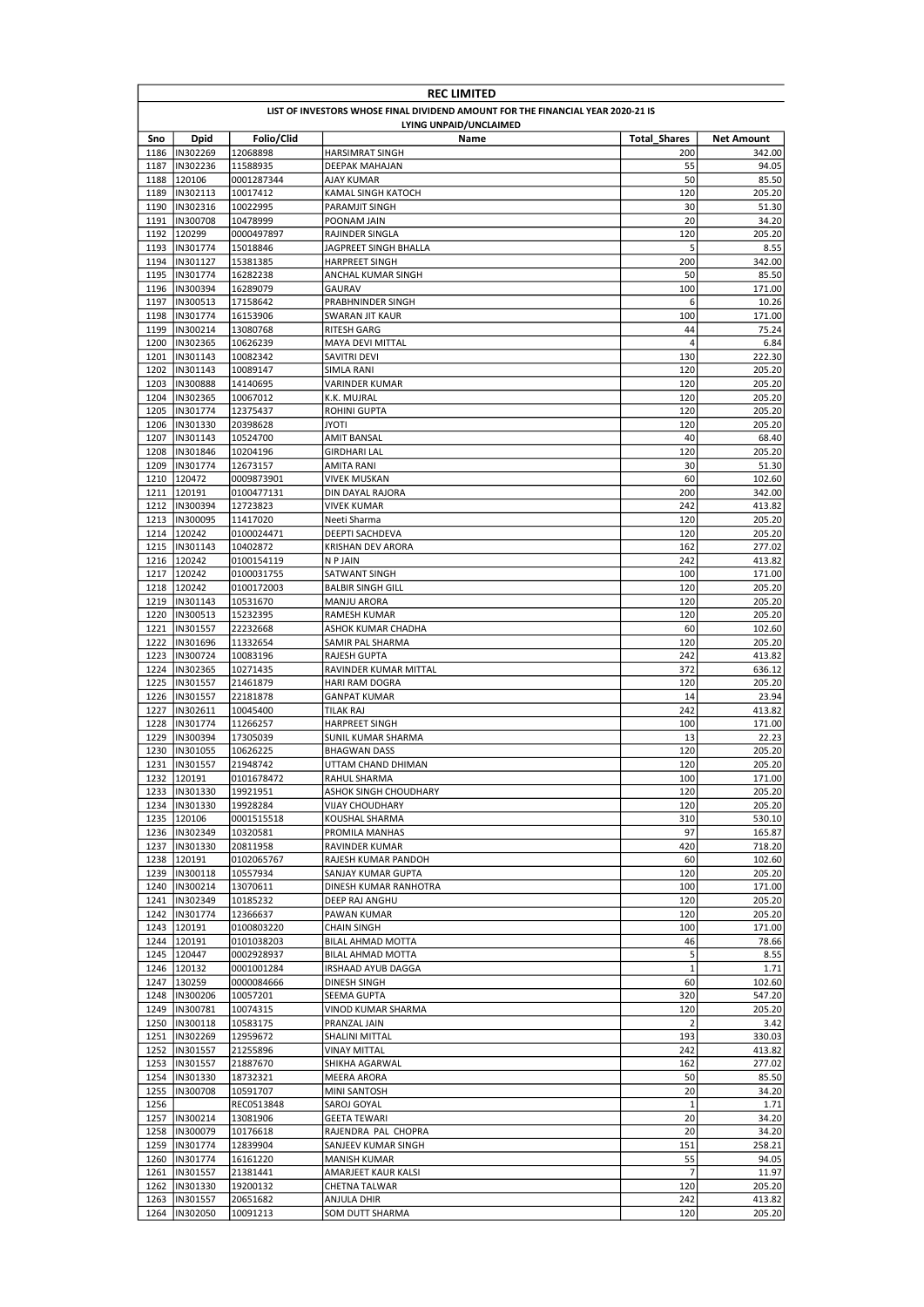| <b>REC LIMITED</b> |                                                                                 |            |                                         |                         |                   |  |  |  |
|--------------------|---------------------------------------------------------------------------------|------------|-----------------------------------------|-------------------------|-------------------|--|--|--|
|                    | LIST OF INVESTORS WHOSE FINAL DIVIDEND AMOUNT FOR THE FINANCIAL YEAR 2020-21 IS |            |                                         |                         |                   |  |  |  |
|                    |                                                                                 |            | LYING UNPAID/UNCLAIMED                  |                         |                   |  |  |  |
| Sno                | <b>Dpid</b>                                                                     | Folio/Clid | Name                                    | <b>Total Shares</b>     | <b>Net Amount</b> |  |  |  |
| 1265               | 120242                                                                          | 0000075824 | ANIL KUMAR GUPTA                        | 242                     | 413.82            |  |  |  |
| 1266               | IN303108                                                                        | 10065876   | <b>MANOJ KUMAR</b>                      | 120                     | 205.20            |  |  |  |
| 1267               | IN302269                                                                        | 10254054   | VINOD KUMAR SINHA                       | 200                     | 342.00            |  |  |  |
| 1268               | IN301653                                                                        | 10220823   | RAHUL CHANDER KASHYAP                   | 400                     | 684.00            |  |  |  |
| 1269               | 120299                                                                          | 0000151346 | RAKESH MANI TRIPATHI                    | 16                      | 27.36             |  |  |  |
| 1270               | 120488                                                                          | 0000035254 | MANURAJ KAPOOR                          | 25                      | 42.75             |  |  |  |
| 1271               | IN301774                                                                        | 12425971   | MANJU SACHDEV                           | 109                     | 186.39            |  |  |  |
| 1272               | IN300513                                                                        | 15880652   | RAJ KUMAR KHETAN                        | 120                     | 205.20            |  |  |  |
|                    | 1273  IN301127                                                                  | 16065199   | AMIT KAUL                               | 130                     | 222.30            |  |  |  |
| 1274               | IN301477                                                                        | 20044719   | SMITA SINGHAL                           | 162                     | 277.02            |  |  |  |
| 1275               | IN304295                                                                        | 10228124   | S C GUPTA                               | 120                     | 205.20            |  |  |  |
| 1276               | IN301670                                                                        | 10162007   | MADHU VERMA                             | 162                     | 277.02            |  |  |  |
| 1277               | IN300214                                                                        | 12161529   | ATTAM PARKASH AHUJA                     | 120                     | 205.20            |  |  |  |
| 1278               | IN300513                                                                        | 15688877   | RAVI KUMAR DHAMEJA                      | 130                     | 222.30            |  |  |  |
| 1279               | IN303116                                                                        | 10552375   | RAJIV KUMAR TRIPATHI                    | 533                     | 911.43            |  |  |  |
| 1280               | IN301774                                                                        | 12651457   | SANYOG MITTAL                           | 120                     | 184.20            |  |  |  |
| 1281               | IN301774                                                                        | 13877395   |                                         | 10                      | 17.10             |  |  |  |
|                    |                                                                                 |            | NITENDRA SINGH                          |                         |                   |  |  |  |
| 1282               | IN301557                                                                        | 20792098   | AKHILESH CHAND SHUKLA                   | 58                      | 99.18             |  |  |  |
| 1283               | IN301557                                                                        | 21888412   | AMIT KUMAR AGARWAL                      | 120                     | 205.20            |  |  |  |
| 1284               |                                                                                 | REC0510878 | S K UPADHAYAY                           | $\overline{2}$          | 3.42              |  |  |  |
| 1285               |                                                                                 | REC0512109 | URMILA GAUR                             | $\mathbf 2$             | 3.42              |  |  |  |
| 1286               |                                                                                 | REC0512112 | SARVESH KUMAR UPADHAYAY                 | $\mathbf 2$             | 3.42              |  |  |  |
| 1287               |                                                                                 | REC0512975 | <b>URMILA GAUR</b>                      | $\overline{2}$          | 3.42              |  |  |  |
| 1288               |                                                                                 | REC0513495 | URMILA GAUR                             | $\mathbf 2$             | 3.42              |  |  |  |
| 1289               |                                                                                 | REC0513496 | URMILA GAUR                             | $\overline{2}$          | 3.42              |  |  |  |
| 1290               | IN300513                                                                        | 19270225   | SUSHILA SHARMA                          | 200                     | 342.00            |  |  |  |
| 1291               | IN301557                                                                        | 21729194   | SURINDER KAUR                           | 166                     | 283.86            |  |  |  |
| 1292               | 120214                                                                          | 0000043581 | RADHEY SHYAM SHARMA                     | 120                     | 205.20            |  |  |  |
| 1293               | IN301774                                                                        | 10208241   | Asha Pandey                             | 40                      | 68.40             |  |  |  |
|                    | 1294 IN301557                                                                   | 21229275   | <b>NEELAM KUSHWAH</b>                   | 120                     | 205.20            |  |  |  |
| 1295               | IN301006                                                                        | 10066213   | <b>VINITA VARSHENY</b>                  | 178                     | 304.38            |  |  |  |
| 1296               | IN301557                                                                        | 10122402   | SAROJ AGARWAL                           | 120                     | 205.20            |  |  |  |
| 1297               | IN301055                                                                        | 10662448   | UDAI SHANKER MEHROTRA                   | 130                     | 200.30            |  |  |  |
| 1298               | IN300888                                                                        | 13765581   | LATA AGARWAL                            | 10                      | 17.10             |  |  |  |
| 1299               | IN300513                                                                        | 14767513   | SUBHASH CHAND JAIN                      | $\overline{2}$          | 3.42              |  |  |  |
| 1300               | IN301330                                                                        | 19322778   | RAHUL BASOTIA                           | 142                     | 242.82            |  |  |  |
| 1301               | 120314                                                                          | 0000104455 | UPMA GUPTA                              | 60                      | 102.60            |  |  |  |
| 1302               | IN301557                                                                        | 10155037   | NAVIN AGARWAL                           | 120                     | 205.20            |  |  |  |
| 1303               | IN301557                                                                        | 21163482   | RICHA AGARWAL                           | 120                     | 205.20            |  |  |  |
| 1304               | IN301330                                                                        | 18855902   | <b>GURBACHAN SINGH SALUJA</b>           | 162                     | 277.02            |  |  |  |
| 1305               | IN301330                                                                        | 18861440   | <b>GURDEEP SINGH SALUJA</b>             | 162                     | 277.02            |  |  |  |
| 1306               | IN301055                                                                        | 10310635   | <b>RAM CHAND</b>                        | 120                     | 205.20            |  |  |  |
| 1307               | IN301557                                                                        | 21519514   | LOVLEEN KAUR                            | 14                      | 23.94             |  |  |  |
| 1308               | IN301557                                                                        | 21259268   | DEEPAK MAHAJAN                          | 120                     | 205.20            |  |  |  |
| 1309               | IN301774                                                                        | 12847342   | <b>VINAY PATEL</b>                      | $\overline{\mathbf{4}}$ | 6.84              |  |  |  |
| 1310               | IN301557                                                                        | 20724044   | MANOJ KUMAR KALWANI                     | 120                     | 205.20            |  |  |  |
|                    | 1311 120398                                                                     | 0000128192 | <b>ANJANA</b>                           | 20                      | 34.20             |  |  |  |
|                    | 1312 130387                                                                     | 0000125016 | NARENDRA KUMAR MONGA                    | 20                      | 34.20             |  |  |  |
|                    | 1313 120304                                                                     | 0000048660 | KANAK PANDEY                            | 100                     | 171.00            |  |  |  |
|                    | 1314 120612                                                                     | 0000142391 | PUSHPA SACHAN                           | 146                     | 249.66            |  |  |  |
|                    | 1315  IN301557                                                                  |            |                                         |                         |                   |  |  |  |
|                    | 1316  IN301696                                                                  | 21737589   | DEEPANKER SRIVASTAVA<br>UPNISHAND DUBEY | 120<br>36               | 205.20<br>61.56   |  |  |  |
|                    |                                                                                 | 11510308   |                                         |                         |                   |  |  |  |
|                    | 1317  IN301006                                                                  | 10106878   | KAPIL GOSWAMI                           | 115                     | 196.65            |  |  |  |
|                    | 1318  IN302236                                                                  | 10671915   | SUSHIL KUMAR KESHARWANI                 | 5                       | 8.55              |  |  |  |
|                    | 1319 IN300214                                                                   | 12788202   | ARUP BANERJI                            | 200                     | 268.00            |  |  |  |
|                    | 1320  IN301557                                                                  | 20255807   | SUDHIR KUMAR GAUR                       | 120                     | 205.20            |  |  |  |
|                    | 1321  IN301330                                                                  | 20262234   | JAI KUKREJA                             | 120                     | 205.20            |  |  |  |
|                    | 1322 IN301557                                                                   | 20773858   | SADHANA GAUR                            | 160                     | 273.60            |  |  |  |
|                    | 1323  IN301557                                                                  | 20965365   | ADARSH KUMAR RAI                        | 320                     | 547.20            |  |  |  |
|                    | 1324  IN301557                                                                  | 20982053   | <b>BANSH NARAYAN RAI</b>                | 120                     | 205.20            |  |  |  |
|                    | 1325  IN301557                                                                  | 21650766   | G P N SINGH                             | 20                      | 34.20             |  |  |  |
|                    | 1326 120229                                                                     | 0000016608 | NEELAM JAISWAL                          | 120                     | 205.20            |  |  |  |
|                    | 1327  IN301330                                                                  | 19772556   | <b>BHAGI RATHI TIWARI</b>               | 300                     | 513.00            |  |  |  |
|                    | 1328  IN301653                                                                  | 10110564   | RAJESH KUMAR AGARWAL                    | 146                     | 249.66            |  |  |  |
|                    | 1329 IN301330                                                                   | 18948183   | <b>ASHOK KUMAR</b>                      | 130                     | 222.30            |  |  |  |
|                    | 1330  IN301330                                                                  | 19225246   | RAKESH KUMAR GUPTA                      | 120                     | 205.20            |  |  |  |
|                    | 1331  IN301557                                                                  | 21538375   | VIJAY KUMAR                             | 30                      | 51.30             |  |  |  |
|                    | 1332 IN301557                                                                   | 21279686   | MANJU CHOWDHARY                         | 242                     | 413.82            |  |  |  |
|                    | 1333 120109                                                                     | 0003522044 | SHAFAQUE KHAN                           | 250                     | 427.50            |  |  |  |
|                    | 1334  IN301774                                                                  | 13829992   | ATUL KUMAR AGRAHARI                     | 174                     | 267.54            |  |  |  |
|                    | 1335  IN300513                                                                  | 11194045   | MAHESH CHANDRA PALIWAL                  | 60                      | 102.60            |  |  |  |
|                    | 1336 120612                                                                     | 0000057458 | <b>DILIP KUMAR</b>                      | 120                     | 205.20            |  |  |  |
| 1337               | 130259                                                                          | 0000713782 | SURENDRA PRASAD SINGH                   | 120                     | 205.20            |  |  |  |
|                    | 1338  IN301127                                                                  | 16471068   | SANJEEV KUMAR SINGHI                    | 242                     | 413.82            |  |  |  |
|                    | 1339  IN301330                                                                  | 17780871   | SUMAN KUMAR SINGHI                      | 242                     | 413.82            |  |  |  |
|                    | 1340  IN301330                                                                  | 18832034   | ANIL KUMAR AGRAWAL                      | 120                     | 205.20            |  |  |  |
| 1341               | IN301330                                                                        | 19481044   | GHANSHYAM DAS GUPTA                     | 242                     | 413.82            |  |  |  |
|                    | 1342  IN301557                                                                  | 20069379   | SANDEEP SHAH                            | 134                     | 229.14            |  |  |  |
| 1343               | IN302269                                                                        | 10905219   | JAI KUMAR SAMARIA                       | 120                     | 205.20            |  |  |  |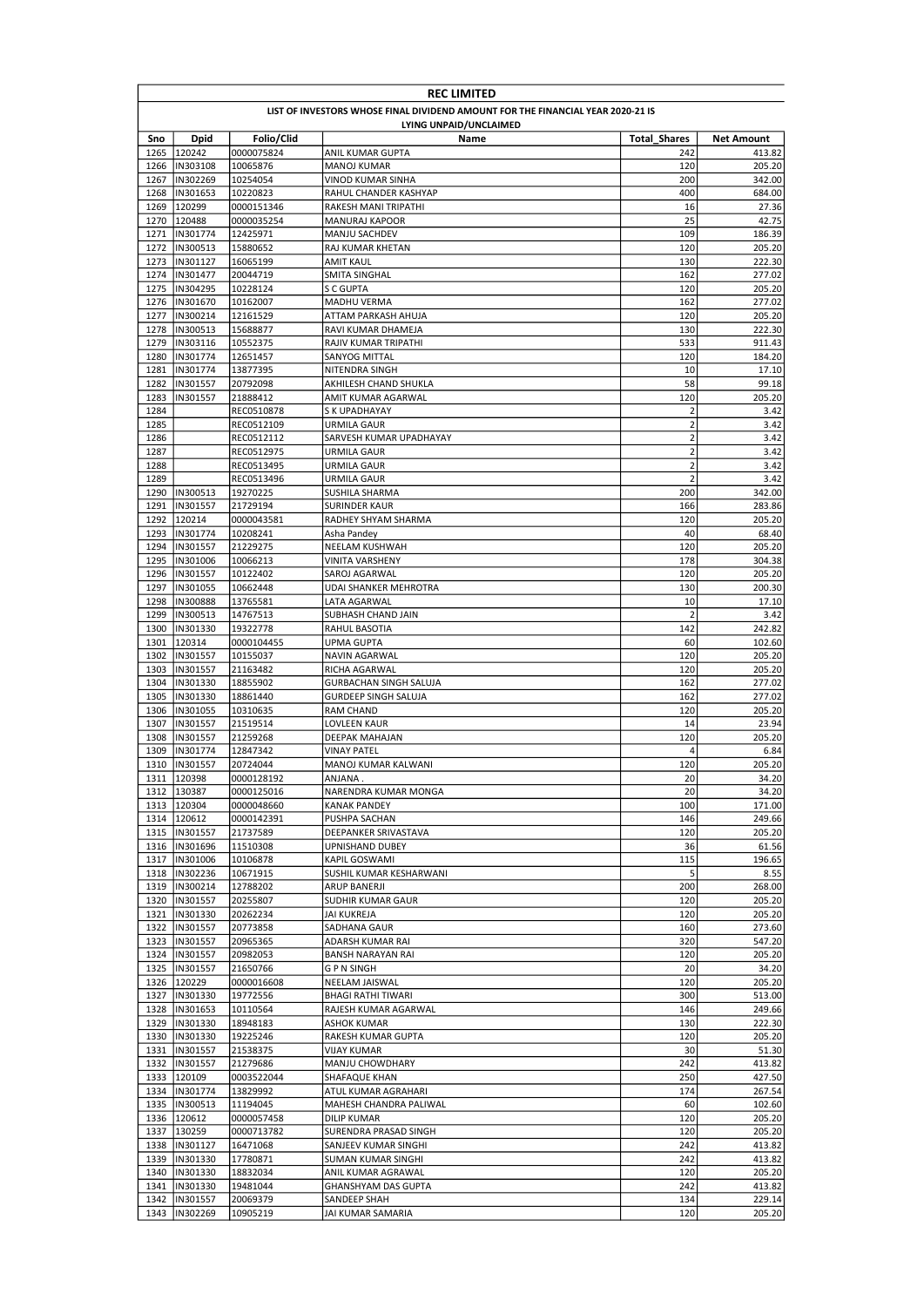|              | <b>REC LIMITED</b>                                                              |                      |                                      |                     |                   |  |  |  |
|--------------|---------------------------------------------------------------------------------|----------------------|--------------------------------------|---------------------|-------------------|--|--|--|
|              | LIST OF INVESTORS WHOSE FINAL DIVIDEND AMOUNT FOR THE FINANCIAL YEAR 2020-21 IS |                      |                                      |                     |                   |  |  |  |
|              |                                                                                 |                      | LYING UNPAID/UNCLAIMED               |                     |                   |  |  |  |
| Sno          | <b>Dpid</b>                                                                     | Folio/Clid           | Name                                 | <b>Total Shares</b> | <b>Net Amount</b> |  |  |  |
| 1344         | 130387                                                                          | 0000047170           | DINESH CHANDRA MISHRA                | 120                 | 205.20            |  |  |  |
| 1345         | IN301127                                                                        | 16471092             | SHOBHA DEVI SINGHI                   | 242                 | 413.82            |  |  |  |
| 1346         | IN301127                                                                        | 16471123             | SUDHA DEVI SINGHI                    | 242                 | 413.82            |  |  |  |
| 1347         | IN301127                                                                        | 16474833             | USHA DEVI SINGHI                     | 242                 | 413.82            |  |  |  |
| 1348<br>1349 | IN301330<br>IN301557                                                            | 18844511<br>21739556 | RAJIV KHANNA<br>PRABHU DAYAL AGRAWAL | 120<br>120          | 184.20<br>205.20  |  |  |  |
| 1350         | IN302201                                                                        | 11340330             | DINESH KUMAR MAURYA                  | 130                 | 222.30            |  |  |  |
| 1351         | 120327                                                                          | 0000122400           | <b>VIBHA MISHRA</b>                  | 14                  | 23.94             |  |  |  |
| 1352         | IN301557                                                                        | 20054655             | USHA RANI                            | 120                 | 205.20            |  |  |  |
| 1353         | IN301557                                                                        | 20624286             | PANKAJ SINGH                         | 120                 | 205.20            |  |  |  |
| 1354         | IN300556                                                                        | 10195660             | RADHEY RAMAN SINGH                   | 80                  | 136.80            |  |  |  |
| 1355         | IN300513                                                                        | 13534549             | DANIEL KUMAR SINGH                   | 4                   | 6.84              |  |  |  |
| 1356         | IN300513                                                                        | 16333789             | ARVIND KUMAR MISHRA                  | 120                 | 205.20            |  |  |  |
| 1357         | IN302236                                                                        | 10418883             | GANESH PRASAD SRIVASTAVA             | 120                 | 205.20            |  |  |  |
| 1358         | IN301557                                                                        | 10022870             | ANKUR AGRAWAL                        | 484                 | 827.64            |  |  |  |
| 1359         | IN300079                                                                        | 10293679             | MANJU DEVI                           | 120                 | 205.20            |  |  |  |
| 1360         | IN301774                                                                        | 10841606             | SANDEEP RASTOGI                      | 242                 | 413.82            |  |  |  |
| 1361         | 120132                                                                          | 0000663761           | PRIYANKA RASTOGI                     | 120                 | 205.20            |  |  |  |
| 1362         | IN300214                                                                        | 12542766             | RAJNI KANT RASTOGI                   | 240                 | 410.40            |  |  |  |
| 1363         | IN300394                                                                        | 17120969             | ABHISHEK MEHROTRA                    | 12                  | 20.52             |  |  |  |
| 1364<br>1365 | IN301330<br>IN300450                                                            | 20318703<br>13773889 | <b>DHARMENDER GOEL</b>               | 120<br>16           | 205.20            |  |  |  |
| 1366         | IN301055                                                                        | 10733713             | GARIMA ARORA<br>ASHOK TEWARI         | 60                  | 27.36<br>102.60   |  |  |  |
| 1367         | IN301696                                                                        | 11079753             | <b>VIKAS SHUKLA</b>                  | 20                  | 34.20             |  |  |  |
| 1368         | IN301557                                                                        | 20217307             | ARVIND VERMA                         | 50                  | 85.50             |  |  |  |
| 1369         | IN301557                                                                        | 10991302             | SUMITA RASTOGI                       | 130                 | 222.30            |  |  |  |
| 1370         | IN301330                                                                        | 18568315             | REENA GUPTA                          | 120                 | 205.20            |  |  |  |
| 1371         | 120384                                                                          | 0000631232           | MATHURA PRASAD PATEL                 | 40                  | 68.40             |  |  |  |
| 1372         | IN301557                                                                        | 21218311             | RANJAN KUMAR SAHA                    | 120                 | 205.20            |  |  |  |
|              | 1373  IN301055                                                                  | 10503133             | POOJA MALHOTRA                       | 162                 | 277.02            |  |  |  |
| 1374         | IN300513                                                                        | 16089079             | LALLAN KUMAR                         | 100                 | 171.00            |  |  |  |
| 1375         | IN301557                                                                        | 21865705             | RICHA MISRA                          | 60                  | 102.60            |  |  |  |
| 1376         | IN301557                                                                        | 21028492             | SATYA PAL ARORA                      | 120                 | 205.20            |  |  |  |
| 1377         | IN301557                                                                        | 20870464             | <b>NAR PINGAL</b>                    | 150                 | 256.50            |  |  |  |
| 1378         | IN301557                                                                        | 21160917             | PRAMOD PRAKASH                       | 242                 | 413.82            |  |  |  |
| 1379         | 120346                                                                          | 0000399259           | AJAI KUMAR SINGH                     | 100                 | 171.00            |  |  |  |
| 1380         | IN301330                                                                        | 18515671             | USHA PANDEY                          | 68                  | 116.28            |  |  |  |
| 1381<br>1382 | IN301330<br>IN301557                                                            | 20120674<br>21925839 | RAJESH KUMAR SHARMA<br>SANDHYA GUPTA | 120<br>120          | 205.20<br>205.20  |  |  |  |
| 1383         | IN301557                                                                        | 22045745             | ZAKIR HUSSAIN                        | 162                 | 277.02            |  |  |  |
| 1384         | IN301055                                                                        | 10604927             | SHASHI MISHRA                        | 120                 | 205.20            |  |  |  |
| 1385         | IN301557                                                                        | 21215510             | NAMRATA RAI                          | 100                 | 171.00            |  |  |  |
| 1386         | IN300513                                                                        | 14579413             | ABHISHEK GOEL                        | 120                 | 205.20            |  |  |  |
| 1387         | IN300708                                                                        | 10263354             | ABHA                                 | 120                 | 205.20            |  |  |  |
| 1388         | 130319                                                                          | 0000035300           | INDRA PAL SINGH                      | 162                 | 277.02            |  |  |  |
| 1389         | IN301557                                                                        | 20574339             | <b>MANOJ KUMAR GUPTA</b>             | 120                 | 205.20            |  |  |  |
|              | 1390 120132                                                                     | 0000596176           | PUSHPA SINGH.                        | 297                 | 507.87            |  |  |  |
|              | 1391  IN300556                                                                  | 10182995             | DHIRENDRA KUMAR                      | 120                 | 205.20            |  |  |  |
| 1392         | 130414                                                                          | 0001734197           | SUNIL KUMAR TRIPATHI                 | 16                  | 27.36             |  |  |  |
| 1393         | IN301557                                                                        | 20658182             | ANSHU SINHA                          | 150                 | 256.50            |  |  |  |
|              | 1394 IN301557                                                                   | 22137572             | CHAKRAPANI PANDEY                    | 20                  | 34.20             |  |  |  |
|              | 1395  IN300079                                                                  | 10197964             | SAVITA SHARMA                        | 130                 | 222.30            |  |  |  |
| 1396         | IN300450                                                                        | 13565050             | SANJAY KUMAR                         | 120                 | 205.20            |  |  |  |
|              | 1397  IN300394                                                                  | 17471754             | DHANANJAY KUMAR                      | 150                 | 256.50            |  |  |  |
|              | 1398  IN301557<br>1399  IN301557                                                | 21816553             | <b>BIMLESH KUMAR TRIPATHI</b>        | 50                  | 85.50             |  |  |  |
|              | 1400  IN301557                                                                  | 20874102<br>22087809 | RAM NAYAN SINGH<br>PREM SAGAR        | 100<br>84           | 171.00<br>143.64  |  |  |  |
|              | 1401  IN301557                                                                  | 22102082             | SANJAI KUMAR AGARWAL                 | 120                 | 205.20            |  |  |  |
| 1402         | IN300556                                                                        | 10140649             | PRAVIN KUMAR JHA                     | 120                 | 205.20            |  |  |  |
| 1403         | IN300888                                                                        | 13627986             | SURESH KUMAR AGARWAL                 | 242                 | 413.82            |  |  |  |
|              | 1404  IN301696                                                                  | 11979655             | PASHUPATI NATH TRIVEDI               | 6                   | 10.26             |  |  |  |
| 1405         | IN301696                                                                        | 12036072             | RAM KUMAR SINGH                      | 4                   | 6.84              |  |  |  |
| 1406         | IN301696                                                                        | 12036089             | HARISHWAR SINGH                      | 24                  | 41.04             |  |  |  |
| 1407         | 120612                                                                          | 0000284357           | TARUN AGARWAL                        | 120                 | 205.20            |  |  |  |
|              | 1408  IN301557                                                                  | 20604993             | NIRANJAN PRASAD MEHROTRA             | 80                  | 136.80            |  |  |  |
| 1409         | IN301557                                                                        | 21905337             | MEENU SINGH                          | 120                 | 205.20            |  |  |  |
|              | 1410  IN300513                                                                  | 13783643             | ASHUTOSH KUMAR DWIVEDI               | 272                 | 465.12            |  |  |  |
|              | 1411  IN302822                                                                  | 10152924             | GIRISH KUMAR SINGH                   | 200                 | 342.00            |  |  |  |
|              | 1412  IN302050                                                                  | 10108674             | NISHANT NAGWANI                      | $\overline{2}$      | 3.42              |  |  |  |
|              | 1413  IN300589                                                                  | 10085818             | SONEET AGARWAL                       | 120                 | 205.20            |  |  |  |
|              | 1414  IN301055                                                                  | 10769634             | GIRISH BALA GUPTA                    | 120                 | 205.20            |  |  |  |
|              | 1415  IN301774                                                                  | 11034671             | MOHD AZAM                            | 4                   | 6.84              |  |  |  |
|              | 1416  IN301774                                                                  | 11977208             | PAVAN KUMAR GUPTA                    | 300                 | 513.00            |  |  |  |
|              | 1417 130259                                                                     | 0000875796           | shivani sharma                       | 120                 | 205.20            |  |  |  |
|              | 1418  IN302679<br>1419  IN301774                                                | 31165552             | PUSHPA RANI<br>SUNIL KANT GAUR       | 130<br>60           | 222.30<br>102.60  |  |  |  |
|              | 1420  IN301055                                                                  | 10882461<br>10162964 | RUCHI RASTOGI                        | 146                 | 249.66            |  |  |  |
|              | 1421  IN300079                                                                  | 10229295             | ANIRUDH PRASAD YADAV                 | 50                  | 85.50             |  |  |  |
|              | 1422 120191                                                                     | 0100068091           | AKRAM KHAN                           | 100                 | 171.00            |  |  |  |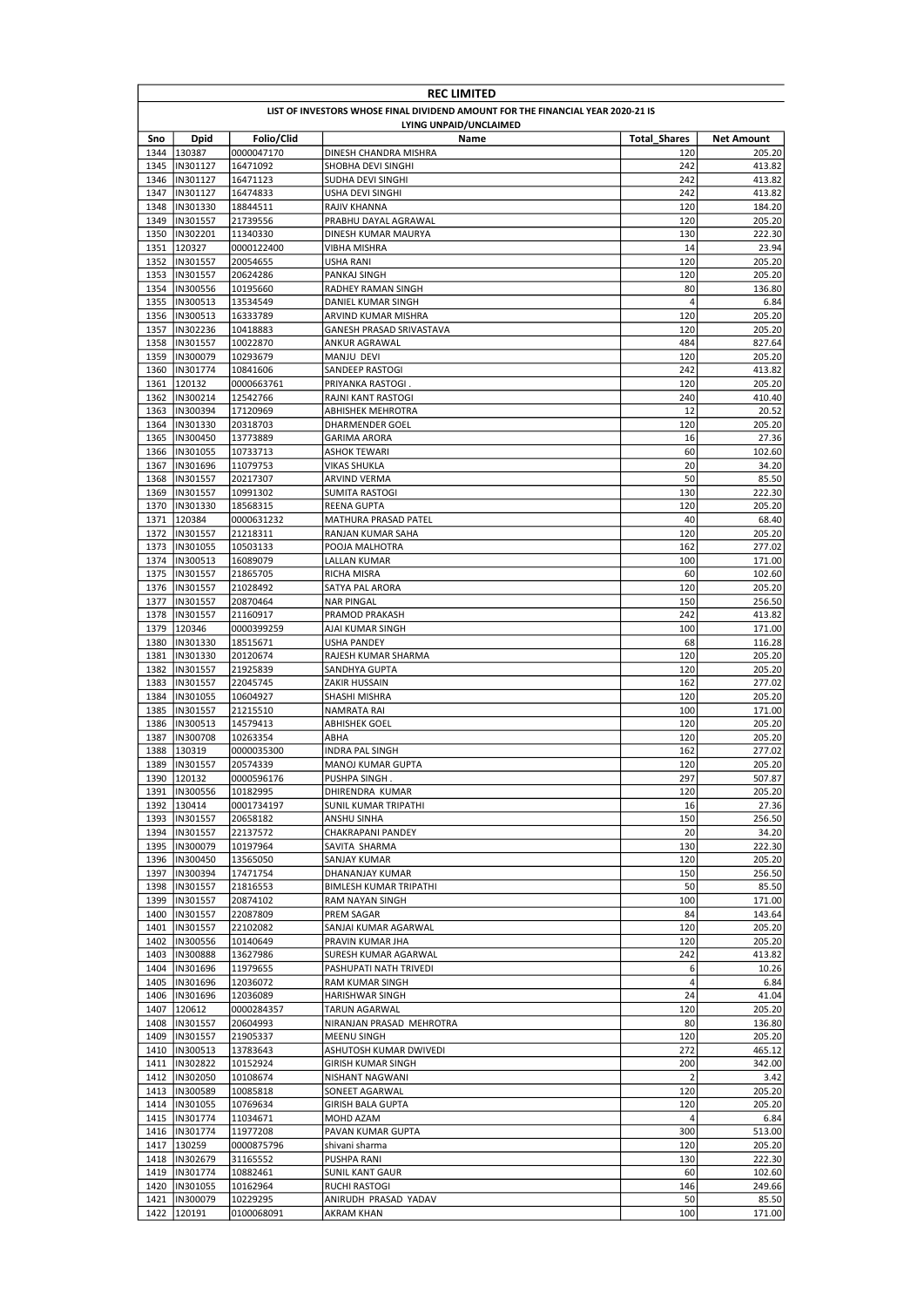|              | <b>REC LIMITED</b>                                                              |                          |                                           |                     |                   |  |  |
|--------------|---------------------------------------------------------------------------------|--------------------------|-------------------------------------------|---------------------|-------------------|--|--|
|              | LIST OF INVESTORS WHOSE FINAL DIVIDEND AMOUNT FOR THE FINANCIAL YEAR 2020-21 IS |                          |                                           |                     |                   |  |  |
|              |                                                                                 |                          | LYING UNPAID/UNCLAIMED                    |                     |                   |  |  |
| Sno          | <b>Dpid</b>                                                                     | Folio/Clid               | Name                                      | <b>Total Shares</b> | <b>Net Amount</b> |  |  |
| 1423         | IN300450                                                                        | 13843604                 | <b>CHARU MEHROTRA</b>                     | 100                 | 171.00            |  |  |
| 1424         | IN301653                                                                        | 10189084                 | SHEETAL                                   | 120                 | 205.20            |  |  |
| 1425         |                                                                                 | REC0514060               | SANGITA MITTAL                            | 1<br>$\mathbf{1}$   | 1.71              |  |  |
| 1426<br>1427 | IN300513                                                                        | REC0514061               | SANGITA MITTAL<br>PRABHAKAR SINGH         | 35                  | 1.71<br>59.85     |  |  |
| 1428         | IN300118                                                                        | 17709392<br>10949363     | MEENAKSHI AGARWAL                         | 120                 | 205.20            |  |  |
| 1429         | IN301557                                                                        | 21437985                 | RAKESH KUMAR KARNWAL                      | 7                   | 11.97             |  |  |
| 1430         | IN301983                                                                        | 10683218                 | SANHYESH KUMAR GUPTA                      | 91                  | 155.61            |  |  |
| 1431         | <b>IN302269</b>                                                                 | 12585647                 | RICHA MITTAL                              | 100                 | 171.00            |  |  |
| 1432         | IN301983                                                                        | 10501673                 | IKRAMUDDIN                                | 48                  | 82.08             |  |  |
| 1433         | IN301590                                                                        | 10065888                 | <b>MUKESH KUMAR JAIN</b>                  | 120                 | 205.20            |  |  |
| 1434         | IN302365                                                                        | 10308212                 | ARUN ANEJA                                | 120                 | 205.20            |  |  |
| 1435         | 120612                                                                          | 0000143598               | SATNAM KAUR                               | 100                 | 171.00            |  |  |
| 1436         | IN300183                                                                        | 13530159                 | ANJU MAHESHWARI                           | 120                 | 205.20            |  |  |
| 1437         | IN301774                                                                        | 12714330                 | <b>RUBY SHARMA</b>                        | 160                 | 273.60            |  |  |
| 1438         | IN301557                                                                        | 22119521                 | PRADEEP KUMAR SINGH                       | 120                 | 205.20            |  |  |
| 1439         | IN300394                                                                        | 16763169                 | PRATIBHA BHATIA                           | 30                  | 51.30             |  |  |
| 1440         | IN301557                                                                        | 21141099                 | <b>MUKESH KUMAR</b>                       | 120                 | 205.20            |  |  |
| 1441         | IN301557                                                                        | 21141110                 | SHAMA                                     | 100                 | 171.00            |  |  |
| 1442         | IN300940                                                                        | 10279506                 | ALKA MITTAL                               | 130                 | 222.30            |  |  |
| 1443         | IN303108                                                                        | 10074032                 | ANKUR KUMAR GOEL                          | 120                 | 205.20            |  |  |
| 1444         | 120164                                                                          | 0400001520               | RAM KUMAR CHOURASIA                       | 150                 | 256.50            |  |  |
| 1445         | 120164                                                                          | 0400030877               | DEVENDERA KUMAR                           | 120                 | 205.20            |  |  |
| 1446         | IN300450                                                                        | 12017908                 | <b>GAURAV VARMA</b>                       | 100                 | 171.00            |  |  |
| 1447         | IN300513                                                                        | 14463012                 | SWATI SINGH                               | 50                  | 85.50             |  |  |
| 1448         | IN301127                                                                        | 16088980                 | VIRENDRA KUMAR JHINGRAN                   | 120                 | 205.20            |  |  |
| 1449         | IN301557                                                                        | 22122165                 | PUSHP LATA DUSEJA                         | 22                  | 37.62             |  |  |
| 1450         | 120164                                                                          | 0400032232               | SARSWATI DEVI                             | 120                 | 205.20            |  |  |
| 1451<br>1452 | 120106<br>120332                                                                | 0400031550<br>0000585122 | ARUNA SINGH RATHORE<br><b>SUMAN JUYAL</b> | 400<br>120          | 684.00<br>205.20  |  |  |
| 1453         | IN301557                                                                        | 21123434                 | RAM BABU SINGH                            | 120                 | 205.20            |  |  |
| 1454         | IN301774                                                                        | 12443721                 | PRASHANT KUMAR                            | 120                 | 205.20            |  |  |
| 1455         | IN301774                                                                        | 15067088                 | <b>MAMTA</b>                              | 50                  | 85.50             |  |  |
| 1456         | IN301330                                                                        | 19956397                 | SATYAVIR ARYA                             | 300                 | 513.00            |  |  |
| 1457         | IN301774                                                                        | 12644683                 | <b>BHAWAR SINGH</b>                       | 120                 | 205.20            |  |  |
| 1458         | IN302113                                                                        | 10054347                 | SHEFALI BAIJAL                            | 200                 | 342.00            |  |  |
| 1459         | IN301653                                                                        | 10123576                 | AKHILESH PRAKASH                          | 120                 | 205.20            |  |  |
| 1460         | 120191                                                                          | 0103018745               | MANCHIT SACHDEVA                          | 242                 | 413.82            |  |  |
| 1461         | IN301774                                                                        | 12410267                 | HEMANT KUMAR GUPTA                        | 117                 | 200.07            |  |  |
| 1462         | IN301774                                                                        | 14194017                 | SHEFALI BAIJAL                            | 120                 | 205.20            |  |  |
| 1463         | IN301774                                                                        | 16426719                 | JITENDRA KUMAR GUPTA                      | 242                 | 372.82            |  |  |
| 1464         | IN301330                                                                        | 17950063                 | URMILA BAIJAL                             | 162                 | 277.02            |  |  |
| 1465         | IN301557                                                                        | 22018470                 | PREETI GUPTA                              | 120                 | 205.20            |  |  |
| 1466         | IN302050                                                                        | 10028988                 | NEERAJ KUMAR JAIN                         | 120                 | 205.20            |  |  |
| 1467         | IN302050                                                                        | 10088588                 | MANISHA SHARMA                            | 40                  | 68.40             |  |  |
| 1468         | IN302050                                                                        | 10092038                 | SUDHIR KUMAR CHADHA                       | 120                 | 184.20            |  |  |
| 1469         | IN302201                                                                        | 10526330                 | <b>CHIRAG SHARAWAT</b>                    | 114                 | 194.94            |  |  |
|              | 1470  IN301774                                                                  | 11834121                 | HARBANS LAL ARORA                         | 120                 | 205.20            |  |  |
| 1471         | 120175                                                                          | 0000106528               | MOHAMMED ALTAF                            | 120                 | 205.20            |  |  |
| 1472         | 120447                                                                          | 0005144477               | <b>MANSI GARG</b>                         | 21                  | 35.91             |  |  |
| 1473         | IN301330                                                                        | 20533224                 | VIVEK KUMAR VERMA                         | 120                 | 205.20            |  |  |
| 1474         | IN302365                                                                        | 10602850                 | RAJ KUMAR SIROHI                          | 242                 | 413.82            |  |  |
| 1475         | IN302201<br>1476  IN301557                                                      | 10768292                 | PRATAP CHAND ARYA                         | 7<br>130            | 11.97             |  |  |
|              | 1477  IN302365                                                                  | 21456402<br>10734132     | SUNITA RASTOGI<br>NEERAJ KUMAR SINGHAL    | 120                 | 222.30<br>205.20  |  |  |
| 1478         | IN301774                                                                        | 10310298                 | <b>MANI GUPTA</b>                         | 162                 | 277.02            |  |  |
| 1479         | IN301590                                                                        | 10029068                 | ASHISH KUCHHAL                            | 242                 | 413.82            |  |  |
| 1480         | IN301590                                                                        | 10039512                 | ANUJ JAIN                                 | 60                  | 102.60            |  |  |
| 1481         | IN301590                                                                        | 10073733                 | KEDAR NATH AGARWAL                        | 60                  | 102.60            |  |  |
| 1482         | IN301209                                                                        | 10109056                 | MADHU YADAV                               | 100                 | 171.00            |  |  |
| 1483         | IN301209                                                                        | 10157230                 | UMA YADAV                                 | 120                 | 205.20            |  |  |
| 1484         | 120335                                                                          | 0001465101               | ANITA AGGARWAL                            | 100                 | 171.00            |  |  |
| 1485         | IN301186                                                                        | 20119534                 | GAURAV KOHLI                              | 200                 | 342.00            |  |  |
| 1486         | IN301774                                                                        | 10484040                 | DINESH CHANDRA TIWARI                     | 4                   | 6.84              |  |  |
| 1487         | IN301557                                                                        | 21072497                 | <b>NAVITA JAIN</b>                        | 8                   | 13.68             |  |  |
| 1488         | IN300513                                                                        | 21028897                 | SANJAY KUMAR PATHAK                       | 90                  | 153.90            |  |  |
|              | 1489 120612                                                                     | 0000308630               | SURESH CHANDRA GUPTA                      | 50                  | 85.50             |  |  |
| 1490         | IN301557                                                                        | 22241515                 | PRATAP SINGH BISHT                        | 8                   | 13.68             |  |  |
| 1491         | IN301557                                                                        | 21326629                 | <b>BIRENDRA SINGH BISHT</b>               | 120                 | 205.20            |  |  |
| 1492         | IN300513                                                                        | 17499460                 | SHAILENDRA PRATAP CHAUDHARY               | 6                   | 10.26             |  |  |
| 1493         | IN301557                                                                        | 20621091                 | <b>TARIQ HUSAIN</b>                       | 120                 | 205.20            |  |  |
| 1494         | IN300394                                                                        | 17082567                 | SATYA NARAYAN KUMAR                       | 21                  | 35.91             |  |  |
| 1495         | IN301766                                                                        | 10099716                 | MANJARI KHAITAN                           | 440                 | 752.40            |  |  |
| 1496         | IN301557                                                                        | 22151353                 | RAMESH CHANDRA CHOUDHARY                  | 10                  | 17.10             |  |  |
| 1497         | IN301557                                                                        | 22145978                 | <b>RAHUL GUPTA</b>                        | 120                 | 205.20            |  |  |
| 1498         | IN301557                                                                        | 22016708                 | AJAY KUMAR PANDEY                         | 120                 | 205.20            |  |  |
| 1499         | IN301006                                                                        | 10019736                 | ANIL KUMAR GARG                           | 120                 | 205.20            |  |  |
| 1500         | IN302092                                                                        | 10094767                 | LOKESH AGRAWAL                            | 80                  | 136.80            |  |  |
| 1501         | IN300513                                                                        | 11790477                 | NAURIYAL DEVENDRA SHEKHAR                 | 250                 | 427.50            |  |  |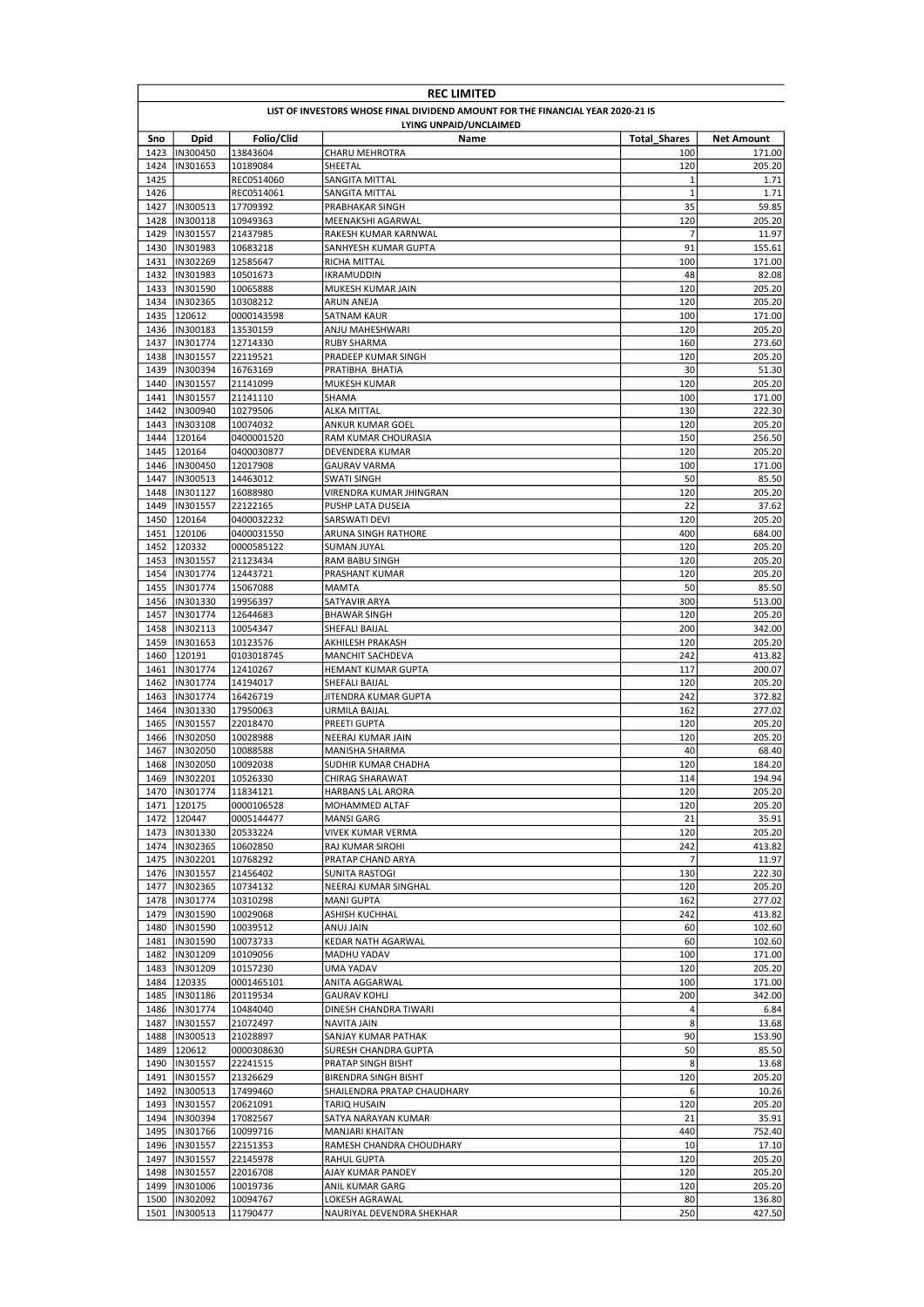|              | <b>REC LIMITED</b>                                                              |                        |                                              |                     |                   |  |  |
|--------------|---------------------------------------------------------------------------------|------------------------|----------------------------------------------|---------------------|-------------------|--|--|
|              | LIST OF INVESTORS WHOSE FINAL DIVIDEND AMOUNT FOR THE FINANCIAL YEAR 2020-21 IS |                        |                                              |                     |                   |  |  |
|              |                                                                                 |                        | LYING UNPAID/UNCLAIMED                       |                     |                   |  |  |
| Sno          | <b>Dpid</b>                                                                     | Folio/Clid             | Name                                         | <b>Total Shares</b> | <b>Net Amount</b> |  |  |
| 1502         | 120299                                                                          | 0002726569             | HARBANS KUMAR AGARWAL                        | 120                 | 205.20            |  |  |
| 1503         | IN301557                                                                        | 20633528               | SHKUNTLA GOYAL                               | 120                 | 205.20            |  |  |
| 1504         | IN301006                                                                        | 10108334               | RENU AGRAWAL                                 | 200                 | 342.00            |  |  |
| 1506         | 1505  IN301774<br>IN301006                                                      | 15528653               | <b>RAJNI GUPTA</b>                           | 100<br>50           | 171.00<br>85.50   |  |  |
| 1507         | 120612                                                                          | 10103486<br>0000030621 | <b>MANOJ KUMAR</b><br>PRAMENDRA KUMAR MITTAL | 242                 | 372.82            |  |  |
| 1508         | 120612                                                                          | 0000030974             | RAMESHWAR CHAND MITTAL                       | 242                 | 372.82            |  |  |
| 1509         | 120612                                                                          | 0000030989             | TARA CHAND MITTAL                            | 242                 | 372.82            |  |  |
| 1510         | 120612                                                                          | 0000039958             | <b>KANCHAN MITTAL</b>                        | 242                 | 413.82            |  |  |
| 1511         | 120612                                                                          | 0000266010             | JAGDISH PRASAD MITTAL                        | 442                 | 679.82            |  |  |
| 1512         | IN301557                                                                        | 20656056               | ARUN KANTA LAVANIA                           | 120                 | 205.20            |  |  |
| 1513         | IN301006                                                                        | 10061799               | SMT. SHASHI SHARMA                           | 120                 | 205.20            |  |  |
| 1514         | IN300118                                                                        | 10328103               | SANJAY TANEJA                                | 12                  | 20.52             |  |  |
| 1515         | 120299                                                                          | 0001541854             | SHAILENDRA SINGH SIKARWAR                    | 242                 | 413.82            |  |  |
| 1516         | IN301557                                                                        | 20623453               | SURESH CHAND SHARMA                          | 120                 | 205.20            |  |  |
| 1517         | IN301557                                                                        | 21247136               | AJITABH MISHRA                               | 120                 | 205.20            |  |  |
|              | 1518  IN301557                                                                  | 21387940               | <b>TARUN DUA</b>                             | 52                  | 88.92             |  |  |
| 1519         | IN301557                                                                        | 10264962               | MUKESH KUMAR AGARWAL                         | 35                  | 59.85             |  |  |
| 1520         | IN301774                                                                        | 15783711               | TAPAN KUMAR SHARMA                           | 242                 | 413.82            |  |  |
| 1521         |                                                                                 | REC0531125             | <b>RAKESH BHARGAVA</b>                       | 10                  | 17.10             |  |  |
| 1522         | IN301006                                                                        | 10020579               | SANTOSH KUMAR GUPTA                          | 60                  | 102.60            |  |  |
| 1523         | 120214                                                                          | 0000009191             | <b>BAL MUKUND GOYAL</b>                      | 120                 | 205.20            |  |  |
| 1524         | IN301557                                                                        | 20268386               | <b>SURESH BABU</b>                           | 120                 | 205.20            |  |  |
| 1525         | IN300214                                                                        | 13334557               | <b>KASHISH TANDON</b>                        | 240                 | 410.40            |  |  |
| 1526         | IN300214                                                                        | 13808819               | PRAMILA SETH                                 | 50                  | 85.50             |  |  |
| 1527         | IN301774                                                                        | 14020079               | <b>LALIT JAIN</b>                            | 100                 | 171.00            |  |  |
|              | 1528  IN301983                                                                  | 10386062               | <b>HARI OM</b>                               | 40                  | 68.40             |  |  |
| 1529         | 120887                                                                          | 0020422037<br>10079022 | RUPESH KUMAR                                 | 15                  | 25.65             |  |  |
| 1530<br>1531 | IN301006<br>120137                                                              |                        | NEELAM AGARWAL                               | 130<br>25           | 222.30            |  |  |
| 1532         | IN301557                                                                        | 0000086633<br>20928298 | PREM NARAYAN AGRAWAL<br>ANAND KUMAR GUPTA    | 195                 | 42.75<br>333.45   |  |  |
| 1533         | IN301557                                                                        | 20907382               | RAM PRAKASH BOHARE                           | 50                  | 85.50             |  |  |
| 1534         | IN301006                                                                        | 10053483               | ABHIJIT V. SARDESAI                          | 100                 | 171.00            |  |  |
| 1535         | IN301774                                                                        | 12733504               | PRADEEP KUMAR BHARGAVA                       | 120                 | 205.20            |  |  |
| 1536         | IN301557                                                                        | 21039830               | <b>INDU PRAKASH SHARMA</b>                   | 120                 | 205.20            |  |  |
| 1537         | IN303606                                                                        | 10001987               | SIDDHARTH NADHERIA                           | 122                 | 208.62            |  |  |
| 1538         | IN303116                                                                        | 10175895               | ATUL KUMAR JAIN                              | 120                 | 205.20            |  |  |
| 1539         | IN303116                                                                        | 10321986               | <b>HARISH VERMA</b>                          | 180                 | 307.80            |  |  |
| 1540         | 120177                                                                          | 0100778853             | YOGENDRA JAIN                                | 20                  | 34.20             |  |  |
| 1541         | 120177                                                                          | 0100806402             | <b>URMILA GUPTA</b>                          | 120                 | 205.20            |  |  |
| 1542         | 130176                                                                          | 0000809813             | <b>MEENA AMBESH</b>                          | 242                 | 413.82            |  |  |
|              | 1543 130414                                                                     | 0001035901             | SEEMA JAIN                                   | 76                  | 129.96            |  |  |
| 1544         | 130414                                                                          | 0003040401             | <b>DINESH GUPTA</b>                          | 120                 | 205.20            |  |  |
| 1545         | IN300394                                                                        | 16272159               | NEELAM AVASTHI                               | 120                 | 205.20            |  |  |
| 1546         | IN301127                                                                        | 16306480               | <b>BRIJ MOHAN SHARMA</b>                     | 120                 | 205.20            |  |  |
| 1547         | IN301330                                                                        | 17598411               | AMBUJ GUPTA                                  | 242                 | 413.82            |  |  |
|              | 1548 IN301330                                                                   | 19163130               | <b>BHAGWAN SAHAI GUPTA</b>                   | 120                 | 205.20            |  |  |
|              | 1549 120206                                                                     | 0000185669             | <b>KAMLA DEVI</b>                            | 40                  | 68.40             |  |  |
|              | 1550  IN300966                                                                  | 10242399               | <b>REHMAT ALI</b>                            | 120                 | 205.20            |  |  |
|              | 1551  IN302105                                                                  | 10317933               | YOGESH JOSHI                                 | 120                 | 205.20            |  |  |
|              | 1552 120314                                                                     | 0000058063             | KAMLA DEVI                                   | 226                 | 386.46            |  |  |
|              | 1553  IN306114                                                                  | 20000725               | SHOBHA RAWAT                                 | 100                 | 171.00            |  |  |
| 1554         | IN301485                                                                        | 20233052               | SWAROOP NARAIN SABOO                         | 130                 | 222.30            |  |  |
|              | 1555  IN301160                                                                  | 30010218               | LALIT KUMAR BENGANI                          | 25                  | 42.75             |  |  |
|              | 1556 IN301160                                                                   | 30362726               | <b>RAKHI PUROHIT</b>                         | 120                 | 205.20            |  |  |
|              | 1557 120366                                                                     | 0000139348             | AKHILESH KUMAR SINGH                         | 120                 | 205.20            |  |  |
|              | 1558 130176                                                                     | 0000018415             | REKHA AGARWAL                                | 130                 | 222.30            |  |  |
|              | 1559  IN301160                                                                  | 30031126               | SHEELA JAIN                                  | 120                 | 205.20            |  |  |
|              | 1560  IN301160                                                                  | 30342250               | <b>RENU GUPTA</b>                            | 120                 | 205.20            |  |  |
| 1561         | IN301160                                                                        | 30372984               | LAXMAN DAS THOKWANI                          | 120                 | 205.20            |  |  |
|              | 1562 120177                                                                     | 0100359830             | KRISHAN KUMAR JAISWAL                        | 120                 | 205.20            |  |  |
|              | 1563 130176                                                                     | 0000163115             | KAUSHALYA PATODI                             | 210                 | 359.10            |  |  |
|              | 1564 130176                                                                     | 0000317296             | RAJESH KUMAR JAIN                            | 120                 | 205.20            |  |  |
|              | 1565  IN301604                                                                  | 20005309               | KALPANA JAIN                                 | 61                  | 104.31            |  |  |
|              | 1566  IN301160                                                                  | 30267565               | PARAG AGARWAL                                | 242                 | 413.82            |  |  |
| 1567         | IN301160                                                                        | 30324807               | GORDHAN DAS AGARWAL                          | 242                 | 413.82            |  |  |
|              | 1568  IN300589                                                                  | 10170262               | ANJU RASTOGI                                 | 120                 | 205.20            |  |  |
|              | 1569 IN301774                                                                   | 10176799               | Prakash Chand Kasliwal                       | 200                 | 342.00            |  |  |
|              | 1570  IN300394                                                                  | 10288560               | <b>BABULAL GANGWAL</b>                       | 242                 | 413.82            |  |  |
|              | 1571 120106                                                                     | 0500226711             | SUNITA CHOUDHARY                             | 242                 | 413.82            |  |  |
|              | 1572 120177                                                                     | 0100238828             | KAMLESH CHOUDHARY                            | 10<br>20            | 17.10             |  |  |
|              | 1573 120332                                                                     | 0005161088             | RATAN KHANDELWAL                             |                     | 34.20             |  |  |
|              | 1574  IN301774                                                                  | 13603933               | <b>PARUL MAKKER</b>                          | 86                  | 147.06            |  |  |
|              | 1575  IN301330                                                                  | 19474031               | DHIRENDRA PRAKASH GOVIL                      | 120                 | 184.20            |  |  |
|              | 1576 IN301485<br>1577  IN301485                                                 | 20048449               | <b>GEETA SINGHAL</b>                         | 242                 | 413.82            |  |  |
|              |                                                                                 | 20230835               | KAMLESH KUMAR VIJAY                          | 120                 | 205.20            |  |  |
|              | 1578  IN302365<br>1579 120141                                                   | 10469134<br>0100030170 | KEDAR PRASAD GHIYA<br>SANJAY.                | 242<br>242          | 413.82<br>413.82  |  |  |
|              | 1580  IN301160                                                                  | 30396490               | ASHOK KUMAR GUPTA                            | 242                 | 413.82            |  |  |
|              |                                                                                 |                        |                                              |                     |                   |  |  |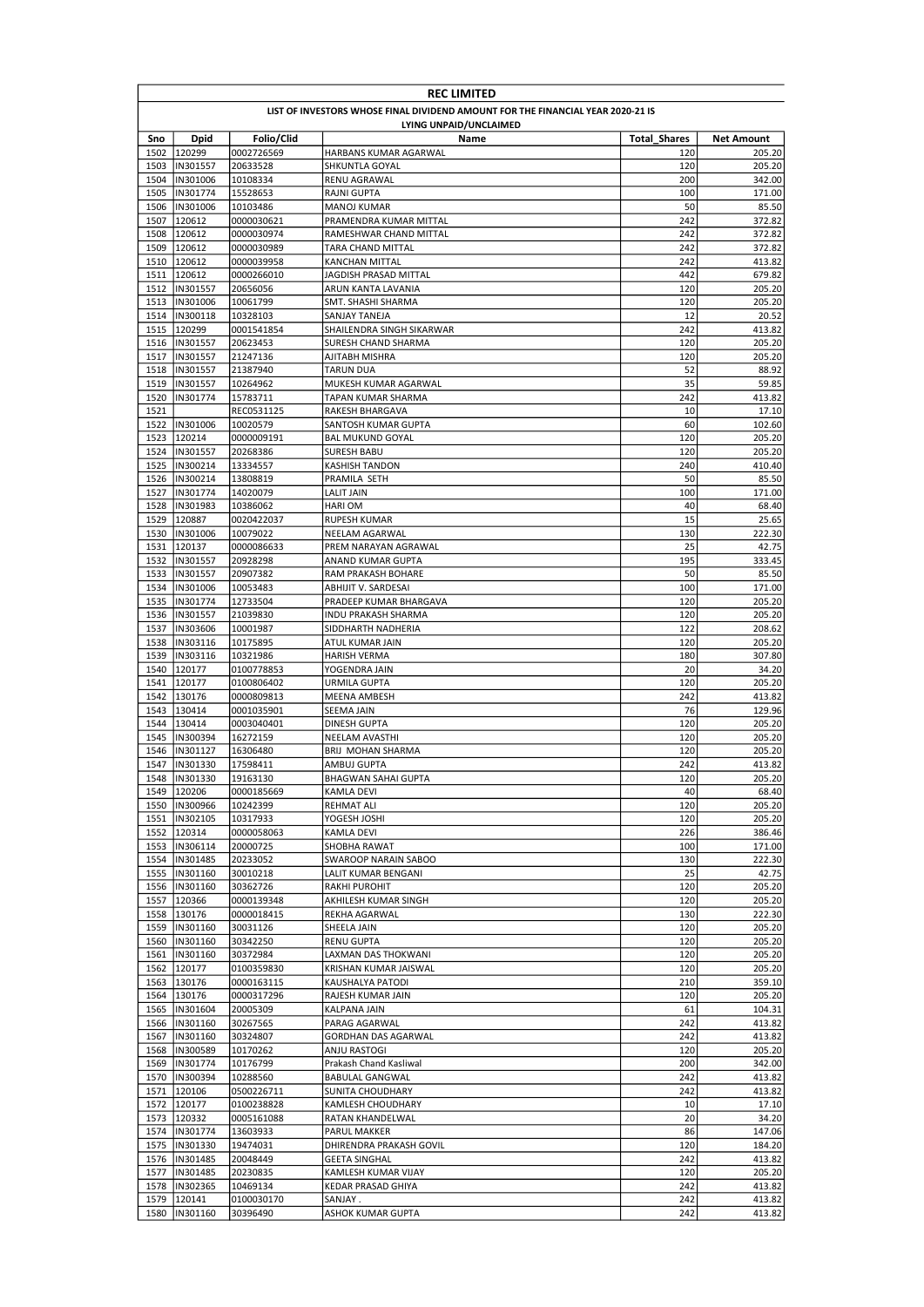|              | <b>REC LIMITED</b>                                                              |                        |                                                 |                     |                   |  |  |
|--------------|---------------------------------------------------------------------------------|------------------------|-------------------------------------------------|---------------------|-------------------|--|--|
|              | LIST OF INVESTORS WHOSE FINAL DIVIDEND AMOUNT FOR THE FINANCIAL YEAR 2020-21 IS |                        |                                                 |                     |                   |  |  |
|              |                                                                                 |                        | LYING UNPAID/UNCLAIMED                          |                     |                   |  |  |
| Sno          | <b>Dpid</b>                                                                     | Folio/Clid             | Name                                            | <b>Total Shares</b> | <b>Net Amount</b> |  |  |
| 1581         | IN301436                                                                        | 10782562               | KAPIL BANSAL                                    | 120                 | 205.20            |  |  |
| 1582         | 120314                                                                          | 0000028680             | MANJU JHALANI                                   | 420                 | 718.20            |  |  |
| 1583         | IN301774                                                                        | 12310946               | KAMAYANI ATRE                                   | 130                 | 222.30            |  |  |
| 1584<br>1585 | IN301330<br>IN301330                                                            | 17597390               | PARESH JAIN                                     | 120<br>200          | 205.20<br>342.00  |  |  |
| 1586         | IN301330                                                                        | 19676025<br>20389554   | DR MUKTA BHATNAGAR<br>HARKESH MEENA             | 242                 | 413.82            |  |  |
| 1587         | IN300394                                                                        | 10709638               | USHA JAIN                                       | 120                 | 205.20            |  |  |
| 1588         | IN301055                                                                        | 10653154               | SANJANA JAIN                                    | 120                 | 205.20            |  |  |
| 1589         | 120106                                                                          | 0500268944             | <b>JYOTI PAREEK</b>                             | 120                 | 205.20            |  |  |
| 1590         | IN301774                                                                        | 11971543               | YASH PAL CHOUDHARY                              | 54                  | 92.34             |  |  |
| 1591         | 120106                                                                          | 0500219860             | RACHNA SHARMA                                   | 120                 | 205.20            |  |  |
| 1592         | 120177                                                                          | 0100153934             | NARENDRA KUMAR MIRCHANDANI                      | 120                 | 205.20            |  |  |
| 1593         | 120447                                                                          | 0000670631             | MANISH JAIN                                     | 123                 | 210.33            |  |  |
| 1594         | IN301774                                                                        | 12840396               | PREM KUMAR JAIN                                 | 120                 | 205.20            |  |  |
| 1595         | IN301774                                                                        | 12863163               | MAHAVEER KUMAR JAIN                             | 109                 | 186.39            |  |  |
| 1596         | IN301774                                                                        | 13082757               | AMITA JAIN                                      | 120                 | 205.20            |  |  |
| 1597         | IN301330                                                                        | 20679022               | RAJPAL SINGH TANWAR                             | 242                 | 413.82            |  |  |
| 1598         | 120366                                                                          | 0000108898             | JAIDEV MOHATA                                   | 200                 | 342.00            |  |  |
| 1599         | IN300476                                                                        | 42310629               | SHALU PAWAH                                     | 120                 | 205.20            |  |  |
| 1600         | IN301160                                                                        | 30366998               | RAJ KAMAL KUMAWAT                               | 162                 | 277.02            |  |  |
| 1601         | 120177                                                                          | 0100482470             | SANTOSH DEVI                                    | 200                 | 342.00            |  |  |
| 1602         | IN302365                                                                        | 10489342               | DEEPSHIKHA JAIN                                 | 120                 | 205.20            |  |  |
| 1603         | 130414                                                                          | 0002334486             | <b>SURESH KUMAR JAIN</b>                        | 88                  | 150.48            |  |  |
| 1604         | IN301160                                                                        | 30384510               | SITA RAM GUPTA                                  | 130                 | 222.30            |  |  |
| 1605         | IN301160                                                                        | 30402967               | GIRRAJ PRASAD SHARMA                            | 242                 | 413.82            |  |  |
| 1606         | IN301774                                                                        | 12364408               | <b>SEEMA JAIN</b>                               | 120                 | 205.20            |  |  |
| 1607<br>1608 | 120366<br>IN301774                                                              | 0000094204             | <b>GORI SHANKAR VIJAY</b>                       | 242<br>5            | 413.82<br>8.55    |  |  |
| 1609         | IN301774                                                                        | 12784065               | RADHA MOHAN MAHESHWARI<br>YOGESH KUMAR GUPTA    | 120                 | 205.20            |  |  |
|              | 1610  IN301364                                                                  | 12630314<br>10010080   | MADHU JAIN                                      | 20                  | 34.20             |  |  |
| 1611         | IN301055                                                                        | 10361129               | MANOJ MOONDRA                                   | 120                 | 205.20            |  |  |
| 1612         | IN301653                                                                        | 10190455               | TRILOK CHAND JAIN                               | 120                 | 205.20            |  |  |
| 1613         | IN301653                                                                        | 10200013               | MANOHAR LAL KARNANI                             | 120                 | 205.20            |  |  |
| 1614         | IN302236                                                                        | 10228312               | RAJ RANI                                        | 100                 | 171.00            |  |  |
| 1615         | IN301774                                                                        | 11383807               | AJAY SINGH                                      | 242                 | 413.82            |  |  |
| 1616         | 120133                                                                          | 0000027074             | RAJESH JAIN                                     | 120                 | 205.20            |  |  |
| 1617         | 120177                                                                          | 0100196153             | PUSHPENDRA GUPTA                                | 100                 | 171.00            |  |  |
| 1618         | 120299                                                                          | 0000054221             | AJAY KUMAR AGARWAL                              | 120                 | 205.20            |  |  |
| 1619         | IN300239                                                                        | 12251377               | VINAY KUMAR PANDEY                              | 40                  | 68.40             |  |  |
| 1620         | 130286                                                                          | 0000079498             | PANKAJ BAFNA                                    | 242                 | 413.82            |  |  |
| 1621         | 130414                                                                          | 0002835752             | CHANDRA JYOTI KHANDELWAL                        | 146                 | 249.66            |  |  |
|              | 1622 IN301774                                                                   | 16665171               | NAMRATA THAKOR                                  | 66                  | 112.86            |  |  |
|              | 1623 IN301330                                                                   | 20292414               | <b>VEENA SHARMA</b>                             | 242                 | 413.82            |  |  |
| 1624         | IN301330                                                                        | 20366897               | HARSHIT AGIWAL                                  | 100                 | 171.00            |  |  |
| 1625         | 130414                                                                          | 0000959351             | SAVITA SOGANI                                   | 215                 | 367.65            |  |  |
|              | 1626 130176                                                                     | 0000102602             | NARESH KUMAR VAID                               | 162                 | 277.02            |  |  |
|              | 1627 130176                                                                     | 0000530243             | KAMAL KISHORE JAIN                              | 120                 | 205.20            |  |  |
|              | 1628  IN301055                                                                  | 10664520               | <b>BEENA JAIN</b>                               | 120                 | 205.20            |  |  |
| 1629<br>1630 | IN301055<br>130176                                                              | 10664538<br>0000153394 | NATHU LAL JAIN<br>ANIL GOYAL                    | 120<br>120          | 205.20<br>205.20  |  |  |
| 1631         | 130286                                                                          | 0000036029             | MAHESH SOMANI                                   | 120                 | 205.20            |  |  |
| 1632         | 130286                                                                          | 0000057621             | <b>JULIE JAIN</b>                               | 130                 | 222.30            |  |  |
|              | 1633 130286                                                                     | 0000063403             | PRABHA SOMANI                                   | 120                 | 205.20            |  |  |
|              | 1634 130286                                                                     | 0000080805             | RAMCHANDRA RADHAMOHAN.                          | 100                 | 154.00            |  |  |
|              | 1635 IN301160                                                                   | 30364293               | <b>REKHA JAIN</b>                               | 120                 | 205.20            |  |  |
|              | 1636  IN301160                                                                  | 30391779               | SANJAY KHANDELWAL                               | 40                  | 68.40             |  |  |
| 1637         | IN300394                                                                        | 14192184               | SIDDHARTHA DHAKAR                               | 120                 | 205.20            |  |  |
| 1638         | 130176                                                                          | 0000703542             | KAPUA RAM PATEL                                 | 100                 | 171.00            |  |  |
| 1639         | IN301055                                                                        | 10108079               | PRAMOD KUMAR JAIN                               | 25                  | 42.75             |  |  |
| 1640         | IN302269                                                                        | 10132491               | DEVENDRA KOTHARI                                | $\mathbf 2$         | 3.42              |  |  |
|              | 1641  IN301055                                                                  | 10280247               | LAXMI NARAYAN JAGETIA                           | 130                 | 222.30            |  |  |
|              | 1642  IN301055                                                                  | 10431983               | ANITA DANGI                                     | 120                 | 205.20            |  |  |
| 1643         | IN301055                                                                        | 10636190               | SWATI SURANA                                    | 120                 | 205.20            |  |  |
| 1644         | IN301055                                                                        | 10673030               | MADHAV LAL SAWARNKAR                            | 120                 | 205.20            |  |  |
|              | 1645  IN301055                                                                  | 10693104               | KAMLA DEVI DANGI                                | 120                 | 205.20            |  |  |
| 1646         | IN301055                                                                        | 10693854               | PAWAN SONI                                      | 120                 | 205.20            |  |  |
|              | 1647 120345                                                                     | 0000284611             | PRAKASHCHAND BHANWARLAL MALOO                   | 120                 | 205.20            |  |  |
|              | 1648 130176<br>1649  IN302269                                                   | 0000667454<br>11090563 | KAILASH CHANDRA JAGETIYA<br>SUSHIL KUMAR SHARMA | 242<br>72           | 413.82<br>123.12  |  |  |
| 1650         | 120257                                                                          | 0000148100             | ANKIT GATTANI                                   | 42                  | 71.82             |  |  |
| 1651         | 120257                                                                          | 0000148115             | MAHIMA GATTANI                                  | 42                  | 71.82             |  |  |
|              | 1652 IN300966                                                                   | 10061235               | RAJENDER KUMAR SAIN                             | 120                 | 205.20            |  |  |
| 1653         | IN301055                                                                        | 10496579               | GIRISH LODHA                                    | 20                  | 34.20             |  |  |
|              | 1654  IN300159                                                                  | 10674658               | SANGEETA CHHAJER                                | 162                 | 277.02            |  |  |
| 1655         | IN301055                                                                        | 10829555               | UPASANA KARVA                                   | 400                 | 684.00            |  |  |
|              | 1656 IN302269                                                                   | 11386196               | VIJAY SINGH SINGHVI                             | 242                 | 413.82            |  |  |
| 1657         | 120230                                                                          | 0200002590             | NARENDRA KUMAR SINGHVI                          | 120                 | 205.20            |  |  |
| 1658         | 130176                                                                          | 0000287207             | <b>HANI SURANA</b>                              | $\overline{4}$      | 6.84              |  |  |
| 1659         | 130176                                                                          | 0000425629             | KUBER CHAND PRAJAPATI                           | 120                 | 205.20            |  |  |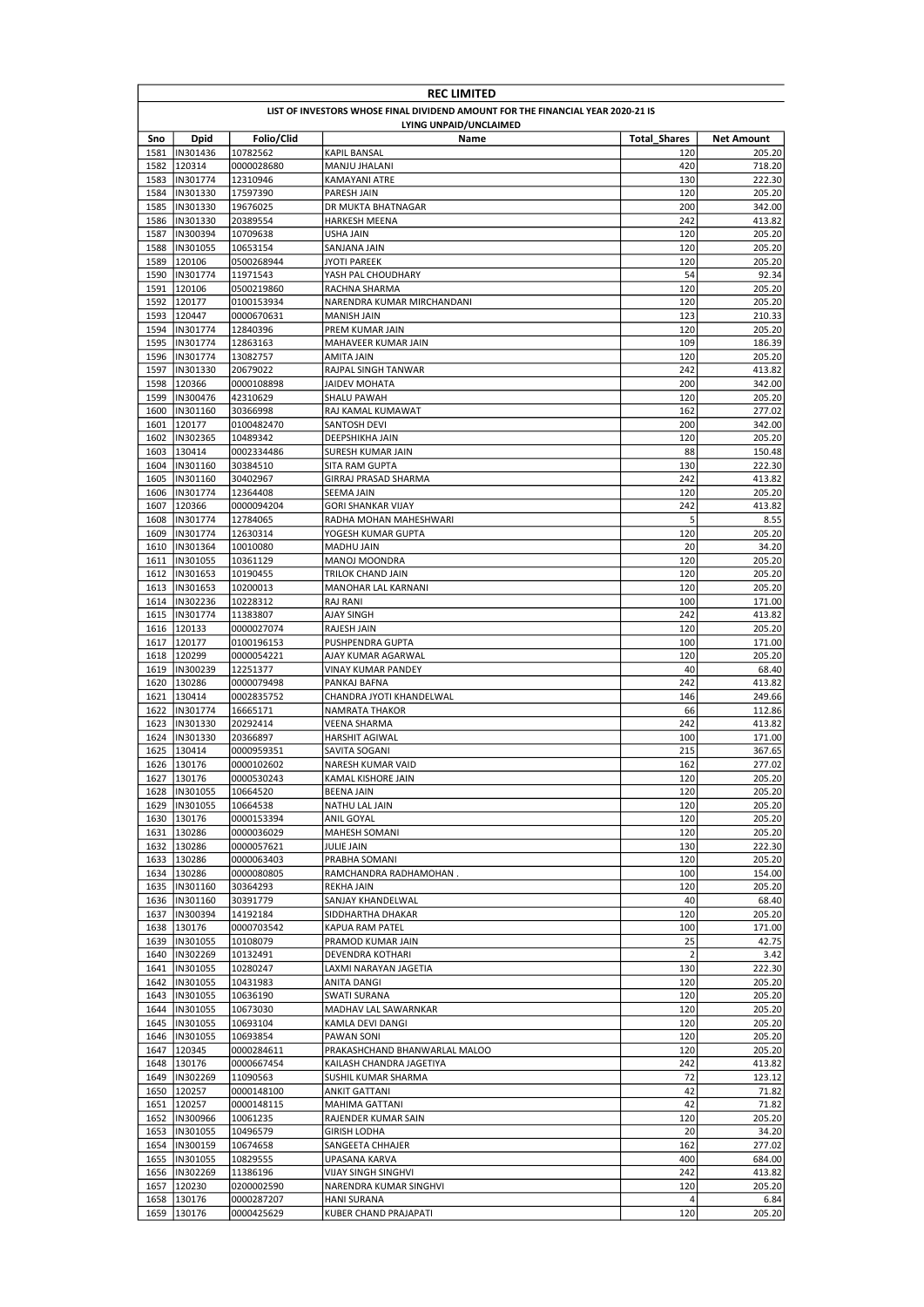| <b>REC LIMITED</b> |                                                                                 |                          |                                              |                     |                   |  |  |  |
|--------------------|---------------------------------------------------------------------------------|--------------------------|----------------------------------------------|---------------------|-------------------|--|--|--|
|                    | LIST OF INVESTORS WHOSE FINAL DIVIDEND AMOUNT FOR THE FINANCIAL YEAR 2020-21 IS |                          |                                              |                     |                   |  |  |  |
|                    |                                                                                 |                          | LYING UNPAID/UNCLAIMED                       |                     |                   |  |  |  |
| Sno                | Dpid                                                                            | Folio/Clid               | Name                                         | <b>Total Shares</b> | <b>Net Amount</b> |  |  |  |
| 1660<br>1661       | 130176<br>130176                                                                | 0000682897<br>0000843804 | CHANDNA SETHI<br><b>BRIJ LAL MOTWANI</b>     | 130<br>120          | 222.30<br>205.20  |  |  |  |
| 1662               | IN300450                                                                        | 13870487                 | KAILASH DEOPURA HUF                          | 50                  | 76.50             |  |  |  |
| 1663               | IN301276                                                                        | 30129563                 | NIKLESH MURDIA                               | 100                 | 171.00            |  |  |  |
| 1664               | IN301276                                                                        | 30573369                 | SUNITA VIKRAM                                | 130                 | 222.30            |  |  |  |
| 1665               | IN301276                                                                        | 30597427                 | KANHIYA LAL PURBIA                           | 120                 | 205.20            |  |  |  |
| 1666               | 130176                                                                          | 0000798441               | DINESH CHANDRA LASOD                         | 120                 | 205.20            |  |  |  |
| 1667               | 130176                                                                          | 0000802457               | <b>MAHENDRA KUMAR TALESRA</b>                | 130                 | 222.30            |  |  |  |
| 1668               | IN301276                                                                        | 30129506                 | RADHA DEVI AGARWAL                           | 120                 | 205.20            |  |  |  |
| 1669<br>1670       | IN300513<br>IN300450                                                            | 13485578<br>12641820     | <b>REKHA JAIN</b><br><b>BABU LAL KUMAWAT</b> | 120<br>100          | 205.20<br>171.00  |  |  |  |
| 1671               | IN300450                                                                        | 13519847                 | PRAVEEN KUMAR PAMECHA                        | 22                  | 37.62             |  |  |  |
| 1672               | IN300450                                                                        | 13473086                 | AMIT CHANDAK                                 | 42                  | 71.82             |  |  |  |
| 1673               | IN301006                                                                        | 10054857                 | J.N. GOYAL                                   | 242                 | 413.82            |  |  |  |
| 1674               | IN301006                                                                        | 10054873                 | SMT. P.R. GOYAL                              | 242                 | 413.82            |  |  |  |
| 1675               | 130176                                                                          | 0000305206               | NIRMALA . PAHADIA                            | 60                  | 102.60            |  |  |  |
| 1676               | 120177                                                                          | 0100788699               | RAVINDER KUMAR                               | 120                 | 205.20            |  |  |  |
| 1677               | 120177                                                                          | 0100714161               | PRAMOD KUMAR GARG                            | 242                 | 413.82            |  |  |  |
| 1678               | 120177                                                                          | 0100714176               | JAGDISH PRASAD GARG                          | 242                 | 413.82            |  |  |  |
| 1679               | IN300513                                                                        | 15627134                 | RAJ KUMAR                                    | 30                  | 51.30             |  |  |  |
| 1680<br>1681       | IN300394<br>120106                                                              | 16328619<br>0500109566   | JINENDRA JAIN<br>SATISH KUMAR GUPTA          | 120<br>120          | 205.20<br>205.20  |  |  |  |
| 1682               | IN300708                                                                        | 10404373                 | RAMJI LAL MEENA                              | 130                 | 222.30            |  |  |  |
| 1683               | 130176                                                                          | 0000133027               | SANJAY KUMAR DHIRAWAT                        | 42                  | 71.82             |  |  |  |
| 1684               | IN301160                                                                        | 30407702                 | RAHUL JAIN                                   | 242                 | 413.82            |  |  |  |
| 1685               | IN301055                                                                        | 10175619                 | BHAGWATI SAXENA                              | 130                 | 222.30            |  |  |  |
| 1686               | IN301055                                                                        | 10062584                 | PREM PRAKASH SINGHAL                         | 120                 | 205.20            |  |  |  |
| 1687               | IN301055                                                                        | 10635189                 | NEERU MEHRA                                  | 242                 | 413.82            |  |  |  |
| 1688               | IN301055                                                                        | 10030071                 | KRISHNA SHARMA                               | 226                 | 386.46            |  |  |  |
| 1689               | IN301055                                                                        | 10111096                 | RAKESH SHARMA                                | 120                 | 205.20            |  |  |  |
| 1690               | IN301055                                                                        | 10156213                 | SAVITA DALMIA                                | 242<br>120          | 413.82            |  |  |  |
| 1691<br>1692       | IN301055<br>IN301983                                                            | 10298214<br>10303484     | ANITA VERMA<br>ANITA NATANI                  | 242                 | 205.20<br>413.82  |  |  |  |
| 1693               | IN303833                                                                        | 10350326                 | SATYA NARAYAN HUF                            | 130                 | 200.30            |  |  |  |
| 1694               | IN301055                                                                        | 10433549                 | NEHA SHARMA                                  | 162                 | 277.02            |  |  |  |
| 1695               | IN301055                                                                        | 10610646                 | <b>BHASKAR BHATIA</b>                        | 10                  | 17.10             |  |  |  |
| 1696               | IN300513                                                                        | 15516245                 | DIVYA SHARMA                                 | 146                 | 249.66            |  |  |  |
| 1697               | IN300513                                                                        | 15516482                 | KIRTISH SHARMA                               | 120                 | 205.20            |  |  |  |
| 1698               | IN301055                                                                        | 10564479                 | TRILOK CHAND                                 | 242                 | 413.82            |  |  |  |
| 1699               | IN301055                                                                        | 10720284                 | SUSHMA BAPNA                                 | 120                 | 205.20            |  |  |  |
| 1700               | 130176                                                                          | 0000032056               | PREM LATA MEENA                              | 162                 | 277.02<br>330.03  |  |  |  |
| 1701<br>1702       | 130414<br>120177                                                                | 0002595843<br>0100724197 | ALKA KHANDELWAL<br>SHUBHA GUPTA              | 193<br>242          | 413.82            |  |  |  |
| 1703               | 120284                                                                          | 0000037358               | <b>RUPAL JAIN</b>                            | 178                 | 304.38            |  |  |  |
| 1704               | 120299                                                                          | 0000134514               | SUSHMA JAIN                                  | 12                  | 20.52             |  |  |  |
| 1705               | IN300214                                                                        | 13814837                 | HASHRUDDIN PATHAN                            | 52                  | 88.92             |  |  |  |
|                    | 1706 IN300394                                                                   | 15709443                 | CHANDA SHARMA                                | 50                  | 85.50             |  |  |  |
|                    | 1707  IN301330                                                                  | 20372305                 | SHALINI GUPTA                                | 242                 | 413.82            |  |  |  |
|                    | 1708 IN301055                                                                   | 10624932                 | <b>VIJAY KUMAR PATIRA</b>                    | 242                 | 413.82            |  |  |  |
|                    | 1709  IN301055<br>1710 120346                                                   | 10639328                 | VIRENDRA KHANDELWAL                          | 120                 | 205.20            |  |  |  |
|                    | 1711  IN301055                                                                  | 0000003657<br>10630706   | Nayana Patira<br>MADHU KANTA JAIN            | 242<br>42           | 413.82<br>71.82   |  |  |  |
|                    | 1712 120177                                                                     | 0100561913               | SUMAN SHARMA                                 | 20                  | 34.20             |  |  |  |
|                    | 1713  IN301160                                                                  | 30266427                 | KAMINI MENRO                                 | 100                 | 171.00            |  |  |  |
|                    | 1714  IN301160                                                                  | 30265129                 | <b>TANSUKH LAL</b>                           | 200                 | 342.00            |  |  |  |
|                    | 1715  IN302269                                                                  | 11099329                 | VANDANA JAIN                                 | 40                  | 68.40             |  |  |  |
|                    | 1716 130176                                                                     | 0000781837               | PARMESHWAR LAL AND SONS HUF                  | 242                 | 372.82            |  |  |  |
|                    | 1717  IN301485                                                                  | 20115268                 | <b>GYAN SINGH CHOUHAN</b>                    | 25                  | 42.75             |  |  |  |
|                    | 1718  IN300394                                                                  | 16526970                 | ABID HUSAIN                                  | 100                 | 171.00            |  |  |  |
|                    | 1719  IN301774<br>1720  IN301143                                                | 10746789<br>10474965     | YOGENDRA KUMAR<br>MUNSHI KHAN                | 146<br>120          | 249.66<br>205.20  |  |  |  |
|                    | 1721  IN301696                                                                  | 11245856                 | OM PARAKASH KARWASRA                         | 120                 | 205.20            |  |  |  |
|                    | 1722 120121                                                                     | 0100208046               | SUDHIR KUMAR GANGWAR                         | 120                 | 205.20            |  |  |  |
|                    | 1723 120133                                                                     | 0001746494               | VIJAY PANDITH                                | 120                 | 205.20            |  |  |  |
|                    | 1724 120206                                                                     | 0000074453               | BHAWANI SHANKAR RANGA                        | 120                 | 205.20            |  |  |  |
|                    | 1725  IN300513                                                                  | 15143116                 | SWATI MOHTA                                  | 30                  | 51.30             |  |  |  |
|                    | 1726 120177                                                                     | 0100702897               | RAJNI BOTHRA                                 | 120                 | 205.20            |  |  |  |
|                    | 1727  IN301330                                                                  | 19973259                 | JAYSHREE BHORA                               | 120                 | 205.20            |  |  |  |
| 1728               | IN300708                                                                        | 10576759                 | MADAN GOPAL MURLIDHAR MUNDHRA                | 600                 | 1026.00           |  |  |  |
| 1729               | 120191                                                                          | 0103147499               | RAJAN SHARMA                                 | 242<br>242          | 413.82            |  |  |  |
|                    | 1730 120191<br>1731 120708                                                      | 0103147511<br>0000007901 | CHIRANJI LAL<br><b>SUNITA GUPTA</b>          | 120                 | 413.82<br>205.20  |  |  |  |
| 1732               | 130176                                                                          | 0000252070               | MANJU DALMIA                                 | 242                 | 413.82            |  |  |  |
|                    | 1733   IN301330                                                                 | 20144729                 | JANAK GUPTA                                  | 120                 | 205.20            |  |  |  |
|                    | 1734 IN301330                                                                   | 20389474                 | <b>GURMEET SINGH</b>                         | 120                 | 205.20            |  |  |  |
|                    | 1735 120191                                                                     | 0103149331               | RAM KISHAN GOYAL                             | 242                 | 413.82            |  |  |  |
|                    | 1736 120121                                                                     | 0100520501               | SUSHILA .                                    | 242                 | 413.82            |  |  |  |
| 1737               | 120137                                                                          | 0000185284               | SHANTI DEVI DANGRA                           | 120                 | 205.20            |  |  |  |
|                    | 1738  IN300394                                                                  | 13423452                 | SHYAM SUNDAR MODI                            | 162                 | 277.02            |  |  |  |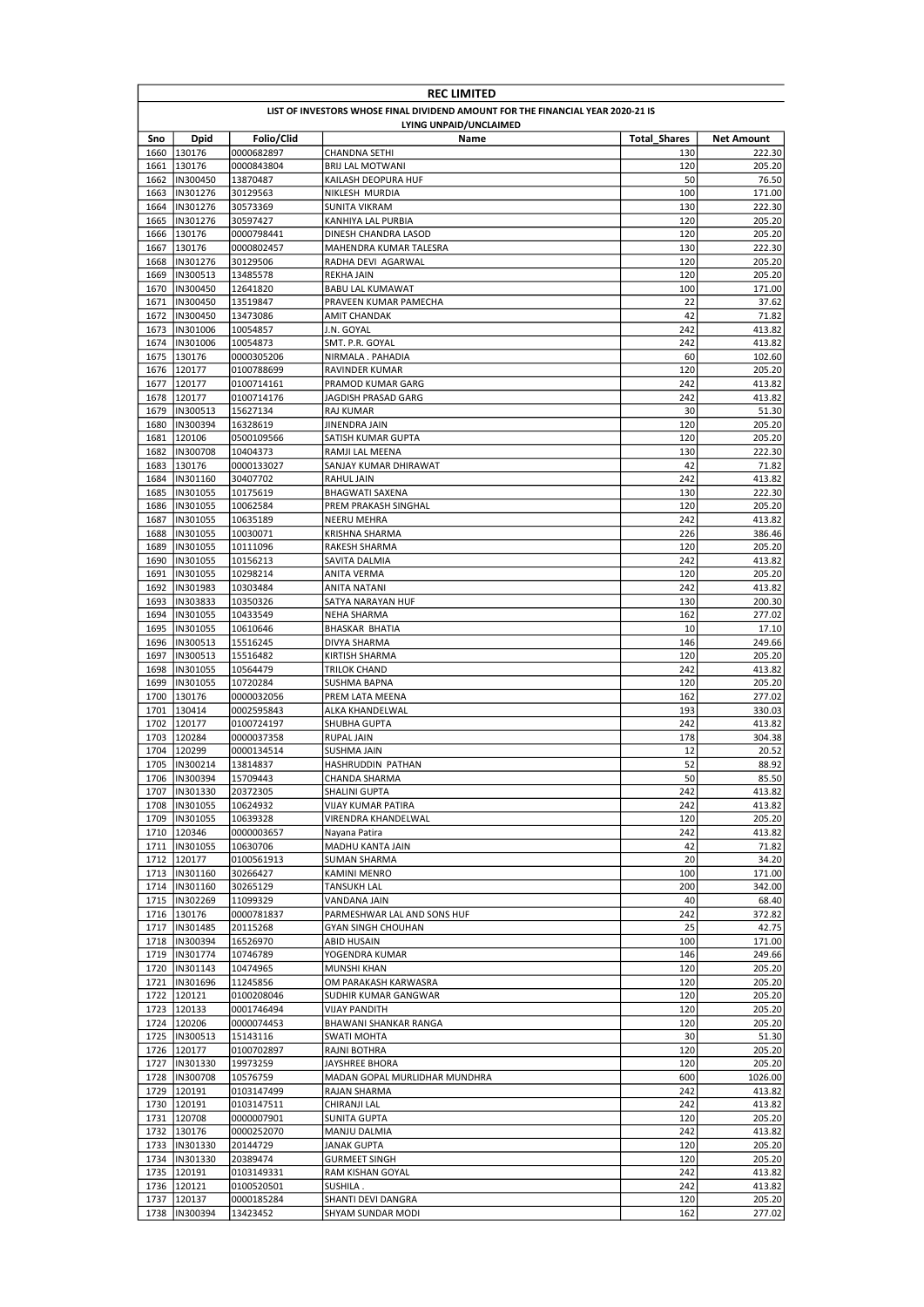| <b>REC LIMITED</b> |                            |                          |                                                                                 |                     |                  |
|--------------------|----------------------------|--------------------------|---------------------------------------------------------------------------------|---------------------|------------------|
|                    |                            |                          | LIST OF INVESTORS WHOSE FINAL DIVIDEND AMOUNT FOR THE FINANCIAL YEAR 2020-21 IS |                     |                  |
|                    |                            |                          | LYING UNPAID/UNCLAIMED                                                          |                     |                  |
| Sno                | <b>Dpid</b>                | Folio/Clid               | Name                                                                            | <b>Total Shares</b> | Net Amount       |
| 1739<br>1740       | IN301330                   | 20266090                 | USHA DEVI AGARWAL                                                               | 242                 | 413.82           |
| 1741               | IN301774<br>IN301160       | 15149202<br>30306805     | KUSHAL CHAND SHARMA<br><b>BANKAT LAL MANTRI</b>                                 | 150<br>130          | 256.50<br>200.30 |
| 1742               | IN301160                   | 30387884                 | BHANWAR LAL MUTHA                                                               | 120                 | 205.20           |
| 1743               | IN301160                   | 30304153                 | SUDHIR KUMAR JAIN                                                               | 130                 | 222.30           |
| 1744               | IN301160                   | 30391439                 | RAM CHANDRA SOLANKI                                                             | 120                 | 205.20           |
| 1745               | IN301160                   | 30392046                 | ASHOK KUMAR DARAK                                                               | 130                 | 222.30           |
| 1746               | IN302960                   | 10017690                 | LILA DHAR TAILOR                                                                | 20                  | 34.20            |
| 1747               | IN301160                   | 30354363                 | KALYAN MAL JOSHI                                                                | 42                  | 71.82            |
| 1748<br>1749       | IN301485<br>IN301055       | 10488519<br>10650209     | <b>ABDUL HAFEEZ</b><br>CHANDRA KANTA AYANI                                      | 242<br>162          | 413.82<br>277.02 |
| 1750               | IN301055                   | 10689173                 | <b>BAL KISHAN VAISHNAV</b>                                                      | 120                 | 205.20           |
| 1751               | IN300450                   | 11224842                 | <b>SURAJ JAIN</b>                                                               | 242                 | 413.82           |
| 1752               | 120121                     | 0100023658               | VIRANDRA KUMAR BAHETI                                                           | 242                 | 413.82           |
| 1753               | 120121                     | 0100067514               | RAKESH GOYAL                                                                    | $\overline{2}$      | 3.42             |
| 1754               | 120121                     | 0100102193               | KAMLESH GOYAL                                                                   | 242                 | 413.82           |
| 1755               | 120121                     | 0100276841               | SHYAM SUNDER AGARWAL                                                            | 242                 | 413.82           |
|                    | 1756 120121                | 0100307476               | REKHA DHARIWAL                                                                  | 146                 | 249.66           |
| 1757               | 120121                     | 0100325871               | MAHAVEER SINGH CHOUHAN                                                          | 120                 | 205.20           |
| 1758<br>1759       | 120137<br>120137           | 0000204561<br>0000244742 | POOJA VERMA<br>KAVITA ARORA                                                     | 120<br>130          | 205.20<br>222.30 |
| 1760               | 120230                     | 0000412010               | PREMSUKH SONI                                                                   | 40                  | 68.40            |
| 1761               | IN300394                   | 15302526                 | GIRADHAR LAL KOTHARI                                                            | 50                  | 85.50            |
| 1762               | IN300394                   | 15525264                 | PURANKALA SONI                                                                  | 242                 | 413.82           |
| 1763               | IN300732                   | 10040462                 | <b>BHUNESH MISHRA</b>                                                           | 162                 | 277.02           |
| 1764               | IN300732                   | 10098665                 | <b>SUSHMA TAK</b>                                                               | 60                  | 102.60           |
| 1765               | 120121                     | 0100358635               | SHARMILA RATHI                                                                  | 242                 | 413.82           |
| 1766               | IN302365                   | 10579227                 | <b>MAHESH SANTANI</b>                                                           | 120                 | 205.20           |
| 1767               | 120200                     | 0000099581               | <b>MAHESH CHANDRA VYAS</b>                                                      | 120                 | 205.20           |
| 1768               | IN300394                   | 15705895                 | HULASH KANWAR LUNKAR                                                            | 120                 | 205.20           |
| 1769<br>1770       | IN301604<br>IN300513       | 10167436<br>17082472     | <b>BIJARAM</b><br>MAHAVIR PRASAD JAIN                                           | 120<br>150          | 205.20<br>256.50 |
| 1771               | IN303116                   | 10096123                 | SAURABH KUMAR                                                                   | $\overline{2}$      | 3.42             |
| 1772               | IN301604                   | 10191452                 | ANCHIDEVI                                                                       | 120                 | 205.20           |
| 1773               | IN301604                   | 10252658                 | FATEHCHAND MITHALAL                                                             | 120                 | 184.20           |
| 1774               | 120121                     | 0100249484               | FATEH CHAND OSTWAL                                                              | 120                 | 205.20           |
| 1775               | 120121                     | 0100045251               | MAHENDRA KUMAR TATER                                                            | 42                  | 71.82            |
| 1776               | IN300974                   | 10054651                 | KISHOR MAGANLAL JIVRAJANI                                                       | 120                 | 205.20           |
| 1777               | IN300974                   | 10100169                 | NEELABEN A .BHALSOD                                                             | 120                 | 205.20           |
| 1778               | IN300757                   | 10870879                 | DIGANT VRAJLAL MANDALIA                                                         | 120                 | 205.20           |
| 1779<br>1780       | IN300974<br>IN300974       | 11079834<br>11079885     | RAMJIBHAI J BODAR.<br>JAGDISH J BODAR                                           | 242<br>242          | 413.82<br>413.82 |
| 1781               | IN300974                   | 11080164                 | SANGITA J BODAR                                                                 | 242                 | 413.82           |
| 1782               | IN300974                   | 11080414                 | SHOBHNA B. BODAR                                                                | 242                 | 413.82           |
| 1783               | IN300974                   | 11083476                 | RAMJIBHAI J. BODAR HUF                                                          | 242                 | 372.82           |
| 1784               | IN300974                   | 11083530                 | JAGDISH J. BODAR HUF                                                            | 242                 | 372.82           |
|                    | 1785  IN300974             | 11083636                 | NIRMALA R. BODAR                                                                | 242                 | 413.82           |
|                    | 1786  IN300974             | 11491330                 | BHARAT SHYAMLAL VANJANI                                                         | 100                 | 171.00           |
| 1787               | 120180                     | 0000084407               | SHAM SALIM FAKRUDIN                                                             | 120                 | 205.20           |
|                    | 1788 120180                | 0000197282               | JILUBHA HARISHCHANDRASINHJI JADEJA                                              | 40                  | 68.40            |
|                    | 1789 120180<br>1790 120180 | 0000267098               | AVANI GIRISHKUMAR JANI                                                          | 242                 | 413.82           |
|                    | 1791 120299                | 0000306343<br>0003291224 | HASMUKHLAL KESHAVLAL PUJARA<br>MUKESH KUMAR PARMANAND ADWANI                    | 242<br>120          | 413.82<br>205.20 |
|                    | 1792 120299                | 0003321655               | JYOTIBEN PARMANAND ADWANI                                                       | 120                 | 205.20           |
|                    | 1793  IN300183             | 12811370                 | ASHOKKUMAR VYAS                                                                 | 120                 | 205.20           |
|                    | 1794  IN300183             | 12811443                 | PRAVINA VYAS                                                                    | 120                 | 205.20           |
|                    | 1795 130199                | 0000070958               | KIRAN SHANTILAL KARIA                                                           | 120                 | 205.20           |
|                    | 1796 130199                | 0000094177               | RATANKUMAR PRAKASHBHAI TAHELIYANI                                               | 250                 | 427.50           |
| 1797               | 130199                     | 0000111607               | RICHARD PRABODHCHANDRA PANTH                                                    | 120                 | 205.20           |
| 1798               | 130199                     | 0000135527               | Y TRINATH                                                                       | 20                  | 34.20            |
|                    | 1799 130414                | 0002490882               | ASHVINBHAI B VATALIYA                                                           | 77                  | 131.67           |
| 1800               | 130414<br>1801  IN300513   | 0003241331<br>14211167   | NAYNA PARESH DASANI<br>ASHARA BHAVNABEN M                                       | 88<br>120           | 150.48<br>205.20 |
|                    | 1802  IN301549             | 15024707                 | KRISHNABA NARENDRASINH JHALA                                                    | 242                 | 413.82           |
|                    | 1803  IN301549             | 15206845                 | TRUPTI MAHARSHI PANDYA                                                          | 242                 | 413.82           |
|                    | 1804  IN301039             | 24423415                 | ALPESH B MEHTA                                                                  | 130                 | 222.30           |
|                    | 1805   IN300974            | 10067131                 | <b>TUSHAR MATALIA</b>                                                           | 242                 | 413.82           |
|                    | 1806  IN300974             | 10951122                 | KISHORKUMAR HARILAL KARELIYA                                                    | 22                  | 37.62            |
|                    | 1807  IN300974             | 11077152                 | KARELIYA TARABEN HARILAL                                                        | 242                 | 413.82           |
|                    | 1808  IN300974             | 11077179                 | KIRANBEN KISHORKUMAR KARELIYA                                                   | 242                 | 413.82           |
| 1809               | 120180                     | 0000051259               | NATVARLAL MOHANLAL TADA                                                         | 242                 | 413.82           |
|                    | 1810 130199                | 0000348122               | PARMAR MUKESH MANHARSINH                                                        | 120                 | 205.20           |
| 1811               | 130199                     | 0000361758               | BHARTIBEN HASMUKHBHAI PARMAR                                                    | 120                 | 205.20           |
|                    | 1812 120180                | 0000254331               | PRAVINBHAI GOKALBHAI TOPIYA                                                     | 120                 | 205.20           |
|                    | 1813 120341<br>1814 130199 | 0000091291<br>0000204679 | SHAILESHBHAI A PARMAR<br>PEDHADIYA VINODBHAI BABUBHAI                           | 10<br>484           | 17.10<br>827.64  |
|                    | 1815 120198                | 0000105307               | SANGITABEN NITINBHAI HIRPARA                                                    | 120                 | 205.20           |
|                    | 1816 120198                | 0000111821               | GADHIA VRAJESH PARSHOTTAMBHAI                                                   | 130                 | 222.30           |
| 1817               | IN300974                   | 10387844                 | VIMAL G. CHHAYA                                                                 | 178                 | 304.38           |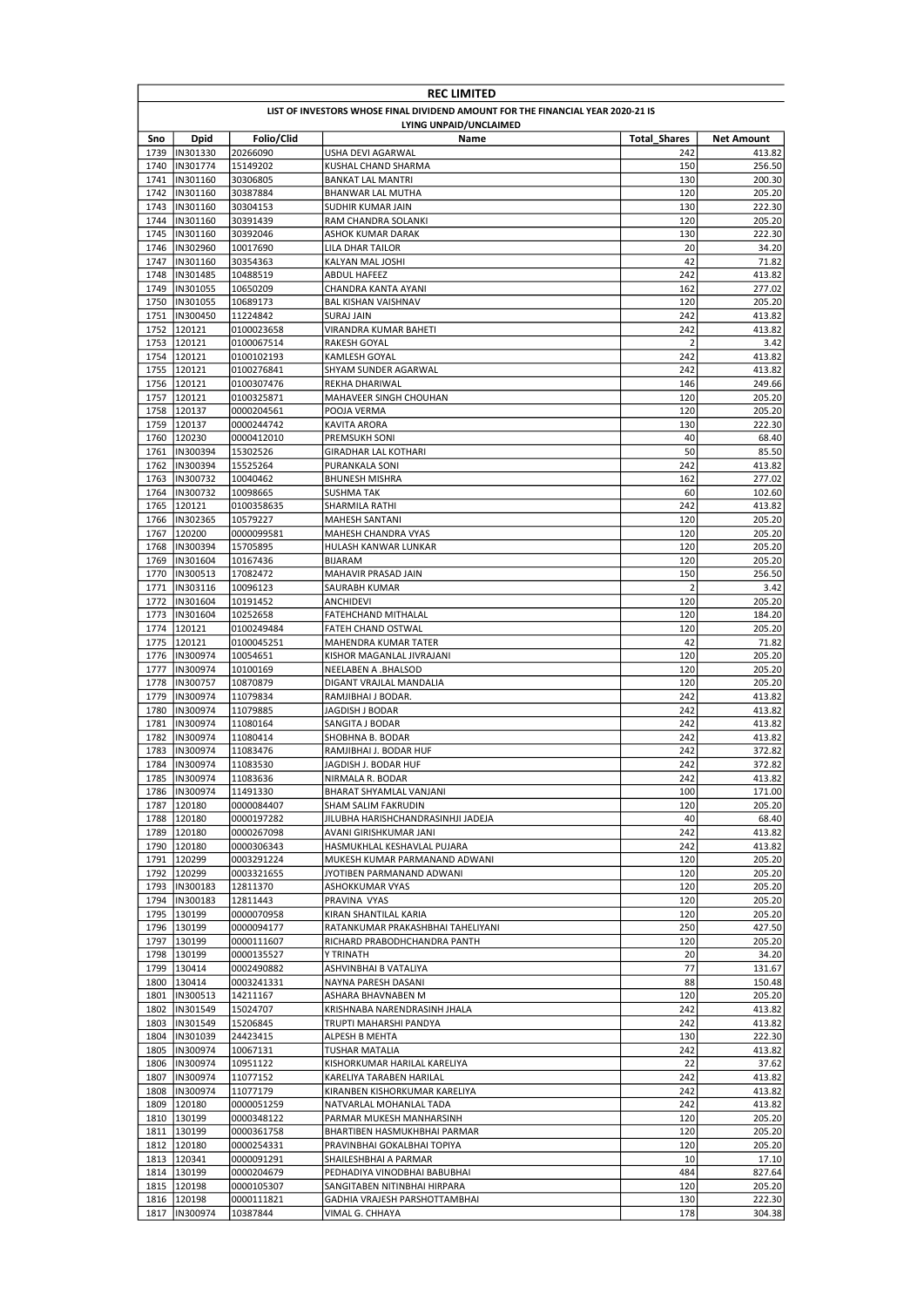|              | <b>REC LIMITED</b>                                                              |                          |                                                                |                     |                  |  |  |
|--------------|---------------------------------------------------------------------------------|--------------------------|----------------------------------------------------------------|---------------------|------------------|--|--|
|              | LIST OF INVESTORS WHOSE FINAL DIVIDEND AMOUNT FOR THE FINANCIAL YEAR 2020-21 IS |                          |                                                                |                     |                  |  |  |
|              |                                                                                 |                          | LYING UNPAID/UNCLAIMED                                         |                     |                  |  |  |
| Sno          | Dpid                                                                            | Folio/Clid               | Name                                                           | <b>Total Shares</b> | Net Amount       |  |  |
|              | 1818  IN300974                                                                  | 10387852                 | RUPABEN VIMALBHAI CHHAYA                                       | 162                 | 277.02           |  |  |
| 1819         | IN301485                                                                        | 10498631                 | HITENDRASINGH BHUPATSINGH RANA                                 | 36                  | 61.56            |  |  |
| 1820         | IN300214                                                                        | 11872533                 | TEJASH KUMAR BALVANTRAI GODA                                   | 242                 | 413.82           |  |  |
| 1821         | 120180                                                                          | 0000023343               | <b>GEETA RAMESH CHAROLA</b>                                    | 120                 | 205.20           |  |  |
| 1822         | 120198                                                                          | 0000043076               | ASHOKBHAI L KORADIYA                                           | 120                 | 205.20           |  |  |
| 1823         | 120351<br>1824 130199                                                           | 0000042149<br>0000191960 | KANTABEN JAMNADAS GOR<br>VILASBEN VELJIBHAI BECHARA            | $\mathbf 1$<br>194  | 1.71<br>331.74   |  |  |
| 1825         | IN300513                                                                        | 15090946                 | BHAVESH JAYANTIBHAI LIMBASIA                                   | 5                   | 8.55             |  |  |
|              | 1826  IN301039                                                                  | 24041950                 | VIPUL LABHSHANKAR JOSHI                                        | 120                 | 205.20           |  |  |
| 1827         | IN301276                                                                        | 30606070                 | BIPIN CHANDULAL PATEL                                          | 242                 | 372.82           |  |  |
| 1828         | IN300974                                                                        | 10202220                 | <b>KETAN M. VORA</b>                                           | 194                 | 331.74           |  |  |
|              | 1829 120180                                                                     | 0000079967               | PIYUSHBHAI KANTIBHAI CHAUHAN                                   | 120                 | 205.20           |  |  |
|              | 1830 130176                                                                     | 0000617265               | JAYESHKUMAR VASANTRAI TRIVEDI                                  | 120                 | 205.20           |  |  |
|              | 1831 130199                                                                     | 0000291786               | RASHMIBEN MAHESHDUTT NAGARIA                                   | 242                 | 413.82           |  |  |
| 1832         | IN300513                                                                        | 13646762                 | ASHWIN GADARA                                                  | 65                  | 111.15           |  |  |
| 1833         | 130199                                                                          | 0000141883               | BHARATKUMAR VITTHHALBHAI BHUT                                  | 70                  | 119.70           |  |  |
| 1834         | 130414                                                                          | 0002675441               | RAMESH BHAI DAYA BHAI GOHEL                                    | 120                 | 205.20           |  |  |
| 1835         | 130199                                                                          | 0000331701               | TRIKAMDAS VISHANDAS TANWANI                                    | 120                 | 205.20           |  |  |
| 1836         | IN300974                                                                        | 11512311                 | PURSOTTAMBHAI VASARAMBHAI BABARIYA                             | 62                  | 106.02           |  |  |
|              | 1837  IN300974                                                                  | 11660169                 | SUBHASHCHANDRA CHANDUBHAI VAISHNAV                             | 50                  | 85.50            |  |  |
| 1838         | 120321                                                                          | 0000037764               | JYOTIBEN VINODBHAI RENPARA                                     | 120                 | 205.20           |  |  |
| 1839         | IN301477                                                                        | 30028076                 | <b>BHANUBHAI G BHADJA</b>                                      | 120                 | 205.20           |  |  |
| 1840         | IN300974                                                                        | 10156435                 | LATIF HAJI KASAM KASMANI                                       | 220                 | 376.20           |  |  |
| 1841         | IN300974                                                                        | 11215356                 | PRITI DINESHBHAI THAKRAR                                       | 42                  | 71.82            |  |  |
| 1842         | 130199                                                                          | 0000071461               | SANJAY JETHABHAI BERA                                          | 120                 | 205.20           |  |  |
|              | 1843 130414                                                                     | 0005356688               | RAJABHAI RAMBHAI SUVA                                          | $\overline{2}$      | 3.42             |  |  |
|              | 1844  IN300974                                                                  | 10117554                 | <b>BHARTI P. RADIA</b>                                         | 120                 | 205.20           |  |  |
| 1845         | IN300974                                                                        | 10300585                 | MEHTA DHARMESH MITHALAL                                        | 10                  | 17.10            |  |  |
| 1846         | IN300974                                                                        | 11082764                 | PRAVINBHAI CHHAGANBHAI KALARIA                                 | 120                 | 205.20           |  |  |
| 1847         | IN301276                                                                        | 30488009                 | SAMANI DINESHKUMAR RAMESHBHAI                                  | 266                 | 454.86           |  |  |
| 1848         | IN300974                                                                        | 10560348                 | ALKESH SHANTILAL GANDHA                                        | 130                 | 222.30           |  |  |
| 1849         | IN300974                                                                        | 10909751                 | SHARADBHAI KALYANJI VASANT                                     | 120                 | 205.20           |  |  |
| 1850         | 120109                                                                          | 0001726088               | HARISH KANTILAL PALA                                           | 40                  | 68.40            |  |  |
| 1851         | 120332                                                                          | 0000165197               | DEVJIBHAI MOHANBHAI CHANDRA                                    | 120                 | 205.20           |  |  |
| 1852         | 120332                                                                          | 0001249593               | RAJNIKANT DOLARRAI BHUVA                                       | 120                 | 205.20           |  |  |
|              | 1853 130414                                                                     | 0002134070               | BEENA CHINTAL VORA                                             | 60                  | 102.60           |  |  |
| 1854         | IN300513                                                                        | 14037683                 | TASNEEM A ATTARIA                                              | 20                  | 34.20            |  |  |
| 1855         | IN301276                                                                        | 30509350                 | NITESH N BHAYANI                                               | 310                 | 530.10           |  |  |
| 1856         | IN300394                                                                        | 16308344                 | SANJIV SATGURU SRIVASTAVA                                      | 242                 | 413.82           |  |  |
| 1857         | 120109                                                                          | 0001116004               | NISHIT JANARDANBHAI ACHARYA                                    | $\overline{2}$      | 3.42             |  |  |
| 1858         | IN300974                                                                        | 10421254                 | ASHABEN MAHESHBHAI PATEL<br>KISHORCHANDRA DHARAMSHIBHAI DHRUVE | 242                 | 413.82           |  |  |
| 1859         | IN300974                                                                        | 11100436                 |                                                                | 120                 | 205.20<br>413.82 |  |  |
| 1860<br>1861 | IN300757<br>IN300974                                                            | 11145126<br>11162178     | HARSHA BHARATKUMAR TRIVEDI<br>HEMAL MANHARLAL CHHANIYARA       | 242<br>120          | 205.20           |  |  |
| 1862         |                                                                                 | REC0521544               | BABULAL RAVJIBHAI PATEL                                        | 30                  | 51.30            |  |  |
| 1863         | IN300974                                                                        | 11015887                 | JAYSUKHLAL MAGANLAL UPADHYAY                                   | 120                 | 205.20           |  |  |
|              | 1864  IN300513                                                                  | 14414445                 | KANABHAI ARSIBHAI GOJIYA                                       | 22                  | 37.62            |  |  |
|              | 1865  IN301039                                                                  | 24576089                 | KARANGIA MASARI                                                | 200                 | 342.00           |  |  |
| 1866         | IN301039                                                                        | 10408213                 | VIJAY R RAMAVAT                                                | 10                  | 17.10            |  |  |
| 1867         | IN300974                                                                        | 10491102                 | KAMLESH CHANDRAKANT LIYA                                       | 120                 | 205.20           |  |  |
|              | 1868  IN300974                                                                  | 10491111                 | UDAYKUMAR CHANDRAKANT LIYA                                     | 120                 | 205.20           |  |  |
| 1869         | IN300974                                                                        | 10835827                 | ADITI MEHUL BHADANIA                                           | 130                 | 222.30           |  |  |
| 1870         | IN300974                                                                        | 10892956                 | MEHUL JAYANTILAL BHADANIA                                      | 130                 | 222.30           |  |  |
| 1871         | IN300974                                                                        | 10941523                 | HITEN K. MORZARIA                                              | 120                 | 205.20           |  |  |
| 1872         | IN300394                                                                        | 11917770                 | HARIDAS DAMODAR JOSHI                                          | 162                 | 277.02           |  |  |
| 1873         | IN300513                                                                        | 12364066                 | INALUITOYL                                                     | 42                  | 71.82            |  |  |
|              | 1874  IN300394                                                                  | 16199002                 | NIRMALABEN NANJIBHAI KANZARIYA                                 | 120                 | 205.20           |  |  |
| 1875         | IN301276                                                                        | 30605812                 | BATHIA ALIAS GANGANI RAMNIKLAL DWARKADAS                       | 242                 | 372.82           |  |  |
|              | 1876 120109                                                                     | 0001126025               | <b>DEVENDRA PRATAP SHAHI</b>                                   | 50                  | 85.50            |  |  |
| 1877         | 130199                                                                          | 0000186650               | CHUNILAL RAMJIBHAI RAMANI                                      | 130                 | 222.30           |  |  |
|              | 1878 120180                                                                     | 0000161061               | <b>BIPIN BHAILAL POPAT</b>                                     | 120                 | 205.20           |  |  |
|              | 1879 120306                                                                     | 0100007738               | SANJAY AMRUTLAL THAKRAR                                        | 120                 | 205.20           |  |  |
| 1880         | IN300974                                                                        | 11495953                 | DALSANIYA HIMANSHU MANSUKHBHAI                                 | 200                 | 342.00           |  |  |
| 1881         | IN300974                                                                        | 10027777                 | AJAY SHASHIKANT MOTANI                                         | 100                 | 171.00           |  |  |
|              | 1882  IN300974                                                                  | 10803941                 | KAMALBEN MULRAJ BARCHHA                                        | 130                 | 222.30           |  |  |
| 1883         | 120132                                                                          | 0000814158               | JADEJA INDRAVIJAYASINH N                                       | 242                 | 413.82           |  |  |
| 1884         | 120360                                                                          | 0000746531               | JAGDISHKUMAR T GOKANI                                          | 20                  | 34.20            |  |  |
| 1885         | IN300974                                                                        | 10352019                 | JIVRAJ HANSRAJ BATHANI                                         | 140                 | 239.40           |  |  |
| 1886         | IN300974                                                                        | 10776374                 | DEEPA JIGNESH HINDOCHA                                         | 60                  | 102.60           |  |  |
| 1887         | IN300974                                                                        | 11074459                 | VASANI VINODRAI HARIBHAI                                       | 120                 | 205.20           |  |  |
| 1888         | 120180                                                                          | 0000137340               | BHARAT KABABHAI VORA                                           | 120                 | 205.20           |  |  |
| 1889         | IN301774                                                                        | 13767744                 | THORIYA J D                                                    | 40                  | 68.40            |  |  |
| 1890         | IN300394                                                                        | 16987826                 | JAY DEEPAKBHAI KHAMBHOLIA                                      | 11                  | 18.81            |  |  |
| 1891         | IN300513                                                                        | 19604261                 | MOHINIBEN S VORA                                               | 145                 | 247.95           |  |  |
| 1892         | 120333                                                                          | 0000059827               | Kishorchandra Revashankar Jani                                 | 50                  | 85.50            |  |  |
|              | 1893  IN301276                                                                  | 30493303                 | KHUSHBOO ALAY MEHTA                                            | 242                 | 413.82           |  |  |
|              | 1894 120332                                                                     | 0002286352               | CHINTAN BHARATBHAI KAKKAD                                      | 120                 | 205.20           |  |  |
| 1895         | IN301991                                                                        | 10656271                 | MANISH LAKHMAN BARAIYA                                         | 28                  | 47.88            |  |  |
| 1896         | IN300974                                                                        | 10416148                 | CHANDRESH RAMNIKLAL MONANI                                     | 120                 | 205.20           |  |  |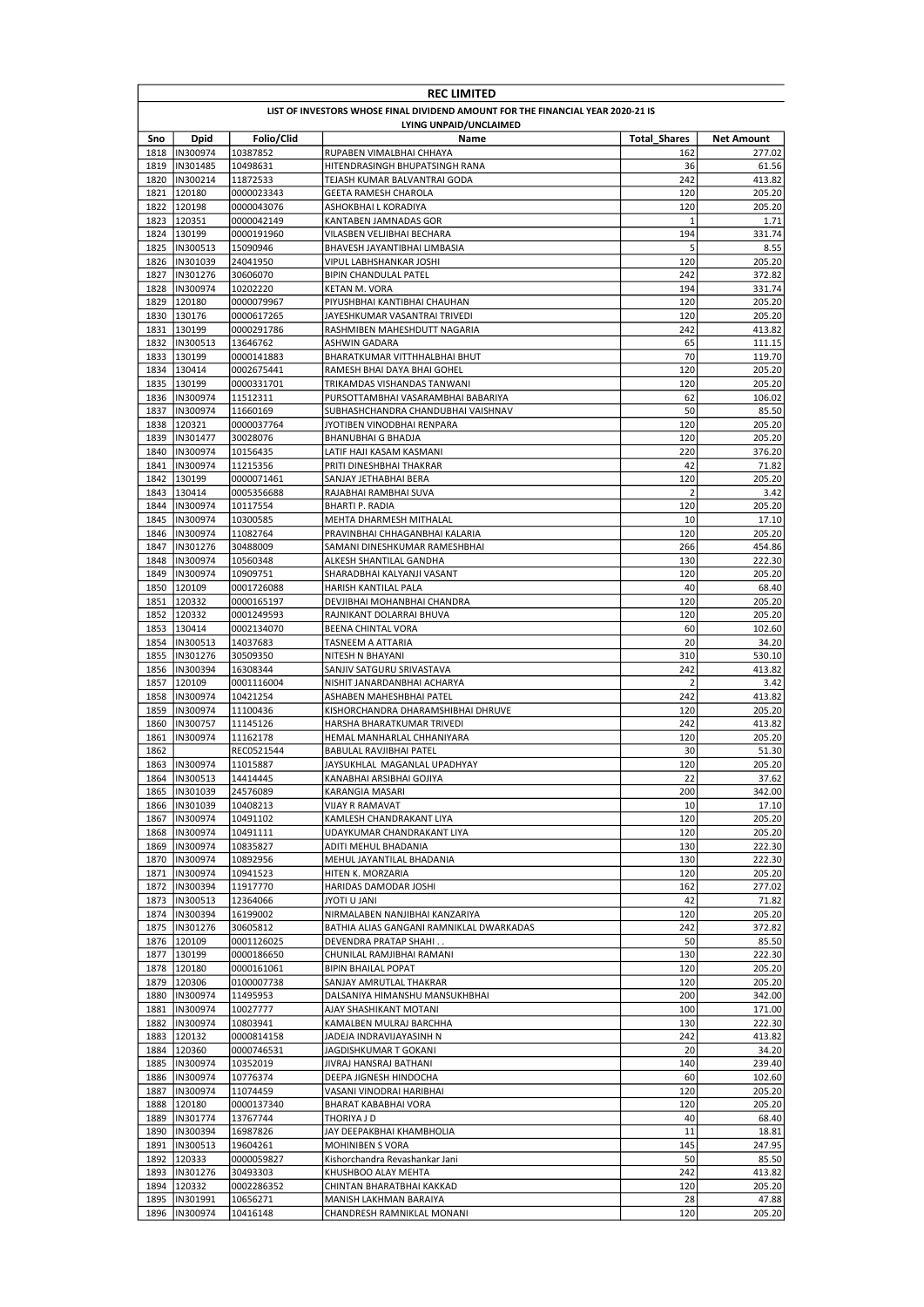|              | <b>REC LIMITED</b>                                                              |                        |                                                       |                     |                  |  |  |
|--------------|---------------------------------------------------------------------------------|------------------------|-------------------------------------------------------|---------------------|------------------|--|--|
|              | LIST OF INVESTORS WHOSE FINAL DIVIDEND AMOUNT FOR THE FINANCIAL YEAR 2020-21 IS |                        |                                                       |                     |                  |  |  |
|              |                                                                                 |                        | LYING UNPAID/UNCLAIMED                                |                     |                  |  |  |
| Sno          | Dpid                                                                            | Folio/Clid             | Name                                                  | <b>Total Shares</b> | Net Amount       |  |  |
| 1897         | IN300974                                                                        | 10493119               | SHAH ALPABEN                                          | 100                 | 171.00           |  |  |
| 1898         | IN300974                                                                        | 10949425               | TRILOCHANABEN C. DAVE                                 | 242                 | 413.82           |  |  |
| 1899         | IN301276                                                                        | 30703373               | <b>NANDKISHOR T DAVE</b>                              | 242                 | 413.82           |  |  |
| 1900<br>1901 | IN300974                                                                        | 10944776               | <b>BHUPENDRA KOTHARI</b>                              | 120<br>146          | 205.20<br>249.66 |  |  |
| 1902         | IN301276<br>IN300974                                                            | 30677533<br>10708048   | PRAVINBHAI GOVINDBHAI SOLANKI<br>SURESH L. PADDHARIYA | 240                 | 410.40           |  |  |
| 1903         | IN300974                                                                        | 10920343               | PARMAR PRUTHVIRAJSINH M.                              | 120                 | 205.20           |  |  |
| 1904         | IN300974                                                                        | 11067267               | JATINBHAI T. KAVADIYA                                 | 120                 | 205.20           |  |  |
| 1905         | IN300974                                                                        | 11098771               | SUBHASHBHAI POOJARA                                   | 120                 | 205.20           |  |  |
| 1906         | 120132                                                                          | 0000827262             | MANISHBHAI K PATEL                                    | 106                 | 181.26           |  |  |
| 1907         | IN300513                                                                        | 18331456               | P V RAM MOHAN                                         | 150                 | 256.50           |  |  |
| 1908         | IN300974                                                                        | 11613051               | DELIWALA ARUNABEN S                                   | 120                 | 205.20           |  |  |
| 1909         | IN300974                                                                        | 10999031               | FIRADOSHBHAI A. LOLADIA                               | 450                 | 769.50           |  |  |
| 1910         | 130199                                                                          | 0000282809             | JAGDISH DURLABHJI CHATBAR                             | 250                 | 427.50           |  |  |
| 1911         | IN300159                                                                        | 10388888               | MEHNDI MUNVARALLY BHARMAL                             | 120                 | 205.20           |  |  |
| 1912         | IN300159                                                                        | 10833299               | SUCHIR M SETA                                         | 120                 | 205.20           |  |  |
| 1913         | IN300159                                                                        | 10851786               | KESHAVJI AMARSHI KOTADIYA                             | 120                 | 205.20           |  |  |
| 1914         | 130199                                                                          | 0000276928             | KRUSNASINH HIMATSINH JADEJA                           | 120                 | 205.20           |  |  |
| 1915         | IN300513                                                                        | 15938312               | RAJENDRA VRAJLAL DOSHI                                | 120                 | 205.20           |  |  |
| 1916         | IN301991                                                                        | 10181399               | SATISH MANSUKHLAL SHETH                               | 120                 | 205.20           |  |  |
| 1917         | IN303052                                                                        | 10328845               | AMREEN Y MARFANI                                      | 6                   | 10.26            |  |  |
| 1918         | IN303052                                                                        | 10388027               | CHAITALI P RAJYAGURU                                  | 34                  | 58.14            |  |  |
| 1919         | IN301991                                                                        | 10512115               | J. R. GOHIL                                           | 220                 | 376.20           |  |  |
| 1920         | IN300974                                                                        | 10570675               | JALPA DHROOVE                                         | 42                  | 71.82            |  |  |
| 1921         | IN301991                                                                        | 10610240               | VIRAJBEN TIRENBHAI DESAI                              | 120                 | 205.20           |  |  |
| 1922         | IN301991                                                                        | 10646072               | MALTIBEN C MARU                                       | 16                  | 27.36            |  |  |
| 1923         | IN300974                                                                        | 10980044               | MITABEN MUKESHKUAMR SANGHAVI                          | 130                 | 222.30           |  |  |
| 1924         | IN300974                                                                        | 11194329<br>0000300183 | <b>MANUBHAI HARGOVIND MEHTA</b>                       | 342                 | 584.82           |  |  |
| 1925<br>1926 | 120106<br>IN301774                                                              |                        | RAMNIKLAL LALCHAND AJMERA                             | 242<br>242          | 372.82<br>413.82 |  |  |
| 1927         | IN301039                                                                        | 13076939<br>13608379   | ASHOK RAMDEV BAGRODIA<br>KANTILAL HARIDAS PALAN       | 2                   | 3.42             |  |  |
| 1928         | IN301039                                                                        | 13634854               | RADHABEN KANTILAL PALAN                               | $\overline{2}$      | 3.42             |  |  |
| 1929         | IN301276                                                                        | 30558039               | MEENABEN HITESHBHAI PAREKH                            | 242                 | 413.82           |  |  |
| 1930         | IN301991                                                                        | 10014709               | MAHIPATSINH RATANSINH GOHIL                           | 162                 | 277.02           |  |  |
| 1931         | IN301991                                                                        | 10176186               | MEENABEN M. MORADIA                                   | 225                 | 384.75           |  |  |
| 1932         | IN300974                                                                        | 11028664               | JEKURBEN RAMJIBHAI KHODIFAD                           | 120                 | 205.20           |  |  |
| 1933         | IN300974                                                                        | 11055614               | KRISHAN BHUSAN SHRIWASTAN                             | 120                 | 205.20           |  |  |
| 1934         | 120332                                                                          | 0001447959             | DHIREN NANDLALBHAI UMARALIYA                          | 128                 | 218.88           |  |  |
| 1935         | 120447                                                                          | 0000774470             | HANSABEN D TRIVEDI                                    | 94                  | 160.74           |  |  |
| 1936         | IN300394                                                                        | 15946597               | MANISHKUMAR D JADVANI                                 | 518                 | 885.78           |  |  |
| 1937         | IN301991                                                                        | 10632825               | RAJESH YASHVANTRAY PARIKH                             | 50                  | 85.50            |  |  |
| 1938         | IN301039                                                                        | 24422965               | MAKWANA YOGESHKUMAR N                                 | 120                 | 205.20           |  |  |
| 1939         | IN301991                                                                        | 10431882               | DEEPAKBHAI I. MAKWANA                                 | 146                 | 249.66           |  |  |
| 1940         | IN302201                                                                        | 10281595               | MEHTA DHARMENDRA BABULAL                              | 226                 | 386.46           |  |  |
| 1941         | IN300757                                                                        | 11262037               | RAJYAGURU PRATIBHABEN P                               | 484                 | 827.64           |  |  |
| 1942         | IN300974                                                                        | 11072502               | VIJAY JENTIBHAI JETHAVA                               | 120                 | 205.20           |  |  |
|              | 1943  IN300974                                                                  | 11272577               | KATHIRIYA CHANDRIKABEN GIRDHARBHAI                    | 120                 | 205.20           |  |  |
|              | 1944  IN300974                                                                  | 11451338               | VALA YOGRAJBHAI G                                     | 20                  | 34.20            |  |  |
| 1945         | IN300974                                                                        | 10558152               | BHARATKUMAR KANTILAL UNADKAT                          | 120                 | 205.20           |  |  |
|              | 1946 IN300974                                                                   | 11062798               | MANJULABEN MANOJBHAI KABARIA                          | $\overline{2}$      | 3.42             |  |  |
| 1947         | IN300974                                                                        | 11278056               | LUHAR RITESHBHAI M                                    | 120                 | 205.20           |  |  |
| 1948         | IN301276                                                                        | 30570869               | MANJULABEN N GALTHIYA                                 | 120                 | 205.20           |  |  |
| 1949         | IN300974                                                                        | 10382550               | BHIKHALAL K. MAHESHWARI                               | 120                 | 205.20           |  |  |
|              | 1950  IN301991                                                                  | 10535949               | KASHMIRA C. DUDIYA                                    | 120                 | 205.20           |  |  |
|              | 1951 120332                                                                     | 0003472957             | KHATIJA IMTIYAZ KHATRI                                | 50                  | 85.50            |  |  |
|              | 1952 130414                                                                     | 0001949127             | PRAKASHSINH AJITSINH RANA                             | 120                 | 205.20           |  |  |
|              | 1953 120132                                                                     | 0000934872             | ARVINDBHAI SHIVJIBHAI VEKARIYA                        | 115                 | 196.65           |  |  |
| 1954         | IN300513                                                                        | 14485840               | MAMTA MADHAVACHARYA MATH                              | 100                 | 171.00           |  |  |
| 1955         | IN300513                                                                        | 14247552               | ALOK RADHESHAM MOR                                    | 100                 | 171.00           |  |  |
|              | 1956  IN300513                                                                  | 15516327               | JAGDISH PATEL R                                       | 120                 | 205.20           |  |  |
|              | 1957  IN300394                                                                  | 16367763               | RAJENDRA SINGH MEENA                                  | 100                 | 171.00           |  |  |
|              | 1958  IN301276                                                                  | 30509879               | <b>RAJPUT RAJESH</b>                                  | 60                  | 102.60           |  |  |
| 1959         | IN301774                                                                        | 13250351               | PRASHANTA KUMAR PATRA                                 | 20                  | 34.20            |  |  |
|              | 1960 130414                                                                     | 0000187329             | SAROJBEN A JOSHI                                      | 120                 | 205.20           |  |  |
|              | 1961   IN300974                                                                 | 10631038               | NARENDRA VISHRAM VAGHJIYANI                           | 42                  | 71.82            |  |  |
| 1962         | IN300974                                                                        | 10631319               | VASUDEV MAVJI VAGHJIANI                               | 242                 | 413.82           |  |  |
|              | 1963  IN300974                                                                  | 11300792               | NARAN KHIMJI HIRANI                                   | 242                 | 413.82           |  |  |
|              | 1964  IN302201                                                                  | 10190648               | GOPALBHAI DAHYABHAI NAGAR                             | 120                 | 205.20           |  |  |
| 1965         | IN303052                                                                        | 10193922               | SUVARNA JAYENDRA RAVAL                                | 130                 | 222.30           |  |  |
| 1967         | 1966  IN301645<br>IN300974                                                      | 10381530               | ANJANABEN MEHTA                                       | 100<br>20           | 171.00<br>34.20  |  |  |
|              | 1968 120332                                                                     | 10522942<br>0001770075 | CHANDULAL C. SHAH<br>SHAILESH A PAVASKAR              | 130                 | 222.30           |  |  |
|              | 1969 130414                                                                     | 0001996032             | KUMARPAL VASANTLAL MEHTA                              | 226                 | 386.46           |  |  |
|              | 1970  IN301276                                                                  | 30043411               | MAHENDRAKUMAR MANEKLAL SHAH                           | 120                 | 205.20           |  |  |
|              | 1971  IN301485                                                                  | 10436522               | PRITMANI DEVANAND KAKUMAL                             | 242                 | 413.82           |  |  |
|              | 1972  IN301485                                                                  | 10449016               | MAHESHKUMAR KAKUMAL PRITMANI                          | 242                 | 413.82           |  |  |
|              | 1973  IN301321                                                                  | 10260639               | PANKAJBHAI PANCHAL                                    | 242                 | 413.82           |  |  |
|              | 1974  IN301645                                                                  | 10325470               | ZAVERILAL NENMAL BHANSALI                             | 120                 | 184.20           |  |  |
| 1975         | IN300343                                                                        | 10979742               | NILABEN P. PANCHAL                                    | 122                 | 208.62           |  |  |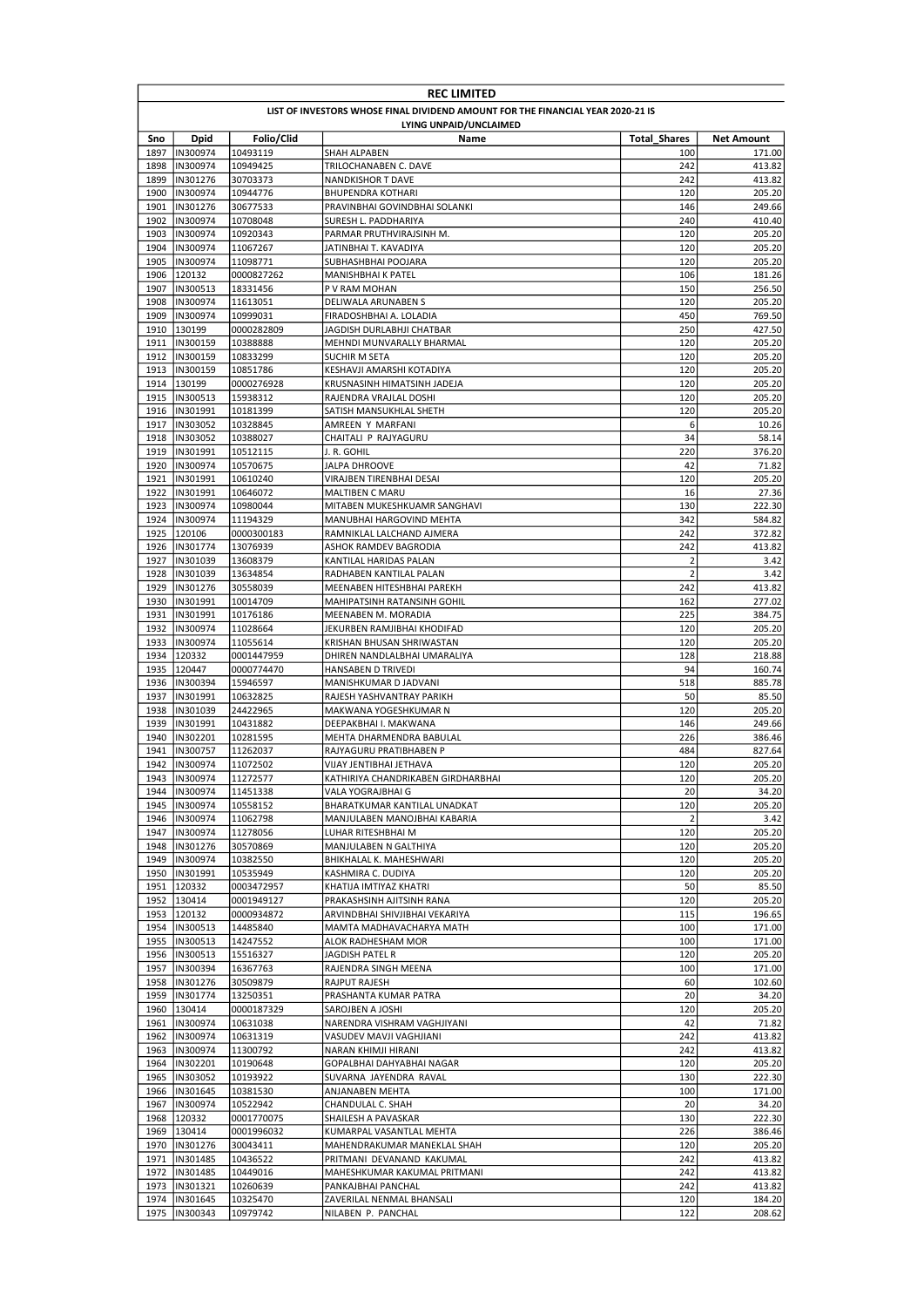|              | <b>REC LIMITED</b>                                                              |                          |                                                             |                            |                      |  |  |  |
|--------------|---------------------------------------------------------------------------------|--------------------------|-------------------------------------------------------------|----------------------------|----------------------|--|--|--|
|              | LIST OF INVESTORS WHOSE FINAL DIVIDEND AMOUNT FOR THE FINANCIAL YEAR 2020-21 IS |                          |                                                             |                            |                      |  |  |  |
|              | LYING UNPAID/UNCLAIMED                                                          |                          |                                                             |                            |                      |  |  |  |
| Sno<br>1976  | Dpid<br>IN300974                                                                | Folio/Clid<br>11269223   | Name<br>HIRALBEN SHAH                                       | <b>Total Shares</b><br>242 | Net Amount<br>413.82 |  |  |  |
| 1977         | IN302679                                                                        | 35170392                 | RAVAL MANISH NARENDRABHAI                                   | 120                        | 205.20               |  |  |  |
| 1978         | IN302293                                                                        | 10136846                 | PREMKUMARI PAWANKUMAR JUNEJA                                | 120                        | 205.20               |  |  |  |
| 1979         | IN302201                                                                        | 10140536                 | SHAH VIJAYKUMAR J.                                          | 120                        | 205.20               |  |  |  |
| 1980         | 130199                                                                          | 0000257761               | NEHA RAMCHANDRA JANI                                        | 120                        | 205.20               |  |  |  |
| 1981         | 130199                                                                          | 0000257776               | GITABEN RAMCHANDRA JANI                                     | 120                        | 205.20               |  |  |  |
| 1982         | IN303085                                                                        | 10023990                 | DAXESH RAMESHBHAI PATEL                                     | 484                        | 827.64               |  |  |  |
| 1983<br>1984 | IN302293<br>IN302461                                                            | 10048419<br>10079182     | JEENALEE HIREN GANDHI<br>HIRENBHAI KANUBHAI SHAH            | 242<br>120                 | 413.82<br>205.20     |  |  |  |
| 1985         | IN303052                                                                        | 10162376                 | MITABEN SANJAYKUMAR SHAH                                    | 174                        | 297.54               |  |  |  |
| 1986         | IN303052                                                                        | 10306439                 | DIMPALBEN VARSHALBHAI SHAH                                  | 242                        | 413.82               |  |  |  |
| 1987         | IN301485                                                                        | 10362338                 | SHAH NITINBHAI VIRCHAND                                     | 242                        | 372.82               |  |  |  |
| 1988         | IN301549                                                                        | 16375977                 | MONIKA DILIPBHAI SHAH                                       | 110                        | 188.10               |  |  |  |
| 1989         | IN301485                                                                        | 10443033                 | RAJESH PRAVINBHAI JOSHI                                     | 120                        | 205.20               |  |  |  |
| 1990         | 120338                                                                          | 0000080329               | PATEL DHARMISTHA NAVIN                                      | 242                        | 413.82               |  |  |  |
| 1991<br>1992 | IN303052                                                                        | 10303792                 | KAMLESH AMBALAL PATEL                                       | 162                        | 277.02<br>222.30     |  |  |  |
| 1993         | IN300343<br>IN303052                                                            | 10878002<br>10187699     | VAGHELA KUNALSINH LAXMANSINH<br>AKASH RAJNIKANT SHAH        | 130<br>120                 | 205.20               |  |  |  |
| 1994         | IN300343                                                                        | 11202279                 | ATMARAM CHHANALAL PATEL                                     | 30                         | 51.30                |  |  |  |
| 1995         | 120341                                                                          | 0000065780               | RAMESHKUMAR RAMSWAROOP ASAWA HUF                            | 120                        | 184.20               |  |  |  |
| 1996         | IN300214                                                                        | 10028882                 | PANKAJ KACHARABHAI PATEL                                    | 100                        | 171.00               |  |  |  |
| 1997         | IN301645                                                                        | 10365549                 | FALGUNI RAKESH PANCHAL                                      | 242                        | 413.82               |  |  |  |
| 1998         | IN301645                                                                        | 10365580                 | RAKESH K PANCHAL                                            | 242                        | 413.82               |  |  |  |
| 1999         | 120332                                                                          | 0001753701               | PREMAL JITENDRAKUMAR PATEL                                  | 120                        | 205.20               |  |  |  |
| 2000         | IN300476                                                                        | 41386602                 | KOKILA MOHANLAL PANDYA                                      | 242                        | 413.82               |  |  |  |
| 2001         | IN300757                                                                        | 11530312                 | MITHU RANI SADUKHA                                          | 242                        | 413.82               |  |  |  |
| 2002         | IN301276                                                                        | 30580858                 | MURTUZA HAKIMUDDIN UJJAINI                                  | 242                        | 413.82               |  |  |  |
| 2003         | IN303052                                                                        | 10327213                 | BACHUBHAI PREMAJIBHAI BALAT                                 | 120                        | 205.20               |  |  |  |
| 2004<br>2005 | 120332<br>120198                                                                | 0002421015<br>0000120638 | RAJENDRA BANSILAL RAJPUT<br>HANSHABEN RAJESHKUMAR DEVPURA   | 100<br>120                 | 171.00<br>205.20     |  |  |  |
| 2006         | IN301233                                                                        | 10301132                 | MANIBHAI CHATURBHAI PATEL                                   | 200                        | 342.00               |  |  |  |
| 2007         | IN300343                                                                        | 10597103                 | BARAPATRE BHIKHABHAI RAMKISAN                               | 162                        | 277.02               |  |  |  |
| 2008         | IN301321                                                                        | 10665595                 | HEENABEN SATISHBHAI PATEL                                   | 10                         | 17.10                |  |  |  |
| 2009         | IN300757                                                                        | 11737885                 | MANISH A ADESHARA                                           | 242                        | 413.82               |  |  |  |
| 2010         | IN300476                                                                        | 42549123                 | KIRAN BHAHIRAJ DWIVEDI                                      | 120                        | 205.20               |  |  |  |
| 2011         | IN301276                                                                        | 30278833                 | BHUPENDRAKUMAR G PATEL                                      | 242                        | 413.82               |  |  |  |
| 2012         | IN301276                                                                        | 30407494                 | PATEL BHARGAV AMRUTBHAI                                     | 130                        | 222.30               |  |  |  |
| 2013<br>2014 | IN302927<br>IN301645                                                            | 10026301                 | Minaxi Harshadbhai Patel                                    | 120<br>120                 | 205.20<br>184.20     |  |  |  |
| 2015         | IN301645                                                                        | 10336536<br>10224426     | AJIT HASMUKHBHAI PATEL<br>AMIN BHARATBHAI AMBALAL           | 120                        | 205.20               |  |  |  |
| 2016         | IN300982                                                                        | 10658954                 | LALITABEN NAROTTAMBHAI PAREKH                               | 120                        | 205.20               |  |  |  |
| 2017         | 120299                                                                          | 0001138075               | TEJASH RAJNIKANT CONTRACTOR                                 | 100                        | 171.00               |  |  |  |
| 2018         | IN300394                                                                        | 16214240                 | SIMABEN GIRISHBHAI PATEL                                    | 120                        | 205.20               |  |  |  |
| 2019         | 120230                                                                          | 0000449385               | SAJEDABANU SIRAJBHAI MANSURI                                | 239                        | 408.69               |  |  |  |
| 2020         | IN300214                                                                        | 11669930                 | <b>HEMLATA M MANOORA</b>                                    | 80                         | 136.80               |  |  |  |
| 2021         | IN301233                                                                        | 10145174                 | PATEL SURYAKANT JAMNABHAI                                   | 10                         | 17.10                |  |  |  |
|              | 2022  IN301233                                                                  | 10156800                 | <b>BATUKBHAI B. GEDIA</b>                                   | 120                        | 205.20               |  |  |  |
|              | 2023  IN303052<br>2024  IN301321                                                | 10247555                 | JAIMIN VISHNUBHAI PATEL<br>VIRJIBHAI NARSIBHAI PATEL        | 232<br>120                 | 396.72<br>205.20     |  |  |  |
|              | 2025  IN300343                                                                  | 10639278<br>11018986     | MANISHABEN PREYASHKUMAR PATEL                               | 178                        | 304.38               |  |  |  |
|              | 2026  IN300343                                                                  | 11022652                 | LILVATIBEN RAMESHCHANDRA PATEL                              | 178                        | 304.38               |  |  |  |
|              | 2027  IN300450                                                                  | 13475862                 | DHARMISHTHA G PATEL                                         | 120                        | 205.20               |  |  |  |
|              | 2028 120422                                                                     | 0000050262               | TRUPTI BHUPENDRABHAI SHAH                                   | 120                        | 205.20               |  |  |  |
|              | 2029  IN300183                                                                  | 13065427                 | SOLANKI VINUBEN AMBALAL                                     | 120                        | 205.20               |  |  |  |
|              | 2030 120344                                                                     | 0000231186               | BHARATI TRIKAMJI JOSHI.                                     | 120                        | 205.20               |  |  |  |
|              | 2031  IN300343                                                                  | 10992673                 | KESHVANI DIPAKBHAI KODARMAL                                 | 162                        | 277.02               |  |  |  |
|              | 2032 120338<br>2033 120338                                                      | 0000070141               | SAHIL P PATEL<br>NITA RAJESH GANDHI                         | 200<br>242                 | 342.00<br>413.82     |  |  |  |
|              | 2034  IN301233                                                                  | 0000108339<br>10237570   | PATEL JASVANT BALDEVBHAI                                    | 84                         | 143.64               |  |  |  |
|              | 2035  IN303052                                                                  | 10369212                 | GHANSHYAMBHAI R PANCHOLI                                    | 120                        | 205.20               |  |  |  |
|              | 2036 IN301774                                                                   | 14169589                 | AZIZA MOHAMMEDHUSEN VHORA                                   | 200                        | 342.00               |  |  |  |
|              | 2037  IN301233                                                                  | 10231757                 | PATEL JAYMEEN CHINUBHAI                                     | 242                        | 413.82               |  |  |  |
|              | 2038  IN300513                                                                  | 18024880                 | R M CHAUDHARY                                               | 10                         | 17.10                |  |  |  |
|              | 2039 120447                                                                     | 0001305853               | LAKIR PRAVINBHAI AMIN                                       | 120                        | 205.20               |  |  |  |
|              | 2040 120447                                                                     | 0001438219               | NAYNABEN PRAVINKUMAR AMIN                                   | 120                        | 205.20               |  |  |  |
|              | 2041  IN302461                                                                  | 10680017                 | TEJAL MUKESH THAKKAR                                        | 120                        | 205.20               |  |  |  |
| 2042         | IN300974                                                                        | 11128206                 | <b>GEETA A PATEL</b>                                        | 49                         | 83.79                |  |  |  |
| 2043<br>2044 | IN300476<br>120335                                                              | 42570330<br>0000261441   | KANUBHAI CHHOTABHAI PATEL<br>DATTATREY KRISHNASWARUP SHARMA | 484<br>120                 | 827.64<br>205.20     |  |  |  |
| 2045         | IN301645                                                                        | 10445436                 | HINA J PATEL                                                | 120                        | 205.20               |  |  |  |
| 2046         | IN302269                                                                        | 10735940                 | AHUJA SANJAY SEVAKRAM                                       | 60                         | 102.60               |  |  |  |
|              | 2047  IN302201                                                                  | 10467414                 | HINGORANI HEENA VIJAYKUMAR                                  | 120                        | 205.20               |  |  |  |
|              | 2048  IN300343                                                                  | 11002713                 | PRAJAPATI GOMATIBEN LAXMANBHAI                              | 110                        | 188.10               |  |  |  |
|              | 2049  IN301696                                                                  | 11321045                 | KUVARBEN BABULAL PATEL                                      | 89                         | 152.19               |  |  |  |
|              | 2050  IN300982                                                                  | 10093833                 | NAVNEETKUMAR CHANDULAL PATEL                                | 162                        | 277.02               |  |  |  |
|              | 2051  IN301276                                                                  | 30499049                 | RAMKHELAWAN RAMCHANDRA VERMA                                | 30                         | 51.30                |  |  |  |
| 2052         | IN300343                                                                        | 10858679                 | PRAJAPATI SHANKARLAL GANDALAL                               | 242                        | 413.82               |  |  |  |
|              | 2053 120332                                                                     | 0004084090               | ATUL VIHABHAI PATEL                                         | 6                          | 10.26                |  |  |  |
|              | 2054  IN300343                                                                  | 10958762                 | PATEL HARSHADKUMAR DHULABHAI                                | 40                         | 68.40                |  |  |  |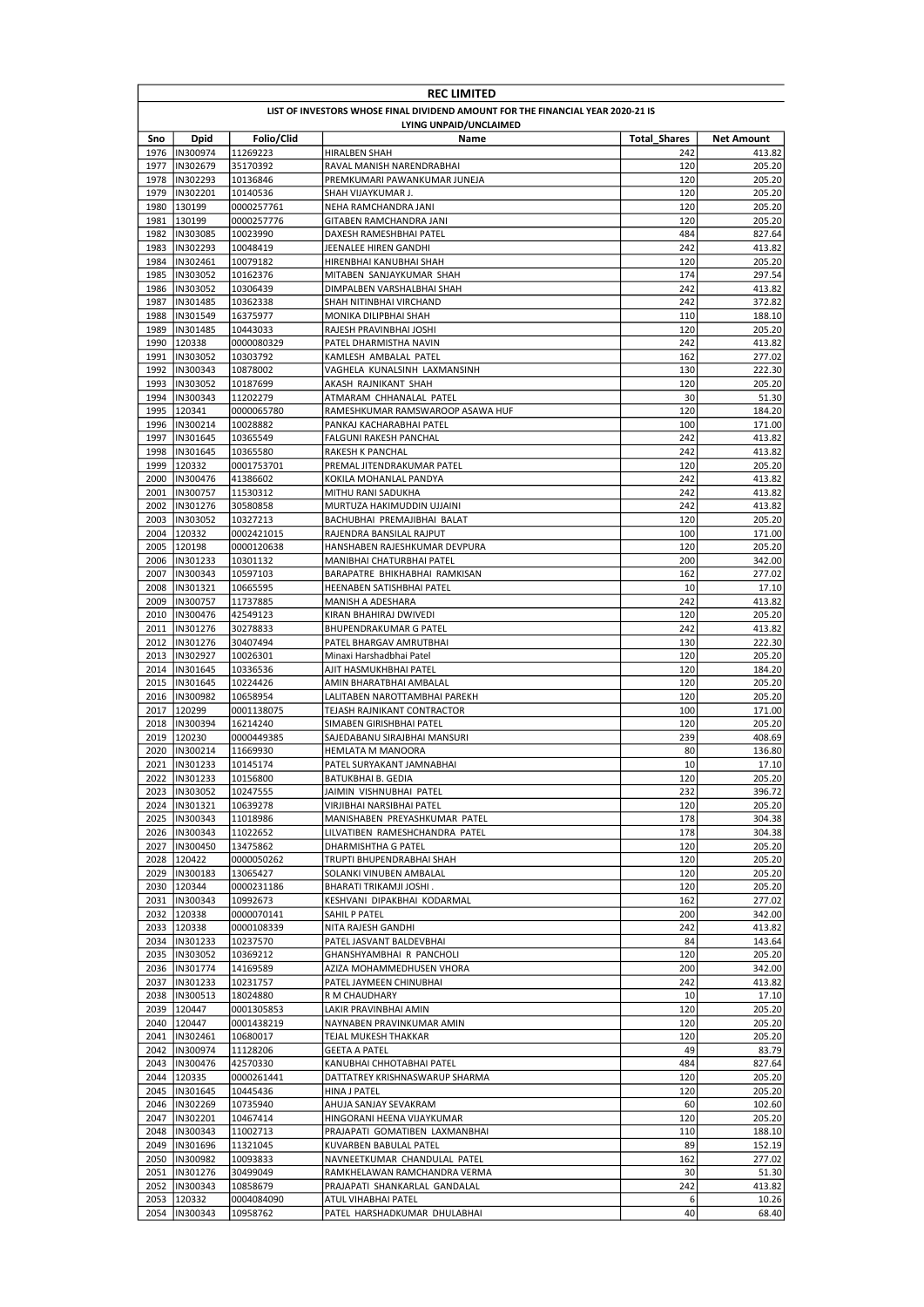|              | <b>REC LIMITED</b>                                                              |                          |                                                             |                     |                   |  |  |
|--------------|---------------------------------------------------------------------------------|--------------------------|-------------------------------------------------------------|---------------------|-------------------|--|--|
|              | LIST OF INVESTORS WHOSE FINAL DIVIDEND AMOUNT FOR THE FINANCIAL YEAR 2020-21 IS |                          |                                                             |                     |                   |  |  |
|              |                                                                                 |                          | LYING UNPAID/UNCLAIMED                                      |                     |                   |  |  |
| Sno          | Dpid                                                                            | Folio/Clid               | Name                                                        | <b>Total Shares</b> | Net Amount        |  |  |
| 2055<br>2056 | IN302201<br>120109                                                              | 11265188<br>0002148912   | MAHENDRA RASIKLAL SHAH<br>PATEL BHAGWATIBEN C.              | 150<br>120          | 256.50<br>205.20  |  |  |
| 2057         | IN300343                                                                        | 11058235                 | SHAH VIVEK ARVINDBHAI                                       | 120                 | 205.20            |  |  |
| 2058         | IN303052                                                                        | 10237126                 | DAXA ASHWINKUMAR SHAH                                       | 242                 | 413.82            |  |  |
| 2059         | IN301151                                                                        | 12197264                 | LALJIBHAI MOHANLAL CHITRODA                                 | 120                 | 205.20            |  |  |
| 2060         | 130414                                                                          | 0003070346               | GIRDHARBHAI MATHABHAI KATHIRIA                              | 120                 | 205.20            |  |  |
| 2061         | IN301485                                                                        | 10430765                 | KALABEN ANILKUMAR PATEL                                     | 120                 | 205.20            |  |  |
| 2062         | IN300183                                                                        | 10659155                 | PATEL MAHENDRA ISHWARLAL                                    | 60                  | 102.60            |  |  |
| 2063         | IN301276                                                                        | 30290985                 | JASHUBEN RAJABHAI MAKWANA                                   | 120                 | 205.20            |  |  |
| 2064<br>2065 | IN301774<br>IN301983                                                            | 12120963<br>10678152     | RAIBEN CHHANABHAI PATEL<br>KINJALBEN JASHVANTBHAI BHAVSAR   | 120<br>50           | 205.20<br>85.50   |  |  |
| 2066         | IN300513                                                                        | 16208585                 | PRAJAPATI ASHVINKUMAR G                                     | 100                 | 171.00            |  |  |
| 2067         | IN301233                                                                        | 10194679                 | PATEL PRAVINABEN SHAILESH                                   | 242                 | 413.82            |  |  |
| 2068         | IN301233                                                                        | 10202729                 | LALJIBHAI KESHAVLAL PATEL                                   | 130                 | 222.30            |  |  |
| 2069         | IN301774                                                                        | 12953608                 | MINABEN MANGHARAM SUKHDEV                                   | 130                 | 222.30            |  |  |
| 2070         | IN301485                                                                        | 30032792                 | PATEL GHANSHYAMBHAI P.                                      | 120                 | 205.20            |  |  |
| 2071         | IN300974                                                                        | 11240123                 | PATEL RAKESHKUMAR B.                                        | 120                 | 205.20            |  |  |
| 2072         | IN302201                                                                        | 10622035                 | CHAMANLAL NANDLAL MAHESHWARI                                | 120                 | 205.20            |  |  |
| 2073<br>2074 | IN300343<br>120109                                                              | 10805753<br>0002316360   | JOSHI YOGESHKUMAR BABULAL<br>DEVANGKUMAR SONI.              | 120<br>60           | 205.20<br>102.60  |  |  |
| 2075         | IN301276                                                                        | 30593233                 | SUREKHABEN BHALCHANDRA JOSHI                                | 120                 | 205.20            |  |  |
| 2076         | IN303052                                                                        | 10144470                 | PUSHAPABEN ARVINDKUMAR SHAH                                 | 120                 | 205.20            |  |  |
| 2077         | <b>IN303052</b>                                                                 | 10176854                 | CHAGANLAL RAMCHAND SHAH                                     | 85                  | 145.35            |  |  |
| 2078         | IN303052                                                                        | 10187017                 | MADANLAL RAMCHAND SHAH                                      | 85                  | 145.35            |  |  |
| 2079         | IN300343                                                                        | 10469209                 | SHAH ARVINDKUMAR SHANKARLAL                                 | 50                  | 85.50             |  |  |
| 2080         | IN300343                                                                        | 11054759                 | JAYKUMAR S. PABREJA                                         | 107                 | 182.97            |  |  |
| 2081         | IN300974                                                                        | 11236299                 | VISHAL RAMESHCHANDRA DOSHI                                  | 200                 | 342.00            |  |  |
| 2082         | 120350                                                                          | 0001076656               | CHETANABEN ANILKUMAR CHANDAK                                | 85                  | 145.35            |  |  |
| 2083<br>2084 | 120478<br>IN300982                                                              | 0000075846<br>10676617   | KULSUMBEN HASAMBHAI BALOSPURA<br>PRAVINKUMAR AMABHAI PATEL  | 10<br>120           | 17.10<br>205.20   |  |  |
| 2085         | IN300982                                                                        | 10706742                 | LALJIBHAI NARSANGBHAI CHOUDHARY                             | 120                 | 205.20            |  |  |
| 2086         | 120471                                                                          | 0000005037               | JAYANTIBHAI SHAKRA PATEL                                    | 40                  | 68.40             |  |  |
| 2087         | IN303052                                                                        | 10300180                 | NARANBHAI SHIVJIBHAI SUTHAR                                 | 96                  | 164.16            |  |  |
| 2088         | IN302201                                                                        | 10688906                 | RAMESHBHAI B PATEL                                          | 16                  | 27.36             |  |  |
| 2089         | IN300343                                                                        | 10960300                 | PATEL NARESHKUMAR PARSHOTTAMDAS                             | 210                 | 359.10            |  |  |
| 2090         | IN300974                                                                        | 11043727                 | VAISHNAV SHOBHNABEN H.                                      | 120                 | 205.20            |  |  |
| 2091         | IN300974                                                                        | 11176319                 | GIRISHKUMAR KEVALDAS PATEL                                  | 120                 | 205.20            |  |  |
| 2092<br>2093 | 130414<br>IN301549                                                              | 0002677717<br>14739488   | SARALABEN BHARATKUMAR BHAVSAR                               | 82<br>120           | 140.22            |  |  |
| 2094         | IN301276                                                                        | 30408026                 | DILIPBHAI GANDABHAI PRAJAPATI<br>REKHA DHARMENDRA BHATT     | 120                 | 205.20<br>205.20  |  |  |
| 2095         | IN301276                                                                        | 30619464                 | PATEL SANGITABEN D                                          | 120                 | 205.20            |  |  |
| 2096         | IN300343                                                                        | 20029314                 | PREMPAL BARDIPRASAD SHARMA                                  | 120                 | 205.20            |  |  |
| 2097         | IN301233                                                                        | 10048717                 | BIPINKUMAR M. PATEL                                         | 120                 | 205.20            |  |  |
| 2098         | IN301233                                                                        | 10211812                 | PATEL SATISH PRAHLADBHAI                                    | 50                  | 85.50             |  |  |
| 2099         | IN301233                                                                        | 10247780                 | HITESHKUMAR B. PATEL                                        | 242                 | 413.82            |  |  |
| 2100         | IN301645                                                                        | 10326110                 | PATEL AMTHABHAI KARSANDAS                                   | 242                 | 413.82            |  |  |
| 2101         | IN300974                                                                        | 11105717                 | PINKALKUMAR M. PATEL                                        | 100                 | 171.00            |  |  |
|              | 2102 130414<br>2103 130152                                                      | 0001861382<br>0000024377 | KANU BHAI DAWAKA DAS PATEL<br>GOVABHAI KHUSALBHAI CHAUDHARY | 82<br>242           | 140.22<br>413.82  |  |  |
|              | 2104  IN300343                                                                  | 20014071                 | NARANBHAI TRIKAMBHAI PATEL                                  | 120                 | 205.20            |  |  |
|              | 2105  IN303052                                                                  | 10692387                 | NIMISHA LALITKUMAR PARIKH                                   | 40                  | 68.40             |  |  |
|              | 2106  IN300343                                                                  | 10955012                 | DARAJI BHARATIBEN KIRITBHAI                                 | 242                 | 413.82            |  |  |
|              | 2107 120727                                                                     | 0000012445               | NIKHIL VINODCHANDRA SHAH                                    | 50                  | 85.50             |  |  |
|              | 2108  IN300214                                                                  | 14160424                 | HIRAL B ACHARYA                                             | 70                  | 119.70            |  |  |
|              | 2109 120447                                                                     | 0004203910               | FIRDOSKHAN ABBASKHAN PATHAN                                 | 49                  | 83.79             |  |  |
|              | 2110  IN301276<br>2111  IN301276                                                | 30377608                 | MUSTAKAHEMAD BAKKARBHAI SHETH                               | 120                 | 205.20            |  |  |
|              | 2112  IN301276                                                                  | 30413334<br>30397104     | PATEL SHARDABEN AMRUTBHAI<br>PATEL DEEP BHARATBHAI          | 120<br>620          | 205.20<br>1060.20 |  |  |
|              | 2113  IN301321                                                                  | 10510773                 | MANJUBEN PRAVINKUMAR GUPTA                                  | 130                 | 222.30            |  |  |
|              | 2114  IN301321                                                                  | 10510780                 | PRAVINKUMAR CHIRANJILAL GUPTA                               | 130                 | 222.30            |  |  |
|              | 2115 120472                                                                     | 0009597958               | MAHESH MEHTA                                                | 120                 | 205.20            |  |  |
|              | 2116 120472                                                                     | 0011107110               | RAXABEN SURESHKUMAR OZA                                     | 50                  | 85.50             |  |  |
|              | 2117  IN302269                                                                  | 12321900                 | JETHALAL PARSOTAMDAS DAVE                                   | 120                 | 205.20            |  |  |
|              | 2118 130414                                                                     | 0003175900               | SHAILESHBHARTI HARIBHARTI GAUSWAMI                          | 85                  | 145.35            |  |  |
|              | 2119  IN300974                                                                  | 11044842                 | KISHORKUMAR NATVARLAL JOSHI                                 | 120                 | 205.20            |  |  |
|              | 2120  IN300343                                                                  | 20073449                 | SHAH NIRAV SEVANTILAL                                       | 162                 | 277.02            |  |  |
|              | 2121  IN301276<br>2122  IN300343                                                | 30341836<br>11291802     | NILESHKUMAR LAXMICHAND MALI<br>ALKABEN GAURANGBHAI KAPADIYA | 146<br>105          | 249.66<br>179.55  |  |  |
|              | 2123  IN300636                                                                  | 20014623                 | SURESHKUMAR G. PATEL                                        | 120                 | 205.20            |  |  |
|              | 2124  IN301645                                                                  | 10230787                 | GIRISH TULSIRAM MOHADIKAR                                   | 60                  | 102.60            |  |  |
| 2125         | IN301645                                                                        | 10334543                 | RASIKLAL GOKALDAS PARMAR                                    | 120                 | 205.20            |  |  |
|              | 2126  IN300974                                                                  | 11254026                 | MUKESHBHAI VALLABHBHAI PATEL                                | 120                 | 205.20            |  |  |
|              | 2127  IN300394                                                                  | 16396149                 | RANCHHODBHAI DANABHAI SOLANKI                               | 20                  | 34.20             |  |  |
|              | 2128  IN300636                                                                  | 20018729                 | SIMABEN JAYANTIBHAI PATEL                                   | 120                 | 205.20            |  |  |
|              | 2129  IN301774                                                                  | 12252911                 | VARSHABEN VINODKUMAR PATEL                                  | 100                 | 171.00            |  |  |
|              | 2130  IN300513<br>2131 120332                                                   | 12675774                 | SHAROJBEN BABUBHAI PATEL                                    | 50<br>120           | 85.50             |  |  |
|              | 2132 120332                                                                     | 0001799491<br>0002053369 | MAHEBUBBHAI PYARALI VAIDYA<br>SHAHBUDDIN PYARALI VAIDYA     | 120                 | 205.20<br>205.20  |  |  |
|              | 2133  IN300636                                                                  | 10147632                 | HINABEN MUKESHKUMAR PATEL                                   | 120                 | 205.20            |  |  |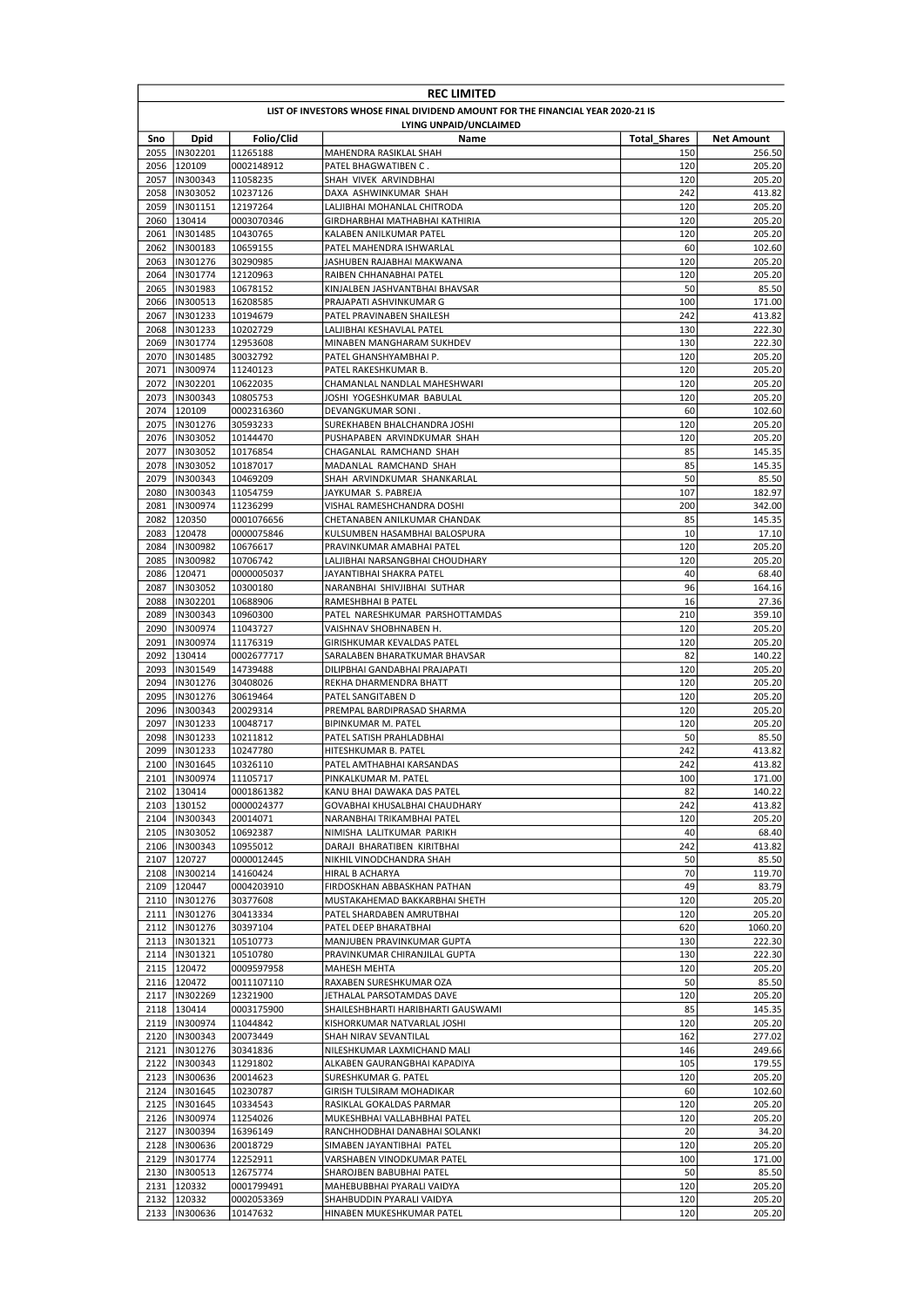|              | <b>REC LIMITED</b>                                                              |                        |                                                        |                     |                  |  |  |
|--------------|---------------------------------------------------------------------------------|------------------------|--------------------------------------------------------|---------------------|------------------|--|--|
|              | LIST OF INVESTORS WHOSE FINAL DIVIDEND AMOUNT FOR THE FINANCIAL YEAR 2020-21 IS |                        |                                                        |                     |                  |  |  |
|              | LYING UNPAID/UNCLAIMED                                                          |                        |                                                        |                     |                  |  |  |
| Sno          | Dpid                                                                            | Folio/Clid             | Name                                                   | <b>Total Shares</b> | Net Amount       |  |  |
| 2135         | 2134 120106<br>IN300513                                                         | 0000392381<br>12288282 | NILESH CHANDRAKANTBHAI SONI                            | 242<br>130          | 413.82<br>222.30 |  |  |
| 2136         | IN304295                                                                        | 12971709               | MEENABEN SURENDRAKUMAR PATEL<br>N D BIDARKAR           | 40                  | 68.40            |  |  |
| 2137         | IN300513                                                                        | 13394263               | SHAH KIRTESHKUMAR G                                    | 64                  | 109.44           |  |  |
| 2138         | IN300513                                                                        | 15408333               | <b>MAYUR S PATEL</b>                                   | 120                 | 205.20           |  |  |
| 2139         | IN300636                                                                        | 10200652               | <b>KALPANA VYAS</b>                                    | 60                  | 102.60           |  |  |
| 2140         | 120360                                                                          | 0001850137             | SHAILABEN JITENDRAKUMAR PATEL                          | 600                 | 1026.00          |  |  |
|              | 2141 120716                                                                     | 0000004831             | AMISHKUMAR D PATEL                                     | 500                 | 855.00           |  |  |
| 2142         | IN301276                                                                        | 30598929               | KIRANKUMAR M RABARI                                    | 242                 | 413.82           |  |  |
|              | 2143 120300<br>2144 120382                                                      | 0000228658             | MANOJ MURLIDHAR RATHI<br>KANTIBHAI MERABHAI PARMAR     | 70<br>200           | 119.70           |  |  |
| 2145         | IN301991                                                                        | 0000046773<br>10282416 | ABDULMUNAF ISHMAILBHAI                                 | 120                 | 342.00<br>205.20 |  |  |
|              | 2146  IN301991                                                                  | 10373136               | BATULBEN ABDULMUNAF SHAIKH                             | 120                 | 205.20           |  |  |
|              | 2147  IN301991                                                                  | 10897898               | RAHEMATBANU SHAIKH                                     | 18                  | 30.78            |  |  |
| 2148         | 120268                                                                          | 0000115389             | BHARATKUMAR LALABHAI PATEL                             | 120                 | 205.20           |  |  |
| 2149         | IN300513                                                                        | 13483577               | T A MANAVALAN                                          | 500                 | 855.00           |  |  |
|              | 2150  IN300636                                                                  | 10042541               | G. RAJAN                                               | 122                 | 208.62           |  |  |
| 2151         | 120382                                                                          | 0000058033             | TARABEN SHRAVANKUMAR SHAH                              | 120                 | 205.20           |  |  |
| 2152         | 120175                                                                          | 0000135796             | RAVIBHAI VRAJLAL PANDYA                                | 100                 | 171.00           |  |  |
|              | 2153  IN303052                                                                  | 10376520               | DEVESH THAKORLAL PATEL                                 | 130                 | 222.30           |  |  |
| 2154         | IN301991                                                                        | 10215844<br>10305805   | PRABHAVATIBEN KARANSINH VAGHELA                        | 220<br>120          | 376.20           |  |  |
|              | 2155  IN301991<br>2156 IN301991                                                 | 10516310               | CAMY DEVENDRAKUMAR SHAH<br>RAMESHBHAI RAMABHAI BHABHOR | 120                 | 205.20<br>205.20 |  |  |
|              | 2157  IN301991                                                                  | 10802849               | KUTBUDDIN ESUFJIBHAI MANAGORI                          | 40                  | 68.40            |  |  |
| 2158         | IN300974                                                                        | 11215399               | NITINKUMAR NANDKISHOR VERMA                            | 120                 | 205.20           |  |  |
|              | 2159 120132                                                                     | 0000856718             | VITTHALDAS HARIDAS DESAI                               | 103                 | 176.13           |  |  |
|              | 2160  IN300513                                                                  | 19664154               | HIRAKKUMAR K CHAPANERI                                 | 445                 | 760.95           |  |  |
| 2161         | IN300394                                                                        | 15117868               | SANJAY KR SINGH                                        | 120                 | 205.20           |  |  |
| 2162         | IN300513                                                                        | 16029107               | MAHENDRABHAI CHHAGANBHAI HATHILA                       | 100                 | 171.00           |  |  |
| 2163         | IN301991                                                                        | 10628363               | <b>GURJAR MUKESHKUMAR V</b>                            | 20                  | 34.20            |  |  |
| 2164         | IN301696                                                                        | 11063632               | YOGESHKUMAR MAGANLAL PATEL                             | 120                 | 205.20           |  |  |
| 2165         | IN300636                                                                        | 10254260               | VIPULCHANDRA KANJIBHAI PATEL                           | 18<br>110           | 30.78            |  |  |
| 2166<br>2167 | 120109<br>IN300513                                                              | 0003648002<br>13967455 | MOHMMEDFARUK ABDULSALAM TOL<br>KAPILDEV D SHARMA       | 120                 | 188.10<br>205.20 |  |  |
| 2168         | 120428                                                                          | 0000012881             | MAHENDRAKUMAR GORDHANDAS RANA                          | 120                 | 205.20           |  |  |
|              | 2169 120472                                                                     | 0009539589             | SARLABEN SOMABHAI KATARA                               | 120                 | 205.20           |  |  |
| 2170         | IN300513                                                                        | 14020982               | DR BHARAT PATEL                                        | 130                 | 222.30           |  |  |
| 2171         | IN301991                                                                        | 10151215               | DHANESHKUMAR VASANDANI                                 | 120                 | 205.20           |  |  |
|              | 2172  IN301991                                                                  | 10258852               | KAMAL ASHOKKUMAR CHAWLA                                | 200                 | 342.00           |  |  |
| 2173         | IN300982                                                                        | 10761953               | KALAVATI BHARATBHAI VASAVA                             | 100                 | 171.00           |  |  |
| 2174         | IN301696                                                                        | 10490506               | PUTTA VINAYENDRA                                       | 2                   | 3.42             |  |  |
| 2175         | IN300011                                                                        | 10724047               | KANTILAL SENDHABHAI PATEL                              | 100                 | 171.00           |  |  |
| 2176         | IN300974                                                                        | 10979966               | JENISH R. PATEL                                        | 120<br>226          | 205.20<br>386.46 |  |  |
| 2177<br>2178 | 120350<br>IN300513                                                              | 0000475821<br>14553819 | ILABEN CHANDRAKANT PATEL<br>SEJAL JAYANTIBHAI PATEL    | $\overline{2}$      | 3.42             |  |  |
| 2179         | IN301645                                                                        | 10158947               | PURNA PARATIK SOLANKI                                  | 120                 | 205.20           |  |  |
|              | 2180  IN301774                                                                  | 12162562               | JIGAR KIRITBHAI PARIKH                                 | 25                  | 42.75            |  |  |
|              | 2181  IN300394                                                                  | 16338654               | NIMESH SURESHCHANDRA SHAH                              | 120                 | 205.20           |  |  |
|              | 2182  IN301330                                                                  | 17512629               | KALAVATIBEN SHAH                                       | 484                 | 827.64           |  |  |
|              | 2183  IN300513                                                                  | 18566577               | PURVI SHAH                                             | 10                  | 17.10            |  |  |
|              | 2184 130187                                                                     | 0000080562             | SHANTILAL JAGUBHAI PATEL                               | 120                 | 205.20           |  |  |
| 2185         | IN300394                                                                        | 16212073               | CHETNA VASTUPAL GANDHI                                 | $\mathbf 1$         | 1.71             |  |  |
| 2186         | IN301774                                                                        | 13404951               | KAMLESHKUMAR HARIVADANBHAI BHATT                       | 80                  | 136.80           |  |  |
| 2187         | IN300394<br>2188 120428                                                         | 10301139<br>0000013689 | SATISH KUMAR BHAILALBHAI JAIN<br>MRUNALKUMAR V SHAH    | 24<br>18            | 41.04<br>30.78   |  |  |
| 2189         | 130167                                                                          | 0000410851             | KIRITKUMAR P BARIYA                                    | 120                 | 205.20           |  |  |
|              | 2190  IN301991                                                                  | 10446366               | CHANDRAKANT SOMABHAI PATEL                             | 8                   | 13.68            |  |  |
|              | 2191 130167                                                                     | 0000000822             | JAYESHBHAI NATVARBHAI PATEL                            | 20                  | 34.20            |  |  |
|              | 2192  IN301485                                                                  | 10498622               | DHARMENDRA GOPALDAS SOLANKI                            | 120                 | 205.20           |  |  |
|              | 2193 120332                                                                     | 0000122049             | STANISLAUS PETER FERNANDES                             | 120                 | 205.20           |  |  |
|              | 2194  IN300394                                                                  | 12287207               | PRAKASH NATVERLAL MEHTA                                | 120                 | 205.20           |  |  |
|              | 2195  IN301774                                                                  | 12704106               | RAJENDRA CHUNILAL PATEL                                | 110                 | 188.10           |  |  |
|              | 2196  IN300513                                                                  | 15449235               | PRAKASH CHANDRA DWIVEDI                                | 30                  | 51.30            |  |  |
|              | 2197  IN300513                                                                  | 15148137               | BHAVESHKUMAR C BRAHMBHATT                              | 10                  | 17.10            |  |  |
| 2199         | 2198 120113<br>IN300974                                                         | 0000072817<br>11609553 | DEVANSHU PRIYAKANT VASAVADA<br>JALESHKUMAR K PATEL     | 120<br>20           | 205.20<br>34.20  |  |  |
|              | 2200  IN300513                                                                  | 18006339               | HIFZUL HAJI ADAM RAHMAN                                | 30                  | 51.30            |  |  |
| 2201         | IN300513                                                                        | 13206175               | KRISHNAN RAJU                                          | 114                 | 194.94           |  |  |
| 2202         | IN301127                                                                        | 16719435               | MODI URMILABEN KANCHANLAL                              | 242                 | 413.82           |  |  |
|              | 2203  IN300513                                                                  | 15472128               | M J MEHTA                                              | 242                 | 413.82           |  |  |
|              | 2204  IN300513                                                                  | 11094455               | <b>KEYUR KAPADIYA</b>                                  | 100                 | 171.00           |  |  |
|              | 2205  IN300513                                                                  | 14354938               | NILESHKUMAR VAJA                                       | 200                 | 342.00           |  |  |
|              | 2206  IN300513                                                                  | 17135823               | KANUBHAI M KA PATEL                                    | 19                  | 32.49            |  |  |
|              | 2207   IN302871                                                                 | 20674543               | Rachana Vihang Gandhi                                  | 108                 | 184.68           |  |  |
|              | 2208 120332                                                                     | 0002629565             | JATIN B PATEL                                          | 5                   | 8.55             |  |  |
|              | 2209 120107<br>2210  IN300513                                                   | 0500033135<br>14791355 | JAYANTILAL RAMANLAL PATEL<br>KULDIP DILIPBHAI PATEL    | 100<br>246          | 171.00<br>420.66 |  |  |
|              | 2211  IN300757                                                                  | 11470119               | OMPRAKASH AMBALAL SHARMA                               | 120                 | 205.20           |  |  |
|              | 2212 IN300394                                                                   | 12611658               | M N RAMACHANDRAN                                       | 120                 | 205.20           |  |  |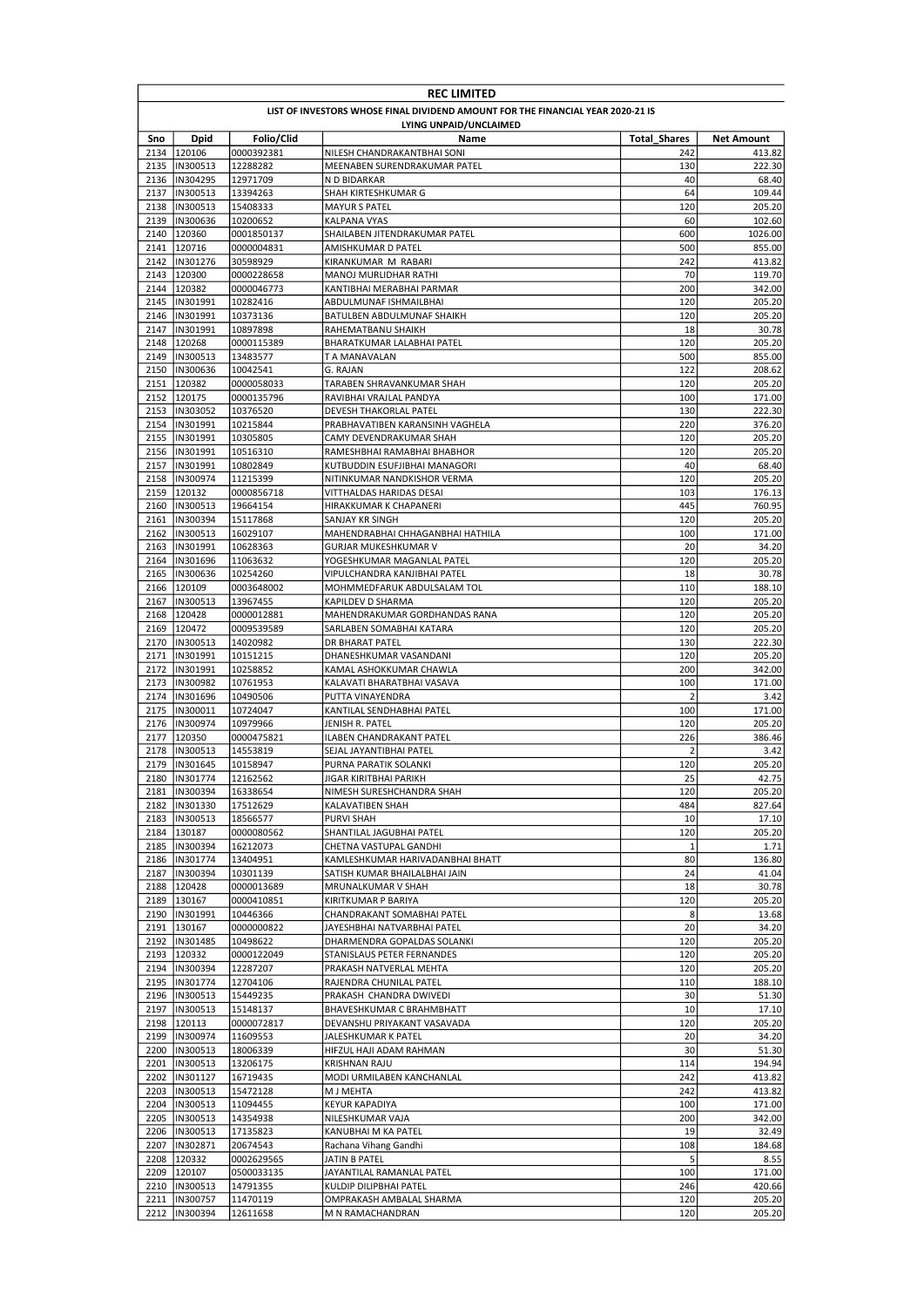|      | <b>REC LIMITED</b>                                                              |                          |                                                              |                     |                  |  |  |  |
|------|---------------------------------------------------------------------------------|--------------------------|--------------------------------------------------------------|---------------------|------------------|--|--|--|
|      | LIST OF INVESTORS WHOSE FINAL DIVIDEND AMOUNT FOR THE FINANCIAL YEAR 2020-21 IS |                          |                                                              |                     |                  |  |  |  |
|      | LYING UNPAID/UNCLAIMED                                                          |                          |                                                              |                     |                  |  |  |  |
| Sno  | Dpid                                                                            | Folio/Clid               | Name                                                         | <b>Total Shares</b> | Net Amount       |  |  |  |
|      | 2213 120415<br>2214 120415                                                      | 0000045145               | BHAVNABEN K. MISTRY.<br>KAMLESH HASMUKHLAL MISTRY.           | 120<br>120          | 205.20<br>205.20 |  |  |  |
|      | 2215 120415                                                                     | 0000045151<br>0000045164 | MALTIBEN HASMUKHLAL MISTRY.                                  | 120                 | 205.20           |  |  |  |
|      | 2216 120415                                                                     | 0000045335               | AJITBHAI B. MISTRY.                                          | 120                 | 205.20           |  |  |  |
| 2217 | 120415                                                                          | 0000053120               | RATILAL CHIMANLAL DOSHI.                                     | 130                 | 222.30           |  |  |  |
| 2218 | 120415                                                                          | 0000054046               | KANTABEN RATILAL DOSHI.                                      | 130                 | 222.30           |  |  |  |
|      | 2219 120415                                                                     | 0000162018               | BELA NILESH MEVAVALA.                                        | 120                 | 205.20           |  |  |  |
|      | 2220  IN300513                                                                  | 13957806                 | SUSHILA KANTILAL BHUTWALA                                    | 242                 | 413.82           |  |  |  |
|      | 2221  IN300513                                                                  | 12355957                 | NIKHIL KUMAR BHATIA                                          | 234                 | 400.14           |  |  |  |
|      | 2222  IN300513<br>2223 120107                                                   | 14051012                 | SAMIRBHAI KRASHNAVADAN PACHCHIGAR<br>NISHANT DIPAKKUMAR MODI | 130<br>130          | 222.30           |  |  |  |
|      | 2224 120107                                                                     | 0000221501<br>0000221569 | DEEPAK JEKISHANDAS MODI                                      | 130                 | 222.30<br>222.30 |  |  |  |
|      | 2225 IN300513                                                                   | 13958252                 | PARUL BHARATKUMAR BHUTWALA                                   | 242                 | 413.82           |  |  |  |
|      | 2226  IN300513                                                                  | 13958260                 | ATULKUMAR KANTILAL MODI                                      | 242                 | 413.82           |  |  |  |
| 2227 | IN300513                                                                        | 14082558                 | BHARATKUMAR KANTILAL BHUTWALA                                | 242                 | 413.82           |  |  |  |
|      | 2228  IN300394                                                                  | 14222858                 | TEJASH P BARFIWALA                                           | 120                 | 205.20           |  |  |  |
| 2229 | 120277                                                                          | 0000068174               | SHREEBHAGWAN GHANSHYAM BAJAJ                                 | 80                  | 136.80           |  |  |  |
|      | 2230 120415                                                                     | 0000018628               | NILESHKUMAR VASANTBHAI KAPADIA.                              | $\overline{2}$      | 3.42             |  |  |  |
|      | 2231 120447                                                                     | 0004408490               | GOPALBHAI A SAVANI                                           | 217                 | 371.07           |  |  |  |
|      | 2232  IN300079                                                                  | 10163036                 | SAHAJANAND NITINKUMAR DALAL                                  | $\overline{2}$      | 3.42             |  |  |  |
|      | 2233  IN300360<br>2234  IN300513                                                | 10504028<br>11574814     | NATVARBHAI KESHAVBHAI PATEL<br>RAJESH JAYANTILAL PANDYA      | 130<br>120          | 222.30<br>205.20 |  |  |  |
|      | 2235 120299                                                                     | 0002611817               | KALPESH PARASMAL JAIN                                        | 120                 | 205.20           |  |  |  |
|      | 2236 IIN301330                                                                  | 20609289                 | <b>GUPTA SHIVPUJAN O</b>                                     | 250                 | 427.50           |  |  |  |
| 2237 | IN302822                                                                        | 10198607                 | VARSHA SHAH                                                  | 120                 | 205.20           |  |  |  |
|      | 2238 120303                                                                     | 0000042321               | MORIBAI KANHAIYALAL JAIN                                     | 120                 | 205.20           |  |  |  |
|      | 2239 IIN300513                                                                  | 14130254                 | UPENDRA KUMAR                                                | 162                 | 277.02           |  |  |  |
| 2240 | IN301127                                                                        | 15722204                 | RAHUL DHANSUKHBHAI LAD                                       | 2                   | 3.42             |  |  |  |
|      | 2241 120132                                                                     | 0000380259               | TUSHAR K JOSHI                                               | 114                 | 194.94           |  |  |  |
| 2242 | IN302269                                                                        | 11546092                 | PATEL AJAYKUMAR                                              | 20                  | 34.20            |  |  |  |
|      | 2243  IN300159                                                                  | 10292326                 | NITABEN RAKESHKUMAR RAITHTHA                                 | 100                 | 171.00           |  |  |  |
| 2244 | 130259<br>2245  IN300214                                                        | 0000762131<br>14106519   | VIJAY LAHANVJI GONDANE                                       | 120<br>430          | 205.20           |  |  |  |
|      | 2246 120132                                                                     | 0000385238               | SARLABEN ASHWINBHAI DHARSANDIA<br>UMESH BIPINCHANDRA SHETH   | 25                  | 735.30<br>42.75  |  |  |  |
|      | 2247 120332                                                                     | 0000424959               | PANKAJ RAMNANDAN PRASAD YADAV                                | 4                   | 6.84             |  |  |  |
|      | 2248  IN300079                                                                  | 10318988                 | ASHOKKUMAR MAGANLAL KOTHARI                                  | 10                  | 17.10            |  |  |  |
|      | 2249  IN300513                                                                  | 13382242                 | KALPESH A GANDHI                                             | 200                 | 342.00           |  |  |  |
|      | 2250  IN300513                                                                  | 15243942                 | GOSALIYA HEMANT NARENDRABHAI                                 | 145                 | 247.95           |  |  |  |
|      | 2251 120108                                                                     | 0000022880               | GULAMMAHMED EBRAHIM MUZAWAR                                  | 120                 | 205.20           |  |  |  |
| 2252 | IN302201                                                                        | 10537313                 | RAKHI KAUSHIKBHAI GANDHI                                     | 10                  | 17.10            |  |  |  |
| 2253 | IN301330                                                                        | 18080831                 | PRADHUMAN RATNAVADAN GANDHI                                  | 100                 | 171.00           |  |  |  |
|      | 2254  IN300513                                                                  | 11511512                 | SAMJI VERSHI NISAR                                           | 242                 | 372.82           |  |  |  |
| 2255 | 120342<br>2256 120132                                                           | 0000015022<br>0000671988 | MARIYA ZOHAIR GHADIALI<br>NARESH DEVSHANKER JOSHI            | 100<br>40           | 171.00<br>68.40  |  |  |  |
| 2257 | IN301127                                                                        | 15035127                 | AJIT CHINUBHAI SHAH                                          | 242                 | 413.82           |  |  |  |
| 2258 | 120106                                                                          | 0001124191               | MADHUDEVI BRIJLAL JAIN                                       | 120                 | 205.20           |  |  |  |
|      | 2259 120175                                                                     | 0000068675               | RASHIDA SALIM RAJANI                                         | 100                 | 171.00           |  |  |  |
|      | 2260  IN301151                                                                  | 21918157                 | SHILPA T SHINGTE                                             | 120                 | 205.20           |  |  |  |
|      | 2261  IN302236                                                                  | 10520339                 | NAUSHAD JEHANGIR CONTRACTOR                                  | 110                 | 188.10           |  |  |  |
| 2262 | IN300214                                                                        | 11421655                 | JASPALSINGH SAUDAGARSINGH BHUI                               | 90                  | 153.90           |  |  |  |
|      | 2263  IN302927                                                                  | 10101025                 | Pradeep C Jain                                               | 120                 | 205.20           |  |  |  |
|      | 2264  IN301549                                                                  | 14160650                 | SWATI KETAN SANGHVI                                          | 130                 | 222.30           |  |  |  |
| 2265 | IN300601                                                                        | 10219910                 | SAMITA GROVER                                                | 120                 | 205.20           |  |  |  |
| 2267 | 2266 130119<br>IN300513                                                         | 0300006360<br>15363076   | PARESH RASIKLAL JANI<br>HOTCHAND S BHATIA                    | 100<br>92           | 171.00<br>157.32 |  |  |  |
| 2268 | IN300513                                                                        | 11483658                 | PUSHPASEN M ZAVERI                                           | 50                  | 85.50            |  |  |  |
|      | 2269 130154                                                                     | 0000030898               | VANDANA ARVIND VARMA                                         | 50                  | 85.50            |  |  |  |
|      | 2270  IN300513                                                                  | 19371255                 | NILESH DAGADU SHELKE                                         | 60                  | 102.60           |  |  |  |
|      | 2271  IN300360                                                                  | 20395767                 | ATITH NITIN KACHARIA                                         | 242                 | 413.82           |  |  |  |
| 2272 | IN300360                                                                        | 20395784                 | ANUJ NITIN KACHARIA                                          | 242                 | 413.82           |  |  |  |
|      | 2273 120132                                                                     | 0000283696               | SIDHARTH GANGADHAR PRADHAN                                   | 10                  | 17.10            |  |  |  |
|      | 2274 130149                                                                     | 0000015173               | N. RAJARAJESHRARI RAJARAJESHWARI                             | 120                 | 205.20           |  |  |  |
|      | 2275 130154                                                                     | 0000019863               | KANAN SANJAY MEHTA                                           | 242                 | 413.82           |  |  |  |
|      | 2276  IN304295<br>2277 120399                                                   | 11100058<br>0000001548   | SACHIN GUPTA<br>SHEETAL SURESH NICHANI                       | 20<br>100           | 34.20<br>171.00  |  |  |  |
|      | 2278  IN300386                                                                  | 10030879                 | GOVIND BHONA KAWALE                                          | 66                  | 112.86           |  |  |  |
|      | 2279  IN301549                                                                  | 14558240                 | SURUCHI BHATIA                                               | 660                 | 1128.60          |  |  |  |
|      | 2280  IN302269                                                                  | 10183417                 | VANDANA JAYWANT KASHIKAR                                     | 135                 | 230.85           |  |  |  |
| 2281 | IN301604                                                                        | 10265820                 | KUNAL DINESH DALAL                                           | 142                 | 242.82           |  |  |  |
|      | 2282 120109                                                                     | 0002527499               | RAMESH JAIN HUF.                                             | 242                 | 372.82           |  |  |  |
| 2283 | IN301774                                                                        | 13798605                 | JAVID SADRUDDIN SITAFALWALA                                  | 4                   | 6.84             |  |  |  |
|      | 2284 120452                                                                     | 0000014584               | NILESH BHASKARCHANDRA GANDHI                                 | 200                 | 342.00           |  |  |  |
|      | 2285 130154                                                                     | 0000117394               | JAGDISH GIRDHARBHAI KAWA                                     | 120                 | 205.20           |  |  |  |
|      | 2286 130259                                                                     | 0000298343               | VIJAYA GAJANAN PRABHU                                        | 120                 | 205.20           |  |  |  |
| 2287 | IN301330                                                                        | 19410818                 | SUSHIL KUMAR B MAROO                                         | 120                 | 205.20           |  |  |  |
|      | 2288  IN300011<br>2289  IN302269                                                | 10205823<br>10878283     | BODDUL ANJNEULU BHUMAIAH<br>AKHILESHKUMAR MAURYA             | 120<br>94           | 205.20<br>160.74 |  |  |  |
| 2290 | IN300214                                                                        | 13788880                 | SMITA REBELLO                                                | 242                 | 413.82           |  |  |  |
| 2291 | IN300888                                                                        | 14080418                 | KAUSHIK KUMAR NAIK                                           | 120                 | 205.20           |  |  |  |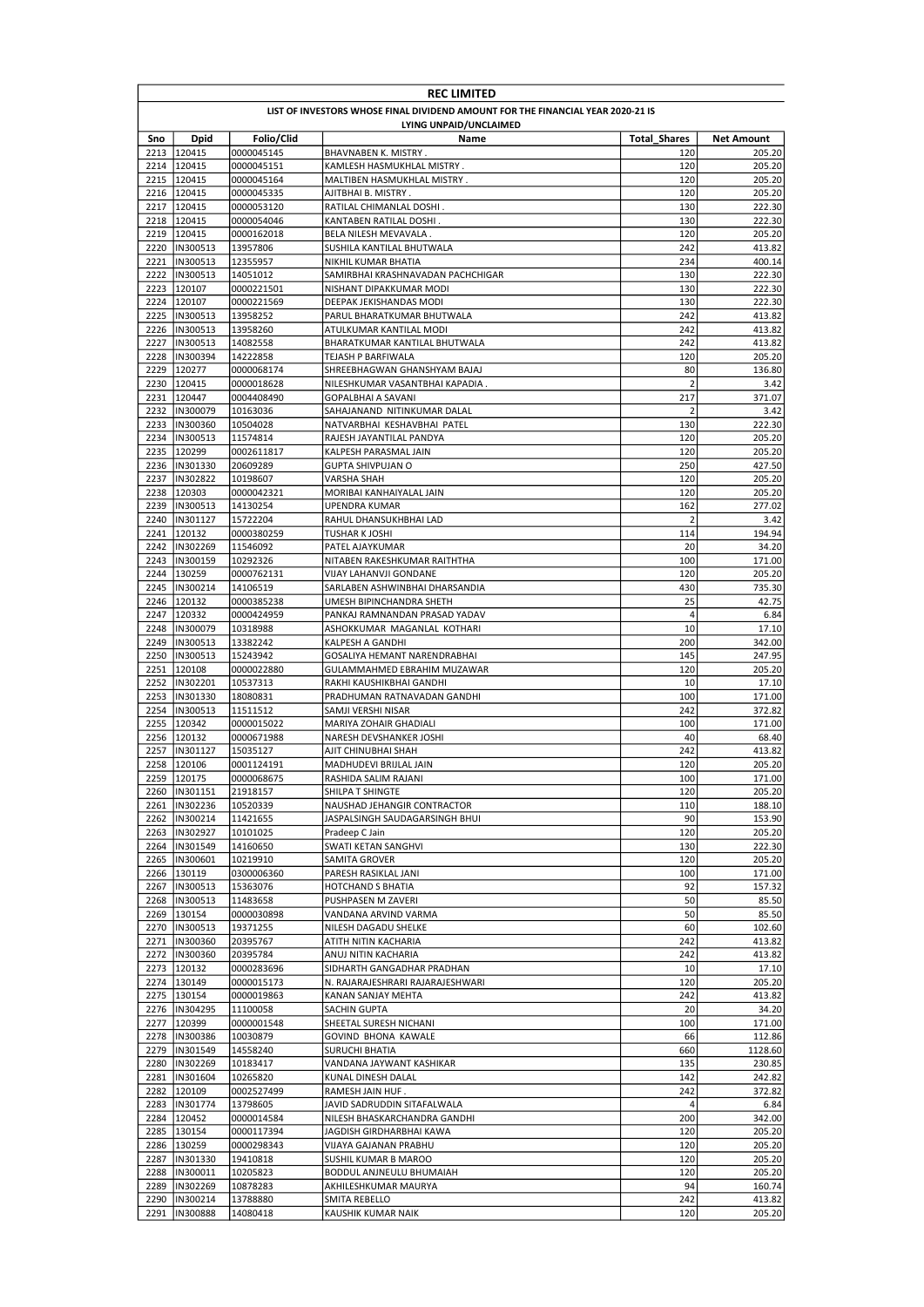|              | <b>REC LIMITED</b>                                                              |                          |                                                   |                     |                   |  |  |  |
|--------------|---------------------------------------------------------------------------------|--------------------------|---------------------------------------------------|---------------------|-------------------|--|--|--|
|              | LIST OF INVESTORS WHOSE FINAL DIVIDEND AMOUNT FOR THE FINANCIAL YEAR 2020-21 IS |                          |                                                   |                     |                   |  |  |  |
|              | LYING UNPAID/UNCLAIMED                                                          |                          |                                                   |                     |                   |  |  |  |
| Sno          | Dpid                                                                            | Folio/Clid               | Name                                              | <b>Total Shares</b> | Net Amount        |  |  |  |
| 2293         | 2292 120335<br>120335                                                           | 0000286213<br>0000293725 | DIPTI KAMAL SHAH<br>DAMJI DEVRAJBHAI SHAH         | 242<br>242          | 413.82<br>413.82  |  |  |  |
| 2294         | IN301356                                                                        | 10071130                 | RANJAN NATWARLAL SONI                             | 120                 | 205.20            |  |  |  |
| 2295         | IN303052                                                                        | 10355293                 | RITESH NARPATRAJ BAFNA                            | 120                 | 205.20            |  |  |  |
| 2296         | 120710                                                                          | 0000110191               | BHAVANA HITENDRA BHATT                            | 150                 | 256.50            |  |  |  |
| 2297         | IN302871                                                                        | 20064452                 | S Srinivas                                        | 120                 | 205.20            |  |  |  |
| 2298         | IN302236                                                                        | 11110198                 | PRAFULLA PREMNATH DHANAWADE                       | 200                 | 342.00            |  |  |  |
| 2299         | 120281                                                                          | 0000019090               | MANILAL BHANJI PATEL                              | 120                 | 205.20            |  |  |  |
| 2300         | IN300513                                                                        | 13102658                 | MANSI DHRUV SHAH                                  | 32                  | 54.72             |  |  |  |
| 2301         | IN301330<br>IN302269                                                            | 20028344                 | <b>GHANSHYAM RAICHUR</b>                          | 10                  | 17.10             |  |  |  |
| 2302<br>2303 | IN301330                                                                        | 11138879<br>17455416     | NARENDRA LAXMAN MAHADIK<br><b>RAVIKIRAN NAYAK</b> | 361<br>242          | 617.31<br>413.82  |  |  |  |
| 2304         | IN300513                                                                        | 12681856                 | VINOD WAMAN BHALERAO                              | 50                  | 85.50             |  |  |  |
| 2305         | 120106                                                                          | 0000174744               | HITESH DEVRAJ MARU                                | 84                  | 143.64            |  |  |  |
| 2306         | IN300386                                                                        | 10143128                 | KAMLESH V SHAH                                    | 280                 | 478.80            |  |  |  |
| 2307         | 120384                                                                          | 0000350278               | RAJIV BHAGWANDAS BHIMANI                          | 50                  | 85.50             |  |  |  |
| 2308         | IN300513                                                                        | 12971364                 | KAILASH NIVRUTI AVHAD                             | 40                  | 68.40             |  |  |  |
| 2309         | IN300214                                                                        | 12388377                 | KUPPA RUKMINI                                     | 10                  | 17.10             |  |  |  |
| 2310         | 120332                                                                          | 0002326766               | PRAKASH DATTARAM SATAM                            | 100                 | 171.00            |  |  |  |
| 2311         | IN302679                                                                        | 36297802                 | KAUSTUBH CONSTRUCTION PRIVATE LIMITED             | 100                 | 154.00            |  |  |  |
| 2312         | 120109                                                                          | 0000265803               | AKHILESH SUNDARLAL MEHTA                          | 242                 | 413.82            |  |  |  |
| 2313         | 120247<br>2314  IN300450                                                        | 0000113383               | SUDHAKAR PARBAT DALVI<br>ANIL SHAMJI JETHVA       | 120<br>645          | 205.20            |  |  |  |
| 2315         | IN301330                                                                        | 13733087<br>18172051     | MANASVI KIRIT JOSHI                               | 130                 | 1102.95<br>222.30 |  |  |  |
|              | 2316 120335                                                                     | 0000175791               | DHIRAJ PARASMAL JAIN                              | 242                 | 413.82            |  |  |  |
|              | 2317 IIN301330                                                                  | 17803437                 | PARWEZ AHMED SIDDIQUI                             | 50                  | 85.50             |  |  |  |
| 2318         | IN300757                                                                        | 11482552                 | HEMANT SHANTARAM LAD                              | 120                 | 205.20            |  |  |  |
| 2319         | IN302269                                                                        | 10188391                 | ROHIT RAVI KULKARNI                               | 86                  | 147.06            |  |  |  |
| 2320         | IN300513                                                                        | 12726946                 | CHAKRADHAR GANGICHETTY                            | 105                 | 179.55            |  |  |  |
| 2321         | IN301895                                                                        | 10129473                 | <b>RUPAL N TRIVEDI</b>                            | 120                 | 205.20            |  |  |  |
| 2322         | IN300214                                                                        | 11298444                 | PANKAJ KUMAR PANDEY                               | 20                  | 34.20             |  |  |  |
| 2323         | 120109                                                                          | 0002538587               | YATIN MADHUKAR THAKUR                             | 24                  | 41.04             |  |  |  |
|              | 2324 IN300888                                                                   | 13352500                 | BODDUL ANJNEULU BHUMAIAH                          | 120                 | 205.20            |  |  |  |
| 2325         | 120186                                                                          | 0000240834               | KANARAM KESHARAM CHOUDHARY                        | 120<br>242          | 205.20<br>413.82  |  |  |  |
| 2326<br>2327 | 120332<br>130414                                                                | 0001089890<br>0001903381 | SHAHIN ISLAM IDRISHI<br>ABHILASHA DADHICH         | 108                 | 184.68            |  |  |  |
| 2328         | IN300239                                                                        | 12225016                 | VASANTHI S SALIAN                                 | 242                 | 413.82            |  |  |  |
| 2329         | IN301604                                                                        | 10178832                 | VAISHALI PATIL                                    | 40                  | 68.40             |  |  |  |
|              | 2330  IN301127                                                                  | 15461184                 | PREMILLA BRAGANZA                                 | 20                  | 34.20             |  |  |  |
| 2331         | IN300610                                                                        | 10849576                 | MOHIT AGARWAL                                     | 120                 | 205.20            |  |  |  |
| 2332         | IN300513                                                                        | 14090082                 | SANJEEV KUMAR                                     | 120                 | 205.20            |  |  |  |
| 2333         | IN301151                                                                        | 21893047                 | SHABNAM RIYAZ ASRANI                              | 120                 | 205.20            |  |  |  |
| 2334         | 120170                                                                          | 0000011470               | <b>IZAK PASCU NAGO</b>                            | 120                 | 205.20            |  |  |  |
|              | 2335  IN301557                                                                  | 20812479                 | AJAY KUMAR BANSAL                                 | 70                  | 119.70            |  |  |  |
| 2336         | 120399                                                                          | 0000034525               | VAGHASIYA GHANSHYAM THAKARSHIBHAI                 | 55<br>194           | 94.05             |  |  |  |
| 2337         | IN300513<br>2338 120132                                                         | 13638148<br>0000776987   | HARISH MANOHAR Y M<br>SURESH GHEWARCHAND JAIN     | 404                 | 331.74<br>690.84  |  |  |  |
|              | 2339 120132                                                                     | 0000133297               | NILIMA KAILAS PATIL                               | 100                 | 171.00            |  |  |  |
|              | 2340  IN301774                                                                  | 12342366                 | GOKULDAS VENKATESH KAMAT                          | 162                 | 277.02            |  |  |  |
| 2341         | IN301926                                                                        | 30898274                 | WAHIDA M MAKANDAR                                 | 130                 | 222.30            |  |  |  |
| 2342         | IN300360                                                                        | 10100724                 | CHANDRAKANT SHETYE                                | 128                 | 218.88            |  |  |  |
| 2343         |                                                                                 | REC9500110               | DIOGUNINHO FERNANDES                              | 160                 | 273.60            |  |  |  |
| 2344         | IN301774                                                                        | 12218449                 | KAMLESH GHANSHYAMPRABA MAYEKAR                    | 59                  | 100.89            |  |  |  |
| 2345         | IN301774                                                                        | 12266201                 | REKHA KAMLESH PARAB MAYEKAR                       | 120                 | 205.20            |  |  |  |
|              | 2346 120447                                                                     | 0000276226               | DEEPA PRASAD DESHPANDE                            | 120                 | 205.20            |  |  |  |
| 2347         | 120289                                                                          | 0000226968               | BHARAT NAROTTAMDAS SADRANI                        | 120<br>400          | 205.20            |  |  |  |
|              | 2348  IN300239<br>2349  IN301774                                                | 13835514<br>16095654     | ANIL K RADHESHWAR<br>DAGDU DAMODAR WANKHEDE       | 120                 | 684.00<br>205.20  |  |  |  |
|              | 2350 120447                                                                     | 0005502856               | MOHANLAL SONMAL SHELOT                            | 80                  | 136.80            |  |  |  |
|              | 2351  IN301774                                                                  | 16859175                 | YENDE NAGENDRA KUMAR                              | 28                  | 47.88             |  |  |  |
|              | 2352  IN300239                                                                  | 11824066                 | SUSHILA MAHENDRA CHAVAN                           | 242                 | 413.82            |  |  |  |
|              | 2353 120669                                                                     | 0000568625               | RADHESHAM AGYARAM KELA                            | 120                 | 205.20            |  |  |  |
|              | 2354  IN301774                                                                  | 13159533                 | DATTATRAYA NARAYAN KULKARNI                       | 130                 | 222.30            |  |  |  |
|              | 2355  IN300450                                                                  | 80239362                 | RAMGOPAL SHREENIWAS SARADA                        | 242                 | 413.82            |  |  |  |
|              | 2356  IN300450                                                                  | 80271850                 | TUSHAR SHRIKISHAN BHUTADA                         | 242                 | 413.82            |  |  |  |
| 2357         | IN300513                                                                        | 13876874                 | NIGUDKAR CHANDAN ARUN                             | 120                 | 205.20            |  |  |  |
|              | 2358  IN300450                                                                  | 80017116                 | DEEPA A KULKARNI                                  | 520                 | 889.20            |  |  |  |
|              | 2359  IN301696                                                                  | 10896286                 | SHEKHAR MANOHAR PARANJAPE                         | 150                 | 256.50            |  |  |  |
| 2360         | IN302236                                                                        | 11120193                 | SAMAR SURESH KADAM                                | 120                 | 205.20            |  |  |  |
|              | 2361  IN300513<br>2362 120455                                                   | 17306550<br>0000181259   | NAZIR B CHAMANMALIK<br>MANISHA SATISH KAWAD       | 10<br>100           | 17.10<br>171.00   |  |  |  |
|              | 2363  IN300513                                                                  | 15924570                 | SAMPAT RAMRAO GAIKWAD                             | 200                 | 342.00            |  |  |  |
|              | 2364  IN302236                                                                  | 11000693                 | <b>NILESH PATIL</b>                               | 40                  | 68.40             |  |  |  |
|              | 2365  IN300513                                                                  | 11564602                 | MANGESH KULKARNI                                  | 242                 | 413.82            |  |  |  |
|              | 2366 120332                                                                     | 0002474277               | PRASHANT NARSING KAMBLE                           | 100                 | 171.00            |  |  |  |
|              | 2367 130259                                                                     | 0000136363               | PARAG PRAKASH HARDIKAR                            | 120                 | 205.20            |  |  |  |
|              | 2368  IN301774                                                                  | 13225410                 | NEERAJ DIGAMBER KARANDIKAR                        | 16                  | 27.36             |  |  |  |
|              | 2369  IN302236                                                                  | 12157172                 | ROOPA YASHWANT KAMKAR                             | 80                  | 136.80            |  |  |  |
|              | 2370  IN300513                                                                  | 16698604                 | PATHAK VIVEK SUDHAKARRAO                          | 24                  | 41.04             |  |  |  |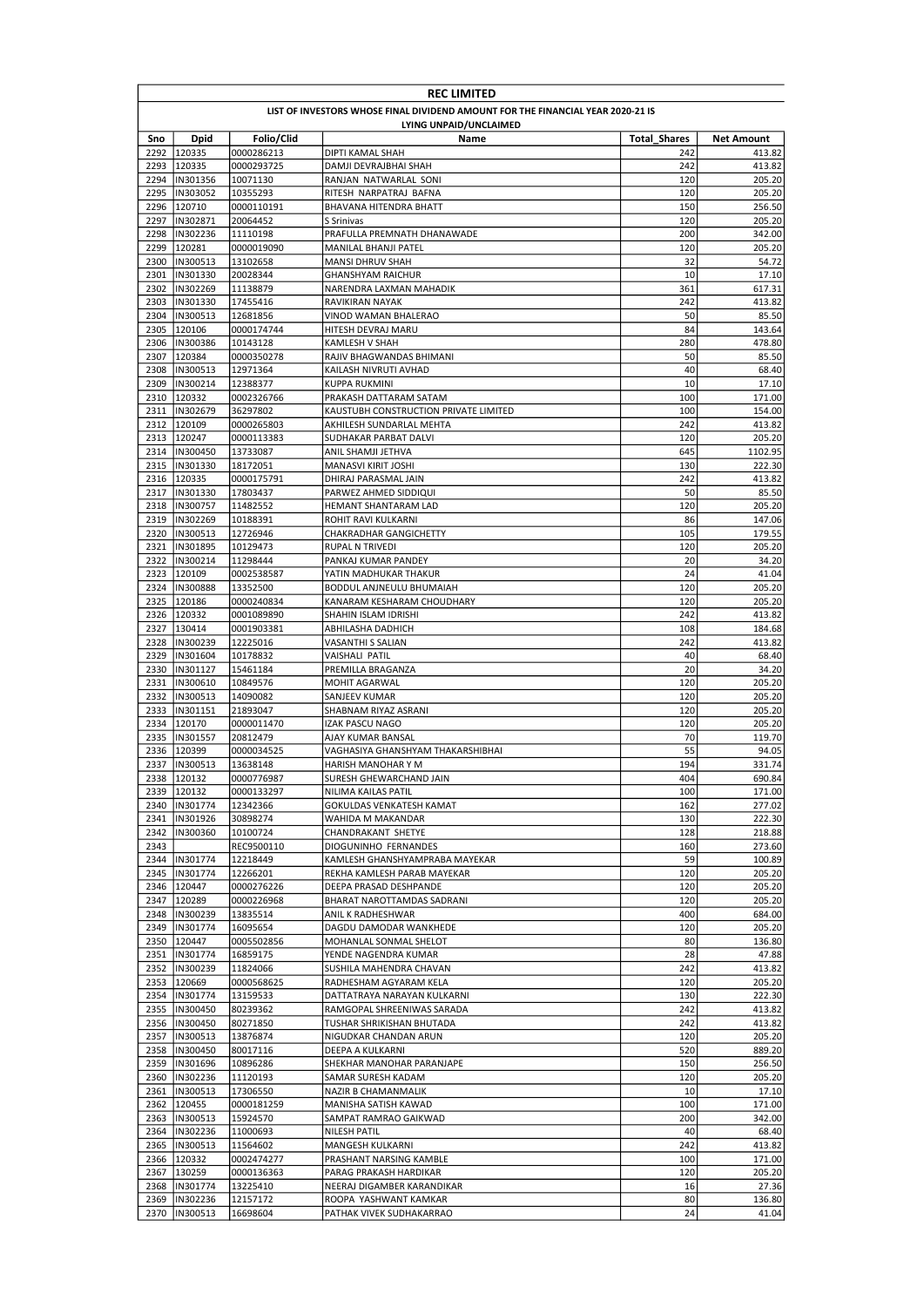|              | <b>REC LIMITED</b>                                                              |                          |                                                         |                     |                   |  |  |  |
|--------------|---------------------------------------------------------------------------------|--------------------------|---------------------------------------------------------|---------------------|-------------------|--|--|--|
|              | LIST OF INVESTORS WHOSE FINAL DIVIDEND AMOUNT FOR THE FINANCIAL YEAR 2020-21 IS |                          |                                                         |                     |                   |  |  |  |
|              | LYING UNPAID/UNCLAIMED                                                          |                          |                                                         |                     |                   |  |  |  |
| Sno          | <b>Dpid</b>                                                                     | Folio/Clid               | Name                                                    | <b>Total Shares</b> | <b>Net Amount</b> |  |  |  |
| 2371         | IN300394                                                                        | 15661448                 | <b>ASHWINI VITTHAL SURE</b>                             | 120                 | 205.20            |  |  |  |
| 2372         | IN300513                                                                        | 16837012                 | RAJU BABANRAO MORE                                      | 30                  | 51.30             |  |  |  |
| 2373         | 120247                                                                          | 0000425537               | VIDYA PURUSHOTTAM JAWALKAR                              | 30                  | 51.30             |  |  |  |
| 2374         | IN300513                                                                        | 14245350                 | GOPAL RAMCHANDRA EDAKE                                  | 45                  | 76.95             |  |  |  |
| 2375         | 120581                                                                          | 0000138775               | EKNATH SITARAM MORE                                     | 10                  | 17.10             |  |  |  |
| 2376         | IN301774                                                                        | 10081697                 | Yogendra Pal Singh Raghava                              | 150                 | 256.50            |  |  |  |
| 2377         | IN300239                                                                        | 12202377                 | PRAMOD H HANCHATE                                       | 120                 | 205.20            |  |  |  |
| 2378         | IN301774                                                                        | 12583916                 | DIVYESH ISHWARLAL GOHEL                                 | 20                  | 34.20             |  |  |  |
| 2379         | IN300214                                                                        | 22037938                 | JAGRUTI ASHWIN WAGHELA                                  | 10                  | 17.10             |  |  |  |
| 2380<br>2381 | IN301098<br>IN300513                                                            | 10172595<br>12670508     | CHHAGANLAL VARADICHAND OSWAL<br>SANAKI RAVINDRA ANNAPPA | 120<br>20           | 205.20<br>34.20   |  |  |  |
| 2382         | IN300079                                                                        | 10449988                 | ANANDRAO KAMALAKAR JADHAV                               | 10                  | 17.10             |  |  |  |
| 2383         | IN300757                                                                        | 10786096                 | JYOTI RAJESH SHAH                                       | 242                 | 413.82            |  |  |  |
| 2384         | IN300513                                                                        | 13568442                 | AMIT RAVINDRA RATHI                                     | 140                 | 239.40            |  |  |  |
| 2385         | IN301098                                                                        | 10275290                 | SHOBHA CHOUDHARI                                        | 242                 | 413.82            |  |  |  |
| 2386         | IN301098                                                                        | 10275304                 | SHRINIWAS CHOUDHARI                                     | 242                 | 413.82            |  |  |  |
| 2387         | IN300513                                                                        | 11553404                 | MRS SHINDE JYOTI GOKUL                                  | 100                 | 171.00            |  |  |  |
| 2388         | IN300513                                                                        | 17289564                 | RAMESH JAGANNATH BHANDARE                               | 35                  | 59.85             |  |  |  |
| 2389         | 120289                                                                          | 0000716111               | PANDURANG MOHAN WADEKAR                                 | 50                  | 85.50             |  |  |  |
| 2390         | IN302679                                                                        | 35205913                 | SWAPNILA CHANDULAL MALSHETTI                            | 120                 | 205.20            |  |  |  |
| 2391         | 120289                                                                          | 0000589510               | VIJAY KERAPPA CHOWGULE                                  | 80                  | 136.80            |  |  |  |
| 2392         | IN301774                                                                        | 13275502                 | MAHAVIR WAMAN CHATAKE                                   | 40                  | 68.40             |  |  |  |
| 2393         | 120289                                                                          | 0000282020               | MEENAKSHI DILIP KAKDE                                   | 85                  | 145.35            |  |  |  |
| 2394         | 120289                                                                          | 0000285211               | NARAYAN DEVIDASRAO GADE                                 | 20                  | 34.20             |  |  |  |
| 2395         | 120289                                                                          | 0000285264               | PADMANABH PADMAKAR DESHPANDE                            | 10                  | 17.10             |  |  |  |
| 2396         | 120289                                                                          | 0001093530               | SUDHIR KESHAV PATIL                                     | 40                  | 68.40             |  |  |  |
| 2397         | 120445<br>2398 120132                                                           | 0000031347               | SUNIL HARAKCHAND KARNAWAT                               | 120<br>50           | 205.20            |  |  |  |
| 2399         | 120132                                                                          | 0000197142<br>0000210464 | YOGESH ASHOK GADKARI<br>VASUNDHARA HEMANT KULKARNI      | 94                  | 85.50<br>160.74   |  |  |  |
| 2400         | 120289                                                                          | 0000536341               | BAPU TUKARAM GHONGATE                                   | 5                   | 8.55              |  |  |  |
| 2401         | IN303833                                                                        | 10028243                 | NIRMALA VIVEK SHARMA                                    | 50                  | 85.50             |  |  |  |
| 2402         | IN300513                                                                        | 15784343                 | <b>GAGARE SOPAN EKNATH</b>                              | 42                  | 71.82             |  |  |  |
| 2403         | IN303735                                                                        | 10018617                 | SUSHIL RAMCHAND BHANDARI                                | 240                 | 410.40            |  |  |  |
| 2404         | 120581                                                                          | 0000120421               | RADHAKISAN KACHARU TAKSAL                               | 120                 | 205.20            |  |  |  |
| 2405         | IN301098                                                                        | 10605855                 | MUNOT MANOJKUMAR SUBHASHLAL                             | $\mathbf{1}$        | 1.71              |  |  |  |
| 2406         | IN300450                                                                        | 80535586                 | DAYAMA AMIT SUBHASH                                     | 60                  | 102.60            |  |  |  |
| 2407         | IN301774                                                                        | 10064689                 | Vijay Bapurao Chavan                                    | 50                  | 85.50             |  |  |  |
| 2408         | 120200                                                                          | 0000261730               | VIJAYKUMAR LAXMANRAO KULKARNI                           | 120                 | 205.20            |  |  |  |
| 2409         | IN300513                                                                        | 17728212                 | SUREKHA SURESHLAL BHALGAT                               | 200                 | 342.00            |  |  |  |
| 2410         | IN301774                                                                        | 11899992                 | DATTATRAY KRISHNAJI NALAVADE                            | 60                  | 102.60            |  |  |  |
| 2411         | IN301098                                                                        | 10519728                 | NILESH DHAIRYASHIL PHALKE                               | 120                 | 205.20            |  |  |  |
| 2412         | IN301774                                                                        | 11527020                 | SHAKIL ABDUL SAYYAD                                     | 120                 | 205.20            |  |  |  |
| 2413         | IN301774                                                                        | 15654915                 | MRUDULA VINOD GODBOLE<br><b>ADITI RAKESH TRIVEDY</b>    | 10<br>126           | 17.10             |  |  |  |
| 2414<br>2415 | 120109<br>IN300239                                                              | 1900039673<br>13863764   | AKSHAY AMARNATH MIRAJKAR                                | 200                 | 215.46<br>342.00  |  |  |  |
| 2416         | IN303028                                                                        | 60321326                 | SUHAS BALKRISHNA CHAVAN                                 | 30                  | 51.30             |  |  |  |
|              | 2417 IN301774                                                                   | 11571345                 | AMOL SUBHASH BAGWE                                      | 10                  | 17.10             |  |  |  |
|              | 2418  IN301774                                                                  | 11653468                 | MILIND MURLIDHAR KOLHATKAR                              | 30                  | 51.30             |  |  |  |
|              | 2419 120247                                                                     | 0000414259               | ASHISH SHIVAJI SHIGWAN                                  | $\overline{2}$      | 3.42              |  |  |  |
|              | 2420 120113                                                                     | 0000082973               | PREETAM DILIP SHETE                                     | 10                  | 17.10             |  |  |  |
|              | 2421  IN300214                                                                  | 15475744                 | RAVINDRA CHUNILAL PARIKH                                | 4                   | 6.84              |  |  |  |
|              | 2422 120200                                                                     | 0000156599               | KETKI KUMAR PAREKH                                      | 120                 | 205.20            |  |  |  |
|              | 2423  IN302679                                                                  | 30504659                 | MADHURI BALAVANT DHAVALIKAR                             | 242                 | 413.82            |  |  |  |
|              | 2424 120335                                                                     | 0000105330               | RAJENDRA DUNDAPPA SATANWAR                              | 20                  | 34.20             |  |  |  |
|              | 2425  IN300513                                                                  | 17810977                 | SHARAD LAD                                              | 104                 | 177.84            |  |  |  |
|              | 2426 120109                                                                     | 1900065013               | ASHISH SATISH GOSAVI                                    | 150                 | 256.50            |  |  |  |
| 2427         | 120200                                                                          | 0000277911               | IRFAN KEMAL MOMIN                                       | 38                  | 64.98             |  |  |  |
|              | 2428  IN300394                                                                  | 16352693                 | ARVIND DINKAR DEOMANE                                   | 40                  | 68.40             |  |  |  |
|              | 2429  IN302201                                                                  | 11275924                 | RAHUL SHIVAJIRAO JADHAV                                 | 120                 | 205.20            |  |  |  |
|              | 2430 120200                                                                     | 0000143431               | VIJAY VILASRAO PATIL                                    | 100                 | 171.00            |  |  |  |
|              | 2431 120200                                                                     | 0000245843<br>0000256513 | CHANNAPPA SIDDHAPPA PATTANSHETTI                        | 10                  | 17.10             |  |  |  |
|              | 2432 120200<br>2433  IN300513                                                   | 12023535                 | SUNITA PRADEEP PATIL<br>SACHIN R DORUGADE               | 200<br>20           | 342.00<br>34.20   |  |  |  |
|              | 2434 160101                                                                     | 0000156262               | KRISHNAKUMAR GOPALBHAI PATEL                            | 120                 | 205.20            |  |  |  |
|              | 2435  IN302201                                                                  | 10399619                 | SATISH MALAGONDA PATIL                                  | 150                 | 256.50            |  |  |  |
|              | 2436 120158                                                                     | 0000022450               | VIDYADAR PRABHAKAR CHINDARKAR                           | 76                  | 129.96            |  |  |  |
|              | 2437 120137                                                                     | 0000006983               | DEEPA BOHRA                                             | 130                 | 222.30            |  |  |  |
|              | 2438 120137                                                                     | 0000006998               | CHANDRA BOHRA                                           | 130                 | 222.30            |  |  |  |
|              | 2439 120106                                                                     | 0001195523               | NARESH CHANDRA UNIYAL                                   | 130                 | 222.30            |  |  |  |
|              | 2440 120399                                                                     | 0000015850               | AMIT CHANDRAKANT VADNERE                                | 120                 | 205.20            |  |  |  |
| 2441         | 120332                                                                          | 0003387785               | RAMA PAL                                                | 140                 | 239.40            |  |  |  |
|              | 2442 120447                                                                     | 0001618918               | AGRAWAL MANGALA PRAVAN                                  | 217                 | 371.07            |  |  |  |
|              | 2443  IN303116                                                                  | 10209154                 | MANIK RAMESH KOHLI                                      | 70                  | 119.70            |  |  |  |
| 2444         | IN301895                                                                        | 10770596                 | NARENDRA H RAUT                                         | 28                  | 47.88             |  |  |  |
|              | 2445 120175                                                                     | 0000414525               | NARENDRA UTTMRAO PATIL                                  | 50                  | 85.50             |  |  |  |
|              | 2446 120109                                                                     | 0700020251               | KIRAN SANJAY KOCHAR                                     | 50                  | 85.50             |  |  |  |
|              | 2447 120133                                                                     | 0000410942               | PRAKASH PURUSHOTTAM KENGE                               | 23                  | 39.33             |  |  |  |
|              | 2448  IN300513                                                                  | 14539270                 | MANGALA SITARAM TALWE                                   | 120                 | 205.20            |  |  |  |
| 2449         | 120175                                                                          | 0200035838               | SANDIP KANAKMAL JAIN                                    | 120                 | 205.20            |  |  |  |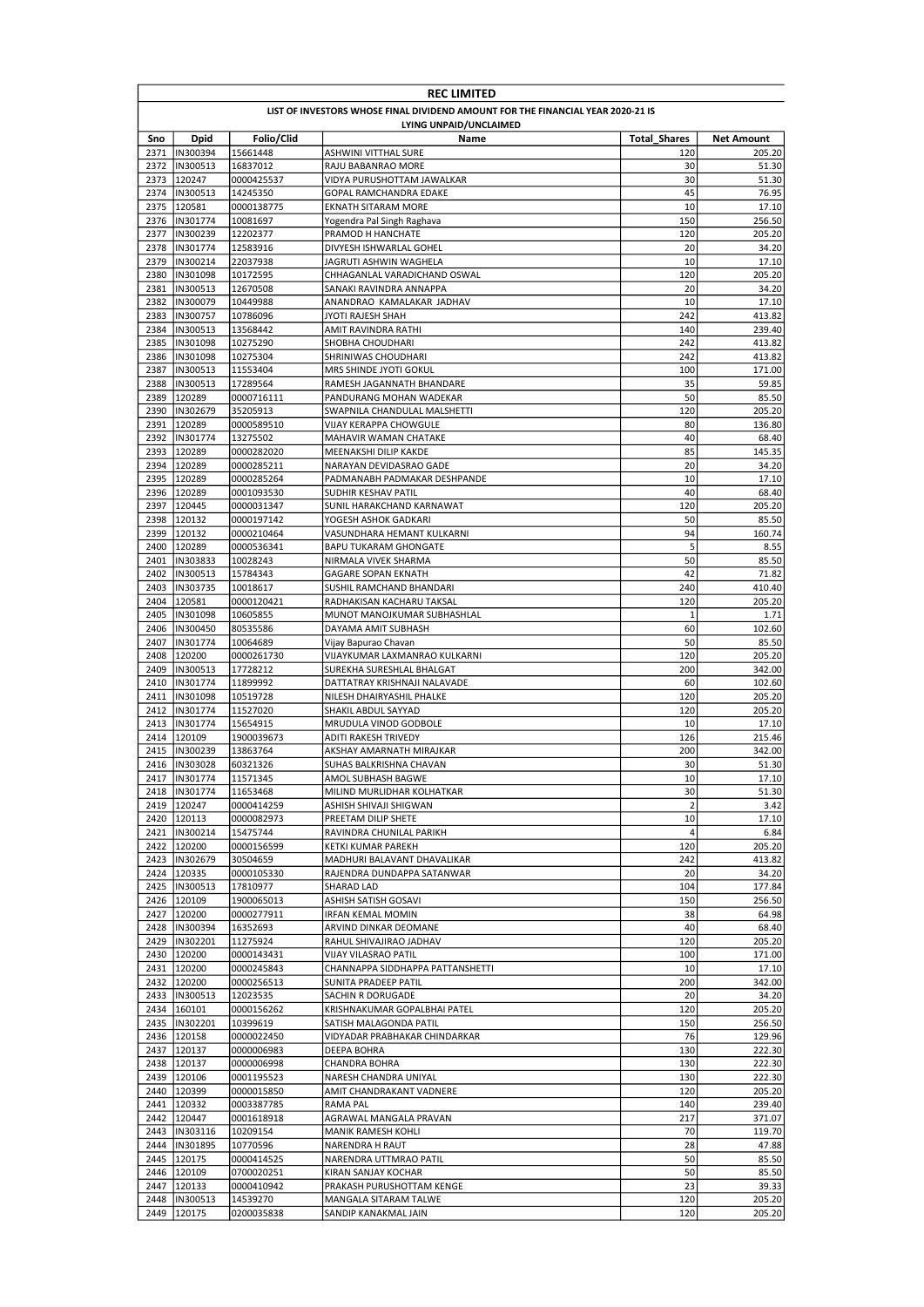|              | <b>REC LIMITED</b>                                                              |                          |                                                           |                     |                   |  |  |
|--------------|---------------------------------------------------------------------------------|--------------------------|-----------------------------------------------------------|---------------------|-------------------|--|--|
|              | LIST OF INVESTORS WHOSE FINAL DIVIDEND AMOUNT FOR THE FINANCIAL YEAR 2020-21 IS |                          |                                                           |                     |                   |  |  |
|              |                                                                                 |                          | LYING UNPAID/UNCLAIMED                                    |                     |                   |  |  |
| Sno          | Dpid                                                                            | Folio/Clid               | Name                                                      | <b>Total Shares</b> | <b>Net Amount</b> |  |  |
|              | 2450 120109                                                                     | 0700104397               | ISMAILKHAN SHERKHAN PATHAN                                | 10                  | 17.10             |  |  |
| 2451<br>2452 | 120420<br>120191                                                                | 0000124361               | NILESH SHANKARRAO GOHAD                                   | 50<br>16            | 85.50<br>27.36    |  |  |
|              | 2453 120175                                                                     | 0102424263<br>0200066005 | SUNIL NARAYAN JADHAV<br>MADHURI BHASKAR SONAWANE          | 50                  | 85.50             |  |  |
| 2454         | 120109                                                                          | 0700117026               | SAYLI SANJAY UANAWANE                                     | 40                  | 68.40             |  |  |
| 2455         | 120200                                                                          | 0000278571               | MANOJ BEBILAL SANCHETI                                    | 120                 | 205.20            |  |  |
| 2456         | 120447                                                                          | 0003751907               | SANJAY VITTHAL OHOL                                       | 20                  | 34.20             |  |  |
| 2457         | 120299                                                                          | 0004717071               | BABAJI RAMBHAU KUDAL                                      | $\overline{2}$      | 3.42              |  |  |
| 2458         | IN300513                                                                        | 11367849                 | PRASHANT P LALWANI                                        | 226                 | 386.46            |  |  |
| 2459         | 130176                                                                          | 0000493468               | BHURMAL ACHALCHAND JAIN                                   | 242                 | 413.82            |  |  |
| 2460<br>2461 | 130176<br>IN300513                                                              | 0000493911<br>13211329   | CHETNA PRAVIN JAIN<br>SANJEEV M GUJARATHI                 | 242<br>120          | 413.82<br>205.20  |  |  |
| 2462         | IN300513                                                                        | 14200249                 | DATTATRAY MADHAVRAO GAIKWAD                               | 120                 | 205.20            |  |  |
| 2463         | 120332                                                                          | 0002644940               | PARASHRAM SITARAM BHAVSAR                                 | 10                  | 17.10             |  |  |
| 2464         | IN301774                                                                        | 15777394                 | VILAS KRISHNARAO SAINDANE                                 | 100                 | 171.00            |  |  |
| 2465         | 120344                                                                          | 0000523638               | TRUPTI SHAILESH KABRA                                     | 10                  | 17.10             |  |  |
| 2466         | 120447                                                                          | 0002343728               | CHAUDHARI NEHA MANISH                                     | 50                  | 85.50             |  |  |
| 2467         | IN300513                                                                        | 15611754                 | KOTECHA NILESH JITENDRA                                   | 220                 | 376.20            |  |  |
| 2468         | IN300394                                                                        | 16887447                 | ROHIT SUDHIR CHAUDHARI                                    | 25                  | 42.75             |  |  |
| 2469         | IN300450                                                                        | 80352336                 | GANGAPRASAD NARSIMLU BAYANWAR                             | 242                 | 413.82            |  |  |
| 2470<br>2471 | IN301604<br>IN300394                                                            | 10011619<br>14201135     | SHASHANK NAGESH THOMBARE<br>PADMINI MILIND DAHALE         | 40<br>242           | 68.40<br>413.82   |  |  |
| 2472         | IN300394                                                                        | 14494425                 | SHASHIKALA SHISHUPAL DAHALE                               | 242                 | 413.82            |  |  |
| 2473         | IN301098                                                                        | 10586032                 | ASHOK VISHWANATH CHAUDHARI                                | 120                 | 205.20            |  |  |
| 2474         | 120247                                                                          | 0000176961               | SANJAYKUMAR SUGANCHAND JAIN                               | 120                 | 205.20            |  |  |
| 2475         | IN300513                                                                        | 14324123                 | REKHA BABURAO DESHMUKH                                    | 162                 | 277.02            |  |  |
| 2476         | IN301774                                                                        | 12756745                 | NISHA PRAMOD BORSE                                        | 120                 | 205.20            |  |  |
| 2477         | IN300513                                                                        | 19042432                 | ARTI RAVINDRA TOTALE                                      | 10                  | 17.10             |  |  |
| 2478         | 120137                                                                          | 0000053791               | PARASMAL SAKARCHAND JAIN                                  | 100                 | 171.00            |  |  |
| 2479         | IN301926                                                                        | 30719700                 | KARADI SURESH SADEPPA                                     | 120                 | 205.20            |  |  |
| 2480         | IN301774                                                                        | 10390998                 | PADALKAR DATTATRAY                                        | 77                  | 131.67            |  |  |
| 2481<br>2482 | 120106<br>120109                                                                | 0001327154<br>0000530120 | KUSUM SAKHARAM SHIRSAT<br>KIRAN LALIT SANCHETI            | 230<br>242          | 393.30<br>413.82  |  |  |
| 2483         | IN301774                                                                        | 15917422                 | MANISHA AJAYKUMAR GANGAPURWALA                            | 50                  | 85.50             |  |  |
| 2484         | IN301330                                                                        | 20318125                 | CHHAYA RAMANLAL SAHUJI                                    | 120                 | 205.20            |  |  |
| 2485         | IN301604                                                                        | 10015690                 | <b>MANGAL RATHI</b>                                       | 242                 | 413.82            |  |  |
| 2486         | 120332                                                                          | 0003707839               | AJMERA ROSHNI SANJAY                                      | 48                  | 82.08             |  |  |
| 2487         | IN301330                                                                        | 20404277                 | UMA HIRASINGH THAKUR                                      | 120                 | 205.20            |  |  |
| 2488         | 120133                                                                          | 0000032331               | HARAKCHAND BANSILAL JAJU                                  | 26                  | 44.46             |  |  |
| 2489         | IN301774                                                                        | 12965486                 | MANISHA PARAS SANCHETI                                    | 120                 | 205.20            |  |  |
| 2490<br>2491 | IN301774<br>IN301774                                                            | 12245469                 | SARANG AMBADASRAO ROKADE                                  | 120<br>12           | 205.20            |  |  |
| 2492         | IN301330                                                                        | 13743250<br>20494347     | GIRISH MANOHAR RATNAPARKHI<br>PRAVEEN DEVIDASRAO DESHMUKH | 20                  | 20.52<br>34.20    |  |  |
| 2493         | 120177                                                                          | 0000055379               | KIRAN RAMPRASAD MAHESHWARI                                | 40                  | 68.40             |  |  |
| 2494         | IN300214                                                                        | 13666362                 | VIJAYKUMAR MADANLAL SONI                                  | 78                  | 133.38            |  |  |
| 2495         | 120247                                                                          | 0000168089               | TOSHNIWAL ANILKUMAR RADHAKISHAN                           | 120                 | 205.20            |  |  |
|              | 2496 120489                                                                     | 0000083348               | SANJAY SHYAMSUNDER AGRAWAL                                | 20                  | 34.20             |  |  |
| 2497         | IN300513                                                                        | 20698425                 | INDRAJIT MURLIDHAR PREMCHANDANI                           | 30                  | 51.30             |  |  |
| 2498         | IN302201                                                                        | 10453435                 | MILIND PRALHAD KAMBALE                                    | 60                  | 102.60            |  |  |
| 2499         | 120106                                                                          | 0100059252               | Sudhakar Marotrao Deshmukh                                | 50                  | 85.50             |  |  |
|              | 2500 120778                                                                     | 0000012466               | AJAY VIJAY JAIN HUF.                                      | 400                 | 616.00            |  |  |
|              | 2501 120106<br>2502 120350                                                      | 0100125405<br>0000114425 | MADHU SANJAY GOLCHHA<br>UJWALA NARESH BHARUT              | 70<br>120           | 119.70<br>205.20  |  |  |
|              | 2503 120133                                                                     | 0000300253               | SHYAM WAMANRAO PATTARKINE                                 | 25                  | 42.75             |  |  |
|              | 2504 120109                                                                     | 0000949760               | <b>BABITA AGRAWAL</b>                                     | 178                 | 304.38            |  |  |
|              | 2505 130176                                                                     | 0000261083               | ARCHANA BANODE                                            | 120                 | 205.20            |  |  |
|              | 2506 120106                                                                     | 0100039170               | Reena kishor Chhangani                                    | 242                 | 413.82            |  |  |
| 2507         | IN300214                                                                        | 12827462                 | MADHURI MAROTRAO BHOYAR                                   | 92                  | 157.32            |  |  |
| 2508         | IN300239                                                                        | 14258426                 | <b>GANESH B GHODMARE</b>                                  | 40                  | 68.40             |  |  |
| 2509         | 120106                                                                          | 0100074598               | Savita Shashikant Isarka                                  | 16                  | 27.36             |  |  |
|              | 2510  IN300394                                                                  | 16168350                 | MAMATA A PADHI                                            | 220                 | 376.20            |  |  |
|              | 2511  IN303116<br>2512 120175                                                   | 10289019                 | ASHOK BANDEBUCHE                                          | 44<br>10            | 75.24<br>17.10    |  |  |
|              | 2513  IN300095                                                                  | 0000066211<br>11624238   | SITARAMA NARAYANDASJI JOSHI<br>Omkar Kedarnath Verma      | 22                  | 37.62             |  |  |
|              | 2514 120106                                                                     | 0100143021               | PREETIBALA NAGINKUMAR PUGLIA                              | 120                 | 205.20            |  |  |
|              | 2515  IN300513                                                                  | 19555735                 | ATISH KOTKONDAWAR                                         | $\mathbf{1}$        | 1.71              |  |  |
|              | 2516 130231                                                                     | 0000064582               | PRAMODKUMAR PUNAMCHAND TOSHNIWAL                          | 242                 | 413.82            |  |  |
|              | 2517  IN303116                                                                  | 10508703                 | ASHOK RATANLAL NAHAR                                      | 60                  | 102.60            |  |  |
|              | 2518 130231                                                                     | 0000043074               | SHAILESH KANNUBHAI PATEL                                  | 240                 | 410.40            |  |  |
|              | 2519 130231                                                                     | 0000050742               | USHA GIANCHAND GARG                                       | 120                 | 205.20            |  |  |
|              | 2520 130231                                                                     | 0000067049               | KAMLESH KISHANCHAND MOTWANI                               | 120                 | 205.20            |  |  |
|              | 2521 130231                                                                     | 0000069751               | MANSHI BHAWESH GODA                                       | 120                 | 205.20            |  |  |
|              | 2522 130231                                                                     | 0000072306               | ANIL SUBHASHCHANDRA AGRAWAL                               | 120                 | 205.20            |  |  |
|              | 2523 130358<br>2524 130358                                                      | 0000027991               | RANJIT BALKRISHNA KORDE                                   | 40<br>40            | 68.40             |  |  |
|              | 2525 130231                                                                     | 0000038811<br>0000076070 | SANGHAMITRA DILAWAR KHAN<br>HEMANTKUMAR SHRIRAM SUDKE     | 120                 | 68.40<br>205.20   |  |  |
|              | 2526  IN301330                                                                  | 21100173                 | ASHISH NARAYAN DEOLE                                      | 80                  | 136.80            |  |  |
|              | 2527 120109                                                                     | 0000215458               | RAVINDRA RAMESH DESHMUKH                                  | 120                 | 205.20            |  |  |
|              | 2528  IN300360                                                                  | 10579319                 | SHOBHA DAULATRAO KUKDE                                    | 26                  | 44.46             |  |  |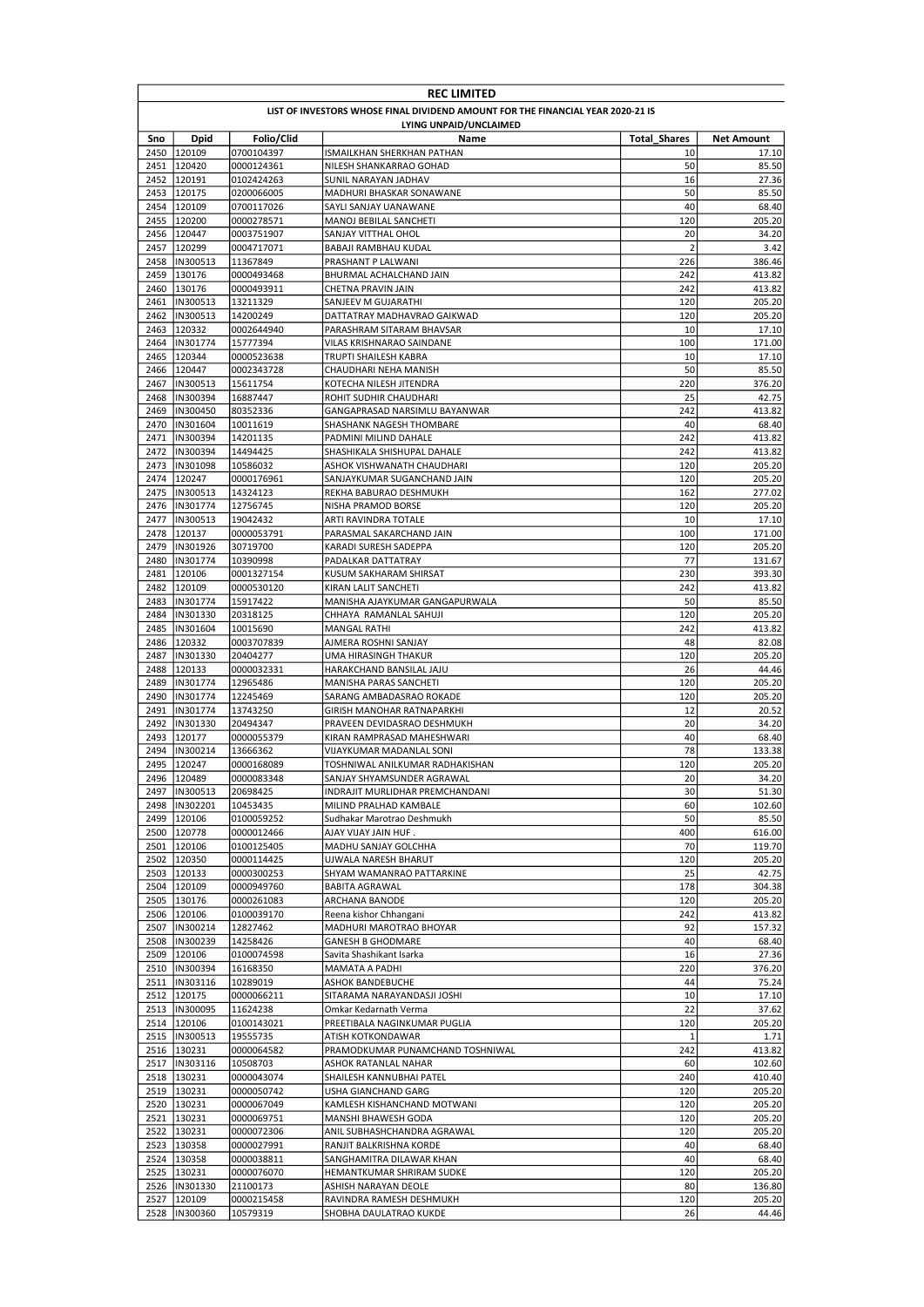|              | <b>REC LIMITED</b>                                                              |                        |                                                       |                       |                  |  |  |
|--------------|---------------------------------------------------------------------------------|------------------------|-------------------------------------------------------|-----------------------|------------------|--|--|
|              | LIST OF INVESTORS WHOSE FINAL DIVIDEND AMOUNT FOR THE FINANCIAL YEAR 2020-21 IS |                        |                                                       |                       |                  |  |  |
|              | LYING UNPAID/UNCLAIMED                                                          |                        |                                                       |                       |                  |  |  |
| Sno          | Dpid                                                                            | Folio/Clid             | Name                                                  | <b>Total Shares</b>   | Net Amount       |  |  |
| 2529         | IN301330                                                                        | 18690875               | PRAKASH VISHWANATH BELSARE                            | 375                   | 502.25           |  |  |
| 2530<br>2531 | IN300360<br>IN301330                                                            | 10614293<br>20187883   | SANDEEP RAMKRISHNA SARAP<br>TULSIRAM BOWAJI KHAMANKAR | 38<br>60              | 64.98<br>102.60  |  |  |
| 2532         | IN301330                                                                        | 19511031               | SANJAY AGRAWAL                                        | 500                   | 855.00           |  |  |
| 2533         | IN301330                                                                        | 20097005               | SHAILENDRA KATARIYA                                   | 130                   | 222.30           |  |  |
| 2534         | IN301983                                                                        | 10036598               | OMPRAKASH AGRAWAL                                     | 120                   | 205.20           |  |  |
| 2535         | IN301983                                                                        | 10036676               | SHOBHA AGRAWAL                                        | 120                   | 205.20           |  |  |
| 2536         | IN301983                                                                        | 10109676               | <b>JIGNESH MEHTA</b>                                  | 50                    | 85.50            |  |  |
| 2537         | IN301983                                                                        | 10326883               | <b>VIKAS AGRAWAL</b>                                  | 120                   | 205.20           |  |  |
| 2538         | 120113                                                                          | 0000217075             | SADHANA MAHESHWARI                                    | $\overline{2}$        | 3.42             |  |  |
| 2539         | 120410                                                                          | 0000010931             | SAKUNTALA SANGHVI                                     | 130                   | 222.30           |  |  |
| 2540         | 120509                                                                          | 0000002870             | DARSHAN LAL SETHI                                     | 100                   | 171.00           |  |  |
| 2541         | 160101                                                                          | 0000271119             | <b>VIKESH JAIN</b>                                    | 324                   | 554.04           |  |  |
| 2542         | 160101                                                                          | 0000271123             | RASHMI JAIN                                           | 162<br>99             | 277.02           |  |  |
| 2543<br>2544 | IN301983<br>120262                                                              | 10584430<br>0000078771 | RINKEE MEHTA<br>VED PRAKASH GUPTA                     | 62                    | 169.29<br>106.02 |  |  |
|              | 2545 120410                                                                     | 0000010361             | RISHABH SANGHVI                                       | 130                   | 222.30           |  |  |
| 2546         | 120410                                                                          | 0000010374             | PANKAJ SANGHVI                                        | 130                   | 222.30           |  |  |
| 2547         | 130414                                                                          | 0002055248             | SEEMA SANGHVI                                         | 97                    | 165.87           |  |  |
| 2548         | IN302269                                                                        | 10704641               | KAMLESH DAULAT DOWLANI                                | $\mathbf{1}$          | 1.71             |  |  |
| 2549         | 120410                                                                          | 0000005391             | SANJAY SHREEMAL                                       | 162                   | 277.02           |  |  |
| 2550         | IN300214                                                                        | 13372061               | RENU SACHIN SOMANI                                    | 8                     | 13.68            |  |  |
| 2551         | IN301983                                                                        | 10046217               | NIRMALA KOTHARI                                       | 130                   | 222.30           |  |  |
| 2552         | 130176                                                                          | 0000892717             | <b>ANKIT SALGIA</b>                                   | 46                    | 78.66            |  |  |
| 2553         | IN300888                                                                        | 14498193               | VANDANA SUGANDHI                                      | 30                    | 51.30            |  |  |
| 2554         | IN306114                                                                        | 21026898               | MUNNIDEVI THAKUR                                      | 162                   | 277.02           |  |  |
| 2555         | IN303028                                                                        | 59630421               | PRASHANT KUMAR SAXENA                                 | 1                     | 1.71             |  |  |
| 2556         | IN300214                                                                        | 14242598               | ROHINI C PHADNIS                                      | 100                   | 171.00           |  |  |
| 2557         | IN301330                                                                        | 20342454               | MANGAT RAM SALUJA                                     | 120                   | 205.20           |  |  |
| 2558         | IN300513                                                                        | 12116679               | <b>GIRISH DADWANI</b>                                 | 162                   | 277.02           |  |  |
| 2559         | IN300513                                                                        | 12213403               | SANJAY DADWANI                                        | 162                   | 277.02           |  |  |
| 2560<br>2561 | IN301774<br>130259                                                              | 15373632<br>0001206039 | <b>KAPOOR SINGH</b><br>SHIKHA MAHESHWARI              | 1<br>100              | 1.71<br>171.00   |  |  |
| 2562         | 130259                                                                          | 0001249966             | MINA GOYAL                                            | 120                   | 205.20           |  |  |
| 2563         | 120170                                                                          | 0000064447             | MANISH JAIN                                           | 80                    | 136.80           |  |  |
| 2564         | IN300749                                                                        | 10680541               | JYOTI RANJAN PRAKASH                                  | 80                    | 136.80           |  |  |
| 2565         | IN301983                                                                        | 10165674               | NILESH DISAWAL                                        | 250                   | 427.50           |  |  |
| 2566         | 120191                                                                          | 0102282381             | SHASHI KANT PADLIKAR                                  | 242                   | 413.82           |  |  |
| 2567         | IN300450                                                                        | 13526604               | CHANDRA BHAN SHARMA                                   | 242                   | 413.82           |  |  |
| 2568         | IN300450                                                                        | 13554932               | SANJAY SHARMA                                         | 242                   | 372.82           |  |  |
| 2569         | IN302269                                                                        | 10905786               | SURESH CHANDRA SHRIVASTAVA                            | 120                   | 205.20           |  |  |
| 2570         | IN302269                                                                        | 10957563               | MADHU SHRIVASTAVA                                     | 120                   | 205.20           |  |  |
| 2571         | IN301983                                                                        | 10031359               | SHIV AGRAWAL                                          | 242                   | 413.82           |  |  |
| 2572         | IN301983                                                                        | 10142590               | JEEVAN LAL JAIN                                       | 100                   | 171.00           |  |  |
| 2573         | 120509                                                                          | 0000006710             | VIKAS GADIA                                           | 120                   | 205.20           |  |  |
|              | 2574 130414                                                                     | 0002796741             | PARITA THAKKAR                                        | 126                   | 215.46           |  |  |
|              | 2575 130414                                                                     | 0002796984             | PRATIBHA THAKKAR                                      | 126                   | 215.46           |  |  |
|              | 2576 130414                                                                     | 0002919049             | <b>NEELA THAKAR</b>                                   | 126                   | 215.46           |  |  |
| 2577         | IN300888<br>IN300394                                                            | 14287687<br>15758363   | SAMEER SATIJA                                         | $\overline{2}$<br>120 | 3.42             |  |  |
| 2578         | 2579  IN306114                                                                  |                        | DEEPESH PARIKH                                        | 120                   | 205.20           |  |  |
| 2580         | IN300394                                                                        | 20250541<br>16258269   | ASHOK KUMAR PARIKH<br>NEELAM VAISNAV                  | 140                   | 205.20<br>239.40 |  |  |
| 2581         | 120887                                                                          | 0016052592             | SHOBHIT SAHU                                          | 10                    | 17.10            |  |  |
|              | 2582  IN300394                                                                  | 16264222               | MANISHA RATHI                                         | 120                   | 205.20           |  |  |
|              | 2583 120316                                                                     | 0000188906             | VISHAL SINHAL                                         | 120                   | 205.20           |  |  |
|              | 2584 130387                                                                     | 0000065498             | SANDEEP KUMAR TAWARI                                  | 162                   | 277.02           |  |  |
| 2585         | 130387                                                                          | 0000069245             | <b>MOHAN TAWRI</b>                                    | 242                   | 413.82           |  |  |
| 2586         | IN301983                                                                        | 10077913               | NUSRAT NASIM SIDDIQUI                                 | 120                   | 205.20           |  |  |
| 2587         | IN302201                                                                        | 10635143               | SYEADHAFEEZ UR RAHMAN                                 | 100                   | 171.00           |  |  |
| 2588         | 130414                                                                          | 0002681282             | AJIT KUMAR TEJWANI                                    | 86                    | 147.06           |  |  |
|              | 2589 160101                                                                     | 0000247208             | RAJESH KATARE                                         | 146                   | 249.66           |  |  |
| 2590         | IN300757                                                                        | 10657439               | YASHODA DEVI ASSUDANI                                 | 242                   | 413.82           |  |  |
| 2591         | IN301983                                                                        | 10080396               | P. VEDACHALAM                                         | 210                   | 359.10           |  |  |
| 2592         | IN301983                                                                        | 10104728               | PIYUSH MUNDHADA                                       | 236                   | 403.56           |  |  |
|              | 2593  IN301983                                                                  | 10105054               | KRISHAN KUMAR MUNDHADA                                | 236                   | 403.56           |  |  |
| 2594         | IN301330                                                                        | 20379526               | JAI PRAKASH PIDIHA                                    | 242                   | 413.82           |  |  |
| 2595         | IN300214                                                                        | 12660801               | VAIBHAV BIYANI                                        | 120                   | 205.20           |  |  |
| 2596<br>2597 | IN303420<br>IN303420                                                            | 10004314               | RAHUL GANVIR                                          | 100<br>120            | 171.00<br>205.20 |  |  |
| 2598         | IN303420                                                                        | 10010108<br>10013823   | SUNITA KUSHWAHA<br>RATNADEEP BAGDE                    | 120                   | 205.20           |  |  |
| 2599         | 120106                                                                          | 0800074987             | MANOHER DAS VAISHNAV                                  | 25                    | 42.75            |  |  |
| 2600         | IN300394                                                                        | 12229896               | AVANTI SHYAM                                          | 100                   | 171.00           |  |  |
| 2601         | IN300394                                                                        | 14689619               | <b>ABHISHEK KAUSHIK</b>                               | 300                   | 513.00           |  |  |
| 2602         | IN301330                                                                        | 20443876               | <b>RAKESH PATEL</b>                                   | 100                   | 171.00           |  |  |
| 2603         | IN300757                                                                        | 10452636               | MADHURI KHARAIT                                       | 120                   | 205.20           |  |  |
| 2604         | 120316                                                                          | 0000109111             | <b>NAVEEN GUPTA</b>                                   | 146                   | 249.66           |  |  |
| 2605         | IN301330                                                                        | 18694598               | S N PEGWAR                                            | 200                   | 342.00           |  |  |
|              | 2606  IN301330                                                                  | 18662903               | ANIL KUMAR SHARMA                                     | 120                   | 205.20           |  |  |
| 2607         | IN300394                                                                        | 12210850               | DEBABRAT GUHA                                         | 242                   | 413.82           |  |  |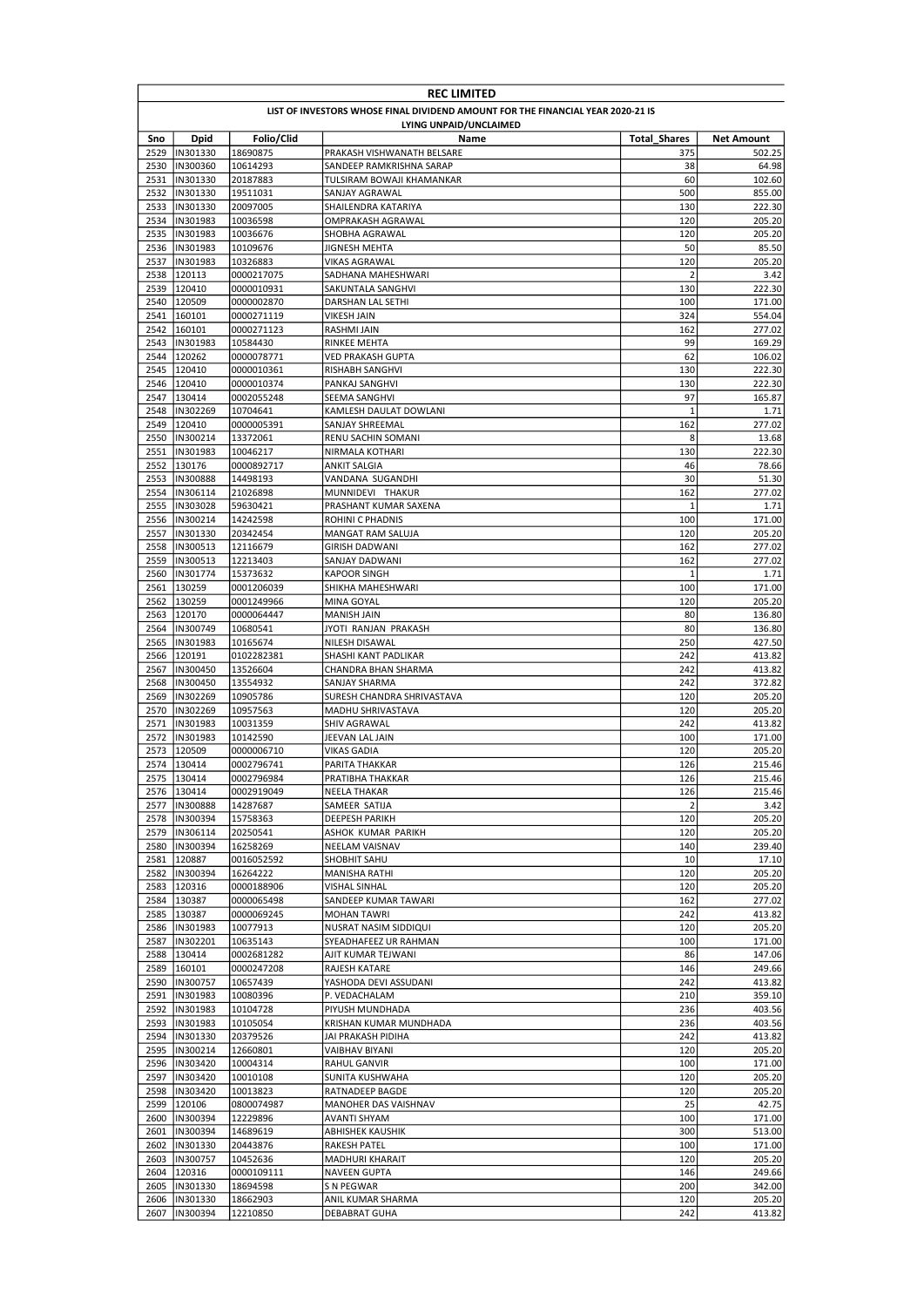|              | <b>REC LIMITED</b>                                                              |                        |                                             |                       |                   |  |  |  |  |
|--------------|---------------------------------------------------------------------------------|------------------------|---------------------------------------------|-----------------------|-------------------|--|--|--|--|
|              | LIST OF INVESTORS WHOSE FINAL DIVIDEND AMOUNT FOR THE FINANCIAL YEAR 2020-21 IS |                        |                                             |                       |                   |  |  |  |  |
|              | LYING UNPAID/UNCLAIMED                                                          |                        |                                             |                       |                   |  |  |  |  |
| Sno          | <b>Dpid</b>                                                                     | Folio/Clid             | Name                                        | <b>Total Shares</b>   | <b>Net Amount</b> |  |  |  |  |
| 2608         | 130506                                                                          | 0000000641             | ATUL RAI<br><b>S R YADAV</b>                | 120                   | 205.20            |  |  |  |  |
| 2609<br>2610 | IN301557<br>120170                                                              | 21156861<br>0000049306 | SUDARSHAN RAY                               | 22<br>100             | 37.62<br>171.00   |  |  |  |  |
| 2611         | 120316                                                                          | 0000014781             | R. K. AGRAWAL                               | 100                   | 171.00            |  |  |  |  |
| 2612         | 120316                                                                          | 0000086644             | MAHESH KUMAR AGRAWAL                        | 162                   | 277.02            |  |  |  |  |
| 2613         | 120437                                                                          | 0000046642             | Rajendra Kumar Gupta                        | 120                   | 205.20            |  |  |  |  |
| 2614         | IN303420                                                                        | 10016710               | SATYA NARAYAN SHARMA                        | $\mathbf{1}$          | 1.71              |  |  |  |  |
| 2615         | 120316                                                                          | 0000208444             | NISHA JAIN                                  | 80                    | 136.80            |  |  |  |  |
| 2616         | IN301006                                                                        | 10038953               | ARCHANA RUSIA                               | 100                   | 171.00            |  |  |  |  |
| 2617         | 120316                                                                          | 0000181062             | MANOJ KUMAR AWASTHI                         | 120                   | 205.20            |  |  |  |  |
| 2618<br>2619 | IN300394<br>120109                                                              | 18071208<br>0001177524 | DIGAMBAR LAL<br>SHASHI. SHAH                | $\overline{2}$<br>130 | 3.42<br>222.30    |  |  |  |  |
| 2620         | IN301330                                                                        | 19874376               | MUKESH GOYAL                                | 130                   | 222.30            |  |  |  |  |
| 2621         | IN301557                                                                        | 21004418               | ASHOK KUMAR THAKWANI                        | 242                   | 413.82            |  |  |  |  |
|              | 2622 IN301696                                                                   | 11170522               | LAXMI TIWARI                                | 120                   | 205.20            |  |  |  |  |
| 2623         | IN301557                                                                        | 22010745               | RAVINDRA KUMAR SHARMA                       | 155                   | 265.05            |  |  |  |  |
| 2624         | IN301557                                                                        | 20189209               | <b>MANGLA GHORPADE</b>                      | 120                   | 205.20            |  |  |  |  |
| 2625         | IN301557                                                                        | 21370577               | ANJANA THAKWANI                             | 120                   | 205.20            |  |  |  |  |
| 2626         | IN301557                                                                        | 21812830               | PARSHURAM BINDE                             | 20                    | 34.20             |  |  |  |  |
| 2627         | IN301557                                                                        | 22078677               | <b>VINOD SINGH GURJAR</b>                   | 10                    | 17.10             |  |  |  |  |
| 2628         | IN301330                                                                        | 20185685               | DHAARMESSH BAIDDMUTTHA                      | 242                   | 413.82            |  |  |  |  |
| 2629<br>2630 | IN301330<br>IN300214                                                            | 20495379<br>14043308   | GANESH PRASAD AGRAWAL<br>ANITA PARASHAR     | 120<br>24             | 205.20<br>41.04   |  |  |  |  |
| 2631         | IN301604                                                                        | 10510016               | KIRTI BHATNAGAR                             | 10                    | 17.10             |  |  |  |  |
| 2632         | IN301127                                                                        | 15621711               | SHREYASHPAL SINGHAI                         | 130                   | 222.30            |  |  |  |  |
| 2633         | IN301774                                                                        | 13972507               | PANKAJ KHANDELWAL                           | 63                    | 107.73            |  |  |  |  |
| 2634         | IN301428                                                                        | 10008888               | ANUP KUMAR AGRAWAL                          | 60                    | 102.60            |  |  |  |  |
| 2635         | IN301983                                                                        | 10666244               | <b>BAIKUNTH RAI</b>                         | 21                    | 35.91             |  |  |  |  |
| 2636         | IN301983                                                                        | 10432237               | <b>GANOR BARI</b>                           | 102                   | 174.42            |  |  |  |  |
| 2637         | IN301983                                                                        | 10479094               | KAMLESH KUMAR TIWARI                        | 20                    | 34.20             |  |  |  |  |
| 2638         | IN301983                                                                        | 10644172               | RAM DARASH DUBEY                            | 50                    | 85.50             |  |  |  |  |
| 2639         | IN300513                                                                        | 14907510               | SUMAN RAI                                   | 3                     | 5.13              |  |  |  |  |
| 2640<br>2641 | IN301557<br>IN301557                                                            | 21695029               | AJAY KUMAR KUJUR<br>RAJESH LAKRA            | 21<br>24              | 35.91<br>41.04    |  |  |  |  |
| 2642         | IN303420                                                                        | 22046511<br>10026047   | SANDEEP KUMAR PATEL                         | 70                    | 119.70            |  |  |  |  |
| 2643         | IN301557                                                                        | 21389578               | MOHAMMED HANIF                              | 25                    | 42.75             |  |  |  |  |
| 2644         | IN301774                                                                        | 16406895               | SATYA DEO SINGH                             | 790                   | 1350.90           |  |  |  |  |
| 2645         | IN302269                                                                        | 13396479               | VIDYAWATI SAHU                              | 35                    | 59.85             |  |  |  |  |
| 2646         | IN300079                                                                        | 10343494               | SANDEEP ARVIND LAGVANKAR                    | 22                    | 37.62             |  |  |  |  |
| 2647         | 120472                                                                          | 0009477972             | <b>MANOJ JAIN</b>                           | 180                   | 307.80            |  |  |  |  |
| 2648         | 120472                                                                          | 0009571796             | RAM KUMAR MISHRA                            | 120                   | 205.20            |  |  |  |  |
| 2649         | IN300450                                                                        | 12989402               | DINESH KUMAR NEMA                           | 120                   | 205.20            |  |  |  |  |
| 2650         | IN300450                                                                        | 13278233               | REETA BAKLIWAL                              | 120                   | 205.20            |  |  |  |  |
| 2651<br>2652 | 120106<br>IN300940                                                              | 0001025817             | BAJRANG LAL AGRAWAL<br>KIRTI KUMAR SONI     | 60<br>242             | 102.60<br>413.82  |  |  |  |  |
| 2653         | IN300214                                                                        | 10289805<br>13024016   | <b>NEELABH DUBEY</b>                        | 30                    | 51.30             |  |  |  |  |
|              | 2654 130387                                                                     | 0000212223             | RAJESH KUMAR YADAV                          | 120                   | 205.20            |  |  |  |  |
|              | 2655 IN300214                                                                   | 14817855               | ANURAG LALL                                 | 8                     | 13.68             |  |  |  |  |
| 2656         | IN300394                                                                        | 15203549               | CHANDRA MUKHI TIWARI                        | 20                    | 34.20             |  |  |  |  |
|              | 2657  IN301330                                                                  | 19643911               | JAYA KESHWANI                               | 120                   | 205.20            |  |  |  |  |
| 2658         | IN301330                                                                        | 20073473               | <b>GURMEET SINGH CHAWLA</b>                 | 242                   | 413.82            |  |  |  |  |
|              | 2659  IN301330                                                                  | 17175843               | SUNANDA BASU                                | 50                    | 85.50             |  |  |  |  |
|              | 2660  IN303116                                                                  | 10306164               | NISHANT KESHARWANI                          | 10                    | 17.10             |  |  |  |  |
|              | 2661  IN301774                                                                  | 11611434               | P KALYANI NADAM                             | $\overline{2}$        | 3.42              |  |  |  |  |
| 2662         | 120472<br>2663  IN301774                                                        | 0009500844<br>14002268 | VINOD KUMAR TRIPATHI<br>RAJNI BANSAL        | 200<br>200            | 342.00<br>342.00  |  |  |  |  |
| 2664         | IN300394                                                                        | 15411177               | LINUS EKKA                                  | 120                   | 205.20            |  |  |  |  |
| 2665         | IN300394                                                                        | 16627342               | ANURAG KUMAR JAIN                           | 20                    | 34.20             |  |  |  |  |
| 2666         | IN301330                                                                        | 20475947               | JYOTSNA PRATAP NATHANI                      | 120                   | 205.20            |  |  |  |  |
| 2667         | IN301774                                                                        | 12967086               | VIJAY KUMAR SINHA                           | 400                   | 684.00            |  |  |  |  |
| 2668         | IN300394                                                                        | 16736136               | RADHE SHYAM MAHAJAN                         | 180                   | 307.80            |  |  |  |  |
| 2669         | IN302269                                                                        | 12045783               | MANJARI SINGH                               | 49                    | 83.79             |  |  |  |  |
|              | 2670  IN304295                                                                  | 13889800               | ABHINAV AGGARWAL                            | 200                   | 342.00            |  |  |  |  |
| 2671         | 120545                                                                          | 0000116466             | VINOD KUMAR ASAWA .                         | 502                   | 858.42            |  |  |  |  |
|              | 2672  IN300394                                                                  | 16092249               | M VASUDEV                                   | 130                   | 222.30            |  |  |  |  |
|              | 2673  IN300118                                                                  | 11141617<br>10299637   | ALOK KUMAR SINGHAL                          | 120<br>162            | 205.20            |  |  |  |  |
|              | 2674  IN302236<br>2675  IN302236                                                | 10878510               | SESHA RAO MOPARTHY<br>BHAVANI DEVI MOPARTHY | 120                   | 277.02<br>205.20  |  |  |  |  |
|              | 2676  IN300513                                                                  | 11583032               | DINESH R TALLUR                             | 12                    | 20.52             |  |  |  |  |
| 2677         | 120132                                                                          | 0000382655             | RAGHU KISHORE UTUKURI                       | 120                   | 205.20            |  |  |  |  |
| 2678         | 120307                                                                          | 0000068847             | <b>ROHIT JAIN</b>                           | 242                   | 413.82            |  |  |  |  |
|              | 2679  IN300214                                                                  | 11371852               | GOLUKONDA SATYAVATI                         | 52                    | 88.92             |  |  |  |  |
|              | 2680 120545                                                                     | 0000093703             | BILAL.                                      | 100                   | 171.00            |  |  |  |  |
|              | 2681  IN300118                                                                  | 11147252               | NEELAM SINGHAL                              | 120                   | 205.20            |  |  |  |  |
| 2682         | 120106                                                                          | 0001106841             | SHYAMSUNDER.                                | 242                   | 413.82            |  |  |  |  |
|              | 2683  IN301151                                                                  | 12367047               | LAXMI NARAYAN DODIYA                        | 242                   | 413.82            |  |  |  |  |
| 2684         | IN300394<br>2685  IN300394                                                      | 13189002               | RAJGOPAL DODIYA HUF                         | 242<br>15             | 372.82            |  |  |  |  |
|              | 2686 IN302863                                                                   | 14801349<br>10225725   | YOGBALA SHARMA<br>CHANDU VIJAYA NARAYANARAO | 120                   | 25.65<br>205.20   |  |  |  |  |
|              |                                                                                 |                        |                                             |                       |                   |  |  |  |  |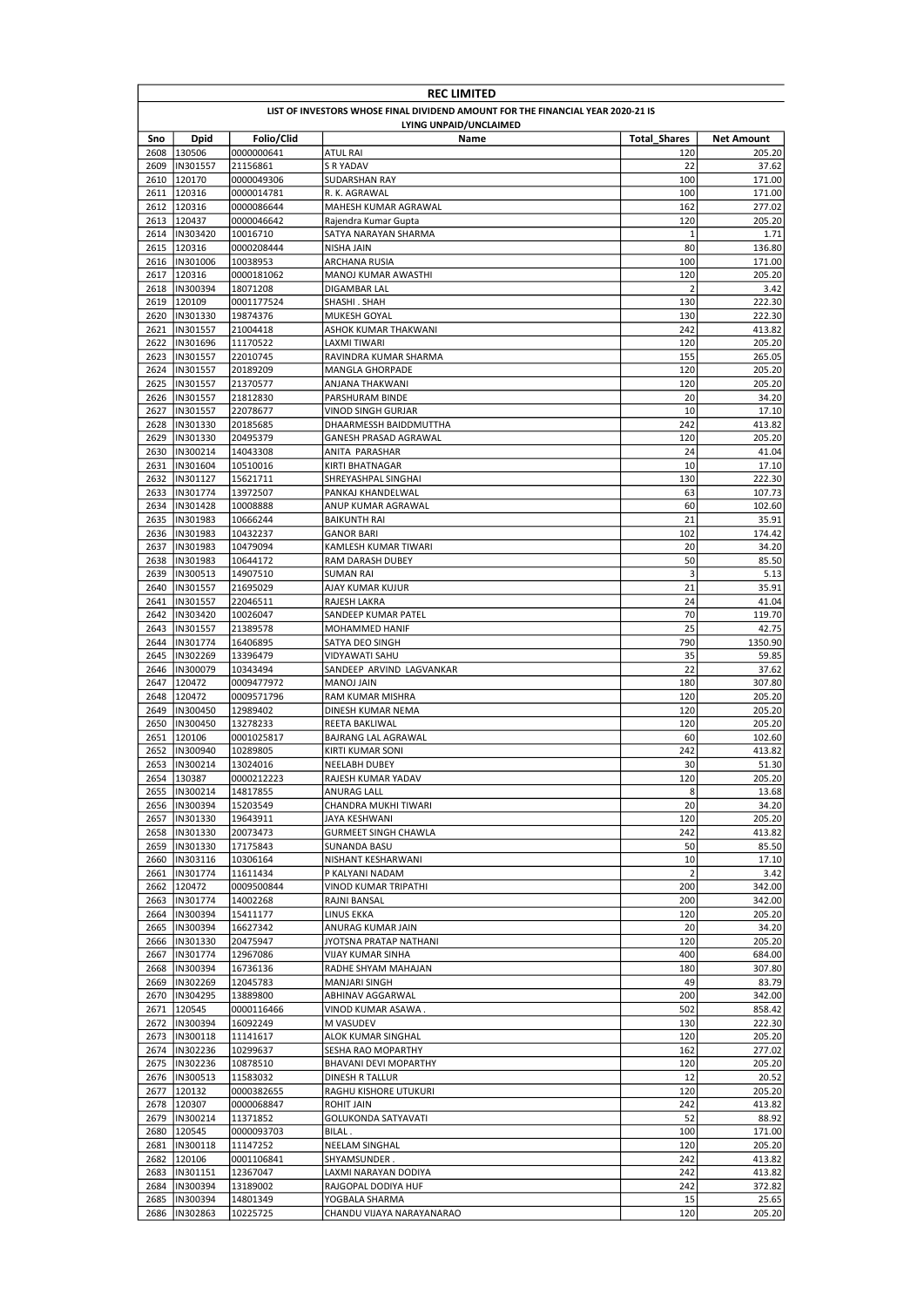|              | <b>REC LIMITED</b>                                                              |                          |                                                     |                     |                   |  |  |
|--------------|---------------------------------------------------------------------------------|--------------------------|-----------------------------------------------------|---------------------|-------------------|--|--|
|              | LIST OF INVESTORS WHOSE FINAL DIVIDEND AMOUNT FOR THE FINANCIAL YEAR 2020-21 IS |                          |                                                     |                     |                   |  |  |
|              |                                                                                 |                          | LYING UNPAID/UNCLAIMED                              |                     |                   |  |  |
| Sno          | <b>Dpid</b>                                                                     | Folio/Clid               | Name                                                | <b>Total Shares</b> | <b>Net Amount</b> |  |  |
| 2687         | IN300214                                                                        | 10756022                 | KIRANJEET KAUR                                      | 500                 | 855.00            |  |  |
| 2688<br>2689 | IN301151<br>IN301151                                                            | 12744410<br>12751450     | SARIKA KABRA<br>SAVITA KABRA                        | 242<br>242          | 413.82<br>413.82  |  |  |
| 2690         | IN300214                                                                        | 12177982                 | ANIL KUMAR KOMATI                                   | 169                 | 288.99            |  |  |
| 2691         | IN301022                                                                        | 20768868                 | RAJESWARI                                           | 120                 | 205.20            |  |  |
| 2692         | IN300394                                                                        | 16151942                 | SANJAY S LALWANI                                    | 130                 | 222.30            |  |  |
| 2693         | IN306114                                                                        | 21156847                 | DR S M MUQTADIR QUADRI                              | 130                 | 222.30            |  |  |
| 2694         | IN301151                                                                        | 12366378                 | T ANAND KUMAR                                       | 120                 | 205.20            |  |  |
| 2695         | IN300394                                                                        | 13931725                 | OLETI GOWRI DEVI                                    | 242                 | 413.82            |  |  |
| 2696         | IN300394                                                                        | 15052374                 | PREETI GOEL                                         | 242                 | 413.82            |  |  |
| 2697         | IN300394                                                                        | 11179989                 | <b>SURA SUDHIR REDDY</b><br><b>RAMA MAHESH</b>      | 12                  | 20.52             |  |  |
| 2698         | IN300394                                                                        | 11648040                 |                                                     | 242<br>40           | 413.82<br>68.40   |  |  |
| 2699<br>2700 | IN300214<br>120384                                                              | 13538297<br>0000427230   | SATHIYA VEDAMURTHI MOOKIAH<br>RAM NIWASH CHANDAK.   | 92                  | 157.32            |  |  |
| 2701         | IN300214                                                                        | 12840849                 | P HANMANTH RAO                                      | 120                 | 205.20            |  |  |
| 2702         | IN300214                                                                        | 14655208                 | UDAYA SHANKER VISSAPRAGADA                          | 20                  | 34.20             |  |  |
| 2703         | IN300394                                                                        | 11356725                 | ROJA RANI ALAPATI                                   | 120                 | 205.20            |  |  |
| 2704         | IN301151                                                                        | 12364273                 | N SHANTHI SREE                                      | 120                 | 205.20            |  |  |
| 2705         | IN301022                                                                        | 20996790                 | MOPARTHY SRAVANI CHOWDARY                           | 120                 | 205.20            |  |  |
| 2706         | IN300394                                                                        | 12287570                 | <b>BOGGULA RAJYA LAXMI</b>                          | 120                 | 205.20            |  |  |
| 2707         | IN300214                                                                        | 10800409                 | R SUBHA                                             | 20                  | 34.20             |  |  |
| 2708         | IN300394                                                                        | 16177604                 | G SATYANARAYANA MURTHY                              | 146                 | 249.66            |  |  |
| 2709<br>2710 | IN300513<br>IN306114                                                            | 17379938<br>90762942     | <b>GAJARA KARUNASREE</b><br>RAMISETTY SITA RAMAIAH  | 60<br>120           | 102.60<br>205.20  |  |  |
| 2711         | IN300239                                                                        | 11600414                 | VIJAYA SAMBARE                                      | 50                  | 85.50             |  |  |
| 2712         | IN300394                                                                        | 11387278                 | T ANURADHA                                          | 400                 | 684.00            |  |  |
| 2713         | IN300394                                                                        | 12324688                 | SYED ABDUL AMJED                                    | 20                  | 34.20             |  |  |
| 2714         | IN300394                                                                        | 10345019                 | PADMAVATHI ANNAM                                    | 120                 | 205.20            |  |  |
| 2715         | IN300079                                                                        | 10479244                 | PARAMESHWAR DASARI                                  | 30                  | 51.30             |  |  |
| 2716         | IN300513                                                                        | 11975973                 | T V RAMA KRISHNA                                    | 350                 | 598.50            |  |  |
| 2717         | 120434                                                                          | 0000000699               | SEKHAR BABU VASI REDDY                              | 190                 | 324.90            |  |  |
| 2718         | IN300513                                                                        | 12350816                 | PRAMOD REDDY KATKURI                                | 120                 | 205.20            |  |  |
| 2719         | IN301022                                                                        | 20039647                 | P V RAMANATHAN                                      | 500                 | 855.00            |  |  |
| 2720         | IN301022                                                                        | 20796163                 | A ANAND RAO                                         | 120<br>242          | 205.20<br>413.82  |  |  |
| 2721<br>2722 | IN302863<br>IN301774                                                            | 10245430<br>11105176     | <b>MANAV LINGA</b><br>PREMCHAND GUNDLA              | 100                 | 171.00            |  |  |
| 2723         | IN300394                                                                        | 11905366                 | MAJETI SASIDHAR                                     | 50                  | 85.50             |  |  |
| 2724         | 120545                                                                          | 0000054032               | VENKATESHAM BURUGOJU                                | 120                 | 205.20            |  |  |
| 2725         | IN301983                                                                        | 10508742                 | <b>MADHU CHENNA</b>                                 | 60                  | 102.60            |  |  |
| 2726         | IN302269                                                                        | 11560221                 | <b>ANJAIAH CHITIMELLY</b>                           | 40                  | 68.40             |  |  |
| 2727         | 120887                                                                          | 0023242527               | <b>SRISHWINTH GADDI</b>                             | $\overline{2}$      | 3.42              |  |  |
| 2728         | IN300239                                                                        | 13796258                 | SRI RAMA CHANDRA MURTHY CHEBIYYAM                   | 9                   | 15.39             |  |  |
| 2729         | IN302863                                                                        | 10114649                 | VEMU VENKATA KRISHNA MOHAN                          | 120                 | 205.20            |  |  |
| 2730         | 120514                                                                          | 0000102452               | D BALAIAH                                           | 120                 | 205.20            |  |  |
| 2731         | 130259                                                                          | 0000685154               | LINGALA RAJAMALLU                                   | 60                  | 102.60            |  |  |
|              | 2732 130259<br>2733 IIN300394                                                   | 0001133689<br>17726756   | NAGENDRANATH NAGENDRANATH RENIKINDI<br>P DIVYA      | 120<br>600          | 205.20<br>1026.00 |  |  |
|              | 2734  IN300394                                                                  | 14946799                 | MOHAMMAD HYDERALI                                   | 7                   | 11.97             |  |  |
|              | 2735 120887                                                                     | 0021120237               | JAYANTH REDDY ALLAM                                 | 250                 | 427.50            |  |  |
|              | 2736 120514                                                                     | 0000094985               | PENMATSA VENKATA NAGA PADMA RAJU                    | 120                 | 205.20            |  |  |
|              | 2737  IN301022                                                                  | 20949208                 | CHANDRAIAH REGULA                                   | 120                 | 205.20            |  |  |
|              | 2738  IN306114                                                                  | 21149670                 | CHANDRA MURALI MANOHAR RAO                          | 242                 | 413.82            |  |  |
|              | 2739  IN301895                                                                  | 10744425                 | ALLE MAHESHWAR                                      | 120                 | 205.20            |  |  |
|              | 2740  IN302201                                                                  | 10846342                 | MURALIDHAR ANNAKULA                                 | 40                  | 68.40             |  |  |
|              | 2741  IN300394                                                                  | 16318503                 | UPPALANCHI SRINIVAS                                 | 120                 | 205.20            |  |  |
|              | 2742  IN302324                                                                  | 10697376                 | CHIDURALA SRILATHA                                  | 120                 | 205.20            |  |  |
|              | 2743  IN300513<br>2744  IN302863                                                | 19212187<br>10155811     | ARAVIND KUMAR VISHWANATH<br><b>SURESH MANDHANI</b>  | 20<br>120           | 34.20<br>205.20   |  |  |
|              | 2745  IN300394                                                                  | 10972176                 | NAVANITHA KRISHNA ATHMAKURU                         | 120                 | 205.20            |  |  |
|              | 2746  IN301774                                                                  | 12866416                 | SHANTHI BOLLAM                                      | 120                 | 205.20            |  |  |
|              | 2747  IN300394                                                                  | 16092843                 | SRIRAM VIJAYALAKSHMI                                | 125                 | 213.75            |  |  |
|              | 2748  IN300394                                                                  | 16177070                 | TULASI ANANTHA LAXMI                                | 120                 | 205.20            |  |  |
|              | 2749  IN301022                                                                  | 21426446                 | SURESH KUMAR LODAGALA                               | 18                  | 30.78             |  |  |
|              | 2750  IN300394                                                                  | 14127859                 | D SRIRAMULU                                         | 10                  | 17.10             |  |  |
|              | 2751  IN301774                                                                  | 10911158                 | VENKATA RATNAM VELPULA                              | 40                  | 68.40             |  |  |
|              | 2752  IN300394                                                                  | 12789495                 | KANAGALA GEETHA                                     | 194                 | 331.74            |  |  |
|              | 2753  IN301022                                                                  | 21473725                 | PALIVELA ANIRUDH VENUGOPAL                          | 180                 | 307.80            |  |  |
|              | 2754 120545<br>2755 120369                                                      | 0000166368<br>0000102802 | RAMAKOTESWARA RAO BAVINENI.<br>TADAKAMALLA SRINIVAS | 120<br>120          | 205.20<br>205.20  |  |  |
|              | 2756  IN301696                                                                  | 11282555                 | GURU PRASAD BALASUNDARAM                            | 120                 | 205.20            |  |  |
| 2757         | IN300394                                                                        | 16153786                 | RENIGUNTLA MURALI                                   | 200                 | 342.00            |  |  |
|              | 2758  IN300394                                                                  | 16249723                 | GOVINDARAJULU BELLAMKONDA                           | 120                 | 205.20            |  |  |
|              | 2759  IN301022                                                                  | 21006660                 | <b>B SYAM SUNDAR SETTY</b>                          | 120                 | 205.20            |  |  |
|              | 2760  IN301022                                                                  | 21006678                 | <b>B BHAGYALAKSHMI</b>                              | 120                 | 205.20            |  |  |
|              | 2761  IN300394                                                                  | 16203739                 | VIJAYA BHASKAR REDDY BADVEL                         | 120                 | 205.20            |  |  |
|              | 2762  IN300394                                                                  | 14272779                 | RUPAVATARAM NAGAMANI                                | 20                  | 34.20             |  |  |
|              | 2763  IN302324                                                                  | 10962908                 | <b>L PRASAD</b>                                     | 120                 | 205.20            |  |  |
|              | 2764  IN300394                                                                  | 17642417                 | SUBBARAMI REDDY SETTIPALLE                          | 320                 | 547.20            |  |  |
|              | 2765  IN301696                                                                  | 11458543                 | DAVANAM CHANDRA KUMAR RUPA                          | 120                 | 205.20            |  |  |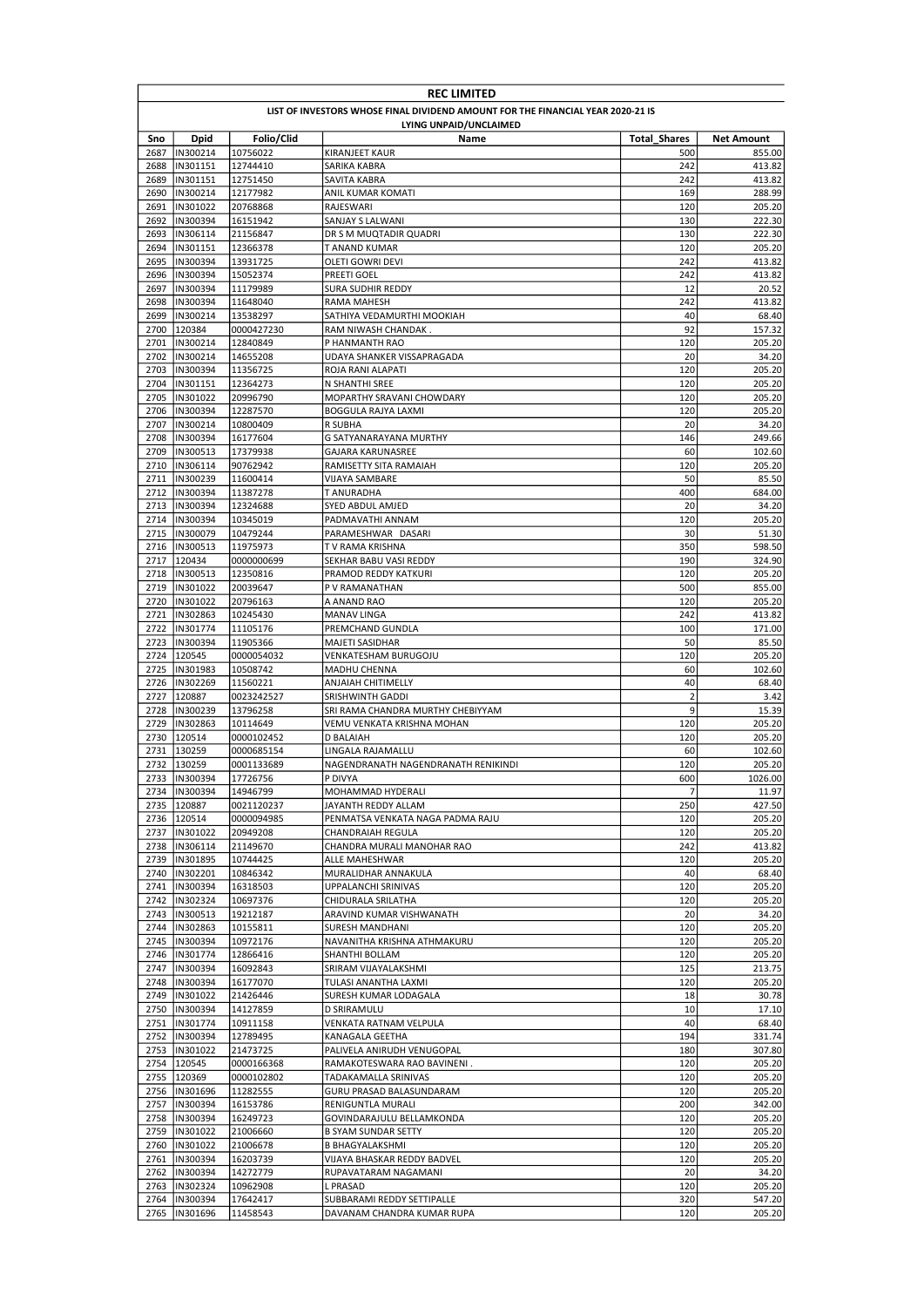|              | <b>REC LIMITED</b>                                                              |                        |                                                               |                     |                   |  |  |
|--------------|---------------------------------------------------------------------------------|------------------------|---------------------------------------------------------------|---------------------|-------------------|--|--|
|              | LIST OF INVESTORS WHOSE FINAL DIVIDEND AMOUNT FOR THE FINANCIAL YEAR 2020-21 IS |                        |                                                               |                     |                   |  |  |
| Sno          | Dpid                                                                            | Folio/Clid             | LYING UNPAID/UNCLAIMED<br>Name                                | <b>Total Shares</b> | <b>Net Amount</b> |  |  |
| 2766         | IN302324                                                                        | 10348066               | GANDHAPU PANDU RANGAIAH                                       | 120                 | 205.20            |  |  |
| 2767         | IN301022                                                                        | 21422377               | S SATISH KUMAR                                                | 120                 | 205.20            |  |  |
| 2768         | IN301022                                                                        | 21423974               | NAGASREE AMARAVATI                                            | 120                 | 205.20            |  |  |
| 2769         | IN302324                                                                        | 10217306               | VAYIGANDLA KRISHNA MURTHY                                     | 60                  | 102.60            |  |  |
| 2770<br>2771 | IN302269<br>IN301022                                                            | 11066459<br>21380472   | <b>T NIRMALA</b><br>K KIRAN KUMAR                             | 120<br>40           | 205.20<br>68.40   |  |  |
| 2772         | IN301022                                                                        | 21410058               | T MALLIKARJUNA                                                | 120                 | 205.20            |  |  |
| 2773         | IN301022                                                                        | 21270678               | <b>T VENKAT REDDY</b>                                         | 120                 | 205.20            |  |  |
|              | 2774  IN301022                                                                  | 21424104               | N BARATHI                                                     | 120                 | 205.20            |  |  |
| 2775         | IN302324                                                                        | 10940507               | P SIVA PRASAD RAO                                             | 120                 | 205.20            |  |  |
| 2776         | IN300214                                                                        | 13445993               | VIKRAM RAJA                                                   | 100                 | 171.00            |  |  |
| 2777         | IN300669                                                                        | 10095650               | R PRABHAKAR                                                   | 120<br>120          | 205.20            |  |  |
| 2778<br>2779 | 120137<br>IN301022                                                              | 0000264600<br>20486505 | KAMINI NAGENDRA PRASAD<br>JAYANTI VENKATA SUBRAHMANYAM        | 120                 | 205.20<br>205.20  |  |  |
|              | 2780  IN301022                                                                  | 21140973               | JASTI PADMAJA                                                 | 240                 | 410.40            |  |  |
| 2781         | IN300394                                                                        | 14850429               | M S S PRAKASA GUPTA                                           | 60                  | 102.60            |  |  |
| 2782         | IN301313                                                                        | 20011629               | SRINIVAS C                                                    | 242                 | 413.82            |  |  |
| 2783         | IN306114                                                                        | 90729694               | CHENNAPRAGADA VARDHANI                                        | 120                 | 205.20            |  |  |
| 2784         | IN302863                                                                        | 10250782               | S PHANI BHUSHAN                                               | 120                 | 205.20            |  |  |
| 2785         | IN302324                                                                        | 10209104               | MALLAVOLU RAMAKRISHNA KUMAR                                   | 242                 | 413.82            |  |  |
| 2786<br>2787 | IN301637<br>120223                                                              | 40886413<br>0000011263 | VALLI KUMARI VEMURI<br>RAMESH GADDE                           | 30<br>120           | 51.30<br>205.20   |  |  |
| 2788         | IN303093                                                                        | 10066955               | PASUMARTHI SATYA SAI BABA                                     | 242                 | 413.82            |  |  |
| 2789         | IN301696                                                                        | 11396520               | LEELA ANUSHA TADIPARTHI                                       | 1                   | 1.71              |  |  |
| 2790         | <b>IN301696</b>                                                                 | 11409269               | KUMARA SWAMY KOTHA                                            | 120                 | 205.20            |  |  |
| 2791         | 120223                                                                          | 0000010937             | <b>GURUNADHAM YAKKALI</b>                                     | 120                 | 205.20            |  |  |
|              | 2792 120369                                                                     | 0000040187             | MATANGI SRIMANNARAYANA                                        | 120                 | 205.20            |  |  |
| 2793         | IN302324                                                                        | 10858555               | UDAYA BHASKARA KUMAR KALIDINDI                                | 122                 | 208.62            |  |  |
| 2794<br>2795 | <b>IN300394</b><br>IN302324                                                     | 13380480<br>10832734   | RAMA MOHANA RAO LINGAMANENI<br>SANAKA SREENIVASA RAO          | 120<br>120          | 205.20<br>205.20  |  |  |
| 2796         | 120135                                                                          | 0000019156             | PARDHA SARADHI MADDI                                          | 120                 | 205.20            |  |  |
| 2797         | IN300513                                                                        | 12122468               | CHETLAPALLI KRISHNA MURTHI                                    | $\mathbf{1}$        | 1.71              |  |  |
| 2798         | IN301022                                                                        | 21319748               | KONDRU JAYA LAKSHMI                                           | 240                 | 410.40            |  |  |
| 2799         | IN301022                                                                        | 21415054               | AKA VENKATA RAMAIAH                                           | 120                 | 205.20            |  |  |
| 2800         | IN300394                                                                        | 13205709               | <b>GARRE JEEVANA JYOTHI</b>                                   | 120                 | 205.20            |  |  |
| 2801         | IN302324                                                                        | 10158243               | R S KRISHNA SARMA                                             | 162                 | 277.02            |  |  |
| 2802<br>2803 | IN301774<br>IN300394                                                            | 12400930<br>13765240   | K JAGADEESH<br>MALLAMPATY RADHA KRISHNA MURTHY                | 100<br>120          | 171.00<br>205.20  |  |  |
| 2804         | IN301022                                                                        | 20046775               | BAPATU RAJA KUMARI                                            | 150                 | 256.50            |  |  |
| 2805         | IN301022                                                                        | 21321978               | YADLAPALLI SUMALATHA DEVI                                     | 120                 | 205.20            |  |  |
| 2806         | IN301022                                                                        | 20987633               | SYAMALA SATYANARAYANA REDDY                                   | 120                 | 205.20            |  |  |
| 2807         | IN300394                                                                        | 12831789               | <b>GATTUPALLI RAM BABU</b>                                    | 120                 | 205.20            |  |  |
| 2808         | IN300394                                                                        | 16486648               | VOOTLA HEMANTH                                                | 200                 | 342.00            |  |  |
| 2809         | IN302863                                                                        | 10242638               | MOVVA KAMALAKAR                                               | 120                 | 205.20            |  |  |
| 2810<br>2811 | IN300214<br>IN301774                                                            | 12317413<br>12337609   | MADDALI VENKATA SURESH BABU<br>BONTHALA VIJAYA JHANSI LAKSHMI | 120<br>116          | 205.20<br>198.36  |  |  |
|              | 2812 IIN301774                                                                  | 12755116               | CHAITANYA KUMAR MAMIDIPAKA                                    | 120                 | 205.20            |  |  |
|              | 2813  IN301022                                                                  | 21333440               | KANDULA SAMBA SIVA RAO                                        | 120                 | 205.20            |  |  |
|              | 2814 130259                                                                     | 0001240997             | YENDURU VENKATA SUBRAHMANYA RAMAKRISHNA RAO                   | 120                 | 205.20            |  |  |
|              | 2815  IN301313                                                                  | 20563609               | DEVI SETTY SRINIVASA RAO                                      | 120                 | 205.20            |  |  |
|              | 2816  IN302324                                                                  | 10803488               | RAVI KISHORE BADDULA                                          | 120                 | 205.20            |  |  |
| 2817         | IN300214                                                                        | 13784016               | GOWRI KUMARI MURARISETTY                                      | 30                  | 51.30             |  |  |
|              | 2818  IN300214<br>2819  IN300394                                                | 13828820<br>16280926   | M VENKATESWARA RAO<br>CHITTIPROLU CHANDRA SEKHARAM            | 3<br>100            | 5.13<br>171.00    |  |  |
| 2820         | IN300394                                                                        | 10282706               | LAKSHMI HANUMAN VENKATARATNA RAO                              | 120                 | 205.20            |  |  |
| 2821         | IN300610                                                                        | 10651748               | CHILAKALA VENKATA ANIL KUMAR                                  | 120                 | 205.20            |  |  |
| 2822         | IN302324                                                                        | 10866977               | MIRIYALA N S SARASWATHI                                       | 146                 | 249.66            |  |  |
| 2823         | IN300394                                                                        | 15849249               | ROSHAN YOGESH SAKHARE                                         | 126                 | 215.46            |  |  |
|              | 2824  IN301696                                                                  | 10849175               | BYSANI SRINIVASA RAO                                          | 100                 | 171.00            |  |  |
|              | 2825 120477                                                                     | 0000023460             | MANCHALA KUSUMA KUMARI                                        | 120                 | 205.20            |  |  |
| 2827         | 2826 120223<br>IN300394                                                         | 0000023526             | NALLURI MADHU BABU                                            | 120<br>60           | 205.20<br>102.60  |  |  |
|              | 2828  IN300394                                                                  | 13451616<br>14432078   | YANADISETTY TALLURI<br>NARAYANAM NAGAJYOTHI                   | 162                 | 277.02            |  |  |
|              | 2829  IN301774                                                                  | 16720150               | RAVI RAMISETTY                                                | 26                  | 44.46             |  |  |
|              | 2830  IN301022                                                                  | 21134339               | VUTUKURI KRISHNA KISHORE                                      | $\overline{2}$      | 3.42              |  |  |
|              | 2831  IN300669                                                                  | 10111816               | KOTHA NARASIMHA RAJU                                          | 120                 | 205.20            |  |  |
| 2832         | IN300394                                                                        | 16872213               | JAGADEESH BABU KOTA                                           | 40                  | 68.40             |  |  |
| 2833         | IN300394                                                                        | 14674349               | MANDA RAGHUNATH                                               | 242                 | 413.82            |  |  |
| 2834         | IN300394                                                                        | 13453193               | T SEETHA RAMAN                                                | 120                 | 205.20            |  |  |
| 2835<br>2836 | IN301022<br>IN301022                                                            | 21213436<br>21284229   | CHUNDI BHASKARA REDDY<br>VAGICHARLA BADARINADH                | 200<br>120          | 342.00<br>205.20  |  |  |
|              | 2837  IN300394                                                                  | 16032086               | VELLAPALEM SOMASEKHAR                                         | 5                   | 8.55              |  |  |
| 2838         | IN300441                                                                        | 10981724               | VADDADI CHALAPATHI RAO                                        | 60                  | 102.60            |  |  |
| 2839         | IN300394                                                                        | 13810597               | KADIMISETTY MANI                                              | 120                 | 205.20            |  |  |
|              | 2840  IN300394                                                                  | 13303366               | S PARDHA SARADHI                                              | 40                  | 68.40             |  |  |
|              | 2841  IN302324                                                                  | 10120023               | N JAGADESWARA RAO                                             | 120                 | 205.20            |  |  |
|              | 2842 120223                                                                     | 0000009617             | REKAPALLI VENKATA REDDY NAIDU                                 | 120                 | 205.20            |  |  |
|              | 2843  IN300394                                                                  | 14408489               | TEKKEM KRISHNA MOHAN                                          | 42                  | 71.82             |  |  |
|              | 2844  IN300394                                                                  | 15106982               | N VASUDEVA RAO                                                | 120                 | 205.20            |  |  |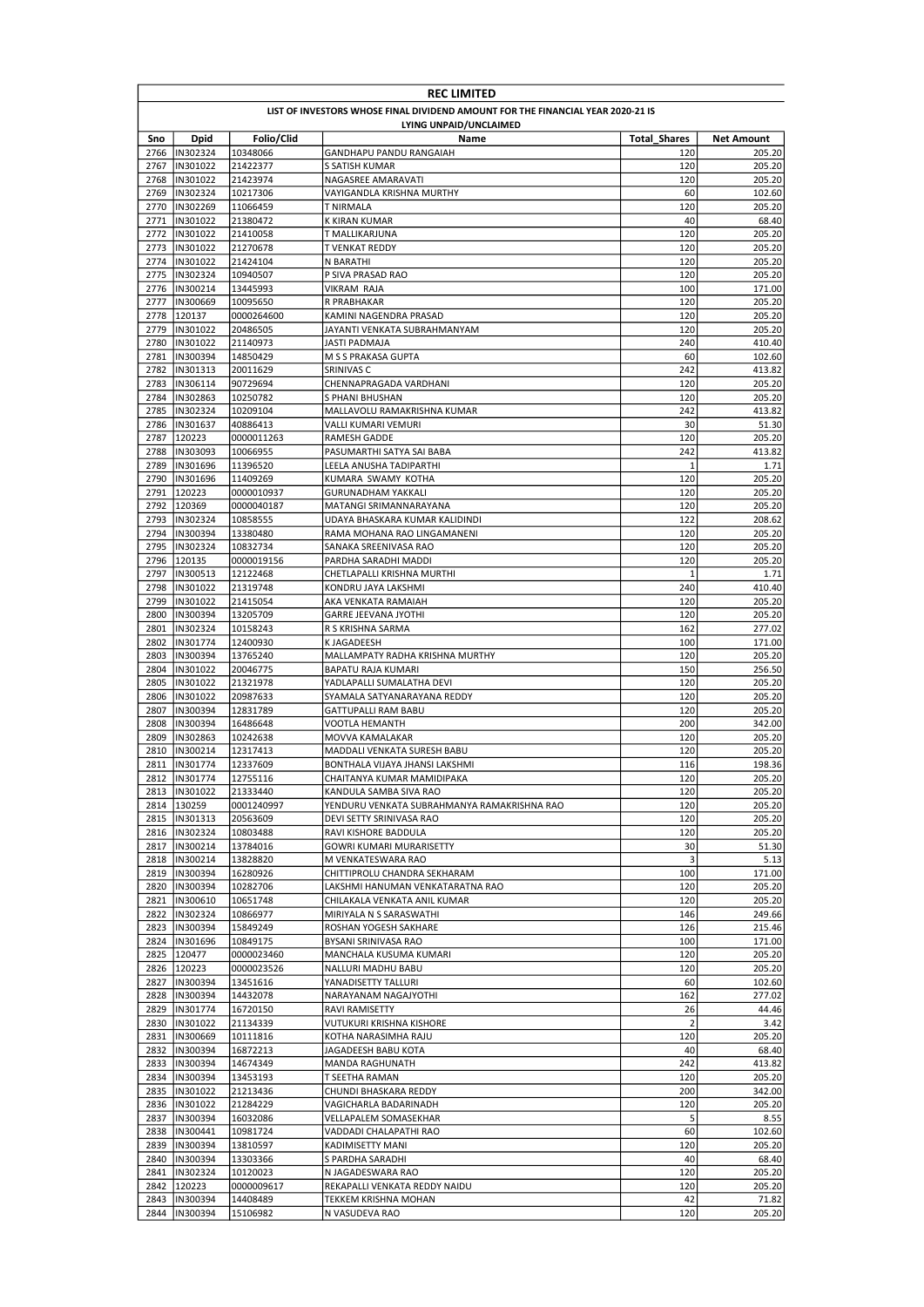|              | <b>REC LIMITED</b>                                                              |                      |                                                       |                     |                   |  |  |
|--------------|---------------------------------------------------------------------------------|----------------------|-------------------------------------------------------|---------------------|-------------------|--|--|
|              | LIST OF INVESTORS WHOSE FINAL DIVIDEND AMOUNT FOR THE FINANCIAL YEAR 2020-21 IS |                      |                                                       |                     |                   |  |  |
|              | LYING UNPAID/UNCLAIMED                                                          |                      |                                                       |                     |                   |  |  |
| Sno          | Dpid                                                                            | Folio/Clid           | Name                                                  | <b>Total Shares</b> | <b>Net Amount</b> |  |  |
| 2845         | IN302324                                                                        | 10740697             | MUSUNURI VENKATA RAMA PRASAD                          | 200                 | 342.00            |  |  |
| 2846         | IN301022                                                                        | 20779267             | KOTHA SRILAKSHMI                                      | 120                 | 205.20            |  |  |
| 2847         | IN302863                                                                        | 10155464             | LAXMANA RAO PASUMARTHY                                | 120                 | 205.20            |  |  |
| 2848<br>2849 | IN300669<br>IN302324                                                            | 10199502<br>10314067 | ARUNA KOLLA<br>ATTILLI SRIDHAR                        | 484<br>120          | 827.64<br>205.20  |  |  |
| 2850         | IN302324                                                                        | 10801574             | KARNATAKAPU LAKSHMI                                   | 120                 | 205.20            |  |  |
| 2851         | IN302324                                                                        | 10948765             | LALAM SARVESWARA RAO                                  | 162                 | 277.02            |  |  |
| 2852         | IN300513                                                                        | 18256200             | <b>BALAJI ALLUPATI</b>                                | 50                  | 85.50             |  |  |
| 2853         | IN300394                                                                        | 14830747             | VENKATANARAYANA PENUMUDI                              | 100                 | 171.00            |  |  |
| 2854         | IN302324                                                                        | 10019002             | JANGALA PRASADA RAO                                   | 50                  | 85.50             |  |  |
| 2855         | IN302324                                                                        | 10507518             | GONNABHAKTULA PRASADA RAO                             | 120                 | 205.20            |  |  |
| 2856         | IN302324                                                                        | 10425080             | SIVAJI PRADHANA                                       | 100                 | 171.00            |  |  |
| 2857         | IN303028                                                                        | 57273478             | PATCHIGOLLA SAHITI CHANDRA                            | 200                 | 342.00            |  |  |
| 2858         | IN302269                                                                        | 10804654             | SUBRAHMANYAM BULUSU                                   | 100                 | 171.00            |  |  |
|              | 2859  IN300214                                                                  | 11998350             | SALADI SAILEELA                                       | 60                  | 102.60            |  |  |
| 2860         | IN302863                                                                        | 10239578             | DANDU SATYA PRADEEP                                   | 120                 | 205.20            |  |  |
| 2861         | IN300394                                                                        | 16059312             | CHAVVAKULA SATYAVATHI                                 | 10                  | 17.10             |  |  |
| 2862         | IN300450                                                                        | 12665472             | S N SREEDHAR KUMAR                                    | 242                 | 413.82            |  |  |
| 2863         | IN300394                                                                        | 16290622             | <b>GUDAPATI SRINIVASA RAO</b>                         | 50                  | 85.50             |  |  |
| 2864         | IN302679                                                                        | 33207234             | HEMANTA KUMAR DAS                                     | 120                 | 205.20            |  |  |
| 2865         | IN301774                                                                        | 12629801             | VEERRAJU CHOWDHARY VAALLURI<br>M.SURYA CHALAPATHI RAO | 120<br>10           | 205.20<br>17.10   |  |  |
| 2866<br>2867 | IN302324<br>IN301696                                                            | 10668707<br>11328310 | RADHIKA RANI MADDULA                                  | 119                 | 203.49            |  |  |
| 2868         | IN300394                                                                        | 11094734             | GUDISE VENKATA LAKSHMI KUMARI                         | 120                 | 205.20            |  |  |
| 2869         | IN300394                                                                        | 16190136             | NAKKINA VEERA VENKATA RAMANA                          | 120                 | 205.20            |  |  |
| 2870         | IN302324                                                                        | 10001464             | N ALIVELU MANGATAYARU                                 | 10                  | 17.10             |  |  |
| 2871         | IN302324                                                                        | 11138224             | K SRINIVASA REDDY                                     | 68                  | 116.28            |  |  |
| 2872         | IN301022                                                                        | 20402144             | VEMULA SAROJINI                                       | 120                 | 205.20            |  |  |
| 2873         | IN301022                                                                        | 21312624             | VABILISETTY R KRISHNA RAO                             | 120                 | 205.20            |  |  |
| 2874         | IN302324                                                                        | 10163128             | YERRA KALPANADEVI                                     | 12                  | 20.52             |  |  |
| 2875         | IN302324                                                                        | 10516664             | A V S SURYANARAYANA RAJU                              | 120                 | 205.20            |  |  |
| 2876         | IN302324                                                                        | 10825545             | M SUBBA RAJU                                          | 242                 | 413.82            |  |  |
| 2877         | IN302324                                                                        | 10863204             | <b>K NIRMALA</b>                                      | 242                 | 413.82            |  |  |
| 2878         | IN301022                                                                        | 21522371             | <b>MANEPALLI UMA</b>                                  | 120                 | 205.20            |  |  |
| 2879         | IN302863                                                                        | 10282852             | SURYA NARAYANA G V                                    | 60                  | 102.60            |  |  |
| 2880         | IN302324                                                                        | 10881400             | ASU KALIKA MURTHY                                     | 120                 | 205.20            |  |  |
| 2881         | IN302324                                                                        | 10930370             | DUNDI ABBULU                                          | 120                 | 205.20            |  |  |
| 2882<br>2883 | IN301696<br>IN301022                                                            | 11252662             | LAKSHMI PRIYANKA CHEKKA<br>LAKSHMI RANI VANGA         | 120<br>120          | 205.20<br>205.20  |  |  |
| 2884         | IN301022                                                                        | 20164196<br>20952033 | SIRIGINEEDI DURGASAI NAGA RAJA KUMARI                 | 120                 | 205.20            |  |  |
| 2885         | IN301022                                                                        | 21435880             | JAMMU PRAKASH                                         | 200                 | 342.00            |  |  |
| 2886         | IN300394                                                                        | 17552835             | KARATURI VEERA VENKATA SATYANARAYANA                  | 20                  | 31.20             |  |  |
| 2887         | IN300394                                                                        | 15278708             | K RAMA KRISHNA                                        | 120                 | 205.20            |  |  |
| 2888         | IN302324                                                                        | 10963193             | POOSARLA GOPALA RAO                                   | 242                 | 372.82            |  |  |
| 2889         | IN302324                                                                        | 10977544             | KAKARLA DEEPIKA                                       | 80                  | 136.80            |  |  |
| 2890         | IN301696                                                                        | 10468524             | RAMADEVI GRANDHI                                      | 120                 | 205.20            |  |  |
| 2891         | IN302324                                                                        | 10553417             | REJETI VARA PRASAD                                    | 120                 | 205.20            |  |  |
|              | 2892 120332                                                                     | 0001281494           | <b>NARENDRA GUPTA</b>                                 | 242                 | 413.82            |  |  |
| 2893         | IN302148                                                                        | 10608770             | <b>B JAYANTHILAL JAIN</b>                             | 120                 | 205.20            |  |  |
|              | 2894  IN302148                                                                  | 10637547             | <b>KEMBA GOPINATH</b>                                 | 120                 | 205.20            |  |  |
|              | 2895  IN302148                                                                  | 10654530             | M SAMPATH KUMAR                                       | 162                 | 277.02            |  |  |
|              | 2896  IN302148                                                                  | 10695943             | SHANTHILAL H BHANDARI                                 | 42                  | 71.82             |  |  |
| 2897         | 120106                                                                          | 0001188161           | N S SRIKANTAMURTHY                                    | 130                 | 200.30            |  |  |
| 2899         | 2898  IN302148<br>IN300214                                                      | 10889436<br>13966821 | CHELARAM CHOUDHARY                                    | 242<br>5            | 413.82<br>8.55    |  |  |
|              | 2900  IN301926                                                                  | 30019464             | NAZIM NOORMOHAMED<br>SRINIVASA MURTHY G S             | 11                  | 18.81             |  |  |
| 2901         | IN302148                                                                        | 10885264             | JAYAMMA SRINIVASULU NAIDU                             | 120                 | 205.20            |  |  |
| 2902         | IN300513                                                                        | 15741538             | PRADEEP KUMAR H S                                     | 242                 | 413.82            |  |  |
| 2903         | IN302148                                                                        | 10580790             | K CHAGANRAJ                                           | 120                 | 205.20            |  |  |
| 2904         | IN302148                                                                        | 10748674             | <b>KANTILAL V</b>                                     | 242                 | 413.82            |  |  |
| 2905         | IN302148                                                                        | 10580386             | YERRAGUNTA RAMESH VITTAL                              | 42                  | 71.82             |  |  |
|              | 2906 130208                                                                     | 0000083641           | KOTHARI INTERGROUP LTD.                               | $\overline{2}$      | 3.42              |  |  |
| 2907         | IN301356                                                                        | 20296836             | RAMESH K JAIN                                         | 120                 | 205.20            |  |  |
|              | 2908  IN300214                                                                  | 12920017             | HABIB KRISHNASA SANJAYA KUMAR                         | 282                 | 482.22            |  |  |
|              | 2909  IN302148                                                                  | 10738938             | SHALINI PREMNATH                                      | 120                 | 205.20            |  |  |
|              | 2910  IN301926                                                                  | 30531570             | ANINDYA M K SEN                                       | 242                 | 413.82            |  |  |
|              | 2911 120307                                                                     | 0000090653           | SUMATHI NANJUNDAPPA TUMKUR                            | 120                 | 205.20            |  |  |
|              | 2912  IN300513                                                                  | 10898974             | INDIRA R MERANI                                       | 700                 | 1197.00           |  |  |
|              | 2913  IN301774                                                                  | 14513511             | SHILPA S                                              | 3                   | 5.13              |  |  |
|              | 2914  IN301926                                                                  | 30693164             | <b>G SUNIL M SWAMY</b>                                | 40                  | 68.40             |  |  |
|              | 2915  IN300095                                                                  | 10242782             | Dr Gopala Rao Srinivasan                              | 242                 | 413.82            |  |  |
|              | 2916  IN303077                                                                  | 10005899             | VIJAY SHANKAR KARNAD                                  | 242<br>25           | 413.82<br>42.75   |  |  |
|              | 2917  IN300239<br>2918  IN302148                                                | 10666927<br>10901589 | VIJAY B G<br>RAMESH M                                 | 120                 | 205.20            |  |  |
|              | 2919  IN302148                                                                  | 10838684             | HANUMAN H JAIN                                        | 120                 | 205.20            |  |  |
|              | 2920  IN301477                                                                  | 10052311             | P ANAND VARDHAN REDDY                                 | 242                 | 413.82            |  |  |
| 2921         | IN300239                                                                        | 10962679             | KAMALA KRISHNAMURTHY                                  | 120                 | 205.20            |  |  |
|              | 2922  IN300239                                                                  | 12129312             | MAHALAKSHMI NEKHAR                                    | 122                 | 208.62            |  |  |
|              | 2923  IN300214                                                                  | 12836648             | HEMAMALINI VANKAYALA                                  | 120                 | 205.20            |  |  |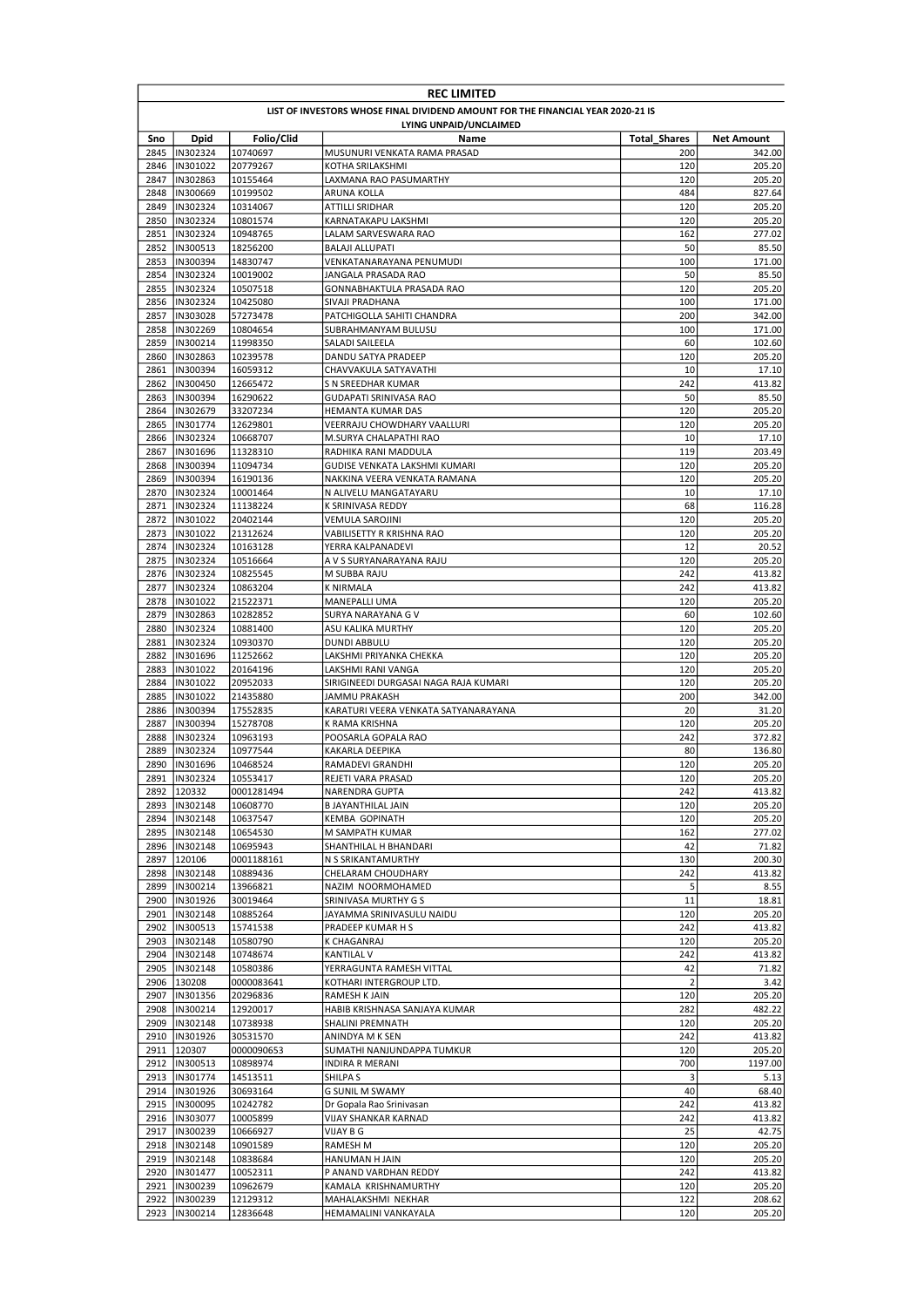|              | <b>REC LIMITED</b>                                                              |                        |                                                    |                     |                   |  |  |
|--------------|---------------------------------------------------------------------------------|------------------------|----------------------------------------------------|---------------------|-------------------|--|--|
|              | LIST OF INVESTORS WHOSE FINAL DIVIDEND AMOUNT FOR THE FINANCIAL YEAR 2020-21 IS |                        |                                                    |                     |                   |  |  |
| Sno          | Dpid                                                                            | Folio/Clid             | LYING UNPAID/UNCLAIMED<br>Name                     | <b>Total Shares</b> | <b>Net Amount</b> |  |  |
| 2924         | IN301135                                                                        | 26595917               | M VISWANATHAN                                      | 20                  | 34.20             |  |  |
| 2925         | IN301135                                                                        | 26686217               | N S VIJAYALAKSHMI                                  | 242                 | 413.82            |  |  |
| 2926         | IN300513                                                                        | 11419152               | LOKESH V                                           | 40                  | 68.40             |  |  |
| 2927         | IN300214                                                                        | 14636988               | RAJARAM B J                                        | 10                  | 17.10             |  |  |
| 2928         | IN301983                                                                        | 10175379               | <b>MANOJ KUMAR</b>                                 | 80                  | 136.80            |  |  |
| 2929<br>2930 | IN301696<br>IN302148                                                            | 10202737<br>10384655   | VENKATARAMAIAH.M<br>V NARAYANA                     | 44<br>120           | 75.24<br>205.20   |  |  |
| 2931         | IN301135                                                                        | 26493213               | SHOBHA P M                                         | 50                  | 85.50             |  |  |
| 2932         | IN300239                                                                        | 11582165               | SHIVASHANKARAPPA S SINDAGI                         | 100                 | 171.00            |  |  |
| 2933         | <b>IN300394</b>                                                                 | 15957212               | R SRINIVASAN                                       | 30                  | 51.30             |  |  |
| 2934         | IN301696                                                                        | 10992366               | PALANIAPPAN.S                                      | 120                 | 205.20            |  |  |
| 2935         | 120206                                                                          | 0000184135             | BHUVANESHWARI KODANDA RAMAIAHSETTY BALASA          | 120                 | 205.20            |  |  |
| 2936         | IN302148                                                                        | 10796343               | <b>MAHAVEER CHAND</b>                              | 242                 | 413.82            |  |  |
| 2937<br>2938 | IN300896<br>IN301696                                                            | 10149263<br>11306628   | M K NAGABHUSHANA RAO<br>RAMESH KUMAR JAIN.D        | 14<br>120           | 23.94<br>205.20   |  |  |
| 2939         | 120289                                                                          | 0000070925             | B. T. PADMAVATHI.                                  | 50                  | 85.50             |  |  |
| 2940         | IN302269                                                                        | 11811386               | NACHIMUTHU ANBAN                                   | 100                 | 171.00            |  |  |
| 2941         | IN301926                                                                        | 30358324               | SHIVA D                                            | 10                  | 17.10             |  |  |
| 2942         | 130414                                                                          | 0002184751             | RAGHAVENDRA P V                                    | 88                  | 150.48            |  |  |
| 2943         | IN300239                                                                        | 30059632               | RACHU                                              | 120                 | 205.20            |  |  |
| 2944         | IN302269                                                                        | 13080604               | R RAJESH SHARMA                                    | 13                  | 22.23             |  |  |
| 2945         | IN301926                                                                        | 30031983               | K BOJAMMA MADAPPA                                  | $\overline{2}$      | 3.42              |  |  |
| 2946<br>2947 | 130414<br>IN301983                                                              | 0001529284<br>10165963 | SHEETAL KUMAR K R<br>K.R. CHANDRA SHEKARA          | 120<br>120          | 205.20<br>205.20  |  |  |
| 2948         | 130414                                                                          | 0002536578             | <b>MALLESH SL</b>                                  | 120                 | 205.20            |  |  |
| 2949         | IN302148                                                                        | 10862627               | SURAJ CHOWODHARY A                                 | 120                 | 205.20            |  |  |
| 2950         | IN302148                                                                        | 10895416               | MANGLARAM DHIRARAM                                 | 120                 | 205.20            |  |  |
| 2951         | IN300896                                                                        | 10225993               | SHALINI T N                                        | 120                 | 205.20            |  |  |
| 2952         | 120307                                                                          | 0000088475             | <b>B R KOKILA</b>                                  | 120                 | 205.20            |  |  |
| 2953         | IN300394                                                                        | 18102747               | C S RAMESH                                         | 312                 | 533.52            |  |  |
| 2954         | IN302148                                                                        | 10909685               | <b>RAKESH MEHTA</b>                                | 120                 | 184.20            |  |  |
| 2955         | 120528                                                                          | 0000003836             | GEETHA SHASHIDHAR.                                 | $\mathbf{1}$        | 1.71              |  |  |
| 2956<br>2957 | IN302148<br>IN300394                                                            | 10152958<br>16976945   | RAMESH D V<br>SANTHOSH K K                         | 120<br>35           | 205.20<br>59.85   |  |  |
| 2958         | IN300360                                                                        | 10369834               | SURAJ KUMARI                                       | 120                 | 205.20            |  |  |
| 2959         | IN302269                                                                        | 11399435               | <b>REKHA</b>                                       | 109                 | 186.39            |  |  |
| 2960         | IN300394                                                                        | 17008180               | G G VINUTHA RANI                                   | 5                   | 8.55              |  |  |
| 2961         | IN301926                                                                        | 30803577               | <b>B K NAVEEN</b>                                  | 120                 | 205.20            |  |  |
| 2962         | IN302148                                                                        | 10829724               | K B CHANDRASHEKAR                                  | 500                 | 855.00            |  |  |
| 2963         | IN301135                                                                        | 26817126               | MOHAMMED THAHIR HUSSAIN                            | 20                  | 34.20             |  |  |
| 2964         | IN301135                                                                        | 26824096               | M USHALAKSHMI BHAT                                 | 135                 | 230.85            |  |  |
| 2965         | IN300239                                                                        | 12632696               | DEEPIKA                                            | 10                  | 17.10             |  |  |
| 2966<br>2967 | IN301926<br>IN300239                                                            | 30568602<br>12120032   | <b>B SHUBHALATHA S RAI</b><br><b>GEETHA G BHAT</b> | 120<br>10           | 205.20<br>17.10   |  |  |
| 2968         | IN302148                                                                        | 10534506               | <b>MAITHRI PAI G</b>                               | 25                  | 42.75             |  |  |
| 2969         | IN300239                                                                        | 11476622               | <b>MERLYN DCUNHA</b>                               | 120                 | 205.20            |  |  |
|              | 2970  IN300214                                                                  | 13702353               | NIVEDITHA A KAMATH                                 | 120                 | 205.20            |  |  |
|              | 2971  IN301135                                                                  | 26609097               | <b>VEENA V NAYAK</b>                               | 200                 | 342.00            |  |  |
| 2972         | IN301926                                                                        | 30908552               | SHIVAKUMAR C N                                     | 120                 | 205.20            |  |  |
|              | 2973  IN301135                                                                  | 26815095               | SRINATH K S NAYAK                                  | 50                  | 85.50             |  |  |
| 2974         | IN301926                                                                        | 30246561               | I GOVINDRAYA KINI<br>AMBUJA MOOLE                  | 13<br>450           | 22.23             |  |  |
|              | 2975 120350<br>2976  IN302148                                                   | 0000739990<br>10692383 | SURESH KARSANDAS THAKKAR                           | 120                 | 769.50<br>205.20  |  |  |
| 2977         | IN302148                                                                        | 11018572               | <b>KUMARASWAMY GS</b>                              | 25                  | 42.75             |  |  |
| 2978         | IN302148                                                                        | 10075069               | SUDHA CHANDRASHEKAR HIREMATH                       | 100                 | 171.00            |  |  |
| 2979         | IN302148                                                                        | 10300266               | H CHANDRASHEKAR                                    | 50                  | 85.50             |  |  |
| 2980         | IN300239                                                                        | 11759052               | <b>MANISH KUMAR</b>                                | 14                  | 23.94             |  |  |
| 2981         | IN301926                                                                        | 30880197               | HARSHALATHA                                        | 120                 | 205.20            |  |  |
| 2982         | IN300239                                                                        | 12938680               | MALLESH T D                                        | 100                 | 171.00            |  |  |
| 2983         | IN303077                                                                        | 10260439               | <b>GOPINATH A</b>                                  | 12                  | 20.52             |  |  |
| 2984<br>2985 | IN300095<br>120109                                                              | 11036507<br>0001244816 | <b>B</b> Ramappa<br>JAGADISH SAVANUR               | 120<br>92           | 205.20<br>157.32  |  |  |
| 2986         | IN301926                                                                        | 30634878               | T S CHATRA                                         | 50                  | 85.50             |  |  |
| 2987         | IN301926                                                                        | 30842584               | V SUBRAMANYA                                       | 120                 | 205.20            |  |  |
| 2988         | IN300239                                                                        | 30055508               | HIRIYANNA A S                                      | 3                   | 5.13              |  |  |
| 2989         | IN302148                                                                        | 10775159               | RAVIKUMAR B G                                      | 120                 | 205.20            |  |  |
| 2990         | IN303077                                                                        | 10317328               | RAMANANDA KAMATH G                                 | 250                 | 427.50            |  |  |
| 2991         | IN301926                                                                        | 30890766               | K R RAVI SHANKAR                                   | 120                 | 205.20            |  |  |
| 2992         | IN301135                                                                        | 26582255               | K SIDDAPPA                                         | $\mathbf 1$         | 1.71              |  |  |
| 2993         | IN300513                                                                        | 16029002               | P RAJESH CHADAGA                                   | 10                  | 17.10             |  |  |
| 2994         | IN303077                                                                        | 10375134               | <b>BINDUKR</b>                                     | 12                  | 20.52             |  |  |
| 2995<br>2996 | IN302148<br>IN300513                                                            | 10930630<br>13223046   | H M MURUGESHI<br>DINESH B GUTTAL                   | 200<br>200          | 342.00<br>342.00  |  |  |
| 2997         | IN301926                                                                        | 30674663               | SUNANDA N BAJANTRI                                 | 120                 | 205.20            |  |  |
| 2998         | IN301135                                                                        | 26787705               | BHAVANA VENKATESH MULGUND                          | 120                 | 205.20            |  |  |
| 2999         | IN302148                                                                        | 10503952               | ANILKUMAR V NEGALUR                                | 50                  | 85.50             |  |  |
| 3000         | 120887                                                                          | 0021393460             | SAPNA C KELAGERI                                   | $\mathbf 2$         | 3.42              |  |  |
|              | 3001  IN301895                                                                  | 11003143               | SAHANA MOHAN WADAWADGI                             | $\pmb{4}$           | 6.84              |  |  |
|              | 3002  IN302871                                                                  | 20377412               | M S Hadimani                                       | 42                  | 71.82             |  |  |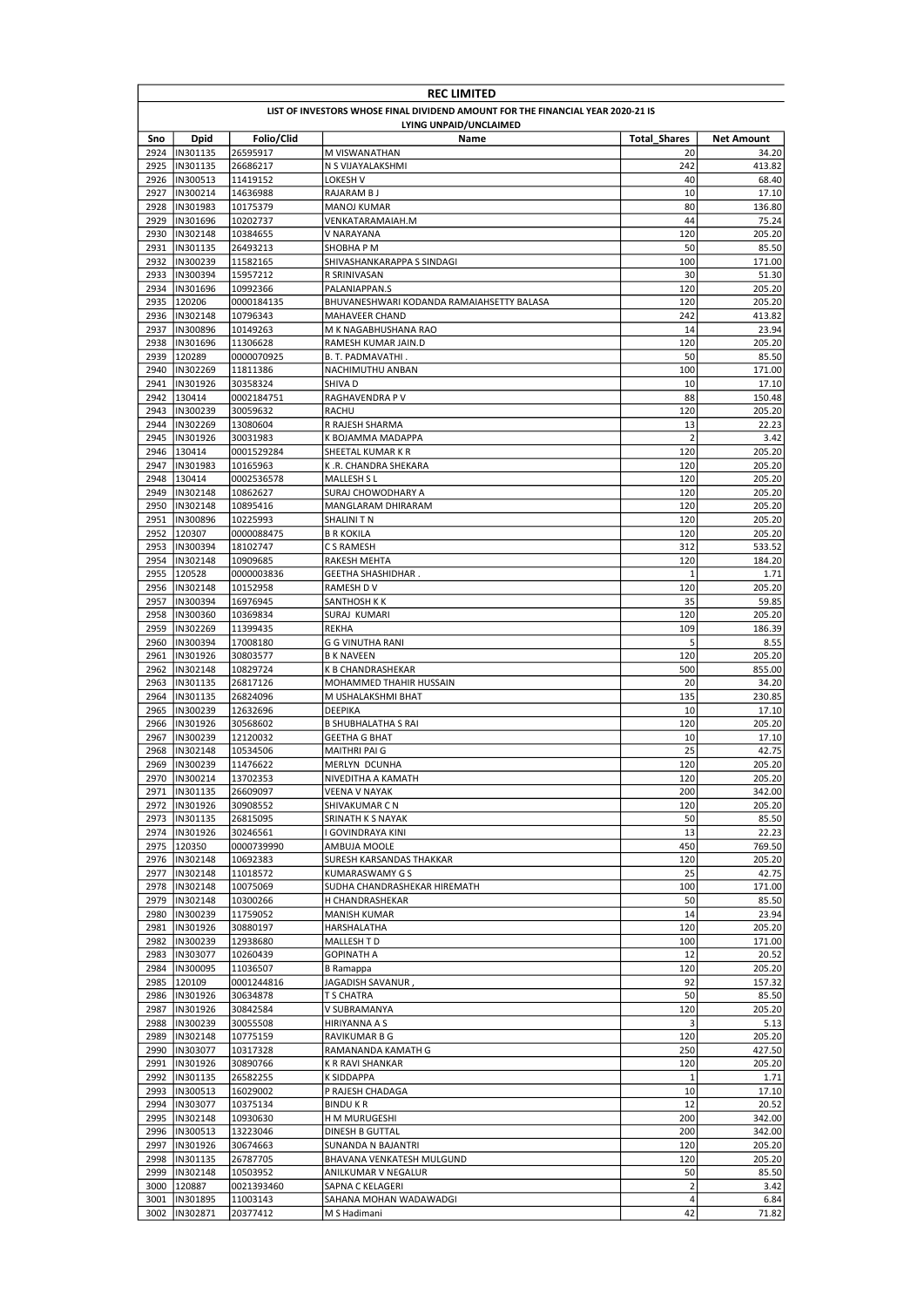|              | <b>REC LIMITED</b>            |                        |                                                                                 |                     |                   |  |
|--------------|-------------------------------|------------------------|---------------------------------------------------------------------------------|---------------------|-------------------|--|
|              |                               |                        | LIST OF INVESTORS WHOSE FINAL DIVIDEND AMOUNT FOR THE FINANCIAL YEAR 2020-21 IS |                     |                   |  |
|              |                               |                        | LYING UNPAID/UNCLAIMED                                                          |                     |                   |  |
| Sno          | <b>Dpid</b>                   | Folio/Clid             | Name                                                                            | <b>Total Shares</b> | <b>Net Amount</b> |  |
| 3003<br>3004 | IN301135<br>IN300239          | 26274823<br>12130394   | SIDDARAM BADADALI<br><b>HARSHAD R PATEL</b>                                     | 120<br>60           | 205.20            |  |
| 3005         | IN300239                      | 12257540               | ANAND ASHOK VERNEKAR                                                            | 50                  | 102.60<br>85.50   |  |
| 3006         | IN301135                      | 26624773               | SURESH LAXMANRAO PANDIT                                                         | 120                 | 205.20            |  |
| 3007         | IN301135                      | 26792622               | SHASHIDHAR VIRUPAKSHAPPA GONAL                                                  | 30                  | 51.30             |  |
| 3008         | IN301926                      | 30864822               | <b>HEMALATA M B</b>                                                             | $\overline{4}$      | 6.84              |  |
| 3009         | IN302148                      | 10881915               | RAKESH M YAVAGAL                                                                | 242                 | 413.82            |  |
| 3010         | IN300214                      | 15924756               | <b>SUSHIL B MULGUND</b>                                                         | $\mathbf{1}$        | 1.71              |  |
| 3011         | IN302236                      | 10437298               | PUTTUR ASHOK KUMAR                                                              | 152                 | 259.92            |  |
| 3012<br>3013 | IN301926<br>IN301696          | 30463140<br>10539705   | RAVINDRA B MAGADUM<br>RAJESHKUMAR BHAVARLAL JAIN                                | 35<br>120           | 59.85<br>205.20   |  |
| 3014         | IN300011                      | 10396897               | N L AGARWAL                                                                     | 120                 | 205.20            |  |
| 3015         | IN301135                      | 26747213               | NEENA MANTHATTIL ERAYI                                                          | 120                 | 205.20            |  |
| 3016         | IN301774                      | 13155796               | <b>GANAPATI SUBRAY BHAT</b>                                                     | 80                  | 136.80            |  |
| 3017         | IN301926                      | 30659439               | VIDYA K CHOUSHETTI                                                              | 120                 | 205.20            |  |
| 3018         | IN302269                      | 11582932               | N L MALLESHAPPA                                                                 | 50                  | 85.50             |  |
| 3019         | IN301774                      | 12945667               | TINKU KRISHNAN                                                                  | 162                 | 277.02            |  |
| 3020         | IN303077                      | 10246156               | RAJESHWARI V SHIRSAT                                                            | 800                 | 1368.00           |  |
| 3021         | IN301926                      | 30813257               | SAUD AHAMMAD SUNTI                                                              | 120                 | 205.20            |  |
| 3022         | IN303116                      | 10018910               | SRINIVASDAS RAMDAS SAWAKAR                                                      | 300                 | 410.00            |  |
| 3023<br>3024 | IN302148<br>IN301926          | 10517886<br>10573966   | KARIMASAAB B HARLAPUR<br>K H LAKSHMI                                            | 200<br>50           | 342.00<br>85.50   |  |
| 3025         | IN301774                      | 13032292               | JYOTHI PATEL                                                                    | 5                   | 8.55              |  |
| 3026         | IN301926                      | 30103256               | N M VIJAYA LAKSHMI                                                              | 20                  | 34.20             |  |
| 3027         | IN300239                      | 12837293               | SOMASHEKHAR D                                                                   | 100                 | 171.00            |  |
| 3028         | IN300239                      | 11440523               | PRABHAKAR RAO C H                                                               | 120                 | 205.20            |  |
| 3029         | IN300239                      | 10909006               | LINGANAGOUDA PATIL                                                              | 100                 | 171.00            |  |
| 3030         | IN301926                      | 30141243               | VIJAY KUMAR PATIL                                                               | 120                 | 205.20            |  |
| 3031         | IN300239                      | 11946653               | SUNITA SINGHAVI                                                                 | 242                 | 413.82            |  |
| 3032         | 120230                        | 0000134568             | BASAPPA SHIVAPPA MANNI                                                          | 20                  | 34.20             |  |
| 3033         | IN301135                      | 26089370               | PRABHAKAR SRINIWAS DOTIHAL                                                      | 200<br>40           | 342.00            |  |
| 3034<br>3035 | IN301135<br>IN301926          | 26768815<br>30905540   | ASHOK KUMAR V JAMADAR<br>BHARAMAPPA GIRIMALLAPPA RUDRAPURI                      | 120                 | 68.40<br>205.20   |  |
| 3036         | IN301926                      | 30896465               | HARISHANKAR NATHMAL KHANDELWAL                                                  | 120                 | 205.20            |  |
| 3037         | IN301926                      | 30964906               | YOGASWAMY K                                                                     | 74                  | 126.54            |  |
| 3038         | 120332                        | 0004304859             | SUSHEEL MANDHANA                                                                | $\overline{2}$      | 3.42              |  |
| 3039         | IN300214                      | 13347809               | SANTOSH D BIRADAR                                                               | 240                 | 410.40            |  |
| 3040         | IN301135                      | 26429674               | KAJUDEVI M PAREKH                                                               | 44                  | 75.24             |  |
| 3041         | IN301135                      | 26438767               | CHANDRASHEKAR KADIWAL                                                           | 120                 | 205.20            |  |
| 3042         | IN303116                      | 10442687               | SHIRISH SURESH PHATAK                                                           | 6                   | 10.26             |  |
| 3043         | IN301926                      | 30132392               | DHARMENDRA NINGARAJ APPUGOL                                                     | 50                  | 85.50             |  |
| 3044<br>3045 | IN301926<br>IIN303077         | 30725118<br>10280520   | GHATIGEPPAGOL BASAVARAJ<br>RAM KUNDANLAL TOLANI                                 | 20<br>30            | 34.20<br>51.30    |  |
| 3046         | 120344                        | 0000160227             | PARAMESHWARI K MOGHE.                                                           | 14                  | 23.94             |  |
| 3047         | IN301135                      | 26763463               | SHANKAR BASAVANNI DEVARMANI                                                     | 120                 | 205.20            |  |
| 3048         | 120230                        | 0000574818             | ANIL VASANTRAO NIRMALE                                                          | 52                  | 88.92             |  |
| 3049         | 120299                        | 0001450598             | SRINIVASA TANTRY                                                                | 50                  | 85.50             |  |
|              | 3050  IN301135                | 26748259               | BASAVARAJ MARUTI SANADI                                                         | 120                 | 205.20            |  |
| 3051         | 120350                        | 0000354160             | GANGAPPA RUDRAPPA SONER                                                         | 12                  | 20.52             |  |
|              | 3052  IN302269                | 11034331               | SHIVRAJ GHORPADE                                                                | 500                 | 855.00            |  |
|              | 3053 120333                   | 0000582914             | DADA APPA MAGADUM                                                               | $\overline{2}$      | 3.42              |  |
|              | 3054  IN301926<br>3055 120335 | 30882716<br>0000113884 | ABHINANDAN RAOSAHEB PATIL<br>BALESH SIDDAPPA GOUDAR                             | 40<br>120           | 68.40<br>205.20   |  |
|              | 3056 120335                   | 0000414405             | VIJAYAKUMAR U SHAHA                                                             | 20                  | 34.20             |  |
|              | 3057  IN300513                | 18077570               | BASAVARAJ G GORGUDDI                                                            | 8                   | 13.68             |  |
|              | 3058 120106                   | 0001160403             | RAJAGONDA MALAGOUDA PATIL                                                       | 100                 | 171.00            |  |
| 3059         | IN302269                      | 12744187               | CHAITANYA SURESH TAWARE                                                         | 50                  | 85.50             |  |
| 3060         | IN301926                      | 30911259               | H S MALLIKARJUN                                                                 | 162                 | 277.02            |  |
| 3061         | IN300394                      | 16966750               | SUBHAS KALLAPPA BALNAIK                                                         | 30                  | 51.30             |  |
| 3062         | 120332                        | 0001173085             | MOOLARAM.                                                                       | 242                 | 413.82            |  |
| 3063         | IN301637<br>3064  IN301637    | 40652408               | SUNDEEP KUMAR BAID                                                              | 103                 | 176.13            |  |
|              | 3065  IN301637                | 40856045<br>40774382   | S PREMLATHA<br>LASUBAI                                                          | 272<br>242          | 465.12<br>413.82  |  |
|              | 3066  IN301637                | 60036540               | MAHESH KUMAR M K                                                                | 100                 | 171.00            |  |
|              | 3067  IN301637                | 40534459               | BEULAH JAGARAJAN                                                                | 20                  | 34.20             |  |
|              | 3068  IN300513                | 12080640               | KUSHAL KUMAR GOUTHAMCHAND                                                       | $\mathbf 1$         | 1.71              |  |
|              | 3069  IN301774                | 14005844               | PUSHPAMALA                                                                      | $\mathbf 1$         | 1.71              |  |
|              | 3070  IN301895                | 10704427               | P DINESHCHAND                                                                   | 146                 | 249.66            |  |
|              | 3071  IN300214                | 13301398               | KUMARAVEL P                                                                     | 300                 | 513.00            |  |
|              | 3072  IN300441                | 10328834               | VASANTHA JAYARAMAN                                                              | 480                 | 820.80            |  |
|              | 3073  IN302269                | 10500961               | V NANDAKUMAR                                                                    | 323                 | 552.33            |  |
|              | 3074  IN301080                | 22016900               | S LALITHA                                                                       | 242                 | 413.82            |  |
| 3075         | IN301637<br>3076  IN300214    | 40217457<br>12786838   | SARASWATHI SUNDARA RAMAN<br>J RAMASUBRAMANIAN                                   | 242<br>50           | 413.82<br>85.50   |  |
| 3077         | IN300394                      | 13342079               | ANAND KUMAR S                                                                   | 130                 | 222.30            |  |
|              | 3078 160101                   | 0300001814             | T R SUGUNTHA KUMARI.                                                            | 242                 | 413.82            |  |
|              | 3079 160101                   | 0300001829             | T P RATHINAVELU.                                                                | 192                 | 328.32            |  |
|              | 3080 120669                   | 0001237988             | LAKSHMI KALYANI MUKKU                                                           | 36                  | 61.56             |  |
|              | 3081  IN300214                | 12788727               | USHA SRIDHARAN                                                                  | 58                  | 99.18             |  |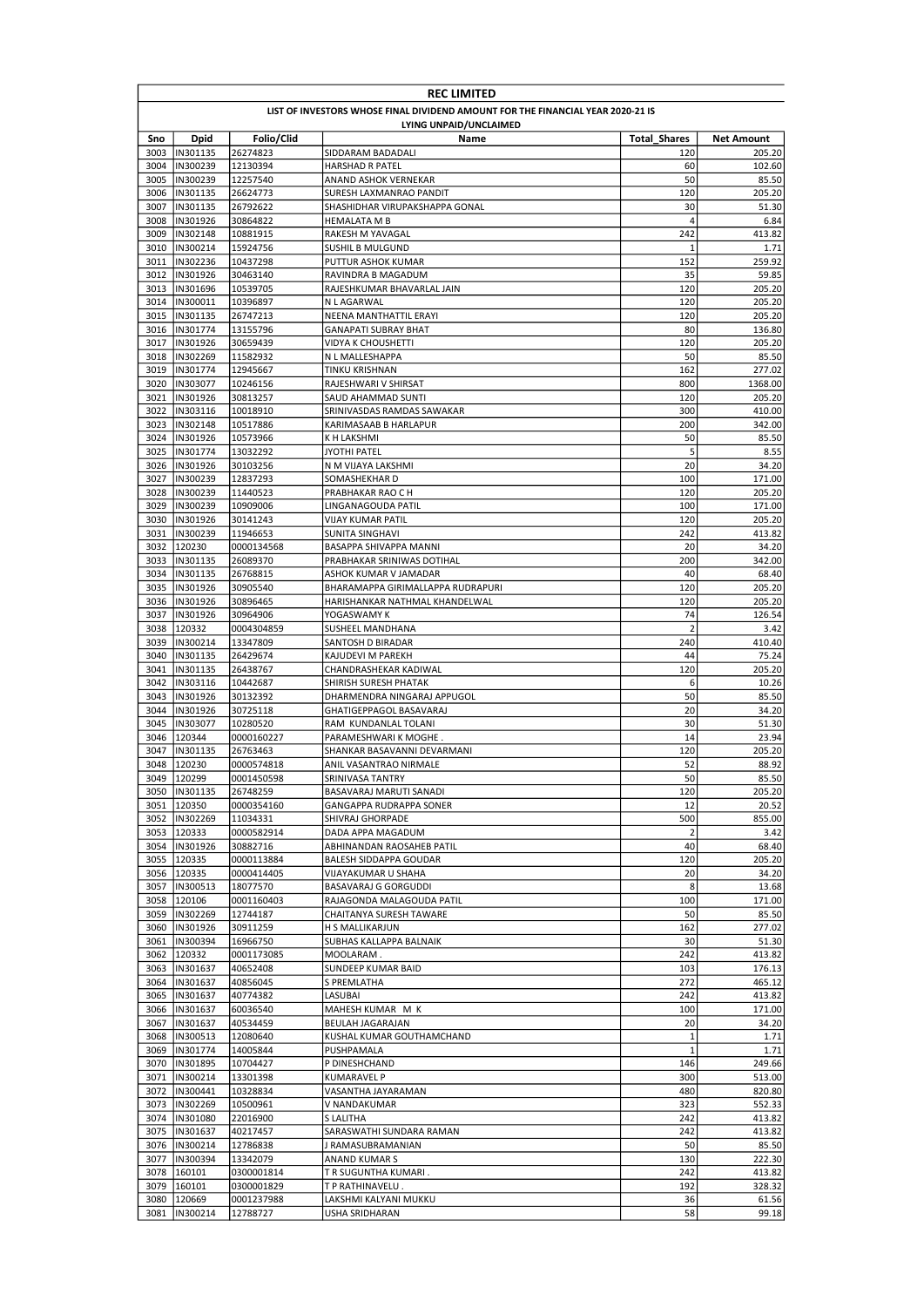|              | <b>REC LIMITED</b>                                                              |                        |                                               |                     |                   |  |  |
|--------------|---------------------------------------------------------------------------------|------------------------|-----------------------------------------------|---------------------|-------------------|--|--|
|              | LIST OF INVESTORS WHOSE FINAL DIVIDEND AMOUNT FOR THE FINANCIAL YEAR 2020-21 IS |                        |                                               |                     |                   |  |  |
|              |                                                                                 |                        | LYING UNPAID/UNCLAIMED                        |                     |                   |  |  |
| Sno          | <b>Dpid</b>                                                                     | Folio/Clid             | Name                                          | <b>Total Shares</b> | <b>Net Amount</b> |  |  |
| 3082<br>3083 | IN300095<br>IN301080                                                            | 11468880<br>22526479   | S Mercydar<br>J VENKATRAMAN                   | 10<br>10            | 17.10<br>17.10    |  |  |
| 3084         | IN303116                                                                        | 10268752               | RADHA G                                       | 10                  | 17.10             |  |  |
| 3085         | IN300394                                                                        | 16189015               | V G SIVAKUMAR                                 | 146                 | 249.66            |  |  |
| 3086         | IN300302                                                                        | 10048548               | C SARALA KHATOD                               | 120                 | 205.20            |  |  |
| 3087         | 120504                                                                          | 0000002024             | <b>B. THULASI.</b>                            | 24                  | 41.04             |  |  |
| 3088         | IN300476                                                                        | 40932894               | <b>MANISHA SETHIA</b>                         | 242                 | 413.82            |  |  |
| 3089         | IN300441                                                                        | 10098239               | <b>RAJESWARI .T</b>                           | 26                  | 44.46             |  |  |
| 3090         | IN300214                                                                        | 13675530               | K SIVASUBRAMANIAN                             | 500                 | 855.00            |  |  |
| 3091<br>3092 | IN300441<br>IN300214                                                            | 10537074<br>14497308   | RAJAKANTHAN G<br>T SUBRAMANIAN                | 100<br>55           | 171.00<br>85.05   |  |  |
| 3093         | IN300513                                                                        | 15432447               | PINAYUR RAJAGOPALAN NATARAJAN                 | 22                  | 37.62             |  |  |
| 3094         | IN300597                                                                        | 10047030               | NAMAGIRI.S.MRS                                | 100                 | 171.00            |  |  |
| 3095         | 130259                                                                          | 0001031127             | JEYA C.                                       | 100                 | 171.00            |  |  |
| 3096         | IN300214                                                                        | 13330904               | USHA SUBRAMANIAN                              | 120                 | 205.20            |  |  |
| 3097         | IN301549                                                                        | 16088000               | M KAMALAKKANNAN                               | 68                  | 116.28            |  |  |
| 3098         | IN300394                                                                        | 15500266               | J P IRENE CYNTHIA                             | 242                 | 413.82            |  |  |
| 3099         | IN301637                                                                        | 40822755               | K. VIJAYAKUMAR                                | 200                 | 342.00            |  |  |
| 3100         | IN301637                                                                        | 40416257               | <b>KISHOR KUMAR S</b>                         | 242                 | 413.82            |  |  |
| 3101<br>3102 | IN301080<br>IN300394                                                            | 22413205<br>12771698   | M SAROJA JAIN<br>N JEETHENDRA                 | 120<br>242          | 205.20<br>413.82  |  |  |
| 3103         | IN300394                                                                        | 15220825               | A JANAKI DEVI                                 | 120                 | 205.20            |  |  |
| 3104         | IN301696                                                                        | 10700569               | MUTHU SETHURAMAN.R                            | 20                  | 34.20             |  |  |
| 3105         | IN301696                                                                        | 11240352               | MUTHU CHIDAMBARAM M                           | 20                  | 34.20             |  |  |
| 3106         | IN300175                                                                        | 10535120               | VENKATESH M S                                 | 240                 | 410.40            |  |  |
| 3107         | IN300214                                                                        | 11235831               | R M SUBBAIAH                                  | 60                  | 102.60            |  |  |
| 3108         | IN300214                                                                        | 13719617               | M R JEYANTHI                                  | 50                  | 85.50             |  |  |
| 3109         | IN300394                                                                        | 15629347               | R SOMASUNDARAM                                | 384                 | 656.64            |  |  |
| 3110         | IN301080                                                                        | 22647067               | R. SOMASUNDARAM                               | 10                  | 17.10             |  |  |
| 3111         | IN301637                                                                        | 40662378               | S. RAJENDIRAN                                 | 8                   | 13.68             |  |  |
| 3112         | IN301637                                                                        | 40800532               | V.BANUMATHY                                   | 30<br>10            | 51.30             |  |  |
| 3113<br>3114 | IN301604<br>IN300394                                                            | 11179264<br>17091844   | JEEVANANDAM A<br>J SYED HASSAN YUSOOF MARICAR | 4                   | 17.10<br>6.84     |  |  |
| 3115         | IN303315                                                                        | 10014552               | V. NATARAJAN                                  | 100                 | 171.00            |  |  |
| 3116         | IN300175                                                                        | 10465726               | SUCHITRA. S                                   | 14                  | 23.94             |  |  |
| 3117         | IN300239                                                                        | 13728377               | <b>PRASATH S</b>                              | 210                 | 359.10            |  |  |
| 3118         | 120445                                                                          | 0000464444             | P RENGASAMY RAVINDRAN                         | 100                 | 171.00            |  |  |
| 3119         | IN300394                                                                        | 13731452               | S VIJAYA GOWRI                                | 120                 | 205.20            |  |  |
| 3120         | IN300513                                                                        | 15893707               | R JANAKI                                      | 40                  | 68.40             |  |  |
| 3121         | IN302269                                                                        | 11770024               | VIJAYAKUMAR S                                 | 10                  | 17.10             |  |  |
| 3122         | IN300175                                                                        | 10596128               | PRAKASH R                                     | 20                  | 34.20             |  |  |
| 3123<br>3124 | IN300175<br>120404                                                              | 10586918               | ELAVARASU N                                   | 100<br>10           | 171.00<br>17.10   |  |  |
| 3125         | IN300597                                                                        | 0000003677<br>10109062 | SESHACHALAM. A<br>SANGEETA M                  | 120                 | 205.20            |  |  |
| 3126         | IN300378                                                                        | 10232661               | J KUMARESAN                                   | 20                  | 34.20             |  |  |
| 3127         | IN300394                                                                        | 13706508               | RAJA BALAN P                                  | 120                 | 205.20            |  |  |
|              | 3128 IIN300394                                                                  | 12306080               | <b>K SANKARAN</b>                             | 242                 | 413.82            |  |  |
|              | 3129  IN301637                                                                  | 41057592               | MURALIDHARAN R                                | 150                 | 256.50            |  |  |
|              | 3130  IN300394                                                                  | 12051768               | V KALYANA SUNDARAM                            | 6                   | 10.26             |  |  |
|              | 3131  IN302679                                                                  | 30419848               | S SARAVANAN                                   | 120                 | 205.20            |  |  |
|              | 3132 120384                                                                     | 0000533657             | NOORUL AMEEN S.                               | 20                  | 34.20             |  |  |
|              | 3133  IN300394<br>3134  IN301080                                                | 15765720               | N P RAMACHANDRAN                              | 120<br>40           | 205.20<br>68.40   |  |  |
|              | 3135 120447                                                                     | 22680606<br>0001115101 | P SANKAR<br>NAGARAJAN D                       | 66                  | 112.86            |  |  |
|              | 3136  IN301313                                                                  | 20851839               | SARASWATHI M                                  | 120                 | 205.20            |  |  |
|              | 3137  IN300214                                                                  | 12166306               | A DHANABAL                                    | 90                  | 153.90            |  |  |
|              | 3138 130414                                                                     | 0005829289             | MOHAMEDKALITHEEN A K M                        | 21                  | 35.91             |  |  |
|              | 3139  IN301774                                                                  | 13200796               | MAHADEVAN SEETHARAMAN BASKAR                  | 79                  | 135.09            |  |  |
|              | 3140 120109                                                                     | 0001139602             | S. SENTHIL PRIYA                              | 10                  | 17.10             |  |  |
| 3141         | IN301774                                                                        | 13344391               | N SENTHIL KUMAR                               | 15                  | 25.65             |  |  |
|              | 3142  IN301774                                                                  | 14128781               | <b>MANI</b>                                   | 10                  | 17.10             |  |  |
|              | 3143  IN300394                                                                  | 16987859               | R VASANTHI                                    | $\overline{2}$      | 3.42              |  |  |
| 3144         | IN302269<br>3145  IN300214                                                      | 11684616<br>11520923   | M PRAMOD JOHN<br>K MEENAKSHI SUNDARAM         | 602<br>65           | 1029.42<br>111.15 |  |  |
|              | 3146  IN301637                                                                  | 40973970               | VIJAYALAKSHMI M S                             | 92                  | 157.32            |  |  |
| 3147         | IN301774                                                                        | 14157205               | P C CHIDAMBARA SURIYA VELU                    | 100                 | 171.00            |  |  |
|              | 3148  IN300394                                                                  | 14585233               | S BABU VIJAYA RAGAVAN                         | 5                   | 8.55              |  |  |
|              | 3149 120298                                                                     | 0000183641             | R. RADHAKRISHNAN.                             | 120                 | 205.20            |  |  |
|              | 3150  IN303116                                                                  | 10251794               | MOHAMED                                       | 10                  | 17.10             |  |  |
| 3151         | IN300175                                                                        | 10569778               | <b>NAMBIS</b>                                 | 100                 | 171.00            |  |  |
| 3152         | IN302679                                                                        | 30292017               | <b>K KAVERY</b>                               | 3                   | 5.13              |  |  |
| 3153         | IN301774                                                                        | 10931378               | VENKATESAN                                    | 130                 | 222.30            |  |  |
| 3154         | IN301774                                                                        | 11206008               | SETHU TAMILARASAN                             | 200                 | 342.00            |  |  |
|              | 3155  IN301080                                                                  | 22078949               | R MAHALAKSHMI                                 | 689                 | 1178.19           |  |  |
|              | 3156  IN301774<br>3157  IN300394                                                | 13209431<br>17336057   | JEYAKUMAR J<br><b>G MOHAN</b>                 | 1<br>60             | 1.71<br>102.60    |  |  |
|              | 3158  IN301637                                                                  | 40593299               | <b>GOMATHI K</b>                              | 25                  | 42.75             |  |  |
|              | 3159 120447                                                                     | 0001210117             | <b>KALA C</b>                                 | 120                 | 205.20            |  |  |
|              | 3160  IN300394                                                                  | 16063559               | JOHN SURESH KUMAR T R                         | 15                  | 25.65             |  |  |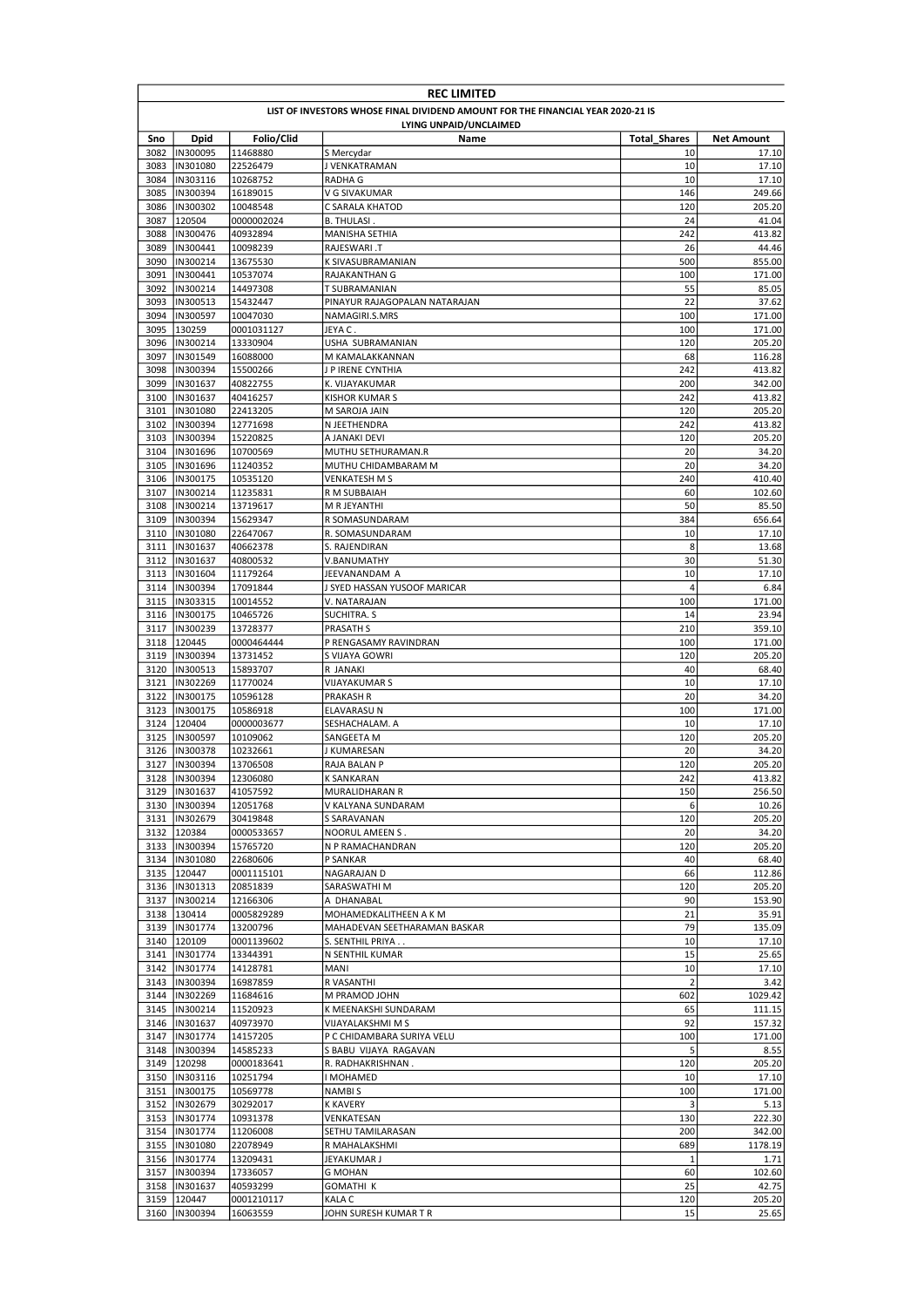|              | <b>REC LIMITED</b>                                                              |                        |                                    |                     |                   |  |  |
|--------------|---------------------------------------------------------------------------------|------------------------|------------------------------------|---------------------|-------------------|--|--|
|              | LIST OF INVESTORS WHOSE FINAL DIVIDEND AMOUNT FOR THE FINANCIAL YEAR 2020-21 IS |                        |                                    |                     |                   |  |  |
|              |                                                                                 |                        | LYING UNPAID/UNCLAIMED             |                     |                   |  |  |
| Sno          | <b>Dpid</b>                                                                     | Folio/Clid             | Name                               | <b>Total Shares</b> | <b>Net Amount</b> |  |  |
| 3161         | IN301080                                                                        | 22108613               | RM SHANMUGAM                       | 20                  | 34.20             |  |  |
| 3162         | IN300394                                                                        | 12680930               | C VALLIAMMAI                       | 120                 | 205.20            |  |  |
| 3163         | IN301080                                                                        | 10119513               | K T NACHIAPPAN                     | 5                   | 8.55              |  |  |
| 3164         | IN300394<br>IN300394                                                            | 17139809               | AL MUTHUKUMAR                      | 12<br>120           | 20.52             |  |  |
| 3165<br>3166 | 120109                                                                          | 16030058               | PREMA J                            | 20                  | 205.20<br>34.20   |  |  |
| 3167         | IN301313                                                                        | 0016290390<br>20555738 | S. VENKATESH BABU.<br>SANKAR G     | $\overline{2}$      | 3.42              |  |  |
| 3168         | IN301637                                                                        | 40314482               | IMMANUEL D                         | 60                  | 102.60            |  |  |
| 3169         | IN301926                                                                        | 30686884               | R SRIDHARAN                        | 20                  | 34.20             |  |  |
| 3170         | IN300175                                                                        | 10547832               | MADHAVAN CS                        | 100                 | 171.00            |  |  |
| 3171         | IN300175                                                                        | 10362875               | SUBHA. O                           | 50                  | 85.50             |  |  |
| 3172         | IN301895                                                                        | 10753948               | A RAVI                             | 50                  | 85.50             |  |  |
| 3173         | 120116                                                                          | 0000025402             | PON. PORKODI                       | 120                 | 205.20            |  |  |
| 3174         | IN301774                                                                        | 12714778               | A K CHANDRA SEKAR                  | 5                   | 8.55              |  |  |
| 3175         | IN301080                                                                        | 22690753               | D RATHNAMALA                       | 242                 | 413.82            |  |  |
| 3176         | IN300394                                                                        | 12814424               | <b>S S SURULIANDE</b>              | 60                  | 102.60            |  |  |
| 3177         | IN300513                                                                        | 12813069               | P RAMASAMY                         | 300                 | 513.00            |  |  |
| 3178         | IN300394                                                                        | 13033147               | A GNANAVEL                         | 242                 | 372.82            |  |  |
| 3179         | IN300175                                                                        | 10114040               | CHANDRA GANESAN. D                 | 500                 | 855.00            |  |  |
| 3180         | IN300175                                                                        | 10598367               | RAJESWARI R                        | 18                  | 30.78             |  |  |
| 3181         | IN301080                                                                        | 22719840               | N RAMESH VASAN                     | 120                 | 205.20            |  |  |
| 3182         | IN301080                                                                        | 22719866               | R GIRIJALAKSHMI                    | 120                 | 205.20            |  |  |
| 3183         | IN301080                                                                        | 22723412               | P JAYAVEL                          | 40                  | 68.40             |  |  |
| 3184         | IN300175                                                                        | 10574737               | RAJAMADHU J                        | 100                 | 171.00            |  |  |
| 3185         | IN300513                                                                        | 15800489               | <b>RAMKUMAR R</b>                  | 1                   | 1.71              |  |  |
| 3186         | IN300394                                                                        | 15490399               | <b>K RAVICHANDRAN</b>              | 120                 | 205.20            |  |  |
| 3187         | IN301637                                                                        | 41093747               | YAMINIDEVI J                       | 60                  | 102.60            |  |  |
| 3188         | 120109                                                                          | 0001471582             | M SARADA.                          | 4                   | 6.84              |  |  |
| 3189         | IN300394                                                                        | 13183485               | A NANJAPPAN                        | 20<br>60            | 34.20             |  |  |
| 3190<br>3191 | IN301774<br>IN300513                                                            | 10170211<br>10886962   | P Loganathan<br>H A MOHAMED HAFEEL | 30                  | 102.60<br>51.30   |  |  |
| 3192         | IN300394                                                                        | 14119312               | R BENAZIR BEGUM                    | 300                 | 513.00            |  |  |
| 3193         | IN303116                                                                        | 10162818               | M GOVINDARAJ                       | 116                 | 198.36            |  |  |
| 3194         |                                                                                 | REC9500153             | <b>SUMATHIS</b>                    | 120                 | 205.20            |  |  |
| 3195         | IN300394                                                                        | 16151629               | R PALANISAMY                       | 5                   | 8.55              |  |  |
| 3196         | IN300175                                                                        | 10392820               | VADIVEL. R                         | 550                 | 940.50            |  |  |
| 3197         | IN300513                                                                        | 16188983               | PONNUSAMY SATHYA                   | 100                 | 171.00            |  |  |
| 3198         | IN300175                                                                        | 10597576               | THIRUMURTHI R                      | 120                 | 205.20            |  |  |
| 3199         | IN300597                                                                        | 10233523               | <b>NATARAJAN K</b>                 | 160                 | 273.60            |  |  |
| 3200         | IN300394                                                                        | 11578676               | R SATHISH KUMAR                    | 350                 | 598.50            |  |  |
| 3201         | IN300394                                                                        | 11591969               | T N NANTA RAJESH                   | 50                  | 85.50             |  |  |
| 3202         | IN301080                                                                        | 22130373               | P SUMATHI                          | $\overline{7}$      | 11.97             |  |  |
| 3203         | IN301774                                                                        | 13104273               | ASHOKKUMAR UJJILADEVI              | 120                 | 205.20            |  |  |
| 3204         | IN301637                                                                        | 40595832               | SANGEETHA S                        | 162                 | 277.02            |  |  |
| 3205         | IN300394                                                                        | 16384506               | M SUNDARARAJAN                     | 242                 | 413.82            |  |  |
| 3206         | IN300239                                                                        | 11975535               | GOVINDAN KUTTY V                   | 130                 | 222.30            |  |  |
| 3207         | IN300214                                                                        | 11270623               | <b>B KALA</b>                      | 200                 | 342.00            |  |  |
| 3208         | IN300394                                                                        | 12271983               | R SHESATHRI                        | 120                 | 205.20            |  |  |
| 3209         | IN301774                                                                        | 13896421               | SRINIVASAN MUKUNDAN                | 194                 | 331.74            |  |  |
|              | 3210  IN301080                                                                  | 22507994               | K MAHADEVAN                        | 120                 | 205.20            |  |  |
| 3211         | IN300394                                                                        | 12424908               | S SELVI EASWARI                    | 242                 | 413.82            |  |  |
| 3212         | IN300896                                                                        | 10351642               | JANAKY C M                         | 146                 | 249.66            |  |  |
|              | 3213  IN300175                                                                  | 10528647               | SOMASEKARAN. P                     | 40                  | 68.40             |  |  |
|              | 3214  IN300175                                                                  | 10658223               | SUBRAMANIAN MR                     | 10                  | 17.10             |  |  |
| 3215         | IN301604                                                                        | 10337234               | T. MAHENDRA KUMAR                  | 120                 | 205.20            |  |  |
|              | 3216  IN300513<br>IN300394                                                      | 18905230               | MUHAMMADALI C K T                  | 6<br>120            | 10.26<br>205.20   |  |  |
| 3217         | 3218  IN300239                                                                  | 16349808<br>10959690   | RATNALAYAM ARUNCHAND<br>SHARMILA P | 20                  | 34.20             |  |  |
| 3219         | IN301895                                                                        | 10197423               | E P RAVINDRAN NAMBIAR              | 50                  | 85.50             |  |  |
| 3220         | IN300214                                                                        | 13316006               | <b>JANAKI K</b>                    | 162                 | 277.02            |  |  |
| 3221         | IN300239                                                                        | 11283760               | ALULLATHIL VENU K CHATHU           | 160                 | 273.60            |  |  |
| 3222         | 120447                                                                          | 0004249413             | SREEJA O                           | 92                  | 157.32            |  |  |
|              | 3223  IN300239                                                                  | 10685463               | NARAYANAN NAIR T P                 | 150                 | 256.50            |  |  |
|              | 3224  IN300239                                                                  | 13276904               | SREENIVASA SHENOY R                | 151                 | 258.21            |  |  |
|              | 3225  IN300239                                                                  | 10687676               | ASHRAF MALLAM BALAM MOOSA          | 120                 | 205.20            |  |  |
|              | 3226  IN301895                                                                  | 10057729               | P JAYALAKSHMI                      | 742                 | 1268.82           |  |  |
| 3227         | IN301774                                                                        | 13000586               | <b>RIYAS</b>                       | 25                  | 42.75             |  |  |
|              | 3228  IN301895                                                                  | 10155298               | ACHARATH PARAKAT M MUSTAFA         | 25                  | 42.75             |  |  |
|              | 3229  IN301127                                                                  | 15102350               | MUKESH V SHAH                      | 120                 | 205.20            |  |  |
|              | 3230  IN300214                                                                  | 10633904               | ASSAINAR M C                       | 28                  | 47.88             |  |  |
| 3231         | IN300239                                                                        | 12395073               | USHANANTHINI E                     | 50                  | 85.50             |  |  |
| 3232         | IN300239                                                                        | 10146288               | ABOOBACKER ALIAS BAVA E.K.         | 25                  | 42.75             |  |  |
| 3233         | IN300394                                                                        | 15795522               | <b>MADINESH</b>                    | 50                  | 85.50             |  |  |
| 3234         | IN301330                                                                        | 20516217               | P DILIPKUMAR                       | 120                 | 205.20            |  |  |
| 3235         | IN300239                                                                        | 11003138               | <b>KASSIMPV</b>                    | 100                 | 171.00            |  |  |
|              | 3236  IN300394                                                                  | 15938999               | ELDO JOSEPH                        | 100                 | 171.00            |  |  |
| 3237         | 120447                                                                          | 0002098469             | KRISHNAKUMAR N P                   | 43                  | 73.53             |  |  |
| 3238         | IN301774                                                                        | 16837296               | MOIDEENKUTTY P                     | 20                  | 34.20             |  |  |
| 3239         | IN301637                                                                        | 40505446               | DATSINE INDIA PRIVATE LTD          | 122                 | 187.62            |  |  |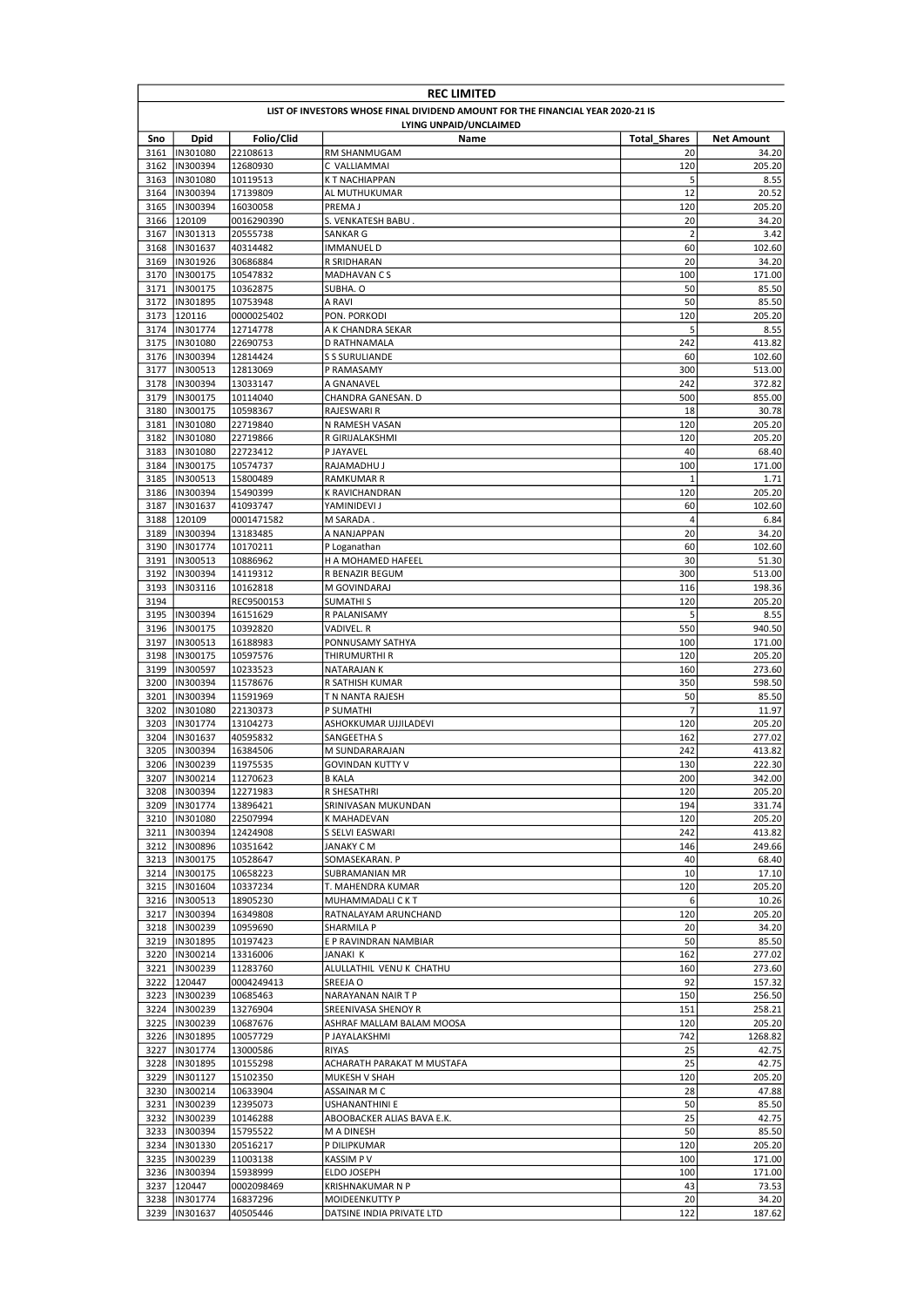|              | <b>REC LIMITED</b>         |                        |                                                                                 |                     |                   |  |
|--------------|----------------------------|------------------------|---------------------------------------------------------------------------------|---------------------|-------------------|--|
|              |                            |                        | LIST OF INVESTORS WHOSE FINAL DIVIDEND AMOUNT FOR THE FINANCIAL YEAR 2020-21 IS |                     |                   |  |
|              |                            |                        | LYING UNPAID/UNCLAIMED                                                          |                     |                   |  |
| Sno          | Dpid                       | Folio/Clid             | Name                                                                            | <b>Total Shares</b> | <b>Net Amount</b> |  |
| 3240         | IN301637                   | 40756929               | SHAJU C G                                                                       | 25                  | 42.75             |  |
| 3241<br>3242 | IN301637<br>IN301637       | 40230419<br>40918652   | <b>NARAYANAN CV</b><br><b>BHADRAN A G</b>                                       | 500<br>80           | 855.00<br>136.80  |  |
| 3243         | IN301637                   | 41084674               | PRIYA NIVIA                                                                     | 100                 | 171.00            |  |
| 3244         | IN300394                   | 16715617               | PRIMNA KENNETH                                                                  | 4                   | 6.84              |  |
| 3245         | IN301895                   | 10610565               | SHALINI N J                                                                     | 31                  | 53.01             |  |
| 3246         | IN302269                   | 11729496               | PRAVEEN MOOLEKKATTIL VIJAYAN                                                    | 91                  | 155.61            |  |
| 3247         | IN300239                   | 12335540               | <b>UMESH K</b>                                                                  | 200                 | 342.00            |  |
| 3248         | IN300239                   | 10383607               | JOSEPH P T                                                                      | 120                 | 205.20            |  |
| 3249         | IN300239                   | 12914643               | <b>SEEMA MENON</b>                                                              | 135                 | 230.85            |  |
| 3250         | IN300896                   | 10308207               | KURUVILLA JACOB                                                                 | 15                  | 25.65             |  |
| 3251         | IN301774                   | 10432043               | RAJASEKHARAN V                                                                  | 790                 | 1350.90           |  |
| 3252         | IN300896                   | 10422775               | CHANDRASEKHARAN K                                                               | 100                 | 171.00            |  |
| 3253         | IN300239                   | 11819177               | <b>RAJU FRANCIS</b>                                                             | 61                  | 104.31            |  |
| 3254         | IN300214                   | 11866842               | ANNIE MATHEW                                                                    | 242                 | 413.82            |  |
| 3255         | IN300394                   | 15895489               | JISHA PAULOSE                                                                   | 120                 | 205.20            |  |
| 3256<br>3257 | IN300239<br>IN300214       | 12392147<br>10816809   | <b>NIRMALA RAVI</b>                                                             | 120<br>50           | 205.20            |  |
| 3258         | IN300394                   | 14704840               | POLLY VARGHESE ALAPPAT<br>JOBY P J                                              | 27                  | 85.50<br>46.17    |  |
| 3259         | IN300239                   | 13605946               | NITHEEN MATHEWS KURIAN                                                          | 200                 | 342.00            |  |
| 3260         | IN300239                   | 10043171               | <b>MARY ANTONY</b>                                                              | 162                 | 277.02            |  |
| 3261         | IN301895                   | 10759502               | ROSAMMA SEBASTIAN                                                               | 163                 | 278.73            |  |
| 3262         | IN301895                   | 10907290               | <b>CICILY JOHN</b>                                                              | 242                 | 413.82            |  |
| 3263         | IN300239                   | 13309846               | <b>VINCY V MATHEW</b>                                                           | 300                 | 513.00            |  |
| 3264         | IN300239                   | 11798383               | TOM MATHEW                                                                      | 200                 | 342.00            |  |
| 3265         | 120109                     | 0000357736             | ELIZABETH RAJU KUTTICKAL                                                        | 162                 | 277.02            |  |
| 3266         | IN301774                   | 16593222               | SHAINIMOL VARGHESE                                                              | 29                  | 49.59             |  |
| 3267         | IN302269                   | 12165143               | <b>MELVIN VARGHESE</b>                                                          | 60                  | 102.60            |  |
| 3268         | IN301895                   | 10451533               | ANNIE JAMES                                                                     | 80                  | 136.80            |  |
| 3269         | IN300239                   | 12596484               | SANU T RAJU                                                                     | 6                   | 10.26             |  |
| 3270         | IN300239                   | 14356782               | RAJU K A                                                                        | $\mathbf{1}$        | 1.71              |  |
| 3271         | IN301637                   | 40150880               | RAGHU RAM G                                                                     | 120                 | 205.20            |  |
| 3272         | IN301895                   | 11052464               | KURUVILLA ANTONY                                                                | 263                 | 449.73            |  |
| 3273         | IN300239                   | 12269489               | SANDEEP KUMAR L                                                                 | 120                 | 205.20            |  |
| 3274<br>3275 | 120239<br>IN300394         | 0000278539<br>13649933 | P S RAJAPPA KURUP<br>JOHN C JACOB                                               | 100<br>50           | 171.00<br>85.50   |  |
| 3276         | IN300394                   | 12174070               | LEELA JANARDHANAN                                                               | 120                 | 205.20            |  |
| 3277         | IN301895                   | 10600602               | AJITH THOMAS                                                                    | 200                 | 342.00            |  |
| 3278         | 120109                     | 0001581663             | ABRAHAM TOJO VARGHESE                                                           | 100                 | 171.00            |  |
| 3279         | IN300239                   | 12044466               | K R SIVANPILLAI                                                                 | 120                 | 205.20            |  |
| 3280         | IN300394                   | 18214901               | MARIAMMA MATHAI                                                                 | 20                  | 34.20             |  |
| 3281         | IN301895                   | 10428428               | VARUGHESE PUNNEN PARAYIL                                                        | 6                   | 10.26             |  |
| 3282         | IN301811                   | 10013157               | <b>B. RADHAKRISHNAN</b>                                                         | 100                 | 171.00            |  |
| 3283         | IN300239                   | 11479553               | PREETHY N R                                                                     | 120                 | 205.20            |  |
| 3284         | IN300214                   | 11832906               | AJIMON J STANLY                                                                 | 75                  | 128.25            |  |
| 3285         | IN301330                   | 20236241               | SAFEER A                                                                        | 20                  | 34.20             |  |
| 3286         | IN301895                   | 10738886               | <b>BIJU J</b>                                                                   | 24                  | 41.04             |  |
|              | 3287  IN300450             | 13704786               | <b>FEROZ KHAN N</b>                                                             | 57                  | 97.47             |  |
| 3288         | IN301895                   | 10706156               | S MANOHARAN NAIR                                                                | 120                 | 205.20            |  |
| 3289         | IN300239                   | 12794384               | LIZA SUSAN ABRAHAM                                                              | 11                  | 18.81             |  |
| 3291         | 3290  IN301637<br>IN301895 | 40696274               | SAJITH KUMAR V I                                                                | 50<br>78            | 85.50             |  |
| 3292         | IN301637                   | 10769150<br>40505454   | SHAJI M ABRAHAM<br>SIJI ELIZABETH MATHEW                                        | 120                 | 133.38<br>205.20  |  |
|              | 3293  IN300239             | 13096376               | JOBIN V C                                                                       | 100                 | 171.00            |  |
|              | 3294  IN300513             | 13329456               | <b>NISHANTH N</b>                                                               | 250                 | 427.50            |  |
|              | 3295  IN300239             | 11531180               | THAJUDEEN K                                                                     | 70                  | 119.70            |  |
|              | 3296  IN302898             | 10054123               | PRABHA BHANSALY                                                                 | 100                 | 171.00            |  |
| 3297         | IN301330                   | 18204185               | SUMEDHA NANDI                                                                   | 100                 | 171.00            |  |
| 3298         | IN300513                   | 18286465               | SHASHIKANT JESWARA                                                              | 50                  | 85.50             |  |
| 3299         | IN300214                   | 13200801               | SAMBHUNATH KUNDU                                                                | 370                 | 632.70            |  |
| 3300         | IN303212                   | 10009906               | RAMESH KUMAR JAIN HUF                                                           | 100                 | 154.00            |  |
| 3301         | IN300853                   | 10077954               | <b>BIMLA DEVI TODI</b>                                                          | 500                 | 855.00            |  |
| 3302         | IN300214                   | 12183903               | AMIT KUMAR MANDAWEWALA                                                          | 226                 | 386.46            |  |
| 3303         | IN301740                   | 10304615               | NEERA DOKANIA                                                                   | 242                 | 413.82            |  |
|              | 3304  IN300214             | 13272359               | <b>TAPAS SEN</b>                                                                | 20                  | 34.20             |  |
| 3305         | IN301493                   | 10006515               | Vinod Kumar Rathi                                                               | $\overline{2}$      | 3.42              |  |
|              | 3306  IN301250             | 13800733               | DHIRAJ KUMAR BHANSALY                                                           | 130                 | 222.30            |  |
| 3307         | IN301250                   | 13971072               | SAJJAN BHANSALY                                                                 | 130                 | 222.30            |  |
|              | 3308  IN302951             | 20008973               | MANJU AGARWAL                                                                   | 242                 | 413.82            |  |
| 3309         | 120242<br>3310  IN300394   | 0000481445             | KRISHNA SARKAR<br>K SRINIVASAN                                                  | 4<br>120            | 6.84<br>205.20    |  |
|              | 3311  IN301250             | 11973494<br>28431235   | JOYDEV CHATTERJEE                                                               | 20                  | 34.20             |  |
|              | 3312  IN300360             | 21474514               | SANJAY BISWAS                                                                   | 120                 | 205.20            |  |
|              | 3313  IN300513             | 16418140               | SOHAIL ANWAR                                                                    | 4                   | 6.84              |  |
|              | 3314  IN301250             | 15281363               | SHYAM SUNDAR MUNDHRA                                                            | 120                 | 205.20            |  |
|              | 3315  IN301774             | 10618746               | <b>TUTUL DUTTA</b>                                                              | 50                  | 85.50             |  |
|              | 3316  IN301774             | 10973233               | DEBARATI UPADHYAYA                                                              | 242                 | 413.82            |  |
|              | 3317  IN300513             | 19064392               | MOUSUMI PRAMANIK                                                                | 100                 | 171.00            |  |
|              | 3318 120532                | 0000041023             | PRAMILA MURMU                                                                   | 500                 | 855.00            |  |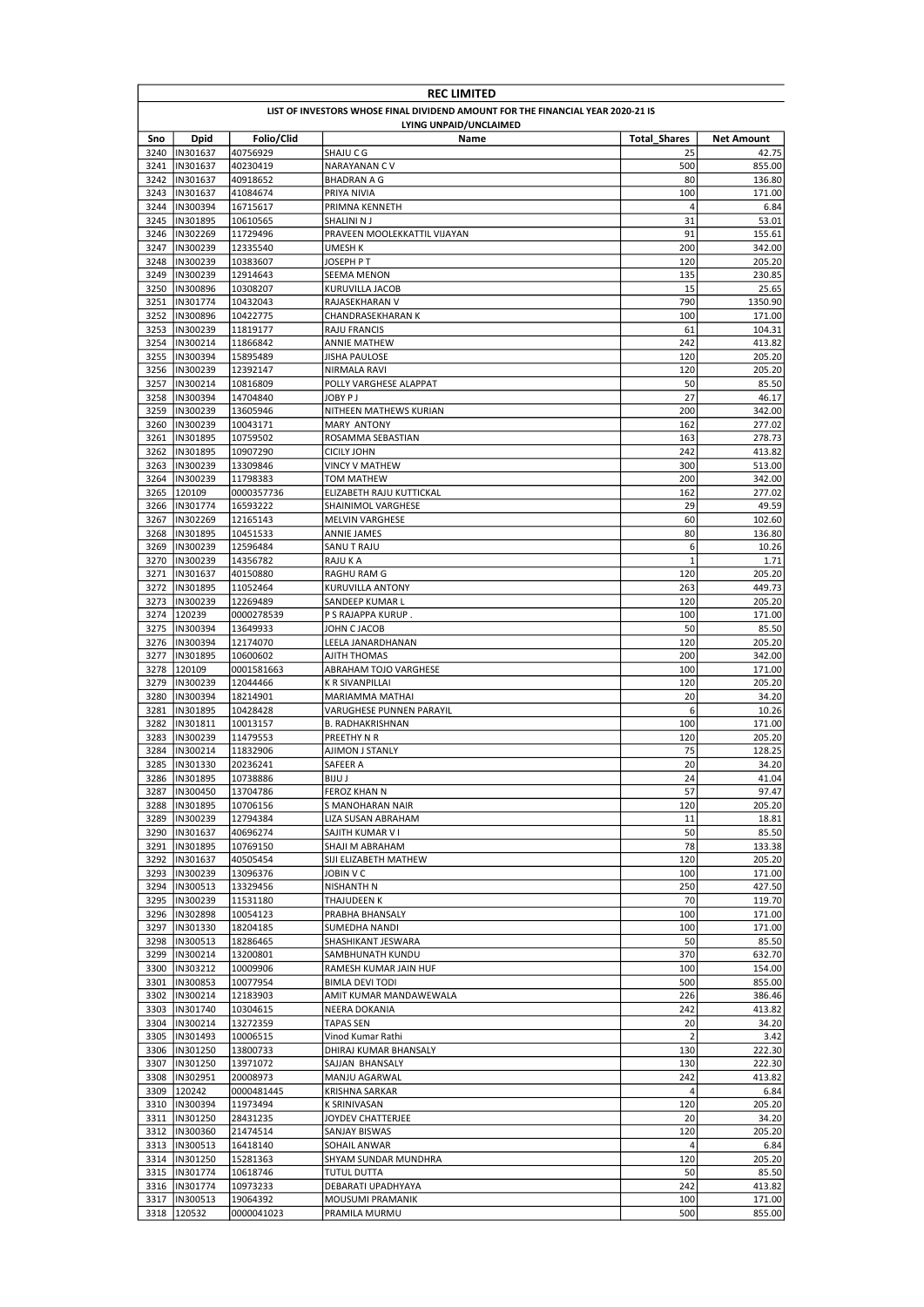|              | <b>REC LIMITED</b>                                                              |                      |                                          |                     |                   |  |  |  |
|--------------|---------------------------------------------------------------------------------|----------------------|------------------------------------------|---------------------|-------------------|--|--|--|
|              | LIST OF INVESTORS WHOSE FINAL DIVIDEND AMOUNT FOR THE FINANCIAL YEAR 2020-21 IS |                      |                                          |                     |                   |  |  |  |
|              |                                                                                 |                      | LYING UNPAID/UNCLAIMED                   |                     |                   |  |  |  |
| Sno          | <b>Dpid</b>                                                                     | Folio/Clid           | Name                                     | <b>Total Shares</b> | <b>Net Amount</b> |  |  |  |
| 3319         | 120341                                                                          | 0000304886           | PAULAMI SAMADDAR                         | 95                  | 162.45            |  |  |  |
| 3320         | 120242                                                                          | 0000441429           | <b>TANDRA KANDARY</b>                    | $\overline{2}$      | 3.42              |  |  |  |
| 3321         | IN301774                                                                        | 14661193             | UTPAL NASKAR                             | 4                   | 6.84              |  |  |  |
| 3323         | 3322 120379                                                                     | 0000121786           | NIRMALYA ROY                             | 15<br>25            | 25.65<br>42.75    |  |  |  |
| 3324         | IN301774<br>IN301250                                                            | 15034602<br>10698461 | M SAMBASIVA RAO<br>SASWATI SINHA         | 120                 | 205.20            |  |  |  |
| 3325         | IN301250                                                                        | 28225838             | AMAL MANNA                               | 120                 | 205.20            |  |  |  |
| 3326         | 120109                                                                          | 0000545397           | <b>SURJIT ROY</b>                        | 8                   | 13.68             |  |  |  |
| 3327         | IN301782                                                                        | 10059811             | SAYANTAN SINHA                           | $\overline{2}$      | 3.42              |  |  |  |
| 3328         | IN301696                                                                        | 11252396             | <b>DIPAK GOSWAMI</b>                     | 116                 | 198.36            |  |  |  |
| 3329         | 120191                                                                          | 0100482534           | PARWATI AGARWAL                          | 120                 | 205.20            |  |  |  |
| 3330         | IN302978                                                                        | 10077443             | Ballav Das Daga                          | 242                 | 372.82            |  |  |  |
| 3331         | IN301774                                                                        | 11821138             | PARESH CHANDRA KOLE                      | 100                 | 171.00            |  |  |  |
| 3332         | IN300394                                                                        | 16762780             | AMIT KUMAR DAS                           | 10                  | 17.10             |  |  |  |
| 3333         | IN302105                                                                        | 10553962             | <b>BIKASH DAS</b>                        | 100                 | 171.00            |  |  |  |
| 3334         | IN300263                                                                        | 10124348             | <b>GADADHAR ROY</b>                      | 30                  | 51.30             |  |  |  |
| 3335         | IN301774                                                                        | 15608215             | ASOKE KUMAR DAS                          | 10                  | 17.10             |  |  |  |
| 3336         | IN302105                                                                        | 10368829             | SUDHANSU SEKHAR DEY                      | 120                 | 205.20            |  |  |  |
| 3337         | IN300773                                                                        | 10242928             | ARUNA BAJPAI                             | 500                 | 855.00            |  |  |  |
| 3338         | IN302269                                                                        | 11153466             | ARUP KUMAR DAPTARI                       | 70                  | 119.70            |  |  |  |
| 3339         | 120218                                                                          | 0000012561           | PROSENJIT KONER                          | 50                  | 85.50             |  |  |  |
| 3340         | IN300394                                                                        | 14346338             | ANITA AGARWAL                            | 200                 | 342.00            |  |  |  |
| 3341         | 120299                                                                          | 0004888326           | <b>KRISHANU MUKHERJEE</b>                | 100                 | 171.00            |  |  |  |
| 3342         | IN300263                                                                        | 10049582             | ANUP KUMAR HALDER                        | 242                 | 413.82            |  |  |  |
| 3343         | IN300394                                                                        | 12740787             | <b>BAIDYANATH PAL</b>                    | 20                  | 34.20             |  |  |  |
| 3344         | IN300214                                                                        | 13795555             | ARUP KUMAR ROY                           | 120                 | 205.20            |  |  |  |
| 3345         | IN300214                                                                        | 14318472             | TILAK CHAND MAITY                        | 120                 | 205.20            |  |  |  |
| 3346         | IN301696                                                                        | 11238785             | MOUSUMI SAMANTA                          | 36<br>120           | 61.56             |  |  |  |
| 3347<br>3348 | IN302898<br>IN302105                                                            | 10027245             | NANDITA SINHA MAHAPATRA<br>KALPANA PATRA | 40                  | 205.20<br>68.40   |  |  |  |
| 3349         | IN300966                                                                        | 10400849<br>10082729 | <b>B. SREENIVASA RAO</b>                 | 175                 | 299.25            |  |  |  |
| 3350         | 120106                                                                          | 0002012503           | PRABIR KUMAR KHAN                        | 80                  | 136.80            |  |  |  |
| 3351         | 120887                                                                          | 0017575369           | RATAN CHAKRABORTY                        | $\mathbf{1}$        | 1.71              |  |  |  |
| 3352         | IN300214                                                                        | 14790546             | PRASANTA SARKAR                          | 100                 | 171.00            |  |  |  |
| 3353         | IN302201                                                                        | 11243482             | SOUMITRA DAS BOXI                        | 110                 | 188.10            |  |  |  |
| 3354         | IN302201                                                                        | 10706829             | <b>RITA BHOWMIK</b>                      | 9                   | 15.39             |  |  |  |
| 3355         | 120463                                                                          | 0000205807           | PINTU KUMAR SANTRA                       | 20                  | 34.20             |  |  |  |
| 3356         | 120242                                                                          | 0000488820           | <b>SUNIL KAR</b>                         | 33                  | 56.43             |  |  |  |
| 3357         | IN301774                                                                        | 10814779             | MD EJAJ ROSUL                            | 225                 | 384.75            |  |  |  |
| 3358         | IN301774                                                                        | 12439976             | SITA NATH MONDAL                         | 20                  | 34.20             |  |  |  |
| 3359         | IN301696                                                                        | 10281965             | LIPIKA GHOSH                             | 625                 | 1068.75           |  |  |  |
| 3360         | IN300327                                                                        | 10340608             | KAILASH PODDAR                           | 120                 | 205.20            |  |  |  |
| 3361         | IN300159                                                                        | 10735956             | SANJIT KARMAKAR                          | 19                  | 32.49             |  |  |  |
| 3362         | IN300394                                                                        | 16833483             | SOUMYA PRASAD BOSE                       | 196                 | 335.16            |  |  |  |
| 3363         | IN300513                                                                        | 16850575             | PANKAJ KUMAR MONDAL                      | 64                  | 109.44            |  |  |  |
| 3364         | IN301774                                                                        | 14659463             | SANJAY KUMAR SARKAR                      | $\overline{2}$      | 3.42              |  |  |  |
|              | 3365 IIN302898                                                                  | 10088307             | <b>RAVI KANSAL</b>                       | 120                 | 205.20            |  |  |  |
|              | 3366 IN300966                                                                   | 10548362             | SHASHI AGARWAL                           | 242                 | 413.82            |  |  |  |
| 3367         | 120109                                                                          | 0001119691           | NARESH KUMAR AGARWAL                     | 120                 | 205.20            |  |  |  |
| 3368         | IN300394                                                                        | 12797884             | <b>BIKASH CHANDRA DEB</b>                | 10                  | 17.10             |  |  |  |
| 3369         | IN300214                                                                        | 11188355             | SARITA ROY                               | 100                 | 171.00            |  |  |  |
|              | 3370  IN300394                                                                  | 16294826             | <b>BRIJMOHAN GARG</b>                    | 162                 | 277.02            |  |  |  |
| 3371         | IN300958                                                                        | 10162212             | <b>BHIM KUMAR CHETTRI</b>                | 15                  | 25.65             |  |  |  |
|              | 3372 130259                                                                     | 0001375647           | PROSENJIT GHOSH                          | 60                  | 102.60            |  |  |  |
|              | 3373   IN302316<br>3374  IN300773                                               | 10178875<br>10034291 | BHARAT KUMAR AGARWALLA                   | 100<br>120          | 171.00<br>205.20  |  |  |  |
|              | 3375  IN300214                                                                  | 13362452             | JUGAL KISHORE MAHESHWARI<br>SUNIL GOYAL  | 64                  | 109.44            |  |  |  |
|              | 3376  IN300394                                                                  | 16386565             | DEVIKA SHARMA CHHETRI                    | 120                 | 205.20            |  |  |  |
| 3377         | IN300513                                                                        | 14209364             | <b>BONOMALI GHOSH</b>                    | 40                  | 68.40             |  |  |  |
|              | 3378  IN300394                                                                  | 16279703             | SUDARSHAN HALDER                         | 120                 | 205.20            |  |  |  |
|              | 3379  IN300513                                                                  | 15041452             | DILIP KUMAR RUDRA                        | 120                 | 205.20            |  |  |  |
|              | 3380  IN300394                                                                  | 16228069             | DHIRENDRA NATH BISWAS                    | 50                  | 85.50             |  |  |  |
| 3381         | IN300773                                                                        | 10199640             | PINKI AGARWAL                            | 120                 | 205.20            |  |  |  |
| 3382         | IN300394                                                                        | 15832209             | SUDIPTA BISWAS                           | 100                 | 171.00            |  |  |  |
|              | 3383  IN300394                                                                  | 17450084             | NIMAI MANDAL                             | 400                 | 684.00            |  |  |  |
| 3384         | IN300513                                                                        | 13477546             | SOMNATH DAS                              | 130                 | 222.30            |  |  |  |
|              | 3385  IN300394                                                                  | 13298085             | RITA CHOWDHURY                           | 150                 | 256.50            |  |  |  |
|              | 3386  IN301774                                                                  | 12339969             | SAGARIKA MISHRA                          | 100                 | 171.00            |  |  |  |
| 3387         | IN301250                                                                        | 28809682             | <b>GAYATREE ROUTRAY</b>                  | 120                 | 205.20            |  |  |  |
| 3388         | IN301250                                                                        | 28956185             | DHARANIDHAR BEHERA                       | 226                 | 386.46            |  |  |  |
| 3389         | 130259                                                                          | 0000423251           | RAM PRASAD MISHRA                        | 120                 | 205.20            |  |  |  |
|              | 3390  IN300394                                                                  | 12867784             | HADI BANDHU SETHI                        | 5                   | 8.55              |  |  |  |
| 3391         | IN301250                                                                        | 28394329             | SURENDRA KUMAR DAS                       | 162                 | 277.02            |  |  |  |
|              | 3392  IN300394                                                                  | 13632490             | <b>BISWESWAR MAHAPATRA</b>               | 10                  | 17.10             |  |  |  |
| 3393         | IN301250                                                                        | 28939436             | SUSHANT KUMAR RATH                       | 120                 | 205.20            |  |  |  |
| 3394         | IN300394                                                                        | 15245349             | <b>BANSHIDHAR SAHOO</b>                  | 120                 | 205.20            |  |  |  |
| 3395         | IN300394                                                                        | 15172637             | MANISHA PATTANAYAK                       | 146                 | 249.66            |  |  |  |
| 3396         |                                                                                 | REC9500325           | SANTOSH KUMAR AGARWAL                    | 400                 | 684.00            |  |  |  |
| 3397         |                                                                                 | REC9500330           | SANTOSH KUMAR AGARWAL                    | 400                 | 684.00            |  |  |  |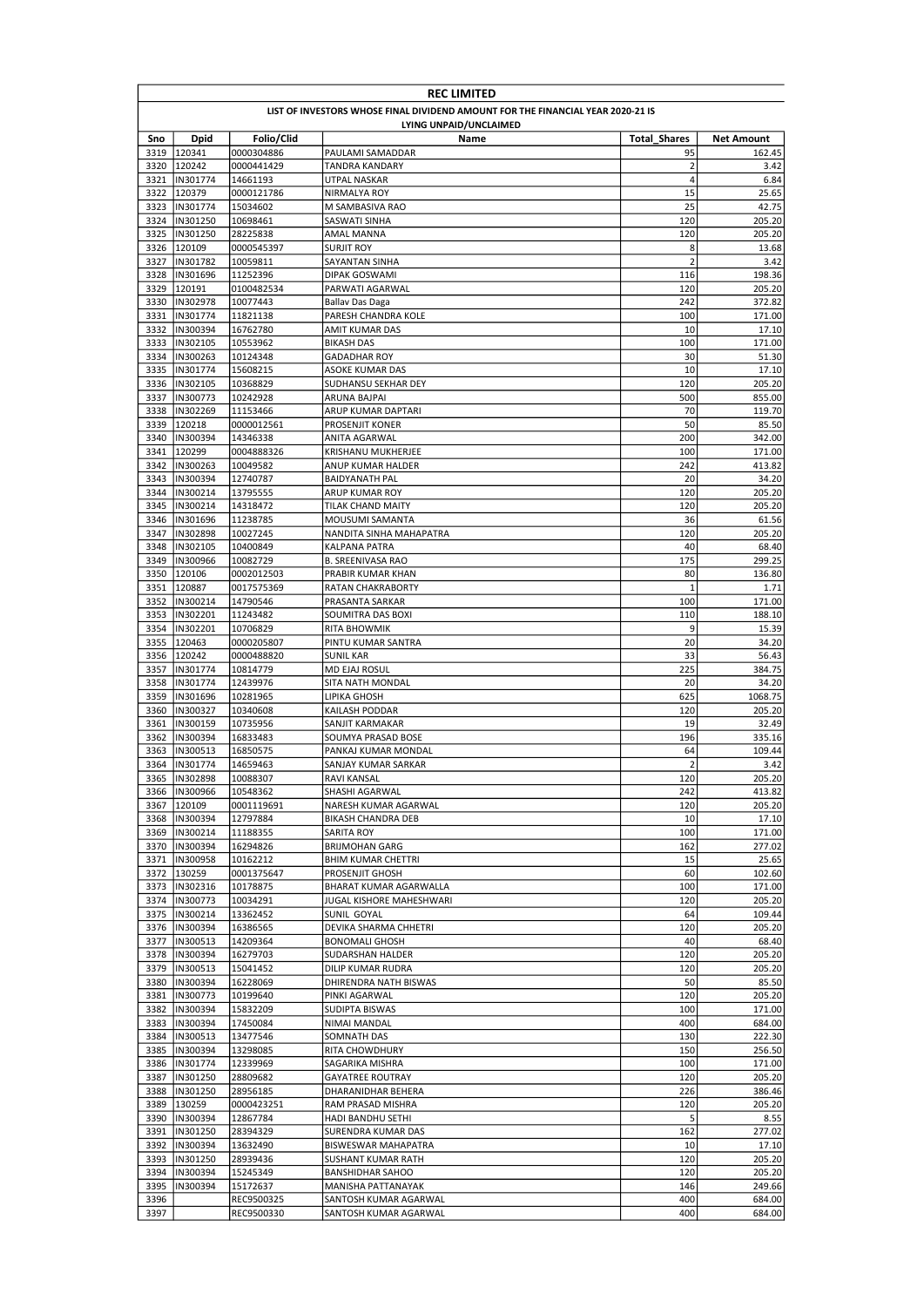|              | <b>REC LIMITED</b>               |                      |                                                                                 |                     |                   |  |
|--------------|----------------------------------|----------------------|---------------------------------------------------------------------------------|---------------------|-------------------|--|
|              |                                  |                      | LIST OF INVESTORS WHOSE FINAL DIVIDEND AMOUNT FOR THE FINANCIAL YEAR 2020-21 IS |                     |                   |  |
|              |                                  |                      | LYING UNPAID/UNCLAIMED                                                          |                     |                   |  |
| Sno          | <b>Dpid</b>                      | Folio/Clid           | Name                                                                            | <b>Total Shares</b> | <b>Net Amount</b> |  |
| 3398         | 120332                           | 0002653383           | APURBA RANJAN RAY                                                               | 20                  | 34.20             |  |
| 3399<br>3400 | IN300394<br>IN302201             | 16166587<br>10768323 | <b>GEETANJALI PATRA</b><br><b>SOUDAMINI DHAL</b>                                | 120<br>2            | 205.20<br>3.42    |  |
| 3401         | IN304295                         | 13609652             | ANANT KUMAR JAIN                                                                | 400                 | 684.00            |  |
| 3402         | IN300214                         | 13457807             | PRADEEP KUMAR SETHY                                                             | 96                  | 164.16            |  |
| 3403         | IN300214                         | 13964523             | RADHANATH BESHOYI                                                               | 20                  | 34.20             |  |
| 3404         | IN302269                         | 14073750             | PRANAB KUMAR PANDA                                                              | 27                  | 46.17             |  |
| 3405         | IN300394                         | 16300936             | VINOD JAGWANI                                                                   | 40                  | 68.40             |  |
| 3406         | IN300214                         | 12860211             | LOCHAN SINGH NAIK                                                               | 72                  | 123.12            |  |
| 3407         | IN300214                         | 13900391             | PRADEEP GOBINDRAM SHAHRI                                                        | 150                 | 256.50            |  |
| 3408<br>3409 | IN300513<br>IN301774             | 14135467             | <b>BHUBANESWAR DHAR</b>                                                         | 120<br>140          | 205.20<br>239.40  |  |
| 3410         | IN300394                         | 15209546<br>16294213 | RASHMI AGRAWAL<br>NIRMAL CHANDRA SATPATHY                                       | 120                 | 205.20            |  |
| 3411         | IN300394                         | 16230974             | BHAGABAN BIHARI DASH                                                            | 120                 | 205.20            |  |
| 3412         | IN302201                         | 10481447             | SANJAY DAS                                                                      | 19                  | 32.49             |  |
|              | 3413 120887                      | 0015080240           | AVESH KUMAR SUBUDHI                                                             | 4                   | 6.84              |  |
|              | 3414  IN300079                   | 10083655             | ASHOK KUMAR BORKAKOTY                                                           | 38                  | 64.98             |  |
| 3415         | 120109                           | 0000699408           | LAXMINARAYAN RAMGOPAL SONI.                                                     | 242                 | 372.82            |  |
|              | 3416 120463                      | 0000421510           | PADMA JAIN                                                                      | 200                 | 342.00            |  |
| 3417         | IN301250                         | 28075359             | LALIT KUMAR SOGANI                                                              | 120                 | 205.20            |  |
| 3418         | IN300394                         | 18090054             | ANGSHUMAN SAHA                                                                  | 113                 | 193.23            |  |
| 3419<br>3420 | IN300394<br>IN300079             | 17878394             | <b>BHASKAR JYOTI BARMAN</b><br>PUSPANJALI CHOUDHURY                             | 90<br>120           | 153.90            |  |
| 3421         | IN300394                         | 10169643<br>14939244 | PRASHENDRA PRASAD DAS                                                           | 120                 | 205.20<br>205.20  |  |
| 3422         | IN301250                         | 28873651             | SRI MUKESH KUMAR AGARWALA                                                       | 120                 | 205.20            |  |
| 3423         | IN300394                         | 16540824             | <b>PUTUL SAIKIA</b>                                                             | 12                  | 20.52             |  |
| 3424         | IN301364                         | 10124666             | JAY KUMAR BUCHA (HUF)                                                           | 30                  | 46.30             |  |
| 3425         | IN300394                         | 18120895             | JALALUDDIN AHMED                                                                | 14                  | 23.94             |  |
| 3426         | IN300394                         | 16704688             | <b>HALI RAM PHUKAN</b>                                                          | 15                  | 25.65             |  |
| 3427         | IN301250                         | 28942820             | SEEMA SINGH                                                                     | 120                 | 205.20            |  |
| 3428         | IN300394                         | 13689719             | JOGA JYOTI BARMAN                                                               | 5                   | 8.55              |  |
| 3429         | IN301250                         | 28976591             | JAYANTA KUMAR DAS                                                               | 285                 | 487.35            |  |
| 3430<br>3431 | IN300079<br>IN300079             | 10297259             | SHANTANU K DUTTA                                                                | 400<br>100          | 684.00            |  |
| 3432         | IN300394                         | 10345834<br>16070092 | RAKESH KUMAR AGARWAL<br>PARIMAL PRASAD DAS                                      | 25                  | 171.00<br>42.75   |  |
| 3433         | IN301250                         | 28854328             | JAMBUKESWARAN SANKARALINGAM                                                     | 40                  | 68.40             |  |
| 3434         | IN301696                         | 11528947             | <b>BISWAJIT CHOWDHURI</b>                                                       | 48                  | 82.08             |  |
| 3435         | IN300513                         | 16356553             | PARTHO SARKAR                                                                   | 10                  | 17.10             |  |
| 3436         | IN301330                         | 18189775             | VIJAY KUMAR CHOUDHARY                                                           | 120                 | 205.20            |  |
| 3437         | IN301127                         | 15908120             | <b>GORAN DEVI DUGAR</b>                                                         | 242                 | 413.82            |  |
| 3438         | IN301127                         | 15914052             | RAJENDRA PRATAP DUGAR                                                           | 242                 | 413.82            |  |
| 3439         | IN302822                         | 10181425             | RAJEEV KUMAR RAI                                                                | 120                 | 205.20            |  |
| 3440         | IN301774                         | 12503922             | RAM DULARI SINHA                                                                | 199                 | 340.29            |  |
| 3441         | IN301127                         | 16651773             | RAKESH KUMAR DUBEY                                                              | 242                 | 413.82            |  |
| 3442<br>3443 | IN301127<br>IN301330             | 15929240<br>20278282 | S.N.P. NAND KEOLYAR<br>ANIMESH PANDEY                                           | 120<br>80           | 205.20<br>136.80  |  |
| 3444         | 120109                           | 2400028748           | PRAMOD KUMAR BOTHRA                                                             | 8                   | 13.68             |  |
| 3445         | IN302822                         | 10131794             | AKHOURI RAKESH                                                                  | 120                 | 205.20            |  |
| 3446         | IN300079                         | 10285707             | PRASHANT KUMAR SINGH                                                            | 20                  | 34.20             |  |
| 3447         | 130234                           | 0000209804           | SATISH KUMAR                                                                    | 120                 | 205.20            |  |
|              | 3448  IN301330                   | 18569682             | SHIVA KUMAR SHARMA                                                              | 40                  | 68.40             |  |
| 3449         | 120191                           | 0100131558           | SURENDRA PRASAD SINGH                                                           | 120                 | 205.20            |  |
|              | 3450 120332                      | 0004779999           | PERWEZ ALAM                                                                     | 150                 | 256.50            |  |
|              | 3451 130414                      | 0002337356           | MAHABIR PRASAD AGRAWAL                                                          | 120                 | 205.20            |  |
|              | 3452  IN301774<br>3453  IN300394 | 14187774<br>13351759 | SHASHI SHEKHAR KUMAR<br>SANTOSH KUMAR                                           | 350<br>120          | 598.50<br>205.20  |  |
|              | 3454  IN300513                   | 14747222             | GHANSHYAM KUMAR SINHA                                                           | 80                  | 136.80            |  |
|              | 3455  IN300513                   | 15327334             | ABHIRAM KUMAR                                                                   | 120                 | 205.20            |  |
|              | 3456  IN301330                   | 18672886             | SHOBHA RANI JAISWAL                                                             | 120                 | 205.20            |  |
| 3457         | 120229                           | 0000021008           | SATISH KUMAR                                                                    | 120                 | 205.20            |  |
| 3458         | 120109                           | 2400010576           | MAHESH KUMAR GUPTA                                                              | 120                 | 205.20            |  |
|              | 3459 120109                      | 2400010709           | <b>MAMTA GUPTA</b>                                                              | 120                 | 205.20            |  |
|              | 3460 120109                      | 2400032596           | RAKESH KUMAR                                                                    | 100                 | 171.00            |  |
| 3461         | IN301557                         | 21167380             | <b>MD IRSHAD</b>                                                                | 64                  | 109.44            |  |
|              | 3462  IN302898                   | 10067935             | MANISHA DOKANIA                                                                 | 120                 | 205.20            |  |
| 3463         | IN301774<br>3464  IN300394       | 13634285<br>17954060 | UDAY KANT MANDAL                                                                | 86<br>41            | 147.06<br>70.11   |  |
|              | 3465 120233                      | 0000001120           | URMILA SHARMA<br>ANIL KUMAR JILOKA                                              | 120                 | 205.20            |  |
|              | 3466 120887                      | 0022720578           | SOMJEET KUMAR CHANDRA                                                           | 5                   | 8.55              |  |
| 3467         | IN302365                         | 10267338             | SANJEEV KUMAR MISHRA                                                            | 70                  | 119.70            |  |
| 3468         | IN301653                         | 10139165             | GIRDHARI LAL KEDIA                                                              | 50                  | 85.50             |  |
| 3469         | 120887                           | 0023957882           | KAMAL KANT PANDEY                                                               | 64                  | 109.44            |  |
| 3470         | 120164                           | 0300043018           | <b>VINAY KUMAR</b>                                                              | 25                  | 42.75             |  |
|              | 3471 120299                      | 0001332474           | <b>VINEET GUPTA</b>                                                             | 500                 | 855.00            |  |
|              | 3472 120106                      | 0001702876           | DADAN PRASAD SINGH                                                              | 11                  | 18.81             |  |
|              | 3473  IN302453                   | 10029824             | ANITA KUMARI                                                                    | 15                  | 25.65             |  |
|              | 3474  IN300513<br>3475  IN301774 | 18418402             | KUMAR OMPRAKASH SINGH                                                           | 100<br>60           | 171.00<br>102.60  |  |
|              | 3476  IN301330                   | 13141373<br>20308460 | CHANDAN KUMAR GUPTA<br>AMITA JAYASWAL                                           | 120                 | 205.20            |  |
|              |                                  |                      |                                                                                 |                     |                   |  |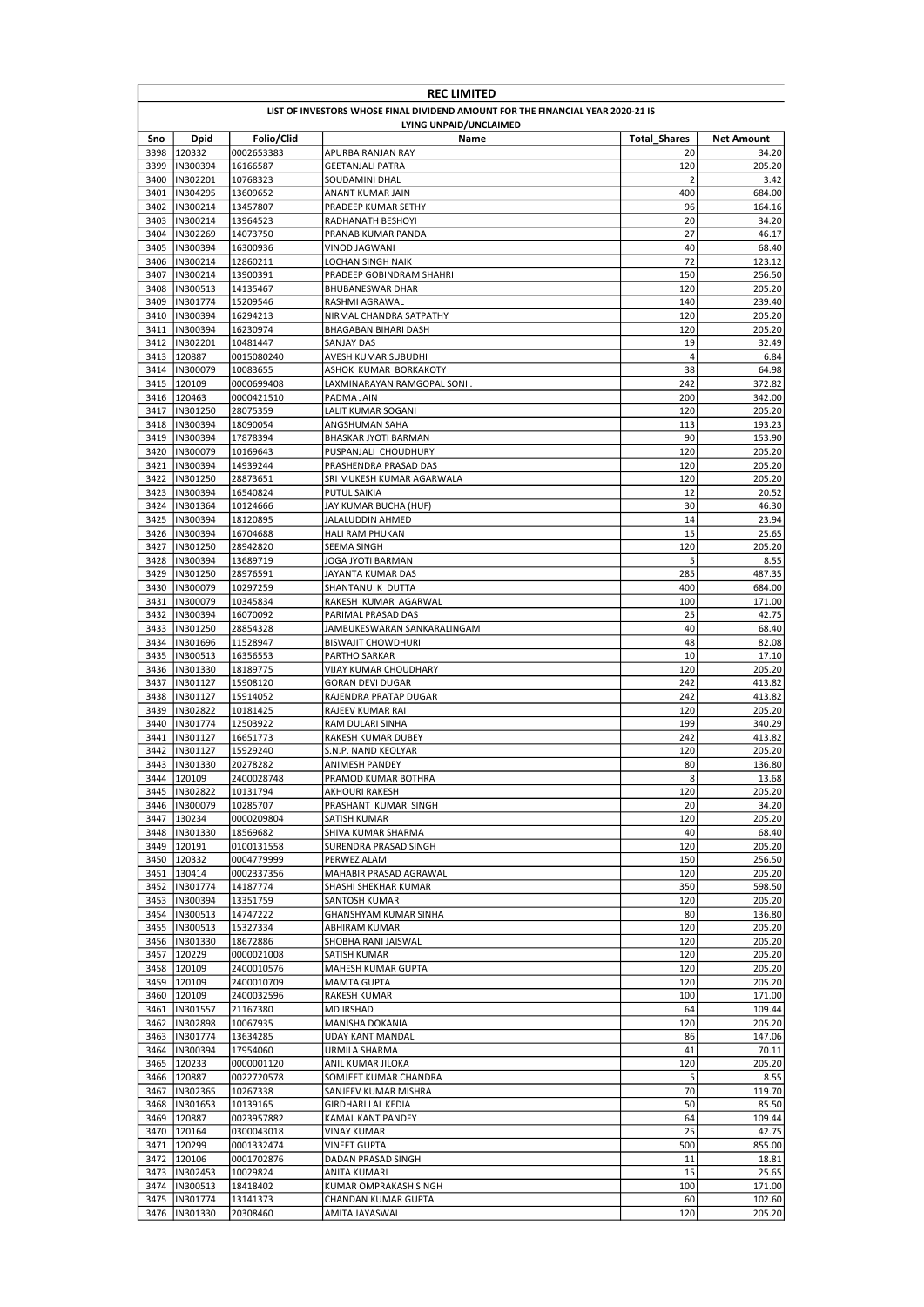|              | <b>REC LIMITED</b>                                                              |                          |                                       |                     |                   |  |  |
|--------------|---------------------------------------------------------------------------------|--------------------------|---------------------------------------|---------------------|-------------------|--|--|
|              | LIST OF INVESTORS WHOSE FINAL DIVIDEND AMOUNT FOR THE FINANCIAL YEAR 2020-21 IS |                          |                                       |                     |                   |  |  |
|              |                                                                                 |                          | LYING UNPAID/UNCLAIMED                |                     |                   |  |  |
| Sno          | Dpid                                                                            | Folio/Clid               | Name                                  | <b>Total Shares</b> | <b>Net Amount</b> |  |  |
| 3477         | IN300394                                                                        | 11587402                 | SUSHILA DEVI AGARWAL                  | 100                 | 171.00            |  |  |
| 3478         | IN300450                                                                        | 13531270                 | <b>SUBODH KUMAR</b>                   | 60                  | 102.60            |  |  |
| 3479         | IN304295                                                                        | 13856383                 | SUDIP KUMAR MISHRA                    | 80                  | 136.80            |  |  |
| 3480<br>3481 | IN300513<br>120423                                                              | 15853390                 | AJAY SHARMA<br>DHIRENDRA KUMAR PATHAK | 200<br>8            | 342.00            |  |  |
| 3482         | IN301250                                                                        | 0000030876<br>28861523   | RAJESH GOYAL                          | 120                 | 13.68<br>205.20   |  |  |
| 3483         | IN302201                                                                        | 11260468                 | <b>MADHU DEVI</b>                     | 200                 | 342.00            |  |  |
| 3484         | IN301774                                                                        | 13502281                 | <b>TINKU SINGH</b>                    | 40                  | 68.40             |  |  |
| 3485         | IN301774                                                                        | 11988583                 | SEEMA SINHA                           | 118                 | 201.78            |  |  |
| 3486         | 120242                                                                          | 0000198965               | SANJAY KUMAR SHARMA                   | 50                  | 85.50             |  |  |
| 3487         | IN302269                                                                        | 13191784                 | <b>DULAR CHAND SINGH</b>              | 120                 | 205.20            |  |  |
| 3488         | IN301330                                                                        | 18490476                 | KAMESHWAR PRASAD SINHA                | 120                 | 205.20            |  |  |
| 3489         | IN301740                                                                        | 10083596                 | GUPTESHWAR SHARMA                     | 120                 | 205.20            |  |  |
| 3490         | IN301740                                                                        | 10105969                 | QUAMAR KHAN                           | 20                  | 34.20             |  |  |
| 3491         | IN300513                                                                        | 19018127                 | UMANATH MISHRA                        | 100                 | 171.00            |  |  |
| 3492         | IN301696                                                                        | 11859014                 | PARMESHAR MARDI                       | 40                  | 68.40             |  |  |
| 3493         | IN301774                                                                        | 12299166                 | SACHIN SACHDEV                        | 143                 | 244.53            |  |  |
| 3494         | IN301696                                                                        | 11837685                 | <b>MOUMITA SHAW</b>                   | 50                  | 85.50             |  |  |
| 3495         | IN301740                                                                        | 10105619                 | <b>ABHIJIT GOSWAMI</b>                | 220                 | 376.20            |  |  |
| 3496         | IN300556                                                                        | 10330046                 | ARCHANA DAS                           | 242                 | 413.82            |  |  |
| 3497         | IN300556                                                                        | 10330062                 | SUDHA PATHAK                          | 242                 | 413.82            |  |  |
| 3498         | IN300556                                                                        | 10330087                 | VARSHA SINGH                          | 242                 | 413.82            |  |  |
| 3499         | IN300556                                                                        | 10330126                 | <b>JYOTI DHANUKA</b>                  | 242                 | 413.82            |  |  |
| 3500         | 120106                                                                          | 0001186977               | <b>BINA DEVI CHHAPARIA</b>            | 398                 | 680.58            |  |  |
| 3501         | 120109                                                                          | 2600007796               | RINKU KEJRIWAL                        | 242                 | 413.82            |  |  |
| 3502         | 160101                                                                          | 0000204442               | <b>SUMAN KHANNA</b>                   | 120                 | 205.20            |  |  |
| 3503         | 160101                                                                          | 0000204461               | <b>BABITA KHANNA</b>                  | 120                 | 205.20            |  |  |
| 3504         | IN301330                                                                        | 17360635                 | SUBHASH KHANNA                        | 120                 | 205.20            |  |  |
| 3505         | IN301330                                                                        | 20096316                 | SACHIN KUMAR PERIWAL                  | 120                 | 205.20            |  |  |
| 3506         | IN300159                                                                        | 10472468                 | <b>RAJIV TAK</b>                      | 242                 | 413.82            |  |  |
| 3507         | 120106                                                                          | 0001141397               | <b>BASANT KUMAR SINHA</b>             | 130                 | 222.30            |  |  |
| 3508         | 120109                                                                          | 2600079952               | CHANDRANI CHAURASIA                   | 146                 | 249.66            |  |  |
| 3509         | IN301330                                                                        | 20532217                 | ARCHANA SINGH                         | 200                 | 342.00            |  |  |
| 3510         | IN303028                                                                        | 57419286                 | SURESH TIWARI                         | 40                  | 68.40             |  |  |
| 3511         | IN301330                                                                        | 20423501                 | SEEMA AGRAWAL                         | 242                 | 413.82            |  |  |
| 3512         | IN302269                                                                        | 13317793                 | RAVINDRA ANTHWAL CHANDRAMOHAN         | 122                 | 208.62            |  |  |
| 3513         | IN301330                                                                        | 20392710                 | NAVIN KUMAR VERMA                     | 120                 | 205.20            |  |  |
| 3514<br>3515 | IN300394<br>IN300394                                                            | 16113544                 | SAMOD KUMAR VERMA<br>ALOK KUMAR SINHA | 120<br>600          | 205.20<br>1026.00 |  |  |
| 3516         | IN300589                                                                        | 17012563                 | <b>GOPI NATH DWIVEDI</b>              | 16                  |                   |  |  |
| 3517         | IN301330                                                                        | 10166482<br>20072276     | UMESH CHANDRA VIDYARTHI               | 300                 | 27.36<br>513.00   |  |  |
|              | 3518  IN301330                                                                  | 20072307                 | REETA RENU CHOUDHARY                  | 150                 | 256.50            |  |  |
| 3519         | IN301557                                                                        | 20591820                 | SANGITA DEVI                          | 33                  | 56.43             |  |  |
| 3520         | IN301557                                                                        | 21203039                 | SANGEETA SINHA                        | 120                 | 205.20            |  |  |
| 3521         | IN300636                                                                        | 10048726                 | SURESH PRASAD SINHA                   | 242                 | 413.82            |  |  |
| 3522         | IN300214                                                                        | 14885853                 | BISHWANATH PRASAD SINGH               | 36                  | 61.56             |  |  |
|              | 3523  IN301330                                                                  | 20140048                 | <b>MADHUMALA GUPTA</b>                | 120                 | 205.20            |  |  |
|              | 3524  IN300853                                                                  | 10169057                 | <b>KAMLESH KUMAR</b>                  | 60                  | 102.60            |  |  |
| 3525         | IN300394                                                                        | 17099935                 | RASHID JAMAL                          | 49                  | 83.79             |  |  |
|              | 3526  IN300513                                                                  | 19855994                 | NAVESH KUMAR MISHRA                   | 21                  | 35.91             |  |  |
| 3527         | 120218                                                                          | 0000070067               | ANJANI KUMAR SINGH                    | 50                  | 85.50             |  |  |
| 3528         | IN301557                                                                        | 20936553                 | INDU BALA SINHA                       | 100                 | 171.00            |  |  |
| 3529         | IN301557                                                                        | 21238514                 | VIVEKANAND SINGH                      | 162                 | 277.02            |  |  |
|              | 3530  IN301774                                                                  | 11295776                 | <b>PUNEET KUMAR</b>                   | 48                  | 82.08             |  |  |
|              | 3531  IN300239                                                                  | 10648758                 | PHILIP GEEVARGHESE THONDUPARAMPILE    | 500                 | 677.00            |  |  |
| 3532         | IN300239                                                                        | 12827724                 | RAJ KIRAN S                           | 1000                | 1354.00           |  |  |
| 3533         | IN300239                                                                        | 12959188                 | JOHN VARGHESE                         | 100                 | 135.00            |  |  |
| 3534         | IN300239                                                                        | 12965588                 | <b>SURESH BABUKS</b>                  | 100                 | 135.00            |  |  |
| 3535         | IN300239                                                                        | 13269849                 | M KANAGARAJ                           | 41                  | 55.11             |  |  |
| 3536         | IN300239                                                                        | 11547519                 | HATIM HUSAINY BANATWALA               | 200                 | 271.00            |  |  |
| 3537         | IN303077                                                                        | 10568825                 | DIREK PANICHKIVALKOSIL                | 1100                | 1490.00           |  |  |
| 3538         | IN300513                                                                        | 17923685                 | SAURABH MAKARAND JOSHI                | 200                 | 271.00            |  |  |
| 3539         | IN303028                                                                        | 58533384                 | RUCHI MEHTA                           | 242                 | 327.82            |  |  |
| 3540         | IN301991                                                                        | 10537542                 | JAGRUTI D. TRIVEDI                    | 400                 | 542.00            |  |  |
| 3541         | IN300239                                                                        | 11854143                 | RAJESH VASU                           | 142                 | 191.82            |  |  |
| 3542         | IN301637                                                                        | 40046333                 | PAUL N SEBASTIAN                      | 170                 | 230.70            |  |  |
| 3543         | IN301637                                                                        | 41052905                 | VIVEK P NAIR                          | 2000                | 2709.00           |  |  |
| 3544         | IN301637                                                                        | 41366525                 | UNNIKRISHNAN SIVAN KUNNUMPURATH       | 400<br>12           | 542.00            |  |  |
| 3545         | IN300214                                                                        | 15043708                 | JAYASHREE SRIDHARAN                   | $\mathbf 1$         | 16.52             |  |  |
| 3546<br>3547 |                                                                                 | REC0507390<br>REC0507391 | V K GOEL                              | $\mathbf 1$         | 1.71<br>1.71      |  |  |
| 3548         |                                                                                 | REC0507392               | V K GOEL<br>V K GOEL                  | $\mathbf 1$         | 1.71              |  |  |
| 3549         |                                                                                 | REC0507903               | GOEL VINEET KUMAR                     | $\mathbf{1}$        | 1.71              |  |  |
| 3550         |                                                                                 | REC0507905               | <b>GOEL VINEET KUMAR</b>              | $\mathbf 1$         | 1.71              |  |  |
| 3551         |                                                                                 | REC0507907               | <b>GOEL VINEET KUMAR</b>              | $\mathbf 1$         | 1.71              |  |  |
| 3552         |                                                                                 | REC0507912               | <b>GOEL VINEET KUMAR</b>              | $\mathbf 1$         | 1.71              |  |  |
| 3553         |                                                                                 | REC0507913               | <b>GOEL VINEET KUMAR</b>              | $\mathbf 1$         | 1.71              |  |  |
| 3554         |                                                                                 | REC0507914               | <b>GOEL VINEET KUMAR</b>              | $\mathbf 1$         | 1.71              |  |  |
| 3555         |                                                                                 | REC0507915               | GOEL VINEET KUMAR                     | $\mathbf 1$         | 1.71              |  |  |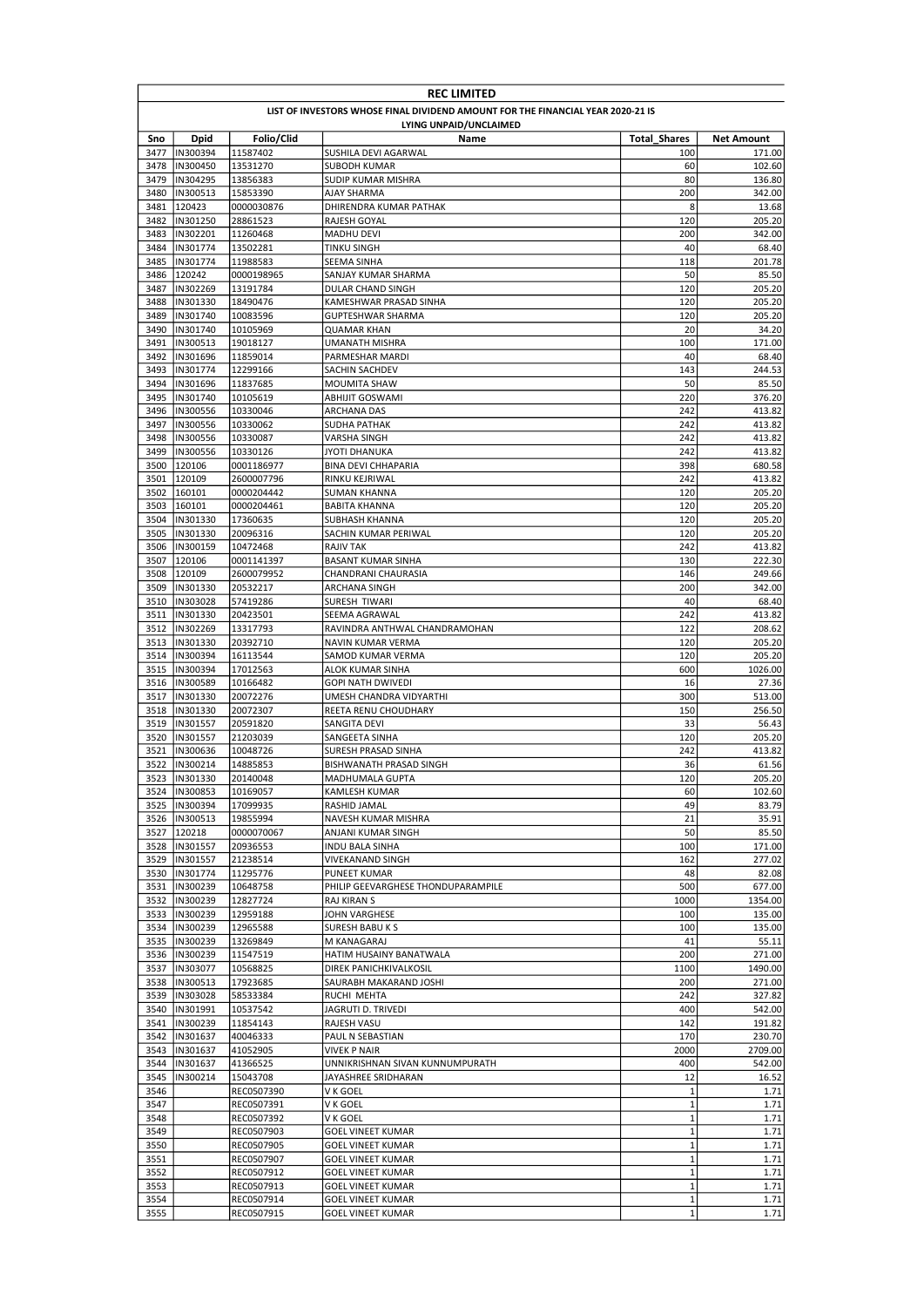|              | <b>REC LIMITED</b>            |                          |                                                                                 |                     |                   |  |  |
|--------------|-------------------------------|--------------------------|---------------------------------------------------------------------------------|---------------------|-------------------|--|--|
|              |                               |                          | LIST OF INVESTORS WHOSE FINAL DIVIDEND AMOUNT FOR THE FINANCIAL YEAR 2020-21 IS |                     |                   |  |  |
|              |                               |                          | LYING UNPAID/UNCLAIMED                                                          |                     |                   |  |  |
| Sno          | Dpid                          | Folio/Clid               | Name                                                                            | <b>Total Shares</b> | Net Amount        |  |  |
| 3556<br>3557 |                               | REC0507918<br>REC0507920 | <b>GOEL VINEET KUMAR</b><br><b>GOEL VINEET KUMAR</b>                            | 1<br>$\mathbf 1$    | 1.71<br>1.71      |  |  |
| 3558         |                               | REC0531149               | NAVNEET KUMAR GOEL                                                              | 56                  | 95.76             |  |  |
| 3559         |                               | REC0532605               | PREETI GOEL                                                                     | 20                  | 34.20             |  |  |
| 3560         |                               | REC0509014               | SURENDER KUMAR GUPTA                                                            | $\overline{2}$      | 3.42              |  |  |
| 3561         |                               | REC0118430               | MITANSH EDUCATION TRUST                                                         | 120                 | 205.20            |  |  |
| 3562         |                               | REC0126069               | RAJENDRA KHANNA                                                                 | 120                 | 205.20<br>205.20  |  |  |
| 3563<br>3564 |                               | REC0119037<br>REC0001877 | <b>BUDHI SINGH</b><br><b>VAIBHAV TANEJA</b>                                     | 120<br>242          | 413.82            |  |  |
| 3565         |                               | REC0126602               | <b>SUDHA</b>                                                                    | 130                 | 222.30            |  |  |
| 3566         |                               | REC0119363               | AJAY SHARMA                                                                     | 242                 | 413.82            |  |  |
| 3567         |                               | REC0119442               | PUNITA TYAGI                                                                    | 130                 | 222.30            |  |  |
| 3568         |                               | REC0119450               | ASHA RANI                                                                       | 162                 | 277.02            |  |  |
| 3569         |                               | REC0119540               | <b>SUNIL KUMAR &amp; SONS HUF</b>                                               | 120                 | 205.20            |  |  |
| 3570<br>3571 |                               | REC0126073<br>REC0119845 | SHANKER DASS DUA<br>SATNAM PIRELAL                                              | 120<br>162          | 205.20<br>277.02  |  |  |
| 3572         |                               | REC0119879               | ARUN KUMAR KARTA                                                                | 120                 | 205.20            |  |  |
| 3573         |                               | REC0170288               | MR. PRAVEEN KUMAR ANKIT HUF                                                     | 120                 | 205.20            |  |  |
| 3574         |                               | REC0120225               | SAVITA DEVI                                                                     | 120                 | 205.20            |  |  |
| 3575         |                               | REC0120246               | RIAZ AHMED KITTUR                                                               | 120                 | 205.20            |  |  |
| 3576         |                               | REC0120289               | NIDHI JOIN                                                                      | 120                 | 205.20            |  |  |
| 3577<br>3578 |                               | REC0120457<br>REC0120512 | VINEETA BOHARA<br>MOHAN KAYATHWAL                                               | 120<br>242          | 205.20<br>413.82  |  |  |
| 3579         |                               | REC0120516               | <b>RINKU GARG</b>                                                               | 242                 | 413.82            |  |  |
| 3580         |                               | REC0120880               | ZARINA BEGUM                                                                    | 120                 | 205.20            |  |  |
| 3581         |                               | REC0126145               | <b>BAMBHANIA ASHOK VELJI</b>                                                    | 120                 | 205.20            |  |  |
| 3582         |                               | REC0121932               | JITUBHAH CHIMANLAL SHAH                                                         | 242                 | 413.82            |  |  |
| 3583         |                               | REC0122090               | PARESH JAYANTILAL MADHANI                                                       | 120                 | 205.20            |  |  |
| 3584         |                               | REC0126169               | SANJIYKUMAR V SHAH                                                              | 120                 | 205.20            |  |  |
| 3585<br>3586 |                               | REC0267125<br>REC0123268 | NATWARLAL MADHAVALAL PRAJAPATI<br>MANOJKUMAR INDERMAL JAINO                     | 120<br>120          | 205.20<br>205.20  |  |  |
| 3587         |                               | REC0296919               | CHHOTALAL VELJI SHAH                                                            | 242                 | 413.82            |  |  |
| 3588         |                               | REC0296920               | INDU CHHOTALAL SHAH                                                             | 242                 | 413.82            |  |  |
| 3589         |                               | REC0124142               | CHANDULAL MANSUKHLAL SHAH                                                       | 242                 | 413.82            |  |  |
| 3590         |                               | REC0124538               | NARENDRA SING RAMLALSING PARDESHI                                               | 120                 | 205.20            |  |  |
| 3591         |                               | REC0125184               | DEEPMALA                                                                        | 178                 | 304.38            |  |  |
| 3592<br>3593 | 120180                        | REC0126009<br>0000333785 | <b>ASHOKA DAS</b><br>SANGITA NILAYBHAI PADARIYA                                 | 130<br>120          | 222.30<br>205.20  |  |  |
| 3594         | 120198                        | 0000101131               | DAVE KAMLESH MULSHANKARBHAI                                                     | 120                 | 205.20            |  |  |
| 3595         | 120480                        | 0000019043               | JAYANTILAL B. PATEL (HUF)                                                       | 120                 | 184.20            |  |  |
| 3596         | 120480                        | 0000019058               | VISHAL JAYANTILAL PATEL (HUF)                                                   | 120                 | 184.20            |  |  |
| 3597         | 120480                        | 0000019330               | VIREN ARVINDBHAI PATEL                                                          | 120                 | 205.20            |  |  |
| 3598         | 130199                        | 0000111121               | SUKESH MADHUSUDAN MEHTA                                                         | 130                 | 222.30            |  |  |
| 3599         | 130414                        | 0002285834               | DIMPAL T SUTARIA                                                                | 194                 | 331.74            |  |  |
| 3600<br>3601 | 130414<br>IN303575            | 0003292427<br>10036408   | DIPAKBHAI MADHABHAI BUSA<br>JALPA JASHVANTBHAI SEJPAL                           | 120<br>100          | 205.20<br>171.00  |  |  |
|              | 3602  IN300974                | 10435929                 | <b>KUSUMBEN G. CHHAYA</b>                                                       | 162                 | 277.02            |  |  |
| 3603         | IN300974                      | 10435986                 | GIRISHCHANDRA B. CHHAYA                                                         | 178                 | 304.38            |  |  |
| 3604         | IN300974                      | 10654081                 | BATUKBHAI KANJIBHAI GOHEL                                                       | 242                 | 413.82            |  |  |
| 3605         | IN300974                      | 11096319                 | KISHORKUMAR MALLI                                                               | 362                 | 619.02            |  |  |
| 3606         | IN300974                      | 11191384                 | RACHANA M KANERIA                                                               | 120                 | 205.20            |  |  |
| 3607<br>3608 | 120180<br>120299              | 0000388949<br>0003124937 | NITABEN ASHOKBHAI JANJRUKIA<br>SATISH KANAKRAI JANI                             | 60<br>120           | 102.60<br>205.20  |  |  |
|              | 3609 120299                   | 0004250201               | MAYANK SURESHBHAI SHUKLA                                                        | 27                  | 46.17             |  |  |
|              | 3610 120299                   | 0005373517               | TUSHAR VELJIBHAI GADHIA                                                         | 46                  | 78.66             |  |  |
|              | 3611 120332                   | 0011978406               | MEGHA N DHRUV                                                                   | 150                 | 256.50            |  |  |
|              | 3612 130199                   | 0000152359               | PRIYANKA SHANKERBHAI LALWANI                                                    | 120                 | 205.20            |  |  |
|              | 3613 130199                   | 0000209605               | RAMESH BHURABHAI HARSODA                                                        | 100                 | 171.00            |  |  |
|              | 3614 130199                   | 0000294871               | PUJARA UMESH NANDLALBHAI                                                        | 130                 | 222.30            |  |  |
|              | 3615 130199<br>3616  IN301151 | 0000308450<br>23052488   | REKHABNE GIRISHKUMAR BHIMANI<br>DHIMAN SAGPARIA                                 | 130<br>130          | 222.30<br>222.30  |  |  |
|              | 3617  IN300974                | 10554972                 | VARGHESE KEECHERIL                                                              | 220                 | 376.20            |  |  |
|              | 3618  IN300974                | 11137337                 | URVI RANJITSINH BHATTI                                                          | 242                 | 413.82            |  |  |
|              | 3619  IN300974                | 11213592                 | ASHABEN MAJITHIA                                                                | 120                 | 205.20            |  |  |
|              | 3620 120132                   | 0000285391               | PIYUSH PRAVINCHANDRA DHANDHA                                                    | 120                 | 205.20            |  |  |
| 3621         | IN300974                      | 12383493                 | MONIKA PRAVINBHAI KOTHARI                                                       | 120                 | 205.20            |  |  |
|              | 3622 130199                   | 0000251527               | GHAGHADA ASHOK VITHALDAS                                                        | 120                 | 205.20            |  |  |
|              | 3623 120198<br>3624 130414    | 0000092179<br>0000108537 | SANDIP RAMESHBHAI SUDANI<br><b>BABITA SAIGAL</b>                                | 6<br>50             | 10.26<br>85.50    |  |  |
|              | 3625 120198                   | 0000111513               | HEMENDRA NARENDRA PUROHIT                                                       | 120                 | 205.20            |  |  |
|              | 3626 120109                   | 0003342430               | CHETANKUMAR N VYAS                                                              | 120                 | 205.20            |  |  |
| 3627         | 120180                        | 0000302446               | PRITESH PRAHLADBHAI PAREKH                                                      | 146                 | 249.66            |  |  |
|              | 3628 120299                   | 0004091587               | NITABEN DILIPBHAI PANDYA                                                        | 130                 | 222.30            |  |  |
|              | 3629  IN300974                | 10983047                 | RAJNIKANT B. RUPAPARA                                                           | 100                 | 171.00            |  |  |
| 3630         | IN301549                      | 19648327                 | JAGDISH JESABHAI AMIPARA                                                        | 120                 | 205.20            |  |  |
| 3632         | 3631  IN300974<br>120566      | 10258274<br>0000173732   | KIRAN PARSOTAMBHAI VADHARIA<br>JAYANTILAL NANJIBHAI DESAI                       | 242<br>1000         | 413.82<br>1710.00 |  |  |
|              | 3633 120321                   | 0000032732               | ASHOKKUMAR GORDHANBHAI BHANVADIYA                                               | 60                  | 102.60            |  |  |
|              | 3634 120351                   | 0000029174               | RAJESH M. GOHEL                                                                 | 50                  | 85.50             |  |  |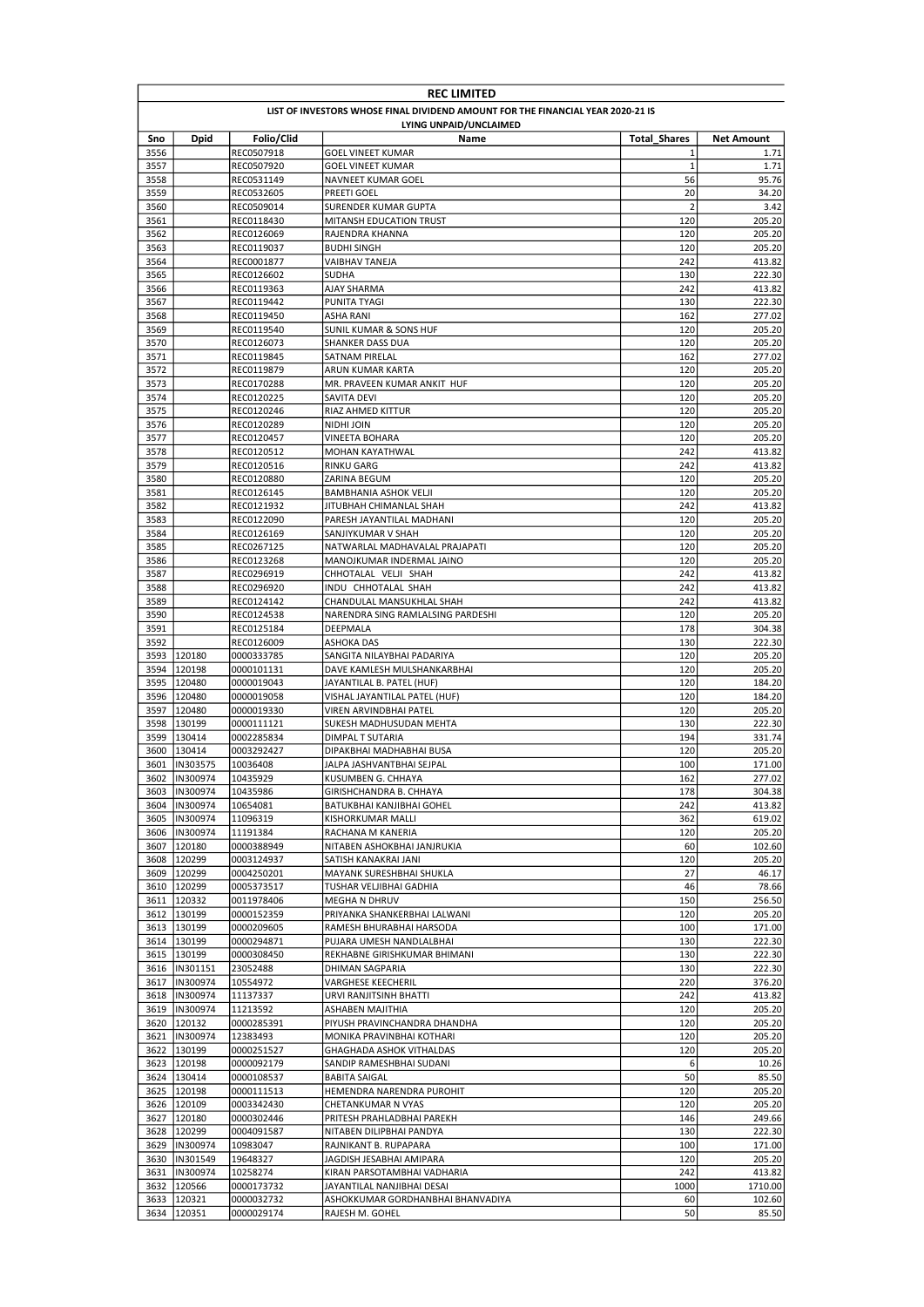|              | <b>REC LIMITED</b>                                                              |                          |                                                          |                            |                             |  |  |  |
|--------------|---------------------------------------------------------------------------------|--------------------------|----------------------------------------------------------|----------------------------|-----------------------------|--|--|--|
|              | LIST OF INVESTORS WHOSE FINAL DIVIDEND AMOUNT FOR THE FINANCIAL YEAR 2020-21 IS |                          |                                                          |                            |                             |  |  |  |
| Sno          | LYING UNPAID/UNCLAIMED                                                          |                          |                                                          |                            |                             |  |  |  |
| 3635         | Dpid<br>120332                                                                  | Folio/Clid<br>0002905764 | Name<br>TULSIDAS KARSANDAS AMLANI                        | <b>Total Shares</b><br>120 | <b>Net Amount</b><br>205.20 |  |  |  |
|              | 3636 120109                                                                     | 0003350279               | PIYUSH JAYANTILAL KOTECHA                                | 220                        | 376.20                      |  |  |  |
| 3637         | IN301549                                                                        | 18538232                 | SURENDRA NATH JAYASWAL                                   | 120                        | 205.20                      |  |  |  |
| 3638         | IN300974                                                                        | 10877570                 | ZARANA RAMESHCHANDRA PANDYA                              | 120                        | 205.20                      |  |  |  |
| 3639         | IN300974                                                                        | 11040427                 | POONAM NIMISH JHAVERI                                    | 120                        | 205.20                      |  |  |  |
| 3640         | 120198                                                                          | 0000037138               | MEHUL DHIRAJLAL JOBANPUTRA                               | 120<br>60                  | 205.20                      |  |  |  |
| 3641<br>3642 | 120289<br>120332                                                                | 0000492024<br>0001323605 | HAKIM SINGH SOLANKI<br>ILA RASHMIKANT KUNDALIA           | 130                        | 102.60<br>222.30            |  |  |  |
| 3643         | 120489                                                                          | 0000172970               | RAJESH DHIRAJLAL VARIA                                   | 1000                       | 1710.00                     |  |  |  |
| 3644         | 120447                                                                          | 0001091092               | JAMANBHAI MADHANI                                        | 93                         | 159.03                      |  |  |  |
| 3645         | 120113                                                                          | 0000632950               | ANJANA RAMESHCHANDRA PAREKH                              | 160                        | 273.60                      |  |  |  |
| 3646         | 120198                                                                          | 0000101832               | DHIRAJLAL TRIBHOVANDAS JOBANPUTRA                        | 120                        | 184.20                      |  |  |  |
| 3647         | 120299                                                                          | 0002489758               | JITEN KARSANBHAI PARMAR                                  | 238                        | 406.98                      |  |  |  |
| 3648         | 120332                                                                          | 0001218463               | HEENA GAURANG MEHTA                                      | 145                        | 247.95                      |  |  |  |
| 3650         | 3649 120642<br>120332                                                           | 0008306888<br>0006068696 | KINJAL AVANISH BHALODIA<br>RAVIKUMAR ODHAVJIBHAI HIRPARA | 73<br>270                  | 124.83<br>461.70            |  |  |  |
| 3651         | 130414                                                                          | 0001452872               | RASILABEN VANPARIYA                                      | 200                        | 342.00                      |  |  |  |
| 3652         | 120333                                                                          | 0000228093               | BHAGWANJI J CHAUHAN                                      | 50                         | 85.50                       |  |  |  |
| 3653         | IN300974                                                                        | 11569053                 | <b>GIRISH PARSHOTTAMBHAI KHIRA</b>                       | 60                         | 102.60                      |  |  |  |
| 3654         | 120106                                                                          | 0001009841               | BHAVINI JANAK DAVE                                       | 120                        | 205.20                      |  |  |  |
| 3655         | 120332                                                                          | 0001038957               | HIREN MAHESH SHAH                                        | 6                          | 10.26                       |  |  |  |
| 3656         | 120642                                                                          | 0009476226<br>0085204620 | TEJASH ANANDBHAI SHARMA<br>SEJAL BHAVINBHAI KANSAGARA    | 900                        | 1539.00                     |  |  |  |
| 3657<br>3658 | 120816<br>130414                                                                | 0002572528               | CHANDULAL RATILAL DETROJA                                | 7<br>16                    | 11.97<br>27.36              |  |  |  |
| 3659         | 120132                                                                          | 0000306281               | BHAILAL MANJI MAJITHIA                                   | 242                        | 413.82                      |  |  |  |
| 3660         | 120132                                                                          | 0000767799               | KANZARIA SMIT LILADHARBHAI                               | 242                        | 413.82                      |  |  |  |
| 3661         | 120132                                                                          | 0000772619               | NEETABEN BHARATBHAI LATHIA                               | 362                        | 619.02                      |  |  |  |
| 3662         | 120132                                                                          | 0001266553               | ISMAIL RAHEMAN BHANDERI                                  | 140                        | 239.40                      |  |  |  |
| 3663         | IN300974                                                                        | 11983221                 | BHAVESH CHIMANLAL RAVANI                                 | 2000                       | 2678.00                     |  |  |  |
| 3664         | 120113                                                                          | 0000504985               | DHRUTI GAURAVBHAI AMRUTIYA                               | 450<br>25                  | 769.50                      |  |  |  |
| 3665<br>3666 | 120230<br>120230                                                                | 0000584425<br>0300007981 | DHARMESH MANSUKHLAL DESAI<br>RASHMI PRASHANT GOHEL       | 60                         | 42.75<br>102.60             |  |  |  |
| 3667         | 120230                                                                          | 0300011479               | ILABEN JITENDRA DOSHI                                    | 162                        | 277.02                      |  |  |  |
| 3668         | 120247                                                                          | 0000316903               | MINAXIBEN HASMUKHLAL BORIYA                              | 200                        | 342.00                      |  |  |  |
| 3669         | 120332                                                                          | 0000113133               | MANSI RAJULBHAI MEHTA                                    | 242                        | 413.82                      |  |  |  |
| 3670         | 130414                                                                          | 0002238403               | ARUNKUMAR TRIBHUVANDAS HINDOCHA                          | 162                        | 277.02                      |  |  |  |
| 3671         | 130414                                                                          | 0002833054               | SNEHA HEMENDRA DESAI                                     | 88                         | 150.48                      |  |  |  |
| 3672<br>3673 | IN303028<br>120332                                                              | 50403847                 | HANSABEN G MANVAR                                        | 194<br>100                 | 331.74<br>171.00            |  |  |  |
|              | 3674 120332                                                                     | 0002640395<br>0003625591 | ASHOK VEJABHAI SUNDAVADRA<br>KISHORKUMAR DAMODAR GOTECHA | 134                        | 229.14                      |  |  |  |
| 3675         | 120332                                                                          | 0002111097               | NISHITA NISHANT CHOTAI                                   | 100                        | 171.00                      |  |  |  |
| 3676         | 130199                                                                          | 0000350640               | ROHIT NAGINDAS SHAH                                      | 120                        | 205.20                      |  |  |  |
| 3677         | 120109                                                                          | 0002185300               | HINABEN JIVANLAL PAREKH                                  | 120                        | 205.20                      |  |  |  |
| 3678         | 120344                                                                          | 0000170592               | DHARMESH MULJIBHAI SAKARIA                               | 50                         | 85.50                       |  |  |  |
| 3679         | 120360                                                                          | 0000560428               | PANKAJKUMAR S PANCHOLI                                   | 200                        | 342.00                      |  |  |  |
| 3680         | 120702<br>3681 120702                                                           | 0000215291<br>0000235029 | VISHALKUMAR AMRATLAL BHIMANI<br>USHABEN MUKUNDRAI RAVAL  | 130<br>120                 | 222.30<br>205.20            |  |  |  |
|              | 3682  IN301276                                                                  | 30662869                 | PARSOTAM NARANBHAI JADAV                                 | 600                        | 1026.00                     |  |  |  |
|              | 3683 120107                                                                     | 0000225911               | ILABEN P PATEL                                           | 242                        | 413.82                      |  |  |  |
|              | 3684 120230                                                                     | 0000394406               | HARPALSINH B ZALA                                        | 120                        | 184.20                      |  |  |  |
|              | 3685 120702                                                                     | 0000057581               | ANJANABEN B MULIYA                                       | 200                        | 342.00                      |  |  |  |
| 3686         | IN300974                                                                        | 11636021                 | KAGDA NAVNIT GORDHANDAS                                  | 100                        | 171.00                      |  |  |  |
| 3687         | 120297                                                                          | 0000072967               | Hareshkumar Savganbhai Patel                             | 250                        | 427.50                      |  |  |  |
| 3689         | 3688  IN300974<br>130414                                                        | 10402128<br>0002590562   | PRAVINBHAI JIVANBHAI GADHIYA<br>USHABEN NAGARBHAI VADHER | 100<br>88                  | 171.00<br>150.48            |  |  |  |
|              | 3690  IN301276                                                                  | 30548914                 | HABIBBHAI MUBARAKBHAI WADHVANIA                          | 120                        | 205.20                      |  |  |  |
| 3691         | 120106                                                                          | 0000565982               | VASANTRAI KHODIDAS SHAH (HUF)                            | 246                        | 378.66                      |  |  |  |
| 3692         | 120109                                                                          | 0001477546               | VIPUL N VAGHELA                                          | 120                        | 205.20                      |  |  |  |
|              | 3693 120132                                                                     | 0000787087               | JAGDIP NAVALBHAI TRIVEDI                                 | 50                         | 85.50                       |  |  |  |
|              | 3694 120247                                                                     | 0000270783               | MAHESHBHAI BALUBHAI CHAPANERI                            | 80                         | 122.80                      |  |  |  |
|              | 3695 120247                                                                     | 0000285935               | DILIP BALUBHAI CHAPANERI HUF.                            | 80                         | 122.80                      |  |  |  |
|              | 3696 120289<br>3697 120299                                                      | 0000822730<br>0000985299 | CHANDUBHAI POPATBHAI AMRELIA<br>PUNIT BHANUSHANKER DAVE  | 120<br>45                  | 205.20<br>76.95             |  |  |  |
|              | 3698 120332                                                                     | 0001015646               | HARITKUMAR NARAYANDAS ANDHARIA                           | 120                        | 205.20                      |  |  |  |
|              | 3699 120344                                                                     | 0000265551               | NEELABA M JADEJA                                         | 120                        | 205.20                      |  |  |  |
|              | 3700 130119                                                                     | 0300081751               | VIMLESHBHAI JASVANTRAY DOSHI                             | 120                        | 184.20                      |  |  |  |
|              | 3701 130176                                                                     | 0000455871               | P M LAL HUF                                              | 200                        | 308.00                      |  |  |  |
|              | 3702 130176                                                                     | 0000649291               | KALPESH ARVINDBHAI DAVE                                  | 484                        | 827.64                      |  |  |  |
|              | 3703 130234                                                                     | 0000290899               | RANJANBEN BHASKERRAI DIWAKAR                             | 120                        | 205.20                      |  |  |  |
|              | 3704 130234                                                                     | 0000544863               | CHETANA SUKETU SHAH                                      | 200                        | 342.00                      |  |  |  |
| 3705         | IN301151                                                                        | 21202283                 | BHADANI GORDHANBHAI BHAGVANBHAI                          | 242<br>242                 | 413.82                      |  |  |  |
|              | 3706  IN301151<br>3707  IN300476                                                | 27096152<br>43508593     | TUSHAR BALVANTRAI TRIVEDI<br>INDIRABEN CHANDULAL PARIKH  | 120                        | 413.82<br>205.20            |  |  |  |
|              | 3708 120132                                                                     | 0000633384               | GOVINDBHAI HIRABHAI DABHI                                | 10                         | 17.10                       |  |  |  |
|              | 3709 120289                                                                     | 0000368847               | ISHWARBHAI GANESHBHAI VIRADIYA                           | 100                        | 171.00                      |  |  |  |
|              | 3710 120447                                                                     | 0001071445               | CHANDRAKANT ANIRUDDHBHAI DAVE                            | 85                         | 145.35                      |  |  |  |
|              | 3711 130414                                                                     | 0003172441               | MAHENDRA CHANDULAL RANPURA                               | 88                         | 150.48                      |  |  |  |
|              | 3712  IN301549                                                                  | 17588200                 | SEEMABEN NIPUNBHAI JADAV                                 | 200                        | 342.00                      |  |  |  |
|              | 3713  IN300974                                                                  | 11605815                 | BHAVIKABEN D SANGHAVI                                    | 200                        | 342.00                      |  |  |  |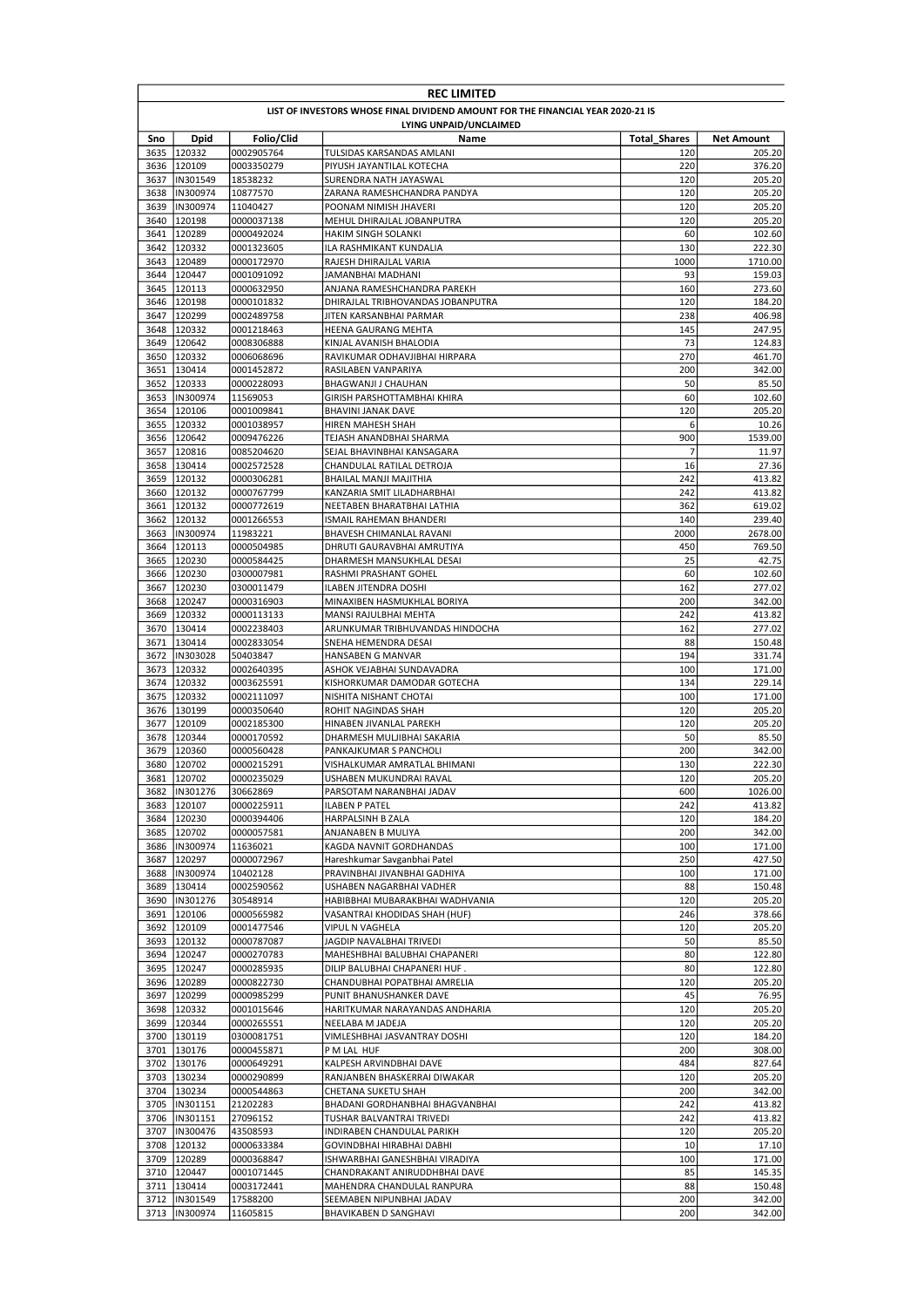|              | <b>REC LIMITED</b>                                                              |                          |                                                                       |                     |                  |  |  |  |
|--------------|---------------------------------------------------------------------------------|--------------------------|-----------------------------------------------------------------------|---------------------|------------------|--|--|--|
|              | LIST OF INVESTORS WHOSE FINAL DIVIDEND AMOUNT FOR THE FINANCIAL YEAR 2020-21 IS |                          |                                                                       |                     |                  |  |  |  |
|              | LYING UNPAID/UNCLAIMED                                                          |                          |                                                                       |                     |                  |  |  |  |
| Sno          | Dpid                                                                            | Folio/Clid               | Name                                                                  | <b>Total Shares</b> | Net Amount       |  |  |  |
|              | 3714 120299<br>3715 120332                                                      | 0002150324               | RAJESHKUMAR MANSUKHLAL RAJYAGURU<br>VANDANABEN PARSHOTAMBHAI SUTARIYA | 50<br>242           | 85.50<br>413.82  |  |  |  |
|              | 3716 120332                                                                     | 0001603741<br>0001802976 | ANIL SAVJIBHAI DHOLA                                                  | 82                  | 140.22           |  |  |  |
| 3717         | 120287                                                                          | 0000014521               | VINUBHAI BABUBHAI KHADELA                                             | 200                 | 342.00           |  |  |  |
| 3718         | 120767                                                                          | 0000054978               | ILABEN KANJIBHAI JOGADIYA                                             | 50                  | 85.50            |  |  |  |
| 3719         | 120198                                                                          | 0000117038               | NILESHKUMAR KESHAVLAL RATHOD                                          | 20                  | 34.20            |  |  |  |
|              | 3720 120335                                                                     | 0001126766               | JYOTIBEN D PRAJAPATI                                                  | 22                  | 37.62            |  |  |  |
| 3721         | IN300974                                                                        | 10794104                 | VINAYCHANDRA RAMANIKLAL SHAH                                          | 484                 | 827.64           |  |  |  |
| 3722         | 120112                                                                          | 0200018617               | GAUTAMBHAI BATUKRAY MALVANIA                                          | 200                 | 342.00           |  |  |  |
|              | 3723 120332<br>3724 120332                                                      | 0000934425<br>0000761924 | ANILKUMAR H CHAUHAN<br>MUKESHBHAI BABUBHAI SOLANKI                    | 120<br>120          | 205.20<br>205.20 |  |  |  |
|              | 3725 120332                                                                     | 0004164541               | JERAMBHAI VAGHAJIBHAI DESAI                                           | 220                 | 376.20           |  |  |  |
|              | 3726 120333                                                                     | 0000184367               | SAURABH CHANDRAKANT JANI                                              | 130                 | 222.30           |  |  |  |
|              | 3727 130414                                                                     | 0001525674               | VISHANJI BHIMJI PATEL                                                 | 25                  | 42.75            |  |  |  |
| 3728         | 120132                                                                          | 0000713187               | NRUPA TEJAS DALAL                                                     | 150                 | 256.50           |  |  |  |
|              | 3729 120132                                                                     | 0000895686               | TEJAS BHUPENDRA DALAL                                                 | 50                  | 85.50            |  |  |  |
|              | 3730 120332                                                                     | 0000641326               | DURGESHKUMAR BISHAN SHARMA                                            | 100                 | 171.00           |  |  |  |
| 3731         | 120333                                                                          | 0000428397               | MANJUBEN M SANGHVI                                                    | 200                 | 342.00           |  |  |  |
| 3732         | IN300159                                                                        | 10486468                 | PRAVIN LAXMANBHAI BUJJAD                                              | 120                 | 205.20           |  |  |  |
|              | 3733  IN301485                                                                  | 10109360                 | ROMA MAHESH NAGDEV                                                    | 120                 | 205.20           |  |  |  |
| 3734         | IN302461<br>3735  IN300652                                                      | 10130820<br>10221030     | <b>VARSHA</b><br>KOKILABEN P. SHAH                                    | 500<br>124          | 855.00<br>212.04 |  |  |  |
|              | 3736  IN301485                                                                  | 10249852                 | MUSTUFA SHUJAUDDIN LIGHTWALA                                          | 162                 | 277.02           |  |  |  |
|              | 3737  IN300343                                                                  | 10306359                 | <b>BANSARI JOSHI</b>                                                  | 200                 | 342.00           |  |  |  |
| 3738         | IN301645                                                                        | 10311005                 | JIGNISHA MITESHKUMAR JANSHALI                                         | 120                 | 205.20           |  |  |  |
|              | 3739 IIN301485                                                                  | 10352050                 | PUSHPABEN BIPINCHANDRA BHAVNAGRI                                      | 120                 | 205.20           |  |  |  |
| 3740         | IN300982                                                                        | 10451929                 | DAWOODBHAI MAHMADBHAI SHAIKH                                          | 120                 | 205.20           |  |  |  |
| 3741         | IN300982                                                                        | 10571942                 | ASHOK NARBHAYRAM GOHIL                                                | 120                 | 205.20           |  |  |  |
| 3742         | IN300343                                                                        | 10646083                 | USMANGANI IBRAHIMBHAI MANSURI                                         | 120                 | 205.20           |  |  |  |
| 3743         | IN300982                                                                        | 10654566                 | MADANLAL GHISULAL DHUPYA                                              | 242                 | 413.82           |  |  |  |
| 3744         | IN300982                                                                        | 10654605                 | BALDEVI MADANLAL DHUPYA                                               | 242                 | 413.82           |  |  |  |
| 3745<br>3746 | IN300982<br>IN300394                                                            | 10687197<br>11256908     | SHIVANG PRAVINCHANDRA SONI<br>SHIHORA JASWANTLAL                      | 120<br>50           | 205.20<br>85.50  |  |  |  |
| 3747         | IN301696                                                                        | 11262940                 | LALITA GAUTAMCHAND CHOPRA                                             | 242                 | 413.82           |  |  |  |
| 3748         | IN300757                                                                        | 11696402                 | MOHSIN MOHAMMED HANIF RINCHHDIWALA                                    | 120                 | 205.20           |  |  |  |
| 3749         | IN300757                                                                        | 11720634                 | <b>DILIP B THAKOR</b>                                                 | 20                  | 34.20            |  |  |  |
|              | 3750 120177                                                                     | 0000120021               | MOHIT SUNIL AGARWAL                                                   | 120                 | 205.20           |  |  |  |
|              | 3751 120177                                                                     | 0000120036               | RISHABH SUNIL AGARWAL                                                 | 120                 | 205.20           |  |  |  |
|              | 3752 120332                                                                     | 0000702435               | SHITAL ROHIT PANDYA                                                   | 120                 | 205.20           |  |  |  |
|              | 3753 120332                                                                     | 0002307713               | SINDHI ABEDABIBI MUNAVARHUSEN                                         | 120                 | 205.20           |  |  |  |
| 3754         | 120350                                                                          | 0000352484               | EKTA SURESHBHAI SHAH                                                  | 100                 | 171.00           |  |  |  |
| 3755         | 120447                                                                          | 0001552509               | VRUSHALI VIPUL THAKKAR                                                | 120                 | 205.20           |  |  |  |
| 3756<br>3757 | 120638<br>IN300239                                                              | 0000137104<br>12266232   | RAKSHIT ARVINDRAI DAVE<br>SMITABEN CHANDRAKANT BHAVSAR                | 100<br>120          | 171.00<br>205.20 |  |  |  |
| 3758         | IN301774                                                                        | 12676817                 | KHALILULLAKHAN SAIDULLAKHAN PATHAN                                    | 120                 | 205.20           |  |  |  |
| 3759         | 130414                                                                          | 0002722670               | Swati Mayank Shah                                                     | 100                 | 171.00           |  |  |  |
|              | 3760  IN301276                                                                  | 30447203                 | VARSHA MANOJKUMAR CHAVDA                                              | 38                  | 64.98            |  |  |  |
|              | 3761  IN301151                                                                  | 21214949                 | JIGNESH AMRUTLAL SONI                                                 | 130                 | 222.30           |  |  |  |
|              | 3762  IN301645                                                                  | 10125177                 | KAMLESHKUMAR MITHALAL SANGHAVI                                        | 120                 | 205.20           |  |  |  |
|              | 3763  IN301983                                                                  | 10201019                 | RAJESH MADANLAL KHATOD                                                | 242                 | 413.82           |  |  |  |
|              | 3764  IN303052                                                                  | 10220198                 | SIVSINH BABUSINH BAGHEL                                               | 110                 | 188.10           |  |  |  |
|              | 3765  IN303052                                                                  | 10558903                 | SARIKA SUNILKUMAR JAIN                                                | 350                 | 598.50           |  |  |  |
|              | 3766  IN300343                                                                  | 10978959                 | SUBHADRABEN H. PANCHAL                                                | 122                 | 208.62           |  |  |  |
| 3767         | IN300343<br>3768 120132                                                         | 11015813<br>0000688970   | ACHALCHAND BHIKCHAND LUNKAD<br>PAWANKUMAR C BARTHWAL                  | 242<br>118          | 413.82<br>201.78 |  |  |  |
|              | 3769 120257                                                                     | 0000260125               | MUKUND PRANAVKUMAR PATEL                                              | 16                  | 27.36            |  |  |  |
|              | 3770 120447                                                                     | 0001882393               | MANJUBEN A RANKA                                                      | 119                 | 203.49           |  |  |  |
|              | 3771  IN302871                                                                  | 20311027                 | Pukhraj Ganpatlal Parmar                                              | 242                 | 413.82           |  |  |  |
|              | 3772  IN301151                                                                  | 21073656                 | NIRAV DASHRATH MEDHA                                                  | 242                 | 413.82           |  |  |  |
|              | 3773  IN301276                                                                  | 30598235                 | KALPESH SHAH                                                          | 120                 | 205.20           |  |  |  |
|              | 3774  IN303052                                                                  | 10010205                 | RESHMABEN NILESH SHAH                                                 | 122                 | 208.62           |  |  |  |
|              | 3775  IN303052                                                                  | 10119313                 | BHARATBHUSHAN RISHIKESH BATRA                                         | 142                 | 218.82           |  |  |  |
|              | 3776  IN303052                                                                  | 10167812                 | CHETANKUMAR KANTILAL MODI                                             | 120                 | 205.20           |  |  |  |
|              | 3777  IN300982<br>3778  IN301604                                                | 10497319<br>10901313     | SATISH LALCHAND SHAH<br>MAHENDRA PRANJIVANDAS PATEL                   | 242<br>100          | 413.82<br>171.00 |  |  |  |
|              | 3779  IN301696                                                                  | 11025783                 | SURESHKUMAR MANEKLAL DWIVEDI                                          | 110                 | 188.10           |  |  |  |
|              | 3780  IN301276                                                                  | 30724368                 | RAJESH RAJANIKANT PARIKH                                              | 78                  | 133.38           |  |  |  |
| 3781         | IN301469                                                                        | 10014678                 | TARAMATI BABULAL PATEL                                                | 120                 | 205.20           |  |  |  |
| 3782         | IN303085                                                                        | 10023838                 | <b>BINA KAPADIA</b>                                                   | 130                 | 222.30           |  |  |  |
|              | 3783  IN300652                                                                  | 10060173                 | CHINTAN N PATEL                                                       | 242                 | 413.82           |  |  |  |
|              | 3784  IN301469                                                                  | 10088781                 | SHARAD RAMNARAYAN AIRAN                                               | 242                 | 413.82           |  |  |  |
|              | 3785  IN301485                                                                  | 10114104                 | PRIYADARSHAN BHIMBHAI MEHTA                                           | 146                 | 249.66           |  |  |  |
|              | 3786  IN302236                                                                  | 10369805                 | BHAVNA PINAKIN SATIA                                                  | 42                  | 71.82            |  |  |  |
|              | 3787  IN300513                                                                  | 11070838                 | DEVIKA SUMITBHAI BHAGCHANDANI                                         | 120                 | 205.20           |  |  |  |
|              | 3788 120542<br>3789 130152                                                      | 0000132871<br>0000123551 | JAYANTKUMAR MANILAL SEVAK<br>VATSAL NAVINBHAI PATEL                   | 500<br>194          | 855.00<br>331.74 |  |  |  |
|              | 3790 130208                                                                     | 0000353195               | MAKHDUMA MUNIRAHMED PANCHBHAIYA                                       | 242                 | 413.82           |  |  |  |
|              | 3791  IN303052                                                                  | 10024606                 | RAJESH CHIMANLAL SHAH                                                 | 120                 | 205.20           |  |  |  |
|              | 3792 IN301645                                                                   | 10078834                 | SHAH RAJENDRA SURENDRABHAI                                            | 120                 | 205.20           |  |  |  |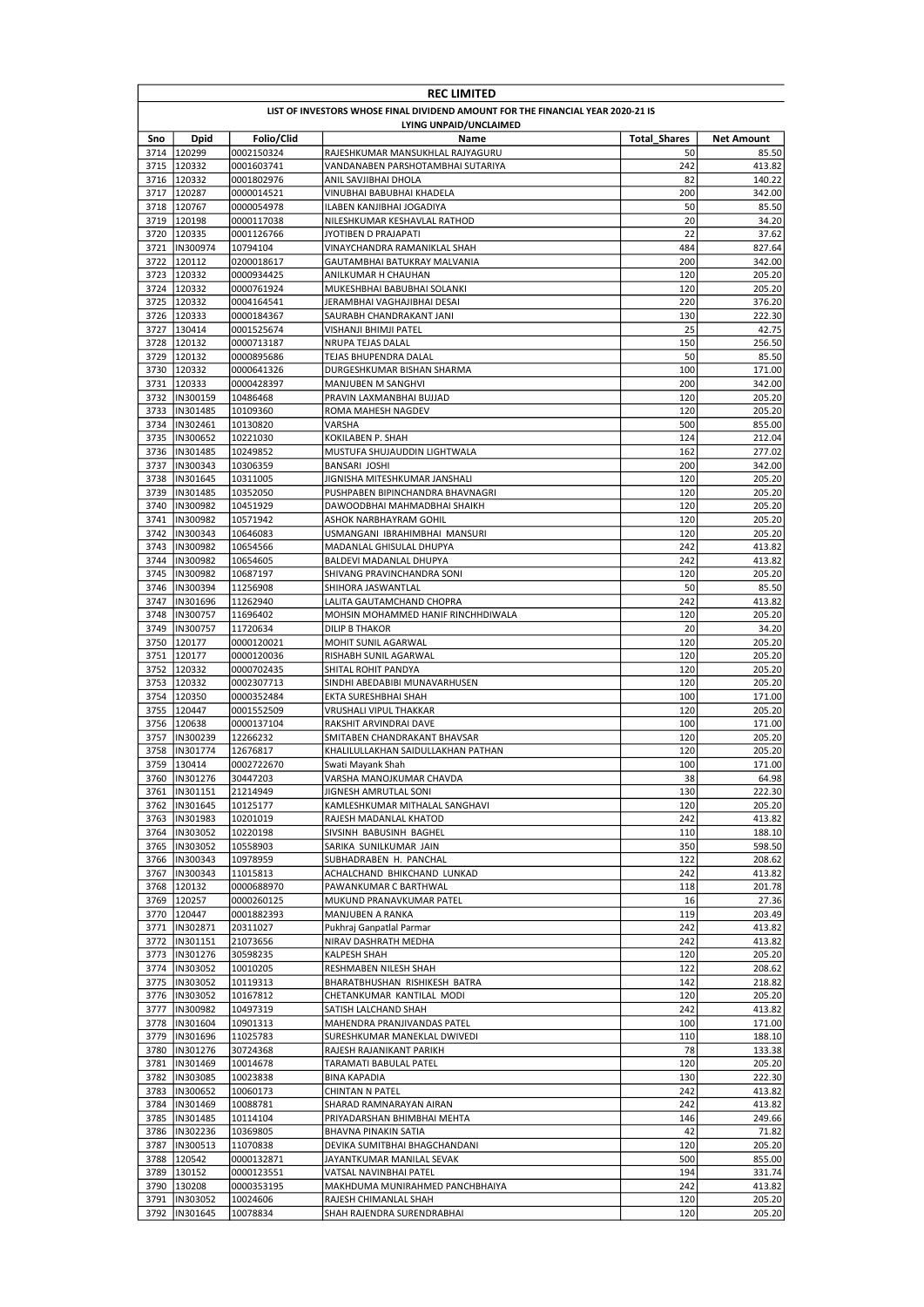|              | <b>REC LIMITED</b>                                                              |                          |                                                                          |                       |                  |  |  |
|--------------|---------------------------------------------------------------------------------|--------------------------|--------------------------------------------------------------------------|-----------------------|------------------|--|--|
|              | LIST OF INVESTORS WHOSE FINAL DIVIDEND AMOUNT FOR THE FINANCIAL YEAR 2020-21 IS |                          |                                                                          |                       |                  |  |  |
|              |                                                                                 |                          | LYING UNPAID/UNCLAIMED                                                   |                       |                  |  |  |
| Sno          | <b>Dpid</b>                                                                     | Folio/Clid               | Name                                                                     | <b>Total Shares</b>   | Net Amount       |  |  |
| 3793         | IN301469                                                                        | 10080774                 | SHAH TAILESH                                                             | 242                   | 413.82           |  |  |
| 3794<br>3795 | IN301485<br>IN301485                                                            | 10083736<br>10105800     | ARUNA TAILESH SHAH<br>SHACHI PRAVIN TRIVEDI                              | 242<br>120            | 413.82<br>205.20 |  |  |
| 3796         | IN300126                                                                        | 10120495                 | INDRAVADAN P. SUTARIA                                                    | 600                   | 1026.00          |  |  |
| 3797         | IN301983                                                                        | 10127532                 | VIMAL M. SOLANKI                                                         | 50                    | 85.50            |  |  |
| 3798         | IN301645                                                                        | 10321270                 | MANISHABEN UTKARSH MODI                                                  | 242                   | 413.82           |  |  |
| 3799         | IN301321                                                                        | 10349234                 | MANISHABEN RUCHIRKUMAR SHAH                                              | 200                   | 342.00           |  |  |
| 3800         | IN301485                                                                        | 10356352                 | MEENABEN SANATKUMAR SHAH                                                 | 120                   | 205.20           |  |  |
| 3801         | IN302201                                                                        | 10408132                 | PARULBEN GAURANGBHAI SONI                                                | 120                   | 205.20           |  |  |
| 3802         | IN302201                                                                        | 10482866                 | AMI ALPESH PARIKH                                                        | 146                   | 249.66           |  |  |
| 3803         | IN303052                                                                        | 10613903                 | DIVYA JAYANTI TRIVEDI                                                    | 50                    | 85.50            |  |  |
| 3804<br>3805 | IN300214<br>120113                                                              | 11640669<br>0000166333   | UMESHBHAI INDRAVADAN KANSARA<br>KIRIT RASIKLAL SHAH                      | 100<br>242            | 171.00<br>413.82 |  |  |
| 3806         | 120113                                                                          | 0001018243               | YATINKUMAR NAVINBHAI SANGHVI                                             | 500                   | 855.00           |  |  |
| 3807         | 120175                                                                          | 0000199257               | PRARTHI ASHWINKUMAR PARIKH                                               | 242                   | 413.82           |  |  |
| 3808         | 120332                                                                          | 0000739037               | MAHESHBHAI RATILAL RAVAL                                                 | 200                   | 342.00           |  |  |
| 3809         | 120351                                                                          | 0000107588               | <b>GOVIND K PRAJAPATI</b>                                                | 400                   | 684.00           |  |  |
| 3810         | 120351                                                                          | 0000137551               | MIRABEN MAYURBHAI SANGHVI                                                | 200                   | 342.00           |  |  |
|              | 3811 120415                                                                     | 0000315518               | SAROJBEN PRAKASHKUMAR SHAH                                               | 200                   | 342.00           |  |  |
| 3812         | 120447                                                                          | 0001466504               | FALGUNIBEN PRAKASHBHAI PATEL                                             | 120                   | 205.20           |  |  |
| 3813         | 120702                                                                          | 0000256007               | SWAPNA VIDHYUT SHAH                                                      | 2000                  | 2678.00          |  |  |
| 3814         | 130414                                                                          | 0002849520               | KINNARI D SHAH                                                           | 83                    | 141.93           |  |  |
| 3815         | IN300214                                                                        | 13650549                 | SHOBHA SHUKLA                                                            | 346                   | 591.66           |  |  |
| 3816<br>3817 | IN300476<br>IN301469                                                            | 40608889<br>10054751     | SHAH RASIKLAL CHANDULAL<br>VIPUL JAYANTILAL SHAH                         | 242<br>60             | 372.82<br>102.60 |  |  |
| 3818         | IN303052                                                                        | 10226623                 | PARUL VIPUL DAVE                                                         | 242                   | 413.82           |  |  |
| 3819         | IN301485                                                                        | 10267610                 | RINABEN MAHENDRA SHAH                                                    | 120                   | 205.20           |  |  |
| 3820         | IN300982                                                                        | 10682765                 | GUNVANTLAL PRABHUDAS SONI                                                | 130                   | 222.30           |  |  |
| 3821         | IN300343                                                                        | 10695646                 | VIJAY POPATLAL VYAS                                                      | 130                   | 222.30           |  |  |
| 3822         | IN302461                                                                        | 10780005                 | NAMAN AJAY SHAH                                                          | 300                   | 513.00           |  |  |
| 3823         | IN300183                                                                        | 11090124                 | PRAKASH D JOSHI                                                          | 60                    | 102.60           |  |  |
| 3824         | IN302236                                                                        | 11106247                 | <b>GOPAL LACHANI</b>                                                     | 120                   | 205.20           |  |  |
| 3825         | IN300974                                                                        | 11233641                 | RASHESH G. PATEL                                                         | 120                   | 205.20           |  |  |
| 3826         | IN301774                                                                        | 11700889                 | SUNIL SAMSHERSINH SURYAVANSHI                                            | 36                    | 61.56            |  |  |
| 3827         | 120299                                                                          | 0004801081               | KOMAL TARAKBHAI SHAH                                                     | 1950                  | 2611.50          |  |  |
| 3828<br>3829 | 120332<br>120350                                                                | 0008202886<br>0001082503 | BHARAT JASHWANTLAL JANI<br>CHOITHRAM PARASRAM GYANCHANDANI               | 300<br>20             | 513.00<br>34.20  |  |  |
| 3830         | 120447                                                                          | 0005062259               | SANGITA GAIKWAD                                                          | 87                    | 148.77           |  |  |
| 3831         | 120484                                                                          | 0000067018               | BABUBHAI DHARMAJI PRAJAPATI                                              | 120                   | 205.20           |  |  |
| 3832         | 120702                                                                          | 0001681651               | HARIPRASAD KANTILAL TRIVEDI                                              | 250                   | 427.50           |  |  |
|              | 3833 130152                                                                     | 0000099173               | HEMAL SUDHIRBHAI TALATI                                                  | 120                   | 205.20           |  |  |
|              | 3834 130414                                                                     | 0003130749               | REKHABEN DAYANANI                                                        | 106                   | 181.26           |  |  |
| 3835         | IN300513                                                                        | 15483854                 | VAISHNAVI K DESAI                                                        | 130                   | 222.30           |  |  |
| 3836         | IN301276                                                                        | 30339118                 | KISHAN MOTILAL SHAH                                                      | 137                   | 234.27           |  |  |
| 3837         | IN300343                                                                        | 10219095                 | PAURAMI BIPINCHANDRA SHETH                                               | 100                   | 171.00           |  |  |
| 3838         | IN302461                                                                        | 10579665                 | CHINUBHAI TRIKAMLAL SHAH                                                 | 100<br>$\overline{2}$ | 171.00           |  |  |
| 3839         | IN301143<br>3840 120338                                                         | 11034372<br>0000105722   | DAVE SHWETA K                                                            | 242                   | 3.42             |  |  |
|              | 3841 120566                                                                     | 0000001712               | ANILKUMAR ANANTRAI SHRIMARKER<br>MAHENDRAKUMAR RAVISHANKERBHAI UPADHYAYA | 120                   | 413.82<br>205.20 |  |  |
|              | 3842 130208                                                                     | 0000396949               | RAJENDRAPRASAD LUXMIDUTT PANDEY                                          | 130                   | 222.30           |  |  |
|              | 3843  IN300394                                                                  | 13601806                 | SANJAY KUMAR SINGH                                                       | 120                   | 205.20           |  |  |
|              | 3844  IN300870                                                                  | 30026894                 | AMEE ALPESH RAJPURIYA                                                    | 228                   | 389.88           |  |  |
| 3845         | IN301645                                                                        | 10092470                 | PANKAJ ISHWARLAL KHATRI                                                  | 120                   | 205.20           |  |  |
|              | 3846  IN302293                                                                  | 10143677                 | MAHESH KANTILAL BHOJAK                                                   | 242                   | 372.82           |  |  |
|              | 3847  IN303052                                                                  | 10184686                 | JYOT SANJAYBHAI THADESHVAR                                               | 242                   | 413.82           |  |  |
|              | 3848  IN301485                                                                  | 10185419                 | MODI HITESH BHOGILAL                                                     | 242                   | 413.82           |  |  |
|              | 3849  IN303052                                                                  | 10207854                 | SANJAYBHAI LAXMANBHAI THADESHVAR                                         | 242                   | 413.82           |  |  |
|              | 3850  IN303052<br>3851  IN301485                                                | 10253063                 | NAYAN CHANDRAKANT PANCHAL                                                | 130<br>120            | 222.30           |  |  |
|              | 3852  IN300343                                                                  | 10285638<br>10716793     | SNEHA ROHITBHAI NANAVATI<br>HINAL CHINTAN KOTHARI                        | 120                   | 205.20<br>205.20 |  |  |
|              | 3853  IN300343                                                                  | 10878922                 | SUNILKUMAR BABULAL PATEL                                                 | 520                   | 889.20           |  |  |
|              | 3854  IN300343                                                                  | 10889062                 | JAYESH HARGOVINDBHAI PATEL                                               | 120                   | 205.20           |  |  |
|              | 3855  IN300343                                                                  | 10952088                 | BHAVSAR RAMKRISHNA JITENDRA                                              | 120                   | 205.20           |  |  |
|              | 3856  IN300394                                                                  | 11685048                 | SANJIV R PATEL                                                           | 35                    | 59.85            |  |  |
|              | 3857 120315                                                                     | 0000034503               | JANAK GUNVANTLAL BHATT                                                   | $\overline{2}$        | 3.42             |  |  |
|              | 3858 120332                                                                     | 0004109553               | RITESH SHAH                                                              | 100                   | 171.00           |  |  |
|              | 3859 120447                                                                     | 0000195565               | SHRICHAND PAHALRAJ JUMANI                                                | 215                   | 367.65           |  |  |
|              | 3860 120484                                                                     | 0000094348               | KHYATI MEHENDRA SHUKLA                                                   | 130                   | 222.30           |  |  |
|              | 3861 120818                                                                     | 0000271811               | MANAHARSINH KANAKSINH DARBAR                                             | 500                   | 855.00           |  |  |
|              | 3862  IN301151                                                                  | 12282924                 | KAILASH JAYESH GANDHI                                                    | 125                   | 213.75           |  |  |
|              | 3863  IN301151<br>3864  IN301774                                                | 12282973<br>12680070     | JAYESH AMRATLAL GANDHI<br>MADAN LAL AGRAWAL                              | 300<br>120            | 513.00<br>205.20 |  |  |
| 3865         | 130152                                                                          | 0000127039               | CHANDRA SUKANRAJ SAKARIA                                                 | 46                    | 78.66            |  |  |
|              | 3866 IN301276                                                                   | 30270880                 | MODI ATULKUMAR PRABHULAL                                                 | 200                   | 342.00           |  |  |
| 3867         | IN301485                                                                        | 10353118                 | SHAH NITESHKUMAR JASHWANTLAL                                             | 242                   | 413.82           |  |  |
|              | 3868  IN300183                                                                  | 10561665                 | SANJU LALITKUMAR CHHAJER                                                 | 120                   | 205.20           |  |  |
|              | 3869  IN300343                                                                  | 10611939                 | KAMALBHAI BHUPENDRABHAI DESAI                                            | 242                   | 413.82           |  |  |
|              | 3870  IN301321                                                                  | 10637580                 | MILAN NARENDRAKUMAR SHAH                                                 | 242                   | 413.82           |  |  |
|              | 3871  IN301321                                                                  | 10637611                 | NEHA MILAN SHAH                                                          | 242                   | 413.82           |  |  |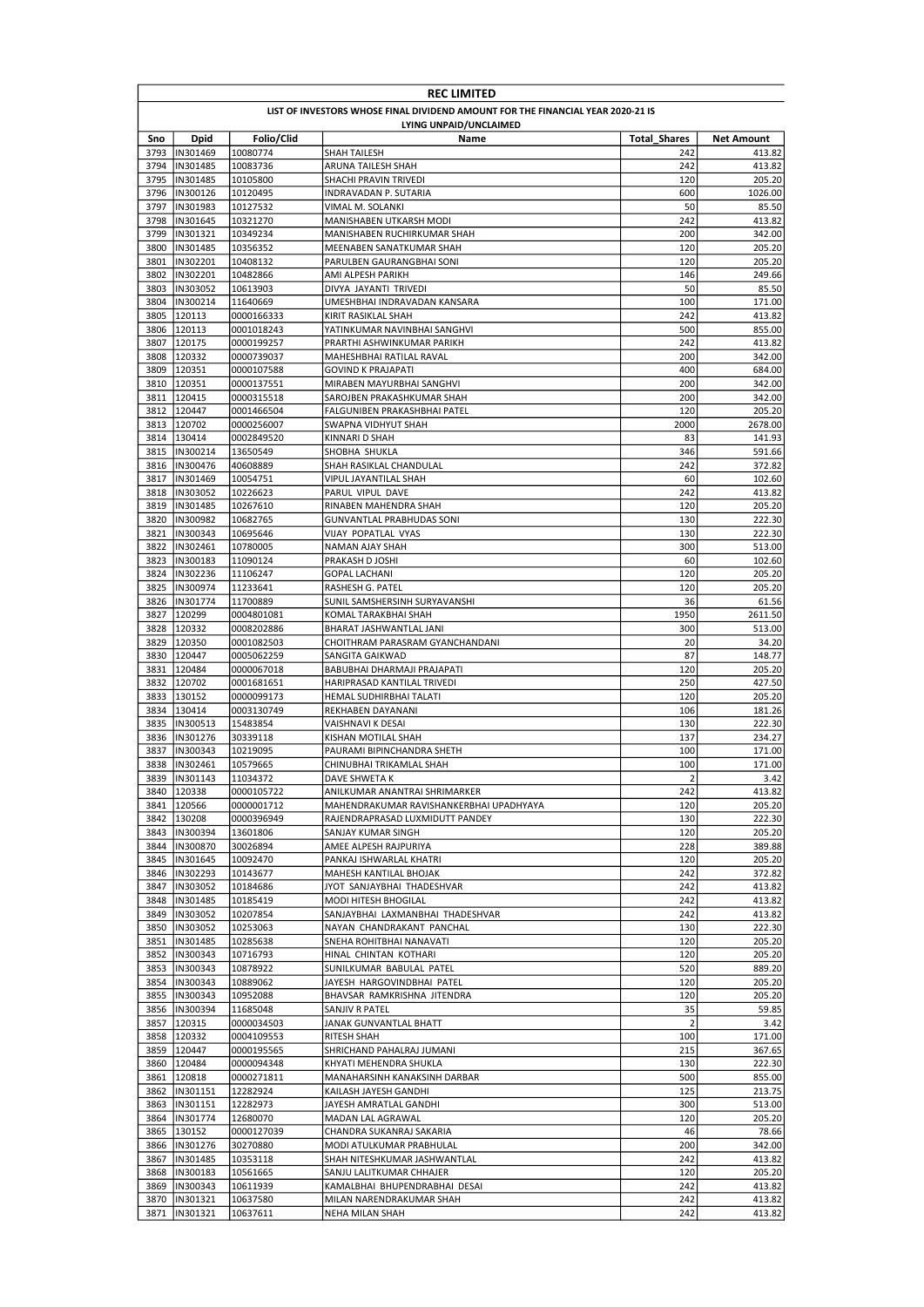|              | <b>REC LIMITED</b>                                                              |                          |                                                               |                     |                   |  |  |
|--------------|---------------------------------------------------------------------------------|--------------------------|---------------------------------------------------------------|---------------------|-------------------|--|--|
|              | LIST OF INVESTORS WHOSE FINAL DIVIDEND AMOUNT FOR THE FINANCIAL YEAR 2020-21 IS |                          |                                                               |                     |                   |  |  |
|              |                                                                                 |                          | LYING UNPAID/UNCLAIMED                                        |                     |                   |  |  |
| Sno          | Dpid                                                                            | Folio/Clid               | Name                                                          | <b>Total Shares</b> | <b>Net Amount</b> |  |  |
| 3872<br>3873 | IN300343<br>120447                                                              | 10688613<br>0000762959   | BHAVNABEN P. MEHTA<br><b>MOXIT M SHAH</b>                     | 120<br>128          | 205.20<br>218.88  |  |  |
| 3874         | IN301485                                                                        | 10017078                 | AMIT SHAH                                                     | 242                 | 413.82            |  |  |
| 3875         | IN301233                                                                        | 10037757                 | JAGDISHBHAI P. RATHOD                                         | 25                  | 42.75             |  |  |
| 3876         | IN302293                                                                        | 10094903                 | <b>BINA SAMIR PALKHIWALA</b>                                  | 900                 | 1539.00           |  |  |
| 3877         | IN302293                                                                        | 10108815                 | VIDYA GOVINDA RAO                                             | 162                 | 277.02            |  |  |
| 3878         | IN302461                                                                        | 10171218                 | RAJEN NATVARLAL SHAH                                          | 10                  | 17.10             |  |  |
| 3879<br>3880 | IN301485<br>IN301645                                                            | 10173276<br>10262060     | PREMCHAND AGRAWAL<br>ANILBHAI CHANDULAL DESAI                 | 130<br>400          | 222.30<br>684.00  |  |  |
| 3881         | IN302461                                                                        | 10277256                 | GEETA JAYESH CONTRACTOR                                       | 120                 | 205.20            |  |  |
| 3882         | IN301645                                                                        | 10351953                 | <b>VIKRANT MEHTA</b>                                          | 242                 | 413.82            |  |  |
| 3883         | IN300982                                                                        | 10593630                 | PARAG RAMCHANDRA DAVE                                         | 120                 | 205.20            |  |  |
| 3884         | IN302201                                                                        | 10617225                 | SAMUBEN BHADABHAI SAVALIA                                     | 120                 | 205.20            |  |  |
| 3885         | IN300343                                                                        | 10717010                 | PATEL CHANDUBHAI BHOLIDAS                                     | 120                 | 205.20            |  |  |
| 3886<br>3887 | IN302105<br>IN300183                                                            | 10789109<br>10798889     | VISHAKHAKUMARI BHAUMIKKUMAR DODIYA<br>DINKER HIRALAL DWIVEDI  | 100<br>120          | 171.00<br>205.20  |  |  |
| 3888         | IN300214                                                                        | 11309234                 | TRIVEDI SWATI                                                 | 120                 | 205.20            |  |  |
| 3889         | 120109                                                                          | 0003930057               | JATIN M PATEL                                                 | 174                 | 297.54            |  |  |
| 3890         | 120186                                                                          | 0000084469               | <b>TORAL MAULIK SHAH</b>                                      | 120                 | 205.20            |  |  |
| 3891         | 120289                                                                          | 0000509613               | JAYSHREE DEEPAKKUMAR MEHTA                                    | 120                 | 205.20            |  |  |
| 3892         | 120299                                                                          | 0005684948               | PAYAL MITESH SHAH                                             | 130                 | 222.30            |  |  |
| 3893         | 120323                                                                          | 0000041914               | RIYAZAHMED NISARAHMED JANKHWALA<br>PRAVINKUMAR KANJIBHAI AHIR | 120                 | 205.20            |  |  |
| 3894<br>3895 | 120472<br>130152                                                                | 0003785067<br>0000005611 | PRIYANKA SANJAY MODI                                          | 242<br>200          | 413.82<br>342.00  |  |  |
| 3896         | 130208                                                                          | 0000333421               | KEVAL KRISHAN ATTRI                                           | 121                 | 206.91            |  |  |
| 3897         | 130208                                                                          | 0000347301               | KASHMIRA RAJESH MODI                                          | 130                 | 222.30            |  |  |
|              | 3898 130414                                                                     | 0002893226               | DINESH SHANTILAL MEHTA                                        | 67                  | 114.57            |  |  |
| 3899         | IN300394                                                                        | 15241992                 | NIPA LILABHAI SHIYANI                                         | 120                 | 205.20            |  |  |
| 3900         | IN300513                                                                        | 17557350                 | <b>HARDIK R KAPADIA</b>                                       | 200                 | 342.00            |  |  |
| 3901         | IN301774                                                                        | 18801059                 | HARESH DATTANI                                                | 4                   | 6.84              |  |  |
| 3902<br>3903 | IN300513<br>IN300870                                                            | 23213211<br>30014485     | KIRANKUMAR RANCHHODLAL SONI<br>RANABHAI SAGATHIA              | 58<br>242           | 99.18<br>413.82   |  |  |
| 3904         | IN301233                                                                        | 10062034                 | VASANTKUMAR AMRUTLAL MODI                                     | 10                  | 17.10             |  |  |
| 3905         | IN301774                                                                        | 11541195                 | SHARMA SANDIP DHIRAJBHAI                                      | 241                 | 412.11            |  |  |
| 3906         | 120332                                                                          | 0000379727               | RAJNIKANT GOVINDLAL CHAUHAN                                   | 120                 | 205.20            |  |  |
| 3907         | 120332                                                                          | 0001417005               | DINESHBHAI AMBALAL PATEL                                      | 30                  | 51.30             |  |  |
| 3908         | 120484                                                                          | 0000124477               | KRISHNAKANT CHANDRAKANT SHAH                                  | 120                 | 205.20            |  |  |
| 3909         | IN302293                                                                        | 10062589                 | SATISHKUMAR NATHALAL GOHEL                                    | 120                 | 205.20            |  |  |
| 3910<br>3911 | 120422<br>IN301645                                                              | 0000018416<br>10285573   | RADHESHYAM JAGANNATH JAYSHWAL<br>PARMAR ANIRUDDHSINH R.       | 120<br>135          | 205.20<br>230.85  |  |  |
| 3912         | IN301485                                                                        | 10392526                 | ASHI ARUNKUMAR TULSIAN                                        | 242                 | 413.82            |  |  |
| 3913         | IN301469                                                                        | 10028244                 | PARMAR JAYANTIBHAI CHATURBHAI                                 | 10                  | 17.10             |  |  |
| 3914         | <b>IN303052</b>                                                                 | 10137095                 | USHABEN KAILASHBHAI GUPTA                                     | 130                 | 222.30            |  |  |
| 3915         | IN300343                                                                        | 10498114                 | <b>NIKUL</b>                                                  | 120                 | 205.20            |  |  |
| 3916         | 130414                                                                          | 0002968350               | HITESH ARVINDBHAI VAGHELA                                     | 20                  | 34.20             |  |  |
| 3917         | IN303052<br>3918 120332                                                         | 10365439<br>0000726127   | RUPENBHAI MATHIASBHAI CHRISTIAN                               | 50<br>242           | 85.50<br>413.82   |  |  |
|              | 3919  IN300974                                                                  | 10829873                 | SANJU MAHAVEERCHAND JAIN<br>CHETNA NARESHKUMAR SHAH           | 60                  | 102.60            |  |  |
|              | 3920  IN303052                                                                  | 10106425                 | NARENDRAKUMAR MOHANBHAI PATEL                                 | 120                 | 205.20            |  |  |
|              | 3921  IN302461                                                                  | 10192697                 | MAHENDRAKUMAR GANDALAL PRAJAPATI                              | 145                 | 247.95            |  |  |
|              | 3922 120478                                                                     | 0000004514               | HASMUKHBHAI DHANJIBHAI PATEL                                  | 10                  | 17.10             |  |  |
|              | 3923 120489                                                                     | 0000141460               | TAPAN ASHWINBHAI DAVE                                         | 50                  | 85.50             |  |  |
|              | 3924 130259                                                                     | 0001020081               | MANSURI MOHD.ISRALI MUNIRKHAN                                 | 242                 | 413.82            |  |  |
|              | 3925  IN300513                                                                  | 10659817                 | <b>BHAGCHANDANI SARLA</b>                                     | 120                 | 205.20            |  |  |
| 3927         | 3926 120514<br>IN302461                                                         | 0000004765<br>10214032   | PATEL RAMESHBHAI KACHARABHAI<br>CHIMANBHAI MOHANBHAI PARMAR   | 120<br>120          | 205.20<br>205.20  |  |  |
|              | 3928  IN300343                                                                  | 11059445                 | YOGESH V. PANCHAL                                             | 120                 | 205.20            |  |  |
| 3929         | IN301774                                                                        | 13015029                 | MOHANLAL MODILAL JAIN                                         | 130                 | 222.30            |  |  |
|              | 3930  IN301774                                                                  | 13129300                 | SUMITRABEN TRIBHOVANDAS PATEL                                 | 120                 | 205.20            |  |  |
| 3931         | IN302461                                                                        | 10474703                 | PARESHBHAI GORDHANDAS SHAH                                    | 200                 | 342.00            |  |  |
|              | 3932  IN302201                                                                  | 10618324                 | SAVITABEN HARIBHAI PARMAR                                     | 242                 | 413.82            |  |  |
|              | 3933  IN302201                                                                  | 10618332                 | MANISH BALUBHAI PATEL                                         | 242                 | 413.82            |  |  |
|              | 3934  IN303052<br>3935  IN300343                                                | 10428436<br>10996180     | AKASHKUMAR DINESHCHANDRA MODI<br>NATHULAL PREMAJI JOGI        | 20<br>120           | 34.20<br>205.20   |  |  |
|              | 3936 120332                                                                     | 0001202932               | PINAKIN JITENDRAKUMAR CHAMPANERIA                             | 130                 | 222.30            |  |  |
|              | 3937 120344                                                                     | 0000237306               | NILESHBHAI AMIN                                               | 100                 | 171.00            |  |  |
|              | 3938  IN301774                                                                  | 12883652                 | JASHUBEN BABUBHAI PATEL                                       | 120                 | 205.20            |  |  |
|              | 3939  IN301645                                                                  | 10345377                 | SAJJANBEN M SOLANKI                                           | 120                 | 205.20            |  |  |
| 3940         | IN301143                                                                        | 10585248                 | HITESH HARSHADBHAI TRIVEDI                                    | 120                 | 205.20            |  |  |
| 3941         | IN301321                                                                        | 10656140                 | ANILBHAI SURESHBHAI PATEL                                     | 60                  | 102.60            |  |  |
| 3942         | IN300982<br>3943 120106                                                         | 10698830                 | JERAMBHAI PALABHAI CHAVDA                                     | 450<br>$\mathbf 2$  | 769.50<br>3.42    |  |  |
| 3944         | 120332                                                                          | 0001999681<br>0000919662 | BHAKTI R TEKCHANDANI<br>MURALI GOPINATHAN NAIR                | $\mathbf 1$         | 1.71              |  |  |
|              | 3945  IN301774                                                                  | 12035679                 | MANSUKHBHAI SAMJIBHAI PARMAR                                  | 242                 | 413.82            |  |  |
|              | 3946 120482                                                                     | 0000002137               | JAGRUTI LALJIBHAI CHAVDA                                      | 120                 | 205.20            |  |  |
|              | 3947  IN302201                                                                  | 10116149                 | <b>GULAB OTAJI PRAJAPATI</b>                                  | 120                 | 205.20            |  |  |
|              | 3948  IN301645                                                                  | 10199785                 | SHAH VIJAYKUMAR BHIKALAL                                      | 120                 | 205.20            |  |  |
|              | 3949  IN301485                                                                  | 10448600                 | MANOJ BHIKHABHAI PATEL                                        | 120                 | 184.20            |  |  |
|              | 3950 120332                                                                     | 0001960932               | SHAILESH KANTILAL PATEL                                       | 130                 | 222.30            |  |  |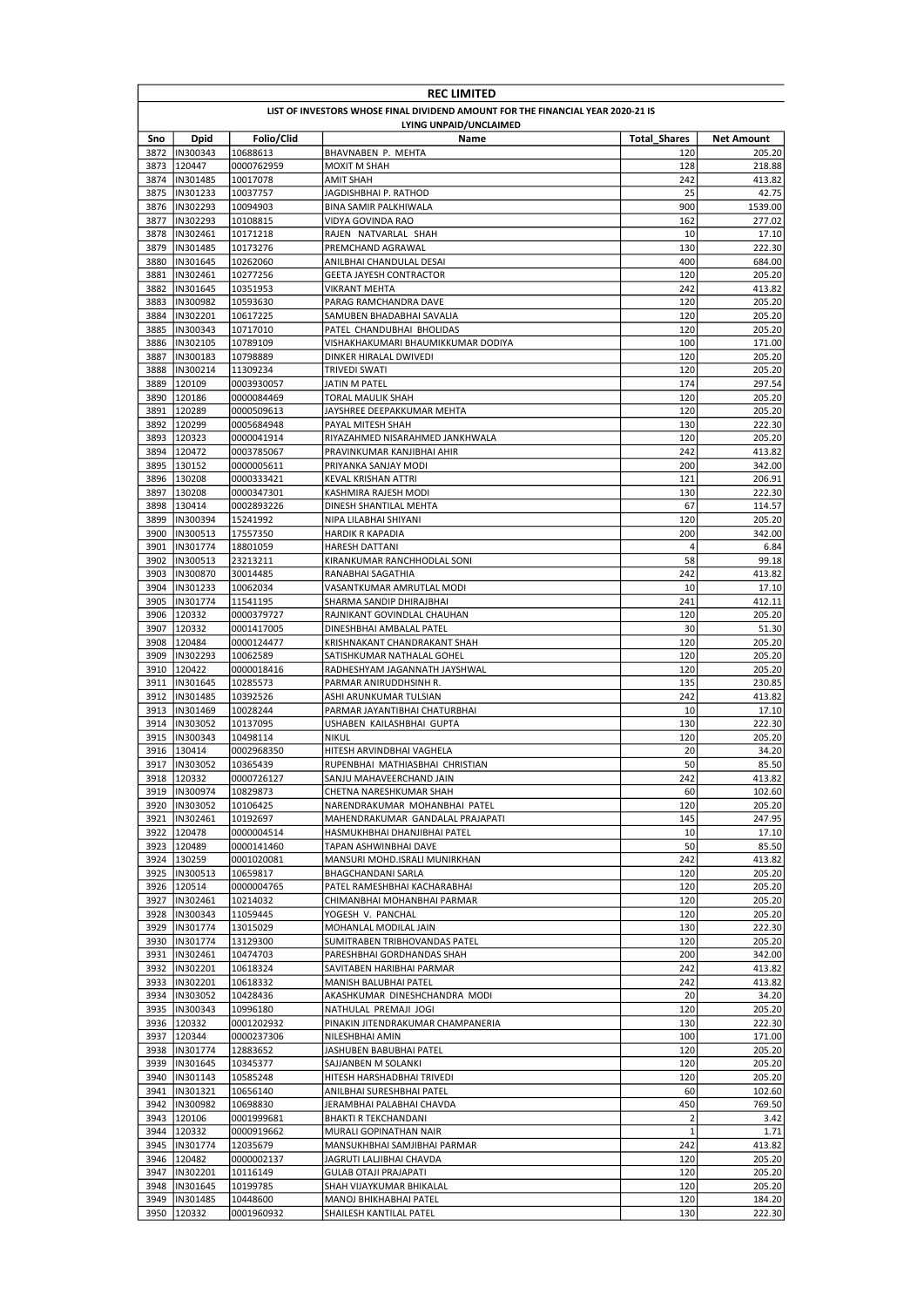|              | <b>REC LIMITED</b>                                                              |                          |                                                                |                     |                   |  |  |  |
|--------------|---------------------------------------------------------------------------------|--------------------------|----------------------------------------------------------------|---------------------|-------------------|--|--|--|
|              | LIST OF INVESTORS WHOSE FINAL DIVIDEND AMOUNT FOR THE FINANCIAL YEAR 2020-21 IS |                          |                                                                |                     |                   |  |  |  |
|              | LYING UNPAID/UNCLAIMED                                                          |                          |                                                                |                     |                   |  |  |  |
| Sno          | <b>Dpid</b>                                                                     | Folio/Clid               | Name                                                           | <b>Total Shares</b> | <b>Net Amount</b> |  |  |  |
| 3951         | 120332                                                                          | 0002154665               | PRIYATOSH VISHNUSHANKER CHOUBEY                                | 120                 | 205.20<br>205.20  |  |  |  |
| 3952<br>3953 | IN301774<br>130414                                                              | 12074425<br>0002936358   | SONALBEN SANKABHAI DESAI<br>RITABEN KANUBHAI PATEL             | 120<br>112          | 191.52            |  |  |  |
| 3954         | IN300394                                                                        | 14048683                 | SONAL V THAKKAR                                                | 120                 | 205.20            |  |  |  |
| 3955         | IN301233                                                                        | 10280132                 | SHALINI PANDYA                                                 | 200                 | 342.00            |  |  |  |
| 3956         | IN301321                                                                        | 10421576                 | KAPILABEN R PATEL                                              | 120                 | 205.20            |  |  |  |
| 3957         | IN301321                                                                        | 10508119                 | CHANDUBHAI RAICHANDDAS PATEL                                   | 130                 | 222.30            |  |  |  |
| 3958         | IN302236                                                                        | 11162455                 | DAKSHABEN VIKRAMBHAI SHETH                                     | 42                  | 71.82             |  |  |  |
| 3959         | 120247<br>120247                                                                | 0000263201               | VASHRAMBHAI JADAVBHAI DHORAJIA                                 | 130                 | 222.30            |  |  |  |
| 3960<br>3961 | 120422                                                                          | 0000265794<br>0000075644 | VASANTBEN VASRAMBHAI DHORAJIYA<br>HETAL HIMANSHU PATEL         | 120<br>620          | 205.20<br>1060.20 |  |  |  |
| 3962         | 130414                                                                          | 0002750381               | <b>MANGUBEN PATEL</b>                                          | 84                  | 143.64            |  |  |  |
| 3963         | IN300360                                                                        | 21039652                 | ASHOKKUMAR K GOSWAMI                                           | 120                 | 205.20            |  |  |  |
| 3964         | IN301485                                                                        | 30010307                 | CHANDULAL RANCHHODDAS PATEL                                    | 242                 | 413.82            |  |  |  |
|              | 3965  IN300476                                                                  | 41319514                 | GAUTAM DWARKAPRASAD BAJAJ                                      | 242                 | 413.82            |  |  |  |
| 3966         | IN301645                                                                        | 10098853                 | ABBASHUSAIN DILAVAR QURESHI                                    | 60                  | 102.60            |  |  |  |
| 3967         | 120235                                                                          | 0000097754               | KAMLESH RATILAL SHAH.                                          | 242                 | 413.82            |  |  |  |
| 3968         | 120447                                                                          | 0001967103<br>0009453541 | SANDEEP V MISTRY                                               | 120                 | 205.20            |  |  |  |
| 3969<br>3970 | 120472<br>120300                                                                | 0001112509               | HITENDU HASMUKHLAL DAVE<br>HEMANGINI RAJANIKANT PATEL          | 242<br>100          | 413.82<br>171.00  |  |  |  |
| 3971         | IN300982                                                                        | 10149560                 | GUNVANTI ARVINDKUMAR NAYAK                                     | 120                 | 205.20            |  |  |  |
| 3972         | IN301485                                                                        | 10417513                 | VIJAYPRAKASH THAKUR DIXIT                                      | 120                 | 205.20            |  |  |  |
| 3973         | IN300610                                                                        | 10597755                 | PARMAR VIPUL                                                   | 120                 | 205.20            |  |  |  |
| 3974         | IN302201                                                                        | 10611896                 | BAHCHUBHAI BHUDARBHAI DARAJI                                   | 120                 | 205.20            |  |  |  |
| 3975         | IN300974                                                                        | 11652909                 | MISTRY ALKESH LABHSHANKAR                                      | 100                 | 171.00            |  |  |  |
| 3976         | 120247                                                                          | 0000524705               | DILIPKUMAR AMBALAL TRIVEDI                                     | 242                 | 413.82            |  |  |  |
| 3977         | 120332                                                                          | 0013491166               | TEJARAM DAVERRAM CHOUDHARY                                     | 10                  | 17.10             |  |  |  |
| 3978         | 120421<br>120447                                                                | 0000020160               | VIJAY BABULAL PATEL                                            | 120                 | 205.20            |  |  |  |
| 3979<br>3980 | 120447                                                                          | 0000756548<br>0001690761 | PRITI BIRENDRANATH MUKHERJEE<br>DIPALI S LADHAWALA             | 120<br>162          | 205.20<br>277.02  |  |  |  |
| 3981         | 120472                                                                          | 0003014746               | GARGI RAJENDRAKUMAR THAKKAR                                    | 44                  | 75.24             |  |  |  |
| 3982         | IN300214                                                                        | 12368944                 | PADMABEN RAMANBHAI KACHHIA                                     | 120                 | 205.20            |  |  |  |
| 3983         | IN300513                                                                        | 14621775                 | DIXIT JAYANTIBHAI PATEL                                        | 120                 | 205.20            |  |  |  |
| 3984         | IN300214                                                                        | 15363188                 | NILESH K PRAJAPATI                                             | 50                  | 85.50             |  |  |  |
| 3985         | IN300360                                                                        | 20668967                 | BALKRISHNA DEVIPRASAD PATEL                                    | 120                 | 205.20            |  |  |  |
| 3986         | IN301276                                                                        | 30348493                 | RAKSHA MANOJ SHAH                                              | 20                  | 34.20             |  |  |  |
| 3987         | IN301549                                                                        | 37293513                 | HARGOVINDBHAI CHATURDAS PATEL                                  | 400                 | 684.00            |  |  |  |
| 3988<br>3989 | IN300757<br>IN300343                                                            | 10583445<br>11045458     | JASVANTLAL C DANGI                                             | 120<br>178          | 205.20<br>304.38  |  |  |  |
| 3990         | IN300343                                                                        | 11081136                 | FALGUNI I. SUTHAR<br>MODI VAISHALIBEN JASHWANTLAL              | 10                  | 17.10             |  |  |  |
| 3991         | 120472                                                                          | 0011488301               | ASHOKKUMAR BHIKHALAL RAVAL                                     | 50                  | 85.50             |  |  |  |
| 3992         | IN302269                                                                        | 11442193                 | LILABEN RAMESHKUMAR PATEL                                      | 100                 | 171.00            |  |  |  |
| 3993         | IN300394                                                                        | 16794160                 | PINJAL R SUTHAR                                                | 100                 | 171.00            |  |  |  |
| 3994         | IN300513                                                                        | 20431085                 | NIMABEN JITENDRAKUMAR PATEL                                    | 1200                | 2052.00           |  |  |  |
| 3995         | IN301645                                                                        | 10276999                 | SHOBHANBEN CHUNIBHAI PATEL                                     | 50                  | 85.50             |  |  |  |
| 3996         | IN300513                                                                        | 21201579                 | DHARMIK P JOSHI                                                | 150                 | 256.50            |  |  |  |
|              | 3997  IN300982<br>3998  IN300343                                                | 10616301                 | ARUNABEN SURESHCHANDRA NAYEE                                   | 100<br>120          | 171.00            |  |  |  |
| 3999         | 120642                                                                          | 10973645<br>0008896743   | VANDANA AVINASH GANPATYE<br>VARSANGJI VELAJI THAKOR            | 209                 | 205.20<br>357.39  |  |  |  |
|              | 4000  IN301485                                                                  | 40004770                 | RAMESHBHAI MANCHHARAM PATEL                                    | 120                 | 205.20            |  |  |  |
| 4001         | 120422                                                                          | 0000055733               | PIYUSHKUMAR JAGDISHCHANDRA PITHADIA                            | 120                 | 205.20            |  |  |  |
|              | 4002 120338                                                                     | 0000017211               | BIRENDRASINH BALDEVSINH VIHOL                                  | $\overline{2}$      | 3.42              |  |  |  |
|              | 4003  IN300343                                                                  | 10210794                 | PATEL LALBHAI ISHWARBHAI                                       | 100                 | 171.00            |  |  |  |
|              | 4004 120478                                                                     | 0000012831               | <b>INDRAKUMAR CHHABRA</b>                                      | 120                 | 205.20            |  |  |  |
| 4005         | IN301485                                                                        | 10321336                 | HIMANSU BIPINCHANDRA DIXIT                                     | 100                 | 171.00            |  |  |  |
| 4007         | 4006  IN301485<br>IN301485                                                      | 10321774<br>40040474     | KRISHNA HIMANSHU DIXIT<br>ASHOKKUMAR HIRALAL PRAJAPATI         | 70<br>130           | 119.70<br>222.30  |  |  |  |
| 4008         | IN301645                                                                        | 10366783                 | RANJITSINH NATVARSINH VAGHELA                                  | 50                  | 85.50             |  |  |  |
| 4009         | 120341                                                                          | 0000097536               | KANTABEN GHEMARBHAI CHAUDHARY                                  | 108                 | 184.68            |  |  |  |
|              | 4010  IN303044                                                                  | 10020988                 | HEMRAJ MANEKLAL RATHI                                          | 242                 | 413.82            |  |  |  |
|              | 4011  IN303044                                                                  | 10022672                 | VIMLABEN SANDIP RATHI                                          | 242                 | 413.82            |  |  |  |
| 4012         | 120447                                                                          | 0007245702               | YASAMIN FIROJALI VADHAVANIYA                                   | 4                   | 6.84              |  |  |  |
|              | 4013  IN301774                                                                  | 16787004                 | KAJALBEN JIGNESHKUMAR MAGNANI                                  | 500                 | 855.00            |  |  |  |
|              | 4014 120332                                                                     | 0002022773               | BALKRISHNA K SHAH HUF                                          | 1100                | 1693.00           |  |  |  |
|              | 4015 120206                                                                     | 0001279858               | KANTI BHAI MARVADI                                             | 120<br>242          | 205.20            |  |  |  |
|              | 4016  IN303052<br>4017  IN301485                                                | 10327764<br>10393754     | JAYAPURV MUKESHKUMAR MAKWANA<br>PRAJAPATI JOITABHAI CHHANABHAI | 400                 | 413.82<br>684.00  |  |  |  |
|              | 4018  IN300982                                                                  | 10475031                 | HITESH KANUBHAI PATEL                                          | 242                 | 413.82            |  |  |  |
|              | 4019  IN300974                                                                  | 10895686                 | PATEL VINABEN B.                                               | 242                 | 413.82            |  |  |  |
|              | 4020 120332                                                                     | 0001345908               | MEHUL RAVJIBHAI PATEL                                          | 242                 | 413.82            |  |  |  |
| 4021         | IN301774                                                                        | 12216878                 | CHETANKUMAR MANILAL PRAJAPATI                                  | 120                 | 205.20            |  |  |  |
|              | 4022  IN301774                                                                  | 12259996                 | CHETANA C PRAJAPATI                                            | 60                  | 102.60            |  |  |  |
|              | 4023 120332                                                                     | 0001698968               | AJITKUMAR CHOITHRAM KAURANI                                    | 46                  | 78.66             |  |  |  |
|              | 4024 130152                                                                     | 0000080675               | PARSHOTTAM MULCHAND KHATNANI                                   | 150                 | 256.50            |  |  |  |
|              | 4025 130152                                                                     | 0000100521               | CHANDERLAL HASMATRAI SAVNANI                                   | $\overline{2}$      | 3.42              |  |  |  |
|              | 4026  IN300974<br>4027 120702                                                   | 11238026<br>0000124421   | HASMUKHBHAI V BHUVA<br>PATEL UJAS VISHNUBHAI                   | 162<br>140          | 277.02<br>239.40  |  |  |  |
|              | 4028  IN300343                                                                  | 10813534                 | ISHWARIBEN VASUDEV RATNANI                                     | 242                 | 413.82            |  |  |  |
|              | 4029 120332                                                                     | 0002164160               | JITENDRAKUMAR G PATEL                                          | 120                 | 205.20            |  |  |  |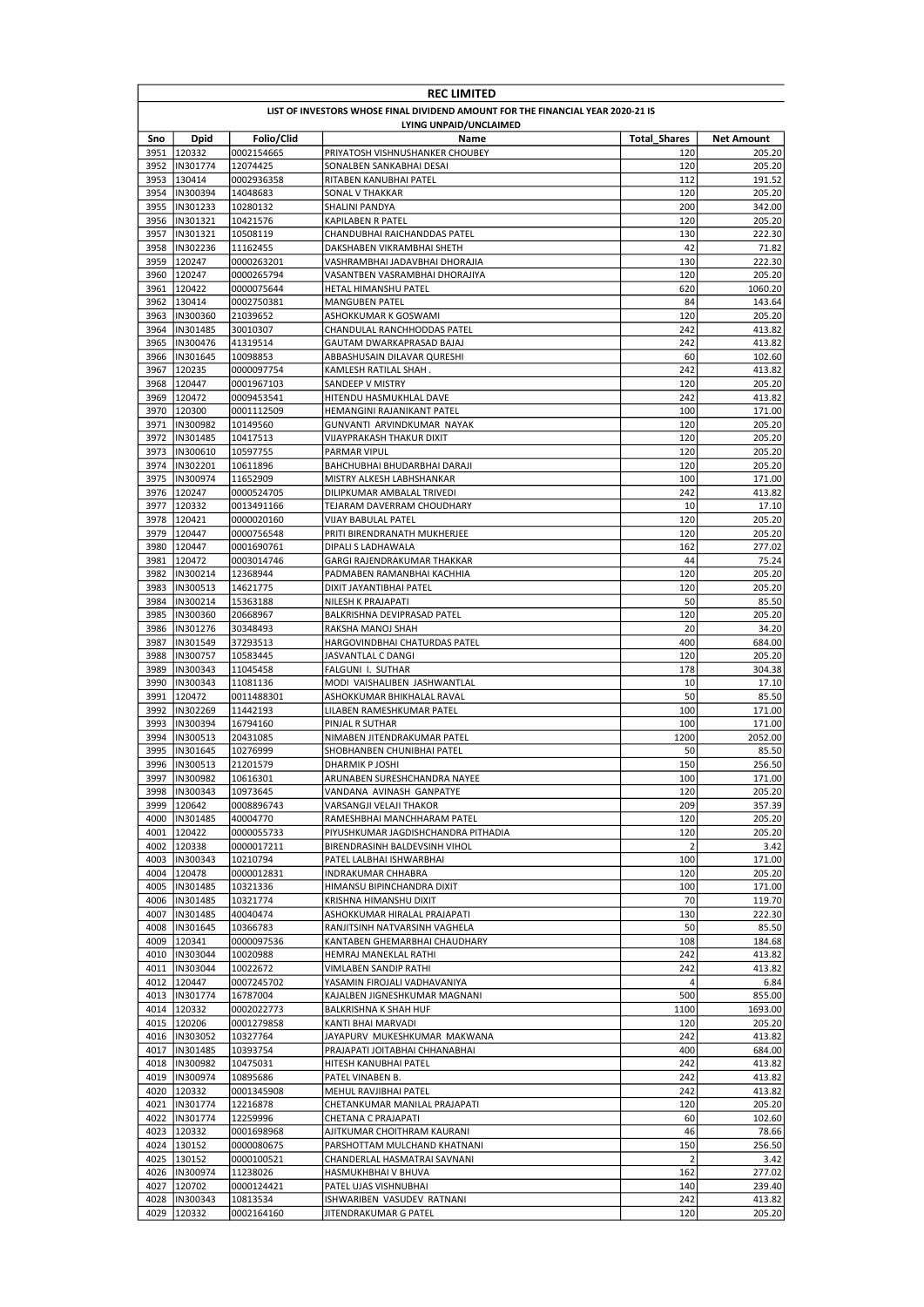|              | <b>REC LIMITED</b>                                                              |                          |                                                              |                     |                   |  |  |  |
|--------------|---------------------------------------------------------------------------------|--------------------------|--------------------------------------------------------------|---------------------|-------------------|--|--|--|
|              | LIST OF INVESTORS WHOSE FINAL DIVIDEND AMOUNT FOR THE FINANCIAL YEAR 2020-21 IS |                          |                                                              |                     |                   |  |  |  |
|              | LYING UNPAID/UNCLAIMED                                                          |                          |                                                              |                     |                   |  |  |  |
| Sno          | Dpid                                                                            | Folio/Clid               | Name                                                         | <b>Total Shares</b> | Net Amount        |  |  |  |
| 4031         | 4030  IN300343<br>IN300343                                                      | 10399108<br>10399116     | HIMMATLAL SHAMJIBHAI PATEL<br>MANJULABEN HIMMATBHAI PATEL    | 146<br>146          | 249.66<br>249.66  |  |  |  |
| 4032         | 130414                                                                          | 0003055661               | SUDHIRKUMAR K PACHORI                                        | 120                 | 205.20            |  |  |  |
| 4033         | IN301485                                                                        | 40007884                 | PATEL RAMESHBHAI JIVABHAI                                    | 120                 | 205.20            |  |  |  |
| 4034         | IN301645                                                                        | 10392110                 | VEDPRAKASH B SHARMA                                          | 242                 | 413.82            |  |  |  |
| 4035         | IN303052                                                                        | 10293236                 | ISHWARBHAI JOITARAM PRAJAPATI                                | 120                 | 205.20            |  |  |  |
| 4036         | 120472                                                                          | 0010657805               | JAYESHBHAI MAGANLAL PARMAR                                   | 120                 | 205.20            |  |  |  |
| 4037         | IN300343                                                                        | 10993858                 | PATEL RAKESHKUMAR MANILAL                                    | 130                 | 222.30            |  |  |  |
| 4038<br>4039 | 120853<br>IN301469                                                              | 0000237823<br>10051164   | CHETANKUMAR BABUBHAI PATEL<br>PUNAMCHAND MAKWANA             | 30<br>120           | 51.30<br>205.20   |  |  |  |
| 4040         | IN301233                                                                        | 10181826                 | SANJOGITA S. SEKHRI                                          | 4                   | 6.84              |  |  |  |
| 4041         | 120472                                                                          | 0006215431               | PARMAR KALPESH SADABHAI                                      | 50                  | 85.50             |  |  |  |
| 4042         | 130152                                                                          | 0000160649               | SAVITABEN TULSIBHAI PATEL                                    | 120                 | 205.20            |  |  |  |
| 4043         | 120484                                                                          | 0000089023               | CHHAIYA BHARATKUMAR N                                        | 120                 | 205.20            |  |  |  |
| 4044         | IN303052                                                                        | 10212642                 | ARVINDKUMAR BHAILALBHAI SHAH                                 | 130                 | 222.30            |  |  |  |
| 4045         | IN300183                                                                        | 10858435                 | UPASANA BHARGAV PATEL                                        | 242                 | 413.82            |  |  |  |
| 4046         | IN300974                                                                        | 11158508                 | SANJAY F. TRIVEDI                                            | 120                 | 205.20            |  |  |  |
| 4047<br>4048 | IN304295<br>120335                                                              | 11190647<br>0000222066   | SAKARCHAND MULCHAND PRAJAPATI<br>JYOTSANABEN H PARMAR        | 242<br>60           | 413.82<br>102.60  |  |  |  |
| 4049         | 120447                                                                          | 0001687765               | MEHUL RAMESHGIRI GOSWAMI                                     | 60                  | 102.60            |  |  |  |
| 4050         | IN300513                                                                        | 11791402                 | <b>HARIPRASAD TRIVEDI</b>                                    | 300                 | 513.00            |  |  |  |
| 4051         | 120330                                                                          | 0000010469               | MAHESHKUMAR LALBHAI PATEL                                    | 242                 | 413.82            |  |  |  |
| 4052         | 120330                                                                          | 0000010473               | JAYESHKUMAR LALBHAI PATEL                                    | 242                 | 413.82            |  |  |  |
| 4053         | 120330                                                                          | 0000011477               | KOKILABEN LALBHAI PATEL                                      | 242                 | 413.82            |  |  |  |
| 4054         | 120330                                                                          | 0000069306               | PATEL MEENALBEN DHULABHAI                                    | 242                 | 413.82            |  |  |  |
| 4055         | IN303085                                                                        | 10020005                 | MAHESHKUMAR VISHANDAS AHUJA                                  | 120                 | 205.20            |  |  |  |
| 4056         | IN300982                                                                        | 10563977                 | MANOHAR RAMCHAND MAHERCHANDANI                               | 242                 | 413.82            |  |  |  |
| 4057         | IN300343                                                                        | 10622223                 | JANKI PARTAPRAI HARCHANDANI                                  | 85                  | 145.35            |  |  |  |
| 4058<br>4059 | 130152<br>IN301233                                                              | 0000160180<br>10209507   | BHIMANI VIKAS PRAMODBHAI<br>PATEL ROHITKUMAR RAMANBHAI       | 640<br>120          | 1094.40<br>205.20 |  |  |  |
| 4060         | IN303052                                                                        | 10210797                 | PANKAJBHAI SENDHUDAS PATEL                                   | 10                  | 17.10             |  |  |  |
| 4061         | IN300343                                                                        | 10973008                 | NIKUNJ HARGOVINDBHAI PANCHAL                                 | 120                 | 205.20            |  |  |  |
| 4062         | IN302269                                                                        | 11954736                 | PANKAJKUMAR SANKALCHAND PATEL                                | 240                 | 410.40            |  |  |  |
| 4063         | 120297                                                                          | 0000108437               | Varshaben Govindbhai Patel                                   | 130                 | 222.30            |  |  |  |
| 4064         | 120345                                                                          | 0000294801               | RANJITKUMAR DHULABHAI SOLANKI                                | 40                  | 68.40             |  |  |  |
| 4065         | IN300360                                                                        | 21360588                 | DAHYABHAI R PATEL                                            | 242                 | 413.82            |  |  |  |
| 4066         | IN301485                                                                        | 10387178                 | SHANTILAL SUTHAR                                             | 242                 | 413.82            |  |  |  |
| 4067<br>4068 | 120303<br>IN302871                                                              | 0000034781<br>20349241   | PANKAJ BHIKABHAI MISTRY<br>Purushottambhai Bhanubhai Parmar  | 20<br>114           | 34.20<br>194.94   |  |  |  |
| 4069         | IN300214                                                                        | 26640553                 | JYOTSNABEN NATVARSINH BIHOLA                                 | 10                  | 17.10             |  |  |  |
| 4070         | 120235                                                                          | 0000106740               | ALPESH KOMALBHAI JAIN.                                       | 120                 | 205.20            |  |  |  |
| 4071         | IN301983                                                                        | 10895159                 | ALPESH GOVINDBHAI PATEL                                      | 3600                | 5540.00           |  |  |  |
| 4072         | 120333                                                                          | 0000205202               | <b>BHARGAV MANSUKHBHAI PATEL</b>                             | 100                 | 171.00            |  |  |  |
| 4073         | 120421                                                                          | 0000067051               | ARUNKUMAR G BHATIYA                                          | 120                 | 205.20            |  |  |  |
| 4074         | 120437                                                                          | 0000366007               | ROHITKUMAR D SUTHAR                                          | 100                 | 171.00            |  |  |  |
| 4075         | 120478                                                                          | 0000080664               | MUSTUFA KARIMKHAN PATHAN                                     | 20                  | 34.20             |  |  |  |
|              | 4076  IN300343<br>4077 120447                                                   | 10401575<br>0000992937   | RAJESH RADHAKRISHNA NEWATIA<br>KUSUMBEN BALDEVBHAI PATEL     | 130<br>500          | 222.30<br>855.00  |  |  |  |
|              | 4078 120447                                                                     | 0001291299               | ARUNA RAJESHKUMAR DAVE                                       | 242                 | 413.82            |  |  |  |
|              | 4079 120109                                                                     | 0010739360               | PATEL BABUBHAI KESHAVLAL.                                    | 400                 | 684.00            |  |  |  |
|              | 4080  IN300343                                                                  | 10465635                 | PATEL HARGOVINDBHAI                                          | 120                 | 205.20            |  |  |  |
| 4081         | IN302603                                                                        | 10119994                 | LALABHAI B CHAUDHARI                                         | 120                 | 205.20            |  |  |  |
| 4082         | IN303052                                                                        | 10288206                 | JAGDISHKUMAR BALDEVBHAI PATEL                                | 231                 | 395.01            |  |  |  |
| 4083         | 120191                                                                          | 0100308150               | HARSHADKUMAR NARAYANDAS MODI                                 | 202                 | 345.42            |  |  |  |
| 4084         | IN303052                                                                        | 10386507                 | BABUBHAI VARVABHAI PATEL                                     | 120                 | 205.20            |  |  |  |
| 4085         | 120332<br>4086 120702                                                           | 0001157578<br>0000141686 | MADHUBEN HARSHDRAI ADALJA<br>SAROJBEN N DOSHI                | 200<br>120          | 342.00<br>205.20  |  |  |  |
| 4087         | IN303052                                                                        | 10005710                 | JETHANAND ASANDAS SHAH                                       | 640                 | 985.40            |  |  |  |
| 4088         | IN303052                                                                        | 10005816                 | ARJUNDAS ASANDAS SHAH                                        | 242                 | 413.82            |  |  |  |
| 4089         | IN303052                                                                        | 10005824                 | ARJUNDAS ASANDAS SHAH                                        | 242                 | 372.82            |  |  |  |
| 4090         | IN303052                                                                        | 10008753                 | JETHANAND ASANDAS SHAH                                       | 360                 | 615.60            |  |  |  |
| 4091         | IN303052                                                                        | 10010395                 | NIRMALABEN ABHAYKUMAR CHANDAK                                | 242                 | 413.82            |  |  |  |
| 4092         | IN303052                                                                        | 10010563                 | ABHAYKUMAR ASANDAS CHANDAK                                   | 100                 | 171.00            |  |  |  |
| 4093         | IN303052                                                                        | 10016534                 | RAJNIBEN ARJUNDAS SHAH                                       | 400                 | 684.00            |  |  |  |
| 4094<br>4095 | IN301645                                                                        | 10051202                 | LINABEN ARUNKUMAR PRAJAPATI                                  | 242                 | 413.82            |  |  |  |
| 4096         | IN303052<br>IN303052                                                            | 10072463<br>10086596     | SAVITRIBEN ASANDAS SHAH<br>SURESHKUMAR ASANDAS SHAH          | 242<br>242          | 413.82<br>372.82  |  |  |  |
| 4097         | IN303052                                                                        | 10087548                 | RAJKUMAR ASANDAS SHAH                                        | 484                 | 744.64            |  |  |  |
| 4098         | IN303052                                                                        | 10115459                 | MAHENDRA ABHAYKUMAR SHAH                                     | 242                 | 413.82            |  |  |  |
| 4099         | IN301645                                                                        | 10119724                 | SHAH SUSHILABEN RAJESHKUMAR                                  | 242                 | 413.82            |  |  |  |
|              | 4100  IN303052                                                                  | 10127453                 | SURESH ASANDAS SHAH                                          | 242                 | 413.82            |  |  |  |
|              | 4101 120257                                                                     | 0000028334               | JIGARKUMAR KANUBHAI PATEL                                    | 120                 | 205.20            |  |  |  |
|              | 4102 120287                                                                     | 0000062464               | SHANKARBHAI DAHYABHAI SAGAR                                  | 10                  | 17.10             |  |  |  |
|              | 4103 120335                                                                     | 0000780079               | KHANT RAMESHBHAI KACHARABHAI                                 | 50                  | 85.50             |  |  |  |
|              | 4104 120268<br>4105 120332                                                      | 0000055288<br>0002439318 | GIRISHKUMAR PRABHULAL RAVAL<br>DHARMENDRAKUMAR HIRALAL PATEL | 242<br>116          | 413.82<br>198.36  |  |  |  |
|              | 4106  IN300214                                                                  | 12297919                 | VIREN KUMAR HASHMUKHLAL SHAH                                 | 120                 | 205.20            |  |  |  |
|              | 4107 120297                                                                     | 0000089508               | Balvantbhai Laljibhai Patel                                  | 60                  | 102.60            |  |  |  |
|              | 4108 120478                                                                     | 0000059490               | M.SIKANDARALI T SHAIKH                                       | 5                   | 8.55              |  |  |  |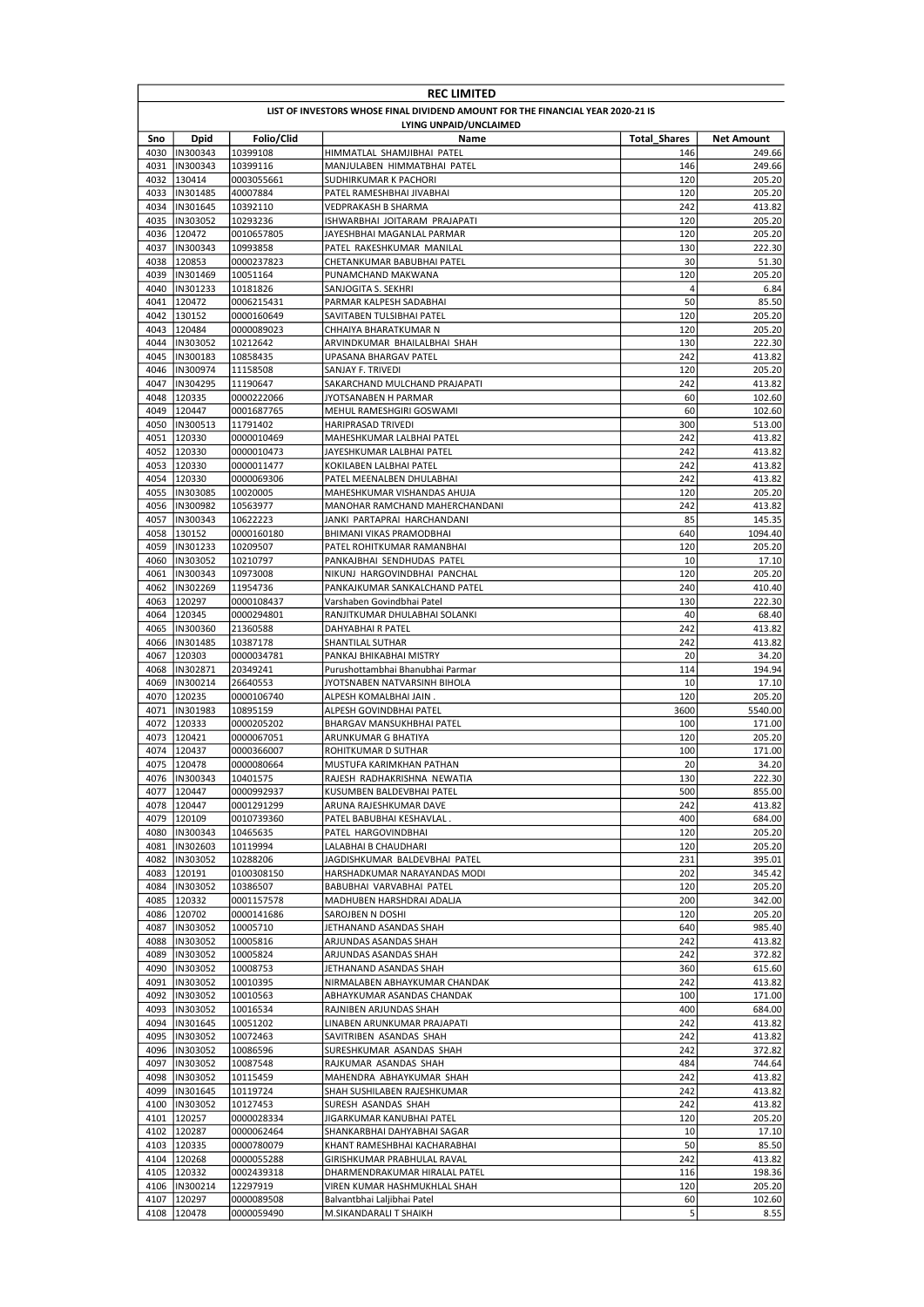|              | <b>REC LIMITED</b>                                                              |                          |                                                         |                     |                   |  |  |  |
|--------------|---------------------------------------------------------------------------------|--------------------------|---------------------------------------------------------|---------------------|-------------------|--|--|--|
|              | LIST OF INVESTORS WHOSE FINAL DIVIDEND AMOUNT FOR THE FINANCIAL YEAR 2020-21 IS |                          |                                                         |                     |                   |  |  |  |
|              | LYING UNPAID/UNCLAIMED                                                          |                          |                                                         |                     |                   |  |  |  |
| Sno          | Dpid                                                                            | Folio/Clid               | Name                                                    | <b>Total Shares</b> | <b>Net Amount</b> |  |  |  |
|              | 4109 120332                                                                     | 0003456768               | KALPESHKUMAR T PATEL                                    | 5                   | 8.55              |  |  |  |
|              | 4110  IN300484                                                                  | 11592212                 | JIGNESH MAHENDRABHAI MODI                               | 120                 | 205.20            |  |  |  |
|              | 4111 120191                                                                     | 0103432468               | YATINKUMAR JAYESHKUMAR GANDHI                           | 50                  | 85.50             |  |  |  |
| 4112         | 120332                                                                          | 0000714069               | MITULKUMAR BABUBHAI PATEL                               | 130                 | 222.30            |  |  |  |
| 4113<br>4114 | 120360<br>120447                                                                | 0000655431<br>0002104040 | JAGRUTIBEN B PATEL<br>CHAUDHARI SANJAYKUMAR SUMANTRAI   | 100<br>16           | 171.00<br>27.36   |  |  |  |
| 4115         | 120444                                                                          | 0000120402               | KANAIYALAL SHANKARBHAI PATEL                            | 129                 | 220.59            |  |  |  |
|              | 4116 120106                                                                     | 0000412428               | <b>VENKATESH HOSPET</b>                                 | 120                 | 205.20            |  |  |  |
|              | 4117 120109                                                                     | 0001117831               | PATEL RAIBEN KANTILAL                                   | 120                 | 205.20            |  |  |  |
|              | 4118  IN300513                                                                  | 23111787                 | PATEL MITTALBEN JATINBHAI                               | 14                  | 23.94             |  |  |  |
|              | 4119 120133                                                                     | 0000021302               | NIRAVKUMAR SOMABHAI PATEL                               | 234                 | 400.14            |  |  |  |
|              | 4120 120133                                                                     | 0000021813               | SUREKHABEN ARUNKUMAR PATEL                              | 130                 | 222.30            |  |  |  |
|              | 4121 120191                                                                     | 0100221620               | PATEL ANKITBHAI S                                       | 242                 | 413.82            |  |  |  |
|              | 4122 120478                                                                     | 0000071759               | KANTILAL MOHANLAL PATEL                                 | 77                  | 131.67            |  |  |  |
|              | 4123 120109                                                                     | 0001867679               | BRIJESH MANUBHAI MISTRI                                 | 120                 | 205.20            |  |  |  |
|              | 4124 120447                                                                     | 0006174216               | RUPESH MAHENDRABHAI PATEL                               | 30                  | 51.30             |  |  |  |
|              | 4125 120332                                                                     | 0001335701               | VIPULKUMAR RANCHHODBHAI PATEL                           | 30                  | 51.30             |  |  |  |
|              | 4126  IN301485                                                                  | 10849542                 | CHANDRIKA RAMESHKUMAR PATEL                             | 282                 | 482.22            |  |  |  |
| 4127         | 120186                                                                          | 0000384921               | PRAKASHBHAI CHIMANLAL RAVAL                             | 2108                | 2822.68           |  |  |  |
| 4128         | 120191                                                                          | 0101832711               | KAZOOMIBEN KANTILAL PATEL                               | 500                 | 855.00            |  |  |  |
|              | 4129 120332                                                                     | 0001013594               | <b>BHUPENDRA BABULAL MODI</b>                           | 20                  | 34.20             |  |  |  |
|              | 4130 130414                                                                     | 0003092157               | NILABEN DEVCHANDBHAI PATEL                              | 110                 | 188.10            |  |  |  |
| 4131         | IN300343                                                                        | 20070133                 | ASHISH BANSILAL MODI                                    | 242                 | 413.82            |  |  |  |
| 4132         | IN300343<br>4133 120109                                                         | 20086847<br>0003077013   | JAGRUTIBEN ASHISHKUMAR MODI<br>PREMJIBHAI P PATEL       | 242<br>25           | 413.82<br>42.75   |  |  |  |
|              | 4134 130414                                                                     | 0001198976               | KHEMABHAI M PATEL                                       | 120                 | 205.20            |  |  |  |
| 4135         | IN300513                                                                        | 14163830                 | JATIN KUMAR KASHIBHAI PATEL                             | 242                 | 413.82            |  |  |  |
| 4136         | IN301276                                                                        | 30459423                 | SHAH MUKESHBHAI GOVINDBHAI                              | 242                 | 413.82            |  |  |  |
| 4137         | 120191                                                                          | 0101606073               | VAYDA HEMARAJBHAI                                       | 60                  | 102.60            |  |  |  |
|              | 4138 120332                                                                     | 0002129989               | VEENABEN SOMALAL MODI                                   | 120                 | 205.20            |  |  |  |
| 4139         | IN300513                                                                        | 11368624                 | DURDANA ANVARHUSHEN SHAIKH                              | 108                 | 184.68            |  |  |  |
| 4140         | IN300974                                                                        | 11791589                 | SHANKARBHAI NARSINHBHAI KOTADIYA                        | 250                 | 427.50            |  |  |  |
| 4141         | 120289                                                                          | 0000422971               | SOLANKI LAXMANJI.                                       | 120                 | 205.20            |  |  |  |
| 4142         | 120702                                                                          | 0000135294               | JITENDRA VASUDEVBHAI PUROHIT                            | 200                 | 342.00            |  |  |  |
|              | 4143 120702                                                                     | 0000142392               | KAUTILYAKUMAR VASUDEV PUROHIT                           | 120                 | 205.20            |  |  |  |
| 4144         | 120702                                                                          | 0000142409               | <b>GAYTRIBEN K PUROHIT</b>                              | 120                 | 205.20            |  |  |  |
|              | 4145 130414                                                                     | 0003999792               | KISHOREBHAI AMRUTLAL CHOUDHARI                          | 116                 | 198.36            |  |  |  |
|              | 4146 120300                                                                     | 0000269093               | DASHRATHBHAI MELABHAI RABARI                            | 120                 | 205.20            |  |  |  |
| 4147         | 120332                                                                          | 0000412337               | JAYKUMAR KANTIBHAI PATEL                                | 1700                | 2276.00           |  |  |  |
| 4149         | 4148 120332<br>IN300636                                                         | 0003542135               | HETAL SANJAYKUMAR GUPTA                                 | 400<br>120          | 684.00<br>205.20  |  |  |  |
| 4150         | IN300636                                                                        | 20034876<br>20034884     | <b>GEETA KISHOR MISTRY</b><br>KISHOR JAYANTIBHAI MISTRY | 120                 | 205.20            |  |  |  |
| 4151         | 120332                                                                          | 0001352284               | KANUBHAI ASHABHAI PATEL                                 | 120                 | 205.20            |  |  |  |
|              | 4152 120332                                                                     | 0001744357               | PANKAJBHAI RAVJIBHAI PATEL                              | 100                 | 171.00            |  |  |  |
| 4153         | 130144                                                                          | 0000567544               | PATEL VISHALKUMAR HARISHBHAI                            | 100                 | 171.00            |  |  |  |
| 4154         | IN302293                                                                        | 10155004                 | CHETAN RAJENDRA PATEL                                   | 260                 | 444.60            |  |  |  |
|              | 4155 120268                                                                     | 0000105786               | NARANBHAI SOMABHAI PATEL                                | 20                  | 34.20             |  |  |  |
|              | 4156 120604                                                                     | 0000026828               | ASHOKKUMAR BHAISHANKAR VYAS                             | 50                  | 85.50             |  |  |  |
|              | 4157 120332                                                                     | 0003222012               | NAVINCHANDRA VANMALIDAS PAREKH                          | 35                  | 59.85             |  |  |  |
|              | 4158 120332                                                                     | 0002143070               | DINESHCHANDRA RAIJIBHAI VALAND                          | 120                 | 205.20            |  |  |  |
|              | 4159 120332                                                                     | 0004406941               | MAMTABEN NAHUSHBHAI PATEL                               | 200                 | 342.00            |  |  |  |
|              | 4160  IN300513                                                                  | 10309205                 | SHAH JYOTIBEN JAYESHKUMAR                               | 130                 | 222.30            |  |  |  |
|              | 4161  IN301991                                                                  | 10829636                 | RINABEN VINUBHAI SUTHAR                                 | 50                  | 85.50             |  |  |  |
|              | 4162 120299                                                                     | 0005506156               | CHINTAN DIPAK TRIVEDI                                   | 80                  | 136.80            |  |  |  |
|              | 4163 120332<br>4164 130167                                                      | 0001724408               | GAUTAM MAGANBHAI PATEL                                  | 50                  | 85.50             |  |  |  |
|              | 4165 130414                                                                     | 0000728889<br>0004157889 | ASHA PRAGNESH SHAH<br>KARAN BABUBHAI LATHIA             | 130<br>140          | 222.30<br>239.40  |  |  |  |
| 4166         | IN301991                                                                        | 10310440                 | JAYANTIBHAI KASHIBHAI PATEL                             | 20                  | 34.20             |  |  |  |
| 4167         | IN301991                                                                        | 10941944                 | DILIPKUMAR NARMADASHANKER SHUKLA                        | 20                  | 34.20             |  |  |  |
|              | 4168 130414                                                                     | 0002970543               | PRAGNABEN AMBALAL PATEL                                 | 40                  | 68.40             |  |  |  |
|              | 4169 120332                                                                     | 0000778691               | ANITABEN RAJESHKUMAR PATHAK                             | 178                 | 304.38            |  |  |  |
|              | 4170 130414                                                                     | 0006309271               | RAMANBHAI R PATEL                                       | 91                  | 155.61            |  |  |  |
|              | 4171  IN302603                                                                  | 10354361                 | DHARMENDRAKUMAR A ZALA                                  | 10                  | 17.10             |  |  |  |
|              | 4172 120230                                                                     | 0000617031               | BHAVIN MANUBHAI PATEL                                   | 170                 | 290.70            |  |  |  |
|              | 4173 120299                                                                     | 0005892243               | CHHATRASINH RAVJIBHAI PARMAR                            | 4                   | 5.84              |  |  |  |
|              | 4174 120113                                                                     | 0000205549               | DIPESH PATEL                                            | 120                 | 205.20            |  |  |  |
| 4175         | IN301991                                                                        | 10686313                 | NILESHKUMAR PATEL                                       | 100                 | 171.00            |  |  |  |
|              | 4176 120444                                                                     | 0000191183               | AMITKUMAR ARVINDBHAI SHAH                               | 200                 | 342.00            |  |  |  |
| 4177         | 120321                                                                          | 0000024645               | PRAKASH ARJANBHAI RABARI                                | 242                 | 413.82            |  |  |  |
|              | 4178 120109                                                                     | 0003407578               | ANITA CHANDRAPRAKASH PALIWAL                            | 130                 | 222.30            |  |  |  |
|              | 4179 120109                                                                     | 0003540190               | DAHYABHAI DHULABHAI PATEL                               | 24                  | 41.04             |  |  |  |
|              | 4180 120109                                                                     | 0003500822               | PREMILLA SANTCHARAN RAO                                 | 100                 | 171.00            |  |  |  |
|              | 4181 120133                                                                     | 0000965885               | PINAKIN SAKARLAL GANDHI                                 | 120                 | 205.20            |  |  |  |
|              | 4182 120183                                                                     | 0000016491               | YASHWANTSINGH MOTISINGH BHARPODA                        | 242                 | 413.82            |  |  |  |
|              | 4183 120183                                                                     | 0000016510               | ANITABEN NAYAK                                          | 242                 | 413.82            |  |  |  |
|              | 4184 120289                                                                     | 0000214291               | VAIBHAV SUBHASH CHANDRA SARAIYA                         | 242                 | 413.82            |  |  |  |
|              | 4185 130167<br>4186 130167                                                      | 0000715658<br>0000784490 | KANUBHAI NATHABHAI MALI                                 | 150<br>50           | 256.50<br>85.50   |  |  |  |
|              | 4187  IN301330                                                                  | 19789619                 | OMPRAKASH GENDALAL SHAH<br>SAURABH NARAYANDAS PATEL     | 101                 | 172.71            |  |  |  |
|              |                                                                                 |                          |                                                         |                     |                   |  |  |  |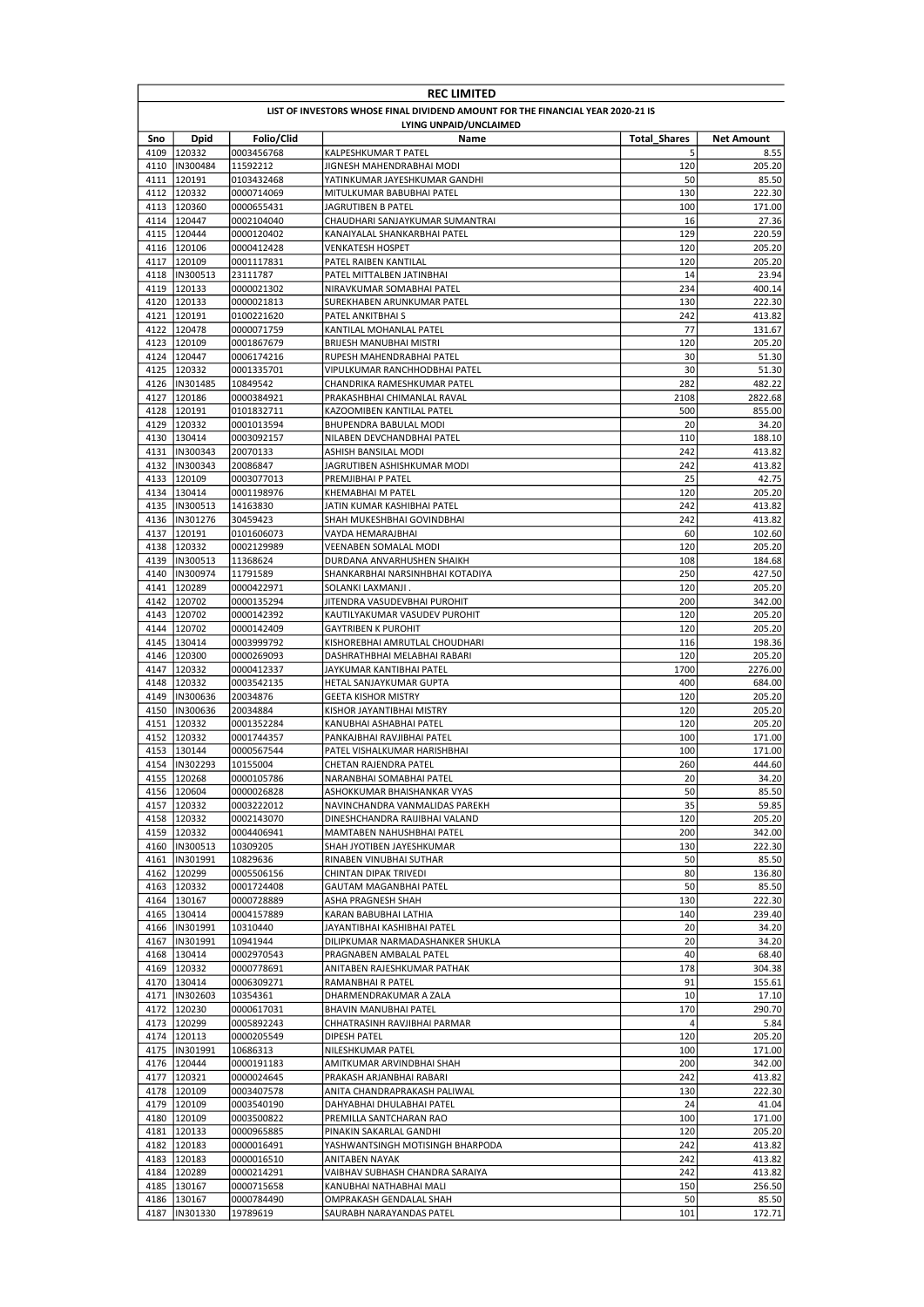|      | <b>REC LIMITED</b>                                                              |                          |                                                                  |                     |                   |  |  |  |
|------|---------------------------------------------------------------------------------|--------------------------|------------------------------------------------------------------|---------------------|-------------------|--|--|--|
|      | LIST OF INVESTORS WHOSE FINAL DIVIDEND AMOUNT FOR THE FINANCIAL YEAR 2020-21 IS |                          |                                                                  |                     |                   |  |  |  |
|      | LYING UNPAID/UNCLAIMED                                                          |                          |                                                                  |                     |                   |  |  |  |
| Sno  | Dpid                                                                            | Folio/Clid               | Name                                                             | <b>Total Shares</b> | <b>Net Amount</b> |  |  |  |
| 4189 | 4188  IN300636<br>IN301991                                                      | 40067529<br>10368239     | RADHESHYAM HARJIVANDAS PATEL<br>MOHAMMEDASRAF A. SHAIKH          | 100<br>50           | 171.00<br>85.50   |  |  |  |
| 4190 | IN301330                                                                        | 17971330                 | NAYANKUMAR GORDHANDAS RANA                                       | 190                 | 324.90            |  |  |  |
| 4191 | 120109                                                                          | 0003444221               | TUSHARBHAI HASMUKHLAL SHAH                                       | 250                 | 427.50            |  |  |  |
| 4192 | IN300343                                                                        | 10693693                 | MANJULABEN KANTILAL CHAUHAN                                      | 40                  | 68.40             |  |  |  |
| 4193 | 120106                                                                          | 0000528173               | SMRUTIBEN NAVNITBHAI VARMA                                       | 100                 | 171.00            |  |  |  |
|      | 4194 120428                                                                     | 0000015969               | NEHABEN SANJAYKUMAR BHATT                                        | 120                 | 205.20            |  |  |  |
| 4195 | 130167                                                                          | 0000315709               | MUKESH KANCHANLAL MODI                                           | 10                  | 17.10             |  |  |  |
| 4196 | IN300394                                                                        | 13994045                 | RAMESH S MODI                                                    | 120                 | 205.20            |  |  |  |
| 4197 | IN301991<br>4198 120268                                                         | 10309423                 | PARESHKUMAR MOHAN CHAUDHARY                                      | 20<br>470           | 34.20             |  |  |  |
| 4199 | 120428                                                                          | 0000137185<br>0000007740 | HEMA RAJESHKUMAR SANDESARA<br>SUNITA SANJAY KALE                 | 120                 | 803.70<br>205.20  |  |  |  |
|      | 4200 120444                                                                     | 0000064437               | JAISWAL HETAL RAMESHCHANDRA                                      | 120                 | 205.20            |  |  |  |
|      | 4201 130167                                                                     | 0000096683               | JYOTSNA ARJUNBHAI VIRANI                                         | 120                 | 205.20            |  |  |  |
| 4202 | 130414                                                                          | 0001533299               | NISHCHAY N BHUTA                                                 | 242                 | 413.82            |  |  |  |
| 4203 | IN300513                                                                        | 17308959                 | RAMABEN D SAVANI                                                 | 120                 | 205.20            |  |  |  |
| 4204 | IN301774                                                                        | 18701902                 | PATEL PRAFULCHANDRA C                                            | 30                  | 51.30             |  |  |  |
| 4205 | IN301991                                                                        | 10236965                 | ALPANA NANDKUMAR KAVLANEKAR                                      | 120                 | 205.20            |  |  |  |
| 4206 | IN301991                                                                        | 10237046                 | NANDKUMAR BHAUSAHEB KAVLANEKAR                                   | 130                 | 222.30            |  |  |  |
| 4207 | 120109                                                                          | 0008272943               | SIDHPURA PRIYANK PRAVINBHAI.                                     | 25                  | 42.75             |  |  |  |
| 4208 | 120113                                                                          | 0000110007               | KAUSHAL KISHORBHAI PARIKH                                        | 50                  | 85.50             |  |  |  |
| 4209 | 120132<br>4210 130167                                                           | 0000539347<br>0000501651 | KAMLESH RANCHHODBHAI PAREKH<br>SURAJKUMAR DASHRATHSINGH PARDESHI | 100<br>42           | 171.00<br>71.82   |  |  |  |
| 4211 | IN301330                                                                        | 20377842                 | <b>RATI GUPTA</b>                                                | 120                 | 205.20            |  |  |  |
| 4212 | IN301991                                                                        | 10900134                 | PRANAV TIPRE                                                     | 80                  | 136.80            |  |  |  |
|      | 4213  IN301774                                                                  | 11933799                 | <b>RITA KAPOOR</b>                                               | 242                 | 413.82            |  |  |  |
|      | 4214 130167                                                                     | 0000247787               | JAYASHRIBEN DINESHBHAI PATEL                                     | 120                 | 205.20            |  |  |  |
|      | 4215 130167                                                                     | 0000089167               | JUGALKISHORE DHARUMAL MAHESWARY                                  | 960                 | 1641.60           |  |  |  |
|      | 4216 130167                                                                     | 0000587090               | MOTIYANI ANITA K                                                 | 110                 | 188.10            |  |  |  |
| 4217 | IN300394                                                                        | 13832632                 | NAISHAD NAVNITLAL SHETH                                          | 60                  | 102.60            |  |  |  |
|      | 4218 120428                                                                     | 0000019448               | MANAN KETANKUMAR BHATT                                           | 120                 | 205.20            |  |  |  |
|      | 4219 120638                                                                     | 0000489059               | JAYSHREE HITESH SHAH                                             | 153                 | 261.63            |  |  |  |
| 4221 | 4220 120702<br>130167                                                           | 0000116689<br>0000593881 | KAUSHIK LAXMANSINH RATHOD<br>MANISH S. SEVAK                     | 60<br>120           | 102.60<br>205.20  |  |  |  |
| 4222 | IN300888                                                                        | 14539570                 | ANJANA PRASHANT PATEL                                            | 120                 | 205.20            |  |  |  |
|      | 4223  IN301330                                                                  | 17245788                 | KISHORBHAI RAMJIBHAI SAVALIA                                     | 100                 | 171.00            |  |  |  |
|      | 4224  IN301485                                                                  | 10518374                 | BHAVSAR SANGITABEN KANUBHAI                                      | 120                 | 205.20            |  |  |  |
| 4225 | IN300513                                                                        | 11180709                 | AKSHAY DEVENDRAPRASAD PANDYA                                     | 40                  | 68.40             |  |  |  |
|      | 4226 120472                                                                     | 0011114491               | NIPABEN HITENDRAKUMAR PATEL                                      | 20                  | 34.20             |  |  |  |
| 4227 | 130167                                                                          | 0000721222               | RATILAL DEVSHANKER VYAS                                          | 50                  | 85.50             |  |  |  |
| 4228 | IN300888                                                                        | 14051674                 | S JAYALAKSHMI                                                    | 142                 | 242.82            |  |  |  |
| 4229 | IN301330                                                                        | 20427819                 | JHA BIBHAKUMARI BABAN                                            | 120                 | 205.20            |  |  |  |
| 4230 | 130167                                                                          | 0000049797               | PARESH LAXMANRAO AHIRRAO                                         | 20                  | 34.20             |  |  |  |
| 4232 | 4231 130167<br>130167                                                           | 0000484654<br>0000578998 | <b>GITABEN R. PATEL</b><br>UMESHKUMAR ANTOLBHAI PATEL            | 120<br>130          | 205.20<br>222.30  |  |  |  |
| 4233 | IN301549                                                                        | 15156540                 | AIYESHABIBI MOHMED HANIF SHAIKH                                  | 120                 | 205.20            |  |  |  |
|      | 4234  IN301549                                                                  | 15156689                 | MOHMED HANIF G SHAIKH                                            | 82                  | 140.22            |  |  |  |
|      | 4235 130167                                                                     | 0000710966               | GANAPATI RAMA HEGDE                                              | 320                 | 547.20            |  |  |  |
|      | 4236  IN302679                                                                  | 33706495                 | <b>GEETA BHUPENDRA PARIKH</b>                                    | 242                 | 413.82            |  |  |  |
|      | 4237  IN301991                                                                  | 10706937                 | PRAGNESH R. PANCHAL                                              | $\overline{2}$      | 3.42              |  |  |  |
|      | 4238  IN301991                                                                  | 10729457                 | PUSHPABEN MAHESHKUMAR AMIN                                       | 242                 | 413.82            |  |  |  |
|      | 4239 120444                                                                     | 0000029011               | JAIMINKUMAR PANDYA                                               | 120                 | 205.20            |  |  |  |
| 4240 | 120444                                                                          | 0000084728               | BABUBHAI SOMABHAI PATEL                                          | 146                 | 249.66            |  |  |  |
|      | 4241  IN300513                                                                  | 12824629                 | SHAH BELA ATUL                                                   | 350                 | 598.50            |  |  |  |
|      | 4242 130167<br>4243  IN300394                                                   | 0000623345<br>13720725   | PRAVINKUMAR SHANTILAL SHAH<br>BARIYA MANGABHAI SHAHBHAI          | 50<br>120           | 85.50<br>205.20   |  |  |  |
|      | 4244  IN300394                                                                  | 13851643                 | RUPABHAI LAXMANBHAI PAGI                                         | 120                 | 205.20            |  |  |  |
|      | 4245 120702                                                                     | 0000128994               | <b>BALKRISHNA POTDAR</b>                                         | 57                  | 97.47             |  |  |  |
|      | 4246  IN300757                                                                  | 11349485                 | SURENDRA SHANTILAL SHAH                                          | 60                  | 102.60            |  |  |  |
|      | 4247 130414                                                                     | 0001187489               | HEMA D BRAHMBHATT                                                | 112                 | 191.52            |  |  |  |
|      | 4248  IN301645                                                                  | 10040997                 | PRATIK PRAVINCHANDRA SOLANKI                                     | 120                 | 205.20            |  |  |  |
|      | 4249  IN301811                                                                  | 10231177                 | SHETH KRUNAL SUNILBHAI                                           | 10                  | 17.10             |  |  |  |
|      | 4250  IN301991                                                                  | 10297487                 | USHABEN NAGINBHAI VASAVA                                         | 120                 | 205.20            |  |  |  |
|      | 4251 120109                                                                     | 0006731040               | RAJENDRASINH KISHORSINH RANA.                                    | 300                 | 513.00            |  |  |  |
|      | 4252 120113                                                                     | 0000039834               | MUKESH INDRAVADANBHAI BHAVSAR                                    | 25<br>4             | 42.75             |  |  |  |
|      | 4253 120332<br>4254 120428                                                      | 0012214851<br>0000010255 | INDRAVADAN RAMANBHAI PANCHAL<br>SANJAY D PATEL                   | 120                 | 6.84<br>205.20    |  |  |  |
|      | 4255 120444                                                                     | 0000088416               | RANJANA PRAKASH DEOKATTE                                         | 162                 | 277.02            |  |  |  |
|      | 4256 IN301774                                                                   | 12877277                 | MINESHKUMAR VALLAVBHAI PATEL                                     | 100                 | 171.00            |  |  |  |
|      | 4257 130167                                                                     | 0000314285               | JALEEL MANSUR HATIMBHAI                                          | 60                  | 102.60            |  |  |  |
|      | 4258 130167                                                                     | 0000382996               | DIVYANG THAKORBHAI PATEL                                         | 120                 | 205.20            |  |  |  |
|      | 4259 130167                                                                     | 0000578041               | URMILA N UPADHYAY                                                | 194                 | 331.74            |  |  |  |
|      | 4260 120332                                                                     | 0004635911               | VORA MOHDISHAK GANIBHAI                                          | 40                  | 68.40             |  |  |  |
|      | 4261 120333                                                                     | 0000859765               | SHAH MINAL ASHISHBHAI                                            | 350                 | 598.50            |  |  |  |
|      | 4262 120444                                                                     | 0000101679               | PANKAJKUMAR NARBHERAM JOSHI                                      | 75                  | 128.25            |  |  |  |
|      | 4263 120447                                                                     | 0002984441               | NEHAL RAMESHCHANDRA PANCHAL                                      | 50                  | 85.50             |  |  |  |
|      | 4264 120702<br>4265 130167                                                      | 0000097424<br>0000233227 | MEGHA AJAY PARIKH<br>DIXITA MAHENDRABHAI PANCHAL                 | 50<br>120           | 85.50<br>205.20   |  |  |  |
|      | 4266 IN300394                                                                   | 16407759                 | SHIVAJI NATHUBHAI MORE                                           | 3062                | 4712.02           |  |  |  |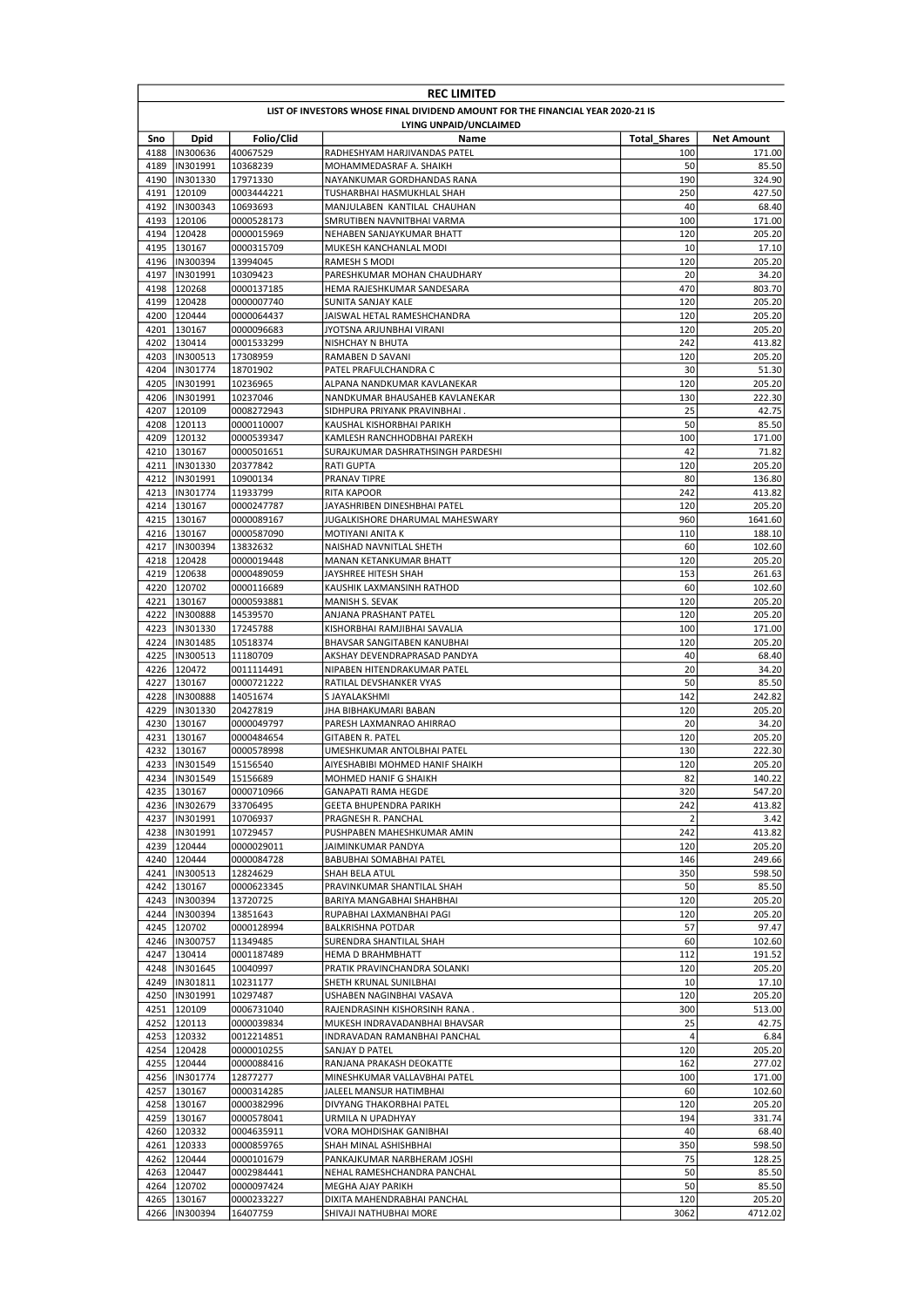| <b>REC LIMITED</b> |                                                                                 |                          |                                                               |                     |                   |  |  |  |
|--------------------|---------------------------------------------------------------------------------|--------------------------|---------------------------------------------------------------|---------------------|-------------------|--|--|--|
|                    | LIST OF INVESTORS WHOSE FINAL DIVIDEND AMOUNT FOR THE FINANCIAL YEAR 2020-21 IS |                          |                                                               |                     |                   |  |  |  |
|                    | LYING UNPAID/UNCLAIMED                                                          |                          |                                                               |                     |                   |  |  |  |
| Sno                | Dpid                                                                            | Folio/Clid               | Name                                                          | <b>Total Shares</b> | <b>Net Amount</b> |  |  |  |
| 4267<br>4268       | IN301330<br>IN301991                                                            | 18518618<br>10914083     | UDAYAN VED<br>DHARITRI V. THAKOR                              | 120<br>30           | 205.20<br>51.30   |  |  |  |
| 4269               | 120332                                                                          | 0001529161               | AJAY B SARVAIYA                                               | 242                 | 413.82            |  |  |  |
| 4270               | 120332                                                                          | 0002454936               | SANJAY RAMCHANDRA MOHITE                                      | $\overline{2}$      | 3.42              |  |  |  |
| 4271               | 120415                                                                          | 0000888043               | HARSHADBHAI VASHRAMBHAI PATEL                                 | 47                  | 80.37             |  |  |  |
| 4272               | 120428                                                                          | 0000008881               | YAGNESH P THAKKAR                                             | 120                 | 205.20            |  |  |  |
| 4273               | 130167                                                                          | 0000457966               | RATHOD USHA KUVARBA M                                         | 198                 | 338.58            |  |  |  |
|                    | 4274  IN300394                                                                  | 13873376                 | UMESHKUMAR M DAVE                                             | 60                  | 102.60            |  |  |  |
| 4275               | IN300513                                                                        | 20188674                 | HASUMATI SANGHANI                                             | 100                 | 171.00            |  |  |  |
| 4276               | 130167                                                                          | 0000510415               | SANJAYBHAI BIHARILAL BANGAD                                   | 242                 | 413.82            |  |  |  |
| 4277<br>4278       | IN303052<br>IN301991                                                            | 10021332<br>10514483     | BHAVNA KRISHNASWARUP GAHOI<br>BANKIMBHAI THAKORLAL DANGARWALA | 200<br>10           | 342.00<br>17.10   |  |  |  |
|                    | 4279  IN300757                                                                  | 11742088                 | SURESHBHAI K SHAH                                             | 242                 | 372.82            |  |  |  |
| 4280               | 120106                                                                          | 0002820511               | SUNITA MANISH MANIYAR                                         | 2000                | 2678.00           |  |  |  |
| 4281               | 120113                                                                          | 0000077264               | BHUSHAN MAHENDRARAI ANJARIA                                   | 120                 | 205.20            |  |  |  |
| 4282               | 120200                                                                          | 0000254915               | HARISH GANGARAM MORE                                          | 120                 | 205.20            |  |  |  |
| 4283               | IN300513                                                                        | 14960372                 | PATEL MUKESH KANTIBHAI                                        | 8                   | 13.68             |  |  |  |
| 4284               | IN300394                                                                        | 15523138                 | HEMALATA RAMESHBHAI VAIDYA                                    | 242                 | 413.82            |  |  |  |
| 4285               |                                                                                 | REC0521582               | ROHANKUMAR SANDEEP KOTHARI                                    | 20                  | 34.20             |  |  |  |
|                    | 4286  IN300513                                                                  | 15467464                 | RAMUBHAI N KANSARA                                            | 120                 | 205.20            |  |  |  |
| 4287               | 120333                                                                          | 0000596792               | VAIDYA NILESH HARIKESH                                        | 300                 | 513.00            |  |  |  |
| 4288<br>4289       | 120332<br>120710                                                                | 0003930163<br>0000062131 | URVISHA I PATEL<br>PATEL HIMANSHU BHAILALBHAI                 | 206<br>242          | 352.26<br>413.82  |  |  |  |
| 4290               | 120444                                                                          | 0000041354               | PATEL MANOJ RAMANBHAI                                         | 200                 | 342.00            |  |  |  |
| 4291               | 120445                                                                          | 0000032171               | SALIM DAUDBHAI PATEL                                          | 60                  | 102.60            |  |  |  |
|                    | 4292  IN301991                                                                  | 10301970                 | JINESH UMAKANTBHAI SHAH                                       | 120                 | 205.20            |  |  |  |
| 4293               | 120350                                                                          | 0000029424               | HITESHKUMAR G. DAVE                                           | 120                 | 205.20            |  |  |  |
| 4294               | IN301774                                                                        | 12210014                 | ANKIT SATISHCHANDRA SHAH                                      | 120                 | 205.20            |  |  |  |
| 4295               | 120444                                                                          | 0000057421               | PATEL PARIMAL SURESHBHAI                                      | 120                 | 205.20            |  |  |  |
|                    | 4296  IN302814                                                                  | 10816178                 | Ghanshyam Singh                                               | 1                   | 1.71              |  |  |  |
| 4297               | 120106                                                                          | 0001567567               | NAYANA MAHESHCHANDRA MODI                                     | 120                 | 205.20            |  |  |  |
| 4298               | 120108                                                                          | 0000063269               | JAYESHKUMAR RAMESHCHANDRA PATEL                               | 120                 | 205.20            |  |  |  |
| 4299<br>4300       | 120113<br>120164                                                                | 0000073027<br>0000067454 | CHIRAG RAMESHBHAI SHAH<br>SHAILA JAGDISH SHAH                 | 50<br>120           | 85.50<br>205.20   |  |  |  |
| 4301               | 120164                                                                          | 0000071380               | JAGDISH JIVANLAL SHAH                                         | 120                 | 205.20            |  |  |  |
| 4302               | 120299                                                                          | 0004895234               | AMRIKSINGH RAJENDRASINGH SARDAR                               | 120                 | 205.20            |  |  |  |
|                    | 4303 120164                                                                     | 0000076695               | MIHIR HARISHBHAI TRIVEDI                                      | 120                 | 205.20            |  |  |  |
|                    | 4304 120447                                                                     | 0001222042               | KUNDANBEN JASVANTLAL VORA                                     | 60                  | 102.60            |  |  |  |
|                    | 4305 120106                                                                     | 0000827928               | KAMLESH AMBALAL PRAJAPATI                                     | 50                  | 85.50             |  |  |  |
| 4306               | 120332                                                                          | 0000957375               | MAHENDRAKUMAR MOHANLAL PATEL                                  | 25                  | 42.75             |  |  |  |
| 4307               | 130414                                                                          | 0002839626               | DEEPALI PANKAJ VALLECHA                                       | 120                 | 205.20            |  |  |  |
| 4308               | 120113                                                                          | 0000202888               | HITESHKUMAR KANCHANLAL DARJI                                  | 10                  | 17.10             |  |  |  |
| 4309               | 130167                                                                          | 0000525677               | PRATESH JAYANTILAL SHAH (HUF)                                 | 242                 | 372.82            |  |  |  |
| 4310<br>4311       | 130167<br>120247                                                                | 0000528148<br>0000218840 | HARESH JAYANTILAL SHAH (HUF)<br>KRIPAL JAGATRAM HASANI-HUF    | 242<br>70           | 372.82<br>107.70  |  |  |  |
|                    | 4312  IN301696                                                                  | 12125082                 | HIRENKUMAR NARANBHAI SHINGALA                                 | 3                   | 5.13              |  |  |  |
|                    | 4313  IN301330                                                                  | 20319626                 | ASHOKBHAI ISHVARBHAI PATEL                                    | 120                 | 205.20            |  |  |  |
|                    | 4314 130414                                                                     | 0002810273               | RAKESH KUMAR SHARMA                                           | 116                 | 198.36            |  |  |  |
|                    | 4315  IN303116                                                                  | 11535527                 | HAFIZ NAVABMIYA MALEK                                         | 100                 | 171.00            |  |  |  |
|                    | 4316 120107                                                                     | 0500026869               | HEMAXI MAHENDRA KHENGAR                                       | 60                  | 102.60            |  |  |  |
|                    | 4317 120431                                                                     | 0000090212               | MALAVIKABEN BHASKARBHAI PATEL                                 | 50                  | 85.50             |  |  |  |
|                    | 4318 130167                                                                     | 0000825213               | HARSHIL YOGESHBHAI PATEL                                      | 10                  | 17.10             |  |  |  |
|                    | 4319 120132                                                                     | 0000796260               | MAHENDRASINH KESHARSINH SHEKHAVAT                             | 400                 | 684.00            |  |  |  |
|                    | 4320  IN300845                                                                  | 10511754                 | SHAH SHREYA NARESHKUMAR                                       | 130                 | 222.30            |  |  |  |
| 4322               | 4321 130167<br>130414                                                           | 0000567031<br>0003493933 | ILABEN NAINESHKUMAR JARIWALA<br>KUMAR KHEMCHAND MANGTANI      | 242<br>210          | 413.82<br>359.10  |  |  |  |
|                    | 4323  IN300636                                                                  | 10057448                 | MERGER2019                                                    | 242                 | 372.82            |  |  |  |
|                    | 4324  IN300513                                                                  | 11530292                 | LOONKARAN LALANI                                              | 1000                | 1710.00           |  |  |  |
|                    | 4325 120133                                                                     | 0000463275               | JITENDRA PUKHRAJ RATHOD                                       | 484                 | 827.64            |  |  |  |
|                    | 4326 120332                                                                     | 0001331861               | HARSHA BHARAT DAVE                                            | 120                 | 205.20            |  |  |  |
|                    | 4327 120332                                                                     | 0008525334               | MAHESHKUMAR CHANDAK HUF                                       | 450                 | 692.50            |  |  |  |
|                    | 4328 130414                                                                     | 0002734418               | RAJMAL JEENGAR                                                | 96                  | 164.16            |  |  |  |
|                    | 4329  IN300513                                                                  | 81470847                 | AJAY PANACHAND RANA                                           | $\mathbf 1$         | 1.71              |  |  |  |
|                    | 4330  IN300845                                                                  | 10053361                 | <b>BHOGILAL P MEHTA</b>                                       | 120                 | 205.20            |  |  |  |
|                    | 4331  IN302603                                                                  | 10125767                 | ASHOKKUMAR KESHAVBHAI PAVAR                                   | 120                 | 205.20            |  |  |  |
|                    | 4332 120270<br>4333 120289                                                      | 0000455036<br>0000501097 | MURTAZA TAHER CHIBA<br>SHAH PANKTI NIRAL                      | 200<br>242          | 342.00<br>413.82  |  |  |  |
|                    | 4334 120299                                                                     | 0003832066               | DIMPLE ATUL MODI                                              | 242                 | 413.82            |  |  |  |
| 4335               | 120345                                                                          | 0000350338               | SANTOSH KUMAR                                                 | 242                 | 413.82            |  |  |  |
|                    | 4336 120415                                                                     | 0000322196               | AMRITLAL HIRALAL GEHLOT (HUF)                                 | 100                 | 154.00            |  |  |  |
|                    | 4337  IN302269                                                                  | 13328995                 | VINOD ODHAVJIBHAI SAVANI                                      | 100                 | 171.00            |  |  |  |
|                    | 4338 120299                                                                     | 0005506044               | KAMINI DILIP TADVI                                            | 28                  | 47.88             |  |  |  |
| 4339               | 120642                                                                          | 0000055722               | AASHISH VIRCHANDBHAI PATEL                                    | 468                 | 800.28            |  |  |  |
|                    | 4340  IN302871                                                                  | 20306468                 | Rajesh Jagdishchandra Bhaisha                                 | 100                 | 171.00            |  |  |  |
| 4341               | IN300644                                                                        | 10230594                 | AMIT TULSIBHAI MANGUKIYA                                      | 162                 | 277.02            |  |  |  |
|                    | 4342 120270                                                                     | 0000458493               | DIVYESHBHAI VALLABHBHAI PAMBHAR                               | 100                 | 171.00            |  |  |  |
| 4344               | 4343 120323<br>120415                                                           | 0001434741<br>0000424443 | MONIKA KAUSHIKBHAI RATHOD<br>DAYARAM KONAJI MALI              | 20<br>6             | 34.20<br>10.26    |  |  |  |
| 4345               | 120447                                                                          | 0004388549               | VINUBHAI DAYALBHAI MANGUKIYA                                  | $\mathbf 1$         | 1.71              |  |  |  |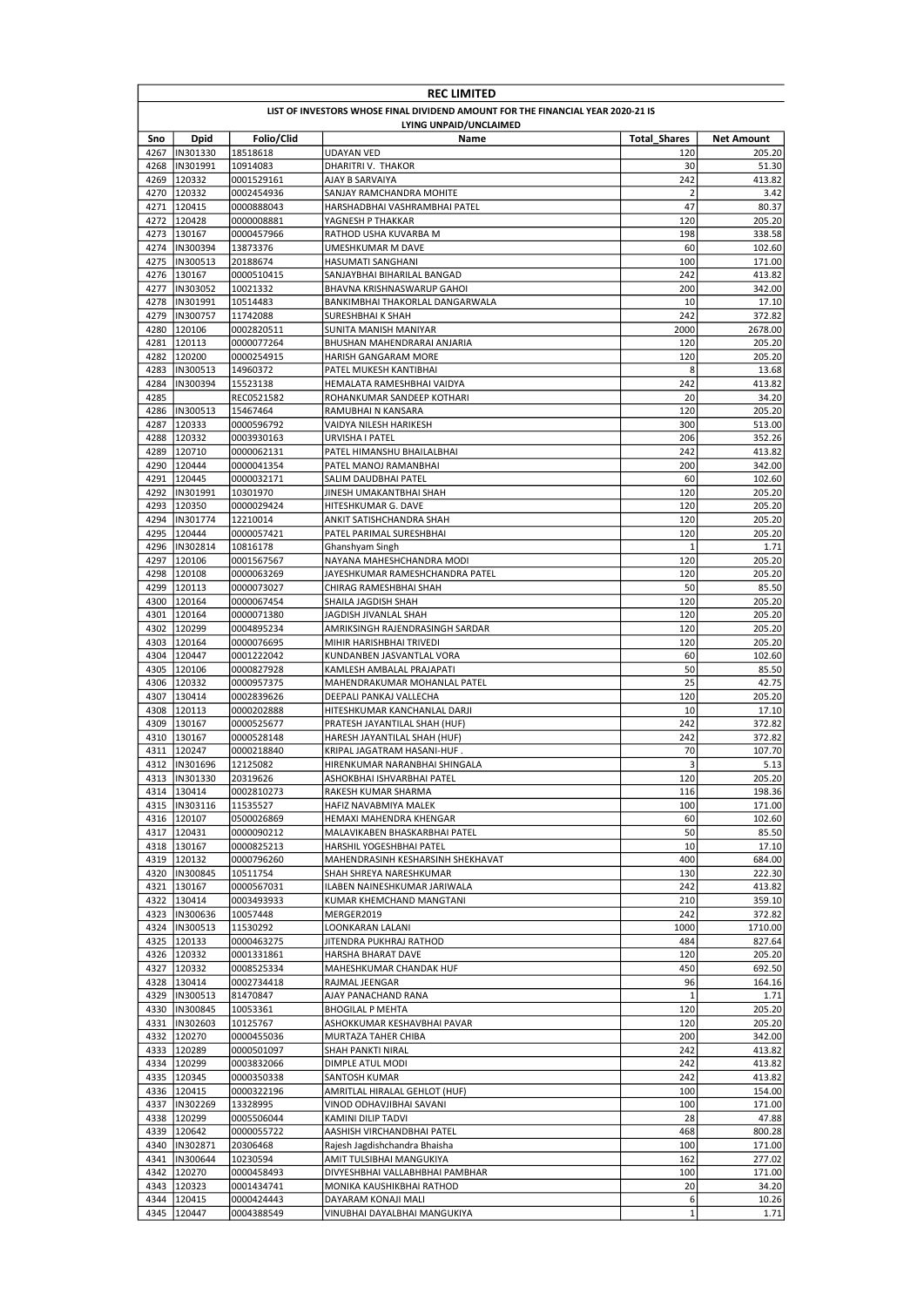|              | <b>REC LIMITED</b>               |                          |                                                                                 |                     |                  |  |  |  |
|--------------|----------------------------------|--------------------------|---------------------------------------------------------------------------------|---------------------|------------------|--|--|--|
|              |                                  |                          | LIST OF INVESTORS WHOSE FINAL DIVIDEND AMOUNT FOR THE FINANCIAL YEAR 2020-21 IS |                     |                  |  |  |  |
|              | LYING UNPAID/UNCLAIMED           |                          |                                                                                 |                     |                  |  |  |  |
| Sno          | Dpid                             | Folio/Clid               | Name                                                                            | <b>Total Shares</b> | Net Amount       |  |  |  |
| 4347         | 4346  IN300732<br>IN300845       | 10137999<br>10482102     | RAHUL PREMCHAND DAYANI<br><b>MAYANK MANHARLAL SHAH</b>                          | 120<br>120          | 205.20<br>205.20 |  |  |  |
| 4348         | 120107                           | 0000265881               | TORALBEN VIPULBHAI DESAI                                                        | 50                  | 85.50            |  |  |  |
| 4349         | 120132                           | 0000730181               | DIPTI SHREEGOPAL TIBREWALA                                                      | 146                 | 249.66           |  |  |  |
| 4350         | 120299                           | 0005405434               | NIRMALA DEVI CHIRANIA                                                           | 120                 | 205.20           |  |  |  |
| 4351         | 120379                           | 0000024714               | SHAILENDRAKUMAR JITBAHADUR SINHA                                                | 120                 | 205.20           |  |  |  |
| 4352         | 120415                           | 0000088407               | ANILKUMAR K DAWAR.                                                              | 100                 | 171.00           |  |  |  |
| 4353<br>4354 | IN301549<br>IN301549             | 17743236<br>19541842     | SAROJ JAIN<br>RAKHI SAMER MEHTA                                                 | 120<br>60           | 205.20<br>102.60 |  |  |  |
| 4355         | IN301991                         | 10532088                 | BHAGIRATH J. CHHATIYAWALA                                                       | 120                 | 205.20           |  |  |  |
| 4356         | IN301991                         | 10546843                 | ASHABEN B CHHATIAWALA                                                           | 120                 | 205.20           |  |  |  |
| 4357         | IN302603                         | 10122133                 | <b>VIRAL M SHAH</b>                                                             | 130                 | 222.30           |  |  |  |
| 4358         | IN300845                         | 10380672                 | KIRAN HIRANAND MATNANI                                                          | 220                 | 376.20           |  |  |  |
| 4359         | IN300513                         | 10553692                 | JITESH BALVANTRAY MODI                                                          | 162                 | 249.02           |  |  |  |
| 4360         | IN302236                         | 10688885                 | DALBIR GURUCHARAN SINGH                                                         | 200                 | 342.00           |  |  |  |
| 4361         | IN301774                         | 11041637                 | BHARAT KANJIBHAI PATEL                                                          | 104                 | 177.84           |  |  |  |
| 4362<br>4363 | 120104<br>120107                 | 0000022219<br>0000068194 | MANOJ NARAYAN NAIK<br>PARESH MANSUKHLAL CHOKHAVALA                              | 120<br>200          | 205.20<br>342.00 |  |  |  |
| 4364         | 120107                           | 0000083527               | SAMIRA ANISH PARIYANI                                                           | 60                  | 102.60           |  |  |  |
| 4365         | 120107                           | 0000238625               | HETALKUMAR HASHMUKHLAL SHAH                                                     | 120                 | 205.20           |  |  |  |
| 4366         | 120132                           | 0000706815               | SUNITA MUKESH SHARMA                                                            | 50                  | 85.50            |  |  |  |
| 4367         | 120332                           | 0041540917               | HIRANAND ASSANDAS MATNANI                                                       | 200                 | 342.00           |  |  |  |
|              | 4368 120447                      | 0005341161               | MANOJ MAHESHCHANDRA VYAS                                                        | 100                 | 171.00           |  |  |  |
| 4369         | 120472                           | 0011278671               | <b>KALPANA R PATEL</b>                                                          | 160                 | 273.60           |  |  |  |
| 4370         | 120642                           | 0000069275               | MANISHA RAKESH TAMAKUWALA                                                       | 241                 | 412.11           |  |  |  |
| 4372         | 4371 120642<br>IN302236          | 0000070221<br>12231364   | DARSHNA MANISH TAMAKUWALA<br>KEYUR DIPAKKUMAR LAVANA                            | 241<br>28           | 412.11<br>47.88  |  |  |  |
| 4373         | 130414                           | 0002321960               | THAKORBHAI GUMANBHAI MAHYAVANSHI                                                | 93                  | 159.03           |  |  |  |
| 4374         | IN300513                         | 14457466                 | PRAVINCHANDRA CHAMPAKLAL LAKDAWALA                                              | 120                 | 205.20           |  |  |  |
| 4375         | IN300513                         | 14457714                 | NARENDRAKUMAR CHAMPAKLAL LAKDAWALA                                              | 120                 | 205.20           |  |  |  |
| 4376         | IN302927                         | 10056445                 | Gitadevi Jhumarlal Panpaliya                                                    | 120                 | 205.20           |  |  |  |
| 4377         | 120332                           | 0000487245               | PAWAN S MUNDRA                                                                  | 120                 | 205.20           |  |  |  |
|              | 4378 120332                      | 0007554271               | HIREN PRAVINBHAI LATHIYA                                                        | 225                 | 384.75           |  |  |  |
| 4379         | 120333                           | 0000077350               | Maheshbhai Khushalbhai Patel                                                    | 50                  | 85.50            |  |  |  |
| 4380<br>4381 | IN301330<br>120132               | 20280848<br>0000432127   | KIRAN DEVI OJHA<br>KIRTIDA RAJIV DESAI                                          | 10<br>100           | 17.10<br>171.00  |  |  |  |
| 4382         | 120132                           | 0001386976               | VIPUL SURESHKUMAR JAIN                                                          | 15                  | 25.65            |  |  |  |
|              | 4383 120133                      | 0000166444               | HARSHIL JAYESHKUMAR PATEL                                                       | 100                 | 171.00           |  |  |  |
|              | 4384 120230                      | 0000338243               | DHVANIL K DESAI                                                                 | 120                 | 205.20           |  |  |  |
| 4385         | 120447                           | 0005690155               | ISHWARBHAI SONJIBHAI CHAUDHARI                                                  | 60                  | 102.60           |  |  |  |
| 4386         | 120235                           | 0000123247               | LACHHIYABHAI VARSIYABHAI GAMIT.                                                 | 10                  | 17.10            |  |  |  |
| 4387         | 120132                           | 0000980771               | ASHISHKUMAR B DARAJI                                                            | 300                 | 513.00           |  |  |  |
| 4388         | 120132                           | 0000825801               | KISHORBHAI BHIKHABHAI PATEL                                                     | 83                  | 141.93           |  |  |  |
| 4389<br>4390 | 120321<br>120332                 | 0000010444<br>0000221084 | MURJIBHAI PREMJI KATARMAL<br>PANKAJ KUMAR PREMRAJ SHAH                          | 50<br>162           | 85.50<br>277.02  |  |  |  |
| 4391         | 120447                           | 0007010078               | JIGNESH ASHWINKUMAR BHATT HUF.                                                  | 200                 | 308.00           |  |  |  |
|              | 4392 120132                      | 0001508869               | SURESH RANCHOR.                                                                 | 1000                | 1710.00          |  |  |  |
|              | 4393 120447                      | 0000990258               | BIMLESH KUMAR BIBHAKAR                                                          | $\mathbf{1}$        | 1.71             |  |  |  |
|              | 4394 130414                      | 0002213190               | DIVYA KANTILAL DAMANIA                                                          | 177                 | 302.67           |  |  |  |
|              | 4395 120191                      | 0101352651               | SANGITA SANTOSH SALVI                                                           | 18                  | 30.78            |  |  |  |
|              | 4396 120447                      | 0001457656               | HARDIK HIRALAL SHAH                                                             | 110                 | 188.10           |  |  |  |
|              | 4397 120126                      | 0000072690               | MUKESH ISHVARLAL NAIK                                                           | 500                 | 855.00           |  |  |  |
|              | 4398 120420<br>4399 120360       | 0000034909<br>0004848899 | PREMILABEN VISHRAMBHAI PATEL<br>CHETANKUMAR PARSOTAM PATEL                      | 10<br>64            | 17.10<br>109.44  |  |  |  |
|              | 4400 120447                      | 0003365591               | PANCHAL ANILBHAI V                                                              | 50                  | 85.50            |  |  |  |
| 4401         | 120447                           | 0004510363               | JASHODA VINODBHAI PARMAR                                                        | 350                 | 598.50           |  |  |  |
|              | 4402 IIN300484                   | 12956118                 | SHAH PARIMAL SURESHBHAI                                                         | 120                 | 205.20           |  |  |  |
|              | 4403 130144                      | 0000564539               | LAXMIBEN RAVJIBHAI PATEL                                                        | 94                  | 160.74           |  |  |  |
|              | 4404 120415                      | 0000363919               | NILAXIBEN DOLATBHAI RANA                                                        | 200                 | 342.00           |  |  |  |
|              | 4405 120191                      | 0100482572               | BABITA VIMAL KURUVILLA                                                          | 820                 | 1402.20          |  |  |  |
|              | 4406 120642                      | 0000007866               | DHIRUBHAI CHHANABHAI PATEL                                                      | 216                 | 369.36           |  |  |  |
| 4408         | 4407 120887<br>IN301696          | 0060130561<br>11394125   | SAMKIT MINESH SHAH<br>JAGDISH H RAJPUROHIT                                      | 1<br>242            | 1.71<br>372.82   |  |  |  |
|              | 4409 130414                      | 0006209023               | ANNAPPA D BENAWADI                                                              | 16                  | 27.36            |  |  |  |
|              | 4410  IN301356                   | 10055519                 | SHUBANGI V. NAIK                                                                | 120                 | 205.20           |  |  |  |
| 4411         | IN300685                         | 10084480                 | TEJAL G PATEL                                                                   | 242                 | 413.82           |  |  |  |
| 4412         | IN302806                         | 10091735                 | RAJESH KUMAR                                                                    | 42                  | 71.82            |  |  |  |
| 4413         | IN300386                         | 10153326                 | RASHNA N KATRAK                                                                 | 120                 | 205.20           |  |  |  |
| 4414         | IN300513                         | 10275402                 | MR DEEPAK RAM KARNANI                                                           | 242                 | 413.82           |  |  |  |
|              | 4415  IN301549                   | 15166191                 | GALA MAHESH VASANJI                                                             | 120                 | 205.20           |  |  |  |
|              | 4416  IN300360<br>4417  IN302603 | 20012232                 | DINA JEHANGIR KATRAK                                                            | 130<br>242          | 222.30<br>413.82 |  |  |  |
|              | 4418  IN300597                   | 10094610<br>10155297     | SUNAINA BHUWANIA<br>SHAH PRIYANKA ATUL                                          | 180                 | 307.80           |  |  |  |
|              | 4419  IN300513                   | 10949965                 | MADHUKANTA NAVNITLAL MORJARIA                                                   | 242                 | 413.82           |  |  |  |
|              | 4420 120106                      | 0000571479               | GANESH KEDARNATH VARMA                                                          | 120                 | 205.20           |  |  |  |
|              | 4421 120230                      | 0000453727               | SEEMA ASHOK GILITWALA                                                           | 80                  | 136.80           |  |  |  |
|              | 4422 120299                      | 0004614941               | PRAVINCHANDRA JAIKISHANDAS SONI                                                 | 68                  | 116.28           |  |  |  |
|              | 4423 120332                      | 0007116814               | RAJESHKUMAR MITHALAL SHAH                                                       | 118                 | 201.78           |  |  |  |
|              | 4424  IN300239                   | 12182282                 | RAVINDRANATH GOSTABIHARI SANKI                                                  | 270                 | 461.70           |  |  |  |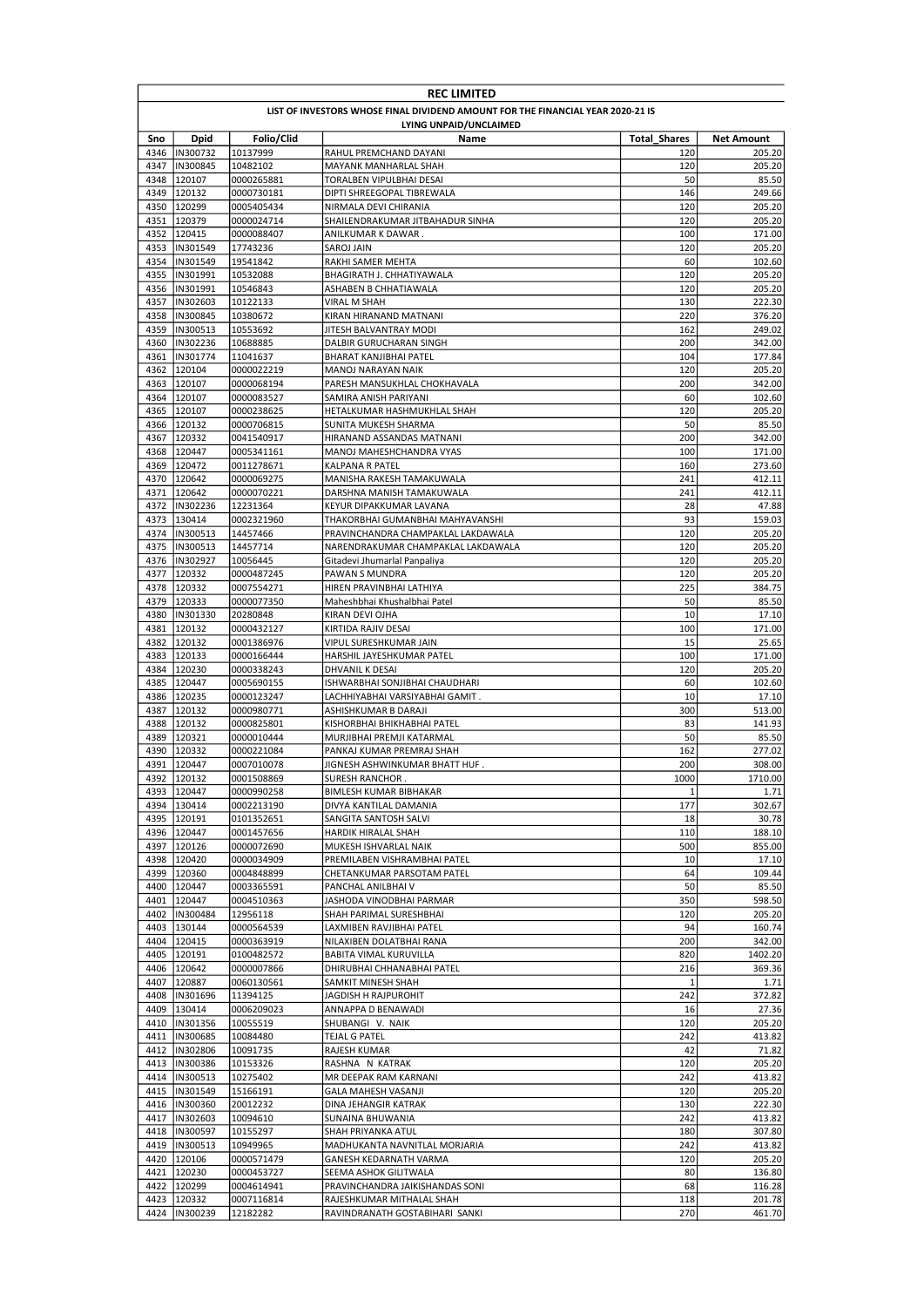|              | <b>REC LIMITED</b>                                                              |                          |                                               |                     |                   |  |  |  |
|--------------|---------------------------------------------------------------------------------|--------------------------|-----------------------------------------------|---------------------|-------------------|--|--|--|
|              | LIST OF INVESTORS WHOSE FINAL DIVIDEND AMOUNT FOR THE FINANCIAL YEAR 2020-21 IS |                          |                                               |                     |                   |  |  |  |
|              | LYING UNPAID/UNCLAIMED                                                          |                          |                                               |                     |                   |  |  |  |
| Sno          | Dpid                                                                            | Folio/Clid               | Name                                          | <b>Total Shares</b> | <b>Net Amount</b> |  |  |  |
| 4425         | IN300513                                                                        | 13696014                 | LAXMIKANT KOTHARI                             | 8                   | 13.68             |  |  |  |
| 4426<br>4427 | IN300513<br>IN302603                                                            | 15406805                 | SATISH PREMCHAND JAIN<br><b>ZUBEDA ISMAIL</b> | 242<br>120          | 413.82<br>205.20  |  |  |  |
| 4428         | IN300239                                                                        | 10116565<br>11530352     | USMAN GANI VALI MOHAMED CHHIPA                | 82                  | 140.22            |  |  |  |
| 4429         | 130259                                                                          | 0000184331               | VINOD B KHAITAN                               | 242                 | 413.82            |  |  |  |
| 4430         | 130425                                                                          | 0000082946               | AFZAL GULAMMUSTAFA KHAN                       | 120                 | 205.20            |  |  |  |
| 4431         | IN301330                                                                        | 18569369                 | <b>BHAILAL H NARECHANIA</b>                   | 242                 | 372.82            |  |  |  |
| 4432         | IN300853                                                                        | 10099799                 | <b>NEHA KUSHTE</b>                            | 120                 | 205.20            |  |  |  |
| 4433         | IN300386                                                                        | 10180264                 | JAYSHREE VINOD SARVAIYA                       | 162                 | 277.02            |  |  |  |
| 4434         | IN301436                                                                        | 10184787                 | SHANKAR GOVIND GURAV                          | 242                 | 413.82            |  |  |  |
| 4435         | IN301604                                                                        | 10374964                 | <b>VIPIN S JAIN</b>                           | 300                 | 513.00            |  |  |  |
| 4436         | IN301774                                                                        | 10561473                 | NIJESH RAMESHCHANDRA SHAH                     | 50                  | 85.50             |  |  |  |
| 4437         | IN300513                                                                        | 11281415                 | ANSIDEVI PREMCHAND BHANSALI                   | 400                 | 684.00            |  |  |  |
| 4438         | IN300829                                                                        | 11539129                 | ASHUTOSH EKNATH PADHYE                        | 130                 | 222.30            |  |  |  |
| 4439         | IN300020                                                                        | 11584135                 | ARJANBHAI KESHAVBHAI LATHIA                   | 120                 | 205.20            |  |  |  |
| 4440         | IN302269                                                                        | 12007963                 | JUPIN HITESH JHAVERI                          | 224                 | 345.04            |  |  |  |
| 4441         | 120106                                                                          | 0000769138               | HIRAL N SHAH                                  | 96                  | 164.16            |  |  |  |
| 4442         | 120106                                                                          | 0001097456               | PRASHANTA B MAJI                              | 120                 | 205.20            |  |  |  |
| 4443         | 120126                                                                          | 0000124121               | ASHWIN NANJIBHAI SIDDHAPURA                   | 150                 | 256.50            |  |  |  |
| 4444         | 120289                                                                          | 0001279828               | KALPANA SURESH SHAH                           | 5000                | 7695.00           |  |  |  |
| 4445<br>4446 | 120475<br>120681                                                                | 0000020554<br>0000037651 | VIJAY KUMAR SHIVLAL SHAH                      | 280<br>100          | 478.80<br>171.00  |  |  |  |
| 4447         | 120768                                                                          | 0000003672               | MINITA JAIMIN SHAH<br>RAJU C SHAH (HUF)       | 800                 | 1231.00           |  |  |  |
| 4448         | 130119                                                                          | 0300014006               | RIKIN RAMESH SANDESARA                        | 120                 | 205.20            |  |  |  |
| 4449         | 130119                                                                          | 0300032551               | ANKIT RAMESH SANDESARA                        | 120                 | 205.20            |  |  |  |
| 4450         | 130142                                                                          | 0000050559               | KHUSHBOO RAJENDRA GANDHI                      | 200                 | 342.00            |  |  |  |
| 4451         | 130142                                                                          | 0000054228               | ANIL KUMAR RAM GOPAL MAHESHWARI HUF           | 242                 | 372.82            |  |  |  |
| 4452         | 130142                                                                          | 0000054232               | BRIJ MOHAN RAM GOPAL MAHESHWARI HUF           | 242                 | 372.82            |  |  |  |
| 4453         | 130142                                                                          | 0000054475               | VIJAY KUMAR RAM GOPAL MAHESHWARI HUF          | 242                 | 372.82            |  |  |  |
| 4454         | 130144                                                                          | 0004533073               | NAVIN PRABHAKAR PATIL                         | 3                   | 5.13              |  |  |  |
| 4455         | 130259                                                                          | 0000009218               | VAISHALI ARUN SHETTY                          | 120                 | 205.20            |  |  |  |
| 4456         | 130279                                                                          | 0000112461               | Swati A Shah.                                 | 130                 | 222.30            |  |  |  |
| 4457         | 130279                                                                          | 0000112476               | Pravinaben H Shah                             | 130                 | 222.30            |  |  |  |
| 4458         | IN301151                                                                        | 22412699                 | <b>SUJATA AJAY MEHTA</b>                      | 242                 | 413.82            |  |  |  |
| 4459         | IN301151                                                                        | 24562445                 | SHAH MEGHA SHAILESH                           | 242                 | 413.82            |  |  |  |
| 4460         | IN300476                                                                        | 41838222                 | DENYS CHIMAN TAYLOR                           | 600                 | 1026.00           |  |  |  |
| 4461         | IN300095                                                                        | 10771210                 | Kisan Tandel                                  | 120                 | 205.20            |  |  |  |
| 4462<br>4463 | IN301774<br>IN301151                                                            | 12185642                 | DINESH KUMAR PARDESHI KANOJIYA                | 120<br>42           | 205.20<br>71.82   |  |  |  |
| 4464         | IN300386                                                                        | 23067717<br>10182343     | SHAILESH MAFATLAL CHOKSI                      | 242                 | 413.82            |  |  |  |
| 4465         | IN300159                                                                        | 10790450                 | NAGESH POOJARY<br>RAVINDRA MAFATLAL ROKANI    | 120                 | 184.20            |  |  |  |
| 4466         | 120247                                                                          | 0000126542               | NARENDRA VALLABHDAS MODY                      | 146                 | 249.66            |  |  |  |
| 4467         | IN301330                                                                        | 17375752                 | DIPIKA RAJIVRATNA VORA                        | 242                 | 413.82            |  |  |  |
| 4468         | IN300095                                                                        | 10846683                 | Pradeep C Shah                                | 120                 | 205.20            |  |  |  |
| 4469         | 120109                                                                          | 0003045215               | JEETENDRA KASTURBHAI PARMAR.                  | $\overline{2}$      | 3.42              |  |  |  |
| 4470         | 120112                                                                          | 0000182576               | SAMIR PALLAVI JHAVERI                         | 10                  | 17.10             |  |  |  |
|              | 4471 120113                                                                     | 0000060024               | VIJAYASHRI MUKUND PONKSHE                     | 180                 | 307.80            |  |  |  |
|              | 4472 120117                                                                     | 0000062581               | PERSIS FEROZE SETHNA                          | 100                 | 171.00            |  |  |  |
|              | 4473 120255                                                                     | 0000020360               | PINAK PRAFUL PADHYA                           | 142                 | 242.82            |  |  |  |
|              | 4474 120300                                                                     | 0000551325               | KRUPA SHARAD SHAH                             | 200                 | 342.00            |  |  |  |
|              | 4475 120447                                                                     | 0001618806               | RUPAL PINAK PADHYA                            | 242                 | 413.82            |  |  |  |
|              | 4476 120497                                                                     | 0000014271               | VARSHA VASANT BENDRE                          | 60                  | 102.60            |  |  |  |
| 4477         | IN303052                                                                        | 10165999                 | NEMICHAND C JAIN                              | 120                 | 205.20            |  |  |  |
| 4478         | IN300513                                                                        | 10604216                 | MUNIRA MUSTUFA NULLWALA                       | 120                 | 205.20            |  |  |  |
| 4479         | IN300757<br>4480 120332                                                         | 11147162                 | YUSUF KADIR MALGUNDKAR                        | 120                 | 205.20            |  |  |  |
| 4481         | IN300100                                                                        | 0016847990<br>12577070   | LALITABEN JESINGLAL SHAH<br>KIRAN KUMAR JAIN  | 100<br>242          | 171.00<br>413.82  |  |  |  |
| 4482         | 120106                                                                          | 0002593597               | ALMAS A SUMAR                                 | 100                 | 171.00            |  |  |  |
| 4483         | IN303052                                                                        | 10211610                 | MONA BHARAT KOTHARI                           | 104                 | 177.84            |  |  |  |
| 4484         | IN302164                                                                        | 10248986                 | SUNDERDEVI BHAWARLAL SOLANKI                  | 130                 | 222.30            |  |  |  |
|              | 4485 120112                                                                     | 0000084971               | DHIRAJ B. CHOUHAN HUF.                        | 100                 | 154.00            |  |  |  |
|              | 4486 120297                                                                     | 0000110176               | Viren Raichand Dedhia                         | 242                 | 413.82            |  |  |  |
|              | 4487 120710                                                                     | 0000145161               | RAJESH CHANDANMAL VARDAVAT                    | 70                  | 119.70            |  |  |  |
|              | 4488 120887                                                                     | 0020398119               | PRESHIT JAYPRAKASH RAJBHAR                    | $\mathbf 1$         | 1.71              |  |  |  |
|              | 4489 120887                                                                     | 0068917636               | RAHUL ACHYUT PEDHAVI                          | 3                   | 5.13              |  |  |  |
|              | 4490 120109                                                                     | 0001494310               | MAYUR AMRITLAL CHOUHAN                        | 42                  | 71.82             |  |  |  |
| 4491         | 120447                                                                          | 0001081827               | PRATAPCHAND RATANCHAND JAIN                   | 42                  | 71.82             |  |  |  |
| 4492         | 120710                                                                          | 0000061915               | NIKITA DHAVAL SHAH                            | 242                 | 413.82            |  |  |  |
| 4493         | 120710                                                                          | 0000078061               | RASHMI SACHIN KOTKAR                          | 120                 | 205.20            |  |  |  |
|              | 4494  IN300214                                                                  | 10273704                 | <b>FELCI FERNANDES</b>                        | 400                 | 684.00            |  |  |  |
| 4495         | 120335                                                                          | 0000244721               | PAWAN BABULAL RATHOD                          | 242                 | 413.82            |  |  |  |
|              | 4496  IN300239                                                                  | 12248565                 | MONORANJAN MONDAL                             | 50                  | 85.50             |  |  |  |
| 4497         | IN300214                                                                        | 13630675                 | SUJATA AVINASH SAWANT                         | 242                 | 413.82            |  |  |  |
| 4498         | IN301151                                                                        | 21937348                 | CHHOTU GANDHI                                 | 420                 | 718.20            |  |  |  |
| 4499         | IN300214                                                                        | 22849003                 | SHAHNAZ KHUSHRU MONDEGARIAN                   | 1310                | 2240.10           |  |  |  |
|              | 4500  IN302603                                                                  | 10082884                 | NAINA JAIN                                    | 120<br>120          | 205.20            |  |  |  |
| 4501         | IN302603<br>4502  IN303116                                                      | 10118413<br>10203102     | VATSAL BHARAT JAIN<br>MADHAVI DIGAMBAR SAWANT | 60                  | 205.20<br>102.60  |  |  |  |
| 4503         | IN300749                                                                        | 11090843                 | UMESH ARUN DICHOLKAR                          | 25                  | 42.75             |  |  |  |
|              |                                                                                 |                          |                                               |                     |                   |  |  |  |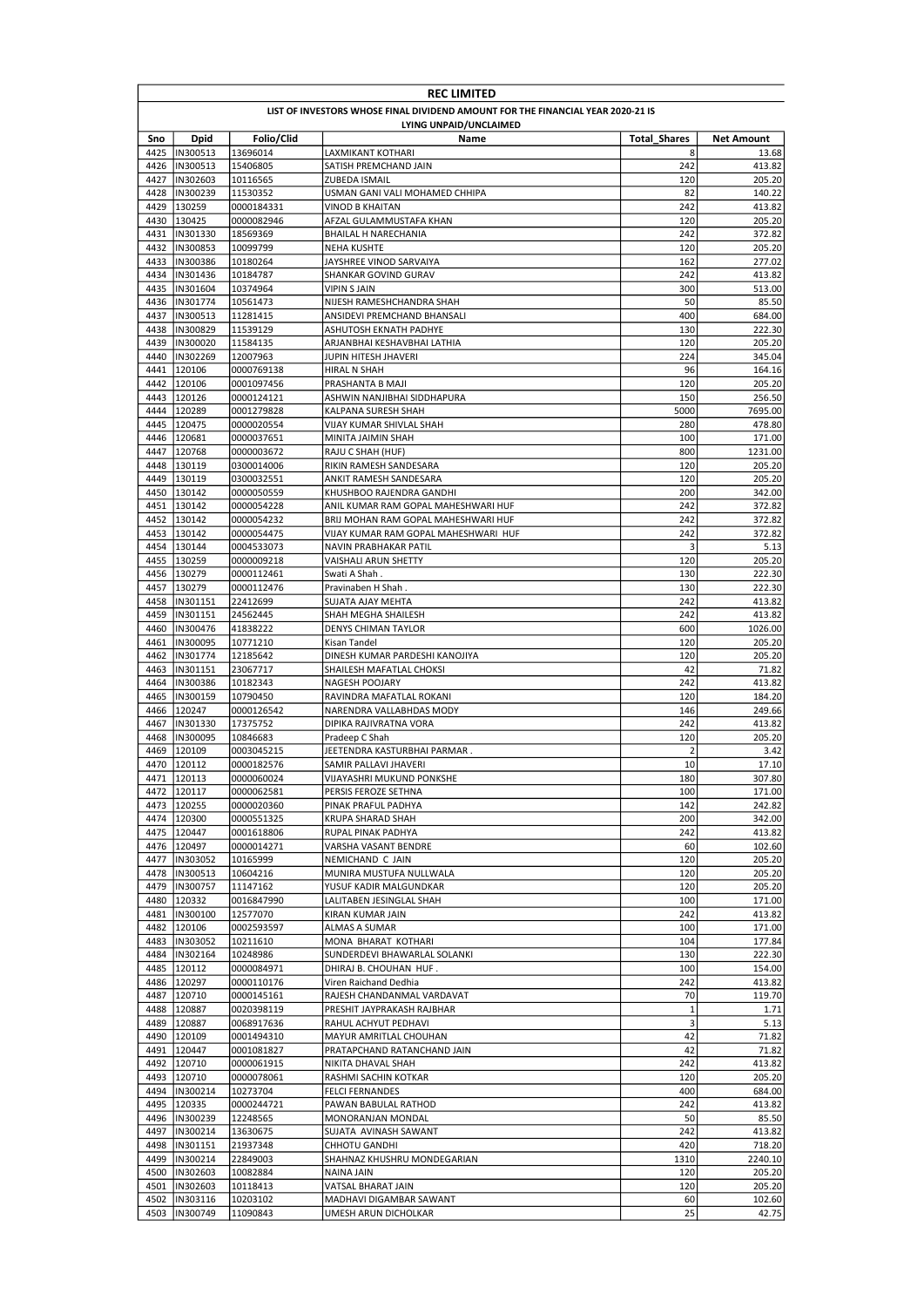|              | <b>REC LIMITED</b>                                                              |                          |                                                                 |                          |                           |  |  |  |
|--------------|---------------------------------------------------------------------------------|--------------------------|-----------------------------------------------------------------|--------------------------|---------------------------|--|--|--|
|              | LIST OF INVESTORS WHOSE FINAL DIVIDEND AMOUNT FOR THE FINANCIAL YEAR 2020-21 IS |                          |                                                                 |                          |                           |  |  |  |
|              | LYING UNPAID/UNCLAIMED                                                          |                          |                                                                 |                          |                           |  |  |  |
| Sno          | <b>Dpid</b><br>4504 120112                                                      | Folio/Clid<br>0000231312 | Name<br>NARESH KUMAR LODHA                                      | <b>Total Shares</b><br>2 | <b>Net Amount</b><br>3.42 |  |  |  |
|              | 4505 120332                                                                     | 0002692334               | VIJAY VASANT SURVE                                              | 242                      | 413.82                    |  |  |  |
| 4506         | 120818                                                                          | 0008687812               | RUPESH GYANESHWAR ENAGANDULA                                    | 60                       | 102.60                    |  |  |  |
| 4507         | 120887                                                                          | 0011034871               | AKASH PURUSHOTTAM WANI                                          | $\overline{2}$           | 3.42                      |  |  |  |
| 4508         | IN302269                                                                        | 12871858                 | SUNANDA DILIP KELKAR                                            | 46                       | 78.66                     |  |  |  |
| 4509         | IN300513                                                                        | 15367397                 | SANTOSH CHANDRAKANT SAWANT                                      | 150                      | 256.50                    |  |  |  |
| 4510         | IN300597<br>IN300597                                                            | 10129785                 | KINJAL JANAK SHAH                                               | 120                      | 205.20                    |  |  |  |
| 4511         | 4512  IN300214                                                                  | 10209224<br>10885828     | JAYSHREE JANAK SHAH<br>SANGITA SANJAY HADSE                     | 120<br>109               | 205.20<br>186.39          |  |  |  |
| 4513         | IN301549                                                                        | 16853642                 | JAMSHED SORABJI BALSARA                                         | 80                       | 136.80                    |  |  |  |
| 4514         | 120335                                                                          | 0002542477               | NARESH TIKAMCHAND JAIN                                          | 242                      | 413.82                    |  |  |  |
|              | 4515 IIN300409                                                                  | 10152546                 | VIVEK B KALBAG                                                  | 146                      | 249.66                    |  |  |  |
|              | 4516  IN302164                                                                  | 10418950                 | RAMESH GOVIND BHAGWAT                                           | 130                      | 222.30                    |  |  |  |
| 4517         | IN300214                                                                        | 10610692                 | RAYA MIRANDA PRABHU                                             | 300                      | 513.00                    |  |  |  |
|              | 4518  IN300829                                                                  | 10862522                 | GORE SHAILESH SHASHIKANT                                        | 500                      | 855.00                    |  |  |  |
| 4520         | 4519 120175<br>120299                                                           | 0000095627<br>0005729887 | <b>BINA BIHARILAL PODDAR</b><br>MOHAMMAD ASIF RAMZAN ALI ANSARI | 242<br>40                | 413.82<br>68.40           |  |  |  |
| 4521         | 120332                                                                          | 0006859336               | <b>IBRAHIM M MAMSA</b>                                          | 12                       | 20.52                     |  |  |  |
| 4522         | 120360                                                                          | 0001388405               | SUBHASH VASUDEVA KAMATH                                         | $\overline{2}$           | 3.42                      |  |  |  |
| 4523         | IN300513                                                                        | 12880626                 | LEENA DEVDUTTA REDKAR                                           | 100                      | 171.00                    |  |  |  |
| 4524         | 130414                                                                          | 0000893801               | PRITI NILESH GALA                                               | 228                      | 389.88                    |  |  |  |
| 4525         | IN301151                                                                        | 13530268                 | BHARTI JITENDRA SHAH                                            | 242                      | 413.82                    |  |  |  |
| 4526         | IN302679                                                                        | 31628847                 | SAGAR AJIT GADRE                                                | 260                      | 352.60                    |  |  |  |
| 4527         | IN303028                                                                        | 53828427                 | ARCHANA KANNAN                                                  | 242<br>400               | 413.82                    |  |  |  |
| 4528<br>4529 | IN300095<br>IN300095                                                            | 10831696<br>10848082     | <b>Tank Shantilal R</b><br>Niruben Shantilal Tank               | 200                      | 616.00<br>342.00          |  |  |  |
| 4530         | <b>IN300095</b>                                                                 | 10848099                 | Mukesh Arshi Tank                                               | 392                      | 670.32                    |  |  |  |
| 4531         | IN300476                                                                        | 10270422                 | SHILPA SHAH                                                     | 242                      | 413.82                    |  |  |  |
| 4532         | 120332                                                                          | 0006553502               | <b>BHAWINI CHETAN JAIN</b>                                      | 100                      | 171.00                    |  |  |  |
| 4533         | 120447                                                                          | 0000681827               | SAYARABANU MOHAMMED SALIM SHEIKH                                | 100                      | 171.00                    |  |  |  |
| 4534         | IN303028                                                                        | 50915168                 | SARADA YECHURI                                                  | 770                      | 1316.70                   |  |  |  |
| 4535         | IN306114                                                                        | 90080976                 | GAJANAN DAJI MHAPSEKAR                                          | 100                      | 171.00                    |  |  |  |
| 4536<br>4537 | IN302603<br>IN300597                                                            | 10106057<br>10129334     | SUKETU GIRISH VICHHIVORA<br>JYOTSNABEN RAJNIKANT SHAH           | 120<br>120               | 205.20<br>205.20          |  |  |  |
| 4538         | 120175                                                                          | 0000063890               | LATA RAMESHCHANDRA PATEL                                        | 100                      | 171.00                    |  |  |  |
| 4539         | IN301604                                                                        | 12513517                 | MAHESH TALAKCHAND SHAH                                          | 500                      | 855.00                    |  |  |  |
| 4540         | IN301604                                                                        | 12513613                 | NAYNA MAHESH SHAH                                               | 400                      | 684.00                    |  |  |  |
| 4541         | IN300708                                                                        | 20032598                 | RAMESH PANDIT SONAWANE                                          | 50                       | 85.50                     |  |  |  |
| 4542         | IN301549                                                                        | 14136926                 | PESHOTAN MINOO ENGINEER                                         | 242                      | 413.82                    |  |  |  |
| 4543         | IN300011                                                                        | 10004177                 | LKP SECURITIES LIMITED                                          | 12                       | 18.52                     |  |  |  |
| 4544<br>4545 | 120106<br>120472                                                                | 0000700645<br>0000087699 | JOGESH PAWANKUMAR JAIN<br>VINEET KUMAR                          | 142<br>100               | 242.82<br>171.00          |  |  |  |
| 4546         | 160101                                                                          | 0000108218               | BHARAT NATHALAL TRIVEDI                                         | 44                       | 67.24                     |  |  |  |
| 4547         | 160101                                                                          | 0000110453               | BHARAT NATHALAL TRIVEDI                                         | 44                       | 75.24                     |  |  |  |
| 4548         | IN301330                                                                        | 19920819                 | PRAGNESH RAMANLAL TRIVEDI                                       | 134                      | 206.14                    |  |  |  |
| 4549         | IN300142                                                                        | 10701958                 | HARIHARAN VAIDYALINGAM                                          | 960                      | 1641.60                   |  |  |  |
|              | 4550  IN300239                                                                  | 11751589                 | <b>RAJNANDAN SINGH</b>                                          | $\overline{2}$           | 3.42                      |  |  |  |
|              | 4551 120175                                                                     | 0000238215               | AVISHI DIPEN SHAH                                               | 100                      | 171.00                    |  |  |  |
|              | 4552 120332                                                                     | 0002315834<br>0001248447 | YOGESH PRABHAKAR SHELAR<br><b>VIJAY GOPAL TODKARI</b>           | 5<br>120                 | 8.55<br>205.20            |  |  |  |
|              | 4553 130259<br>4554 130365                                                      | 0000001822               | MAMTA ARUN JETHI                                                | 242                      | 413.82                    |  |  |  |
|              | 4555 130414                                                                     | 0001005661               | NEMCHAND HANSRAJ DEDHIA                                         | 242                      | 372.82                    |  |  |  |
|              | 4556 IN302679                                                                   | 35125697                 | CHANDRU A R                                                     | 120                      | 205.20                    |  |  |  |
|              | 4557  IN300513                                                                  | 10101952                 | RAJESH BOHRA                                                    | 242                      | 413.82                    |  |  |  |
|              | 4558  IN300513                                                                  | 10121801                 | SUMER MAL BOHRA                                                 | 242                      | 413.82                    |  |  |  |
|              | 4559  IN300513                                                                  | 10123911                 | PRAKASH S BOHRA                                                 | 42                       | 64.82                     |  |  |  |
| 4561         | 4560  IN300513                                                                  | 10128330                 | CHANDRA BOHRA                                                   | 242<br>242               | 413.82<br>413.82          |  |  |  |
|              | IN300513<br>4562  IN300513                                                      | 10128348<br>10130525     | DALPAT RAJ BOHRA<br>SANGEETA BOHRA                              | 242                      | 413.82                    |  |  |  |
| 4563         | IN300513                                                                        | 10193129                 | PRAVIN OCCHAVLAL DESAI                                          | 242                      | 413.82                    |  |  |  |
| 4564         | IN300095                                                                        | 10772222                 | Zehra Fidaali Lala                                              | 200                      | 342.00                    |  |  |  |
| 4565         | 120126                                                                          | 0000008991               | SHANKAR VASANT MULIK                                            | 50                       | 85.50                     |  |  |  |
|              | 4566  IN300513                                                                  | 14598634                 | RANDEEP SINGH ANAND                                             | 100                      | 171.00                    |  |  |  |
| 4567         | IN302679                                                                        | 33281793                 | RAMDAS PIRAJI BHANAWANT                                         | 120                      | 205.20                    |  |  |  |
|              | 4568  IN300095                                                                  | 10251723                 | Gitanjali Vaish                                                 | 60                       | 102.60                    |  |  |  |
|              | 4569 120200<br>4570 120360                                                      | 0000185440               | MAHAVIRCHAND SOHANLALJI BOHRA<br>DIGAMBER B MANDHARE            | 130<br>20                | 222.30<br>34.20           |  |  |  |
|              | 4571  IN301774                                                                  | 0000916156<br>12363562   | RAJKUMAR RAMMURAT YADAV                                         | 120                      | 205.20                    |  |  |  |
|              | 4572  IN300757                                                                  | 11646150                 | SAYED JAMIL JALALI                                              | 130                      | 222.30                    |  |  |  |
|              | 4573  IN301696                                                                  | 12001136                 | KISHOR DURLABJI GOHEL                                           | 2150                     | 2878.50                   |  |  |  |
| 4574         | 120321                                                                          | 0000070937               | ARJUN ATMARAM SIPPY                                             | 700                      | 1197.00                   |  |  |  |
|              | 4575 120353                                                                     | 0000011323               | PRANAB KUMAR DAS                                                | 242                      | 413.82                    |  |  |  |
|              | 4576  IN300214                                                                  | 19863332                 | SHOBHA KAMLESH JHAVERI                                          | 295                      | 504.45                    |  |  |  |
|              | 4577 120289                                                                     | 0001030767               | MAHENDRA VASANT SHIRSEKAR                                       | 120                      | 205.20                    |  |  |  |
|              | 4578  IN302603                                                                  | 10123556                 | ANKIT R SHAH                                                    | 120                      | 205.20                    |  |  |  |
| 4580         | 4579  IN300183<br>IN300183                                                      | 11283508<br>11331334     | AMIT MADHUSUDAN RANE<br>JIGNA SHAH                              | 5<br>120                 | 8.55<br>205.20            |  |  |  |
|              | 4581 120121                                                                     | 0000067649               | TARAK BHAILAL MAKWANA                                           | 178                      | 304.38                    |  |  |  |
|              | 4582 120360                                                                     | 0000624240               | NEELESH NAGESH MUSALE                                           | 50                       | 85.50                     |  |  |  |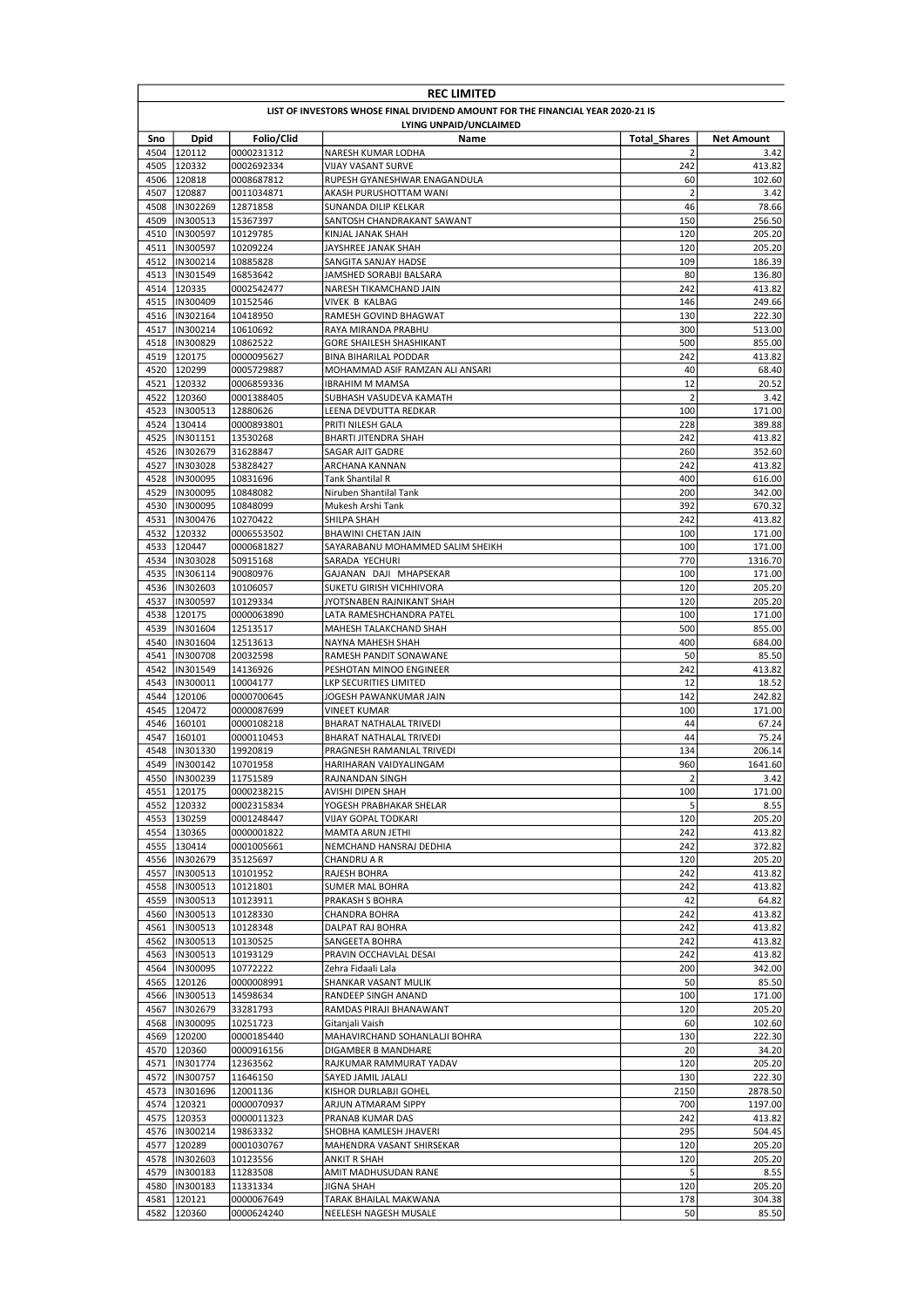|              | <b>REC LIMITED</b>                                                              |                          |                                                          |                       |                   |  |  |
|--------------|---------------------------------------------------------------------------------|--------------------------|----------------------------------------------------------|-----------------------|-------------------|--|--|
|              | LIST OF INVESTORS WHOSE FINAL DIVIDEND AMOUNT FOR THE FINANCIAL YEAR 2020-21 IS |                          |                                                          |                       |                   |  |  |
|              | LYING UNPAID/UNCLAIMED                                                          |                          |                                                          |                       |                   |  |  |
| Sno          | <b>Dpid</b>                                                                     | Folio/Clid               | Name                                                     | <b>Total Shares</b>   | Net Amount        |  |  |
| 4583         | 130142                                                                          | 0000023201               | MUKUND SHASHIKANT GODBOLE                                | 162                   | 277.02            |  |  |
| 4584<br>4585 | IN300513<br>IN300513                                                            | 18890886<br>19743447     | ASHOK PRABHAKAR MASTAKAR<br>ANANDA YESHWANT DEOKAR       | 600<br>40             | 1026.00<br>68.40  |  |  |
| 4586         | IN300360                                                                        | 21155834                 | CHAKORI GUPTA                                            | 120                   | 205.20            |  |  |
| 4587         | IN300476                                                                        | 43421755                 | BALASAHEB SADASHIV THAKUR                                | 1250                  | 1923.50           |  |  |
| 4588         | 120299                                                                          | 0003118925               | URMILA SANDEEP PATIL                                     | 120                   | 205.20            |  |  |
| 4589         | 120447                                                                          | 0002548139               | DIPALI SANTOSH KANSE                                     | 120                   | 205.20            |  |  |
| 4590         | 120816                                                                          | 0025457548               | DIVYA DEEPAK KARNIK                                      | 100                   | 171.00            |  |  |
| 4591         | 130207                                                                          | 0000065456               | KAMLA MAGHANMAL CHABLANI                                 | 242                   | 413.82            |  |  |
| 4592         | IN306114                                                                        | 90086503                 | BATWAR SUJATA OMKAR                                      | 200                   | 342.00            |  |  |
| 4593         | IN304295                                                                        | 10378796                 | RAKSHA RAJESH SHAH                                       | 484                   | 827.64            |  |  |
| 4594         | IN300749                                                                        | 11109676                 | PAYEL DAS                                                | 40                    | 68.40             |  |  |
| 4595<br>4596 | IN300732<br>120132                                                              | 10144612<br>0001258257   | DINESH D. VARDHAN<br>MANJARI SNEHAL MUZOOMDAR            | 200<br>1850           | 342.00<br>2847.50 |  |  |
| 4597         | IN300239                                                                        | 14716770                 | <b>ASHOK K SOLANKI</b>                                   | 50                    | 85.50             |  |  |
| 4598         | 130259                                                                          | 0001017505               | MINAL VIPUL PARIKH                                       | 146                   | 249.66            |  |  |
| 4599         | IN301549                                                                        | 15010149                 | POONAM P KARANI                                          | 120                   | 205.20            |  |  |
| 4600         | IN301151                                                                        | 22180885                 | MALATI R ZAVERI                                          | 242                   | 413.82            |  |  |
| 4601         | IN301975                                                                        | 10108243                 | BHUPINDER SINGH GURBAX SINGH BHASIN                      | 130                   | 222.30            |  |  |
| 4602         | IN301975                                                                        | 10108341                 | AVTAR SINGH LAMBA                                        | 120                   | 184.20            |  |  |
| 4603         | IN301975                                                                        | 10124424                 | REKHA SURESH VIJAN                                       | 120                   | 205.20            |  |  |
| 4604         | IN300513                                                                        | 10164586                 | MR HARSHAD RAMESH PIMPALE                                | 120                   | 205.20            |  |  |
| 4605         | IN300095                                                                        | 10940028                 | Suman R Chokhani                                         | 120<br>$\overline{2}$ | 205.20            |  |  |
| 4606<br>4607 | IN300757<br>120109                                                              | 11198306<br>0004841192   | CHANDRAKANT PRABHAKAR HADKAR<br>LUDHARAM LILARAM JAGWANI | 100                   | 3.42<br>171.00    |  |  |
| 4608         | 120349                                                                          | 0000018261               | DILIP AJABRAO NINAVE                                     | 120                   | 205.20            |  |  |
| 4609         | 120472                                                                          | 0012208222               | KARISHMA SUNIL MIRCHANDANI                               | 25                    | 42.75             |  |  |
| 4610         | 120816                                                                          | 0027584958               | SUDHAKAR RUPRAO MOHOD                                    | 160                   | 273.60            |  |  |
| 4611         | 120818                                                                          | 0006773607               | KIRAN RAMAKANT MANCHEKAR                                 | 5                     | 8.55              |  |  |
| 4612         | 130365                                                                          | 0000001803               | ARUN KUMAR VIDYA BHUSHAN JETHI                           | 242                   | 413.82            |  |  |
| 4613         | IN300239                                                                        | 14767659                 | DEVENDRA S BHATIA                                        | 2                     | 3.42              |  |  |
| 4614         | 120417                                                                          | 0000013495               | ABEEZAR EBRAHIM FAIZULLABHOY                             | 600                   | 1026.00           |  |  |
| 4615         | IN302269                                                                        | 14064273                 | NAMDEO DULAJI GABHALE                                    | 10                    | 17.10             |  |  |
| 4616         | IN300513                                                                        | 22288040                 | SUDHAKAR S PEDNEKAR                                      | $\mathbf{1}$          | 1.71              |  |  |
| 4617         | IN300829<br>IN304158                                                            | 10062571                 | SHAH BHARAT RAMESH                                       | 162<br>$\mathbf 1$    | 277.02<br>1.71    |  |  |
| 4618<br>4619 | IN300183                                                                        | 10077840<br>11391512     | AKANKSHA ADVISOR LLP<br>CHITRA DEEPAK GUPTA              | 120                   | 205.20            |  |  |
| 4620         | 120332                                                                          | 0007706155               | VISHAL ANIL GUPTA                                        | 50                    | 85.50             |  |  |
| 4621         | 120492                                                                          | 0000005584               | MAHAVIR K. MEHTA                                         | 242                   | 372.82            |  |  |
| 4622         | IN300513                                                                        | 13374874                 | <b>S S BINDRA</b>                                        | 120                   | 184.20            |  |  |
| 4623         | IN301549                                                                        | 15945581                 | <b>GUNVEET KAUR SETHI</b>                                | 242                   | 413.82            |  |  |
|              | 4624 IIN300360                                                                  | 20117431                 | ROHITKUMAR MANOHAR KHATRI                                | 6200                  | 9542.00           |  |  |
| 4625         | IN301225                                                                        | 10095723                 | NORMA ANN MARGARET PINTO                                 | 178                   | 304.38            |  |  |
| 4626         | IN302603                                                                        | 10096507                 | RAJASHREE MOHAN PATHAK                                   | 120                   | 205.20            |  |  |
| 4627         | IN302603                                                                        | 10129125                 | JOELLA SMITA MISQUITA                                    | 242                   | 413.82            |  |  |
| 4628         | IN300126<br>4629 120332                                                         | 10216426                 | JIWANPRAKASH THAKURDAS HINGORANI                         | 14900<br>25           | 22931.00<br>42.75 |  |  |
|              | 4630 120497                                                                     | 0035132728<br>0000005385 | JAGDISH G MAKHIJA.<br>KIRAN ABHAY BHAVE                  | 242                   | 413.82            |  |  |
|              | 4631 160101                                                                     | 0000420633               | AMITABH TEWARY                                           | 162                   | 277.02            |  |  |
|              | 4632  IN302679                                                                  | 33391595                 | SANJAY B MEHRA                                           | 24                    | 41.04             |  |  |
| 4633         | IN302679                                                                        | 34666923                 | AJIT NIRANJAN HINGORANI                                  | 300                   | 513.00            |  |  |
| 4634         | IN302902                                                                        | 43261922                 | MONISHA SOMJI                                            | 242                   | 413.82            |  |  |
| 4635         | IN302902                                                                        | 43261939                 | ALI S SOMJI                                              | 242                   | 413.82            |  |  |
|              | 4636  IN301549                                                                  | 52000107                 | IRENE PONTES                                             | 260                   | 444.60            |  |  |
| 4637         | IN303028                                                                        | 53209824                 | <b>RHEA SINGH</b>                                        | 242                   | 413.82            |  |  |
| 4638         | IN306114                                                                        | 90078885                 | AJIT NARAINDAS POPLI                                     | 120                   | 184.20            |  |  |
| 4639         | IN300386                                                                        | 10167418                 | PURUSHOTTAM KUMAR                                        | 120<br>10             | 205.20<br>17.10   |  |  |
| 4640<br>4641 | 120287<br>120289                                                                | 0000014025<br>0000567106 | OM PRAKASH BAJRANG JANGID<br>GUNWANTI DINESH JAIN        | 120                   | 205.20            |  |  |
| 4642         | 120472                                                                          | 0000081999               | RATAN KUMAR RATNA                                        | 200                   | 342.00            |  |  |
|              | 4643 130414                                                                     | 0002425208               | ABDUL RAZZAQU MOULAALI CHOUDHARI                         | 76                    | 129.96            |  |  |
|              | 4644  IN301549                                                                  | 18424178                 | KULKARNI MANJUSHA                                        | 60                    | 102.60            |  |  |
| 4645         | IN300360                                                                        | 20779455                 | ANJALI SHIRISH GHURYE                                    | 120                   | 205.20            |  |  |
|              | 4646  IN302679                                                                  | 33139414                 | REENA RAJ CHOPRA                                         | 400                   | 684.00            |  |  |
|              | 4647  IN300829                                                                  | 10147748                 | KARMARKAR VRISHALI SHAYAM                                | 20                    | 34.20             |  |  |
| 4648         | IN300020                                                                        | 10670974                 | PRADEEP SABLOAK                                          | 180                   | 307.80            |  |  |
|              | 4649  IN300214                                                                  | 11033215                 | GURCHARAN SINGH GADH                                     | 200                   | 308.00            |  |  |
| 4650         | IN300757                                                                        | 11085591                 | JIGNA D PATEL                                            | 242                   | 413.82            |  |  |
| 4651         | IN300020                                                                        | 11313478                 | TARUN BALOO MANJALANI                                    | 130                   | 222.30            |  |  |
| 4652         | IN300020                                                                        | 11363743                 | NATASHA INDRU GEHANI                                     | 242                   | 413.82            |  |  |
| 4653         | 120225<br>4654 120225                                                           | 0000072331<br>0000104603 | VIJAY KUMAR RUDMAL KEDIA<br>PIYUSH KEDIA - HUF.          | 194<br>146            | 331.74<br>224.66  |  |  |
| 4655         | 120299                                                                          | 0002519659               | MANJUSHA SHARASH CHANDRA TULLU                           | 100                   | 171.00            |  |  |
|              | 4656 120492                                                                     | 0000007748               | ANISHA VIKRAM SHAH                                       | 400                   | 684.00            |  |  |
|              | 4657 120710                                                                     | 0000086142               | NEETA PRAKASH DINGWANEY                                  | 120                   | 205.20            |  |  |
|              | 4658  IN301151                                                                  | 23751844                 | DIMPLE RITESH PRASAD                                     | $\mathbf 1$           | 1.71              |  |  |
| 4659         | IN301975                                                                        | 10058126                 | BADLANI VIJAY KUMAR                                      | 120                   | 205.20            |  |  |
| 4660         | IN301604                                                                        | 10086337                 | CHEMBOLI NAGA LAKSHMI                                    | 242                   | 413.82            |  |  |
| 4661         | IN300409                                                                        | 10089750                 | ROMESH DAMJI SALIA                                       | 100                   | 171.00            |  |  |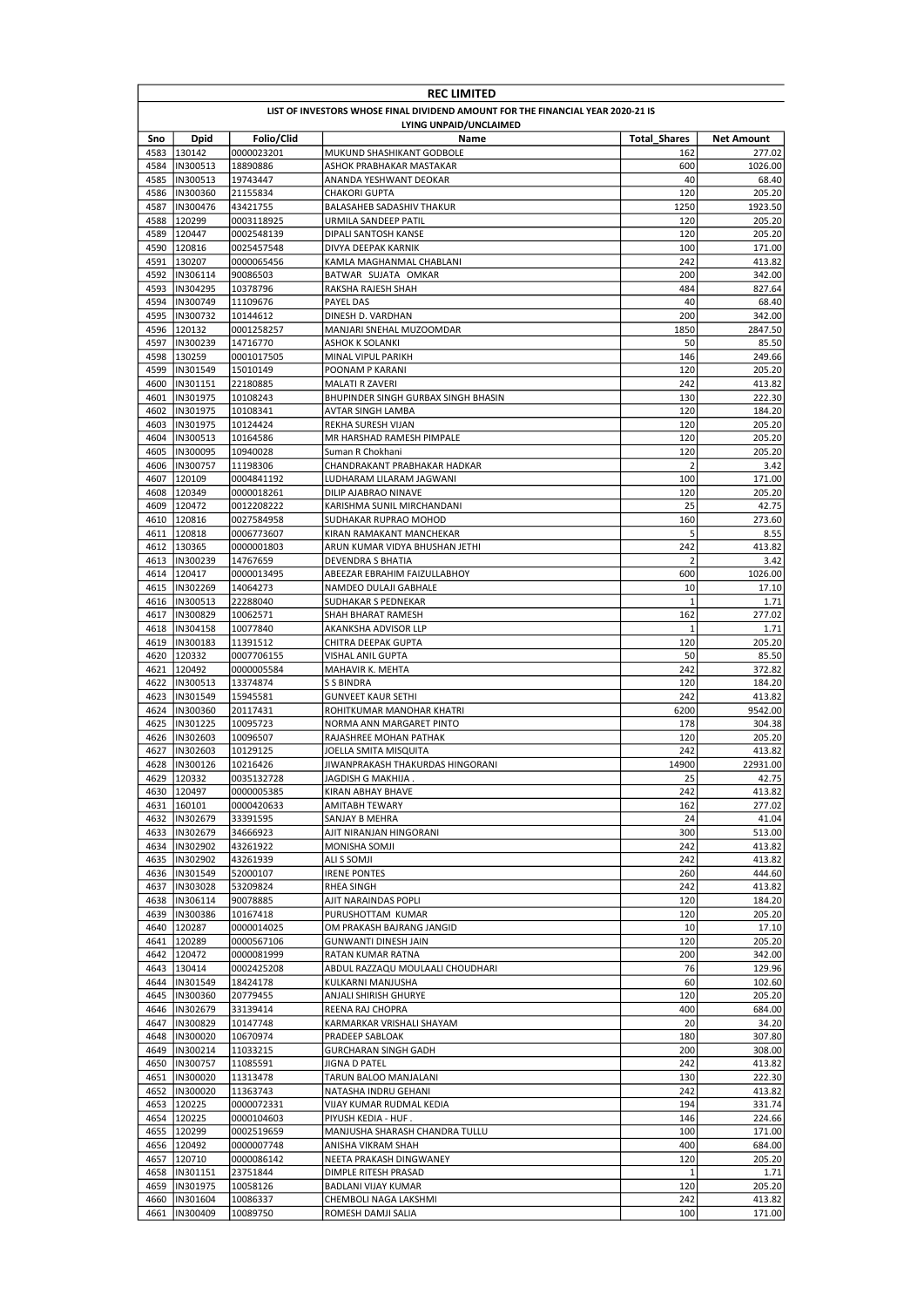|              | <b>REC LIMITED</b>                                                              |                        |                                                       |                     |                   |  |  |
|--------------|---------------------------------------------------------------------------------|------------------------|-------------------------------------------------------|---------------------|-------------------|--|--|
|              | LIST OF INVESTORS WHOSE FINAL DIVIDEND AMOUNT FOR THE FINANCIAL YEAR 2020-21 IS |                        |                                                       |                     |                   |  |  |
|              |                                                                                 |                        | LYING UNPAID/UNCLAIMED                                |                     |                   |  |  |
| Sno          | <b>Dpid</b>                                                                     | Folio/Clid             | Name                                                  | <b>Total Shares</b> | Net Amount        |  |  |
| 4662         | IN301975                                                                        | 10106730               | <b>GOPINATH HALDAR</b>                                | 200                 | 342.00            |  |  |
| 4663<br>4664 | IN302603<br>IN300183                                                            | 10126190<br>10304635   | TARA SURESH BHAGAT<br>SOMITA C SHENOY                 | 242<br>240          | 413.82<br>410.40  |  |  |
| 4665         | IN300183                                                                        | 10304643               | DR CHANDRASHEKHAR N SHENOY                            | 300                 | 513.00            |  |  |
| 4666         | IN300142                                                                        | 10471651               | VANDANA DAULAT MAHTANI                                | 120                 | 205.20            |  |  |
| 4667         | IN300513                                                                        | 11450836               | LAEEQ AHMED KHAN                                      | 50                  | 85.50             |  |  |
| 4668         | 120332                                                                          | 0001058946             | RAJ SINGH MALIK                                       | 242                 | 413.82            |  |  |
| 4669         | 120332                                                                          | 0009024181             | <b>RAM KUMAR SAHU</b>                                 | 20                  | 34.20             |  |  |
| 4670         | 120342                                                                          | 0000016961             | <b>BHUSHAN HARENDRA SHETH</b>                         | 200                 | 342.00            |  |  |
| 4671         | 120447                                                                          | 0007442908             | <b>BINDIYA RAJESH SHARMA</b>                          | 119                 | 203.49            |  |  |
| 4672         | 120472                                                                          | 0007664854             | <b>KAMAL KISHOR</b>                                   | 41                  | 70.11             |  |  |
| 4673<br>4674 | 120816                                                                          | 0079995514             | NIRALI KAUSHIK MERCHANT                               | 60<br>242           | 102.60<br>413.82  |  |  |
| 4675         | IN300888<br>IN302470                                                            | 13825891<br>40190947   | <b>ALPANA JAIN</b><br>KRISHNAKANT CHINCHANKAR         | 120                 | 205.20            |  |  |
| 4676         | IN302603                                                                        | 10072815               | BALWINDER KUMAR ARORA                                 | 120                 | 205.20            |  |  |
| 4677         | IN302603                                                                        | 10072920               | <b>GULSHAN PAHUJA</b>                                 | 120                 | 205.20            |  |  |
| 4678         | IN302164                                                                        | 10118878               | NILESH BHANVAR LAL KOTHARI                            | 400                 | 684.00            |  |  |
| 4679         | IN302814                                                                        | 10220039               | Priti O Ahuja                                         | 120                 | 205.20            |  |  |
| 4680         | IN302814                                                                        | 10259195               | Rajesh Ahuja                                          | 120                 | 205.20            |  |  |
| 4681         | 120106                                                                          | 0001164294             | ANAND PARASMAL GOLCHA                                 | 126                 | 215.46            |  |  |
| 4682         | 120444                                                                          | 0000198011             | SANJIV JIVRAJ SHAH                                    | 100                 | 171.00            |  |  |
| 4683         | 120816                                                                          | 0057783861             | SURAJ TRIBHUVANNATH GUPTA                             | 14                  | 23.94             |  |  |
| 4684<br>4685 | IN301774<br>IN300513                                                            | 12789914<br>14030786   | HEMANT VIMAL JAIN<br>PREMLATA KHYALI KOTHARI          | 216<br>242          | 369.36<br>413.82  |  |  |
| 4686         | IN302603                                                                        | 10125718               | SHAILA VIJAY CHHAJED                                  | 130                 | 222.30            |  |  |
| 4687         | IN300214                                                                        | 10433298               | NAVEED N NIZAMI                                       | 20                  | 34.20             |  |  |
| 4688         | IN300513                                                                        | 15296702               | UDAYKUMAR NAMDEO DESAI                                | 8                   | 13.68             |  |  |
| 4689         | IN300513                                                                        | 15500912               | <b>SMITA PATEL</b>                                    | 120                 | 205.20            |  |  |
| 4690         | IN300239                                                                        | 50017225               | <b>NAND KHEMANI</b>                                   | 100                 | 171.00            |  |  |
| 4691         | IN301071                                                                        | 80058390               | MOOGIMANE GANESH RAMAKRISHNA                          | 120                 | 205.20            |  |  |
| 4692         | IN300513                                                                        | 10049453               | PARAG ISHWARLAL MODI                                  | 3000                | 4617.00           |  |  |
| 4693         | IN300386                                                                        | 10176829               | PATEL SHAILESH                                        | 146                 | 249.66            |  |  |
| 4694         | IN300239                                                                        | 11701467               | ANIL SHIVARAYA SHETTY                                 | 120                 | 205.20            |  |  |
| 4695<br>4696 | 120400<br>IN302679                                                              | 0000008493             | <b>KEKIN JAYANT DOSHI</b>                             | 120<br>10           | 205.20<br>17.10   |  |  |
| 4697         | IN306114                                                                        | 37052172<br>90150436   | DINESH MANOHARLAL HEMDEV<br>VENKATARAMAN SRINIVASAN   | 120                 | 205.20            |  |  |
| 4698         | IN302814                                                                        | 10103940               | Vijayalakshmi Sundaram                                | 840                 | 1436.40           |  |  |
| 4699         | IN301604                                                                        | 12180282               | SHARMISTHA R DESHPANDE                                | 140                 | 239.40            |  |  |
| 4700         | 130403                                                                          | 0000010495             | RAVINDRA BRIJMOHANLAL SAXENA                          | 120                 | 205.20            |  |  |
| 4701         | IN301330                                                                        | 20437806               | RAJIV JAGDEVPRASAD SHARMA                             | 120                 | 205.20            |  |  |
| 4702         |                                                                                 | REC9500307             | NANJI BHACHUBHAI GADA                                 | 800                 | 1368.00           |  |  |
| 4703         |                                                                                 | REC9500308             | VIMLA NANJI GADA                                      | 400                 | 684.00            |  |  |
| 4704         | IN300513                                                                        | 10467409               | <b>SWATI RAJESH SHAH</b>                              | 150                 | 256.50            |  |  |
| 4705         | IN301774                                                                        | 10974507               | PUJA SURESH PUNAMIYA                                  | 162                 | 277.02            |  |  |
| 4706         | IN300095                                                                        | 11000125               | Virendra Kanji Shah                                   | 120                 | 205.20            |  |  |
| 4707         | IN300829<br>4708 120289                                                         | 11159648<br>0000482396 | ADITI U. JANI<br>RAICHAND DHANRAJ JAIN                | 242<br>242          | 413.82<br>413.82  |  |  |
|              | 4709 120289                                                                     | 0000538288             | RAICHAND DHANRAJ JAIN (HUF)                           | 242                 | 372.82            |  |  |
|              | 4710 120332                                                                     | 0002179059             | PARAMESHWARAN MAHADEVAN NURANI                        | 242                 | 413.82            |  |  |
|              | 4711  IN300484                                                                  | 13033405               | KUSHAL DEEPAK SHUKLA                                  | 242                 | 413.82            |  |  |
|              | 4712 130414                                                                     | 0001821672             | CHITRAKSHI S KOTIAN                                   | 120                 | 205.20            |  |  |
|              | 4713  IN300513                                                                  | 13983605               | YAMINI D RANA                                         | 25                  | 42.75             |  |  |
|              | 4714  IN302470                                                                  | 40189678               | ALTAF ABDUL REHMAN CHUNAWALA                          | 120                 | 205.20            |  |  |
|              | 4715  IN306114                                                                  | 90005065               | RAJINDER KAUR MS.                                     | 1000                | 1710.00           |  |  |
|              | 4716  IN306114                                                                  | 90005137               | GURMEET SINGH HOONJAN MR.                             | 1000                | 1710.00           |  |  |
| 4717         | IN306114<br>4718  IN306114                                                      | 90014183<br>90016540   | SEWA SINGH<br>SUKHDEV KAUR                            | 2120<br>242         | 2838.20<br>413.82 |  |  |
|              | 4719  IN306114                                                                  | 90060299               | SHRIKANT GANGAPRASAD MISRA                            | 162                 | 277.02            |  |  |
|              | 4720  IN300829                                                                  | 11437047               | CHATURBHAI M PARMAR                                   | 120                 | 205.20            |  |  |
|              | 4721 120413                                                                     | 0000010844             | JIMIT SURESH LADHANI                                  | 242                 | 413.82            |  |  |
|              | 4722 120710                                                                     | 0000072832             | DHANESH MULCHAND KANSARA                              | 20                  | 34.20             |  |  |
|              | 4723 120816                                                                     | 0000449745             | SURESH SHRIRAM MANIAR                                 | 307                 | 524.97            |  |  |
|              | 4724  IN300513                                                                  | 13545592               | ADITI Y GAVKAR                                        | 242                 | 413.82            |  |  |
|              | 4725  IN301887                                                                  | 30010562               | ASHISH PAWAN TULSIAN                                  | $\overline{2}$      | 3.42              |  |  |
|              | 4726 120247                                                                     | 0000366811             | KEDARNATH RAJAH AIYAR                                 | 100                 | 171.00            |  |  |
|              | 4727 120335                                                                     | 0000696052             | DIMPLE RAKESH JAIN                                    | 50                  | 85.50             |  |  |
|              | 4728 120339                                                                     | 0000055029             | SURESH DHARMU ITHAPE                                  | 120                 | 205.20            |  |  |
| 4730         | 4729 120887<br>IN301774                                                         | 0017158265<br>12656234 | YASH PRAKASH SARANGALE<br>DHARMENDRA LALCHAND KOTHARI | 25<br>98            | 42.75<br>167.58   |  |  |
|              | 4731  IN301356                                                                  | 10024822               | SRILATA NAIK                                          | 200                 | 342.00            |  |  |
|              | 4732 130149                                                                     | 0000006751             | ASHA DAMODAR NAYAK                                    | 28                  | 47.88             |  |  |
|              | 4733  IN301549                                                                  | 17579959               | ALKA JITENDER KHANNA                                  | 120                 | 205.20            |  |  |
|              | 4734  IN302269                                                                  | 10832845               | SATYAPRAKASH NATHMAL KANDARE                          | 142                 | 242.82            |  |  |
|              | 4735  IN301696                                                                  | 11393222               | NAGIN RAICHAND KOTHARI                                | 242                 | 372.82            |  |  |
|              | 4736 130154                                                                     | 0000211199             | ROHIT HIMATBHAI SOMPURA                               | 40                  | 68.40             |  |  |
|              | 4737  IN301330                                                                  | 18495159               | ARPITA MITTAL                                         | 120                 | 205.20            |  |  |
|              | 4738  IN300513                                                                  | 11619442               | DEVENDRA ANANT TAWDE                                  | 262                 | 448.02            |  |  |
|              | 4739 120106                                                                     | 0000561462             | DINESH JHAWAR (HUF)                                   | 1200                | 1847.00           |  |  |
|              | 4740 120294                                                                     | 0000033586             | RAJARAM RADHAKISHAN JAGNANI                           | 130                 | 222.30            |  |  |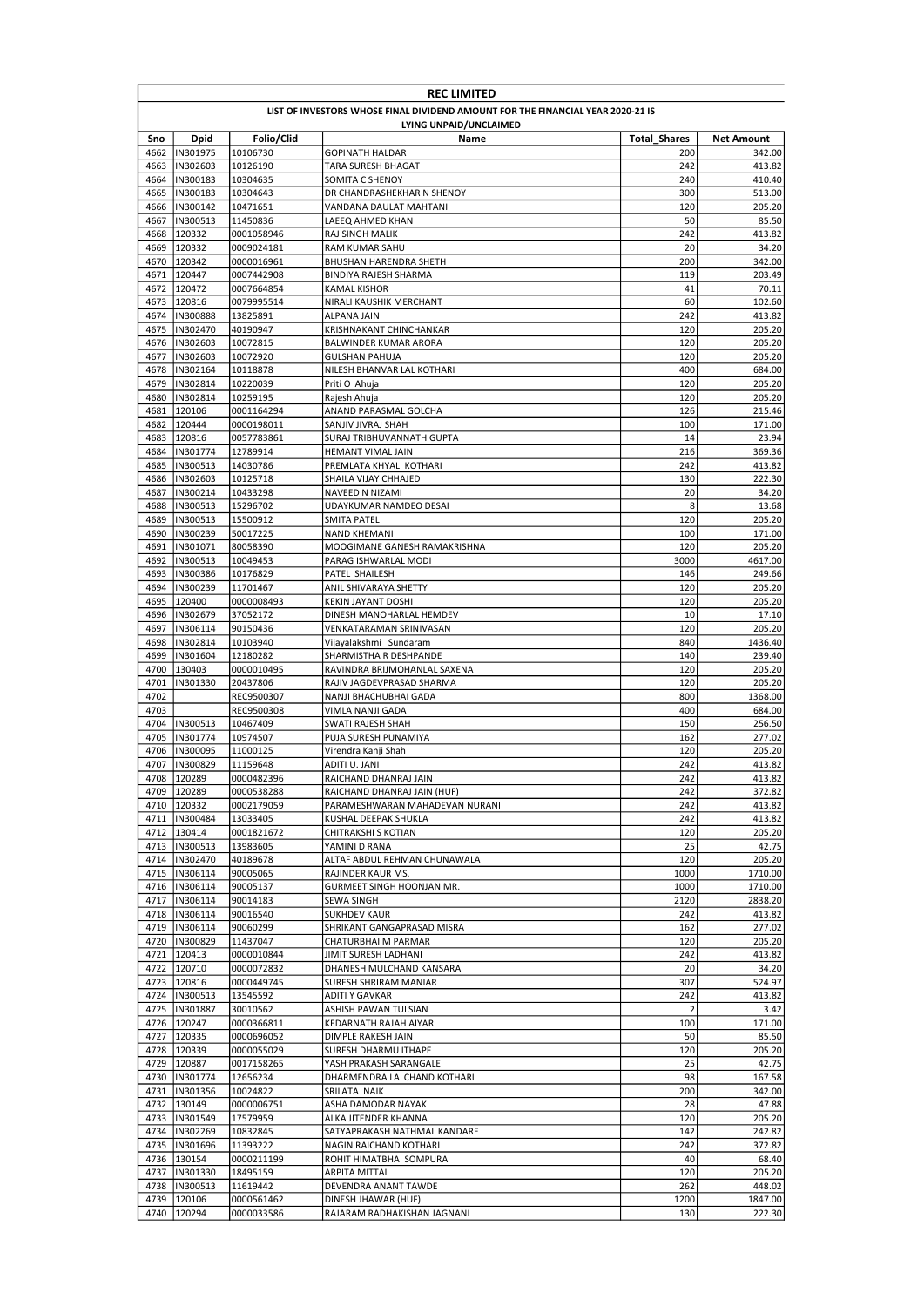| <b>REC LIMITED</b>                                                              |                                  |                          |                                                                |                     |                   |  |
|---------------------------------------------------------------------------------|----------------------------------|--------------------------|----------------------------------------------------------------|---------------------|-------------------|--|
| LIST OF INVESTORS WHOSE FINAL DIVIDEND AMOUNT FOR THE FINANCIAL YEAR 2020-21 IS |                                  |                          |                                                                |                     |                   |  |
|                                                                                 |                                  |                          | LYING UNPAID/UNCLAIMED                                         |                     |                   |  |
| Sno                                                                             | <b>Dpid</b>                      | Folio/Clid               | Name                                                           | <b>Total Shares</b> | <b>Net Amount</b> |  |
| 4741<br>4742                                                                    | 120332<br>120350                 | 0001927964<br>0000396997 | SWAPNIL SURESH PATKAR<br>VAISHALI MANDALIA                     | 100<br>106          | 171.00<br>181.26  |  |
| 4743                                                                            | 120400                           | 0000009201               | ARUN VAMAN PARBHU                                              | 242                 | 413.82            |  |
| 4744                                                                            | IN300214                         | 12442797                 | JAIPRAKASH ANANDRAO PISAT                                      | 1047                | 1790.37           |  |
| 4745                                                                            | 130208                           | 0000214775               | DOLLY TAHER PLUMBER                                            | 130                 | 222.30            |  |
| 4746                                                                            | 130403                           | 0000021127               | VARSHA SANJAY SAMANT                                           | 42                  | 71.82             |  |
| 4747                                                                            | IN301549                         | 15738195                 | KETAN S MANDALIA                                               | 146                 | 249.66            |  |
| 4748                                                                            | IN301127                         | 16028702                 | NATWARLAL D PANCHAL                                            | 20                  | 34.20             |  |
| 4749                                                                            | IN302603                         | 10119066                 | CHETAN R JOSHI<br>PATEL BHANUBEN M                             | 120                 | 205.20            |  |
| 4750<br>4751                                                                    | IN300829<br>IN300749             | 10634036<br>10831332     | MADHU SURESH SHARMA                                            | 120<br>120          | 205.20<br>205.20  |  |
| 4752                                                                            | IN300708                         | 11145424                 | CHANDA C BATAVIA                                               | 120                 | 205.20            |  |
| 4753                                                                            | 120109                           | 0002031397               | RASHESH ANANDJI DEDHIA                                         | 120                 | 205.20            |  |
| 4754                                                                            | 120117                           | 0000075911               | <b>SURESH VORA</b>                                             | 300                 | 513.00            |  |
| 4755                                                                            | 120121                           | 0000126575               | NAVRATANMAL JAIN (HUF)                                         | 100                 | 154.00            |  |
|                                                                                 | 4756 120247                      | 0000288463               | JAGDISH BHAGWATILAL DAVE                                       | 242                 | 413.82            |  |
| 4757                                                                            | 120267                           | 0000003318               | BHANUBEN MAHENDRABHAI PATEL                                    | 100                 | 171.00            |  |
| 4758                                                                            | 120270                           | 0000194698               | LAXMI SURENDRA SRIVASTAVA                                      | 242                 | 413.82            |  |
| 4759<br>4760                                                                    | 120332<br>120333                 | 0001923497<br>0000766731 | <b>VIRENDRA PAREKH</b><br>SANGEETA RAJESH GANDHI               | 25<br>120           | 42.75<br>205.20   |  |
| 4761                                                                            | 120420                           | 0000016347               | SHAH KISHOR GHELABHAI (HUF)                                    | 146                 | 224.66            |  |
| 4762                                                                            | 120669                           | 0000032281               | PUSHPADEVI J JAIN                                              | 100                 | 171.00            |  |
| 4763                                                                            | 120669                           | 0000032355               | PINKY K JAIN                                                   | 100                 | 171.00            |  |
| 4764                                                                            | 120669                           | 0000032452               | <b>REKHA JAIN</b>                                              | 100                 | 171.00            |  |
| 4765                                                                            | IN300513                         | 15639722                 | VIDYA RAJNIKANT MEHTA                                          | 120                 | 205.20            |  |
| 4766                                                                            | IN300214                         | 16592585                 | URMINI B DHROOVJI                                              | 100                 | 171.00            |  |
| 4767                                                                            | IN301330                         | 18604000                 | ANAND RAJAGOPAL                                                | 10                  | 17.10             |  |
| 4768                                                                            | IN300513                         | 80342610                 | <b>GUNVANTI S MEHTA</b>                                        | 10                  | 17.10             |  |
| 4769<br>4770                                                                    | IN301477<br>IN301356             | 10047135                 | VINOD K TAPARIA                                                | 242<br>240          | 413.82<br>410.40  |  |
| 4771                                                                            | IN300597                         | 10093926<br>10126356     | <b>GURUDATT SANIL</b><br>KOKILA KESHAVJI DEDHIA                | 200                 | 342.00            |  |
| 4772                                                                            | IN301604                         | 10211522                 | ANJALI ADITYA GOYAL                                            | 242                 | 413.82            |  |
| 4773                                                                            | IN301604                         | 10212375                 | MINAL DHARMENDRA GOYAL                                         | 242                 | 413.82            |  |
| 4774                                                                            | IN301604                         | 10217919                 | LATA DHARMENDRA GOYAL                                          | 242                 | 413.82            |  |
| 4775                                                                            | IN301604                         | 10218334                 | DHARMENDRAKUMAR GOYAL                                          | 242                 | 413.82            |  |
| 4776                                                                            | IN301604                         | 10362092                 | SHAILENDRA KEDARNATH MISHRA                                    | 500                 | 855.00            |  |
| 4777                                                                            | IN301604                         | 10420826                 | <b>KRUPA MIHIR SHAH</b>                                        | 35                  | 59.85             |  |
| 4778                                                                            | IN300020                         | 11702269                 | ANUSHKA SANTOSH KALA                                           | 240                 | 410.40            |  |
| 4779                                                                            | 120109                           | 0026171067               | MERLYN JOHN.                                                   | 200                 | 342.00            |  |
| 4780<br>4781                                                                    | 120294<br>120294                 | 0000009001<br>0000012249 | RAJENDRA SANTILAL SHAH<br>AMITA RAJENDRA SHAH                  | 100<br>100          | 171.00<br>171.00  |  |
| 4782                                                                            | 120299                           | 0001746381               | SHAILA S N                                                     | 120                 | 205.20            |  |
| 4783                                                                            | IN302603                         | 10088662                 | MISTRY KESHAVLAL NAROTAMDAS                                    | 242                 | 413.82            |  |
| 4784                                                                            | IN302603                         | 10120579                 | AASHI ANANT BARE                                               | 120                 | 205.20            |  |
| 4785                                                                            | IN303116                         | 10222064                 | UDAY RASIKLAL KHAKHAR                                          | 120                 | 205.20            |  |
|                                                                                 | 4786 IN300907                    | 10374610                 | <b>NILAMBEN K BHATT</b>                                        | 130                 | 222.30            |  |
|                                                                                 | 4787  IN300907                   | 10461654                 | UDAY AMULAKHRAI MEHTA                                          | 130                 | 200.30            |  |
|                                                                                 | 4788  IN300095                   | 11261564                 | Kaizar Husain Jhabuawala<br>USHA R THAKKAR                     | 242<br>20           | 413.82<br>34.20   |  |
| 4789                                                                            | IN300757<br>4790 120106          | 11365573<br>0000593864   | MUKESH NATVERBHAI KATUDIA                                      | 100                 | 171.00            |  |
|                                                                                 | 4791 120108                      | 0000028430               | CHAITALEE DHARMESH PATADIA                                     | 121                 | 206.91            |  |
|                                                                                 | 4792 120109                      | 0000665013               | AJAY MANMOHAN BANSAL                                           | 200                 | 342.00            |  |
|                                                                                 | 4793 120112                      | 0100050828               | NAVIN DAMODAR MEHTA                                            | 120                 | 205.20            |  |
|                                                                                 | 4794 120125                      | 0000000974               | BIKASH CHANDRA LAHIRI                                          | 1000                | 1710.00           |  |
|                                                                                 | 4795 120294                      | 0000030441               | RAJPATI JAYSHREE SHARMA                                        | 120                 | 205.20            |  |
|                                                                                 | 4796 120330                      | 0000087296               | DINESHCHANDRA BHIKHABHAI MEHTA                                 | 130                 | 222.30            |  |
| 4797<br>4798                                                                    | 120330<br>120332                 | 0000087317<br>0004681500 | DINESH BHIKHALAL MEHTA (HUF).<br>HARIHARPRASAD MANBAHAL PANDEY | 130<br>174          | 200.30<br>297.54  |  |
| 4799                                                                            | 120335                           | 0000025367               | NAYANA KANTILAL LODAYA                                         | 242                 | 413.82            |  |
|                                                                                 | 4800 120337                      | 0000031869               | GEETA RAJESHKUMAR MODI                                         | 130                 | 222.30            |  |
|                                                                                 | 4801 120350                      | 0000040201               | KALPANA MAHESH KAMDAR                                          | 8                   | 13.68             |  |
| 4802                                                                            | 120447                           | 0000452973               | AJAY ISHWAR AHUJA                                              | 90                  | 153.90            |  |
| 4803                                                                            | 120447                           | 0001165512               | NAMBIAR BINA RAJEEV                                            | 4                   | 6.84              |  |
|                                                                                 | 4804  IN301774                   | 12871276                 | BHANUDAS LAXMAN JAGTAP                                         | 120                 | 205.20            |  |
|                                                                                 | 4805  IN300214                   | 13632066                 | SUNITA SHAILESH MISTRY                                         | 120                 | 205.20            |  |
|                                                                                 | 4806  IN300513                   | 14747753                 | RAVINDRA DUNGARSHI SHAH                                        | $\overline{2}$      | 3.42              |  |
|                                                                                 | 4807  IN301330<br>4808  IN301330 | 17205248<br>17449057     | RUKHMINI V BIRAJDAR<br>VITHAL N BIRAJDAR                       | 146<br>146          | 249.66<br>249.66  |  |
|                                                                                 | 4809  IN301549                   | 18291382                 | SUNIL HARI BHOBOO                                              | 120                 | 205.20            |  |
|                                                                                 | 4810  IN301330                   | 18934098                 | KARUNAKARA KURUP K. N.                                         | 120                 | 205.20            |  |
|                                                                                 | 4811  IN300360                   | 22247096                 | NILESH R SHAH                                                  | 162                 | 277.02            |  |
|                                                                                 | 4812  IN302470                   | 40014942                 | NAVINCHANDRA B THAKKER                                         | 120                 | 205.20            |  |
| 4813                                                                            | 120109                           | 0007740707               | CAROLLYN JOSEPH MONTEIRO.                                      | 35                  | 59.85             |  |
|                                                                                 | 4814 120175                      | 0000200073               | MILIND ARUN LAVEKAR                                            | $\overline{2}$      | 3.42              |  |
| 4815                                                                            | 120270                           | 0000488182               | JAYSHREE JAGDISH SHETTY                                        | 130                 | 222.30            |  |
|                                                                                 | 4816 120299                      | 0002088862               | NARAYAN APPAJI GAWADE                                          | 162                 | 277.02            |  |
|                                                                                 | 4817 120315<br>4818 120371       | 0000051675<br>0000016702 | HASMUKH HIRJI GOGRI<br>NARAYAN JAIRAJ                          | 200<br>242          | 342.00<br>413.82  |  |
| 4819                                                                            | 120377                           | 0000016804               | NARENDRA HIRALAL TRIVEDI                                       | 242                 | 413.82            |  |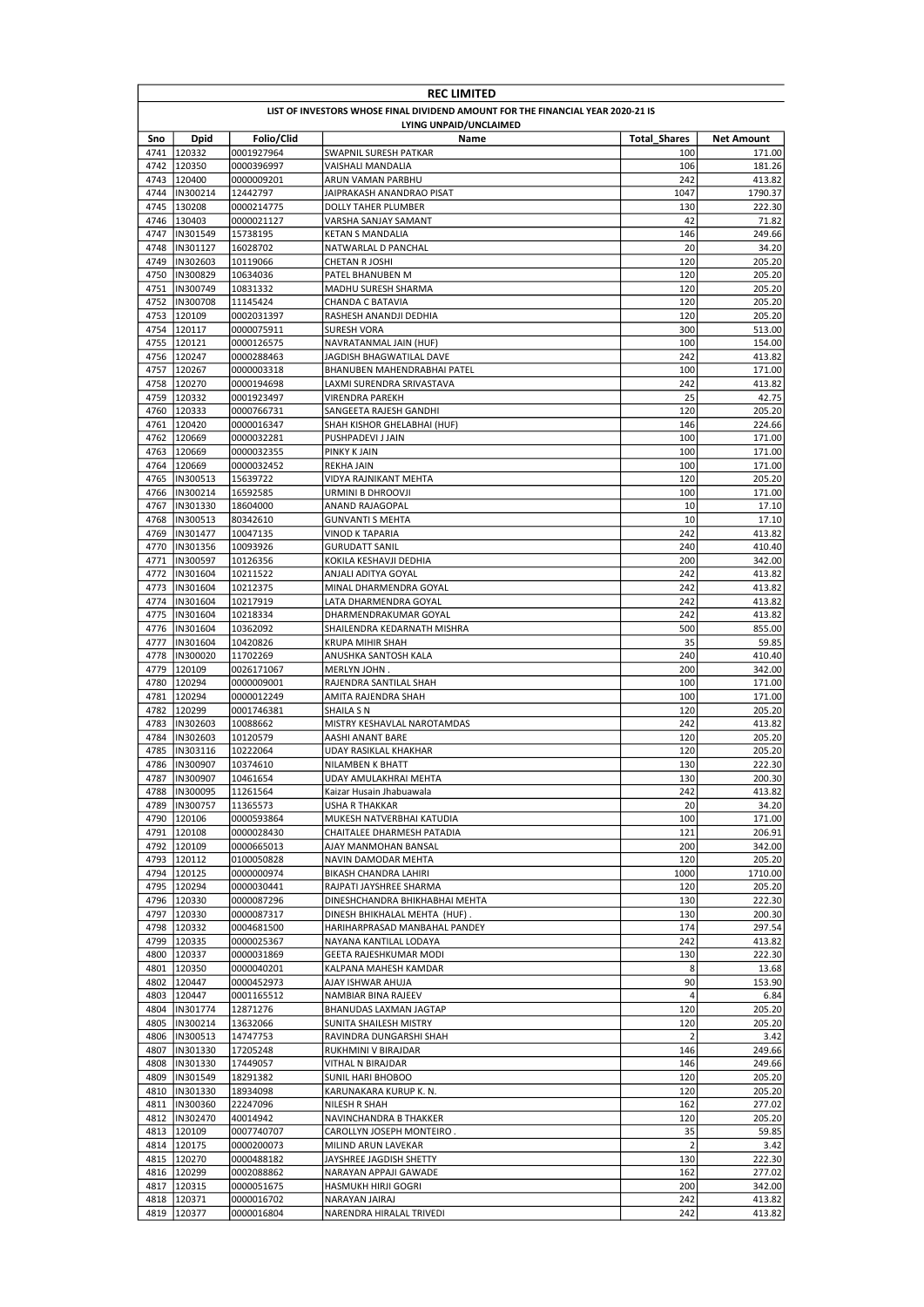|                                                                                 | <b>REC LIMITED</b>         |                          |                                                            |                     |                   |  |  |
|---------------------------------------------------------------------------------|----------------------------|--------------------------|------------------------------------------------------------|---------------------|-------------------|--|--|
| LIST OF INVESTORS WHOSE FINAL DIVIDEND AMOUNT FOR THE FINANCIAL YEAR 2020-21 IS |                            |                          |                                                            |                     |                   |  |  |
| LYING UNPAID/UNCLAIMED                                                          |                            |                          |                                                            |                     |                   |  |  |
| Sno                                                                             | Dpid                       | Folio/Clid               | Name                                                       | <b>Total Shares</b> | <b>Net Amount</b> |  |  |
| 4820                                                                            | 120562                     | 0000026021               | DHIRENDRA BHIKALAL PAREKH                                  | 450                 | 769.50            |  |  |
| 4821                                                                            | 130259                     | 0000259531               | VIJAY KESHAVLAL SHAH                                       | 240                 | 410.40            |  |  |
| 4822                                                                            | IN301330                   | 20257204                 | MEERA G POOJARY                                            | 120                 | 205.20            |  |  |
| 4823                                                                            | IN302902                   | 40174205                 | PANDYA SAMIR NATHALAL                                      | 130                 | 222.30            |  |  |
| 4824<br>4825                                                                    | IN300870<br>IN300513       | 10163582<br>10580874     | NAGIN NARAYAN SOLANKI<br>MEGHNA NILESH PARIKH              | 120<br>325          | 205.20<br>555.75  |  |  |
| 4826                                                                            | IN300513                   | 10607577                 | NILESH H PARIKH                                            | 50                  | 85.50             |  |  |
| 4827                                                                            | IN302201                   | 11251538                 | RAGHUVEER MADHUKAR PARVATKAR                               | 90                  | 153.90            |  |  |
| 4828                                                                            | IN300757                   | 11556977                 | PARAG KHUSHALCHAND SANGHVI                                 | 250                 | 338.50            |  |  |
| 4829                                                                            | IN302236                   | 11986197                 | VEERZAD NOSHIR KHAMBATA                                    | 250                 | 427.50            |  |  |
| 4830                                                                            | 120332                     | 0005261849               | SANGEETA SHIVRAM REGE                                      | 200                 | 342.00            |  |  |
| 4831                                                                            | 120350                     | 0001522211               | MANJULA RAJESH GALA                                        | 5                   | 8.55              |  |  |
| 4832                                                                            | 120360                     | 0005695415               | RINKU SHARAD GOGRI                                         | 484                 | 827.64            |  |  |
| 4833                                                                            | IN301330                   | 17982887                 | KISHORCHANDRA J PANCHAL                                    | 340                 | 581.40            |  |  |
|                                                                                 | 4834  IN301330             | 20480174                 | KARISHMA RAVINDRA SUVARNA                                  | 162                 | 277.02            |  |  |
| 4835                                                                            | 120349                     | 0000027249               | AMRUTLAL VELJI GANDHI - HUF .                              | $\overline{2}$      | 3.42              |  |  |
| 4836                                                                            | IN301356                   | 20302485                 | LAXMIBEN KHIMJI CHHEDA                                     | 120                 | 205.20            |  |  |
| 4837                                                                            | IN302679                   | 32274518                 | MAMTA J JAIN                                               | 100                 | 171.00            |  |  |
| 4838                                                                            | IN302603                   | 10074747                 | P DAMODARAN                                                | 280                 | 478.80            |  |  |
| 4839                                                                            | IN302603                   | 10099569                 | ASHOK DATTATRAY DALVI                                      | 120                 | 205.20            |  |  |
| 4840                                                                            | IN300476                   | 10101985                 | SUJATHA GOPALAKRISHNAN                                     | 242                 | 413.82            |  |  |
| 4841                                                                            | IN300095                   | 10392977                 | Lakshmi Jayaram                                            | 242                 | 413.82            |  |  |
| 4842                                                                            | IN300513                   | 10556954                 | DIPAK SHRIDHAR TAMBE                                       | 60                  | 102.60            |  |  |
| 4843<br>4844                                                                    | 120816<br>120816           | 0028050832<br>0081512567 | AJITSINGH JAGDISH GAHLOT<br>SARABJIT KAUR SEHGAL           | 55<br>5             | 94.05<br>8.55     |  |  |
| 4845                                                                            | IN300513                   | 13104338                 | <b>NEETHA H SHETTY</b>                                     | 15                  | 25.65             |  |  |
| 4846                                                                            | IN300239                   | 15569020                 | RAMESH SAMBHAJI MALAYE                                     | 10                  | 17.10             |  |  |
| 4847                                                                            | IN306114                   | 90112222                 | <b>REKHA GAWRI</b>                                         | 162                 | 277.02            |  |  |
| 4848                                                                            | 120132                     | 0000755732               | KUSHAL SADANAND HEGDE                                      | 162                 | 277.02            |  |  |
| 4849                                                                            | 130124                     | 0000006964               | HDFC BANK LTD                                              | 297                 | 456.87            |  |  |
| 4850                                                                            | 130414                     | 0002373310               | MORE MANGALA U                                             | 24                  | 41.04             |  |  |
| 4851                                                                            | 130124                     | 0004256952               | JAYASHREE BALASUBRAMANIAN                                  | 1000                | 1710.00           |  |  |
| 4852                                                                            | IN302582                   | 10033490                 | CHANDRIKA J PATEL                                          | 60                  | 102.60            |  |  |
| 4853                                                                            | IN303116                   | 10125009                 | NIRAJ BHUPENDRA SHAH                                       | 242                 | 413.82            |  |  |
| 4854                                                                            | 120106                     | 0000601312               | FALGUNI MILAN DOSHI                                        | 120                 | 205.20            |  |  |
| 4855                                                                            | IN302470                   | 40190592                 | ANAGHA ASHOK KAMAT                                         | 120                 | 205.20            |  |  |
| 4856                                                                            | 130414                     | 0003363542               | NIMISHA SINGH                                              | 103                 | 176.13            |  |  |
| 4857                                                                            | IN300214                   | 13747113                 | <b>MANINDER KAUR</b>                                       | 242                 | 413.82            |  |  |
| 4858                                                                            | IN301330                   | 20507214                 | SEEMA SINGH                                                | 120                 | 205.20            |  |  |
| 4859<br>4860                                                                    | IN303575<br>IN300271       | 10045860<br>10107463     | MAHADEV KRISHNARAO KULKARNI<br>TRUPESH GIRISHCHANDRA PATEL | 50<br>162           | 85.50<br>277.02   |  |  |
| 4861                                                                            | IN300271                   | 10107472                 | BHAVESH GIRISHCHANDRA PATEL                                | 162                 | 277.02            |  |  |
| 4862                                                                            | IN300476                   | 10107929                 | RUPA SABNANI                                               | 68                  | 116.28            |  |  |
| 4863                                                                            | 120112                     | 0000274378               | LEENA ASHWIN SHAH                                          | 242                 | 413.82            |  |  |
| 4864                                                                            | 120281                     | 0000008500               | KAILASH JANAK KHANDHAR                                     | 50                  | 85.50             |  |  |
| 4865                                                                            | 120281                     | 0000097858               | JAYANTILAL MEGHJI POKAR - HUF                              | 100                 | 154.00            |  |  |
|                                                                                 | 4866 120281                | 0000106012               | VALAY KIRIT CHHEDA                                         | 300                 | 513.00            |  |  |
|                                                                                 | 4867 120299                | 0005253983               | BHARAT GUNVANTRAY PAREKH                                   | 242                 | 372.82            |  |  |
| 4868                                                                            | IN303116                   | 12055403                 | KETAV SAMIR JOSHI                                          | 500                 | 855.00            |  |  |
| 4869                                                                            | 130187                     | 0000249443               | NIRAL DEEPAK PAREKH                                        | 120                 | 205.20            |  |  |
|                                                                                 | 4870 130187                | 0000259071               | DOLLY DEEPAK PAREKH                                        | 120                 | 205.20            |  |  |
|                                                                                 | 4871 130414                | 0002225677               | BHARTI KIRTIKUMAR SHAH                                     | 240                 | 410.40            |  |  |
|                                                                                 | 4872  IN300214             | 13201313                 | PRAKASH ASSAR                                              | 120                 | 205.20            |  |  |
| 4873                                                                            | IN301330                   | 18635846                 | VIJAYA PANDU KOKKU                                         | 120                 | 205.20            |  |  |
| 4874                                                                            | IN301330                   | 18639802                 | PANDU ANTAIYA KOKKU                                        | 120                 | 205.20            |  |  |
| 4875                                                                            | IN301975<br>4876  IN300159 | 10013397<br>10820125     | SHEELA MANEK SHAH<br>PARMINDER KAUR BIJI                   | 100<br>120          | 171.00<br>205.20  |  |  |
| 4877                                                                            | 120109                     | 0002476489               | NILESH JAYWANT PATIL                                       | 1000                | 1710.00           |  |  |
| 4878                                                                            | 120346                     | 0000387435               | POONAM MAGAN PATIL                                         | 200                 | 342.00            |  |  |
|                                                                                 | 4879 120376                | 0000479245               | RAGHUVIR MANTRI                                            | 300                 | 513.00            |  |  |
| 4880                                                                            | 120816                     | 0001637080               | PAYAL RAJEEV THAKUR                                        | 8                   | 13.68             |  |  |
| 4881                                                                            | IN300513                   | 12531810                 | SAYALEE SANTOSH PAWAR                                      | 60                  | 102.60            |  |  |
| 4882                                                                            | 120235                     | 0000071501               | DEEPA KAILASH GALA.                                        | 242                 | 413.82            |  |  |
| 4883                                                                            | 120332                     | 0006854361               | PURUSHOTTAM BHIKALAL PANCHAL                               | 88                  | 150.48            |  |  |
| 4884                                                                            | IN303116                   | 10033864                 | DILIP PRAVINCHANDRA SHAH                                   | 50                  | 85.50             |  |  |
| 4885                                                                            | IN300907                   | 10433630                 | MIRA MATUMAL CHHABRIA                                      | 242                 | 413.82            |  |  |
| 4886                                                                            | IN300907                   | 10481910                 | NANDU MANSUKH SHIVJI                                       | 242                 | 372.82            |  |  |
| 4887                                                                            | IN300011                   | 10649334                 | RAMESH C SANGHAVI                                          | 242                 | 413.82            |  |  |
| 4888                                                                            | IN300757                   | 10717759                 | MITAL KARTHIKEYAN                                          | 242                 | 413.82            |  |  |
| 4889                                                                            | IN301983                   | 10892481                 | DEEPAK KANJIBHAI SHAH HUF                                  | 120                 | 184.20            |  |  |
| 4890                                                                            | IN301774                   | 10989875                 | ZAVERBEN HANSRAJ GADA                                      | 484                 | 827.64            |  |  |
| 4891                                                                            | 120112                     | 0000028221               | RASHMI JAGDISH CHHEDA                                      | 50                  | 85.50             |  |  |
| 4892                                                                            | 120113                     | 0000219545               | DHIREN KHIMJI GADA (HUF)                                   | 120                 | 184.20            |  |  |
| 4893                                                                            | 120230                     | 0000933143               | PANKAJ TOSHNIWAL                                           | 484                 | 827.64            |  |  |
|                                                                                 | 4894 120230                | 0001056749               | SAILATHA JAGANNATH AMIN                                    | 146                 | 249.66            |  |  |
|                                                                                 | 4895 120247                | 0000273370               | PANKAJ VISHANJI THAKKER HUF                                | 242                 | 372.82            |  |  |
|                                                                                 | 4896 120323<br>4897 120323 | 0000022650<br>0000026539 | MEGHANA NILESH LAPASIYA<br>BHANUMATI JAYANTILAL DOSANI     | 28<br>10            | 47.88<br>17.10    |  |  |
|                                                                                 | 4898 120323                | 0000241082               | CHHAYA J MANIYAR                                           | 960                 | 1641.60           |  |  |
|                                                                                 |                            |                          |                                                            |                     |                   |  |  |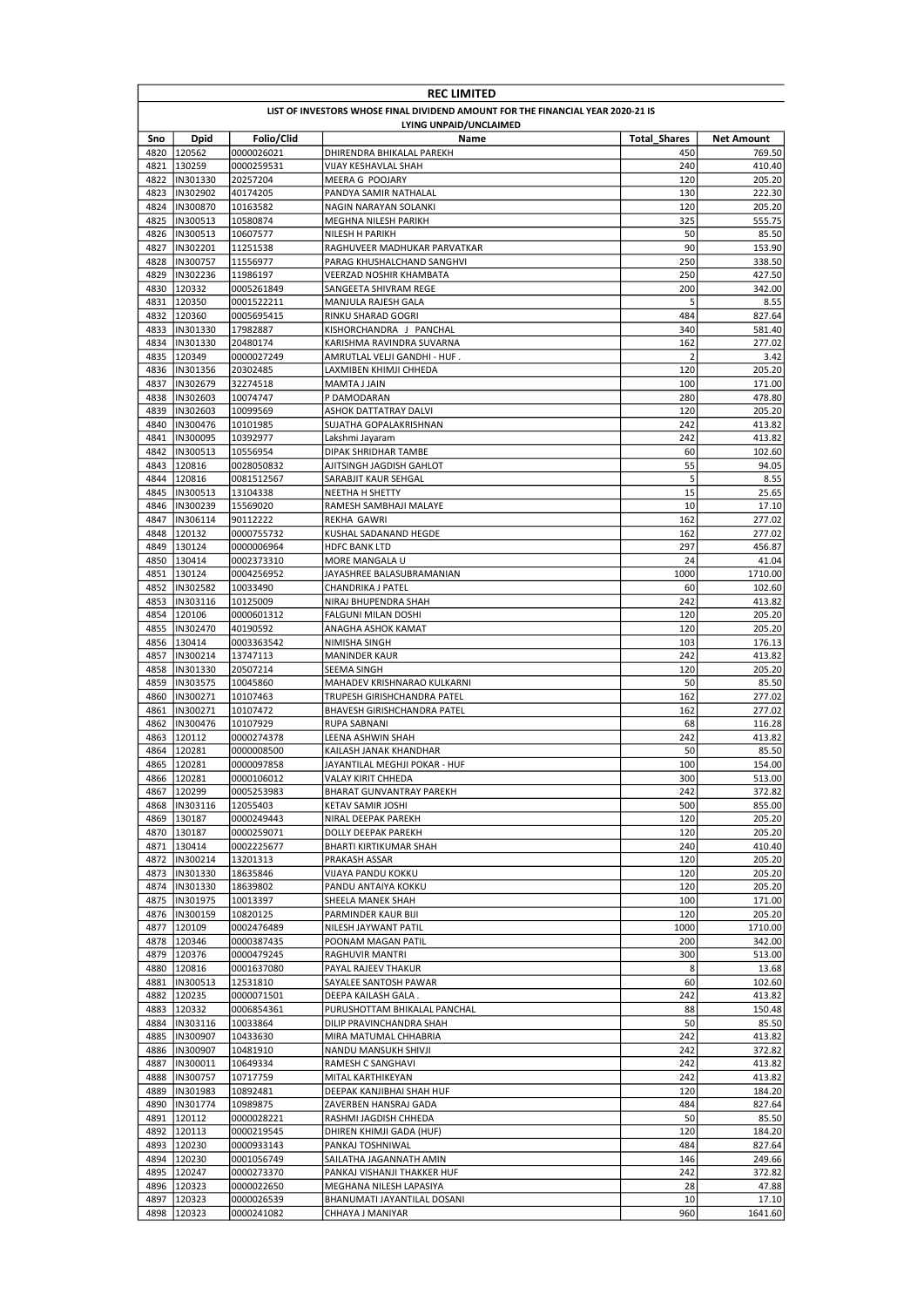| <b>REC LIMITED</b>     |                                                                                 |                          |                                                   |                             |                              |  |  |
|------------------------|---------------------------------------------------------------------------------|--------------------------|---------------------------------------------------|-----------------------------|------------------------------|--|--|
|                        | LIST OF INVESTORS WHOSE FINAL DIVIDEND AMOUNT FOR THE FINANCIAL YEAR 2020-21 IS |                          |                                                   |                             |                              |  |  |
| LYING UNPAID/UNCLAIMED |                                                                                 |                          |                                                   |                             |                              |  |  |
| Sno<br>4899            | Dpid<br>120332                                                                  | Folio/Clid<br>0014248571 | Name<br>VINITA SURESH MADAN                       | <b>Total Shares</b><br>1000 | <b>Net Amount</b><br>1710.00 |  |  |
| 4900                   | 120332                                                                          | 0015221158               | PRATAPRAY DAYALAL SHETH                           | 4                           | 6.84                         |  |  |
| 4901                   | 120335                                                                          | 0000184371               | KANTILAL NATHUBHAI SHAH                           | 120                         | 205.20                       |  |  |
| 4902                   | 120454                                                                          | 0000017604               | SHRADDHA SHRIKANT CHALKE                          | 50                          | 85.50                        |  |  |
| 4903                   | 120642                                                                          | 0000110519               | MADHUSHUDAN G MANEK HUF.                          | 2172                        | 3343.12                      |  |  |
| 4904                   | IN300239                                                                        | 12355978                 | <b>K R SANTHOSH</b>                               | 100                         | 171.00                       |  |  |
| 4905                   | IN301774                                                                        | 12700424                 | RAJENDRA PRASAD SHANKAR PILLAI VADIKATU           | 94                          | 160.74                       |  |  |
| 4906<br>4907           | IN304295<br>IN301774                                                            | 13040187<br>14518821     | HEMANT SHIVJI PALAN<br>BHAVESH LILADHAR MARU      | 242<br>60                   | 413.82<br>102.60             |  |  |
| 4908                   | IN300513                                                                        | 15799167                 | SEETHARAMAN VENKATARAMANI                         | 60                          | 102.60                       |  |  |
| 4909                   | IN301330                                                                        | 18934416                 | SEJAL JINESH SHAH                                 | 300                         | 513.00                       |  |  |
| 4910                   | IN301330                                                                        | 19480578                 | REKHA BHUPAT DOSHI                                | 242                         | 413.82                       |  |  |
| 4911                   | IN301330                                                                        | 19760729                 | MANISH CHANDULAL SANGHAVI                         | 242                         | 413.82                       |  |  |
| 4912                   | IN301330                                                                        | 20014335                 | RUSHABH R SANGHAVI                                | 242                         | 413.82                       |  |  |
| 4913                   | IN301313                                                                        | 21615538                 | ALKA SUNIL MEHRA                                  | 120                         | 205.20                       |  |  |
| 4914<br>4915           | IN301151<br>IN300513                                                            | 27840809<br>86304461     | SHWETA JIGNESH DOSHI<br>PRAVINA ARVIND SHAH       | 400<br>200                  | 684.00<br>342.00             |  |  |
| 4916                   | IN300907                                                                        | 10233799                 | AMRUTLAL M. JAVIA                                 | 10                          | 17.10                        |  |  |
| 4917                   | IN302470                                                                        | 11126961                 | PRACHI RAJAN TULASKAR                             | 120                         | 205.20                       |  |  |
| 4918                   | 120104                                                                          | 0000007213               | ABHA RATHI                                        | 130                         | 222.30                       |  |  |
| 4919                   | 120109                                                                          | 0005379261               | MAYA KHANDELWAL                                   | 1369                        | 1832.99                      |  |  |
| 4920                   | 120247                                                                          | 0000219430               | KIRTI NAGESH GANACHARI                            | 4                           | 6.84                         |  |  |
| 4921                   | 120447                                                                          | 0001395640               | ARJUN TUKARAM SONAWANE                            | 54                          | 92.34                        |  |  |
| 4922                   | 120816                                                                          | 0067123547               | SANDHYA MADIWALAPPA GANAGI                        | 1                           | 1.71                         |  |  |
| 4923<br>4924           | IN300888<br>IN301151                                                            | 14777403<br>21930764     | MEERA DEVI KEDIA<br>N GRAMACHANDRAN               | 242<br>120                  | 413.82<br>205.20             |  |  |
| 4925                   | IN301975                                                                        | 10010077                 | K P KRISHNA MOORTHY                               | 200                         | 342.00                       |  |  |
| 4926                   | IN301975                                                                        | 10103356                 | SHOBHA BHOJA POOJARI                              | 130                         | 222.30                       |  |  |
| 4927                   | IN301975                                                                        | 10074298                 | KOMAL HASMUKH CHHEDA                              | 10                          | 17.10                        |  |  |
| 4928                   | IN300870                                                                        | 10178318                 | RAJITHA SELVARAJAN                                | 162                         | 277.02                       |  |  |
| 4929                   | IN300829                                                                        | 10762797                 | KOTTAWAR KRISHNA BABURAO                          | 100                         | 171.00                       |  |  |
| 4930                   | 120332                                                                          | 0002836441               | CHANDRA SHEKAR RAO KAMLI                          | 50                          | 85.50                        |  |  |
| 4931<br>4932           | 120332<br>120350                                                                | 0009517981<br>0000100239 | SIMANCHAL L PRADHAN<br>DONATH PAUL QUADROS        | 150<br>120                  | 256.50<br>205.20             |  |  |
| 4933                   | IN300095                                                                        | 11181749                 | Jyoti Praful Chheda                               | 120                         | 205.20                       |  |  |
| 4934                   | 120112                                                                          | 0000071170               | AMRUTBEN AMARSHI GALA                             | 150                         | 256.50                       |  |  |
| 4935                   | 120472                                                                          | 0001124070               | SUJATA SHRIKANT GHANEKAR                          | 6                           | 10.26                        |  |  |
|                        | 4936 120816                                                                     | 0018151853               | SHUBHAM SHYAMDIN PRAJAPATI                        | 10                          | 17.10                        |  |  |
| 4937                   | IN300239                                                                        | 12210126                 | REENA J KOTHARI                                   | 120                         | 205.20                       |  |  |
| 4938                   | IN301330                                                                        | 20033956                 | SARLABEN ASHOKKUMAR DOSHI                         | 1000                        | 1710.00                      |  |  |
| 4939<br>4940           | <b>IN301330</b><br>IN301330                                                     | 20104988<br>20105003     | VIBHA MADHUKAR METALIA<br>RONAK MADHUKAR METALIA  | 242<br>242                  | 413.82<br>413.82             |  |  |
| 4941                   | IN301356                                                                        | 20273858                 | RACHANA PRAFUL CHHEDA                             | 120                         | 205.20                       |  |  |
| 4942                   | <b>IN301356</b>                                                                 | 20292242                 | <b>MADHUKAR R SANAP</b>                           | 120                         | 205.20                       |  |  |
| 4943                   | IN301356                                                                        | 20295668                 | TRUPTI VISHAL GUJARATHI                           | 120                         | 205.20                       |  |  |
| 4944                   | IN301549                                                                        | 52598423                 | SUKUMAR NATH CHOWDHURY                            | 10                          | 17.10                        |  |  |
| 4945                   | IN303116                                                                        | 10235230                 | ABDUL RAHMAN SHEIKH                               | 124                         | 212.04                       |  |  |
|                        | 4946 120281                                                                     | 0000027796               | GURPUR CHITRAKALA RAMDAS KAMATH                   | 109                         | 186.39                       |  |  |
| 4947<br>4948           | IN303028<br>IN303028                                                            | 54599526                 | GOPALKRISHNA MURTHY LOLLA<br>FELIX LUCIANO DSOUZA | 40                          | 68.40                        |  |  |
| 4949                   | IN300095                                                                        | 82566213<br>11011746     | Jyoti K Harish                                    | 200<br>120                  | 342.00<br>205.20             |  |  |
| 4950                   | IN302236                                                                        | 11614187                 | KUMAR HARIHARAN                                   | 100                         | 171.00                       |  |  |
|                        | 4951 120360                                                                     | 0001048779               | RAJESWARI SESHADRI                                | 50                          | 85.50                        |  |  |
| 4952                   | 120472                                                                          | 0010850698               | URMI SHARAD SANGHAVI                              | 1125                        | 1923.75                      |  |  |
| 4953                   | IN300513                                                                        | 14281283                 | <b>NAVIN S GODSE</b>                              | 114                         | 194.94                       |  |  |
| 4954                   | IN301330                                                                        | 19344935                 | LATHA SUDHAKARAN                                  | 120                         | 205.20                       |  |  |
| 4955<br>4956           | IN302871<br>IN301604                                                            | 20036573                 | Vijaykumar Ramkrishnan                            | 194<br>59                   | 331.74                       |  |  |
| 4957                   | IN300597                                                                        | 10259956<br>10155408     | R SURESH<br>SHAH CHANDRA KHANTILAL                | 120                         | 100.89<br>205.20             |  |  |
| 4958                   | 120109                                                                          | 0003315913               | SHUBHADA MANOHAR KAJROLKAR                        | 279                         | 477.09                       |  |  |
| 4959                   | 120332                                                                          | 0002207503               | PAWANKUMAR JHABARMAL SHARMA                       | 100                         | 171.00                       |  |  |
|                        | 4960 120333                                                                     | 0000542917               | MINAXI MAHENDRA PITRODA                           | 120                         | 205.20                       |  |  |
|                        | 4961 120353                                                                     | 0000015463               | NIKHIL VILAS TALEKAR                              | 100                         | 171.00                       |  |  |
|                        | 4962 120489                                                                     | 0000076653               | UMESH NARAYAN GAWDE                               | 100                         | 171.00                       |  |  |
|                        | 4963  IN300239                                                                  | 12195574                 | VAIJANATH VIVEK WAIRKAR                           | 120                         | 205.20                       |  |  |
|                        | 4964  IN302269                                                                  | 12850469                 | REKHA MAHESH MODI                                 | 100                         | 171.00                       |  |  |
| 4965                   | 130259<br>4966 130405                                                           | 0000019277<br>0000056420 | VIJAY VISHRAM KAVLE<br>SARITA SHARMA .            | 242<br>120                  | 413.82<br>205.20             |  |  |
| 4967                   | IN301330                                                                        | 20105010                 | <b>SWEETY CLEMENT</b>                             | 242                         | 413.82                       |  |  |
| 4968                   | IN300870                                                                        | 10147788                 | JAYSHREE RATHOD                                   | 242                         | 413.82                       |  |  |
| 4969                   | IN300907                                                                        | 10184634                 | VIBHA P.GANDHI                                    | 242                         | 413.82                       |  |  |
|                        | 4970  IN300907                                                                  | 10201269                 | PARAG J GANDHI                                    | 242                         | 413.82                       |  |  |
| 4971                   | IN302164                                                                        | 10253426                 | RAJENDRA KUMAR DAUDAYAL AGRAWAL                   | 162                         | 277.02                       |  |  |
| 4972                   | IN300907                                                                        | 10442819                 | SADHANA JUGALKISHORE SHETH                        | 60                          | 102.60                       |  |  |
| 4973                   | IN300907                                                                        | 10448617                 | HULASHIBEN SHANKARLAL DAVE                        | 242                         | 413.82                       |  |  |
| 4975                   | 4974  IN300757<br>IN300757                                                      | 11754461                 | ATUL MANHARLAL DOSHI<br>DEEPTI ANIL DOSHI         | 120<br>120                  | 184.20<br>205.20             |  |  |
|                        | 4976 120109                                                                     | 11762874<br>0004664288   | AMOL MAHADEO MHATRE                               | 120                         | 205.20                       |  |  |
| 4977                   | 120240                                                                          | 0000010597               | NILAM VISHNU SAWAK                                | 242                         | 413.82                       |  |  |